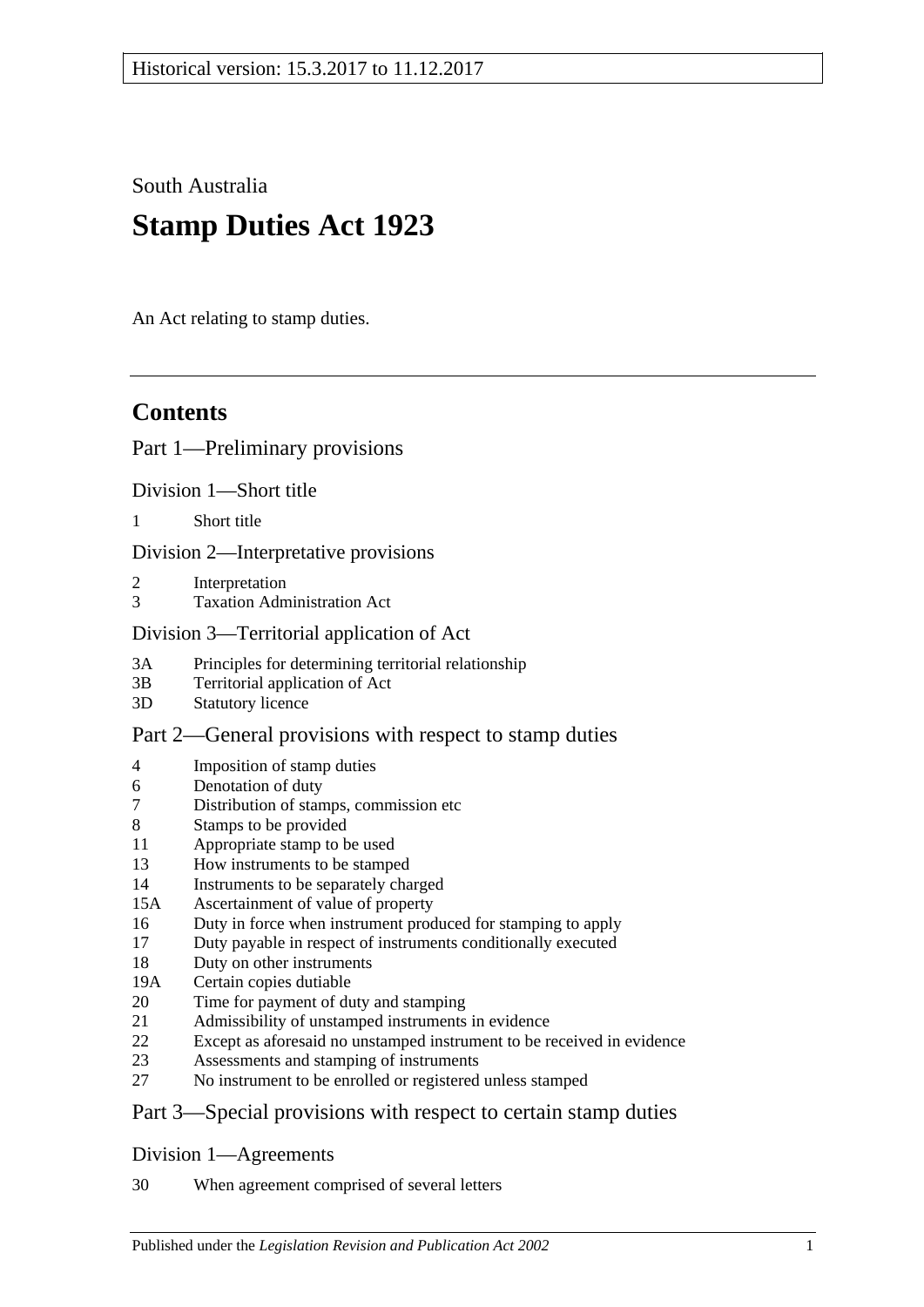31 [Certain contracts to be chargeable as conveyances on sale](#page-18-3)

#### Division [3—Insurance](#page-19-0)

Subdivision [1—Interpretation](#page-19-1)

32 [Interpretation](#page-19-2)

Subdivision [2—Registration and payment of duty](#page-20-0)

- 33 [Registration](#page-20-1)
- 34 [Lodgement of statement and payment of duty—general insurance](#page-21-0)
- 35 [Lodgement of statement and payment of duty—life insurance](#page-22-0)

Subdivision [3—Exempt insurance](#page-23-0)

36 [Certain premiums exempt from duty](#page-23-1)

[Subdivision](#page-24-0) 4—General

- 37 [Denoting of duty](#page-24-1)
- 38 [Duty in respect of policies effected outside South Australia](#page-24-2)
- 39 [Insurers not required to be registered](#page-25-0)
- 40 [Duty payable on acquisition of insurance business](#page-25-1)
- 41 [Refunds](#page-26-0)

#### [Division 4—Application for motor vehicle registration](#page-26-1)

- 42A [Interpretation](#page-26-2)
- 42B [Duty on applications for motor vehicle registration or transfer of registration](#page-27-0)
- 42BA [Concessional rate of duty on some applications to transfer registration](#page-29-0)
- 42C [Refund of duty where vehicle returned or registration or transfer in error](#page-29-1)
- 42CA [Refund of duty on eligibility for reduced fee](#page-30-0)<br>42D Taxation Administration Act and functions of
- [Taxation Administration Act and functions of Registrar](#page-30-1)
- 42E [Regulations](#page-30-2)

#### [Division 6—Conveyances and conveyances on sale](#page-30-3)

- 60 [Interpretation](#page-30-4)
- 60A [Value of property conveyed or transferred](#page-31-0)
- 60B [Refund of duty where transaction is rescinded or annulled](#page-33-0)
- 60C [Refund of duty on reconveyance of property subject to a common law mortgage](#page-33-1)
- 61 [Method or estimating value of consideration where consideration consists of shares](#page-34-0)
- 62 [Land use entitlements](#page-34-1)
- 64 [Consideration in case of lease](#page-35-0)
- 65 [Where consideration consists of real or personal property](#page-35-1)
- 66 [Where consideration is payable in instalments](#page-35-2)
- 67 [Computation of duty where instruments are interrelated](#page-35-3)
- 68 [Duty in certain cases](#page-36-0)
- 70 [Evasion of duty](#page-36-1)
- 71 [Instruments chargeable as conveyances](#page-37-0)
- 71AA [Instruments disclaiming etc an interest in the estate of a deceased person](#page-42-0)
- 71A [Provision where trust property distributed](#page-42-1) *in specie*
- 71CAA [Special disability trusts](#page-42-2)
- 71CA [Exemption from duty in respect of Family Law instruments](#page-43-0)
- 71CB [Exemption from duty in respect of certain transfers between spouses etc or former spouses](#page-46-0)  [etc](#page-46-0)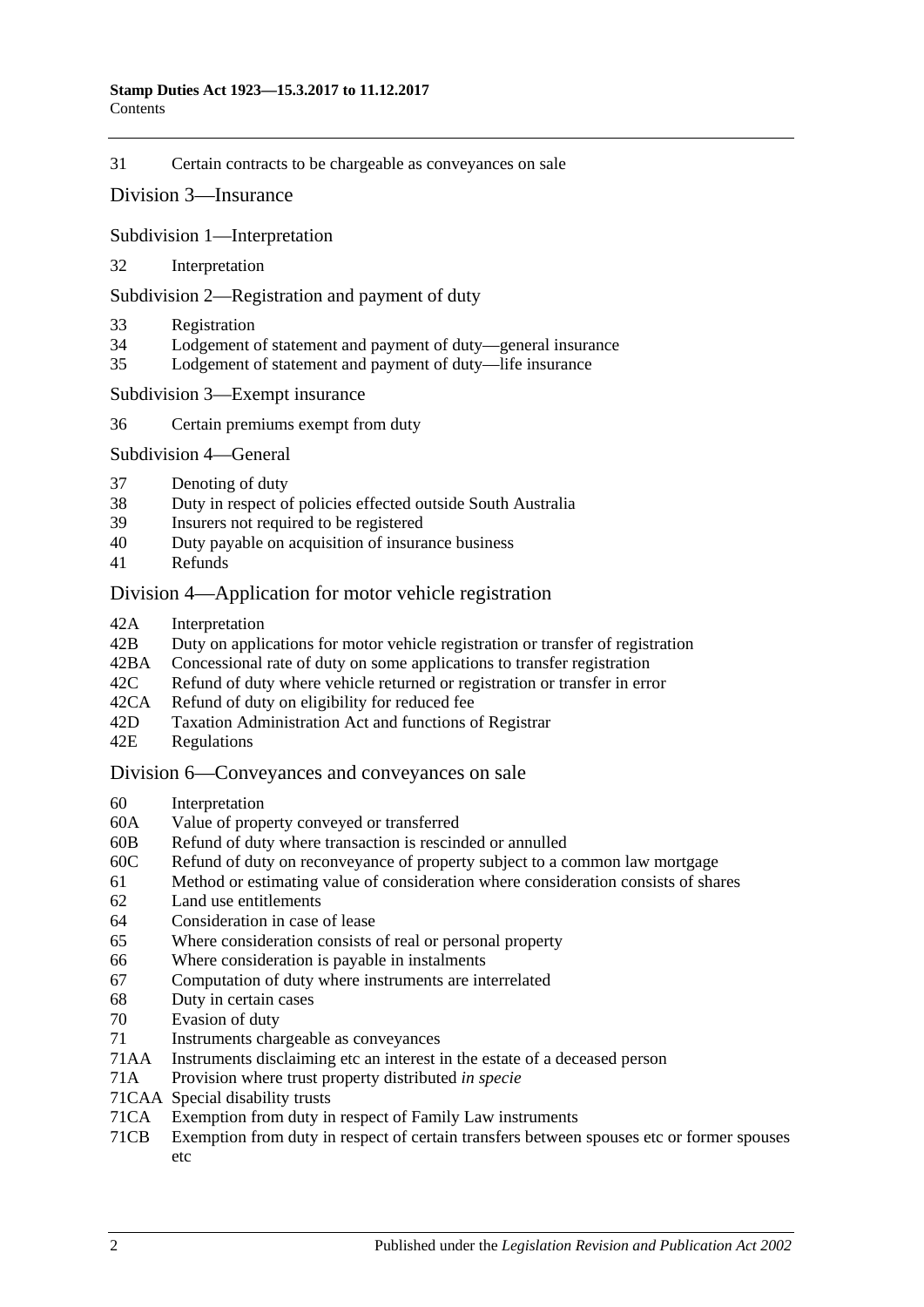- 71CBA [Exemption from duty in respect of domestic partnership agreements or property](#page-47-0)  [adjustment orders](#page-47-0)
- 71CC [Interfamilial transfer of farming property](#page-49-0)
- 71CD [Duty on conveyances by Official Trustee etc](#page-51-0)
- 71D [Concessional duty to encourage exploration activity](#page-51-1)
- 71DA [Duty on certain conveyances between superannuation funds etc](#page-53-0)
- 71DB [Concessional duty on purchases of off-the-plan apartments](#page-54-0)
- 71DC [Concessional duty on designated real property transfers](#page-57-0)

#### [Division 8—Transactions effected without creating dutiable instrument](#page-59-0)

- 71E [Transactions otherwise than by dutiable instrument](#page-59-1)
- 71F [Statutory transfers](#page-60-0)

#### [Division 11—LSS Fund levy](#page-61-0)

- 82B [Interpretation](#page-61-1)
- 82C [Lodgment of statement and payment of duty](#page-61-2)

#### [Part 4—Land holding entities](#page-62-0)

#### Division [1—Preliminary](#page-62-1)

- 91 [Interpretation](#page-62-2)
- 92 [Land assets](#page-65-0)
- 93 [Direct interests](#page-66-0)
- 94 [Related entities](#page-67-0)
- 95 [Indirect interests](#page-67-1)
- 96 [Notional interest in assets of related entity](#page-67-2)
- 97 [Widely held trusts](#page-68-0)
- 98 [Land holding entity](#page-68-1)
- 99 [Determination of value](#page-68-2)

#### Division [2—Dutiable transactions](#page-69-0)

- 100 [General principle of liability to duty](#page-69-1)
- 101 [Aggregation of interests](#page-69-2)<br>102 Value of notional interes
- [Value of notional interest acquired as a result of dutiable transaction](#page-70-0)
- 102A [Calculation of duty](#page-70-1)

#### [Division 3—Payment and recovery of duty](#page-72-0)

- 102B [Acquisition statement](#page-72-1)
- 102C [Recovery from entity](#page-72-2)

#### [Division 4—Miscellaneous](#page-73-0)

- 102D [Valuation of interest under contract or option to purchase land](#page-73-1)
- 102E [Separation of statutory funds held by life companies](#page-73-2)
- 102F [Exempt transactions and related matters](#page-74-0)
- 102G [Multiple incidences of duty](#page-74-1)
- 102GA [Operation of Part as in force after 1 July 2016](#page-74-2)

#### [Part 4AA—Corporate group exemptions](#page-76-0)

- 102H [Interpretation](#page-76-1)
- 102I [Direct and indirect interests](#page-77-0)
- 102J [Parent corporations and corporate groups](#page-77-1)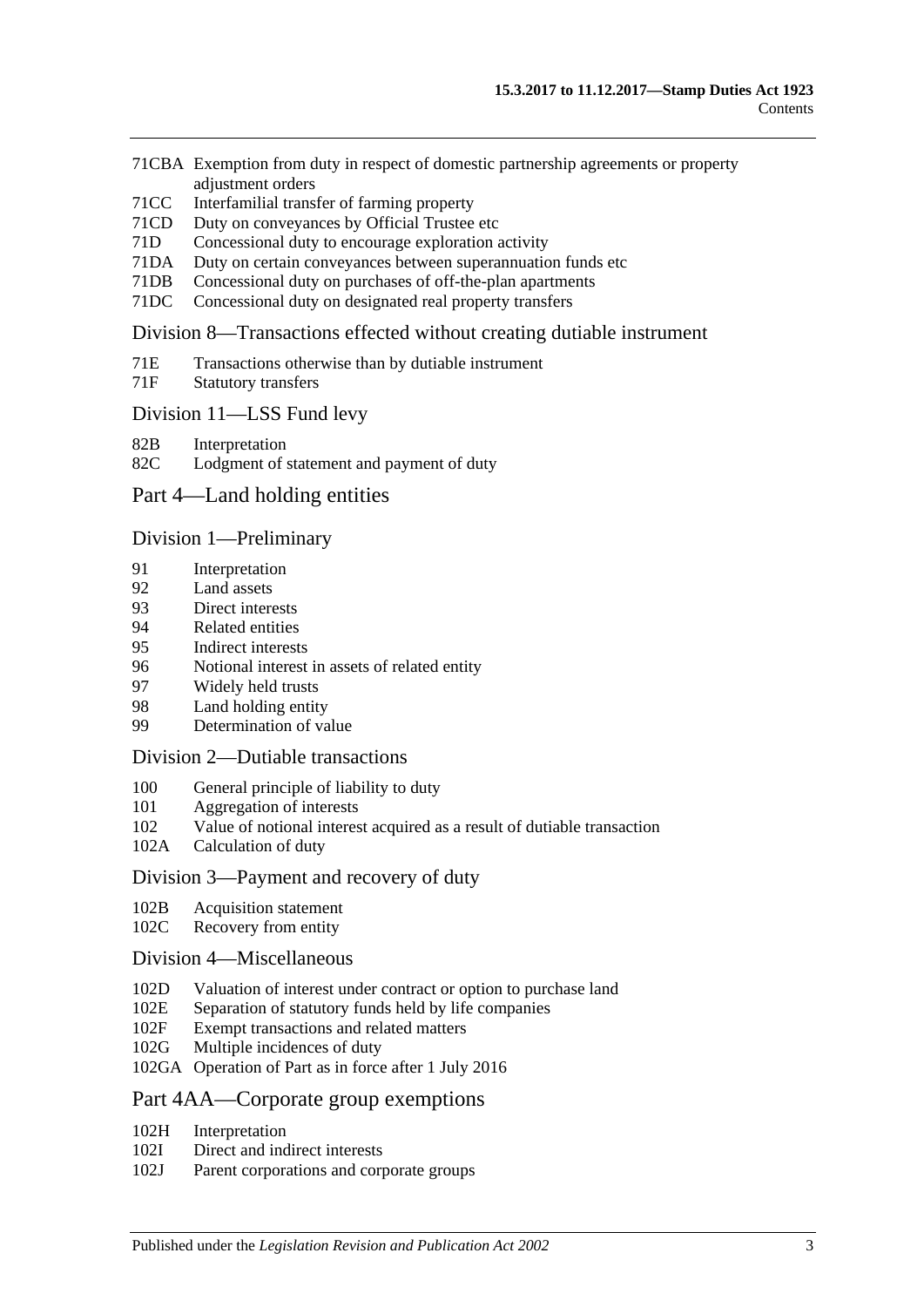- 102K [Transactions to which this Part applies](#page-78-0)<br>102L Exemption from duty
- [Exemption from duty](#page-78-1)
- 102M [Application for exemption](#page-78-2)
- 102N [Conditions of exemption](#page-79-0)
- 102O [Revocation of exemption](#page-79-1)
- 102P [Duty payable if transaction ceases to be exempt](#page-79-2)

#### [Part 4A—Abolition of various duties](#page-82-0)

#### [Division 3—Abolition of duty on conveyance or transfer of property other than land](#page-82-1)

- 104B [Application of Division](#page-82-2)
- 104C [Abolition of duty on conveyance or transfer of property other than land](#page-82-3)
- 104D [Relevant rates](#page-82-4)
- 104E [Non-derogation provision](#page-82-5)
- 104EA [Application of Division as in force before 1 July 2016](#page-82-6)

## [Part 5—Miscellaneous provisions](#page-84-0)

- 106 [Spoiled or unused stamps](#page-84-1)
- 107 [Transfer of property to correct error](#page-84-2)
- 108 [Penalties for certain offences](#page-84-3)
- 109 [Anti-avoidance provision](#page-85-0)
- 111 [Remedy for misappropriation](#page-86-0)
- 112 [Regulations](#page-86-1)
- 114 [Exemption from stamp duty](#page-87-0)

#### [Schedule 1—Transitional provisions](#page-88-0)

- 1 [Commencement of consequential regulations](#page-88-1)
- 2 [No refund of duty on cheque forms](#page-88-2)

[Schedule 2—Stamp duties and exemptions](#page-88-3)

## Part 1—Specified instruments

## Part 2—General exemptions from all stamp duties

16 [General exemptions](#page-95-0)

# [Schedule 3—Concessional duty on purchases of off-the-plan](#page-100-0)  [apartments—Area](#page-100-0) B

# [Legislative history](#page-102-0)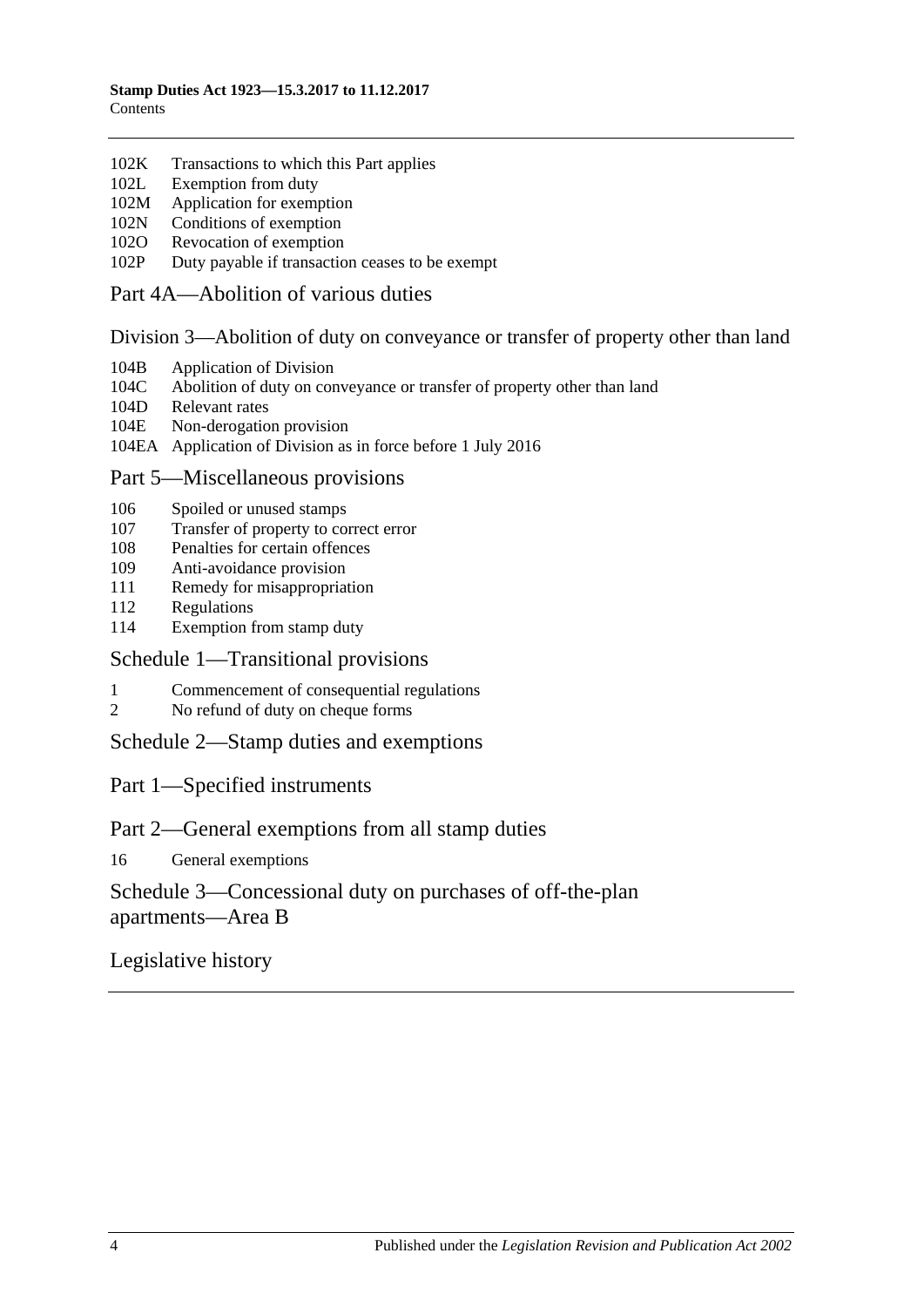# <span id="page-4-0"></span>**The Parliament of South Australia enacts as follows:**

# **Part 1—Preliminary provisions**

# <span id="page-4-1"></span>**Division 1—Short title**

## <span id="page-4-2"></span>**1—Short title**

This Act may be cited as the *Stamp Duties Act 1923*.

# <span id="page-4-3"></span>**Division 2—Interpretative provisions**

## <span id="page-4-4"></span>**2—Interpretation**

(1) In this Act, unless it is otherwise provided or there is something in the context repugnant thereto—

*approved form* means a form approved by the Commissioner;

*assessment* means an assessment or reassessment by the Commissioner under Part 3 of the *[Taxation Administration Act](http://www.legislation.sa.gov.au/index.aspx?action=legref&type=act&legtitle=Taxation%20Administration%20Act%201996) 1996*, and *assess* and *assessed* have corresponding meanings;

*beneficial interest* means an equitable interest or an interest vested both at law and in equity in the holder of the interest and includes a potential beneficial interest;

*business of primary production* means the business of agriculture, pasturage, horticulture, viticulture, apiculture, poultry farming, dairy farming, forestry or any other business consisting of the cultivation of soils, the gathering in of crops, the rearing of livestock or the propagation and harvesting of fish or other aquatic organisms;

*Commissioner* means the person appointed or acting as the Commissioner of State Taxation, and includes a person appointed or acting as a Deputy Commissioner of State Taxation (see Part 9 of the *[Taxation Administration Act](http://www.legislation.sa.gov.au/index.aspx?action=legref&type=act&legtitle=Taxation%20Administration%20Act%201996) 1996*);

*die* means die or other machine or implement used for impressing or imprinting stamps upon documents;

*discretionary trust* means an arrangement, however made, under which a person holds property, and the beneficial interest in all or any part of that property may be vested in a person (in this Act referred to as an *object* of the discretionary trust) on the exercise of a discretion, whether subject to any other contingency or not and whether the exercise of the discretion is obligatory or optional;

*domestic partner* means a person who is a domestic partner within the meaning of the *[Family Relationships Act](http://www.legislation.sa.gov.au/index.aspx?action=legref&type=act&legtitle=Family%20Relationships%20Act%201975) 1975*, whether declared as such under that Act or not;

*duty* means duty charged under this Act, and includes penalty tax and interest payable under Part 5 of the *[Taxation Administration Act](http://www.legislation.sa.gov.au/index.aspx?action=legref&type=act&legtitle=Taxation%20Administration%20Act%201996) 1996* in relation to duty under this Act;

*executed* and *execution*, with reference to instruments not under seal, mean signed and signature;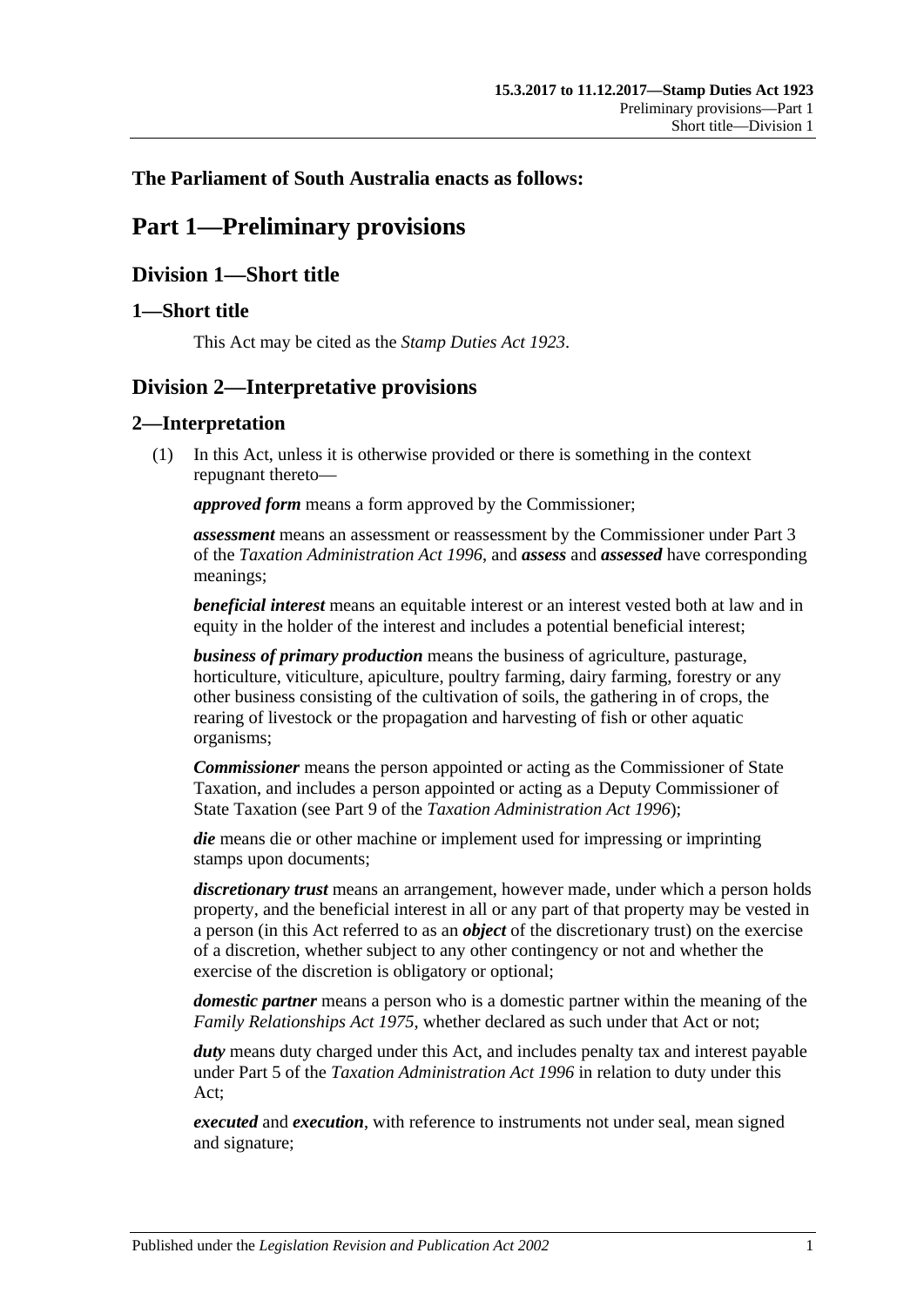#### *financial product* means—

- (a) any stock, share or other similar security of a corporation (including a government, semi-government or municipal corporation), company or society; or
- (b) any debenture, debenture stock, bond, note or other similar security of a corporation (including a government, semi-government or municipal corporation), company or society (whether constituting a charge on the assets of the corporation, company or society or not); or
- (c) any interest in a managed investment scheme registered under Chapter 5C of the *Corporations Act 2001* of the Commonwealth; or
- (f) any other stock, security or interest brought within the ambit of this definition by the regulations,

and includes a right in respect of a financial product but does not include any stock, security or interest excluded from the ambit of this definition by the regulations;

*forge* includes counterfeit;

*GST* means the tax payable under the GST law;

*GST law* means—

- (a) A *New Tax System (Goods and Services Tax) Act 1999* (Cwth); and
- (b) the related legislation of the Commonwealth dealing with the imposition of a tax on the supply of goods and services;

*impressed stamp* means—

- (a) a stamp impressed or imprinted by means of a die; or
- (b) a record imprinted or made by means of any machine or implement,

under the direction of the Commissioner in pursuance of this Act;

*instrument* includes every written document;

*interest* in property means a legal or equitable interest and includes a potential, contingent, expectant or inchoate interest;

#### *jurisdiction* means—

- (a) a State or Territory of Australia; or
- (b) a country or place subject to the laws of a particular legislative authority;

*material* means any sort of material upon which words or figures can be expressed;

*money* includes all sums expressed in Australian or foreign currency;

*potential beneficial interest* means the rights, expectancies or possibilities of an object of a discretionary trust in, or in relation to, property subject to the discretionary trust;

*property* means real or personal property and includes—

(b) an interest in property;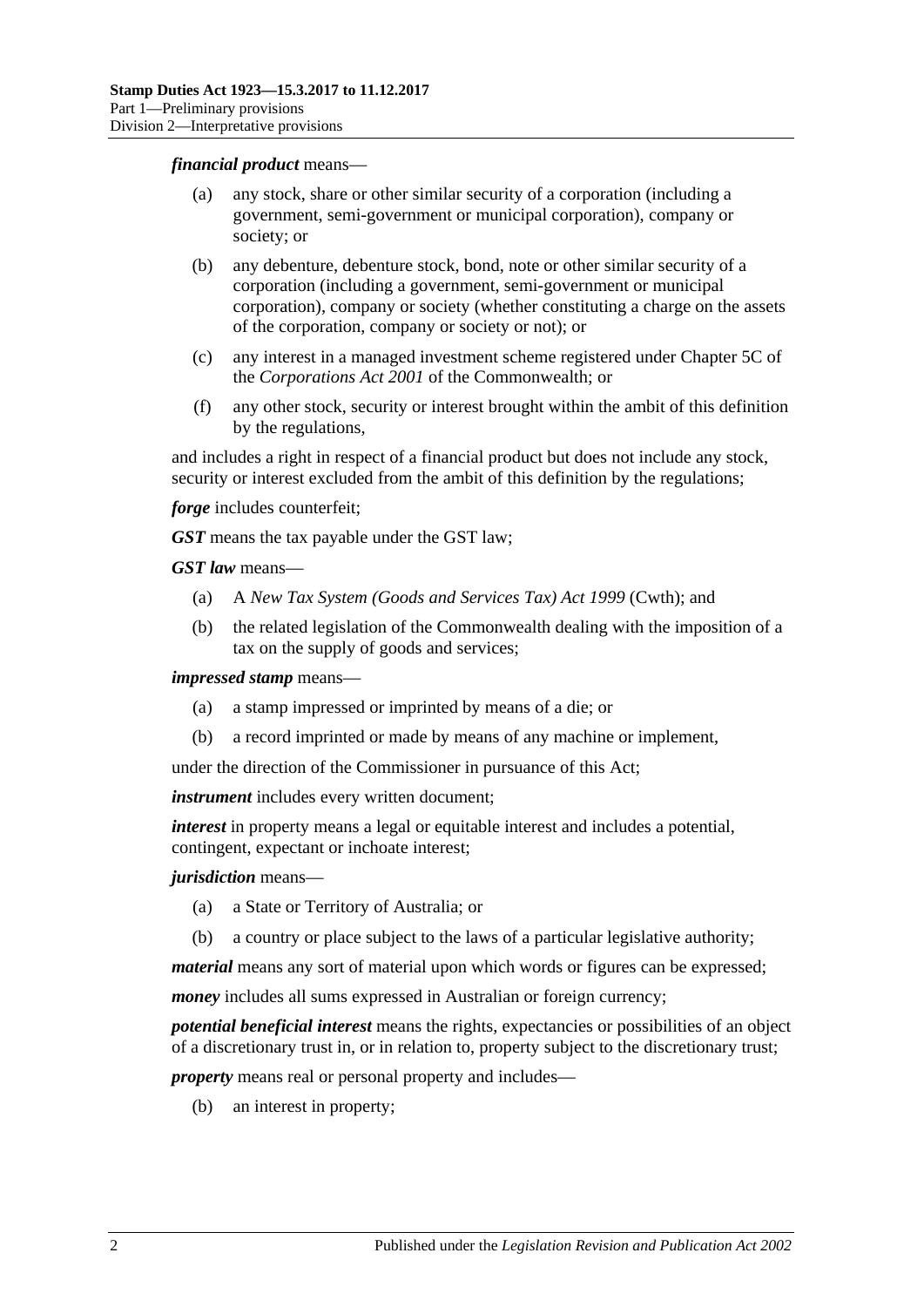*quoted*, in relation to any shares, units in a unit trust scheme or interests in such shares or units, includes—

- (a) shares, units or interests that have stopped being quoted on a recognised financial market merely because they belong to a class of shares, units or interests the quotation of which has been suspended, unless the body that issued the shares, units or interests has ceased to be included in the official list of the financial market; and
- (b) shares, units or interests that comprise a stapled security that is quoted on a recognised financial market;

#### *recognised financial market* means—

- (a) a financial market operated by the Australian Securities Exchange Limited; or
- (b) a financial market of a stock exchange brought within the ambit of this definition by the regulations;

*records* means records of any kind (whether in documentary or other form);

*rent* includes an amount (however it may be described in a lease) to be paid by a lessee to a lessor to reimburse, offset or defray the lessor's liability to GST;

*right in respect of a financial product* means a right, whether actual, prospective or contingent, of any person to have issued to him or her a financial product, whether or not on payment of any money or other consideration for the financial product;

*sale* of property includes any transaction under which the property is converted into money;

*spouse*—a person is the spouse of another if they are legally married;

*stamp* means an impressed stamp;

*stamp duty identification number* means a stamp duty identification number as determined by the Commissioner;

*stamped* means bearing an impressed stamp;

*State* includes the Australian Capital Territory and the Northern Territory;

*stock* means any share in the stocks or funds of any State or government, or in the capital stock or funded debt of any company, corporation or society (whether incorporated under a law of this or any other State, a law of the Commonwealth, or a law of any other place);

*transfer*, in relation to property, means transfer, assure or vest at law or in equity (whether or not the transfer, assurance or vesting is subject to registration, the issue of a certificate of title or some other similar requirement);

*unit* in relation to a unit trust scheme means a right or interest (however described) of a beneficiary under a unit trust scheme;

*unit trust scheme* means an arrangement made for the purpose, or having the effect, of providing for persons having funds available for investment facilities for the participation by them, as beneficiaries under a trust, in any profits or income arising from the acquisition, holding, management or disposal of any property subject to the trust;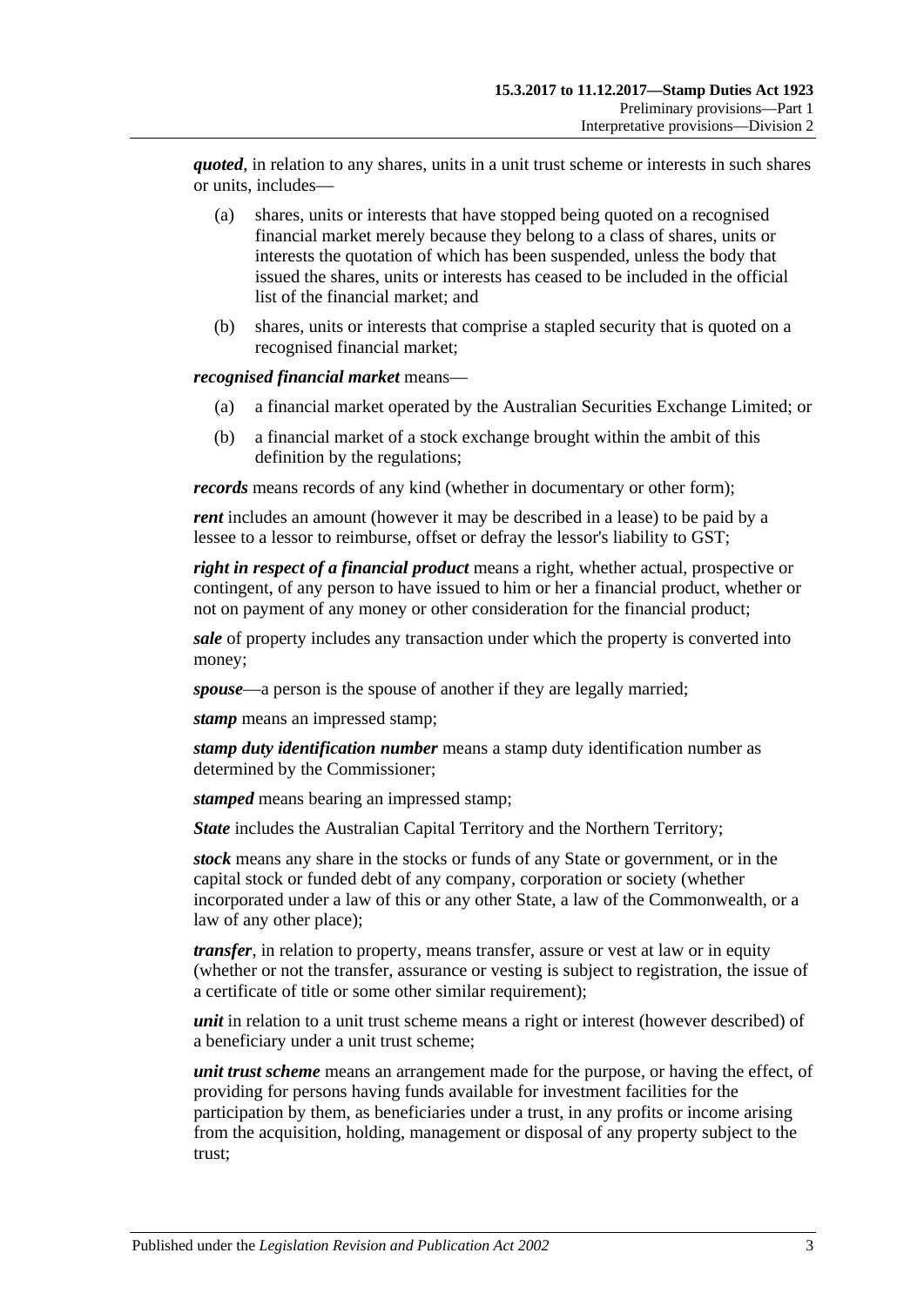*write*, *written* and *writing* include every mode in which words or figures can be expressed upon material.

(2) An interest of a particular kind in the proceeds of the sale of property is, until the property is sold, taken to be an interest of the same kind in the property.

**Example—**

A beneficial interest in the proceeds of the sale of property is, until the property is sold, taken to be a beneficial interest in the property.

- (3) A person is taken to transfer a leasehold or other interest in land held from the Crown if the person surrenders the interest so that the Crown may grant to a person other than the surrenderor a leasehold or other interest in the land.
- <span id="page-7-4"></span><span id="page-7-2"></span><span id="page-7-0"></span>(4) For the purposes of the application of this Act to and in relation to land (whether referred to as land, real property (or property when it is constituted by land) or a land asset under this Act), the following will be taken to be within the concept of land:
	- (a) an estate or interest in land (including land covered by water);
	- (b) without limiting [paragraph](#page-7-0) (a), a right in relation to land brought within the ambit of this paragraph by [subsection](#page-7-1) (5);
	- (c) without limiting [paragraph](#page-7-0) (a) or [\(b\),](#page-7-2) any of the following or an estate or interest in any of the following:
		- (i) a mining tenement;
		- (ii) without limiting [subparagraph](#page-7-3) (i), a pipeline constructed under the authority of a pipeline licence under the *[Petroleum and Geothermal](http://www.legislation.sa.gov.au/index.aspx?action=legref&type=act&legtitle=Petroleum%20and%20Geothermal%20Energy%20Act%202000)  [Energy Act](http://www.legislation.sa.gov.au/index.aspx?action=legref&type=act&legtitle=Petroleum%20and%20Geothermal%20Energy%20Act%202000) 2000*;
		- (iii) an interest conferred by a forestry property (vegetation) agreement (within the meaning of the *[Forest Property Act](http://www.legislation.sa.gov.au/index.aspx?action=legref&type=act&legtitle=Forest%20Property%20Act%202000) 2000*).
- <span id="page-7-3"></span><span id="page-7-1"></span>(5) For the purposes of [paragraph](#page-7-2) (b) of [subsection](#page-7-4) (4), the following are brought within the ambit of that paragraph by this subsection:
	- (a) an option to acquire land;
	- (b) subject to [section](#page-18-3) 31, a right to acquire an estate or interest in land;
	- (c) any other right or interest prescribed by the regulations.
- (6) [Subsections](#page-7-4) (4) and [\(5\)](#page-7-1) do not extend to—
	- (a) a carbon right under the *[Forest Property Act](http://www.legislation.sa.gov.au/index.aspx?action=legref&type=act&legtitle=Forest%20Property%20Act%202000) 2000*; or
	- (b) a lease granted under the *[Aquaculture Act](http://www.legislation.sa.gov.au/index.aspx?action=legref&type=act&legtitle=Aquaculture%20Act%202001) 2001*, including a sublease of such a lease; or
	- (c) any other interest excluded from the application of either subsection by the regulations.
- <span id="page-7-5"></span>(7) For the purposes of this Act (other than Part 4), land will be taken to include anything fixed to land, including anything—
	- (a) separately owned from the land; or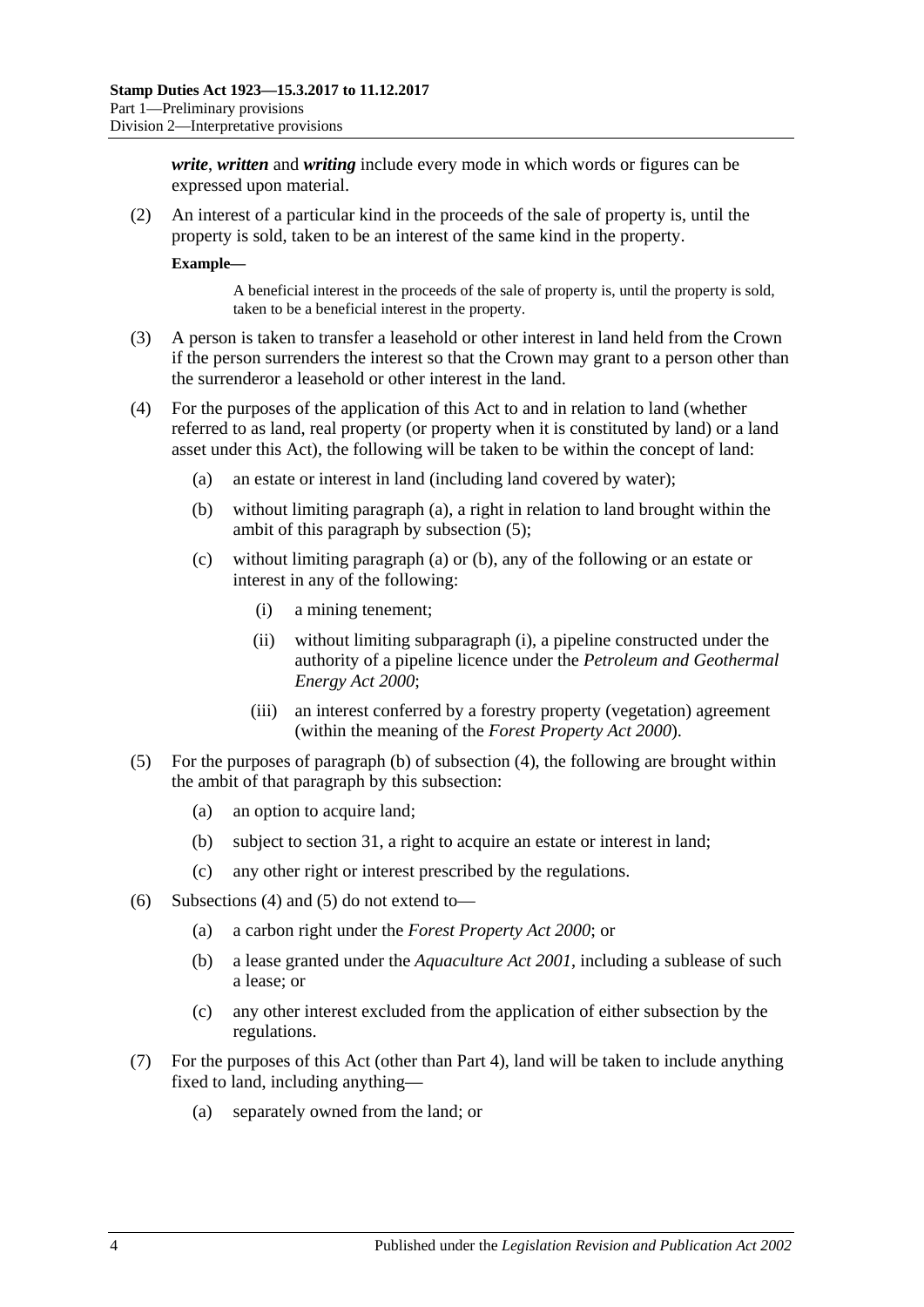- (b) fixed to the land but notionally severed or considered to be legally separate to the land by virtue of or as a result of another Act or law (so that a separation by another Act for the purposes of that Act will not affect the operation of this paragraph for the purposes of the imposition and calculation of duty).
- (8) In connection with the operation of [subsection](#page-7-5) (7)—
	- (a) the subsection applies to all items fixed to the land whether or not they constitute fixtures at law; and
	- (b) all fixtures at law will be taken to be within the application of the subsection.
- (9) However, if an item is separately owned from land or notionally severed or considered to be legally separate to land—
	- (a) the item will not be taken to form part of a conveyance of the land unless the item is also conveyed; and
	- (b) if the item remains fixed to the land (in the manner contemplated by the preceding subsections)—a conveyance of the item without a conveyance of the land is subject to duty as if it were a conveyance of land.
- <span id="page-8-0"></span>(10) [Subsection](#page-8-0) (9)(b) does not extend to a transportable home.
- (11) In this section—

*Mining Act* means—

- (a) the *[Mining Act](http://www.legislation.sa.gov.au/index.aspx?action=legref&type=act&legtitle=Mining%20Act%201971) 1971*; or
- (b) the *[Offshore Minerals Act](http://www.legislation.sa.gov.au/index.aspx?action=legref&type=act&legtitle=Offshore%20Minerals%20Act%202000) 2000*; or
- (c) the *[Opal Mining Act](http://www.legislation.sa.gov.au/index.aspx?action=legref&type=act&legtitle=Opal%20Mining%20Act%201995) 1995*; or
- (d) the *[Petroleum and Geothermal Energy Act](http://www.legislation.sa.gov.au/index.aspx?action=legref&type=act&legtitle=Petroleum%20and%20Geothermal%20Energy%20Act%202000) 2000*;

*mining tenement* means a lease or licence granted—

- (a) under a Mining Act; or
- (b) under or on account of any other Act that confers, or that ratifies an indenture or other arrangement that confers, a right to explore for, or to recover, any minerals, resources or other materials or substances that would, but for that other Act, be subject to the operation of a Mining Act;

*transportable home* means a structure that—

- (a) has the character of a dwelling; and
- (b) is designed—
	- (i) to be fixed to the land when being used as a dwelling; but
	- (ii) to be able to be moved in a state that would allow the structure to be reused as a dwelling at another place,

but does not include, in any event, a caravan, campervan or other item that is capable of being registered under the *[Motor Vehicles Act](http://www.legislation.sa.gov.au/index.aspx?action=legref&type=act&legtitle=Motor%20Vehicles%20Act%201959) 1959*.

(12) If an instrument under the *[Real Property Act](http://www.legislation.sa.gov.au/index.aspx?action=legref&type=act&legtitle=Real%20Property%20Act%201886) 1886* is executed by a legal practitioner or a registered conveyancer on behalf of a person under a client authorisation (within the meaning of that Act), the instrument will be taken for the purposes of this Act to have been executed by the person who provided the authorisation.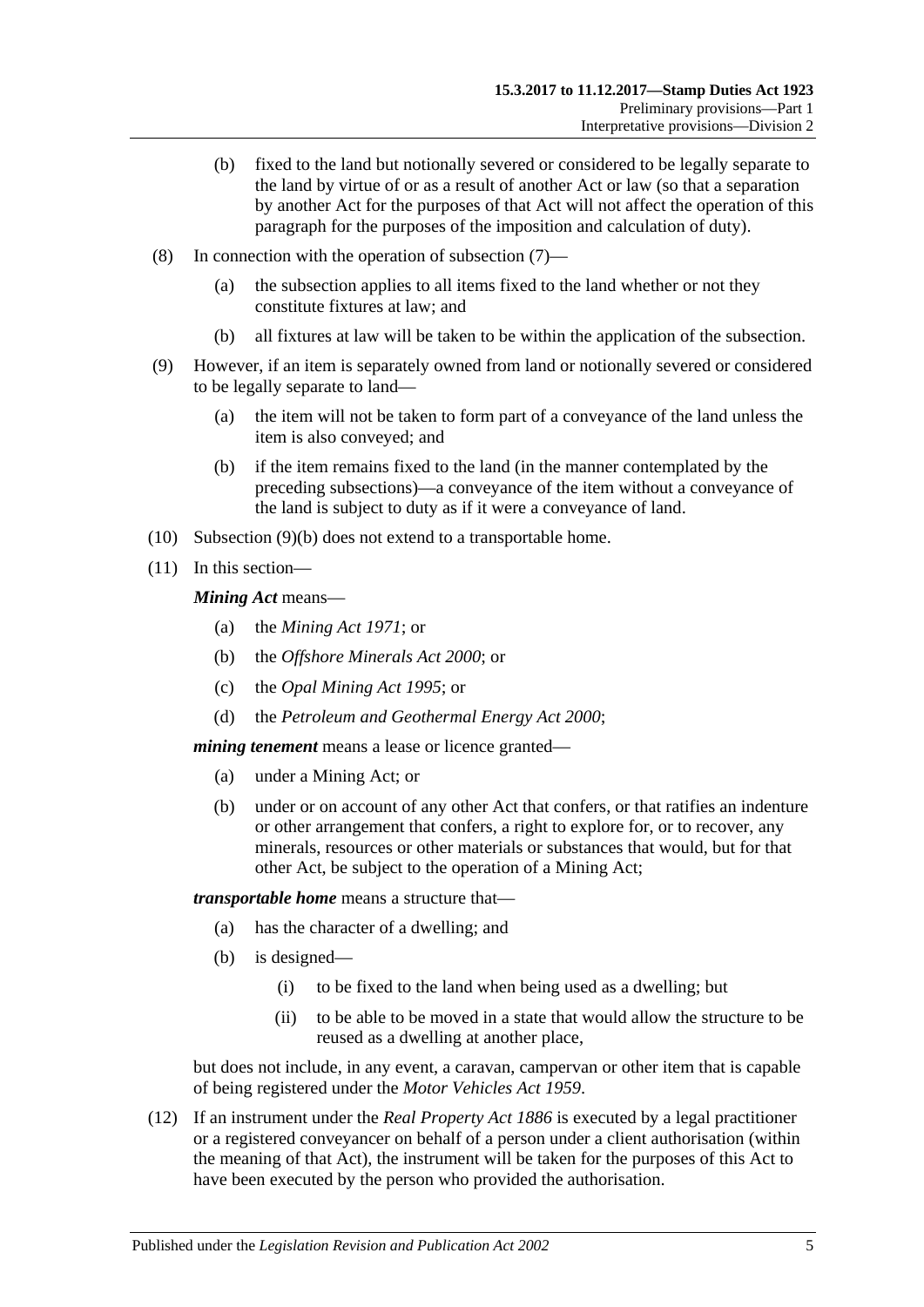(13) If a dutiable instrument to be registered or recorded under the *[Real Property Act](http://www.legislation.sa.gov.au/index.aspx?action=legref&type=act&legtitle=Real%20Property%20Act%201886) 1886* is in electronic form, a requirement under this Act for such an instrument to be duly stamped will be taken to be satisfied if a stamp duty identification number appears on the instrument.

# <span id="page-9-0"></span>**3—Taxation Administration Act**

This Act should be read together with the *[Taxation Administration Act](http://www.legislation.sa.gov.au/index.aspx?action=legref&type=act&legtitle=Taxation%20Administration%20Act%201996) 1996* which makes provision for the administration and enforcement of this Act and other taxation laws.

# <span id="page-9-1"></span>**Division 3—Territorial application of Act**

## <span id="page-9-2"></span>**3A—Principles for determining territorial relationship**

- <span id="page-9-5"></span><span id="page-9-4"></span>(1) An instrument relates to property situated in a particular jurisdiction if it—
	- (a) creates, transfers, redeems, renounces, surrenders, cancels or extinguishes an interest in property situated in the relevant jurisdiction; or
	- (b) deals with an interest in property situated in the relevant jurisdiction in any other way; or
	- (c) acknowledges, evidences or records a transaction to which [paragraph](#page-9-4) (a) or [\(b\)](#page-9-5) refers.
- (2) A potential, contingent, expectant or other inchoate interest is to be regarded as an interest in property in a particular jurisdiction if the realisation of the potentiality, contingency or expectancy, or the occurrence of any act or event necessary to perfect the interest could result in—
	- (a) an interest in property situated in that jurisdiction; or
	- (b) an interest in the proceeds of the sale of property situated in that jurisdiction.
- (3) For the purpose of calculating duty on an instrument that relates to a potential, contingent, expectant or other inchoate interest—
	- (a) the interest is to be treated as an actual interest ie as if the potentiality, contingency or expectancy had been realised or anything necessary to perfect the interest had occurred; and
	- (b) if the interest is dependent in any way on the exercise of a discretion or any other contingency, it will be presumed that the discretion has been exercised, or the contingency has been realised, so as to give rise to the greatest possible liability to duty in this State.
- (4) An interest in property is taken to be situated in the jurisdiction in which the property to which the interest relates is situated.

## <span id="page-9-3"></span>**3B—Territorial application of Act**

- (1) This Act applies in respect of an instrument that relates to property situated, or a matter or thing to be done, in South Australia irrespective of whether—
	- (a) the instrument is within or outside South Australia; or
	- (b) the instrument was executed within or outside South Australia.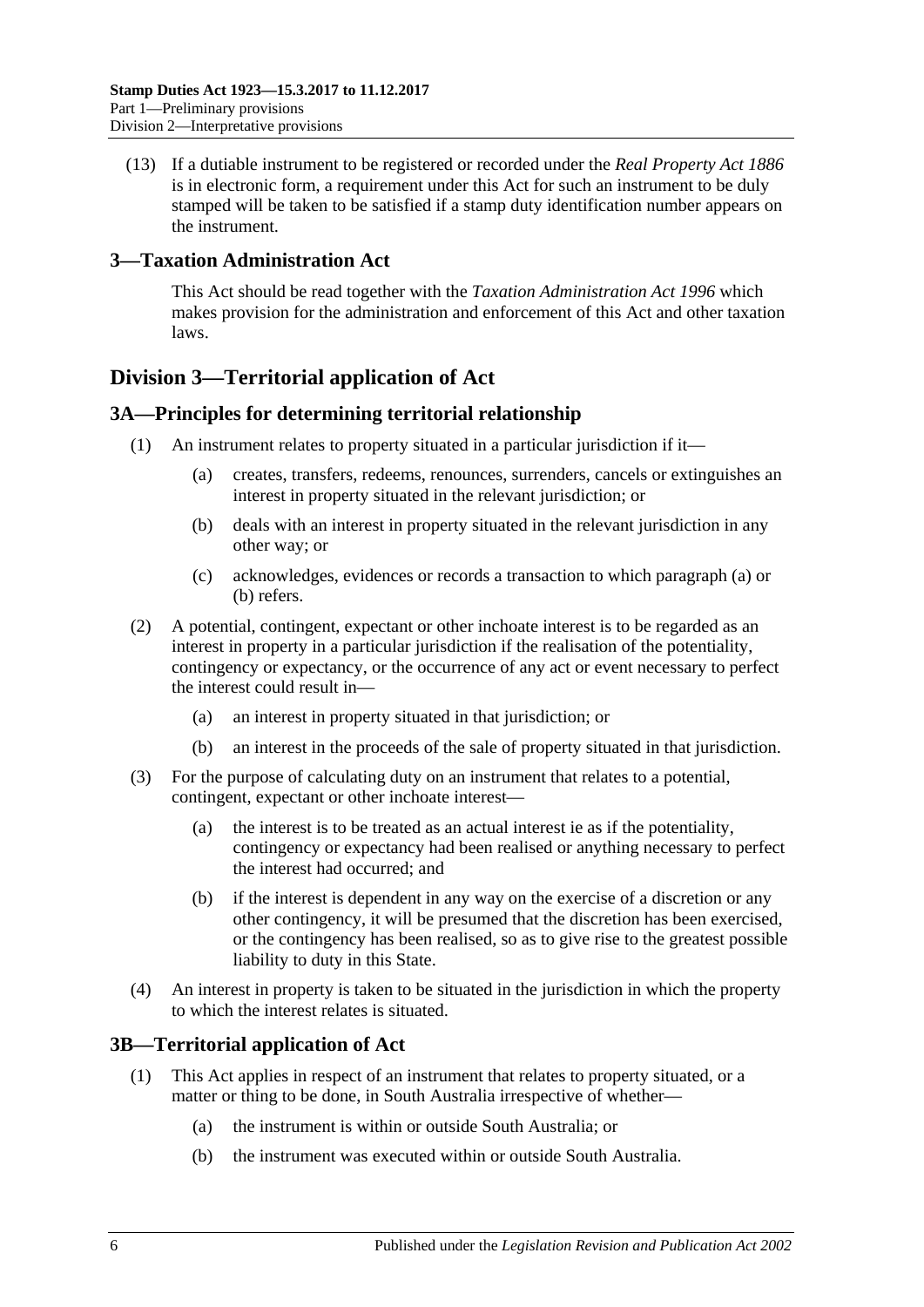- (2) If an instrument relates to property situated in part in South Australia and in part outside South Australia, duty is to be calculated as if the instrument related only to the property situated in South Australia.
- (3) This section operates subject to any other specific provision dealing with how duty is to be calculated on an instrument that relates to property within and outside South Australia.<sup>1</sup>

**Note—**

1 Section 81B deals with the duty payable on a mortgage over property within and outside the State.

## <span id="page-10-0"></span>**3D—Statutory licence**

The property in a statutory licence granted under the law of South Australia, and in any rights deriving from such a licence, is taken to be situated in South Australia.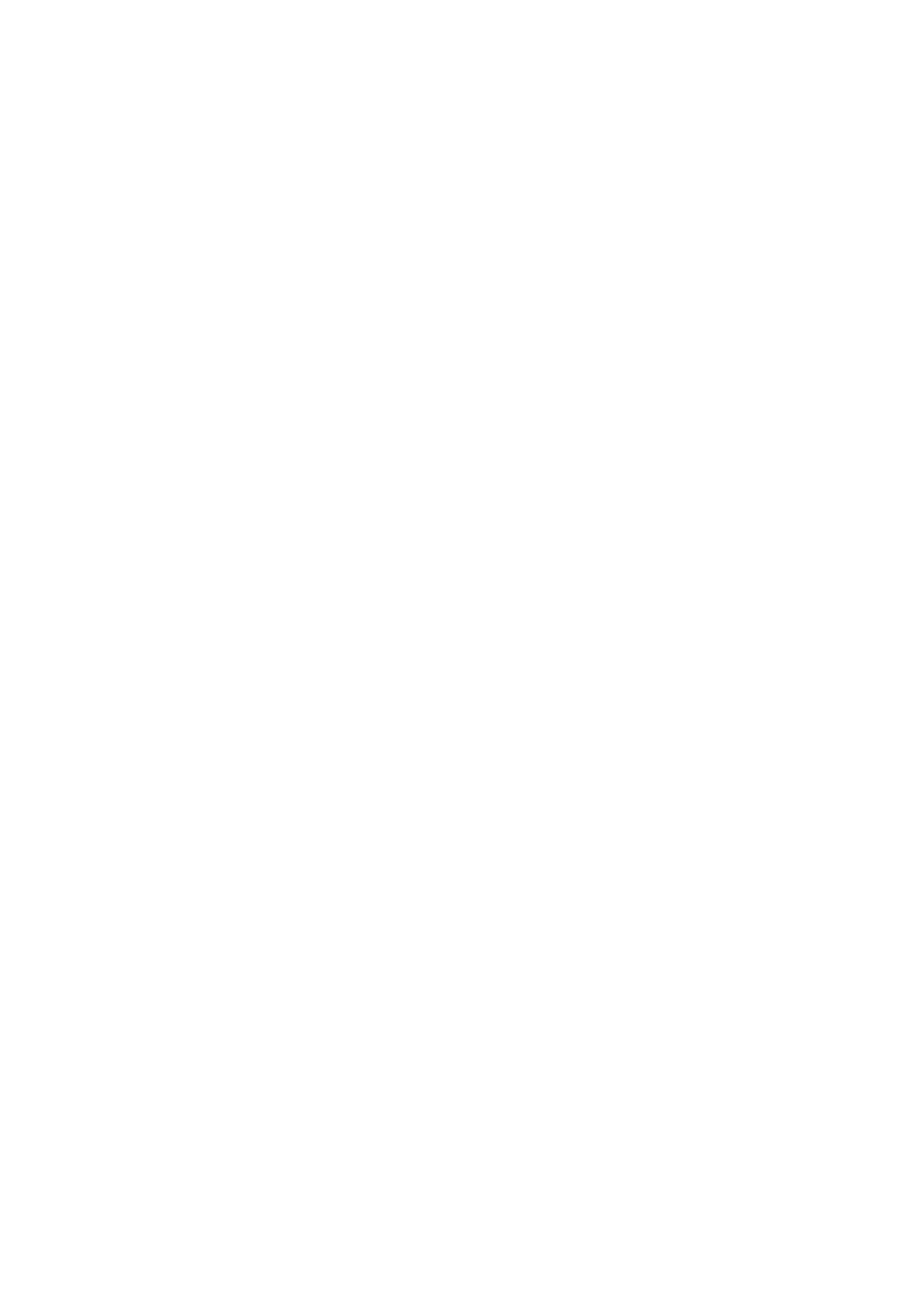# <span id="page-12-0"></span>**Part 2—General provisions with respect to stamp duties**

# <span id="page-12-1"></span>**4—Imposition of stamp duties**

- (1) Subject to the exemptions contained in [Schedule 2](#page-88-3) and the other provisions of this Act, the stamp duties specified in that Schedule are charged in respect of the instruments specified in that Schedule.
- (2) The parties who executed an instrument are jointly and severally liable to pay the duty charged in respect of the instrument.

## <span id="page-12-2"></span>**6—Denotation of duty**

(1) Subject to any express provision to the contrary, the payment of duty on an instrument is to be denoted on the instrument by an impressed stamp.

## <span id="page-12-3"></span>**7—Distribution of stamps, commission etc**

- (1) The Governor may appoint any person a distributor of stamps.
- (2) Any such distributor may be remunerated by a commission upon the value of stamps purchased for disposal by him, or by salary, or by any other allowance, and upon the sale of stamps to any such distributor such discount may be allowed as may be authorised by regulations made under this Act.

## <span id="page-12-4"></span>**8—Stamps to be provided**

The Treasurer shall, for denoting the several duties chargeable under this Act, provide such stamps or dies as may be required for the purposes of this Act, and may do any other act which may be necessary for effectually collecting the duties.

## <span id="page-12-5"></span>**11—Appropriate stamp to be used**

- (1) A stamp which, by any word or words on the face of it, is appropriated to any particular description of instrument shall not be used for any instrument of another description.
- (2) An instrument falling under the particular description to which any stamp is so appropriated shall not be deemed duly stamped unless it is stamped with the stamp so appropriated.

## <span id="page-12-6"></span>**13—How instruments to be stamped**

- (1) Every instrument written upon stamped material shall be written in such manner, and every instrument partly or wholly written before being stamped shall be so stamped, that the stamp may appear on the face of the instrument and cannot be used for, or applied to, any other instrument written upon the same piece of material.
- (2) If more than one instrument is written upon the same piece of material, each one of those instruments shall be separately and distinctly stamped with the duty with which it is chargeable.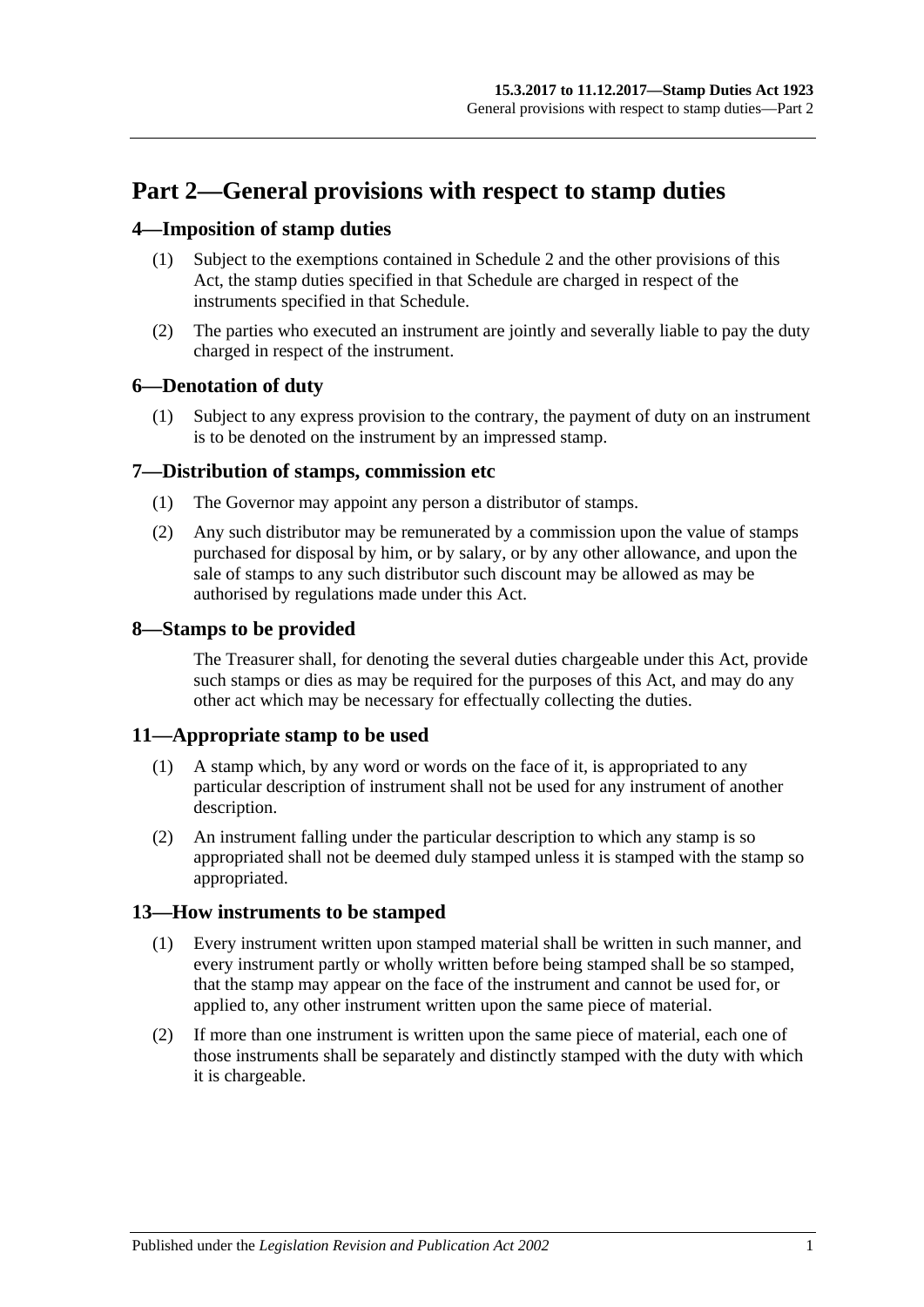Part 2—General provisions with respect to stamp duties

#### <span id="page-13-4"></span><span id="page-13-0"></span>**14—Instruments to be separately charged**

- (1) Except where express provision is made to the contrary—
	- (a) any instrument containing or relating to several distinct matters shall be separately and distinctly charged with duty in respect of each of such matters as if the portion of the instrument containing or relating to each such matter were a separate instrument.
- <span id="page-13-5"></span>(2) Without limiting the effect of [subsection](#page-13-4) (1), an instrument relating to classes of property that are chargeable with different rates of duty, or relating to a class of property chargeable with duty and a class of property not chargeable with duty, is to be treated for the purposes of this Act as if the provisions of the instrument relating to each of the different class of property were a separate instrument and related only to that class of property.
- (3) A person liable to pay duty on an instrument of a kind referred to in [subsection](#page-13-5) (2) must provide the Commissioner with evidence of the value of each of the different classes of property conveyed or transferred by the instrument.

#### <span id="page-13-1"></span>**15A—Ascertainment of value of property**

- (1) If the value of property is to be ascertained by reference to an actual or notional cost of acquisition, any component of the cost of acquisition that is referable to GST payable on its sale or supply is to be regarded as a component of its value.
- (2) In ascertaining the value of property for the purpose of assessing *ad valorem* duty on an instrument, the existence of an overriding power of revocation or reconveyance in that or any other instrument may be disregarded.

#### <span id="page-13-2"></span>**16—Duty in force when instrument produced for stamping to apply**

Subject to this Act, the duty chargeable upon any instrument shall be calculated according to the rates in force at the time when the instrument is produced to the Commissioner for the purpose of being stamped.

#### <span id="page-13-3"></span>**17—Duty payable in respect of instruments conditionally executed**

- (1) Subject to [subsection](#page-13-6) (2), an instrument that is executed conditionally by one or more parties is liable to duty as if it had been executed unconditionally.
- <span id="page-13-6"></span> $(2)$  If—
	- (a) duty is paid on or in respect of an instrument that was executed conditionally by one or more of the parties;
	- (b) the Commissioner is satisfied that, by reason of non-fulfilment of the condition, or recall of the execution, the instrument will never come into force,

the Commissioner will, on application by a party who paid the duty and production of the instrument, cancel any stamp on the instrument and refund the amount of the duty paid.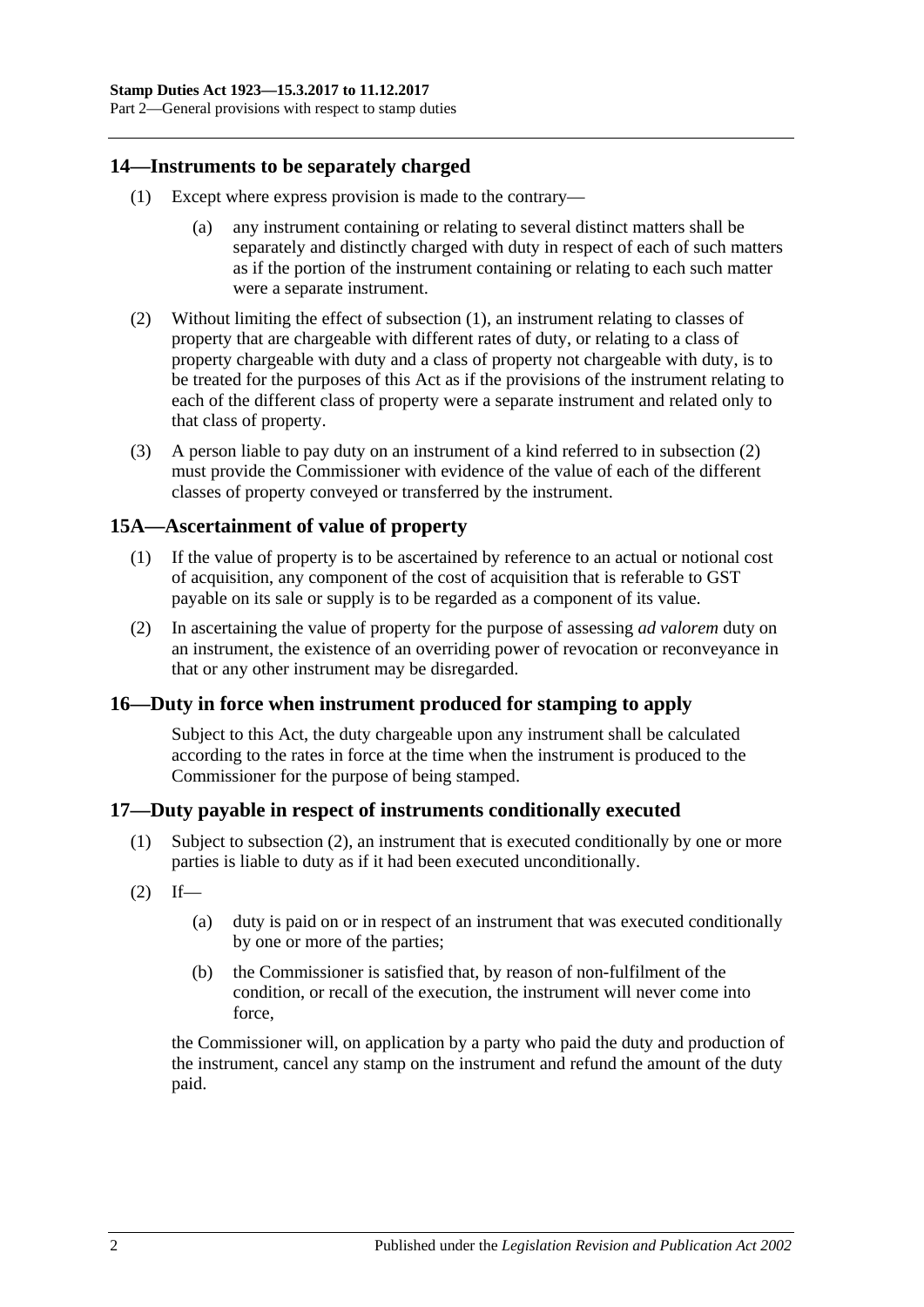#### <span id="page-14-0"></span>**18—Duty on other instruments**

Where the duty with which any instrument is chargeable depends in any manner upon the duty paid upon another instrument, the payment of the last mentioned duty may, on production of both the instruments, be denoted in such manner as the Commissioner thinks fit upon the first mentioned instrument.

#### <span id="page-14-1"></span>**19A—Certain copies dutiable**

- (1) Notwithstanding any other provision of this Act, but subject to [subsection](#page-14-3) (2), where an original instrument chargeable with duty under this Act has not been duly stamped or has been destroyed without being duly stamped, any copy of the instrument shall, for the purposes of this Act, be chargeable with duty as if it were the original and be deemed to have been executed by the person or persons who executed the original at the same time as the original was executed.
- <span id="page-14-3"></span>(2) Where an original instrument or a copy of an instrument is duly stamped under this Act, the Commissioner shall, upon application and production of that original or copy, stamp any copy or further copy or the original, as the case may be, with a particular stamp denoting that it is duly stamped.
- (3) In this section—

*copy* includes—

- (a) a duplicate or counterpart of an original instrument; or
- (b) an instrument that acknowledges, evidences or records the existence or terms of an original instrument; or
- (c) an instrument that acknowledges, evidences or records the transaction or a part of the transaction to which an original instrument relates or related.

## <span id="page-14-2"></span>**20—Time for payment of duty and stamping**

- (1) Subject to any express provision to the contrary, if an instrument is chargeable with duty, the duty must be paid and the instrument stamped—
	- (a) in the case of an instrument executed in South Australia—within two months after its execution; or
	- (b) in the case of an instrument executed outside South Australia—within two months after its receipt in South Australia or within six months after its execution, whichever period first expires.
- (2) If duty or further duty becomes chargeable on an instrument in consequence of an event occurring after its execution, the duty must be paid and the instrument stamped within two months after that event.
- (3) The payment in relation to an instrument of any penalty tax or interest under Part 5 of the *[Taxation Administration Act](http://www.legislation.sa.gov.au/index.aspx?action=legref&type=act&legtitle=Taxation%20Administration%20Act%201996) 1996* must be denoted on the instrument by a particular stamp.
- <span id="page-14-4"></span>(4) If an instrument that is chargeable with stamp duty is not produced to the Commissioner for stamping within the period prescribed by this section, any person who executed the instrument, or on whose behalf it was executed, is guilty of an offence.

Maximum penalty: \$10 000.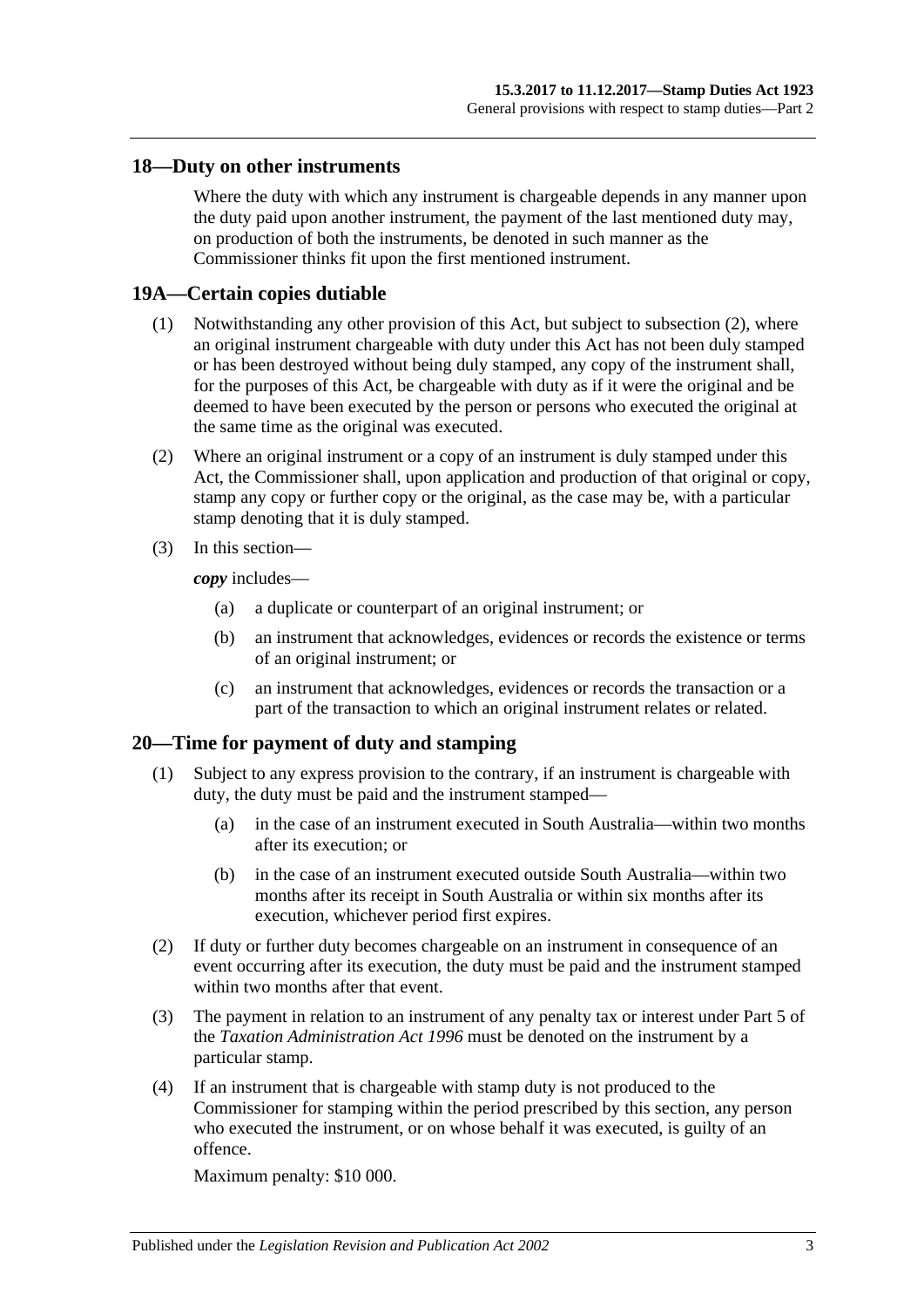- (5) [Subsection](#page-14-4) (4) does not apply in relation to an instrument that has been duly stamped in some other manner authorised by this Act within the relevant period.
- (6) It is a defence to a charge against [subsection](#page-14-4) (4) to prove that the defendant delivered the instrument or had it delivered into the possession of some other party, or an agent for some other party, to the instrument in the reasonable expectation that the other party would have it stamped.
- (7) The commission of an offence against [subsection](#page-14-4) (4) does not affect the validity of the instrument in relation to which the offence was committed.

## <span id="page-15-0"></span>**21—Admissibility of unstamped instruments in evidence**

Upon the production of any instrument chargeable with duty as evidence in any civil proceedings in any part of South Australia, the officer whose duty it is to read the instrument shall call the attention of the presiding judge, special magistrate or justices to any omission or insufficiency of the stamp thereon.

#### <span id="page-15-1"></span>**22—Except as aforesaid no unstamped instrument to be received in evidence**

No instrument chargeable with duty executed in any part of South Australia, or relating, wherever it was executed, to any property situated, or to any matter or thing done or to be done, in any part of South Australia, shall, except in criminal proceedings, be pleaded or given in evidence, or admitted to be good, useful or available at law or in equity, unless duly stamped.

#### <span id="page-15-2"></span>**23—Assessments and stamping of instruments**

- (1) If the result of an assessment relating to an instrument is that the instrument is not chargeable with duty, the instrument may be stamped by the Commissioner with a particular stamp denoting that it is not chargeable with duty.
- (2) If the result of an assessment relating to an instrument is that the instrument is chargeable with duty or further duty, the instrument is, on payment of any duty or further duty payable in respect of the instrument, to be stamped or further stamped in accordance with the assessment, and, when so stamped, may also be stamped by the Commissioner with a particular stamp denoting that it is duly stamped.
- <span id="page-15-3"></span>(3) If the result of an assessment relating to a stamped instrument is that duty or further duty is chargeable in respect of the instrument, the instrument is, from the date of the assessment until the duty or further duty is paid and the instrument is further stamped, to be taken to be insufficiently stamped, and this subsection applies despite the fact that the instrument has already been stamped, whether under this section or another provision of this Act, with a particular stamp denoting that it is not chargeable with duty or that it is duly stamped.
- (4) Every instrument stamped with the particular stamp denoting either that it is not chargeable with duty or that it is duly stamped shall, subject to [subsection](#page-15-3) (3), be admissible in evidence and shall be available for all purposes, notwithstanding any objection relating to duty.
- (5) An instrument on which duty has been assessed by the Commissioner cannot be stamped except in accordance with that assessment unless the Commissioner reassesses duty on the instrument.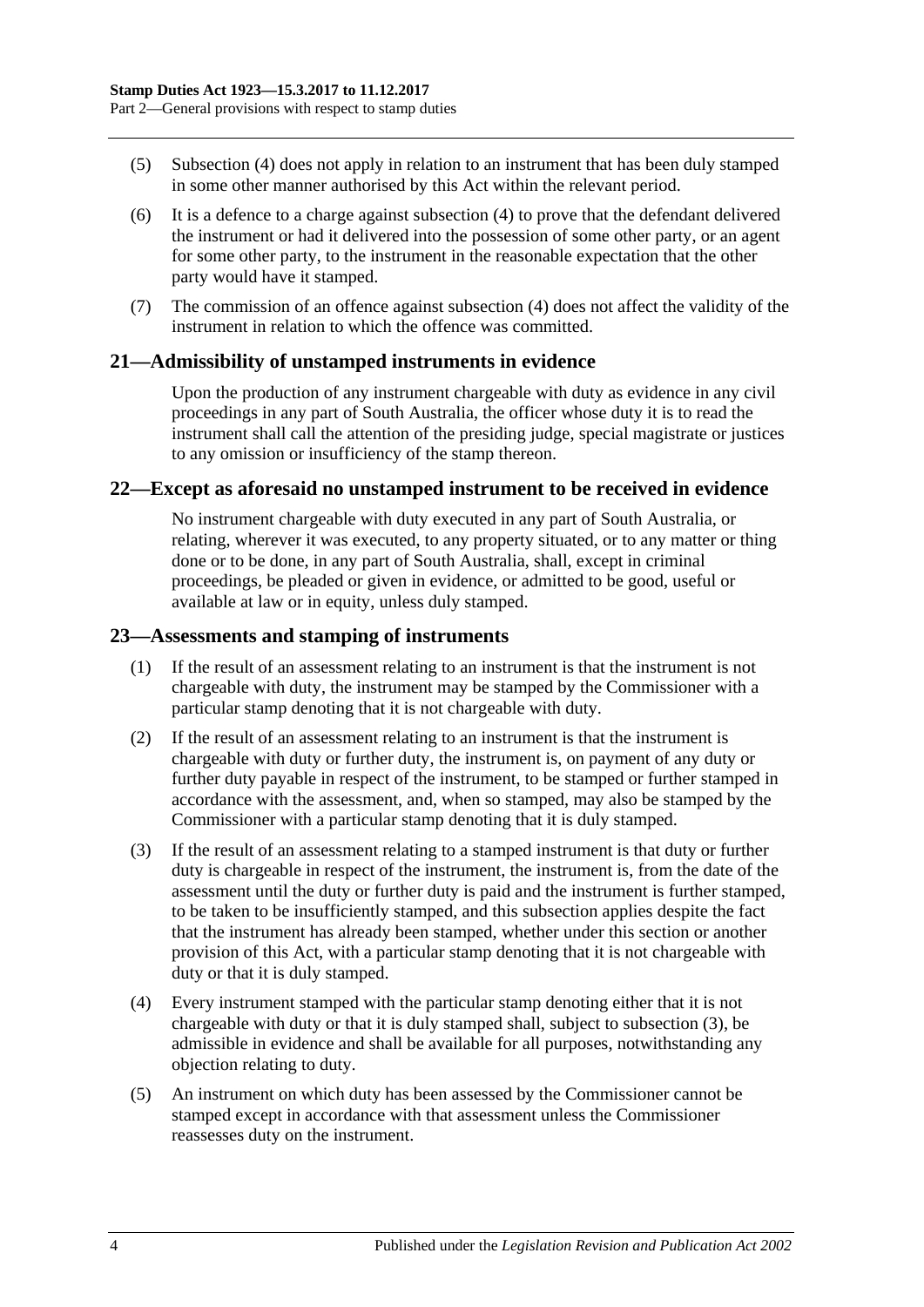# <span id="page-16-0"></span>**27—No instrument to be enrolled or registered unless stamped**

No person whose office it is to enrol, register or enter in or upon any rolls, books or records any instrument chargeable with any duty, or the memorial of any instrument chargeable with any duty, shall enrol, register or enter any such an instrument or memorial unless the instrument is duly stamped.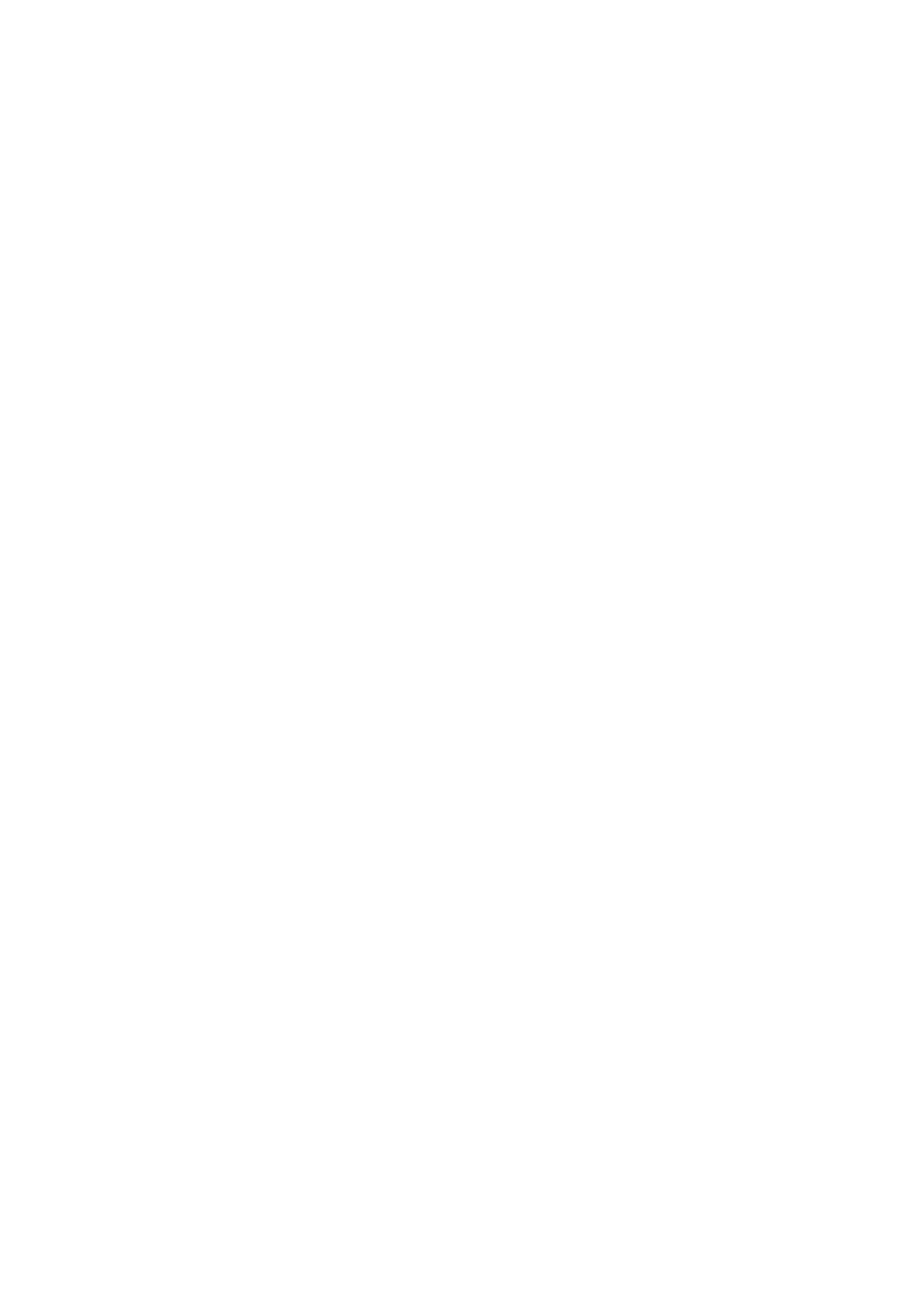# <span id="page-18-0"></span>**Part 3—Special provisions with respect to certain stamp duties**

# <span id="page-18-1"></span>**Division 1—Agreements**

#### <span id="page-18-2"></span>**30—When agreement comprised of several letters**

In any case where an agreement is constituted by two or more letters, the agreement and all the letters shall be deemed to be duly stamped if any one of the letters is duly stamped with the duty payable upon the agreement.

#### <span id="page-18-4"></span><span id="page-18-3"></span>**31—Certain contracts to be chargeable as conveyances on sale**

- (1) Any contract or agreement in writing for the sale of any estate or interest in any property (including goods, wares and merchandise not being goods, wares and merchandise agreed to be sold in the ordinary course of trade by a party whose business is or includes the sale of such goods, wares and merchandise) except—
	- (a) property which cannot vest in the purchaser except upon registration of a conveyance; or
	- (c) stock or shares in the stock, funds or capital of any corporation, company or society,

shall be charged with the same *ad valorem* duty as if it were an actual conveyance on sale of the estate or interest contracted or agreed to be sold.

- (1a) For the purpose of calculating *ad valorem* duty payable on a contract or agreement under [subsection](#page-18-4) (1), the value of the estate or interest contracted or agreed to be sold is to be determined on the basis that the consideration specified as being payable for the estate or interest represents the value of the estate or interest.
- <span id="page-18-5"></span>(1b) However, if it appears to the Commissioner that the consideration specified as being payable for the estate or interest may be less than the value of the estate or interest and—
	- (a) no evidence of the value of the estate or interest is furnished to the Commissioner; or
	- (b) evidence of the value of the estate or interest furnished to the Commissioner is, in the Commissioner's opinion, unsatisfactory,

the Commissioner may cause a valuation of the estate or interest to be made by a person appointed by the Commissioner and may assess the duty payable by reference to the valuation.

(1c) The Commissioner may, having regard to the merits of the case, charge the whole or a part of the expenses of, or incidental to, the making of a valuation under [subsection](#page-18-5) (1b) to the person liable to pay the duty and may recover the amount so charged from the person as a debt due to the Crown.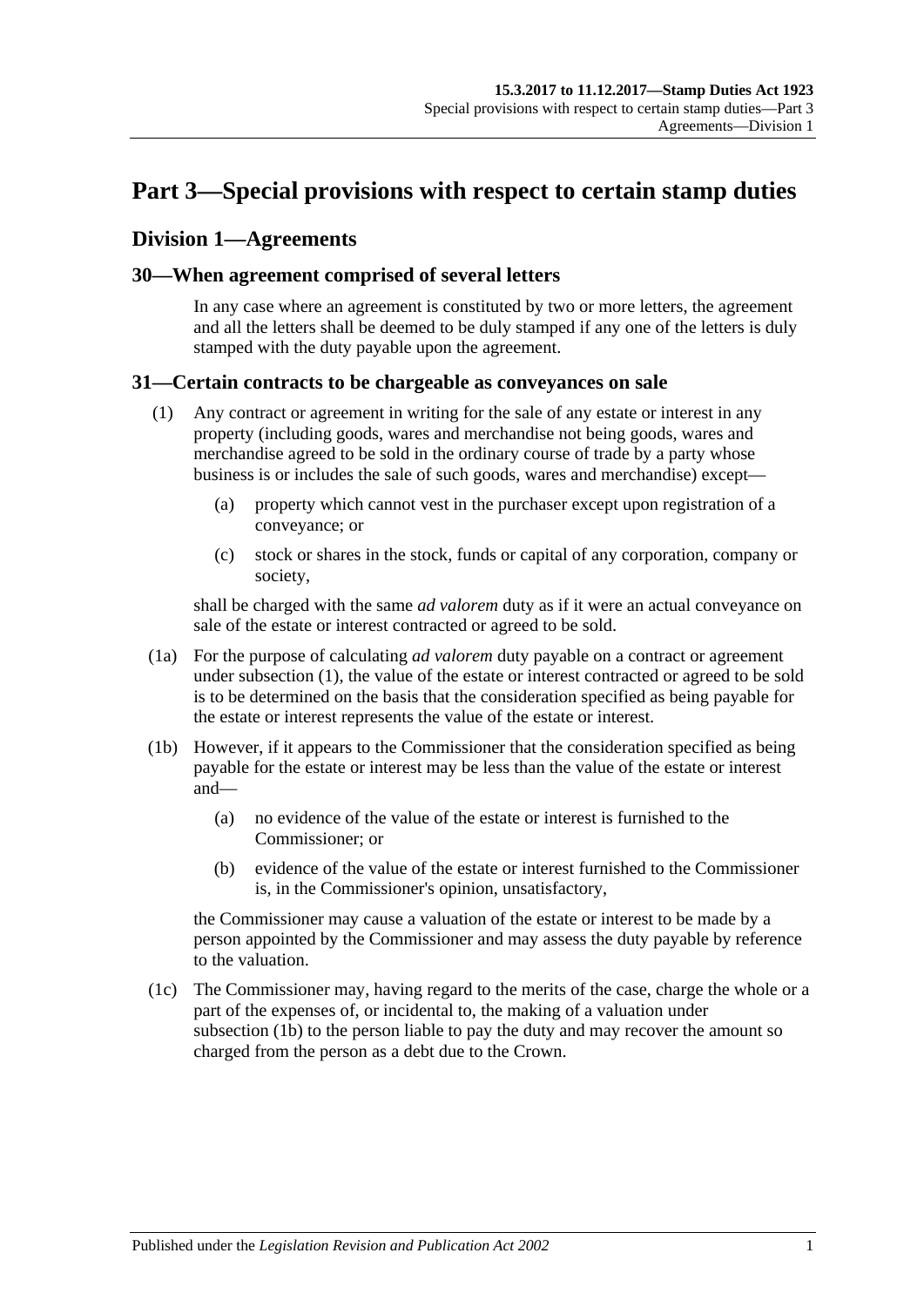- <span id="page-19-3"></span>(2) If duty has been duly paid on a contract or agreement in accordance with [subsection](#page-18-4) (1), the following provisions apply:
	- (a) any conveyance made to the purchaser under the contract or agreement is chargeable with duty only if the value of the estate or interest under the conveyance on the date of the conveyance is greater than the consideration specified in the contract or agreement or on account of an assessment under [subsection](#page-18-5) (1b) (as the case requires);
	- (b) if the conveyance is chargeable with duty under [paragraph](#page-19-3) (a), the amount of duty paid on the contract or agreement is to be deducted from the duty payable on the conveyance;
	- (c) if the conveyance is not chargeable with duty under [paragraph](#page-19-3) (a), the Commissioner, on application and on the production of the contract or agreement duly stamped, must stamp the conveyance with a particular stamp denoting that it is duly stamped.
- (3) For the purposes of this section, a receipt for the payment, in pursuance of any contract or agreement, of any purchase money shall, in the absence of any further or other instrument being or evidencing the contract or agreement, be charged with *ad valorem* duty.
- (4) If any such contract or agreement as is mentioned in [subsection](#page-18-4) (1) is afterwards rescinded or annulled, or for any other reason is not substantially performed or carried into effect so as to operate as, or to be followed by, a conveyance, the person who paid the *ad valorem* duty upon the contract or agreement shall be deemed to be possessed of stamped material rendered useless by being inadvertently spoiled, within the meaning of [section](#page-84-1) 106, and the provisions of that section shall apply accordingly.
- (5) This section shall not apply to, or in respect of, any hire-purchase agreement within the meaning of this Act.

# <span id="page-19-1"></span><span id="page-19-0"></span>**Division 3—Insurance**

# **Subdivision 1—Interpretation**

# <span id="page-19-2"></span>**32—Interpretation**

(1) In this Act—

*company* includes corporation and society (whether incorporated or unincorporated);

*firm* includes an association of underwriters carrying on marine insurance business through a managing underwriter solely;

*general insurer* means an insurer who carries on insurance business in respect of insurance that is not life insurance;

*insurance* includes assurance;

*insurance business* means—

(a) the granting or issuing of life, personal accident, fire, fidelity, guarantee, livestock, plate glass, marine or other insurance; or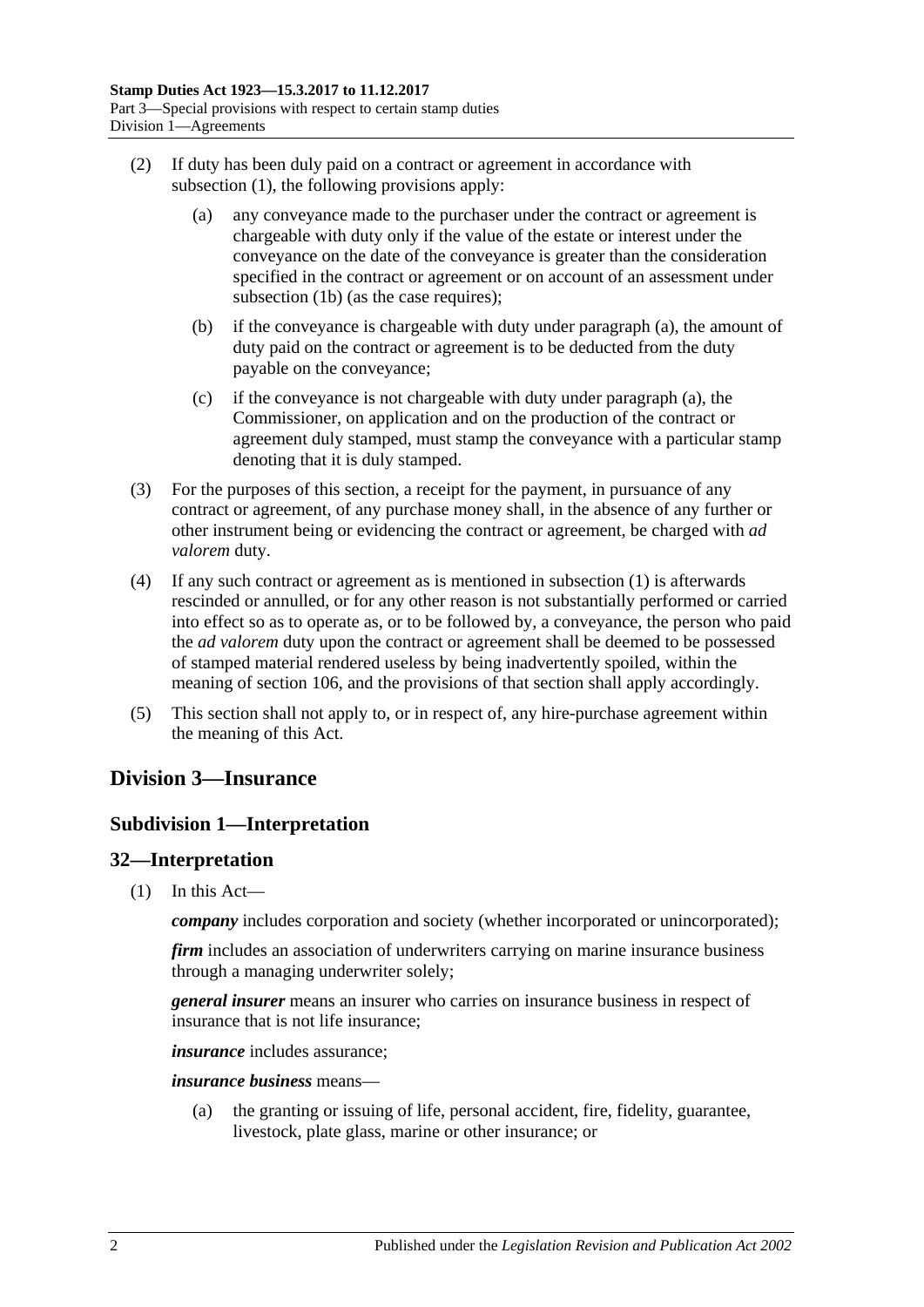- (b) the acceptance, either directly or indirectly, of any premium, renewal premium or consideration for, or in respect of, the granting or issuing or keeping alive or in force of life, personal accident, fire, fidelity, guarantee, livestock, plate glass, marine or other insurance; or
- (c) the receiving of a letter or declaration of interest attaching to a policy of insurance issued in this State or elsewhere; or
- (d) the carrying out, by means of insurance effected out of this State, of a contract or undertaking to effect insurance, whether formal or informal and whether express or implied;

*insurer* means a company, person or firm that carries on insurance business;

*life insurance* means insurance of a contingency that is dependent on the duration of human life, but does not include personal accident insurance;

*life insurer* means an insurer who carries on insurance business in respect of life insurance;

*personal accident insurance* means—

- (a) insurance covering personal accident or workers compensation; or
- (b) insurance under a policy complying with Part 4 of the *[Motor Vehicles](http://www.legislation.sa.gov.au/index.aspx?action=legref&type=act&legtitle=Motor%20Vehicles%20Act%201959)  Act [1959](http://www.legislation.sa.gov.au/index.aspx?action=legref&type=act&legtitle=Motor%20Vehicles%20Act%201959)*; or
- (c) insurance in respect of trauma or a disabling or incapacitating injury, sickness, condition or disease;

*policy* includes an instrument in the nature of a policy, an open policy, an insurance cover or an instrument in any manner covering insurance;

*premium* means an amount paid or payable for insurance and includes—

- (a) an amount charged to a policy holder to reimburse, offset or defray the insurer's liability for GST in respect of the insurance; and
- (b) a levy charged to a policy holder; and
- (c) an instalment of premium; and
- (d) a part of a premium;

*registered* means registered under this Division.

(2) If a provision of this Division refers to a premium paid, payable, received, charged or credited in relation to life insurance, or in relation to insurance of another kind, the reference is to be taken to be a reference to the premium to the extent that it was or is paid, payable, received, charged or credited in relation to insurance of the kind referred to in the provision.

## <span id="page-20-0"></span>**Subdivision 2—Registration and payment of duty**

#### <span id="page-20-1"></span>**33—Registration**

(1) An insurer who carries on insurance business in the State must be registered under this Division.

Maximum penalty: \$10 000.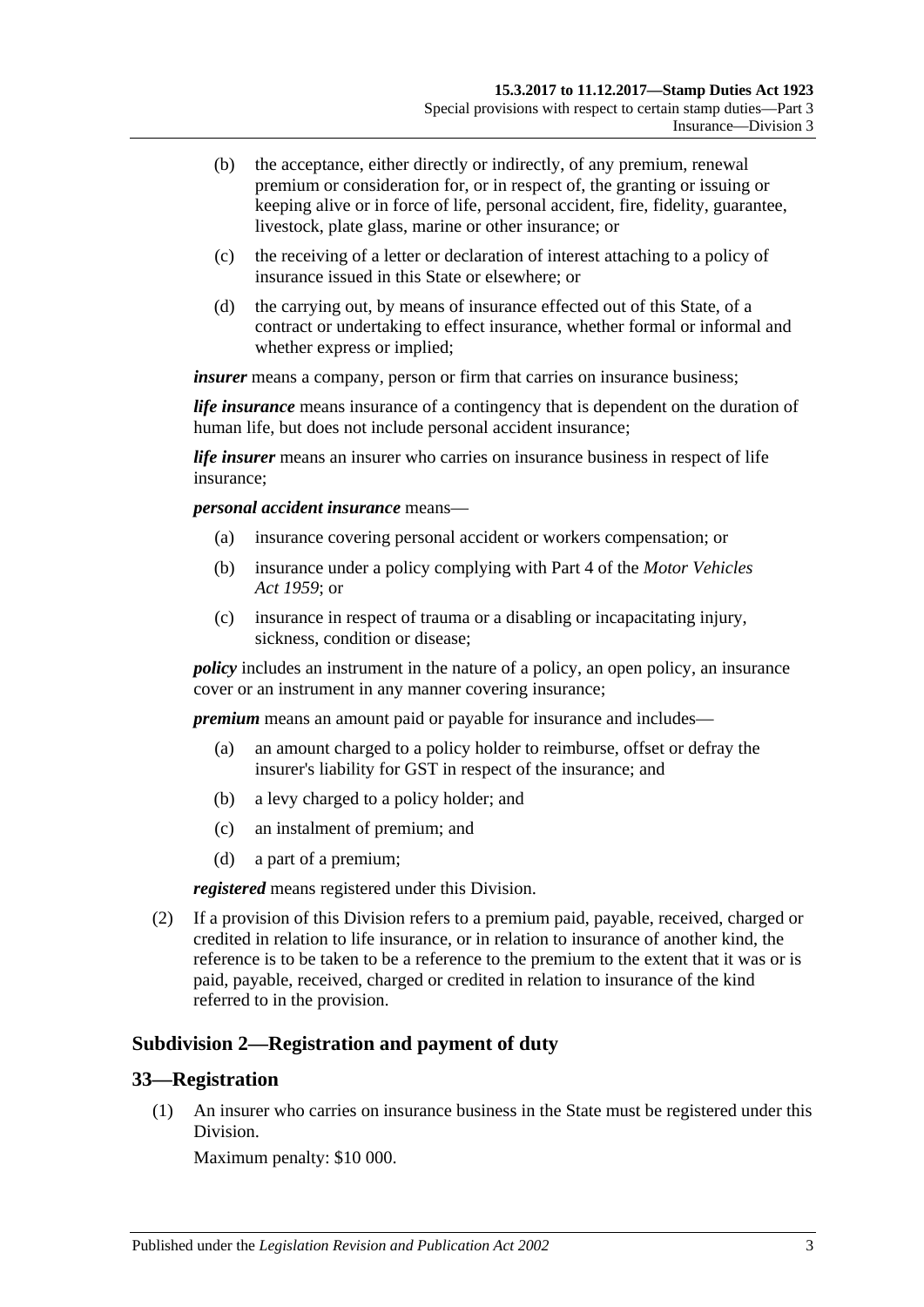- (2) An application for registration under this Division must be made to the Commissioner in the approved form.
- (3) The Commissioner must register an insurer who applies in the approved form for registration under this Division.
- (4) A registered insurer who is no longer required to be registered may cancel the registration by notice to the Commissioner in the approved form.
- (5) For the purposes of this section, an insurer carries on insurance business in the State if the insurer grants or issues in the State—
	- (a) life insurance or personal accident insurance for a person whose principal place of residence is in the State at the time that the policy providing the insurance is issued; or
	- (b) general insurance for an insurance risk within the State,

(whether the head office or principal place of business of the insurer is in the State or elsewhere).

#### <span id="page-21-1"></span><span id="page-21-0"></span>**34—Lodgement of statement and payment of duty—general insurance**

- (1) A general insurer who is, or is required to be, registered is liable under this section to pay duty in respect of each premium relating to insurance of any kind (other than life insurance) paid to the insurer and must, for that purpose, on or before the 15th day of each month—
	- (a) lodge with the Commissioner a statement in the approved form setting out the total amount of—
		- (i) all such premiums received by the insurer in the previous month; and
		- (ii) any such premiums credited to an account of the insurer (but not received by the insurer) in the previous month that the insurer chooses to include; and
	- (b) pay to the Commissioner duty equivalent to 11% of that amount.
- (2) If a premium that is credited to an account of the insurer but not actually received by the insurer is included in the statement lodged under [subsection](#page-21-1) (1) for the month in which the premium is credited, the insurer need not include the premium in the statement lodged for the month in which the premium is received by the insurer.
- <span id="page-21-3"></span><span id="page-21-2"></span>(3) Subject to [subsection](#page-22-1) (4), if a premium that is credited to an account of the insurer but not actually received by the insurer is not included in the statement lodged under [subsection](#page-21-1) (1) for the month in which the premium is credited, the following provisions apply:
	- (a) if the premium is received by the insurer during the period of 12 months commencing on the day on which the premium was credited to the account of the insurer—the insurer must include the premium in the statement lodged for the month in which the premium is received by the insurer;
	- (b) if the premium is not received by the insurer within the 12 month period referred to in [paragraph](#page-21-2) (a)—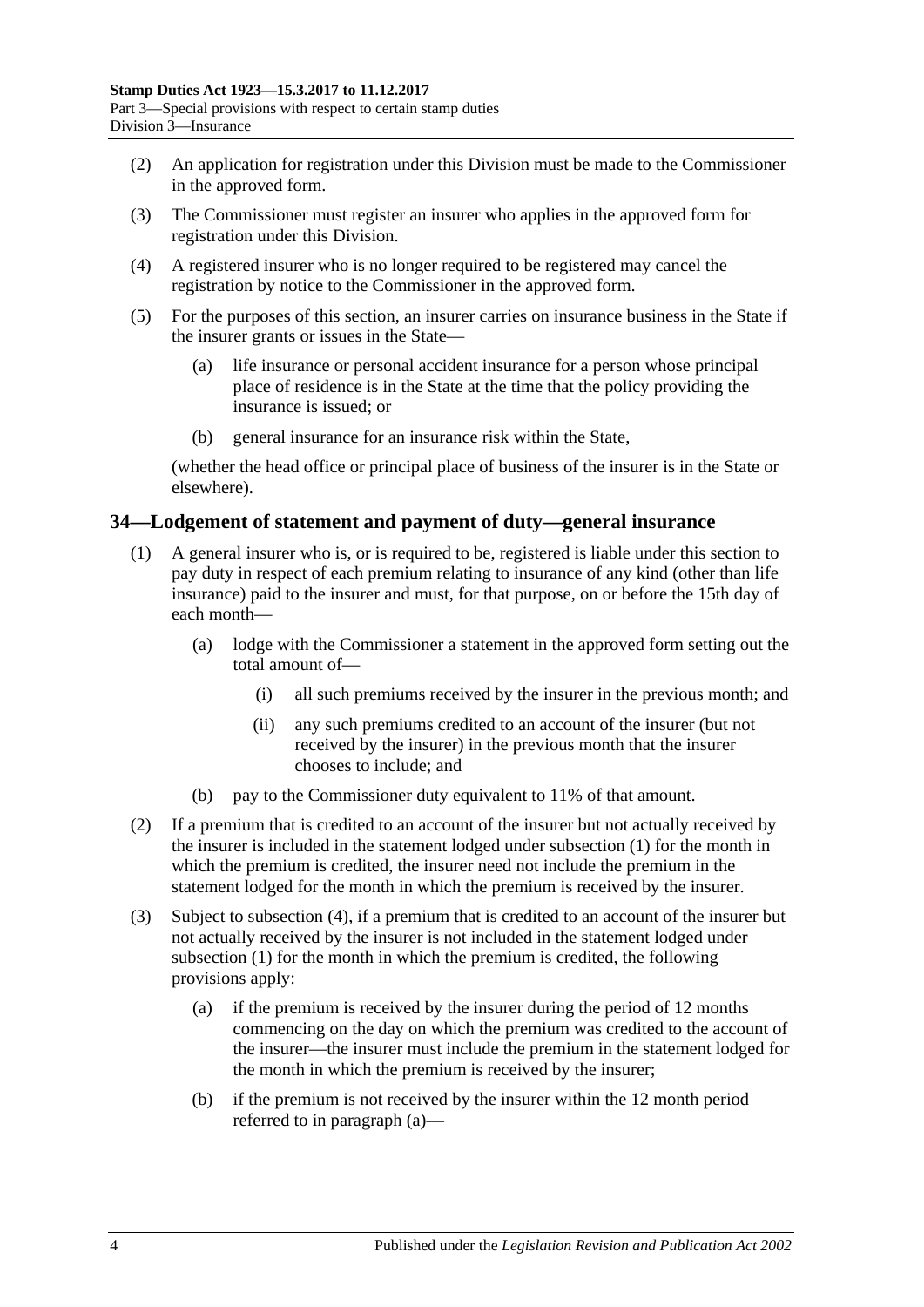- (i) the premium will be taken for the purposes of this section to have been received by the insurer in the first complete month following the end of that period; and
- (ii) the insurer must include the premium in the statement lodged for that month.
- <span id="page-22-1"></span>(4) [Subsection](#page-21-3) (3)(b) does not apply in relation to a premium that is not received by the insurer because the policy in relation to which the premium was credited is cancelled.
- (5) For the purposes of [subsection](#page-21-1) (1)—
	- (a) a reference to a premium does not include an amount in respect of stamp duty received or charged in respect of a premium; and
	- (b) the amount of a premium—
		- (i) refunded during the month to which the statement relates (whether the premium was received during that month or earlier); or
		- (ii) paid for an insurance risk outside the State (other than a personal accident insurance risk); or
		- (iii) paid for personal accident insurance in respect of a person whose principal place of residence was not in the State at the time the policy providing the insurance was issued,

is not to be taken into account.

(6) To avoid doubt, the duty payable under [subsection](#page-21-1) (1) is payable in respect of a premium relating to insurance of any kind (other than life insurance), irrespective of whether the premium is payable under a policy in relation to which premiums are also payable for life insurance.

#### <span id="page-22-2"></span><span id="page-22-0"></span>**35—Lodgement of statement and payment of duty—life insurance**

- (1) A life insurer who is, or is required to be, registered is liable under this section to pay duty in respect of each premium relating to life insurance paid to the insurer and must, for that purpose, on or before 31 January of each year—
	- (a) lodge with the Commissioner a statement in the approved form setting out the total amount of—
		- (i) all such premiums received by the insurer in the preceding calendar year; and
		- (ii) any such premiums credited to an account of the insurer (but not received by the insurer) in the previous calendar year that the insurer chooses to include; and
	- (b) pay to the Commissioner duty equivalent to 1.5% of that amount.
- (2) If a premium that is credited to an account of the insurer but not actually received by the insurer is included in the statement lodged under [subsection](#page-22-2) (1) for the year in which the premium is credited, the insurer need not include the premium in the statement lodged for the year in which the premium is received by the insurer.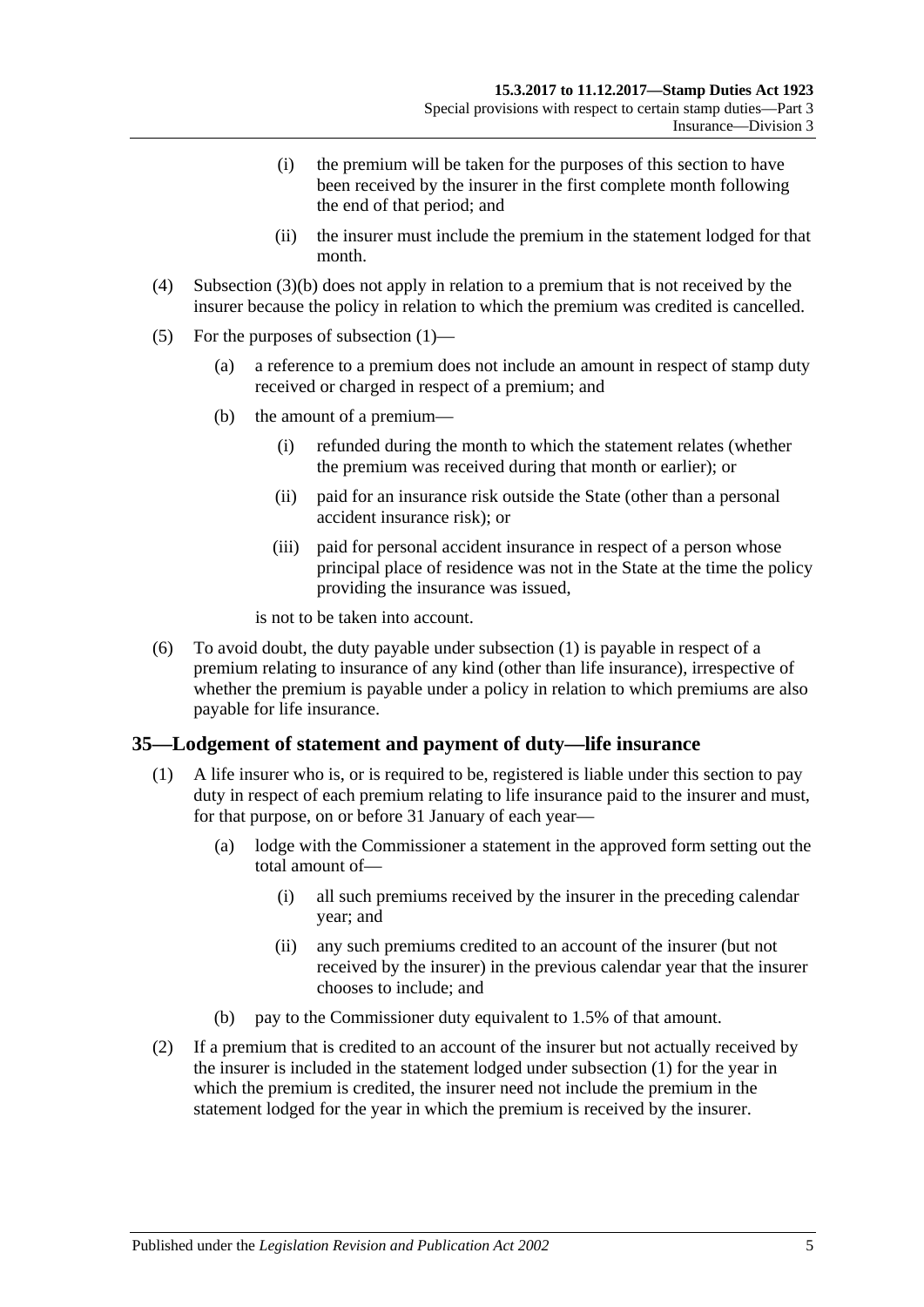- <span id="page-23-3"></span>(3) Subject to [subsection](#page-23-2) (4), if
	- a premium that is credited to an account of the insurer but not received by the insurer is not included in the statement lodged under [subsection](#page-22-2) (1) for the year in which the premium is credited; and
	- (b) the premium is not received by the insurer in the following calendar year,

the premium will be taken, for the purposes of this section, to have been received by the insurer in that following calendar year and is therefore to be included in the statement for that year.

- <span id="page-23-2"></span>(4) [Subsection](#page-23-3) (3) does not apply in relation to a premium that is not received by the insurer because the policy in relation to which the premium was credited is cancelled.
- (5) For the purposes of [subsection](#page-22-2) (1)—
	- (a) a reference to a premium—
		- (i) does not include an amount in respect of stamp duty received or charged in respect of a premium; and
		- (ii) is a reference to a net premium, and any commission or discount is not to be taken into account; and
	- (b) the amount of a premium paid for life insurance in respect of a person whose principal place of residence was not in the State at the time the policy providing the insurance was issued is not to be taken into account; and
	- (c) the amount of a premium refunded during the year to which the statement relates (whether the premium was received during that year or earlier) is not to be taken into account; and
	- (d) an amount that is paid from an account established for investment to an account established for insurance of a risk under a policy providing life insurance will be taken to be a premium received under that policy for insurance of that risk.
- (6) To avoid doubt, the duty payable under [subsection](#page-22-2) (1) is payable in respect of a premium relating to life insurance, irrespective of whether the premium is payable under a policy in relation to which premiums are also payable for insurance that is not life insurance.

## <span id="page-23-0"></span>**Subdivision 3—Exempt insurance**

## <span id="page-23-4"></span><span id="page-23-1"></span>**36—Certain premiums exempt from duty**

The following premiums are exempt from duty under this Division:

- (a) a premium received or charged in respect of reinsurance;
- (b) a premium received or charged under a private guarantee fidelity insurance scheme promoted amongst and sustained solely for the benefit of the officers and servants of a particular public department, company, person or firm and not extended, either directly or indirectly, beyond such officers and servants;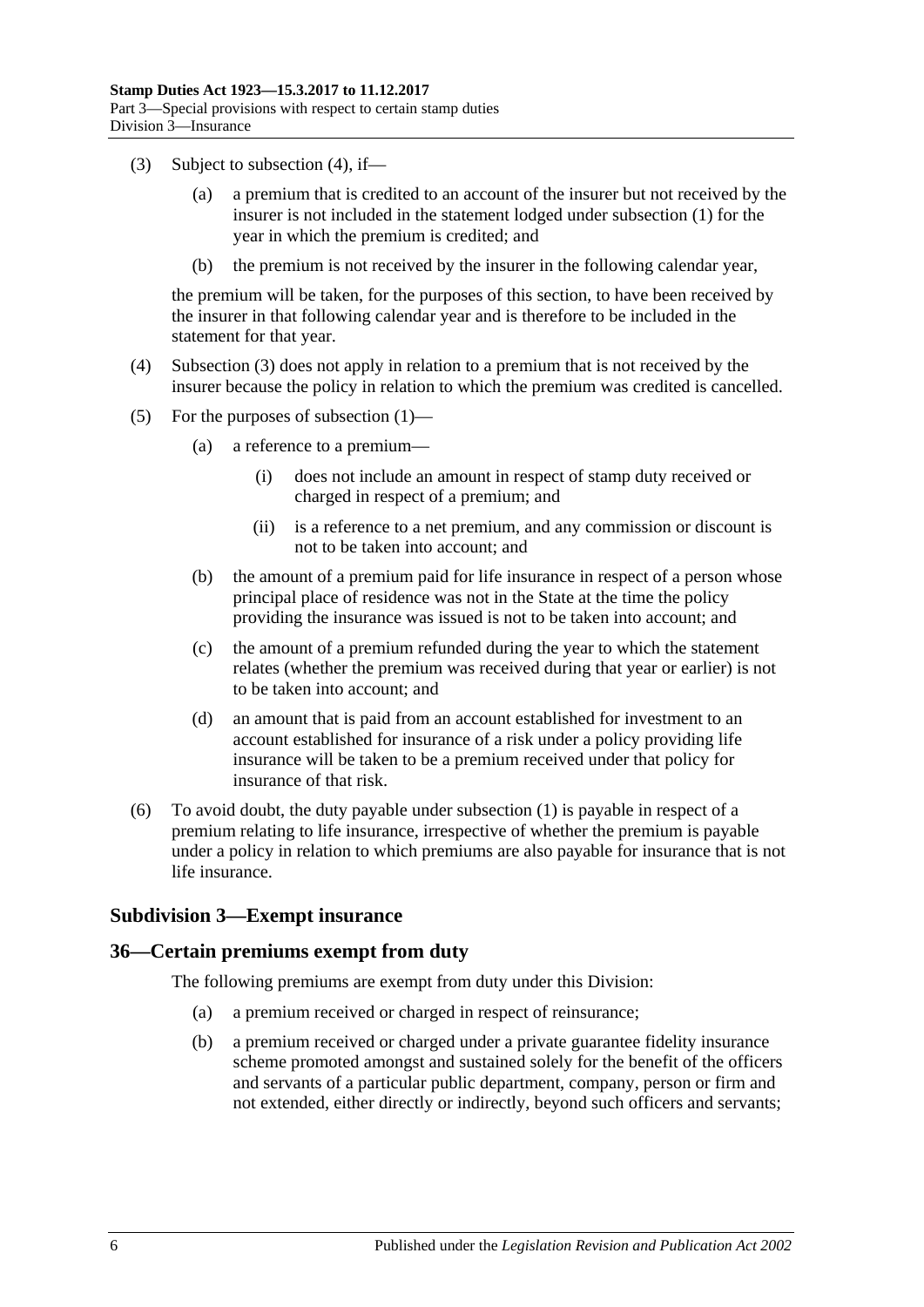- (c) a premium received or charged under a scheme referred to in [paragraph](#page-23-4) (b) promoted amongst and sustained solely for the benefit of the officers and members of a friendly society or branch thereof and not extended, either directly or indirectly, beyond such officers and members;
- (d) a premium received or charged for life insurance in respect of investment and not in respect of a risk insured by the policy under which the premium is paid;
- (e) a premium received or charged in respect of a life or personal accident insurance risk where the principal place of residence of the insured person is in the Northern Territory and the policy under which the premium is paid is registered in a registry kept in the Northern Territory pursuant to the *Life Insurance Act 1995* of the Commonwealth;
- (f) a premium received or charged under a policy of workers compensation insurance where the premium is referable to insurance against liability to pay workers compensation in respect of workers under the age of 25 years;
- (g) a premium received or charged under a policy of insurance by a body registered under Part 4-3 of the *Private Health Insurance Act 2007* of the Commonwealth where the premium is referable to insurance against medical, dental or hospital expenses;
- (h) a premium received or charged in respect of life insurance providing for the payment of an annuity to the person insured;
- (i) a premium received or charged in respect of the insurance of the hull of a marine craft used primarily for commercial purposes or in respect of the insurance of goods carried by railway, road, air or sea or of the freight on such goods.

## <span id="page-24-0"></span>**Subdivision 4—General**

## <span id="page-24-1"></span>**37—Denoting of duty**

The duty paid in connection with a statement lodged with the Commissioner under [Subdivision](#page-20-0) 2 must be denoted on the statement.

## <span id="page-24-4"></span><span id="page-24-2"></span>**38—Duty in respect of policies effected outside South Australia**

- (1) A company, person or firm that is not required to be registered under [section](#page-20-1) 33 and that obtains, effects or renews, outside the State, a policy of insurance wholly or partly in respect of property in the State, or a risk, contingency or event occurring in the State, must, within 1 month of obtaining, effecting or renewing the policy—
	- (a) lodge with the Commissioner a statement in the approved form containing such particulars of the policy and other information as the Commissioner requires in the particular case; and
	- (b) subject to [subsection](#page-24-3) (2)—pay to the Commissioner duty equivalent to 11% of any premium paid to the insurer in respect of the policy.
- <span id="page-24-3"></span>(2) The Commissioner may allow a rebate of the duty payable on the proportion of a premium that is, in the Commissioner's opinion, properly attributable to the insurance of property outside the State or a risk, contingency or event occurring outside the State.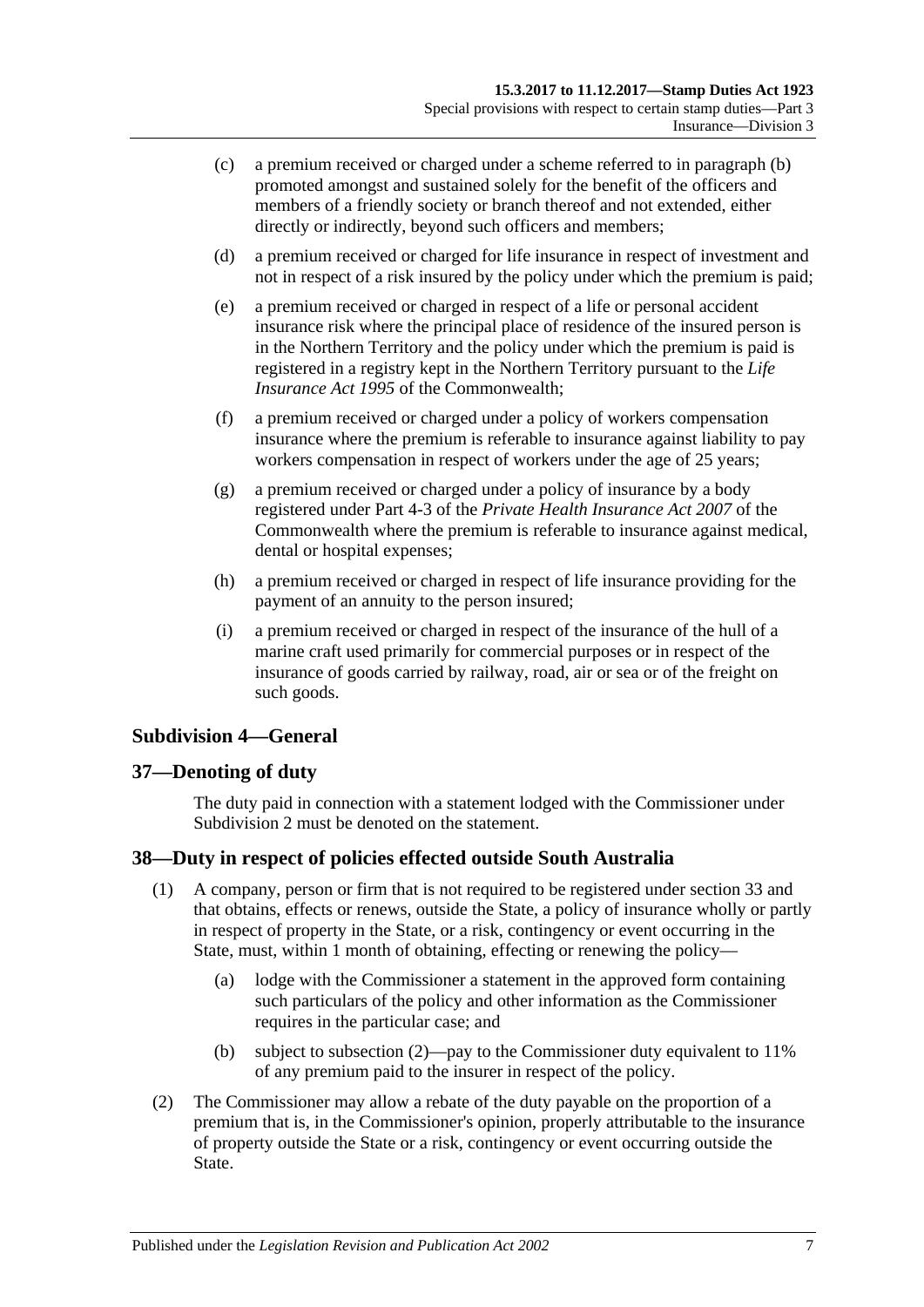- (3) Duty paid in accordance with this section must be denoted on the statement lodged under [subsection](#page-24-4) (1).
- (4) A company, person or firm that does not lodge a statement as required under this section is nevertheless liable to pay duty to the Commissioner as if the company, person or firm had lodged the statement required under this section immediately before the end of the period allowed for such lodgement.
- (5) [Subsection](#page-24-4) (1) does not apply to—
	- (a) a policy of insurance under which the only insurance provided is life insurance; or
	- (b) a premium paid to an insurer in respect of life insurance.

#### <span id="page-25-0"></span>**39—Insurers not required to be registered**

- (1) The Commissioner may enter into an agreement with an insurer who is not required to register under this Division under which—
	- (a) the Commissioner approves the insurer for the purposes of this section; and
	- (b) the insurer undertakes to pay duty as if the insurer were required to be registered and were in fact registered under this Division.
- (2) A party to an agreement under this section may, by notice in writing to the other party, terminate the agreement at any time.
- (3) If an insurer is neither required to be registered under this Division nor approved under this section, a person who pays a premium to the insurer must, within 21 days after the end of the month in which the premium was paid—
	- (a) furnish a statement to the Commissioner in the approved form stating the amount of premium; and
	- (b) pay to the Commissioner—
		- (i) if the premium relates to life insurance—duty equivalent to 1.5% of the premium; and
		- (ii) if the premium relates to any other kind of insurance—11% of the premium.
- (4) This section does not apply in relation to a premium, supplementary payment or fee paid under Part 5 of the *[Workers Rehabilitation and Compensation Act](http://www.legislation.sa.gov.au/index.aspx?action=legref&type=act&legtitle=Workers%20Rehabilitation%20and%20Compensation%20Act%201986) 1986*.

#### <span id="page-25-1"></span>**40—Duty payable on acquisition of insurance business**

If a company, person or firm acquires contractual rights and obligations of, or in connection with, the insurance business of some other company, person or firm, the acquiring company, person or firm is liable to pay to the Commissioner the amount of any unpaid duty in respect of premiums paid to the other company, person or firm after the end of the period in respect of which such duty was last paid by the other company, person or firm as if those premiums had been paid to the acquiring company, person or firm.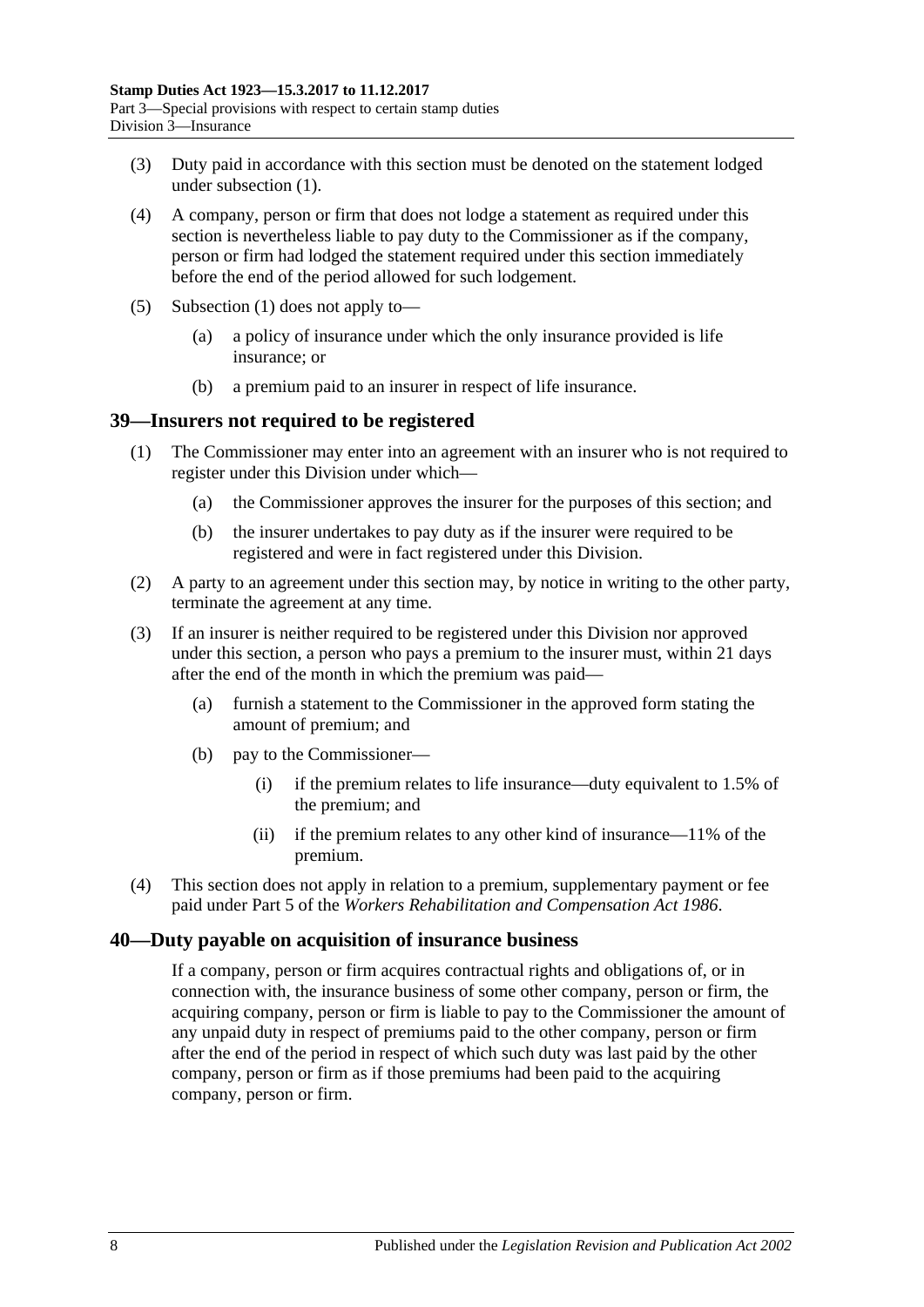# <span id="page-26-0"></span>**41—Refunds**

The following are to be taken to be overpayments of tax for the purposes of Part 4 of the *[Taxation Administration Act](http://www.legislation.sa.gov.au/index.aspx?action=legref&type=act&legtitle=Taxation%20Administration%20Act%201996) 1996*:

- (a) duty paid in respect of an amount of premium that has been refunded;
- (b) duty paid in respect of a premium credited to an account of an insurer but not received by the insurer at the time the duty is paid if the policy in respect of which the premium was credited is cancelled before the insurer receives the premium.

# <span id="page-26-1"></span>**Division 4—Application for motor vehicle registration**

# <span id="page-26-2"></span>**42A—Interpretation**

(1) In this Act—

*applicant* means a person by or on whose behalf an application to register a motor vehicle or an application to transfer the registration of a motor vehicle is made;

*application to register a motor vehicle* means an application to register a motor vehicle made under the *[Motor Vehicles Act](http://www.legislation.sa.gov.au/index.aspx?action=legref&type=act&legtitle=Motor%20Vehicles%20Act%201959) 1959* and includes an application so made to renew the registration of a motor vehicle;

*application to transfer the registration of a motor vehicle* means an application to transfer the registration of a motor vehicle made under the provisions of the *[Motor](http://www.legislation.sa.gov.au/index.aspx?action=legref&type=act&legtitle=Motor%20Vehicles%20Act%201959)  [Vehicles Act](http://www.legislation.sa.gov.au/index.aspx?action=legref&type=act&legtitle=Motor%20Vehicles%20Act%201959) 1959*;

*commercial motor vehicle* has the same meaning as in the *[Motor Vehicles Act](http://www.legislation.sa.gov.au/index.aspx?action=legref&type=act&legtitle=Motor%20Vehicles%20Act%201959) 1959*;

*dealer* means a person licensed as a dealer under the *[Second-hand Motor Vehicles](http://www.legislation.sa.gov.au/index.aspx?action=legref&type=act&legtitle=Second-hand%20Motor%20Vehicles%20Act%201983)  Act [1983](http://www.legislation.sa.gov.au/index.aspx?action=legref&type=act&legtitle=Second-hand%20Motor%20Vehicles%20Act%201983)*;

*list price* means—

- (a) for a motor vehicle—the price (inclusive of GST) fixed by the manufacturer, importer or principal distributor as the retail selling price in the State of a motor vehicle of the relevant make and model;
- (b) for optional equipment—the additional price (inclusive of GST) so fixed if the vehicle is to be sold with the optional equipment;

*market value*, in relation to a motor vehicle, means the amount (inclusive of GST) for which the motor vehicle might reasonably be sold, free of encumbrances, in the open market;

*motor vehicle* and *trailer* have the same meanings as those expressions respectively have in the *[Motor Vehicles Act](http://www.legislation.sa.gov.au/index.aspx?action=legref&type=act&legtitle=Motor%20Vehicles%20Act%201959) 1959*;

*new motor vehicle* means a motor vehicle not previously registered in this State or elsewhere;

*optional equipment*, in relation to a motor vehicle for which there is a list price, means equipment or a feature of the vehicle that is not covered by that list price, being—

- (a) a particular kind of transmission; or
- (b) power steering; or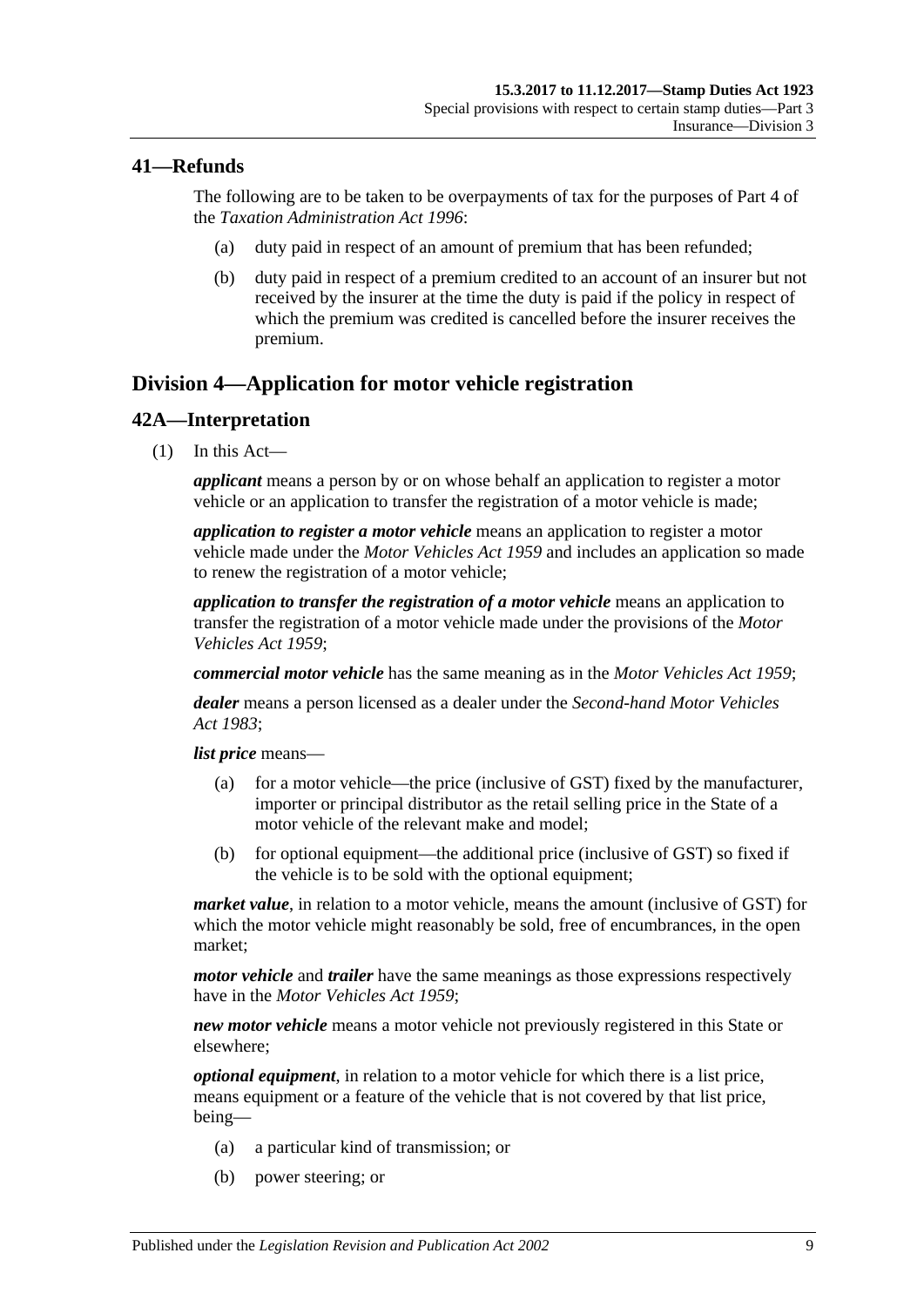(c) any other prescribed equipment or feature;

*policy of insurance* means a policy of insurance under Part 4 of the *[Motor Vehicles](http://www.legislation.sa.gov.au/index.aspx?action=legref&type=act&legtitle=Motor%20Vehicles%20Act%201959)  Act [1959](http://www.legislation.sa.gov.au/index.aspx?action=legref&type=act&legtitle=Motor%20Vehicles%20Act%201959)*;

*primary producer* has the same meaning as in the *[Motor Vehicles Act](http://www.legislation.sa.gov.au/index.aspx?action=legref&type=act&legtitle=Motor%20Vehicles%20Act%201959) 1959*;

*second-hand motor vehicle* means a motor vehicle previously registered in this State or elsewhere.

(2) For the purposes of this Act, if an applicant for registration, or transfer of registration, of a motor vehicle makes the application by a means of electronic communication approved by the Registrar of Motor Vehicles, the electronic communication is taken to be an instrument executed by the applicant and is chargeable with duty as an application for registration, or transfer of registration, of a motor vehicle (as appropriate).

# <span id="page-27-0"></span>**42B—Duty on applications for motor vehicle registration or transfer of registration**

- (1) For the purposes of this Act, the value of a motor vehicle is—
	- (a) in the case of an application to register a new motor vehicle for which there is a list price—
		- (i) if the motor vehicle has no optional equipment, the list price of the vehicle; or
		- (ii) if the motor vehicle has optional equipment, the list price of the motor vehicle plus the list price or, if there is no list price, the actual price (inclusive of GST) of the equipment; or
	- (b) in the case of an application to transfer the registration of a second-hand motor vehicle upon sale of the vehicle, the consideration for the sale or the market value of the motor vehicle, whichever is the higher; or
	- (c) in any other case, the market value (inclusive of GST) of the motor vehicle.
- (1a) An applicant for registration, or transfer of registration, of a motor vehicle must state in the application the value of the motor vehicle as at the date of the application.
- <span id="page-27-1"></span>(1b) If the Commissioner is not satisfied that the amount stated as the value of a motor vehicle in an application for registration, or transfer of registration, of the vehicle reflects the market value of the vehicle, the Commissioner may cause a valuation of the vehicle to be made by a person appointed by the Commissioner and may assess the duty payable by reference to the valuation.
- (1c) The Commissioner may, having regard to the merits of the case, charge the whole or part of the expenses of, or incidental to, the making of a valuation under [subsection](#page-27-1) (1b) to the person liable to pay the duty and may recover the amount charged as a debt due to the Crown.
- <span id="page-27-2"></span>(1d) The amount of stamp duty—
	- (a) payable upon an application to register a motor vehicle shall be an amount calculated by the addition of—
		- (i) the amount prescribed by [Schedule 2](#page-88-3) as the component payable in respect of registration; and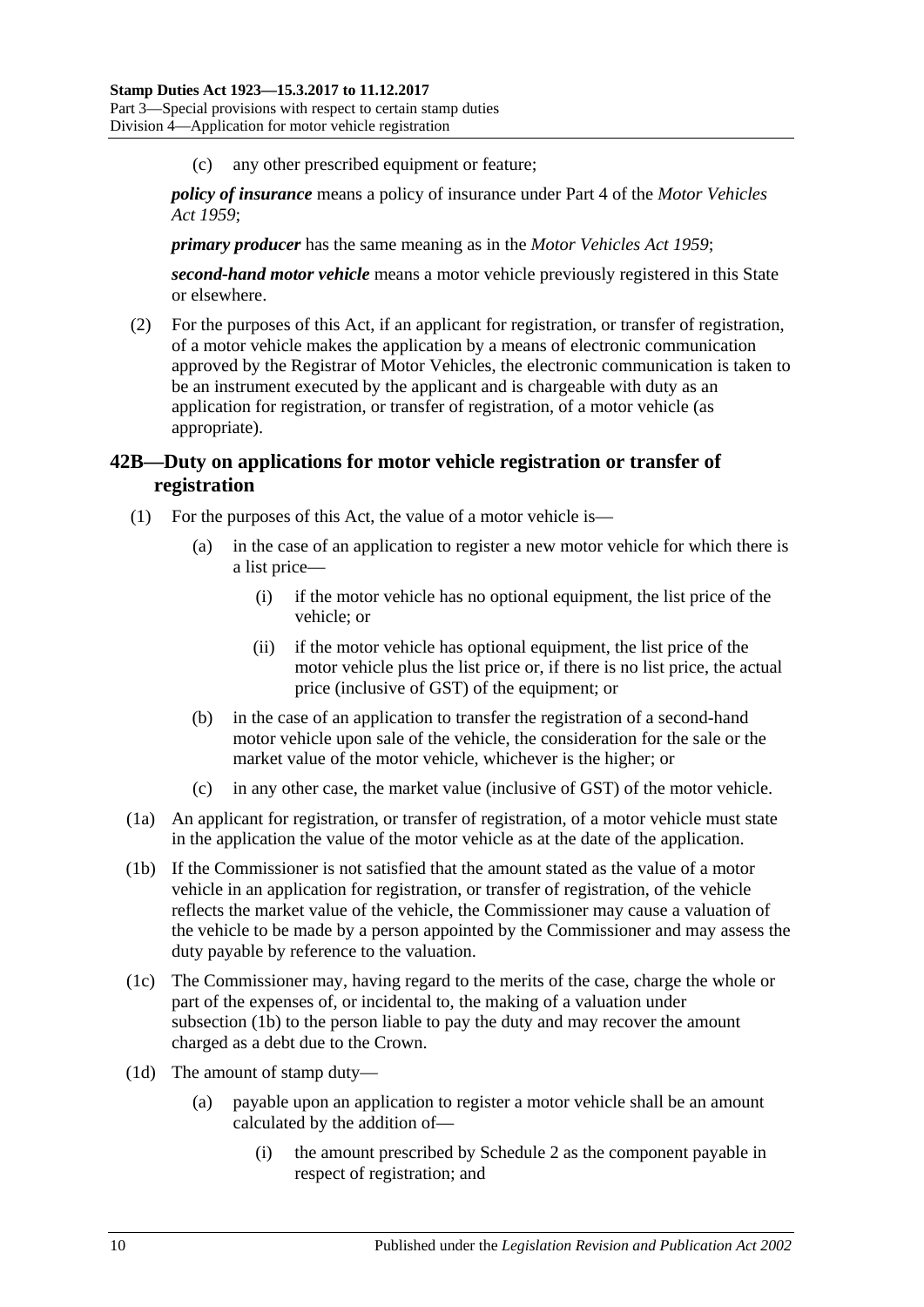- (ii) the amount prescribed by [Schedule 2](#page-88-3) as the component payable in respect of a policy of insurance; or
- (b) payable upon an application to transfer the registration of a motor vehicle shall be the amount prescribed by [Schedule 2](#page-88-3) as the component payable in respect of registration and, in the case of such an application, no additional component shall be payable in respect of a policy of insurance.
- (2) The amount payable upon an application in accordance with [subsection](#page-27-2) (1d) shall be paid by the applicant to the Registrar of Motor Vehicles at the time of making the application.
- (2a) The total amount paid (including stamp duty and any registration fee or premium payable under the *[Motor Vehicles Act](http://www.legislation.sa.gov.au/index.aspx?action=legref&type=act&legtitle=Motor%20Vehicles%20Act%201959) 1959*)—
	- (a) on an application to register a motor vehicle shall be denoted by impressed stamp or cash register imprint, or by both, on the certificate or interim certificate of registration relating to that motor vehicle issued by the Registrar or on such form or forms as may be approved by the Commissioner; and
	- (b) on an application to transfer the registration of a motor vehicle shall be denoted by impressed stamp or cash register imprint, or by both, on such form or forms as may be approved by the Commissioner.
- (2b) [Section](#page-12-2) 6 does not apply in relation to an application to register a motor vehicle or an application to transfer the registration of a motor vehicle.
- (3) The Registrar of Motor Vehicles shall furnish the Commissioner, at least once in every month, with a statement showing details of amounts received by him as stamp duty on applications to register, and to transfer the registration of, motor vehicles, and showing separately the amounts so received upon applications to register motor vehicles in respect of policies of insurance, and shall pay all amounts of stamp duty received by him to the Treasurer who shall—
	- (a) place to the credit of the General Revenue—
		- (i) all amounts representing the stamp duty received by the Registrar on applications to register motor vehicles except amounts paid upon such applications in respect of policies of insurance; and
		- (ii) all amounts representing the stamp duty received by the Registrar upon applications to transfer the registration of motor vehicles; and
	- (b) place to the credit of the Hospitals Fund kept at the Treasury all amounts representing stamp duty received by the Registrar upon applications in respect of policies of insurance.
- (4) A person who does not lodge an application to register a motor vehicle, or transfer the registration of a motor vehicle, as required is nevertheless liable to pay duty to the Commissioner as if the person had lodged the required application immediately before the end of the period allowed for making such an application.
- (5) If a person drives a motor vehicle on a road without registration in contravention of the *[Motor Vehicles Act](http://www.legislation.sa.gov.au/index.aspx?action=legref&type=act&legtitle=Motor%20Vehicles%20Act%201959) 1959*, the person is to be taken to have been required by this Act to lodge an application to register the vehicle not later than the day preceding the day on which the vehicle is so driven on a road.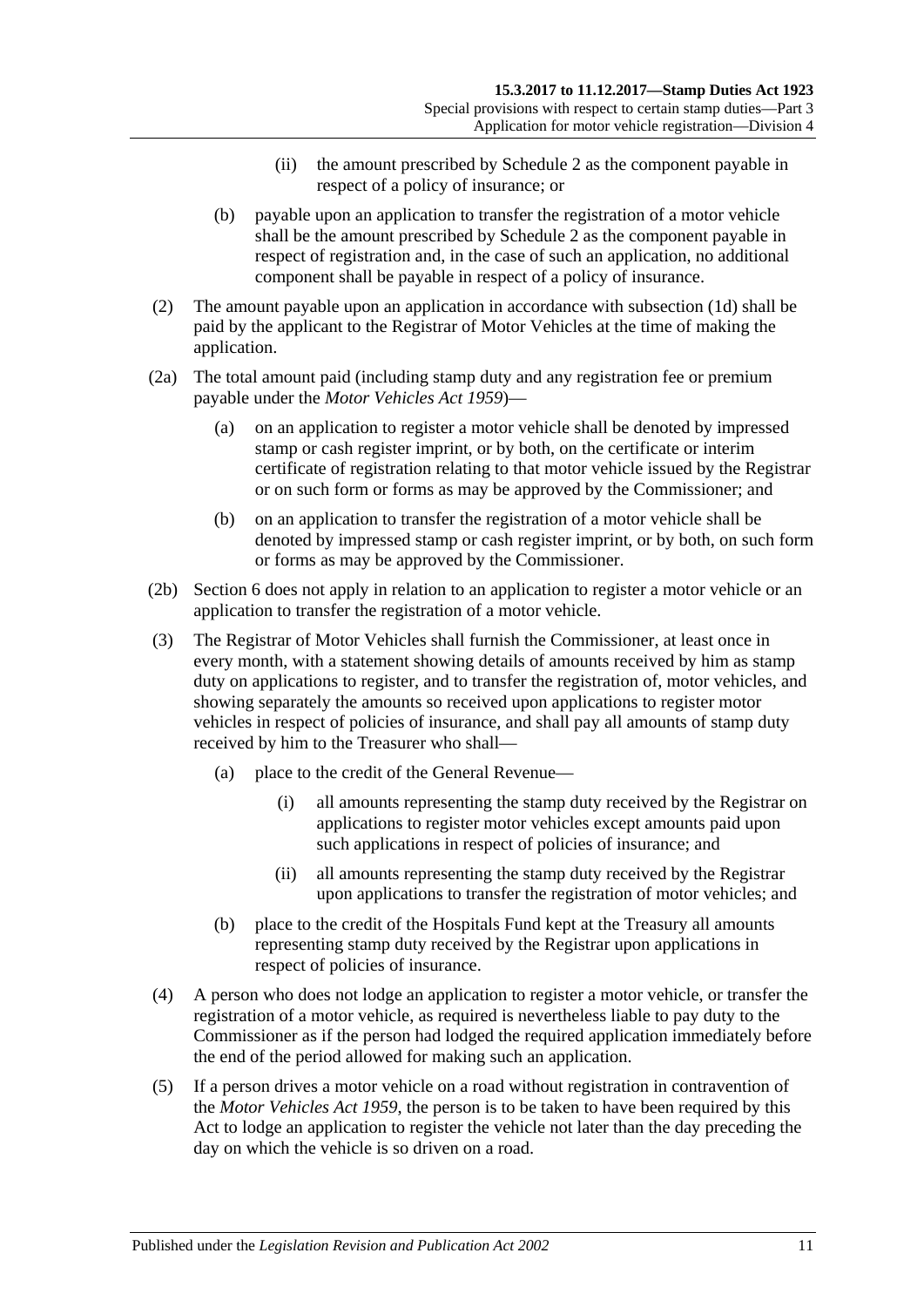- (6) A person is to be taken to be required by this Act to lodge an application to transfer the registration of a motor vehicle within the period within which such an application is required to be made under the *[Motor Vehicles Act](http://www.legislation.sa.gov.au/index.aspx?action=legref&type=act&legtitle=Motor%20Vehicles%20Act%201959) 1959*.
- (7) The Commissioner or the Registrar of Motor Vehicles may require an applicant who claims to be entitled to an exemption from, or reduction in, stamp duty under this Act—
	- (a) to state that fact on the application; and
	- (b) to provide such information as the Commissioner or Registrar may require for the purpose of determining the applicant's claim.

# <span id="page-29-0"></span>**42BA—Concessional rate of duty on some applications to transfer registration**

(1) The amount of duty payable on an application to transfer the registration of a motor vehicle where a person who is a registered owner of the motor vehicle immediately before the registration is transferred will continue to be a registered owner of the motor vehicle immediately after the registration is transferred is calculated as follows:

 $D = A \times \frac{B}{a}$ *C*  $= A \times$ 

where—

*D* is the amount of duty payable

*A* is the amount of duty that would be payable apart from this section

*B* is the number of persons that the application seeks to add to, or remove from, the register as owners of the motor vehicle, whichever is the greater

*C* is—

- (a) the number of persons who are registered owners of the motor vehicle immediately before the registration is transferred; or
- (b) the number of persons who will be registered owners of the motor vehicle immediately after the registration is transferred,

whichever is the greater.

- (2) This section does not derogate from any other provision conferring an exemption under this Act.
- (3) This section applies to applications executed after its commencement.

# <span id="page-29-1"></span>**42C—Refund of duty where vehicle returned or registration or transfer in error**

If, on application, the Commissioner is satisfied, in relation to the registration, or transfer of the registration, of a motor vehicle—

- (a) that, within three months after the registration or transfer, the vehicle was returned by the applicant to the person from whom it was acquired and accepted by that person; or
- (b) that the registration or transfer was made in error,

the Commissioner may refund the duty paid in respect of the application for the registration or transfer.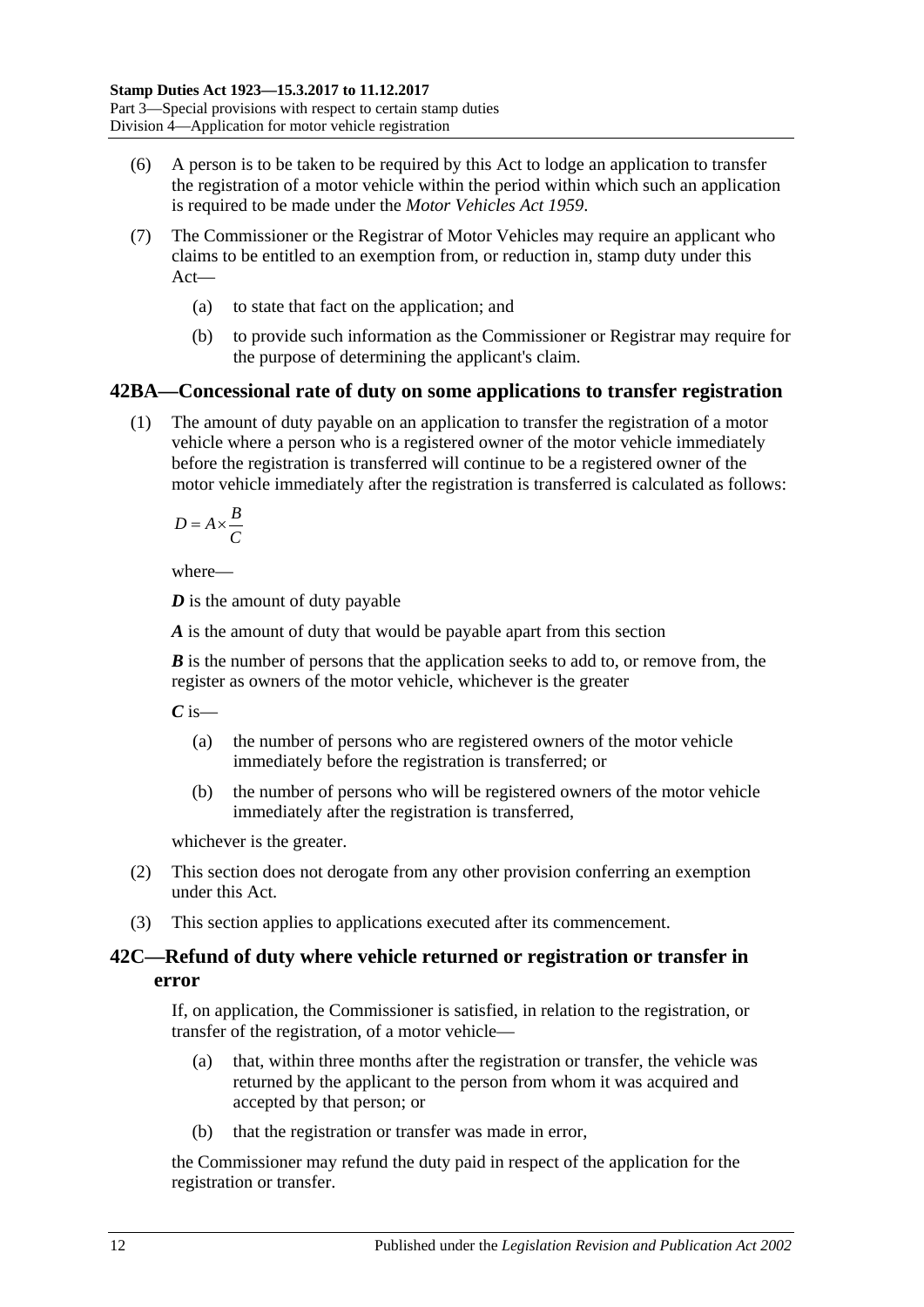# <span id="page-30-0"></span>**42CA—Refund of duty on eligibility for reduced fee**

If, on application, the Commissioner is satisfied, in relation to the registration of a motor vehicle, that the owner of the vehicle has become entitled to an exemption from, or reduction of, registration fees payable under the *[Motor Vehicles Act](http://www.legislation.sa.gov.au/index.aspx?action=legref&type=act&legtitle=Motor%20Vehicles%20Act%201959) 1959* at any time during the period for which the vehicle is registered, the Commissioner has a discretion to refund to the owner of the vehicle such part of the component of the duty paid under section [42B\(1d\)](#page-27-2) on the application for the registration of the vehicle in respect of a policy of insurance as the Commissioner thinks just in the circumstances.

## <span id="page-30-1"></span>**42D—Taxation Administration Act and functions of Registrar**

The *[Taxation Administration Act](http://www.legislation.sa.gov.au/index.aspx?action=legref&type=act&legtitle=Taxation%20Administration%20Act%201996) 1996* applies in relation to—

- (a) the payment of money to the Registrar of Motor Vehicles as duty under this Act; and
- (b) the performance of functions by the Registrar under this Act or the *[Motor](http://www.legislation.sa.gov.au/index.aspx?action=legref&type=act&legtitle=Motor%20Vehicles%20Act%201959)  [Vehicles Act](http://www.legislation.sa.gov.au/index.aspx?action=legref&type=act&legtitle=Motor%20Vehicles%20Act%201959) 1959* in relation to duty under this Act,

as if the Registrar were the Commissioner.

#### <span id="page-30-2"></span>**42E—Regulations**

In addition to any power by any other section conferred on the Governor to make regulations as to any matter, the Governor may make any regulations which may be necessary or convenient for carrying out any of the provisions of [sections](#page-26-2) 42A, [42B,](#page-27-0) [42BA,](#page-29-0) [42C,](#page-29-1) [42D](#page-30-1) and this section or for better effecting the objects of those sections and in particular (without limiting the effect of this section) for prescribing exemptions additional to or in substitution for or repealing or varying any of the exemptions to clause 2 of [Schedule 2.](#page-88-3)

# <span id="page-30-3"></span>**Division 6—Conveyances and conveyances on sale**

#### <span id="page-30-5"></span><span id="page-30-4"></span>**60—Interpretation**

(1) In this Act—

*conveyance* includes—

- (a) every conveyance, assignment, transfer or declaration of trust and every application under the *Real [Property Act](http://www.legislation.sa.gov.au/index.aspx?action=legref&type=act&legtitle=Real%20Property%20Act%201886) 1886* or the *[Community Titles](http://www.legislation.sa.gov.au/index.aspx?action=legref&type=act&legtitle=Community%20Titles%20Act%201996)  Act [1996](http://www.legislation.sa.gov.au/index.aspx?action=legref&type=act&legtitle=Community%20Titles%20Act%201996)*; and
- (b) every decree or order of any court, judge or commissioner; and
- (c) every other application or request of any kind; and
- (d) every other assurance or instrument of any kind,

by which or by virtue of which or by the operation of which, whether upon registration or otherwise, or by the issue of a certificate of title in pursuance of which, any real or personal property or any estate or interest in any such property is assured to, or vested in, any person, and *to convey* has a meaning coextensive with the meaning of *conveyance*, as extended by this section;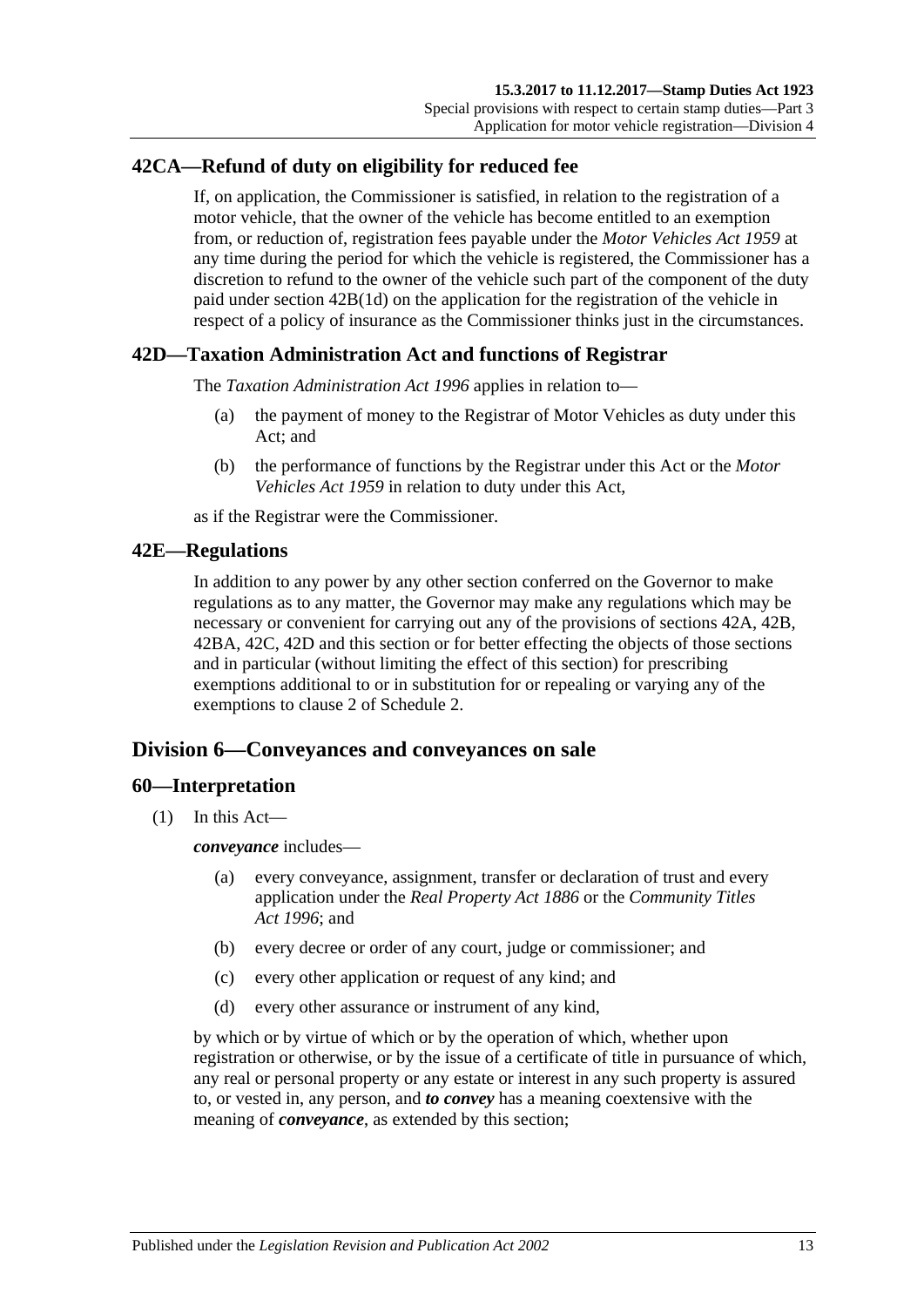*conveyance on sale* includes—

- (a) every conveyance, assignment, transfer or application under the *[Real](http://www.legislation.sa.gov.au/index.aspx?action=legref&type=act&legtitle=Real%20Property%20Act%201886)  [Property Act](http://www.legislation.sa.gov.au/index.aspx?action=legref&type=act&legtitle=Real%20Property%20Act%201886) 1886*; and
- (b) every decree or order of any court, judge or commissioner; and
- (c) every other application or request of any kind; and
- (d) every other assurance or instrument,

by which or by virtue of which any real or personal property, upon the sale thereof, is legally or equitably transferred to, or vested in, the purchaser or any other person on his behalf or by his direction, and also includes—

- (e) every application for a foreclosure order under the *[Real Property Act](http://www.legislation.sa.gov.au/index.aspx?action=legref&type=act&legtitle=Real%20Property%20Act%201886) 1886*; and
- (f) every lease for which any consideration other than the rent reserved may be paid or agreed to be paid (but only so far as such consideration is concerned).

 $(2)$  If—

- (a) an instrument is deemed to be a conveyance operating as a voluntary disposition *inter vivos* by operation of a provision of [section](#page-37-0) 71; but
- (b) another provision of [section](#page-37-0) 71 expressly provides that the instrument is deemed not to be, or taken not to be, a conveyance operating as a voluntary disposition *inter vivos*,

the instrument will not be considered to constitute a conveyance on sale within the meaning of [subsection](#page-30-5) (1).

## <span id="page-31-2"></span><span id="page-31-0"></span>**60A—Value of property conveyed or transferred**

- (1) Subject to [subsection](#page-31-1) (2), a reference in this Act (other than in [Part 4\)](#page-62-0) to the value of property conveyed or transferred is a reference to the market value of the property as at the date of the conveyance, assuming that the property had, at that date, been free from any encumbrances.
- <span id="page-31-1"></span>(2) In the case of a conveyance on sale, the Commissioner may treat the consideration for the sale as being the value of the property conveyed or transferred unless it appears to the Commissioner that the consideration may be less than the value of the property as referred to in [subsection](#page-31-2) (1).
- <span id="page-31-3"></span>(3) Where no evidence of the value of property conveyed or transferred, or comprising or forming part of the consideration for a conveyance, is furnished to the Commissioner, or the evidence so furnished is, in his opinion, unsatisfactory, the Commissioner may cause a valuation of the property to be made by some person appointed by him and may assess the duty payable by reference to that valuation.
- (4) The Commissioner may, having regard to the merits of the case, charge the whole or a part of the expenses of, or incidental to, the making of a valuation pursuant to [subsection](#page-31-3)  $(3)$  to the person liable to pay the duty and may recover the amount so charged from him as a debt due to the Crown.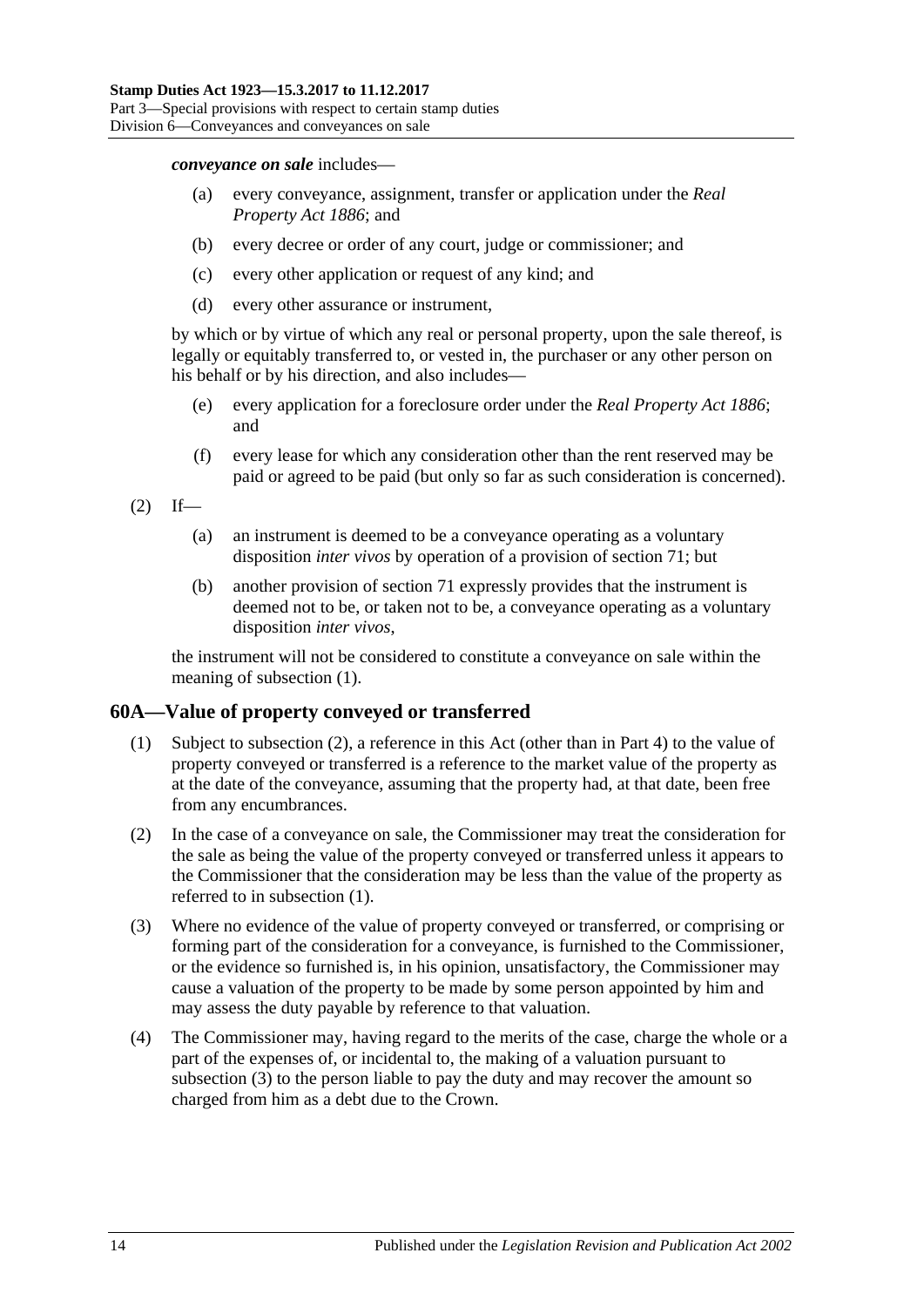- <span id="page-32-0"></span>(4a) Where an interest, agreement or arrangement (granted or made on or after 7 January 1997) in respect of property has the effect of reducing the value of the property, the Commissioner may, for the purposes of assessing the duty payable on a conveyance of the property, disregard the existence of the interest, agreement or arrangement unless a person liable to pay the duty satisfies the Commissioner that the interest, agreement or arrangement—
	- (a) was granted or made for a purpose other than reducing the value of the property; and
	- (b) was not granted or made in favour of the transferee or a person related to the transferee.
- (4b) Where an estate or interest conveyed or transferred merges with an estate or interest already held by the transferee (the latter having been acquired by the transferee on or after 7 January 1997), the Commissioner may, for the purposes of assessing the duty payable on the conveyance, treat the value of the estate or interest conveyed or transferred as being—
	- (a) where the instrument creating the estate or interest already held was charged with *ad valorem* duty as a conveyance—the value of the estate or interest produced by the merger less the value of the estate or interest already held; or
	- (b) in any other case—the value of the estate or interest produced by the merger.
- $(5)$  In [subsection](#page-31-2)  $(1)$ —

*encumbrance* does not include a prescribed encumbrance or an encumbrance of a prescribed kind.

- <span id="page-32-1"></span>(6) For the purposes of [subsection](#page-33-2)  $(4a)$  (but subject to subsection  $(7)$ )—
	- (a) natural persons are related persons if—
		- (i) they are members of a partnership within the meaning of the *[Partnership Act](http://www.legislation.sa.gov.au/index.aspx?action=legref&type=act&legtitle=Partnership%20Act%201891) 1891*; or
		- (ii) one is the spouse or domestic partner of the other or the relationship between them is that of parent and child; and
	- (b) companies are related persons if they are related bodies corporate within the meaning of the *Corporations Act 2001* of the Commonwealth; and
	- (c) trustees are related persons if any person is a beneficiary common to the trusts of which they are trustees; and
	- (d) a natural person and a company are related persons if the natural person is a majority shareholder, director or secretary in or of the company or in or of another company that is a related body corporate of the company within the meaning of the *Corporations Act 2001* of the Commonwealth; and
	- (e) a natural person and a trustee are related persons if the natural person is a beneficiary of the trust of which the trustee is a trustee; and
	- (f) a company and a trustee are related persons if—
		- (i) the company, or a majority shareholder, director or secretary in or of the company, is a beneficiary of the trust of which the trustee is a trustee; or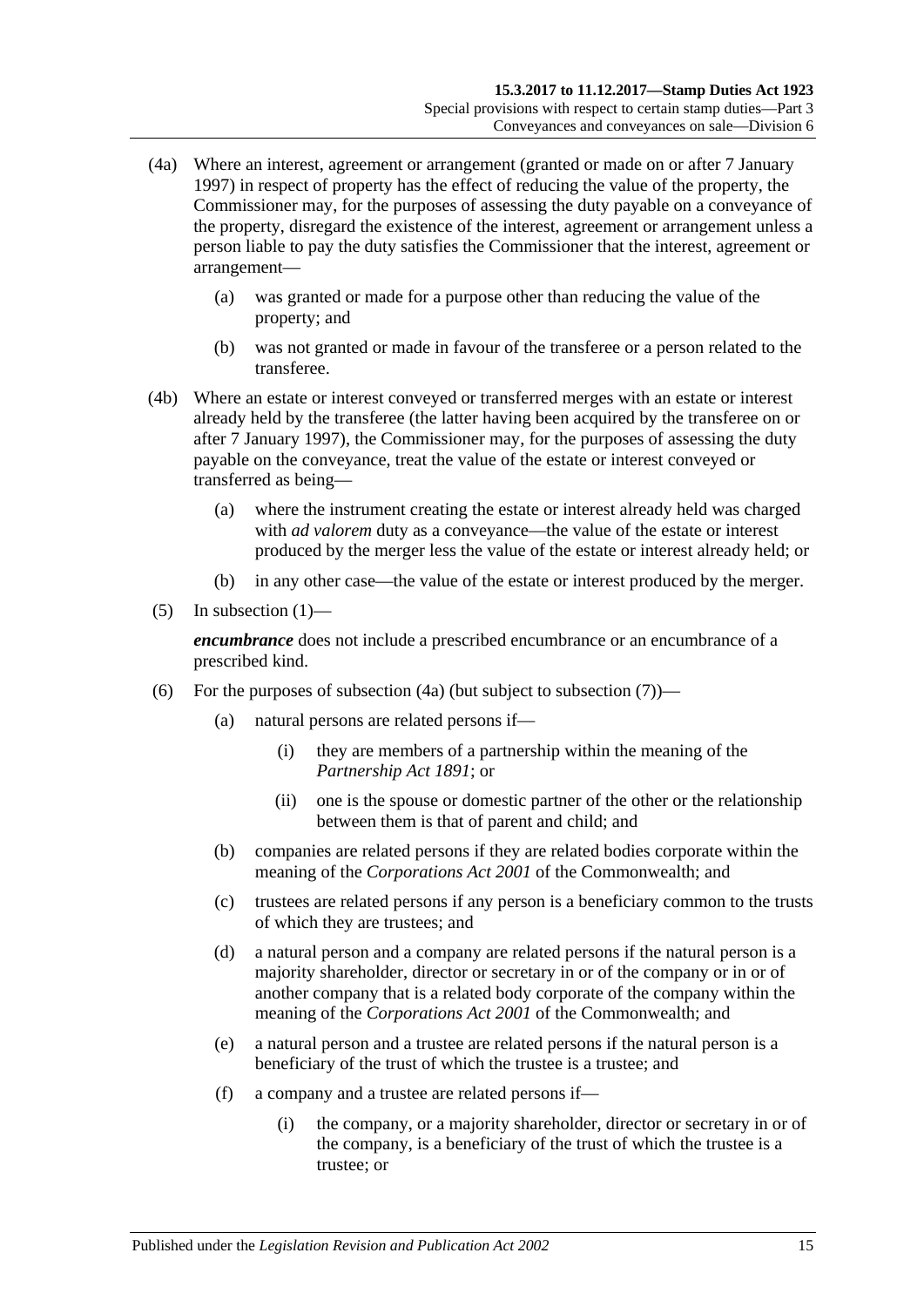- (ii) a related body corporate of the company (within the meaning of the *Corporations Act 2001* of the Commonwealth) is a beneficiary of the trust of which the trustee is a trustee.
- <span id="page-33-2"></span>(7) For the purposes of [subsection](#page-32-0) (4a), persons are not related persons if the Commissioner is satisfied that the persons were not acting together to achieve a common purpose.
- (8) In [subsection](#page-32-1) (6)—

*majority shareholder*, in relation to a company, means a person who would have a substantial shareholding in the company as defined in section 9 of the *Corporations Act 2001* of the Commonwealth if the reference to 5% in paragraph (a) of the definition of *substantial holding* in that section were replaced by a reference at 50%.

- (9) In addition to the preceding subsections, when determining the value of property—
	- (a) it is to be assumed that a hypothetical purchaser would, when negotiating the price for the property, have knowledge of all existing information relating to the property; and
	- (b) no account is to be taken of any amount that a hypothetical purchaser would have to expend to reproduce, or otherwise acquire a permanent right of access to and use of, existing information relating to the property.

# <span id="page-33-0"></span>**60B—Refund of duty where transaction is rescinded or annulled**

- (1) Where a party to an instrument of a kind that is registrable under the *[Real Property](http://www.legislation.sa.gov.au/index.aspx?action=legref&type=act&legtitle=Real%20Property%20Act%201886)  Act [1886](http://www.legislation.sa.gov.au/index.aspx?action=legref&type=act&legtitle=Real%20Property%20Act%201886)* satisfies the Commissioner, upon application made to him not later than 5 years after execution of the instrument—
	- (a) that he has paid duty upon the instrument; and
	- (b) that the transaction in respect of which the instrument was executed has been frustrated or avoided or has miscarried through failure of a party to comply with a condition.

the applicant shall be deemed to be possessed of stamped material rendered useless by being inadvertently spoiled within the meaning of [section](#page-84-1) 106, and the provisions of that section shall apply accordingly.

# <span id="page-33-1"></span>**60C—Refund of duty on reconveyance of property subject to a common law mortgage**

- $(1)$  If—
	- (a) *ad valorem* duty is paid on a conveyance of property (the *prior conveyance*); and
	- (b) the sole purpose of the conveyance is to secure a liability under a loan, indemnity or guarantee; and
	- (c) a conveyance (the *later conveyance*) reconveys the property to the person by whom the security was given under the terms of the security or on extinguishment or termination of the secured liability,

this section applies to the later conveyance.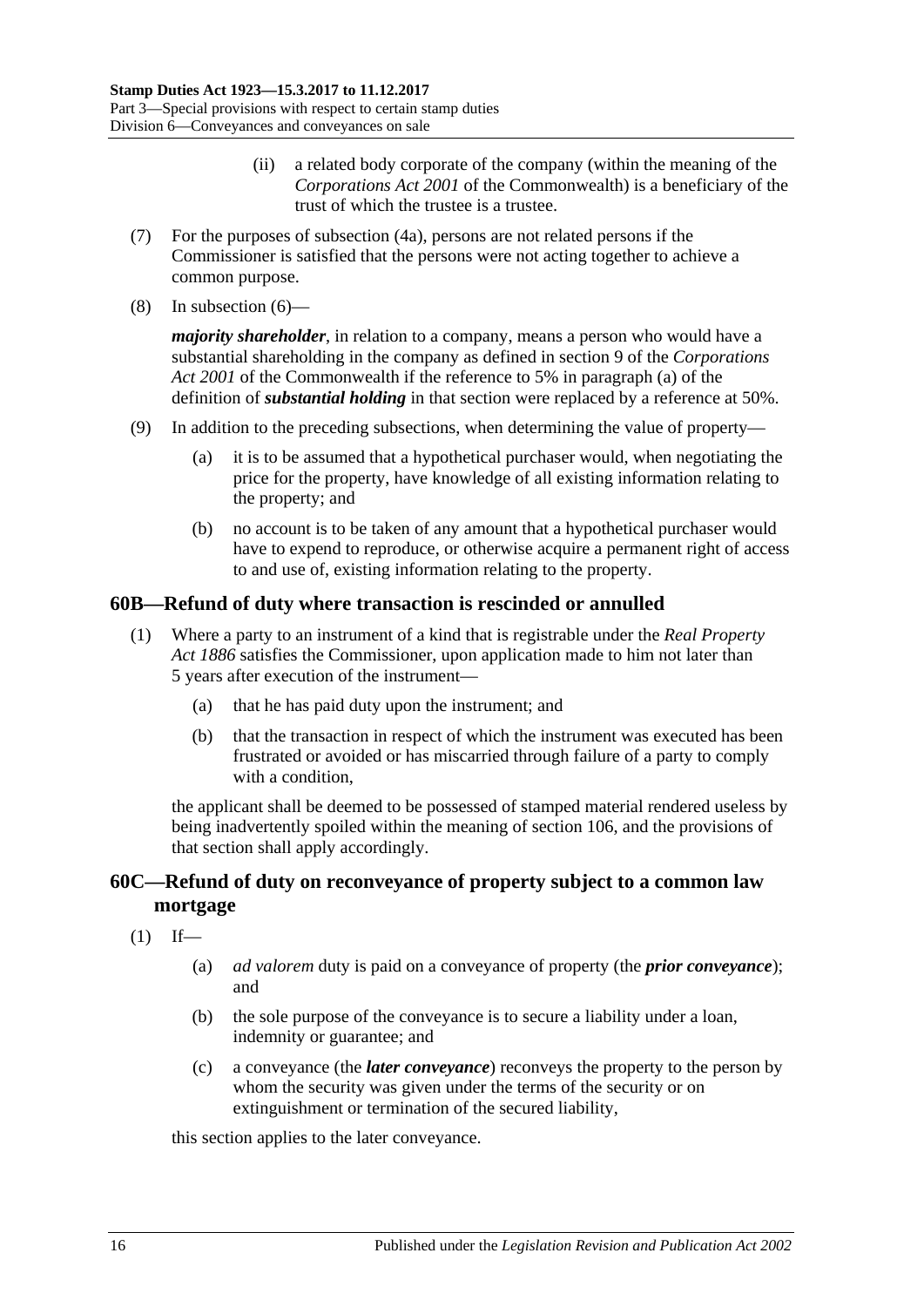- (2) If the Commissioner is satisfied that a conveyance is one to which this section applies—
	- (a) no stamp duty is payable on the conveyance; and
	- (b) the Commissioner must, on application by the person to whom the property is reconveyed, refund the duty paid on the prior conveyance.

# <span id="page-34-0"></span>**61—Method or estimating value of consideration where consideration consists of shares**

Where the consideration or part of the consideration for a conveyance chargeable with *ad valorem* duty consists of shares or debentures to be issued by a company, or a contract to issue such shares or debentures, the market value of the shares or debentures shall be taken as the value of the consideration or part.

#### <span id="page-34-1"></span>**62—Land use entitlements**

- (1) This section applies to—
	- (a) a transaction under which a person acquires a share in a company or an interest under a trust that confers a right to the possession of a dwelling that is owned and administered by the company or the trustees of the trust; or
	- (b) a transaction under which a person acquires a right to the possession of land as a result of becoming or being the owner of a share in a company or an interest under a trust.
- (2) This section does not apply to—
	- (a) a transaction under which a person acquires a share in a company or an interest under a trust that confers a right to the possession of a dwelling that is part of a retirement village scheme under the *[Retirement Villages Act](http://www.legislation.sa.gov.au/index.aspx?action=legref&type=act&legtitle=Retirement%20Villages%20Act%201987) 1987*; or
	- (b) a transaction exempted by the regulations from this section.
- (3) An instrument that gives effect to, or acknowledges, evidences or records, a transaction to which this section applies is dutiable under this Act as if—
	- (a) it were a conveyance of an interest in the dwelling or land; and
	- (b) the value of the interest in the dwelling or land were—
		- (i) if the person acquires a right to exclusive possession of the dwelling or land—the value of an unencumbered estate in fee simple in the dwelling or land; or
		- (ii) in any other case—a proportion of the value of an unencumbered estate in fee simple in the dwelling or land reflecting the more limited extent of the possessory right.
- (4) If a lease is conveyed, assigned or transferred as part of a transaction to which this section applies, duty payable under this section on account of the transaction will be reduced to the extent that duty is paid on the conveyance, assignment or transfer of the lease.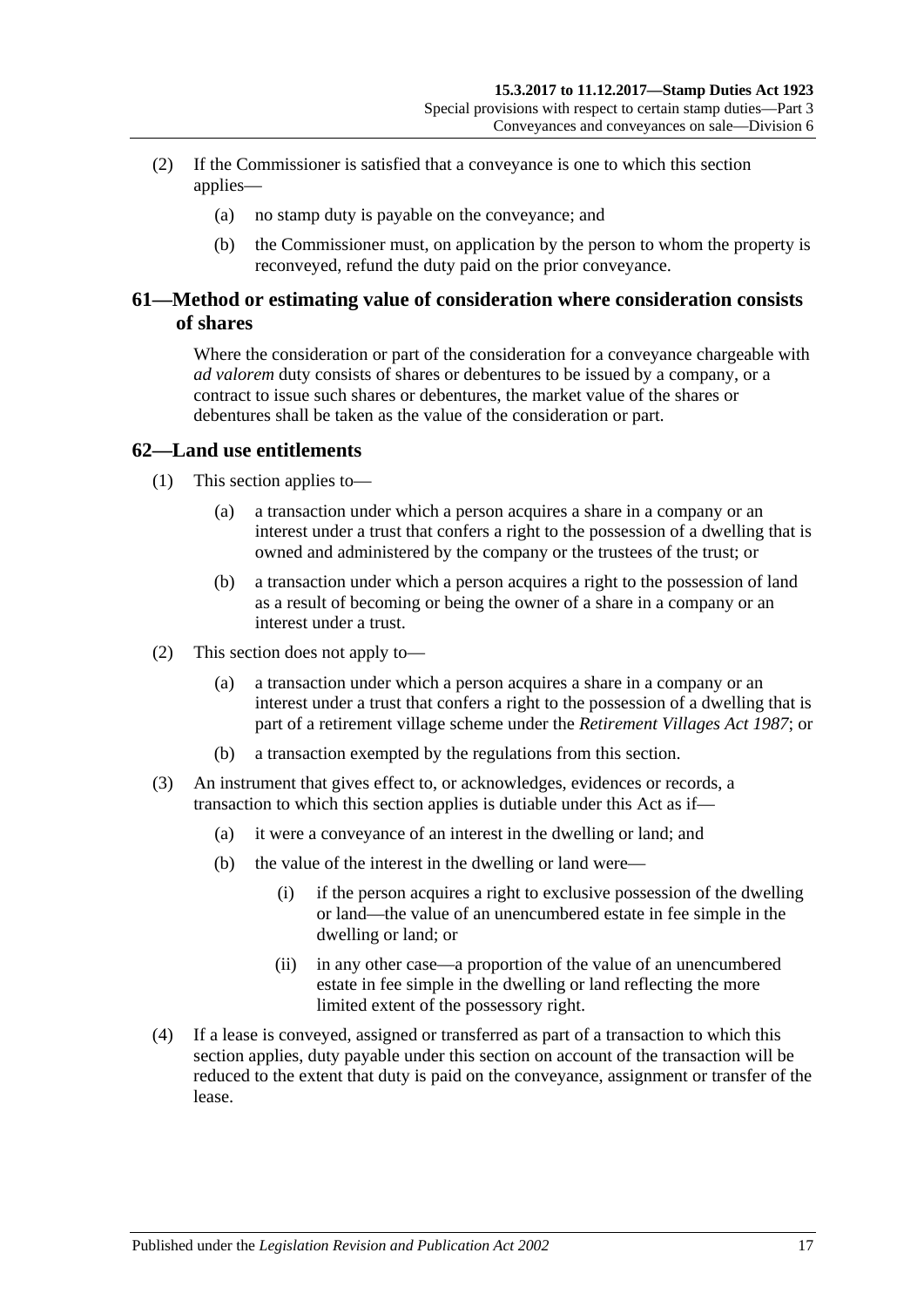#### <span id="page-35-0"></span>**64—Consideration in case of lease**

In the case of a lease for which any consideration other than the rent reserved may be paid or agreed to be paid, the amount of the other consideration shall be deemed the consideration for the conveyance on sale.

#### <span id="page-35-1"></span>**65—Where consideration consists of real or personal property**

Where the consideration or any part of the consideration for a conveyance on sale consists of any real or personal property other than money, the market value of the real or personal property at the date of the conveyance will be taken as the value of the consideration or part of the consideration.

## <span id="page-35-2"></span>**66—Where consideration is payable in instalments**

Where the consideration or any part of the consideration for a conveyance on sale consists of money payable periodically for a definite period, so that the total amount to be paid can be previously ascertained, the total amount shall be taken as the consideration or part of the consideration.

## <span id="page-35-3"></span>**67—Computation of duty where instruments are interrelated**

- (1) Subject to [subsection](#page-35-4) (2), this section applies to the following instruments:
	- (a) a conveyance on sale; or
	- (b) a conveyance operating as a voluntary disposition *inter vivos*; or
	- (c) an instrument chargeable with duty as if it were a conveyance (including a statement under [section](#page-59-1) 71E).
- <span id="page-35-4"></span>(2) This section does not apply to the following instruments:
	- (a) a conveyance that relates to property that is being conveyed in separate parcels to different persons by separate conveyances where the Commissioner is satisfied that no arrangement or understanding exists between the persons under which the parcels of property conveyed are to be used otherwise than separately and independently from each other;
	- (ab) a conveyance that relates to land that is being conveyed as part of a series of separate conveyances of land by different persons to the same person (whether that person takes alone or with the same or different persons) where the Commissioner is satisfied that the land is being conveyed by persons acting separately and independently from each other;
	- (d) an instrument excluded from the operation of this section by the regulations.
- (3) Where two or more instruments to which this section applies—
	- (a) arise from a single contract of sale; or
	- (b) together form, or arise from, substantially one transaction or one series of transactions,

the instruments are chargeable with *ad valorem* duty calculated on the sum of the amounts by reference to which *ad valorem* duty on each of the instruments would, but for this subsection, have been calculated, and that duty will be apportioned to the various instruments as determined by the Commissioner.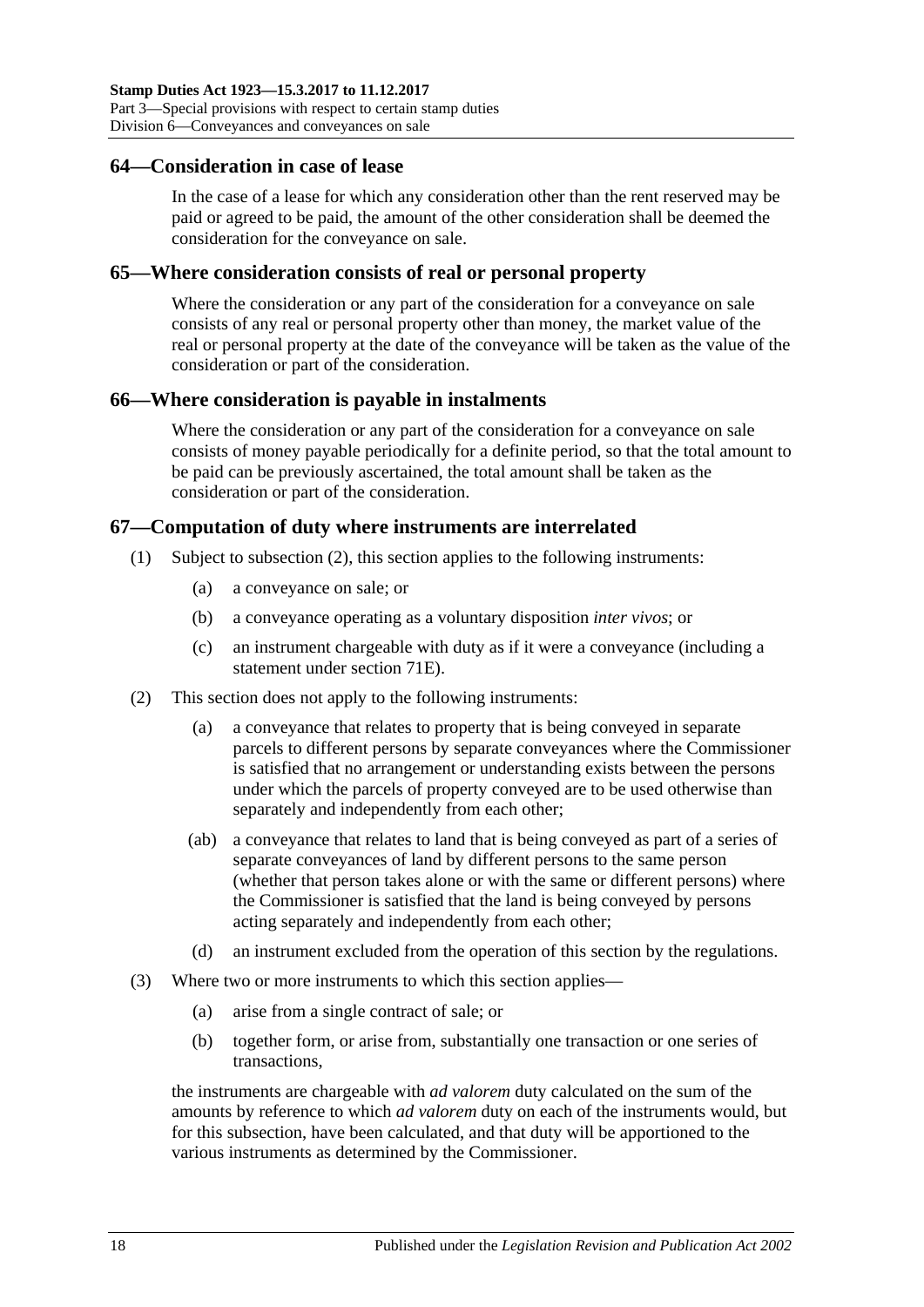- (4) Where by instruments that have been, or appear to have been, executed within 12 months of each other a person conveys property or interests in property to the same person (whether that person takes alone or with the same or different persons), it will be presumed, unless the Commissioner is satisfied to the contrary, that the instruments form one transaction or one series of transactions.
- (5) If 2 or more instruments to which this section applies together form or arise from substantially 1 series of transactions, the instruments are to be taken for the purposes of the calculation of duty to form or arise from a single transaction made when the earlier or earliest of the transactions was made.
- (7) This section does not operate to reduce the duty payable on an instrument.

## **68—Duty in certain cases**

- (3) Where a person, having contracted for the purchase of any property but not having obtained a conveyance, contracts to sell it to any other person and the property is in consequence conveyed immediately to the subpurchaser, the conveyance shall be chargeable with *ad valorem* duty as a conveyance for the consideration for the sale to the original purchaser and also as a conveyance for the consideration for the sale by the original purchaser to the subpurchaser, in the same manner as if the considerations were specified in separate instruments.
- (4) Where a person, having contracted for the purchase of any property but not having obtained a conveyance, contracts to sell the whole or any part or parts thereof to any other person and the property is in consequence conveyed by the original seller to different persons in parts or parcels, the conveyance of each part or parcel shall be chargeable with *ad valorem* duty as a conveyance for the consideration for the sale to the original purchaser and also as a conveyance for the consideration for the sale by the original purchaser to the subpurchaser, in the same manner as if the considerations were specified in separate instruments. The consideration for the sale to the original purchaser in respect of each part or parcel shall, for the purposes of this subsection, be ascertained by determining the ratio which the value of the part or parcel in question bears to the value of the whole property and shall be specified in the instrument of conveyance.
- (5) Where a subpurchaser takes an actual conveyance of the interest of the person immediately selling to him, which is chargeable with *ad valorem* duty as a conveyance for the consideration moving from him and is duly stamped accordingly, any conveyance to be afterwards made to him of the same property by the original seller shall be chargeable with *ad valorem* duty as a conveyance for the consideration for the sale to the original purchaser.

## <span id="page-36-1"></span>**70—Evasion of duty**

- (1) Subject to [subsection](#page-36-0) (2), an instrument executed in order, either directly or indirectly, to avoid or evade the payment of the duty payable upon a conveyance on sale is void.
- <span id="page-36-0"></span>(2) Where a third party relying in good faith on an instrument that is void by virtue of [subsection](#page-36-1) (1) purports to acquire an interest in property subject to the instrument, the instrument shall, for the purposes of that transaction, be treated as valid, provided that it is duly stamped as a conveyance on sale.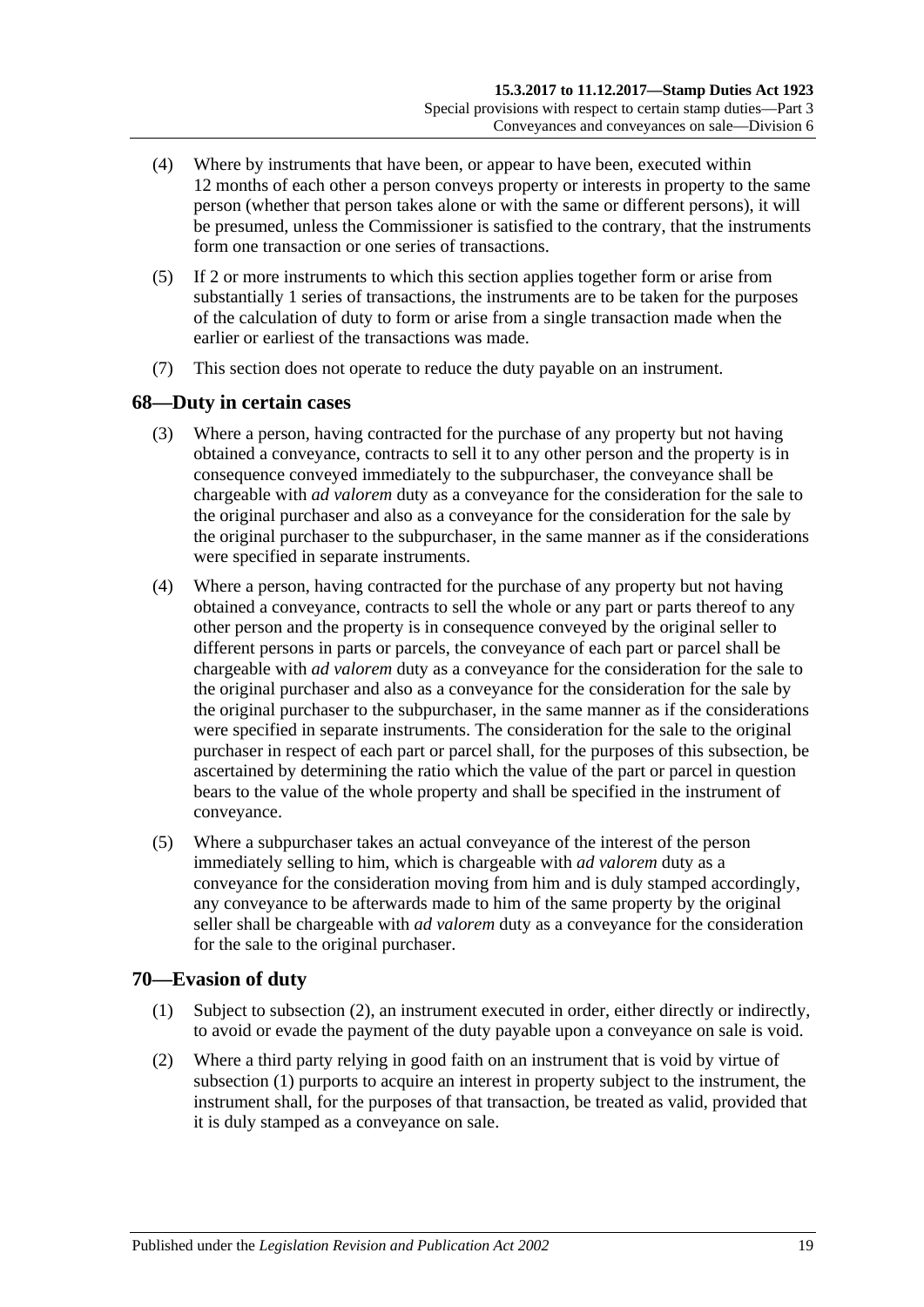### **71—Instruments chargeable as conveyances**

- (1) The value for the purposes of this Act of the property conveyed by any conveyance operating as a voluntary disposition *inter vivos* shall be declared in the conveyance.
- <span id="page-37-1"></span>(3) For the purposes of this Act, the following instruments shall, subject to this section, be deemed to be conveyances operating as voluntary dispositions *inter vivos*:
	- (a) an instrument to which [subsection](#page-37-0) (4) applies effecting or acknowledging, evidencing or recording, any of the following transactions:
		- (i) a transfer of property to a person who takes as trustee; or
		- (ii) a declaration of trust; or
		- (iii) the creation of an interest in property subject to a trust; or
		- (iv) a transfer of an interest in property subject to a trust; or
		- (v) the surrender or renunciation of an interest in property subject to a trust; or
		- (vi) the redemption, cancellation or extinguishment of an interest in property subject to a trust,

whether or not any consideration is given for the transaction; or

- (b) an instrument to which [paragraph](#page-37-1) (a) does not apply, being a conveyance that is not chargeable with duty as a conveyance on sale.
- <span id="page-37-0"></span>(4) This subsection applies to any instrument that relates to land or a unit under a unit trust scheme, or an interest in land or a unit under a unit trust scheme.
- (4a) A reference in [subsection](#page-37-0) (4) to a unit trust scheme does not include—
	- (a) an arrangement under the constitution of a registered managed investment scheme; or
	- (b) an approved deposit fund or a pooled superannuation trust within the meaning of the *Superannuation Industry (Supervision) Act 1993* (Cwlth).
- <span id="page-37-2"></span>(4b) For the purposes of this Act (other than [Part 4\)](#page-62-0)—
	- (a) property is taken to be held beneficially by a unit trust scheme if it is held by the trustees of the scheme in trust for the unitholders; and
	- (b) the holder of a unit in a unit trust scheme that is taken under [paragraph](#page-37-2) (a) to hold property beneficially is taken to have a beneficial interest in that property; and
	- (c) the transfer, creation, surrender, renunciation, redemption, cancellation or extinguishment of a unit in a unit trust scheme that is taken under [paragraph](#page-37-2) (a) to hold property beneficially is taken to be a transfer, creation, surrender, renunciation, redemption, cancellation or extinguishment (as appropriate) of a beneficial interest in that property.
- <span id="page-37-3"></span>(5) Subject to [subsection](#page-39-0) (6), an instrument effecting or acknowledging, evidencing or recording, any of the following transactions shall be deemed not to be a conveyance operating as a voluntary disposition *inter vivos*:
	- (b) a transfer *in specie* of property of a company in liquidation made by the liquidator to a shareholder of the company: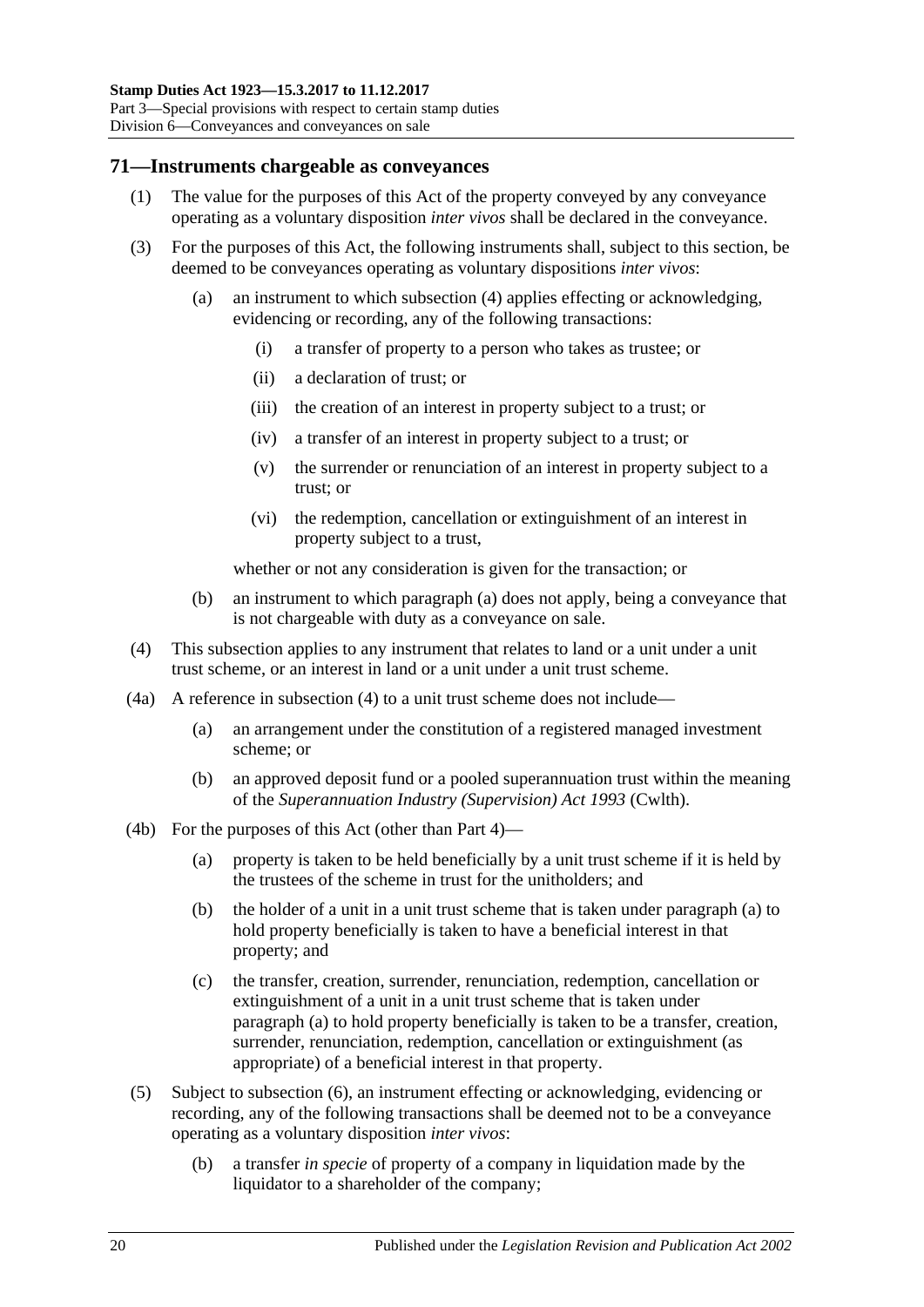- <span id="page-38-0"></span>(d) a transfer of property for the purpose of effectuating the retirement of a trustee or the appointment of a new trustee, where the Commissioner is satisfied that the transfer is not part of a scheme for conferring a benefit, in relation to the trust property, upon the new trustee or any other person, whether as a beneficiary or otherwise, to the detriment of the beneficial interest of any person;
- (da) a transfer of property subject to a registered managed investment scheme if the transfer is—
	- (i) from the responsible entity of the scheme to a person as primary custodian for the responsible entity; or
	- (ii) from a person as primary custodian for the responsible entity of the scheme to the responsible entity;

#### **Exception to paragraph (da)—**

Paragraph (da) does not apply to a transfer of property that is part of an arrangement under which—

- (a) the property ceases to be subject to the scheme; or
- (b) the persons who are members of the scheme do not have the same interest in the property after the property is transferred as they had immediately before the arrangement was entered into.
- <span id="page-38-1"></span>(e) a transfer of property by a trustee to a person who has a beneficial interest in the property in the following circumstances:
	- (i) the person has a beneficial interest in the property (other than a potential beneficial interest) by virtue of an instrument that is duly stamped; and
	- (ii) the property was acquired for the trust, or became subject to the trust—
		- (A) by virtue of an instrument duly stamped with *ad valorem* duty; or
		- (B) as a result of a transaction to which [section](#page-59-0) 71E applies in relation to which a statement under that section has been lodged and *ad valorem* duty paid; or
		- (C) under 1 of the other paragraphs of this subsection (except [paragraph](#page-38-0) (d)); and
	- (iii) if the trust is a discretionary trust (other than a superannuation fund or a unit trust)—the person acquired the beneficial interest by virtue of a duly stamped instrument that is separate from the instrument under which he or she became an object of the trust;

#### **Exception to paragraph (e)—**

If v1exceeds [v2- v3], then the instrument is liable to *ad valorem* duty as if it were a transfer of property with a value equivalent to the excess. In this exception—

 $v_1$  is the net value of the property transferred;

*v2* is the value of the beneficiary's interest in the trust immediately before the transfer takes effect;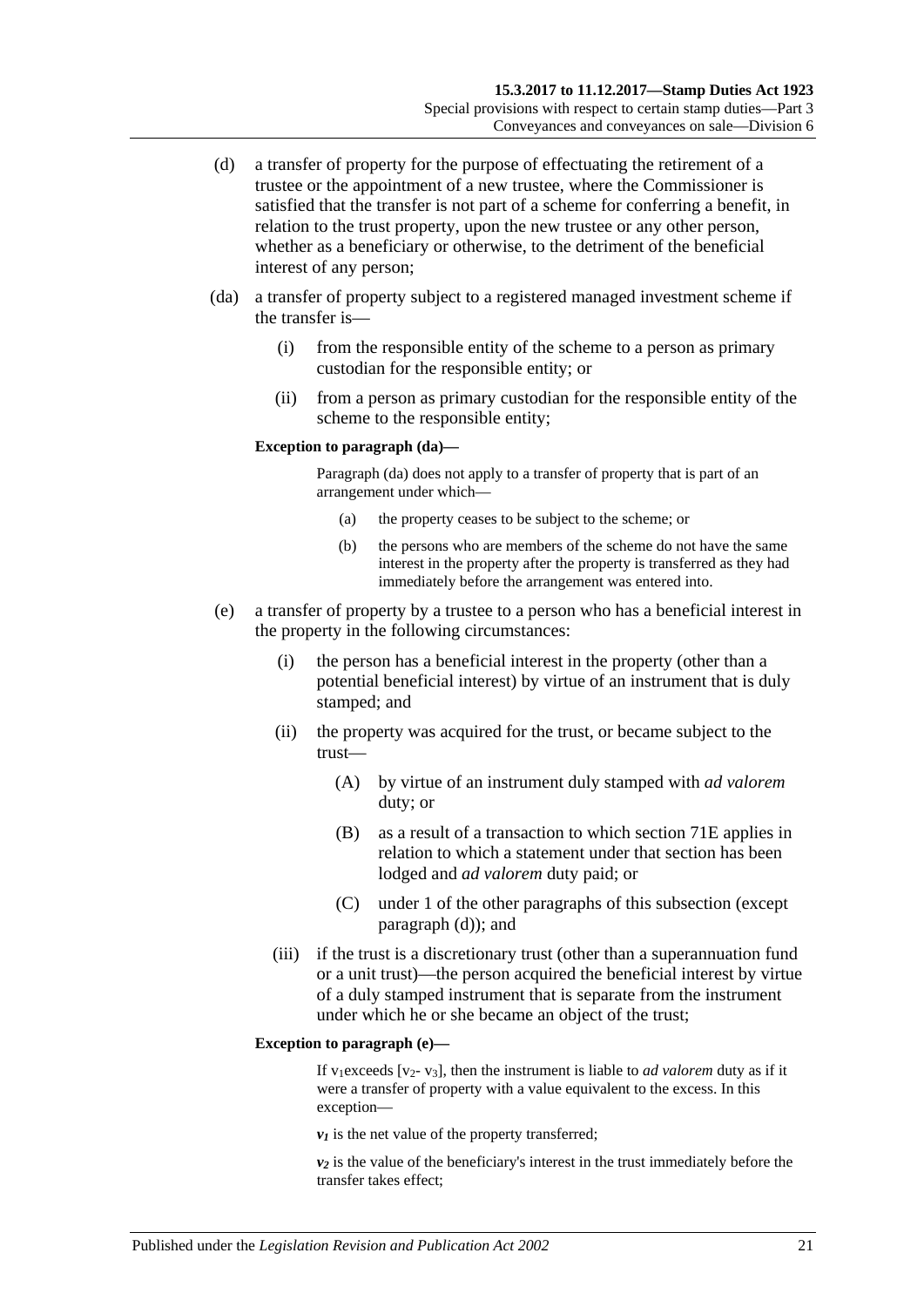$v_3$  is the value of the beneficiary's interest in the trust immediately after the transfer takes effect.

- (f) a transfer to a natural person who is an object of a discretionary trust of property or a beneficial interest in property subject to the discretionary trust, where—
	- (i) the discretionary trust was created by an instrument that is duly stamped; and
	- (ii) the Commissioner is satisfied that the discretionary trust was created wholly or principally for the benefit of that person or a family group of which that person is a member;
- (g) a transfer of a potential beneficial interest in property subject to a discretionary trust, where—
	- (i) the discretionary trust was created by an instrument that is duly stamped wholly or principally for the benefit of a family group; and
	- (ii) the transfer is made by one member of the family group to another member of the family group, or by a member of the family group by way of surrender or renunciation of the potential beneficial interest and another member of the family group is to continue as an object or beneficiary under the trust;
- (h) a transfer to or by a person in his capacity as the personal representative of a deceased person or the trustee of the estate of a deceased person, being a transfer made in pursuance of the provisions of the will of the deceased person or the laws of intestacy and not being a transfer in pursuance of a sale;
- (i) any variation of the terms of a trust, where the trust was created by an instrument that is duly stamped and the variation does not involve the creation or variation of any beneficial interest in property subject to the trust;
- (ia) a transaction under which there is a *pro rata* increase or diminution of the number of units held by the unitholders in a unit trust so that each unitholder's holding, expressed as a proportion of the aggregate number of units, remains unaffected by the transaction;
- (k) a transfer of a prescribed class.
- <span id="page-39-0"></span>(6) [Subsection](#page-37-3) (5) does not apply in relation to a transfer of property or a beneficial interest in property to a person who has, prior to the transfer, a beneficial interest in the property but who takes the property or interest transferred to him as trustee under a further trust.
- (7) The following provisions apply for the purposes of [subsection](#page-38-1)  $(5)(e)$  (including the exception to [paragraph](#page-38-1) (e)):
	- (a) the net value of property is calculated by subtracting from its unencumbered value the amount of any liability subject to which the property is transferred (other than a liability that is to be discharged after the transfer takes effect by the trustee or for some other reason is not finally assumed by the transferee);
	- (b) in calculating the value of a beneficiary's interest in a trust, all assets and liabilities of the trust are to be taken into account;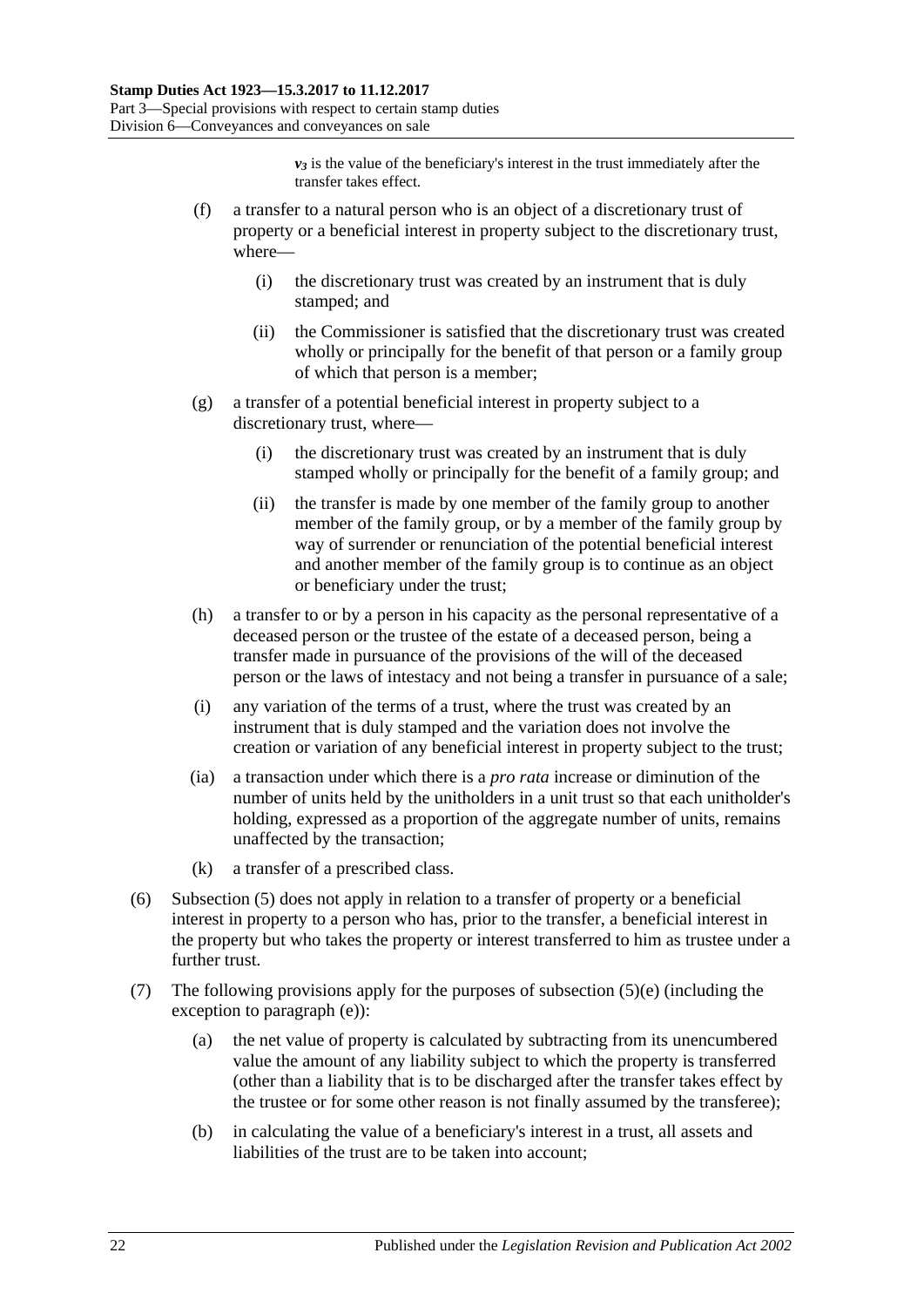- (c) a member of a superannuation fund is to be taken to have a beneficial interest in the property of the fund equivalent to the amount to which the member would be entitled on transfer of membership to another fund;
- $(d)$  if—
	- (i) property of a trust consisting of land is divided by community plan under the *[Community Titles Act](http://www.legislation.sa.gov.au/index.aspx?action=legref&type=act&legtitle=Community%20Titles%20Act%201996) 1996* (including by strata plan under that Act); and
	- (ii) land subject to the division is subsequently transferred to a beneficiary of the trust; and
	- (iii) the Commissioner is satisfied that the land the subject of the transfer was transferred to the beneficiary pursuant to the trust and is identifiable as property in which the beneficiary had a fixed beneficial interest contingent on, and arising from, the division,

the transfer will be taken to have been a transfer to the beneficiary of property in which the beneficiary had a beneficial interest.

- (7a) An instrument effecting or acknowledging, evidencing or recording a transfer of property by a trustee to a self managed superannuation fund in the following circumstances will be taken not to be a conveyance operating as a voluntary disposition *inter vivos*:
	- (a) the property was acquired for the trust or became subject to the trust—
		- (i) by virtue of an instrument duly stamped with *ad valorem* duty; or
		- (ii) as a result of a transaction to which [section](#page-59-0) 71E applies in relation to which a statement under that section has been lodged and *ad valorem* duty paid; and
	- (b) the self managed superannuation fund financed the acquisition of the whole of the property by the trustee (either by providing money, obtaining a loan or other financial accommodation, or providing the consideration for the purchase in some other form); and
	- (c) the whole of the property being transferred has been held on trust for the benefit of the self managed superannuation fund.
- (8) A conveyance operating as a voluntary disposition *inter vivos* that transfers a potential beneficial interest in, or in relation to, property subject to a discretionary trust shall, subject to this Act, be chargeable with duty as if it transferred the beneficial interest in the property that the transferee would have if the discretion under the discretionary trust were so exercised as to confer upon him the greatest benefit in relation to that property that can be conferred upon him under the discretionary trust.
- (9) An instrument that acknowledges, evidences or records a transaction of a kind referred to in [subsection](#page-37-1) (3)(a) (not being a copy within the meaning of [section](#page-14-0) 19A that is duly stamped) shall, for the purposes of this Act, be deemed to have effected the transaction and to have been executed by the parties to the transaction at the same time as the transaction took place.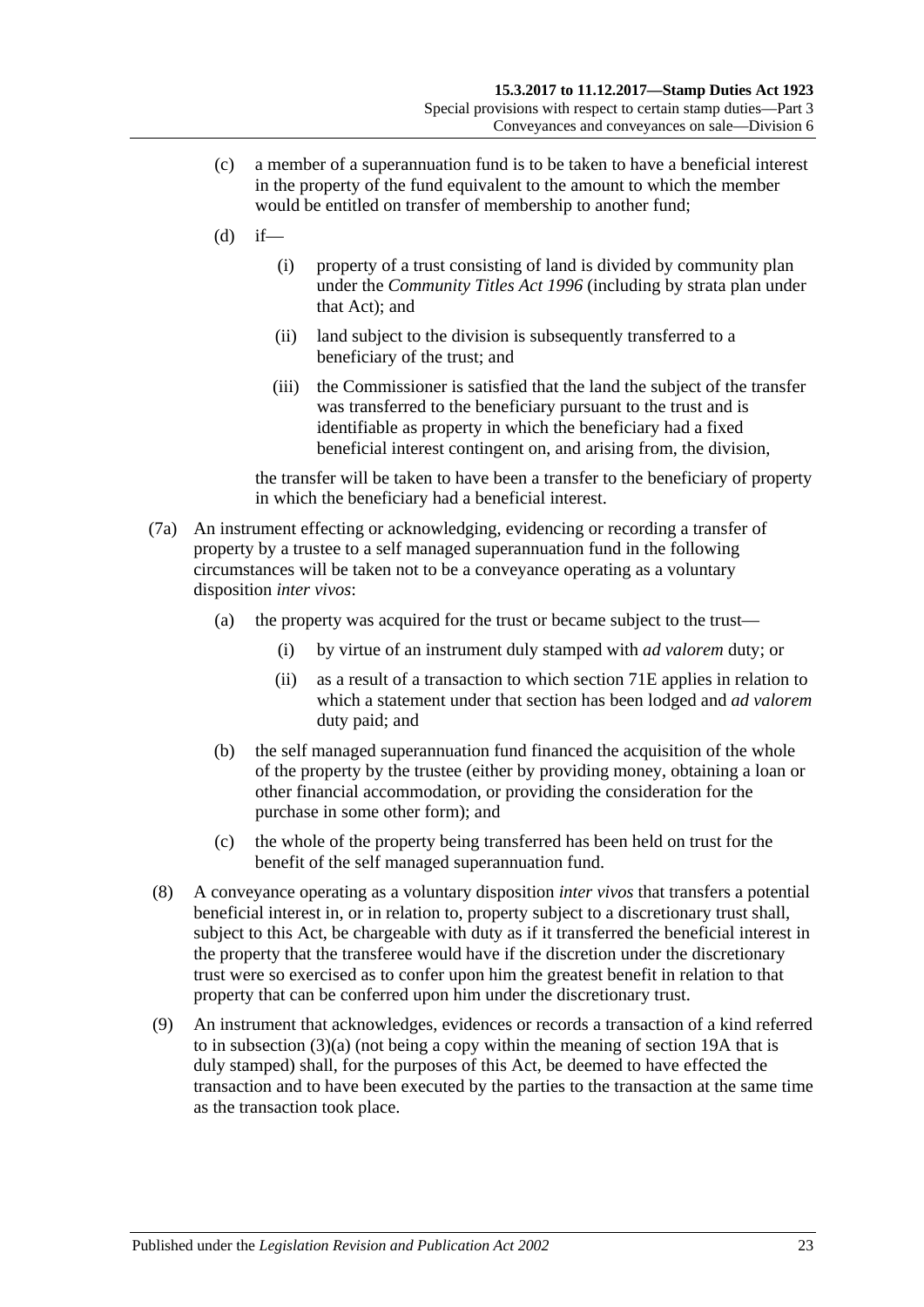- (10) For the purposes of this Act, in determining the value of property transferred by a conveyance operating as a voluntary disposition *inter vivos*, no regard shall be had to the fact that the person to whom the property is transferred takes or is to hold the property subject to a trust or has a beneficial interest in the property.
- <span id="page-41-0"></span>(12) Where an instrument of a kind referred to in [subsection](#page-37-1) (3)(a) is duly stamped under this Act, the Commissioner shall, upon application and production of that instrument, stamp any other instrument of a kind referred to in [subsection](#page-37-1) (3)(a) that he is satisfied relates to the same transaction with a particular stamp denoting that it is duly stamped.
- (13) Without limiting the generality of [subsection](#page-41-0) (12), where an instrument that is duly stamped transfers or creates, or acknowledges, evidences or records, the transfer or creation of any property or interest in property and the person to or in whom the property or interest in property is transferred or vested takes the property or interest in property as trustee, the Commissioner shall, upon application and production of that instrument, stamp any declaration of trust or other instrument that acknowledges, evidences or records the fact that the person took the property or interest in property as trustee with a particular stamp denoting that it is duly stamped.
- (14) Notwithstanding any other provisions of this Act, where—
	- (a) property has been transferred to a person who took as trustee; and
	- (b) that property is subsequently transferred back to the transferor; and
	- (c) the Commissioner is satisfied that no person other than the transferor under the first transfer has had a beneficial interest in the property during the period elapsing between the transfers,

the Commissioner shall, if *ad valorem* duty was paid in respect of the first transfer, upon application, refund to the person who paid that duty the amount of the duty.

(15) In this section—

*family group* means a group of persons connected by an unbroken series of relationships of consanguinity or affinity, including where the relationship of affinity arises from 2 persons being domestic partners;

*primary custodian* for the responsible entity of a registered managed investment scheme means the person that has been appointed under section 601FB(2) of the *Corporations Act 2001* of the Commonwealth to hold property for the scheme as agent for the responsible entity (but does not include a person who is taken under section 601FB(3) of the *Corporations Act 2001* of the Commonwealth to be an agent appointed by the responsible entity to do something for the purposes of subsection (2) of that section);

*public company* means a public company within the meaning of the *Corporations Act 2001* of the Commonwealth;

*registered managed investment scheme* means a managed investment scheme registered under Chapter 5C of the *Corporations Act 2001* of the Commonwealth;

*responsible entity* for a registered managed investment scheme means the responsible entity for the scheme under the *Corporations Act 2001* of the Commonwealth;

*self managed superannuation fund* has the same meaning as in the *Superannuation Industry (Supervision) Act 1993* of the Commonwealth;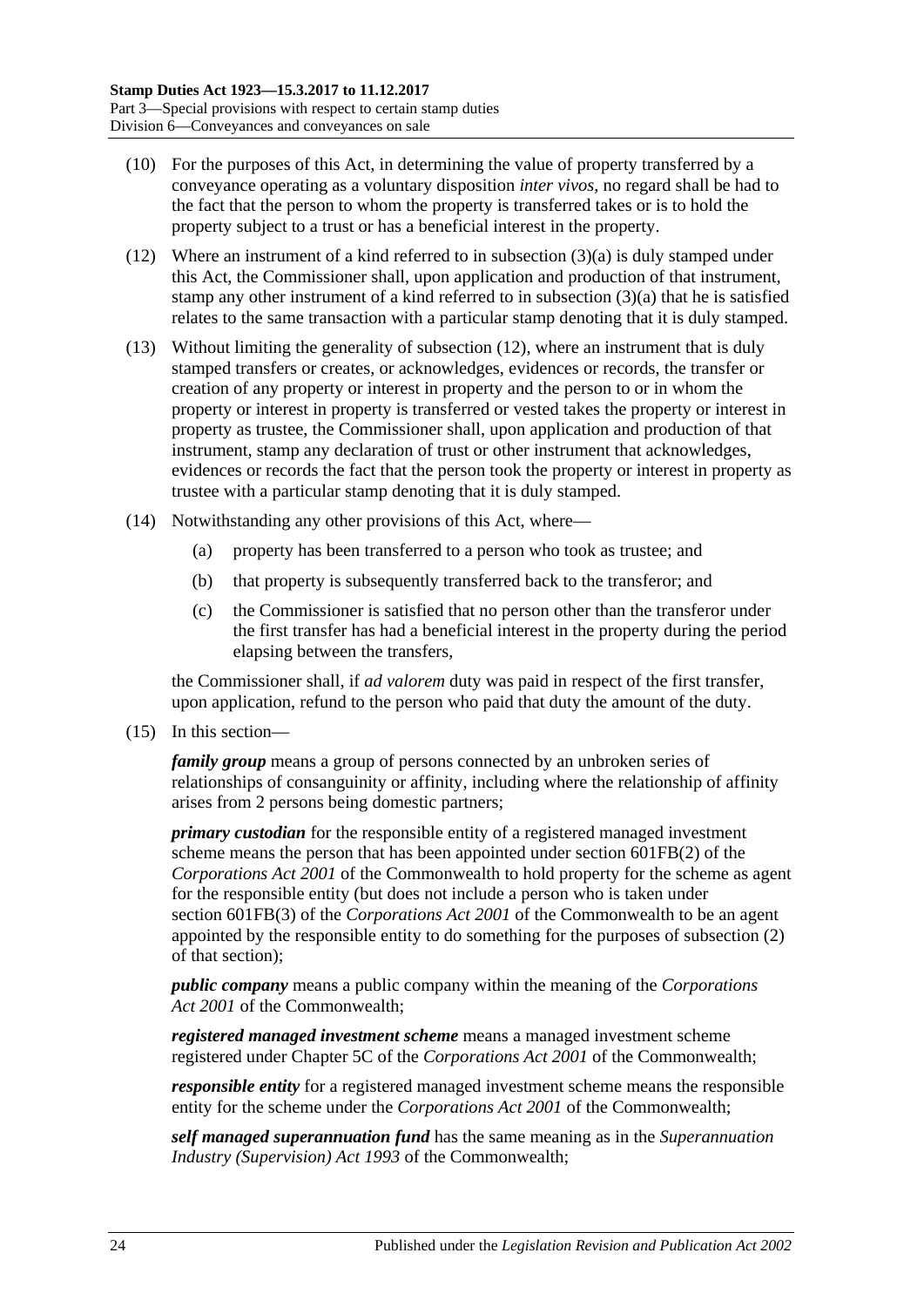*superannuation fund* means a fund that is, under section 45 of the *Superannuation Industry (Supervision) Act 1993* of the Commonwealth, a complying superannuation fund for the purposes of the *Income Tax Assessment Act 1936* or the *Income Tax Assessment Act 1997* of the Commonwealth;

*trust* includes an implied trust or a discretionary trust;

*trustee* includes—

- (a) a trustee under an implied trust; or
- (b) a person who holds property subject to a discretionary trust;

*unit trust* means a trust giving effect to a unit trust scheme.

## **71AA—Instruments disclaiming etc an interest in the estate of a deceased person**

- (1) This section applies to an instrument under which a person who is, or may be, entitled to share in the distribution of the estate of a deceased person—
	- (a) disclaims an interest in the estate; or
	- (b) assigns or transfers an interest in the estate to another.
- (2) An instrument to which this section applies is taken to be a conveyance of property operating as a voluntary disposition *inter vivos* (whether or not consideration is given for the transaction).
- (3) For the purpose of calculating *ad valorem* duty payable on an instrument to which this section applies, the value of the interest subject to the conveyance is to be determined as if the estate had been distributed and the interest were an interest in possession.

## **71A—Provision where trust property distributed** *in specie*

If any will or any instrument by which any trust is declared contains a direction to convert any property into money and to pay the proceeds to any beneficiary and, instead of converting the property into money the executor, administrator or trustee, as the case may be, conveys the property *in specie* to the beneficiary, the conveyance shall not be chargeable with duty as a conveyance on sale or as a conveyance operating as a voluntary disposition *inter vivos* if, in the case of a trust other than a trust declared by a will, the beneficiary is beneficiary by virtue of an instrument that is duly stamped.

## **71CAA—Special disability trusts**

(1) In this section—

*immediate family member* of a principal beneficiary, means a person—

- (a) who is a natural parent, adoptive parent or step-parent of the principal beneficiary; or
- (b) who is, or was when the principal beneficiary was under 18 years of age, a legal guardian of the principal beneficiary; or
- (c) who is a grandparent or step-grandparent of the principal beneficiary; or
- (d) who is a sibling or step-sibling of the principal beneficiary;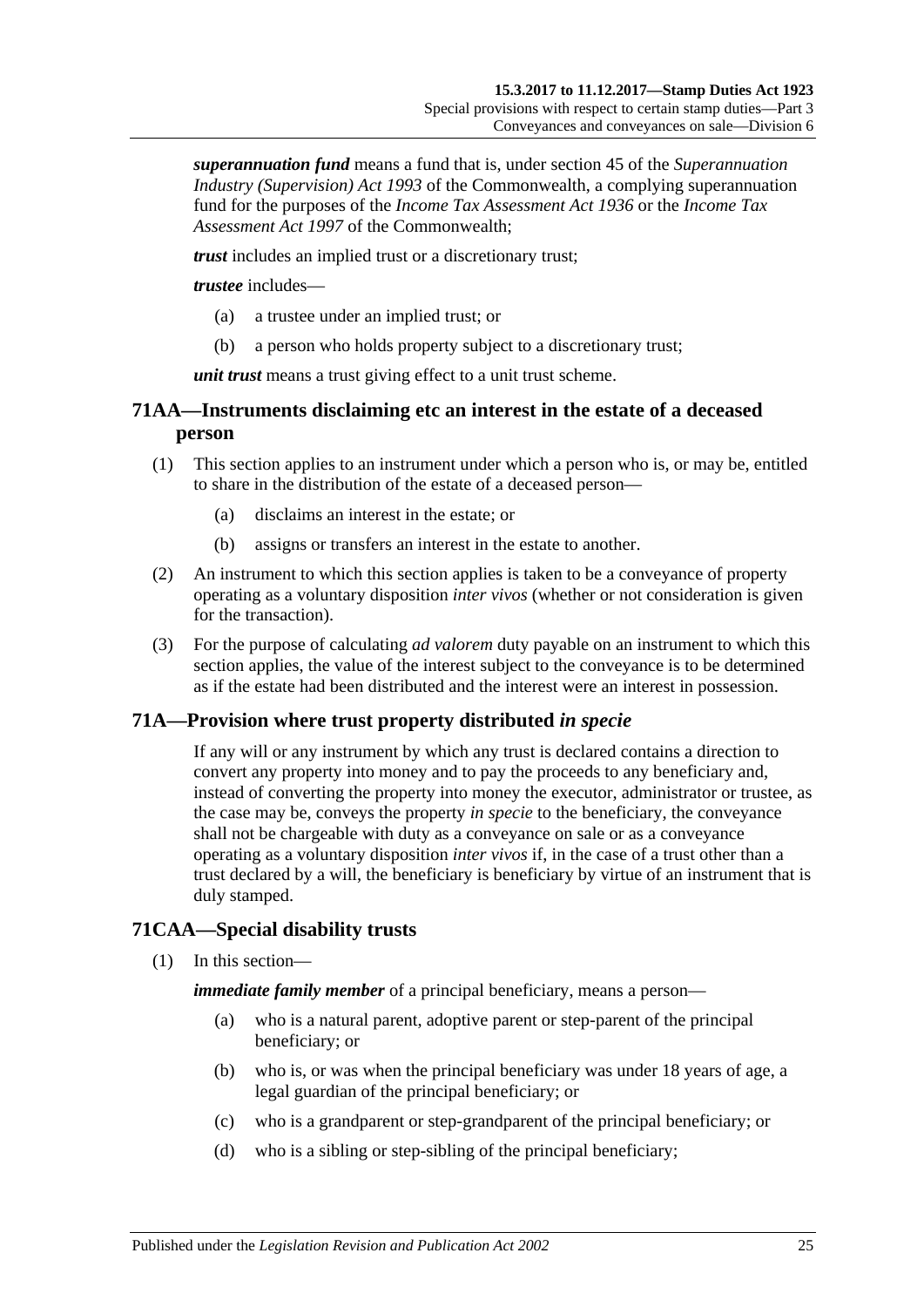### *principal beneficiary*—

- has the meaning given in section  $1209M(1)$  of the Social Security Act, in the case of a special disability trust within the meaning of section 1209L of that Act; or
- (b) has the meaning given in section 52ZZZWA(1) of the Veterans' Entitlements Act, in the case of a special disability trust within the meaning of section 52ZZZW of that Act;

*Social Security Act* means the *Social Security Act 1991* of the Commonwealth;

### *special disability trust* means—

- (a) a special disability trust within the meaning of section 1209L of the Social Security Act; or
- (b) a special disability trust within the meaning of section 52ZZZW of the Veterans' Entitlements Act;

*Veterans' Entitlements Act* means the *Veterans' Entitlements Act 1986* of the Commonwealth.

- <span id="page-43-2"></span>(2) The following instruments are exempt from stamp duty in the circumstances set out in [subsections](#page-43-0) (3) to [\(6\)](#page-43-1) (inclusive):
	- (a) a declaration of trust that establishes a special disability trust;
	- (b) a transfer of an interest in land to the trustee of a special disability trust.
- <span id="page-43-3"></span><span id="page-43-0"></span>(3) The person declaring the trust, or the transferor of the interest in the land (as the case may be), must be an immediate family member of the principal beneficiary of the special disability trust.
- (4) In the case of a declaration of trust under [subsection](#page-43-2) (2)(a), the trust must hold land that constitutes the principal place of residence of the principal beneficiary of the special disability trust, or must hold land that will so constitute the principal place of residence of the principal beneficiary of the special disability trust within 12 months of the declaration of trust.
- (5) In the case of a transfer of an interest in land under [subsection](#page-43-3) (2)(b), land in respect of which an interest is being transferred to the trustee of the special disability trust must constitute the principal place of residence of the principal beneficiary of the special disability trust, or the relevant land must so constitute the principal place of residence of the principal beneficiary of the special disability trust within 12 months of the transfer.
- <span id="page-43-1"></span>(6) There must be no consideration provided for the declaration or transfer.

### **71CA—Exemption from duty in respect of Family Law instruments**

(1) In this section—

*de facto relationship* has the same meaning as in the *Family Law Act 1975* of the Commonwealth;

*Family Law agreement* means—

- (a) a maintenance agreement; or
- (b) a financial agreement; or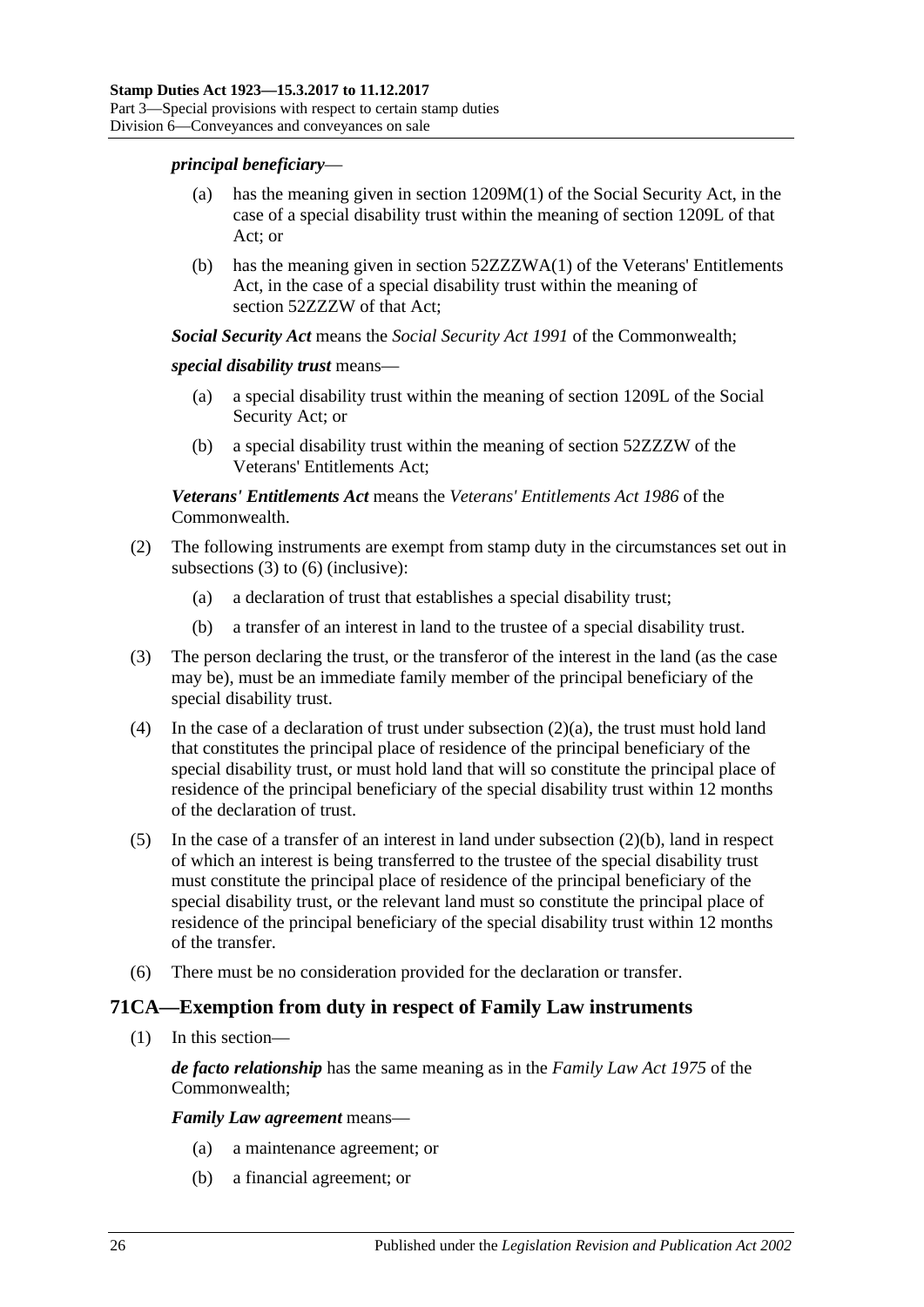(c) a splitting agreement;

*Family Law order* means an order of a court under Part VIII, VIIIA, VIIIAB or VIIIB of the *Family Law Act 1975* of the Commonwealth;

*flag lifting agreement* has the same meaning as in Part VIIIB of the *Family Law Act 1975* of the Commonwealth;

*financial agreement* means a financial agreement made under Part VIIIA or VIIIAB of the *Family Law Act 1975* of the Commonwealth (or taken to have been made under Part VIIIAB of that Act) that, under that Act, is binding on the parties to the agreement;

*maintenance agreement* means—

- (a) a maintenance agreement approved by a court by order under section 87 of the *Family Law Act 1975* of the Commonwealth; or
- (b) a maintenance agreement registered in a court under section 86 of the *Family Law Act 1975* of the Commonwealth or under regulations made pursuant to section 89 of that Act;

*marriage* includes a marriage that is void and thus liable to annulment, and *married* has a corresponding meaning;

*splitting agreement* means—

- (a) a flag lifting agreement; or
- (b) a superannuation agreement,

that has effect under Part VIIIB of the *Family Law Act 1975* of the Commonwealth;

*superannuation agreement* has the same meaning as in Part VIIIB of the *Family Law Act 1975* of the Commonwealth;

*superannuation fund* means—

- (a) a superannuation fund within the meaning of the *Superannuation Industry (Supervision) Act 1993* of the Commonwealth; or
- (b) an approved deposit fund within the meaning of the *Superannuation Industry (Supervision) Act 1993* of the Commonwealth; or
- (c) a retirement savings account within the meaning of the *Retirement Savings Accounts Act 1997* of the Commonwealth; or
- (d) an account within the meaning of the *Small Superannuation Accounts Act 1995* of the Commonwealth;

<span id="page-44-0"></span>*trustee* of a superannuation fund means—

- (a) if the fund has a trustee (within the ordinary meaning of that word)—the trustee of the fund; or
- (b) if [paragraph](#page-44-0) (a) does not apply and a person is identified in accordance with the regulations as the trustee of a fund for the purposes of this definition—the person identified in accordance with the regulations; or
- (c) in any other case—the person who manages the fund,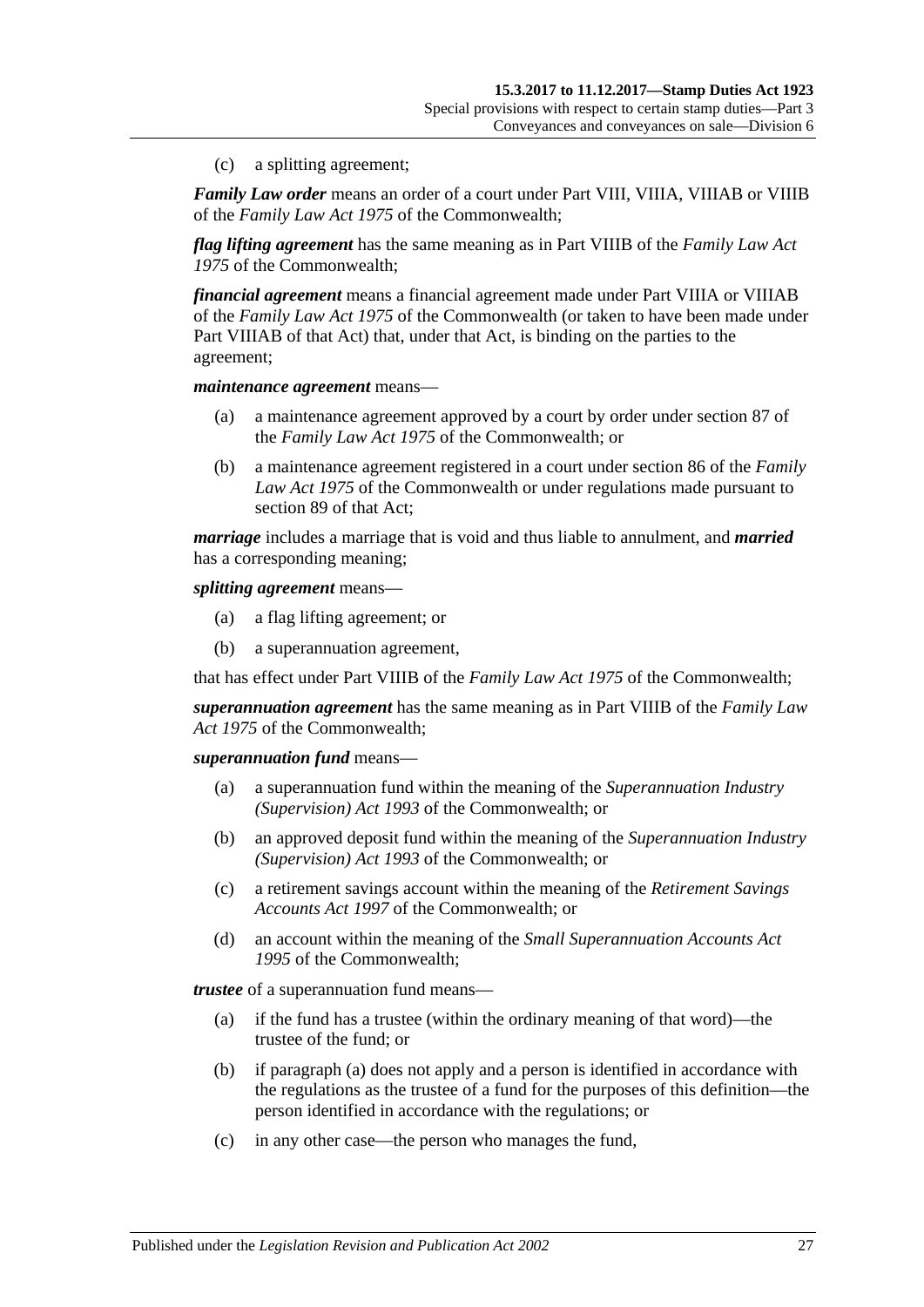and includes any other person who has power to make payments to the members of a superannuation scheme or plan that is constituted by, or incorporates, a superannuation fund.

- (2) The following instruments are exempt from stamp duty:
	- (a) a Family Law agreement;
	- (b) a deed or other instrument (including an application to transfer registration of a motor vehicle) to give effect to, or consequential on—
		- (i) a Family Law agreement; or
		- (ii) a Family Law order,
		- if—
			- (iii) the agreement or order relates to—
				- (A) a marriage that has been dissolved or annulled; or
				- (B) a marriage or de facto relationship that the Commissioner is satisfied has broken down irretrievably; and
			- (iv) the instrument—
				- (A) provides for the disposition of property between the parties to the marriage (or former marriage) or former de facto relationship and no other person, other than a trustee of a superannuation fund (if relevant), takes or is entitled to take an interest in property in pursuance of the instrument; or
				- (B) in the case of an application to transfer registration of a motor vehicle—is consequential on a disposition of property between the parties to the marriage (or former marriage) or former de facto relationship; and
			- (v) at the time of the execution of the instrument the parties were, or had been, married to, or in a de facto relationship with, each other;
	- (c) a deed or other instrument executed by a trustee of a superannuation fund to give effect to, or consequential on—
		- (i) a Family Law agreement; or
		- (ii) a Family Law order; or
		- (iii) the provisions of any Act or law (including an Act or subordinate legislation of the Commonwealth) relating to the transfer or disposition of property or any entitlements on account of a Family Law agreement or Family Law order.
- (3) If an instrument was not exempt from stamp duty under this section by reason only that—
	- (a) in the case of an instrument relating to a marriage—
		- (i) the marriage of the 2 persons had not been dissolved or annulled; and
		- (ii) the Commissioner was not satisfied that the marriage of the 2 persons had broken down irretrievably; or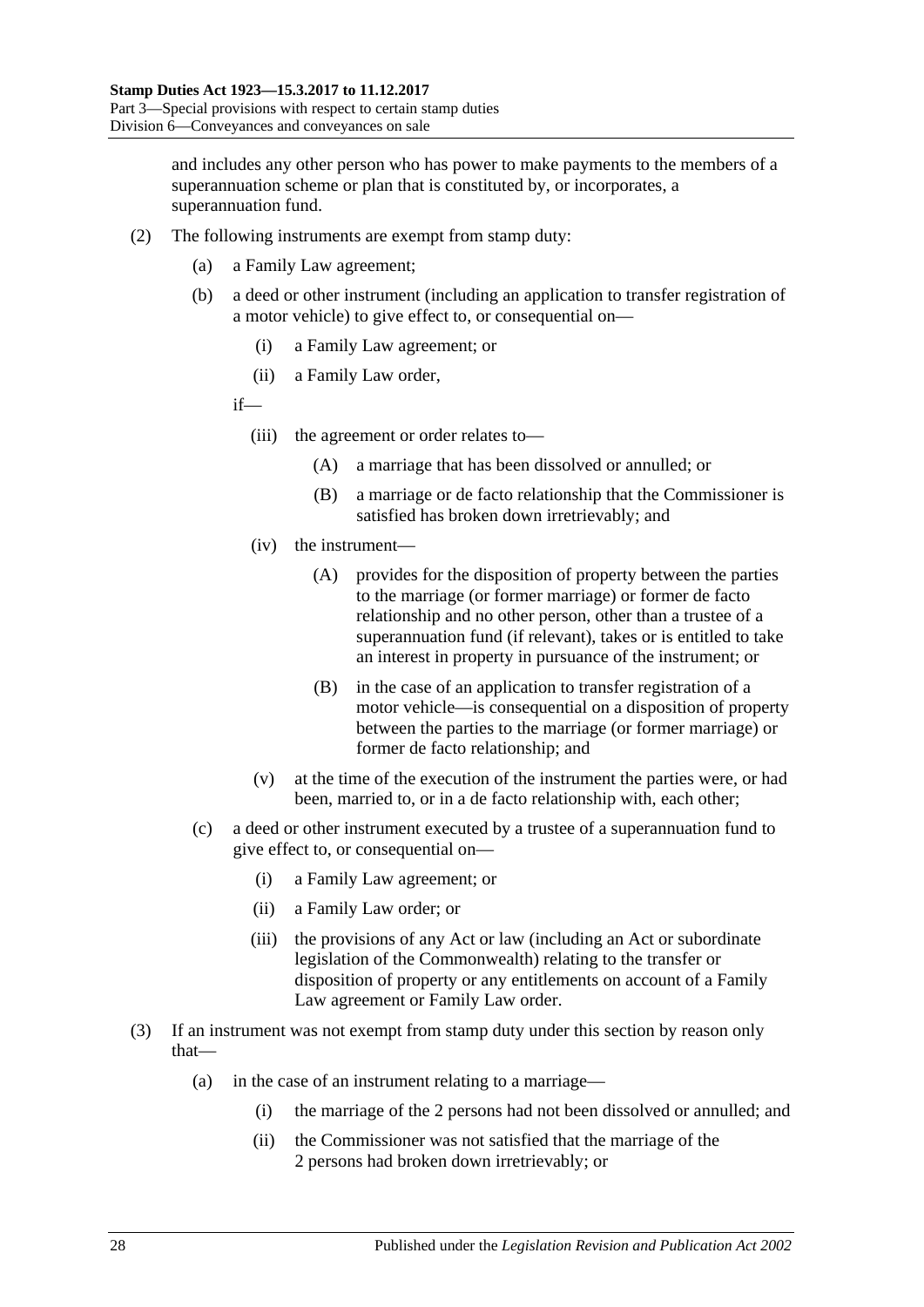(b) in the case of an instrument relating to a de facto relationship—the Commissioner was not satisfied that the relationship of the 2 persons had broken down irretrievably,

a party to the marriage or de facto relationship who paid stamp duty on the instrument is entitled to a refund of the duty—

- (c) if the marriage is subsequently dissolved or annulled; or
- (d) if the Commissioner is subsequently satisfied that the marriage or de facto relationship has broken down irretrievably.
- (4) The Commissioner may require a party to an instrument in respect of which an exemption is claimed under this section to provide such evidence (verified, if the Commissioner so requires, by statutory declaration) as the Commissioner may require for the purpose of determining whether the instrument is exempt from duty under this section.
- (5) This section, as re-enacted by the *[Stamp Duties \(Miscellaneous\) Amendment Act 2004](http://www.legislation.sa.gov.au/index.aspx?action=legref&type=act&legtitle=Stamp%20Duties%20(Miscellaneous)%20Amendment%20Act%202004)*, applies—
	- (a) in relation to Family Law agreements—both prospectively and retrospectively;
	- (b) in relation to any other kind of instrument—to instruments executed after the commencement of that Act.

## **71CB—Exemption from duty in respect of certain transfers between spouses etc or former spouses etc**

(1) In this section—

*shared residence* means—

- (a) in relation to spouses or domestic partners—their principal place of residence of which both or either of them is owner;
- (b) in relation to former spouses or domestic partners—their last principal place of residence of which both or either of them was owner,

but does not include premises that form part of industrial or commercial premises.

- <span id="page-46-0"></span>(2) Subject to [subsection](#page-47-0) (3), an instrument of which the sole effect is—
	- (a) to transfer—
		- (i) an interest in a shared residence; or
		- (ii) registration of a motor vehicle,

between parties who are spouses or former spouses, or domestic partners or former domestic partners; or

(b) to register a motor vehicle in the name of a person whose spouse or former spouse, or domestic partner or former domestic partner, was the last registered owner of the vehicle (either alone or jointly with the person),

is exempt from stamp duty.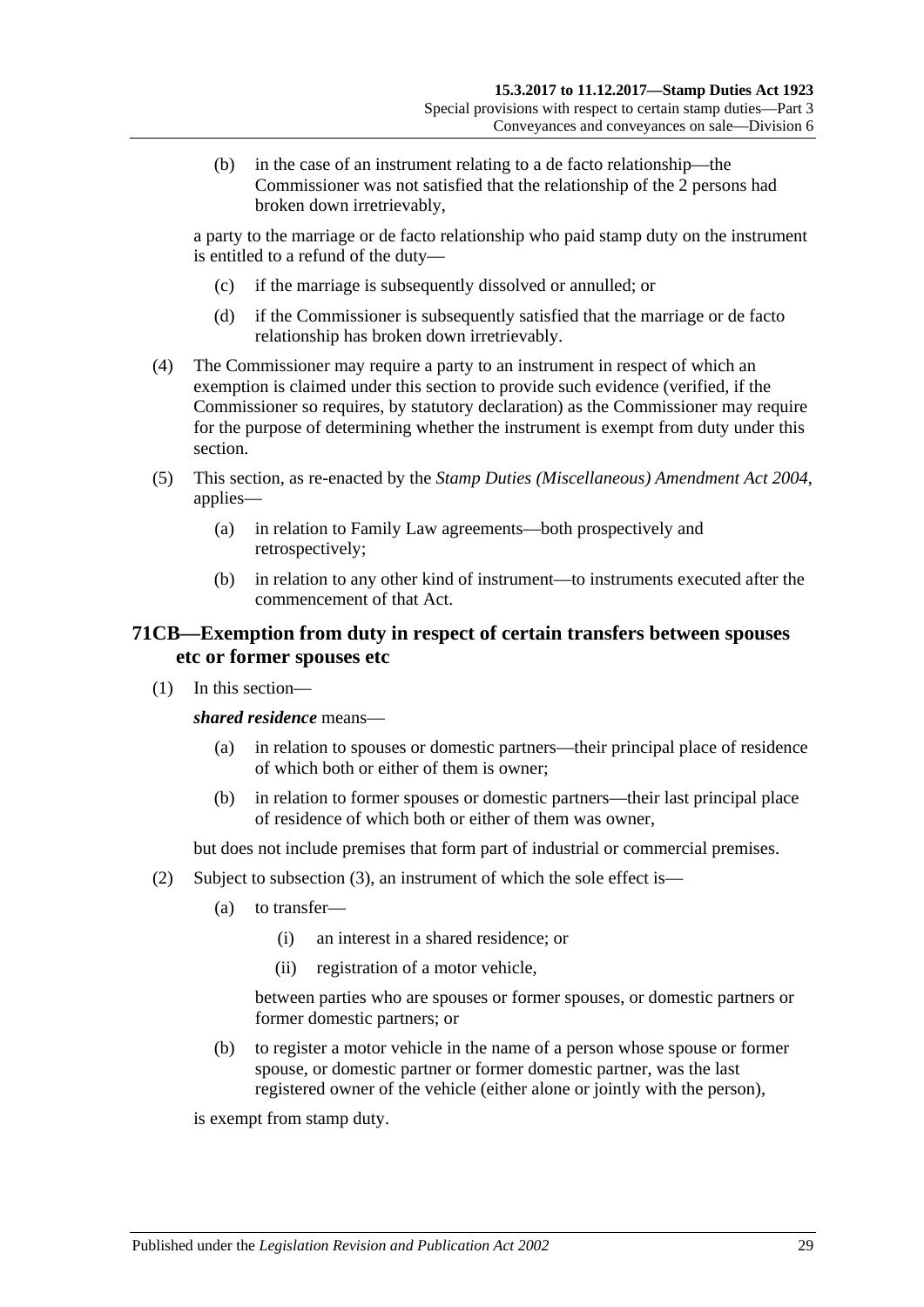- <span id="page-47-0"></span>(3) An instrument described in [subsection](#page-46-0) (2) between parties who are former spouses or former domestic partners is only exempt from stamp duty if the Commissioner is satisfied that the instrument has been executed as a result of the irretrievable breakdown of the parties' marriage or relationship.
- (4) Where an instrument was not exempt from stamp duty under this section by reason only that the Commissioner was not satisfied that the instrument had been executed as a result of the irretrievable breakdown of the parties' marriage or relationship, the party by whom stamp duty was paid on the instrument is entitled to a refund of the duty if the Commissioner is subsequently satisfied that the instrument had been executed as a result of the irretrievable breakdown of the parties' marriage or relationship.
- (5) The Commissioner may require a party to an instrument in respect of which an exemption is claimed under this section to provide such evidence (verified, if the Commissioner so requires, by statutory declaration) as the Commissioner may require for the purpose of determining whether the instrument is exempt from duty under this section.
- (6) This section applies in relation to instruments executed after its commencement.

## **71CBA—Exemption from duty in respect of domestic partnership agreements or property adjustment orders**

(1) In this section—

*certified domestic partnership agreement* has the same meaning as in the *[Domestic](http://www.legislation.sa.gov.au/index.aspx?action=legref&type=act&legtitle=Domestic%20Partners%20Property%20Act%201996)  [Partners Property Act](http://www.legislation.sa.gov.au/index.aspx?action=legref&type=act&legtitle=Domestic%20Partners%20Property%20Act%201996) 1996*;

*domestic partner* has the same meaning as in the *[Domestic Partners Property](http://www.legislation.sa.gov.au/index.aspx?action=legref&type=act&legtitle=Domestic%20Partners%20Property%20Act%201996)  Act [1996](http://www.legislation.sa.gov.au/index.aspx?action=legref&type=act&legtitle=Domestic%20Partners%20Property%20Act%201996)*;

*domestic relationship* means the relationship between domestic partners;

*property adjustment order* means an order of a court under Part 3 or 4 of the *[Domestic](http://www.legislation.sa.gov.au/index.aspx?action=legref&type=act&legtitle=Domestic%20Partners%20Property%20Act%201996)  [Partners Property Act](http://www.legislation.sa.gov.au/index.aspx?action=legref&type=act&legtitle=Domestic%20Partners%20Property%20Act%201996) 1996*;

*superannuation fund* means—

- (a) a superannuation fund within the meaning of the *Superannuation Industry (Supervision) Act 1993* of the Commonwealth; or
- (b) an approved deposit fund within the meaning of the *Superannuation Industry (Supervision) Act 1993* of the Commonwealth; or
- (c) a retirement savings account within the meaning of the *Retirement Savings Accounts Act 1997* of the Commonwealth; or
- (d) an account within the meaning of the *Small Superannuation Accounts Act 1995* of the Commonwealth;

<span id="page-47-1"></span>*trustee* of a superannuation fund means—

- (a) if the fund has a trustee (within the ordinary meaning of that word)—the trustee of the fund; or
- (b) if [paragraph](#page-47-1) (a) does not apply and a person is identified in accordance with the regulations as the trustee of a fund for the purposes of this definition—the person identified in accordance with the regulations; or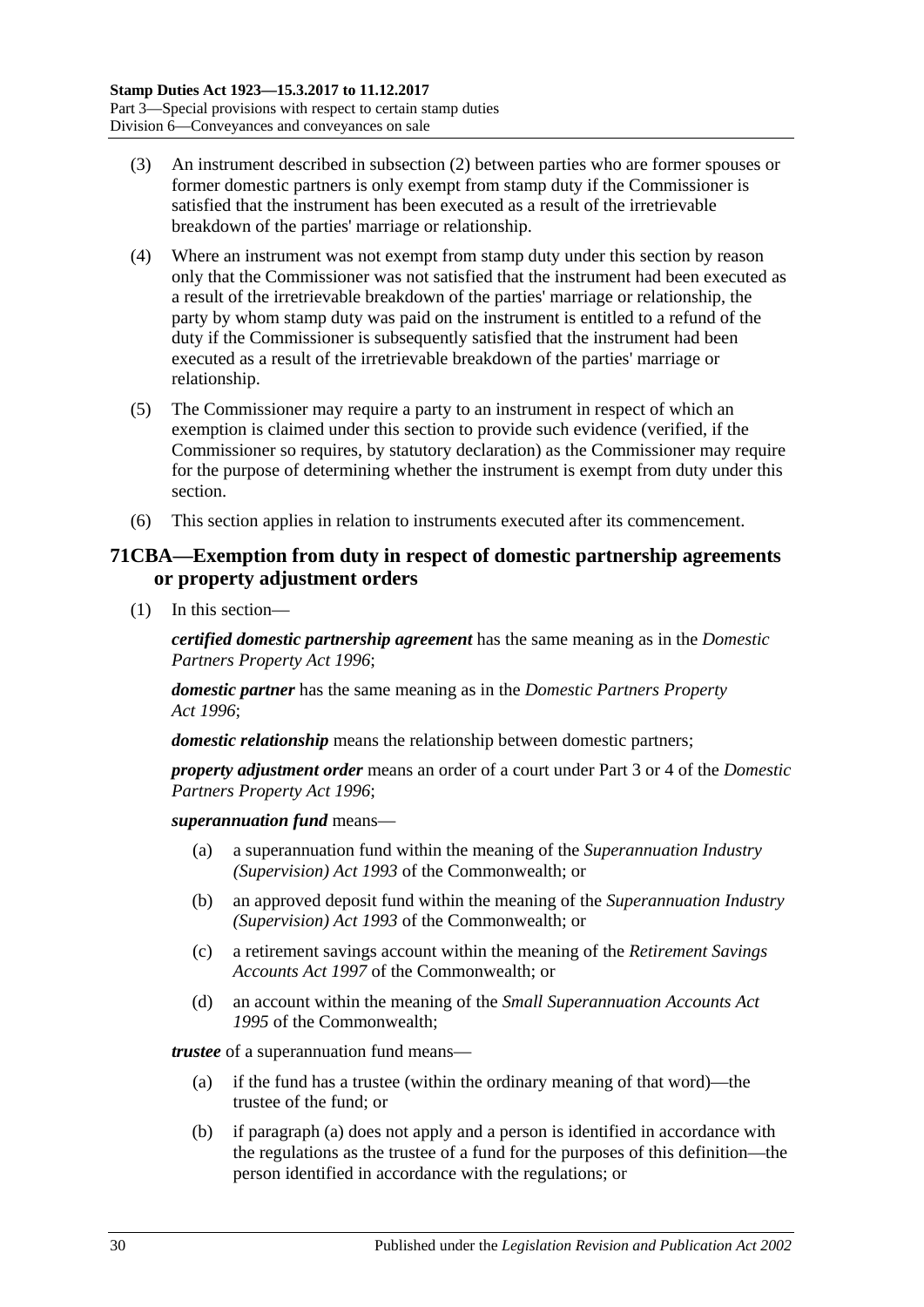(c) in any other case—the person who manages the fund,

and includes any other person who has power to make payments to the members of a superannuation scheme or plan that is constituted by, or incorporates, a superannuation fund.

- (2) The following instruments are exempt from stamp duty:
	- (a) a certified domestic partnership agreement;
	- (b) a deed or other instrument (including an application to transfer registration of a motor vehicle) to give effect to, or consequential on—
		- (i) a certified domestic partnership agreement; or
		- (ii) a property adjustment order,

if—

- (iii) the Commissioner is satisfied—
	- (A) that the domestic relationship to which the agreement or order relates has broken down irretrievably; and
	- (B) that the domestic partners lived together continuously as domestic partners for at least 3 years; and
- (iv) the instrument—
	- (A) provides for the disposition of property between the parties to the former domestic relationship and no other person, other than a trustee of a superannuation fund (if relevant), takes or is entitled to take an interest in property in pursuance of the instrument; or
	- (B) in the case of an application to transfer registration of a motor vehicle—is consequential on a disposition of property between the parties to the former domestic relationship; and
- (v) at the time of the execution of the instrument the parties were, or had been, domestic partners;
- (c) a deed or other instrument executed by the trustee of a superannuation fund to give effect to, or consequential on—
	- (i) a certified domestic partnership agreement; or
	- (ii) a property adjustment order.
- (3) Where an instrument was not exempt from stamp duty under this section by reason only that the Commissioner was not satisfied that a domestic relationship had broken down irretrievably, a party to the relationship who paid stamp duty on the instrument is entitled to a refund of duty if the Commissioner is subsequently satisfied that the domestic relationship has broken down irretrievably.
- (4) The Commissioner may require a party to an instrument in respect of which an exemption is claimed under this section to provide such evidence (verified, if the Commissioner so requires, by statutory declaration) as the Commissioner may require for the purpose of determining whether the instrument is exempt from duty under this section.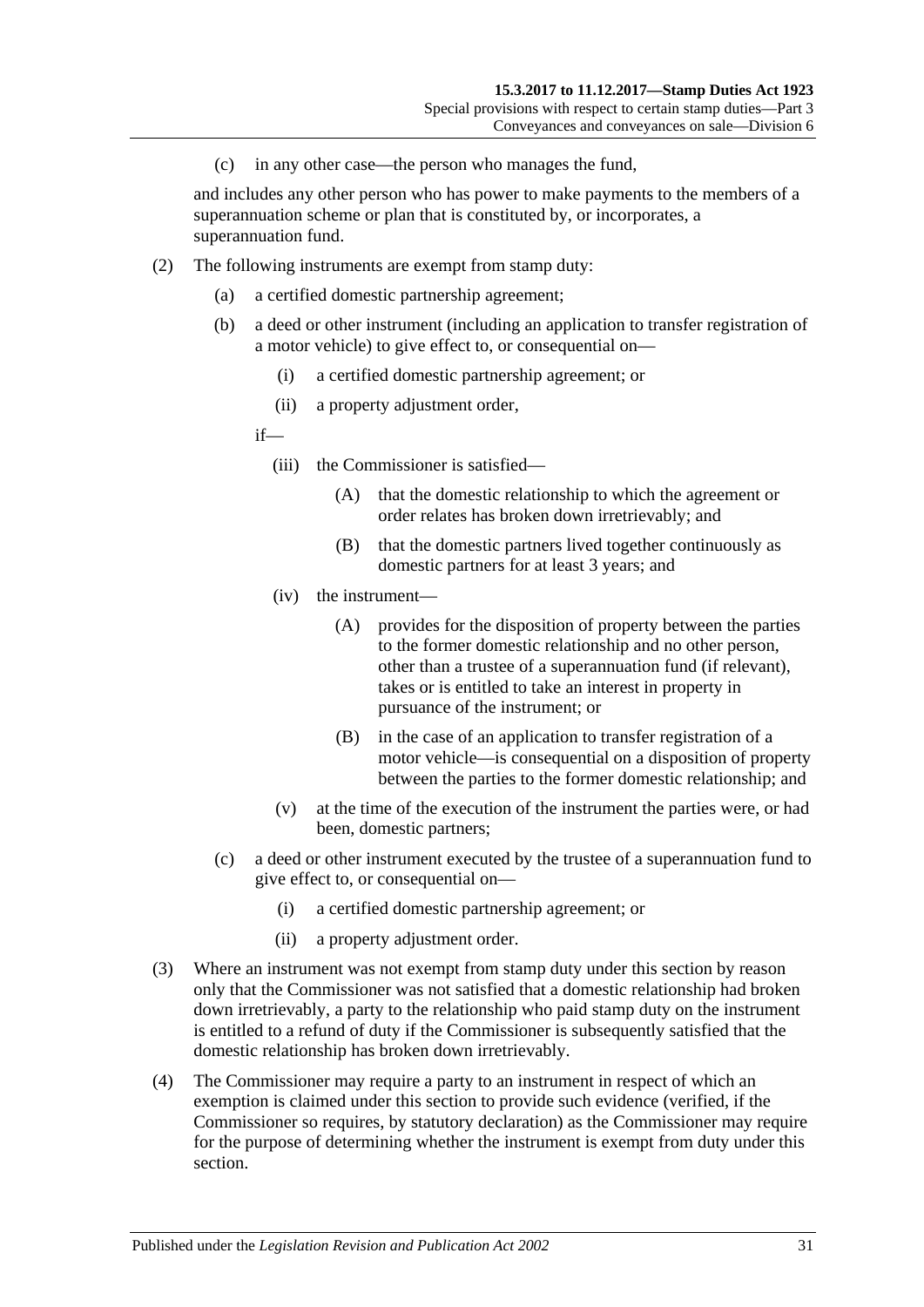- (5) This section applies—
	- (a) in relation to a certified domestic partnership agreement—both prospectively and retrospectively;
	- (b) in relation to any other kind of instrument—to instruments executed after the commencement of this section.

## <span id="page-49-0"></span>**71CC—Interfamilial transfer of farming property**

- (1) A transfer of an interest in land used for the business of primary production from a natural person, or a trustee for a natural person, to a relative of the natural person, or a trustee for a relative of the natural person, is exempt from stamp duty if the Commissioner is satisfied—
	- (a) that the land to which the transfer relates is used wholly or mainly for the business of primary production and is not less than 0.8 hectares in area; and
	- (ab) that the sole or principal business of the natural person who, or whose trustee, is the transferor is (immediately before the instrument) the business of primary production; and
	- (b) that for a period of 12 months immediately before the instrument there was a business relationship between—
		- (i) the natural person (A) who, or whose trustee, is the transferor; and
		- (ii) the natural person (B) who, or whose trustee, is the transferee, or a lineal ancestor or spouse or domestic partner of B,

<span id="page-49-1"></span>with respect to the use of the property for the business of primary production; and

- (c) in the case of a transfer where either or both parties are trustees, that no person is a beneficiary of the trust or trusts other than—
	- (i) the natural person (A) who, or whose trustee, is transferor;
	- (ii) the natural person (B) who, or whose trustee, is transferee;
	- (iii) a relative (or relatives) of A or B; and
- (d) that the transfer does not arise from arrangements or a scheme devised for the principal purpose of taking advantage of the benefit of this section.
- (1aa) [Subsection](#page-49-0) (1) extends to—
	- (a) a case where natural person (A) or natural person (B) is a potential beneficiary under a discretionary trust as if a reference to a natural person were a reference to the natural person as a potential beneficiary under a discretionary trust with the trustee of that trust being the natural person's trustee; and
	- (b) a case where natural person (A) or natural person (B) is a beneficiary of a trust (including a discretionary trust) with more than 1 beneficiary (or potential beneficiary); and
	- (c) a case where natural person (A) or natural person (B) is a unit holder under a unit trust scheme as if—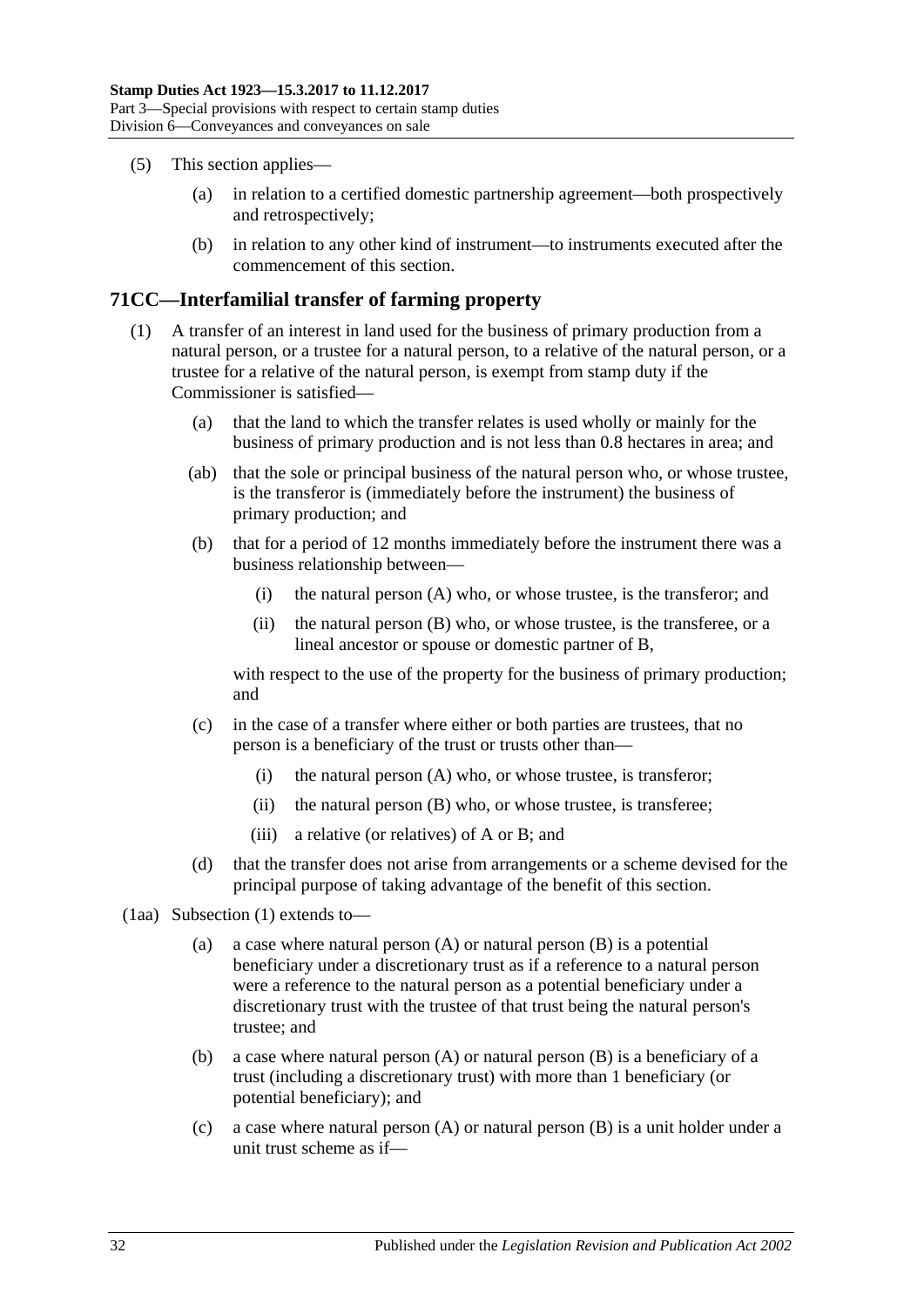- (i) a reference to a trustee for the natural person included a reference to the trustee of the unit trust; and
- (ii) a reference to a person being a beneficiary of a trust included a reference to a person being the holder of a unit in a unit trust scheme; and
- (d) a case where natural person (A) or natural person (B) is a member of a self managed superannuation fund as if—
	- (i) a reference to a trustee for a natural person included a reference to the trustee of the self managed superannuation fund; and
	- (ii) a reference to a person being a beneficiary of a trust included a reference to a person being a member of a self managed superannuation fund.
- (1b) In assessing the duty payable on an instrument, the Commissioner is to apply the following principles:
	- (a) if the instrument gives effect solely to a transaction, or part of a transaction, that is exempt from duty under this section, then no duty is payable on the instrument;
	- (b) if the instrument gives effect to a transaction, or part of a transaction, of which some of the elements are exempt from duty under this section and others not, the instrument will be assessed for duty as if it gave effect only to those elements of the transaction that are not exempt from duty under this section.
- (2) The Commissioner may, in deciding for the purposes of [subsection](#page-49-1) (1)(b) whether a business relationship existed between two persons, take into account any of the following;
	- (a) a previous employment relationship between them (regardless of the amount or form of remuneration);
	- (b) a share-farming arrangement;
	- (c) the provision of assistance in the running of the business;
	- (d) a partnership arrangement,

and may take into account such other matters (whether similar or dissimilar to those referred to above) as the Commissioner thinks fit.

- (3) The Commissioner may require a party to an instrument in respect of which an exemption is claimed under this section to provide such information or evidence as the Commissioner may require for the purpose of determining whether the instrument is exempt from duty under this section (including so as to clarify which beneficiary or potential beneficiary, or beneficiaries or potential beneficiaries, under a trust are the natural persons who have had the relevant business relationship).
- (4) The Commissioner may require the information or evidence to be given on oath or verified by statutory declaration.
- (5) In this section—

*natural person* or *person* does not include a person who is deceased (as at the time of execution of the relevant instrument);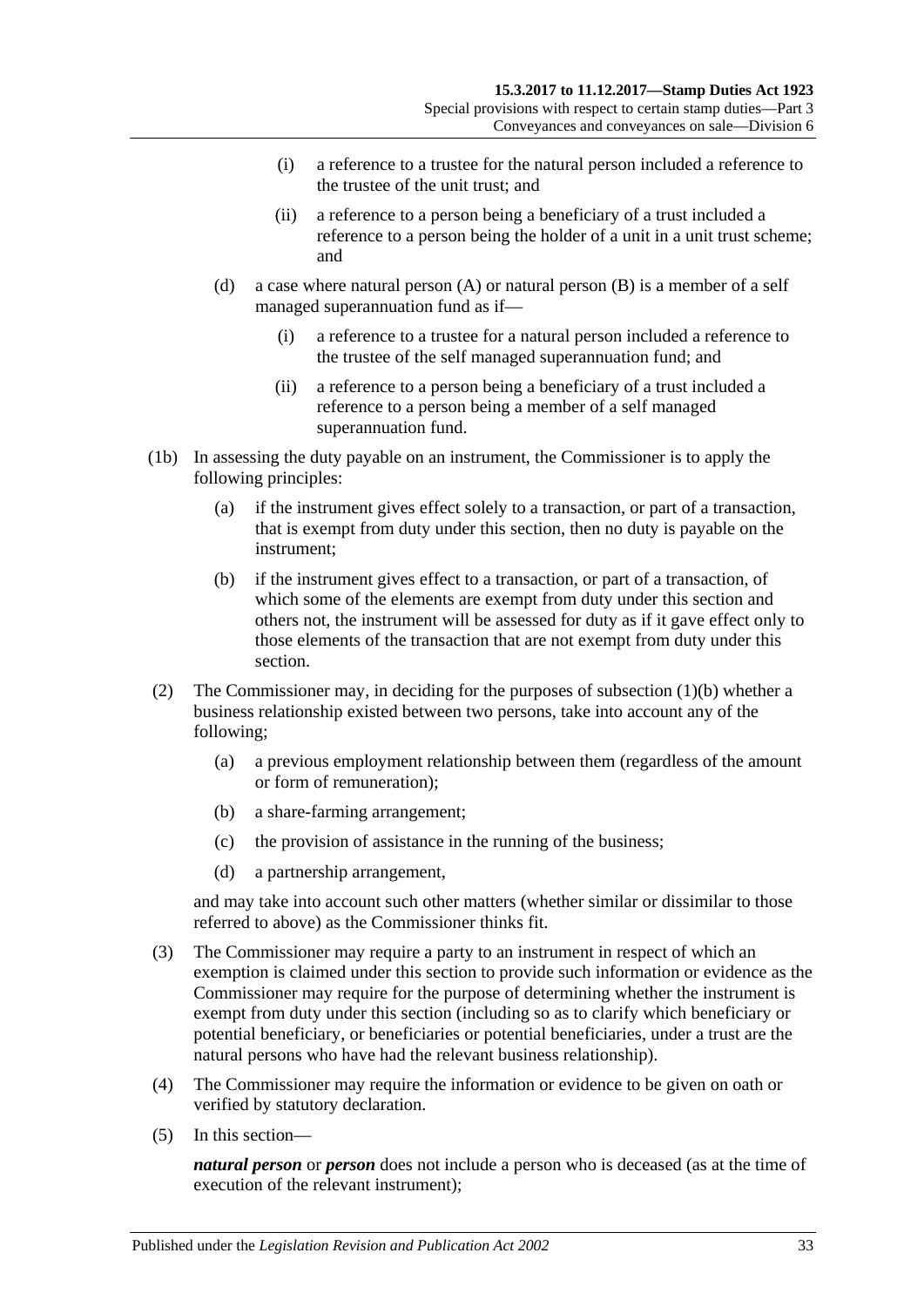<span id="page-51-0"></span>*relative*, in relation to a natural person, means a person who is—

- (a) a child or remoter lineal descendant of the person or of the spouse or domestic partner of the person;
- <span id="page-51-1"></span>(b) a parent or remoter lineal ancestor of the person or of the spouse or domestic partner of the person;
- <span id="page-51-2"></span>(c) a brother or sister of the person or of the spouse or domestic partner of the person;
- (ca) a child or remoter lineal descendant of the brother or sister of the person or of the spouse or domestic partner of the person;
- (d) the spouse or domestic partner of the person or a spouse or domestic partner of any person referred to in [paragraphs](#page-51-0)  $(a)$ ,  $(b)$  or  $(c)$ ;

*self managed superannuation fund* has the same meaning as in the *Superannuation Industry (Supervision) Act 1993* of the Commonwealth.

(6) This section applies in relation to instruments executed after its commencement.

## **71CD—Duty on conveyances by Official Trustee etc**

Where, on the bankruptcy of a debtor, property of the debtor is vested in the Official Trustee in Bankruptcy or a registered trustee under the *Bankruptcy Act 1966* of the Commonwealth—

- (a) a subsequent conveyance of the property by the Official Trustee or registered trustee to the bankrupt or former bankrupt is exempt from stamp duty;
- (b) a subsequent conveyance of the property by the Official Trustee or registered trustee to some other person will be assessed for stamp duty as though the conveyance were from the bankrupt or former bankrupt to that person.

### **71D—Concessional duty to encourage exploration activity**

- <span id="page-51-3"></span>(1) Where upon an application made under this section the Treasurer, after consultation with the Minister to whom the administration of the *[Mining Act](http://www.legislation.sa.gov.au/index.aspx?action=legref&type=act&legtitle=Mining%20Act%201971) 1971* is committed, is satisfied—
	- (a) that the applicants are parties to a conveyance of a prescribed tenement or an interest in a prescribed tenement; and
	- (b) that the consideration or a part of the consideration for the conveyance consists of an undertaking on the part of the person or persons acquiring an interest in the tenement by virtue of the conveyance—
		- (i) to engage in exploratory or investigatory operations (to be carried on after the date of the undertaking) within that part of the area of the tenement to which the conveyance relates; or
		- (ii) to contribute to the cost of exploratory or investigatory operations (to be carried on after the date of the undertaking) within that part of the area of the tenement to which the conveyance relates,

this section applies to the conveyance.

- (2) An application under this section must—
	- (a) be made in a manner and form determined by the Treasurer; and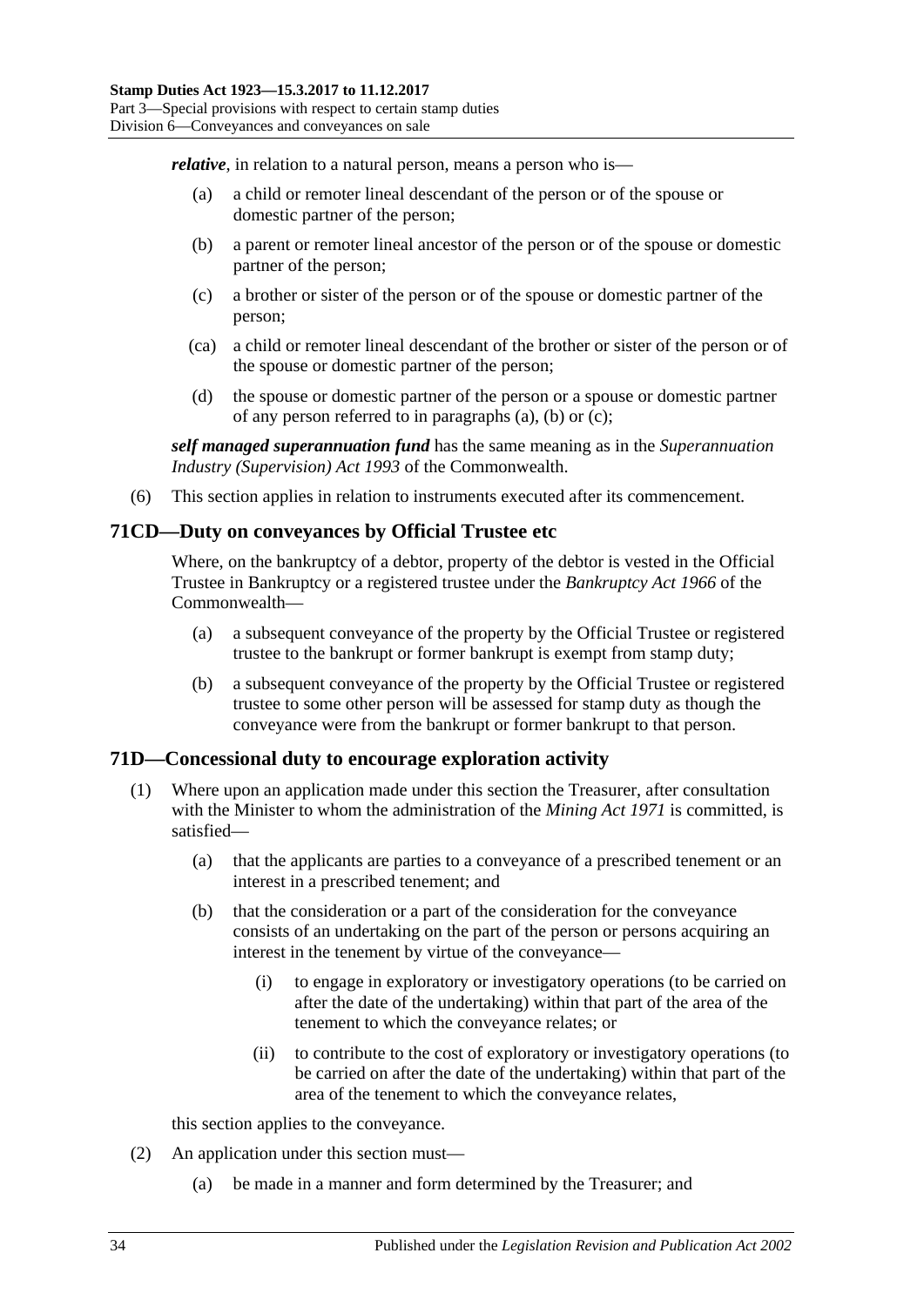- (b) set out a statement of—
	- (i) the value of the interest being transferred by the conveyance; and
	- (ii) the value of the undertaking referred to in [subsection](#page-51-3)  $(1)(b)$ ; and
- (c) be accompanied by such evidence as the Treasurer may require.
- (2a) The duty payable upon a conveyance to which this section applies will be as follows:
	- (a) where the amount by reference to which the duty would, apart from this section, be calculated does not exceed the value of the undertaking referred to in [subsection](#page-51-3) (1)(b)—the duty will be \$1 000;
	- (b) where the amount by reference to which the duty would, apart from this section, be calculated exceeds the value of the undertaking referred to in [subsection](#page-51-3) (1)(b)—the duty will be an amount calculated in accordance with the following formula:

 $D = (A-V) + $1000$ 

where

*D* is the amount payable

*A* is the amount of duty payable apart from this section

*V* is the amount of duty payable on a conveyance of an interest in property the value of which equals the value of the undertaking referred to in [subsection](#page-51-3) (1)(b).

(3) In this section—

*exploration tenement* means—

- (a) an exploration licence granted under the *[Mining Act](http://www.legislation.sa.gov.au/index.aspx?action=legref&type=act&legtitle=Mining%20Act%201971) 1971*; or
- (b) an exploration licence granted under the *[Petroleum and Geothermal Energy](http://www.legislation.sa.gov.au/index.aspx?action=legref&type=act&legtitle=Petroleum%20and%20Geothermal%20Energy%20Act%202000)  Act [2000](http://www.legislation.sa.gov.au/index.aspx?action=legref&type=act&legtitle=Petroleum%20and%20Geothermal%20Energy%20Act%202000)*; or
- (c) an exploration permit for petroleum granted under the *[Petroleum \(Submerged](http://www.legislation.sa.gov.au/index.aspx?action=legref&type=act&legtitle=Petroleum%20(Submerged%20Lands)%20Act%201982)  [Lands\) Act](http://www.legislation.sa.gov.au/index.aspx?action=legref&type=act&legtitle=Petroleum%20(Submerged%20Lands)%20Act%201982) 1982*; or
- (d) an exploration licence granted under the *[Offshore Minerals Act](http://www.legislation.sa.gov.au/index.aspx?action=legref&type=act&legtitle=Offshore%20Minerals%20Act%202000) 2000*;

#### *prescribed tenement* means—

- (a) an exploration tenement; or
- (b) a retention tenement;

### *retention tenement* means—

- (a) a retention lease under the *[Mining Act](http://www.legislation.sa.gov.au/index.aspx?action=legref&type=act&legtitle=Mining%20Act%201971) 1971*; or
- (b) a retention licence under the *[Petroleum and Geothermal Energy Act](http://www.legislation.sa.gov.au/index.aspx?action=legref&type=act&legtitle=Petroleum%20and%20Geothermal%20Energy%20Act%202000) 2000*; or
- (c) a retention lease under the *[Petroleum \(Submerged Lands\) Act](http://www.legislation.sa.gov.au/index.aspx?action=legref&type=act&legtitle=Petroleum%20(Submerged%20Lands)%20Act%201982) 1982*; or
- (d) a retention licence under the *[Offshore Minerals Act](http://www.legislation.sa.gov.au/index.aspx?action=legref&type=act&legtitle=Offshore%20Minerals%20Act%202000) 2000*.
- (4) A reference in this section to a prescribed tenement includes a reference to a portion of a prescribed tenement.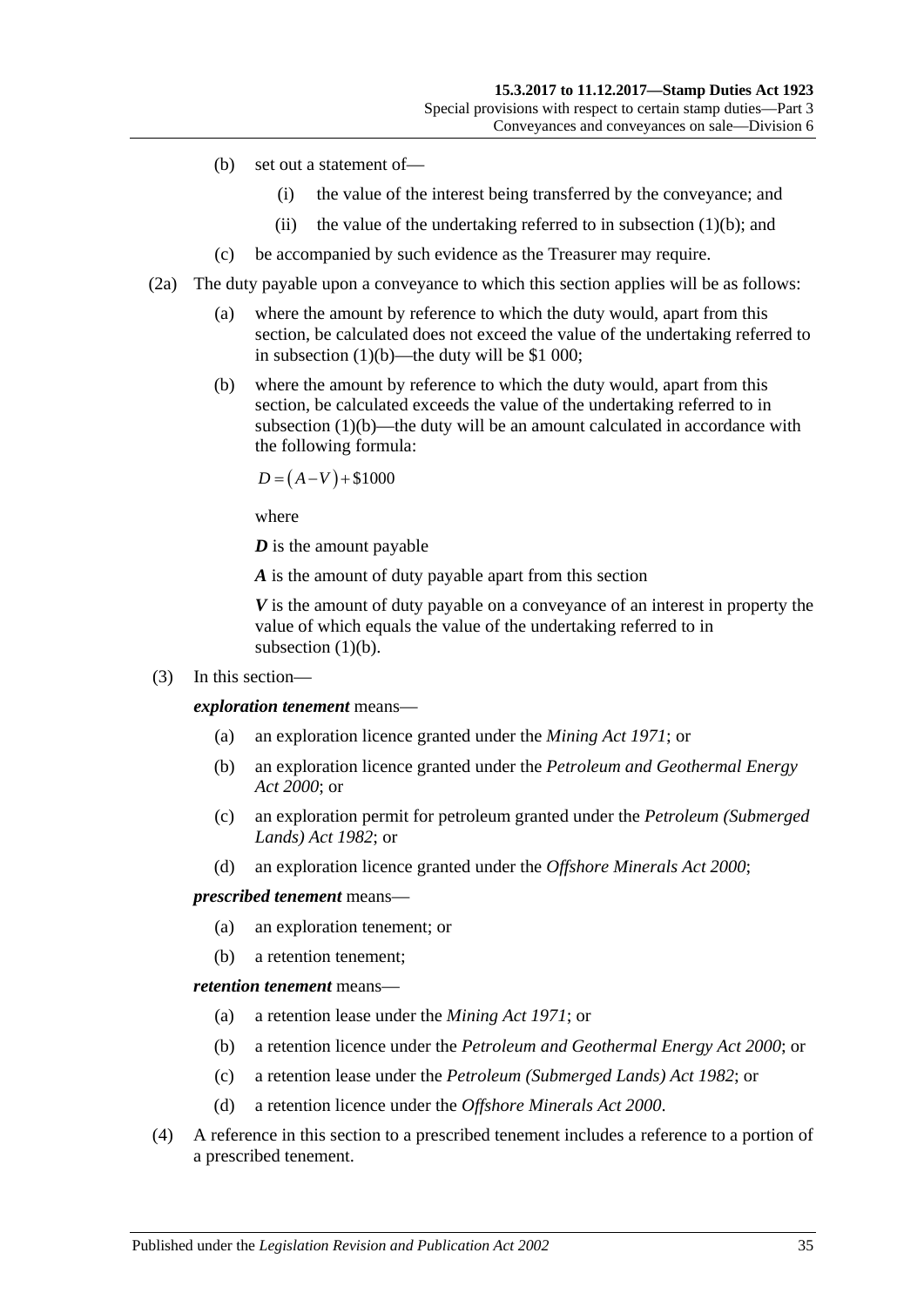- (5) For the purposes of this section, the value of the undertaking referred to in [subsection](#page-51-3) (1)(b) will be taken to be equal to the costs for which the person or persons acquiring an interest in the tenement by virtue of the conveyance become liable, or for which that person or those persons are reasonably expected to become liable, by virtue of the undertaking (assessed as at the time that the undertaking was given).
- (6) This section applies to a conveyance first lodged with the Commissioner for stamping on or after the commencement of the *[Stamp Duties \(Concessional Duty and](http://www.legislation.sa.gov.au/index.aspx?action=legref&type=act&legtitle=Stamp%20Duties%20(Concessional%20Duty%20and%20Exemptions)%20Amendment%20Act%201991)  [Exemptions\) Amendment Act](http://www.legislation.sa.gov.au/index.aspx?action=legref&type=act&legtitle=Stamp%20Duties%20(Concessional%20Duty%20and%20Exemptions)%20Amendment%20Act%201991) 1991*.

## <span id="page-53-0"></span>**71DA—Duty on certain conveyances between superannuation funds etc**

- (1) If on an application made under this section the Commissioner is satisfied—
	- (a) that the applicant is a party to an instrument that constitutes—
		- (i) a conveyance of property between superannuation funds; or
		- (ii) an agreement to convey property between superannuation funds; and
	- (b) that the trustees of the respective funds are of the opinion that the funds will be complying superannuation funds for the year in which the conveyance occurs; and
	- (c) that the conveyance is in connection with a person ceasing to be a member of, or otherwise ceasing to be entitled to benefits in respect of, one superannuation fund and becoming a member of, or otherwise becoming entitled to benefits in respect of, the other superannuation fund,

this section applies to the instrument.

- <span id="page-53-1"></span>(1a) If on application made under this section the Commissioner is satisfied—
	- (a) that the applicant is a party to an instrument that is a conveyance of property, or an agreement to convey property, from a superannuation fund to a pooled superannuation trust; and
	- (b) that the purpose of the conveyance is to satisfy standards relating to the investment of assets of the superannuation fund prescribed by or under the SIS Act; and
	- (c) that the only consideration for the conveyance is the right to share in the income and assets of the pooled superannuation trust whether that right is in the form of units issued by the trust or some other form,

this section applies to the instrument.

- <span id="page-53-2"></span>(1b) If on application made under this section the Commissioner is satisfied
	- that the applicant is a party to an instrument that is a conveyance of property, or an agreement to convey property, from a pooled superannuation trust—
		- (i) to a superannuation fund; or
		- (ii) to another pooled superannuation trust at the direction of a superannuation fund; and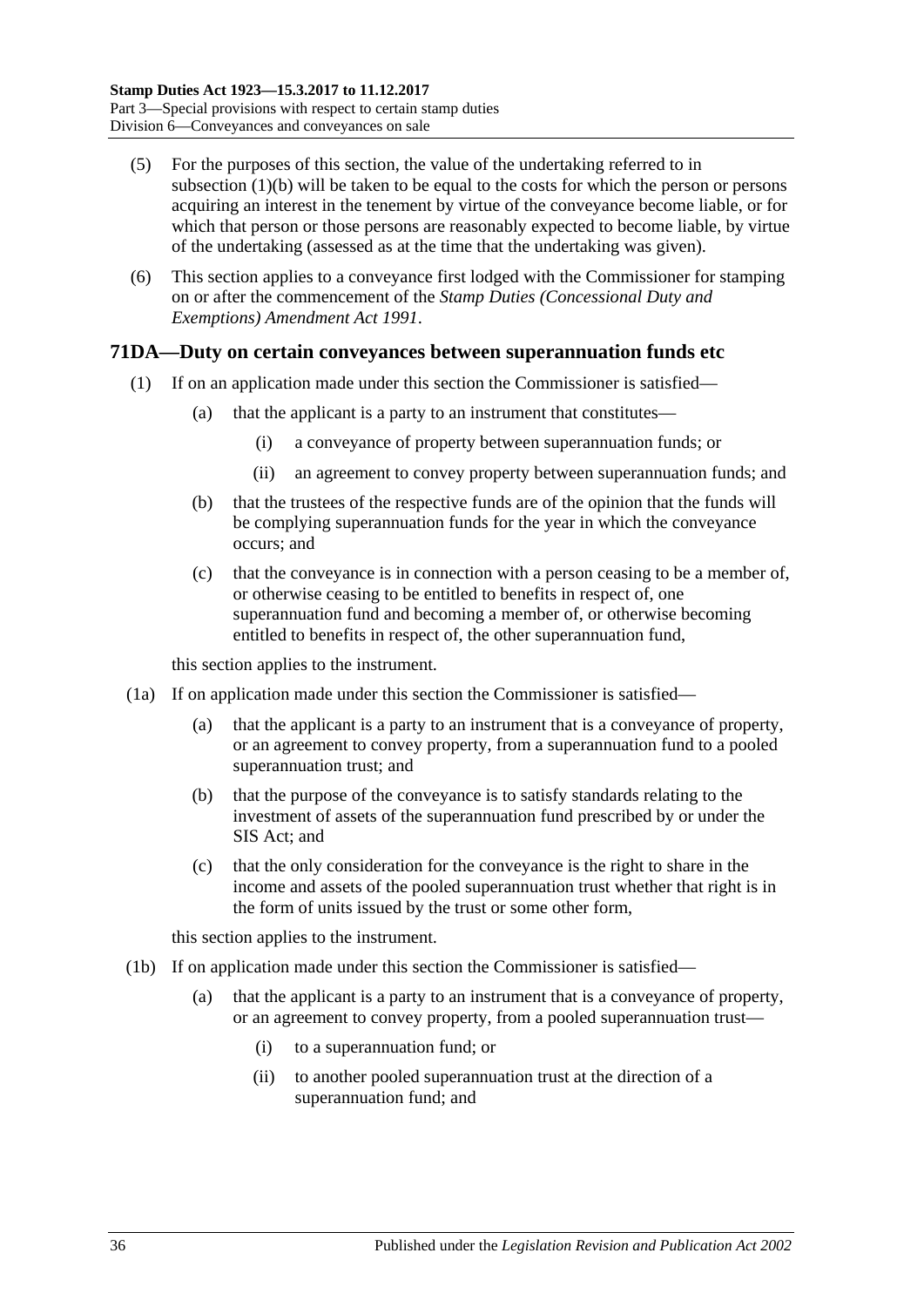(b) that the only consideration passing from the superannuation fund to the firstmentioned pooled superannuation trust for the conveyance is the surrender by the superannuation fund of the whole or part of its right to share in the income and assets of the pooled superannuation trust,

this section applies to the instrument.

- (2) The duty payable on an instrument to which this section applies will be—
	- (a) the amount of *ad valorem* duty that would be payable on the instrument as a conveyance apart from this section; or
	- (b) \$200,

whichever is the lesser.

- (3) The Commissioner may require a party to an instrument that may be assessable under this section to provide such information or evidence as the Commissioner may require for the purpose of determining whether this section applies and, if so, the amount of duty payable on the instrument.
- (4) The Commissioner may require the information or evidence to be given on oath or verified by statutory declaration.
- (5) In this section—

#### *complying superannuation fund* means—

- (a) a fund which is a complying superannuation fund within the meaning of section 267 of the *Income Tax Assessment Act 1936* of the Commonwealth; or
- (b) a fund which is a complying approved deposit fund as defined by section 47 of the SIS Act;

*pooled superannuation trust* means a pooled superannuation trust as defined in the SIS Act;

*the SIS Act* means the *Superannuation Industry (Supervision) Act 1993* of the Commonwealth.

(6) This section applies to an instrument of a kind referred to in [subsection](#page-53-0) (1), [\(1a\)](#page-53-1) or [\(1b\)](#page-53-2) if it was first lodged for stamping with the Commissioner on or after the commencement of the subsection concerned.

## **71DB—Concessional duty on purchases of off-the-plan apartments**

- (1) If on an application under this section, in a manner and form determined by the Commissioner and supported by such evidence as the Commissioner may require, the Commissioner is satisfied that the applicant is a purchaser of a qualifying apartment under a qualifying off-the-plan contract, this section applies to a conveyance under which the interest in the apartment is transferred to the applicant.
- (2) The duty payable on a conveyance to which this section applies will, if it gives effect to a qualifying off-the-plan contract entered into between the prescribed date and 30 June 2014 (both dates inclusive), be as follows:
	- (a) where the market value of the apartment does not exceed \$500 000—no duty will be payable;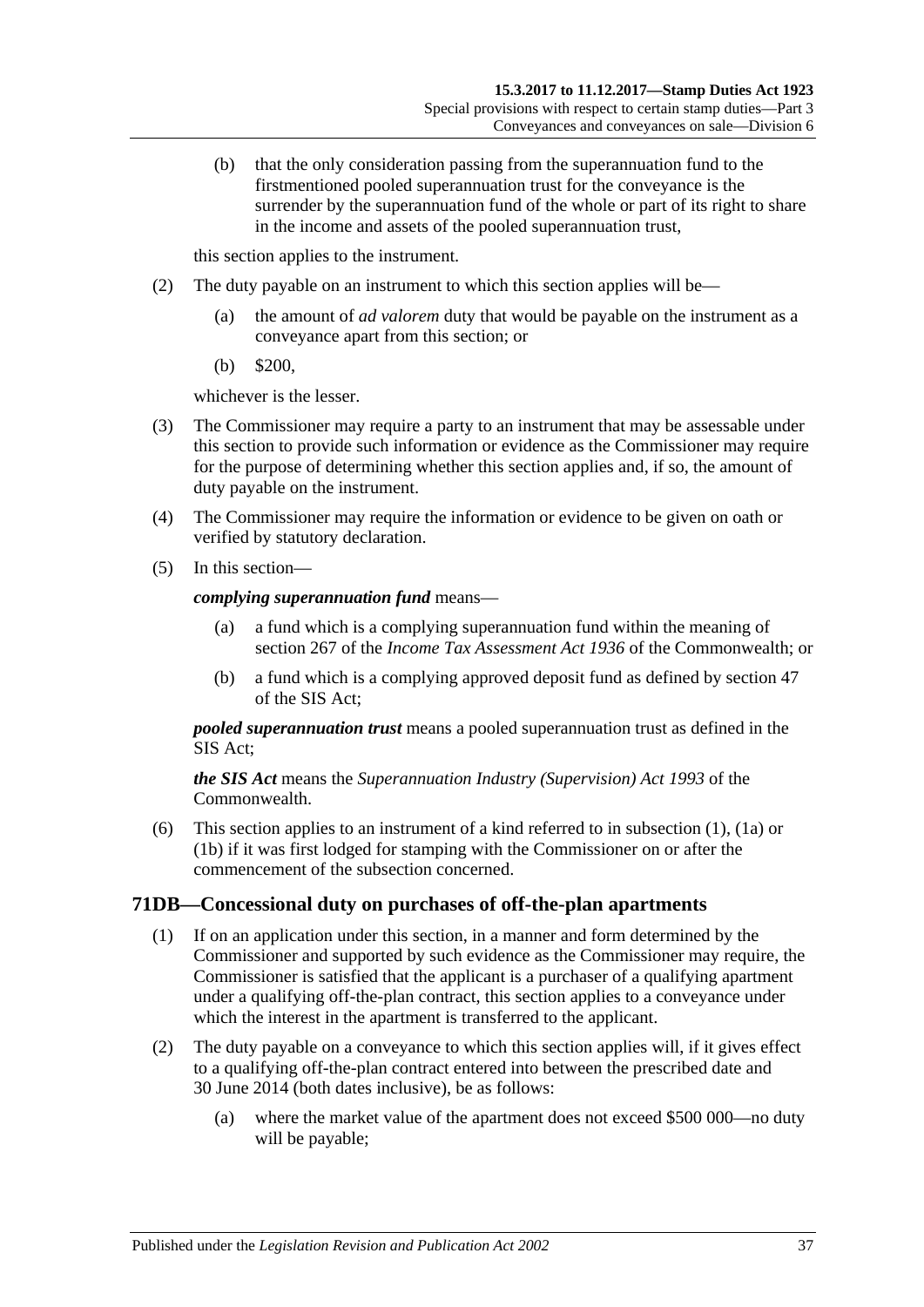- (b) where the market value of the apartment exceeds \$500 000—the duty will be the amount payable apart from this section less \$21 330.
- <span id="page-55-0"></span>(3) The duty payable on a conveyance to which this section applies will, if it gives effect to a qualifying off-the-plan contract entered into between 1 July 2014 and 30 June 2017 (both dates inclusive), be as follows:
	- (a) where the market value of the apartment does not exceed \$500 000—the duty will be calculated by reference to a value (the *dutiable value*), rather than the market value, where the dutiable value is calculated in accordance with the following formula:

$$
DV = (MV \times 0.35) + (MV \times 0.65 \times C)
$$

where—

*DV* is the dutiable value

*MV* is the market value

*C* is a percentage that represents the stage at which the construction or refurbishment of the multi-storey residential development in which the relevant apartment is (or is to be) situated has reached at the relevant contract date, expressed as a percentage of completion of the work—

- (a) where—
	- (i) Stage 1 equals 0%; and
	- (ii) Stage 2 equals 20%; and
	- (iii) Stage 3 equals 40%; and
	- (iv) Stage 4 equals 60%; and
	- (v) Stage 5 equals 80%; and
	- (vi) Stage 6 equals 100%; and
- (b) where—
	- (i) Stage 1 is where no work in relation to the building has been commenced; and
	- (ii) Stages 2, 3, 4 and 5 are construction stages determined by the Commissioner from time to time and published in the Gazette; and
	- (iii) Stage 6 is where the work has been substantially completed;
- (b) where the market value of the apartment exceeds \$500 000—the duty will be the amount payable apart from this section but after taking into account the operation of [subsection](#page-56-0) (4), less an amount determined according to the stage at which the construction or refurbishment of the multi-storey residential development in which the relevant apartment is (or is to be) situated has reached at the relevant contract date, being, depending on the stage, an amount as follows:
	- (i) Stage 1—\$15 500;
	- (ii) Stage 2—\$12 800;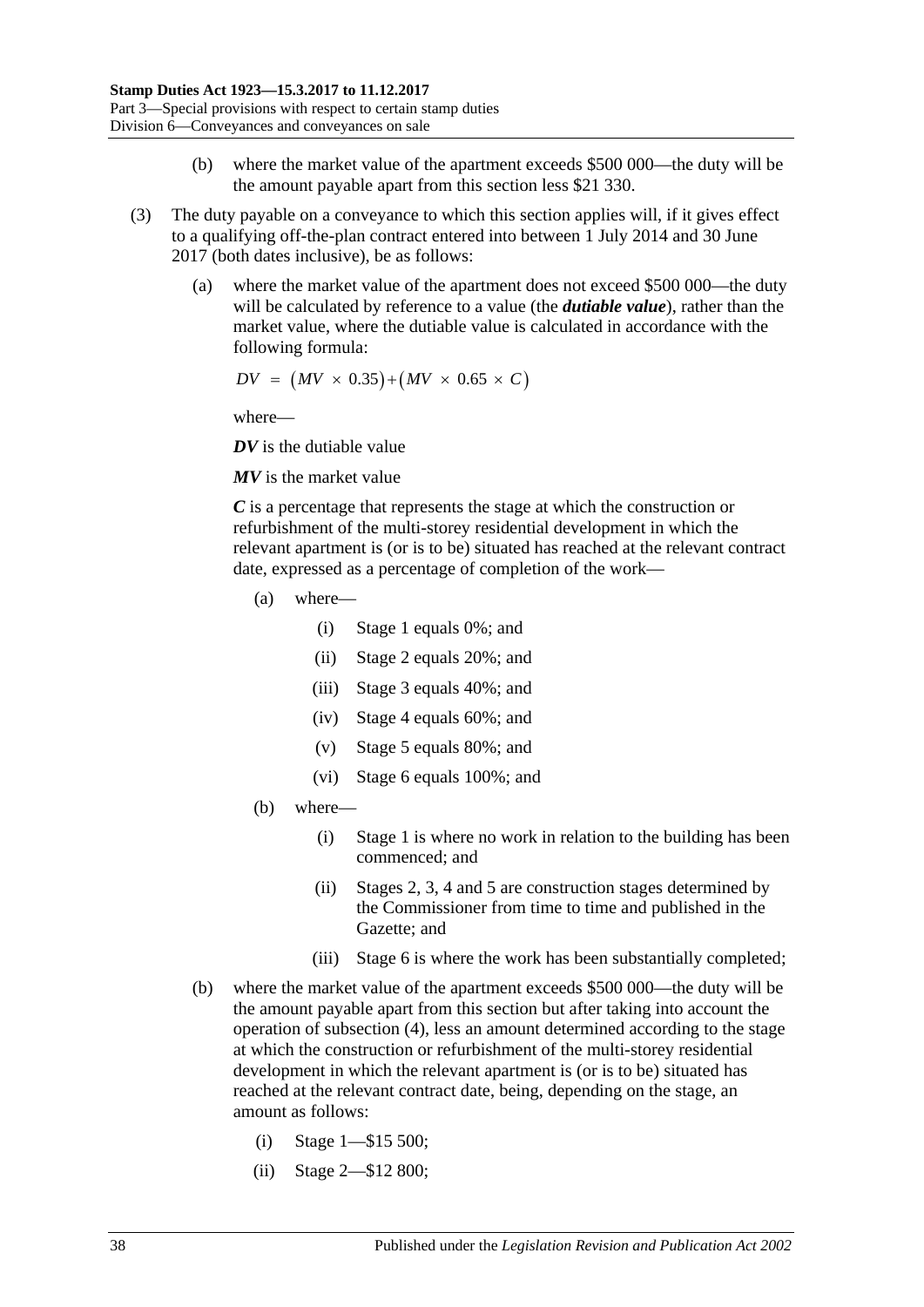- (iii) Stage 3—\$9 750;
- (iv) Stage 4—\$6 500;
- (v) Stage 5—\$3 250;
- (vi) Stage 6—\$0,

where the stages will be the same as the stages applying under [paragraph](#page-55-0) (a).

- <span id="page-56-0"></span>(4) For the purposes of this section, the date of the conveyance of the property applying under [section](#page-31-0) 60A in relation to a conveyance under this section will be taken to be the date on which the relevant qualifying off-the-plan contract was entered into.
- (5) For the purposes of this section, only 1 application may be made in relation to a qualifying apartment (and, in the case of an apartment being purchased by 2 or more purchasers, any benefit arising under this section must be shared jointly).
- <span id="page-56-1"></span>(6) This section does not apply in relation to—
	- (a) a contract entered into before 20 June 2016 if the Commissioner is satisfied that the contract replaces a contract made before the prescribed date for the purchase of the same apartment; or
	- (b) a contract entered into on or after 20 June 2016 if the Commissioner is satisfied that the contract replaces a contract made before that date for the purchase of the same apartment, unless the replaced contract—
		- (i) was for the purchase of an apartment that is (or is to be) situated in Area A or Area B and was entered into after the prescribed date; and
		- (ii) is not a contract referred to in [paragraph](#page-56-1) (a).
- (7) In this section—

*apartment* means a self-contained residence that is, or is to be, situated in a multi-storey residential development, but does not include a townhouse;

*Area A* means—

- (a) the area of The Corporation of the City of Adelaide; and
- (b) the area constituted by any land within the area where the *Bowden Redevelopment* project is being undertaken (Bowden Village) and identified by the Treasurer by notice in the Gazette on 13 December 2012 at pages 5518 to 5525 (inclusive); and
- (c) the area constituted by the land within the area known as *45 Park*, *Gilberton*, and comprised within Certificate of Title Register Book Volume 5114 Folio 927 or Volume 5114 Folio 955;

<span id="page-56-2"></span>*Area B* means—

- (a) the area bounded by the thick black line on the map set out in [Schedule 3,](#page-100-0) other than any part of that area that is within Area A; and
- (b) an area constituted by sites contiguous with the area described in [paragraph](#page-56-2) (a) (being sites that include land that runs immediately along the outside of the boundary constituted by the thick black line on the map set out in [Schedule 3\)](#page-100-0);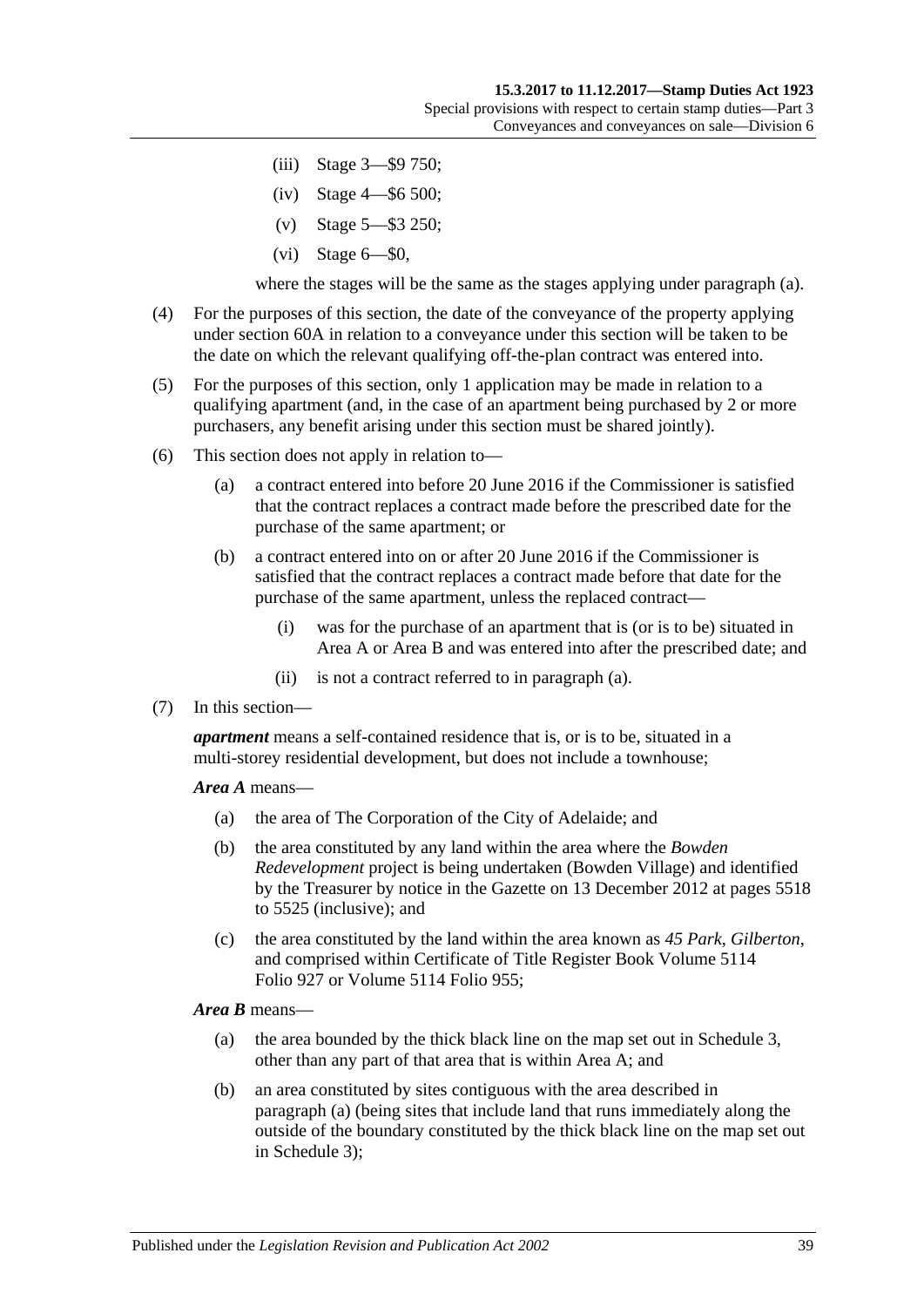*multi-storey residential development* means a building of 2 or more storeys containing 2 or more independent residential premises;

*prescribed date*, in relation to a particular contract entered into before 20 June 2016, means—

- (a) in the case of a contract that relates to an apartment that is (or is to be) situated within Area A—31 May 2012; and
- (b) in the case of a contract that relates to an apartment that is (or is to be) situated within Area B—28 October 2013;

*qualifying apartment* means—

- (a) in the case of an apartment purchased under a contract entered into before 20 June 2016—an apartment that is (or is to be) situated in Area A or Area B; and
- (b) in the case of an apartment purchased under a contract entered into on or after 20 June 2016—an apartment that is (or is to be) situated anywhere in the State;

*qualifying off-the-plan contract* means a contract for the purchase of an apartment entered into between the prescribed date and 19 June 2016 (both dates inclusive) or between 20 June 2016 and 30 June 2017 (both dates inclusive) where, at the time that the contract is entered into, the building in which the apartment is, or is to be, situated—

- (a) is a new building that is yet to be constructed; or
- (b) is a new building for which construction has commenced and where the Commissioner is satisfied that the work has not been substantially completed; or
- (c) is an existing building where the Commissioner is satisfied that the building is to be substantially refurbished and that refurbishment—
	- (i) is yet to be commenced; or
	- (ii) has commenced but the Commissioner is satisfied that the work has not been substantially completed;

*relevant contract date* means the date on which the qualifying off-the-plan contract that is relevant to the application of this section was entered into;

*townhouse* means a dwelling consisting of 2 or more storeys where the building (which may be a building joined to another building or buildings) constituting the dwelling occupies a site that is held exclusively with that building.

## <span id="page-57-0"></span>**71DC—Concessional duty on designated real property transfers**

(1) In this section—

*qualifying land* means land that is being used for any purpose other than—

(a) land that is taken to be used for residential purposes in accordance with [subsection](#page-58-0) (2)(a), other than land of a classification excluded by the regulations; or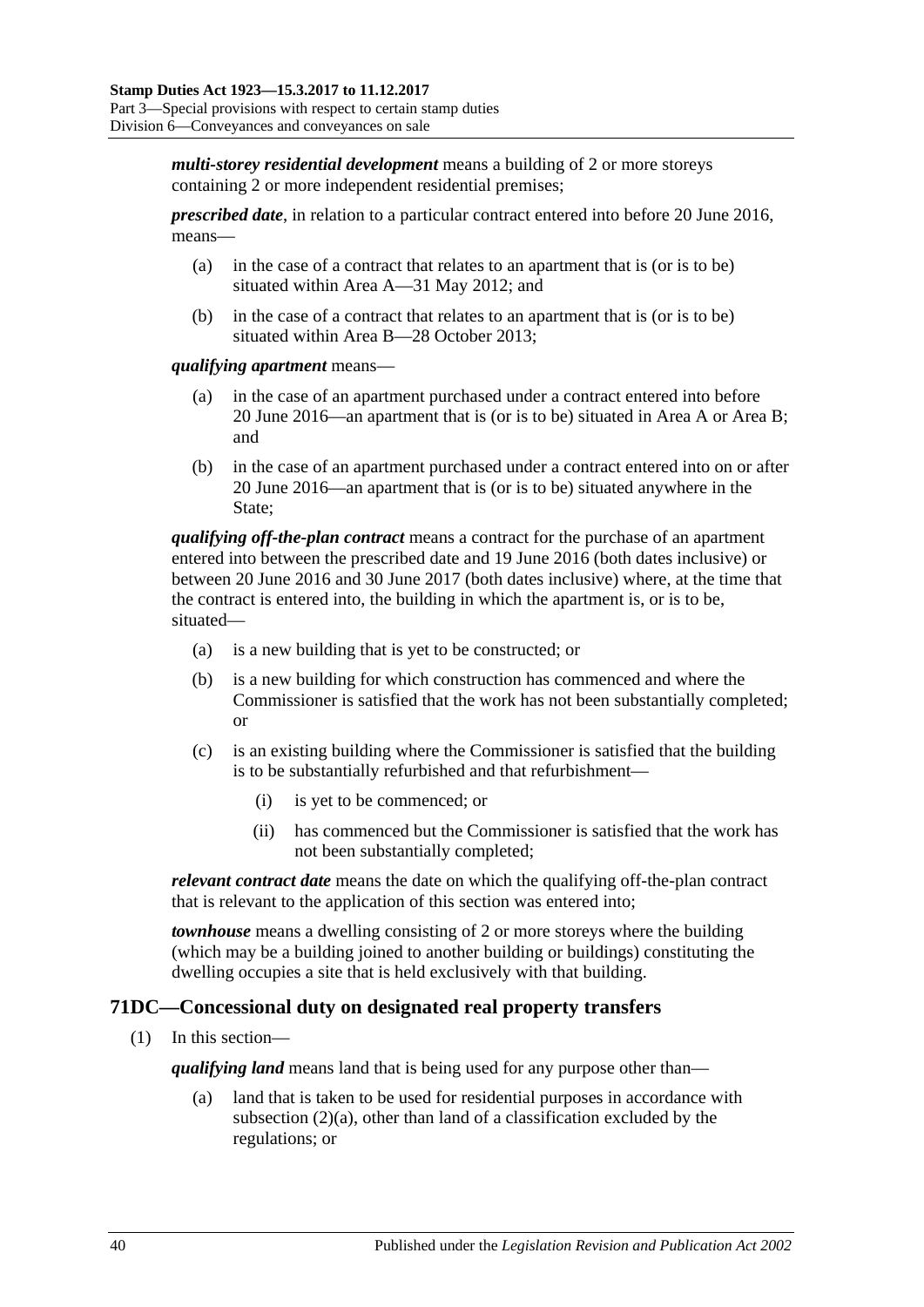- (b) land that is taken to be used for primary production in accordance with [subsection](#page-58-1) (2)(b), other than land of a classification excluded by the regulations.
- <span id="page-58-2"></span><span id="page-58-0"></span>(2) For the purposes of the definition of *qualifying land*—
	- (a) land will be taken to be used for residential purposes if—
		- (i) the Commissioner, after taking into account information provided by the Valuer-General, determines that it is being predominantly used for that purpose; or
		- (ii) the Commissioner, after taking into account information provided by the Valuer-General, determines that although the land is not being used for any particular purpose at the relevant time the land should be taken to be used for residential purposes due to improvements that are residential in character having been made to the land; or
		- (iii) the Commissioner, after taking into account information provided by the Valuer-General, determines that the land is vacant, or vacant with only minor improvements, that the land is within a zone established by a Development Plan under the *[Development Act](http://www.legislation.sa.gov.au/index.aspx?action=legref&type=act&legtitle=Development%20Act%201993) 1993* that envisages the use, or potential use, of the land as residential, and that the land should be taken to be used for residential purposes due to that zoning (subject to the qualification that if the zoning of the land indicates that the land could, in a manner consistent with the Development Plan, be used for some other purpose (other than for primary production) then the vacant land will not be taken to be used for residential purposes); and
	- (b) land will be taken to be used for primary production if—
		- (i) the Commissioner, after taking into account information provided by the Valuer-General, determines that it is being predominantly used for primary production purposes; or
		- (ii) the Commissioner, after taking into account information provided by the Valuer-General, determines that although the land is not being used at the relevant time the land should be taken to be used for primary production purposes due to a classification that has been assigned to the land by the Valuer-General.
- <span id="page-58-1"></span>(3) For the purposes of [subsections](#page-57-0) (1) and [\(2\),](#page-58-2) the date that is relevant to a determination as to whether land is qualifying land is the date of the relevant conveyance or transfer.
- (4) Subject to [subsections](#page-58-3) (5) and [\(7\),](#page-58-4) [subsection](#page-58-5) (6) applies to the conveyance or transfer of an interest in qualifying land executed on or after 7 December 2015.
- <span id="page-58-3"></span>(5) [Subsection](#page-58-5) (6) does not apply to a conveyance or transfer of an interest that arises from a contract of sale or other transaction entered into before 7 December 2015.
- <span id="page-58-5"></span>(6) The duty payable on a conveyance or transfer to which this subsection applies (to the extent to which it provides for the conveyance or transfer of an interest in qualifying land) will be 66⅔% of the amount of duty payable apart from this subsection.
- <span id="page-58-4"></span>(7) Subject to [subsection](#page-59-1) (8), [subsection](#page-59-2) (9) applies to the conveyance or transfer of an interest in qualifying land executed on or after 1 July 2017.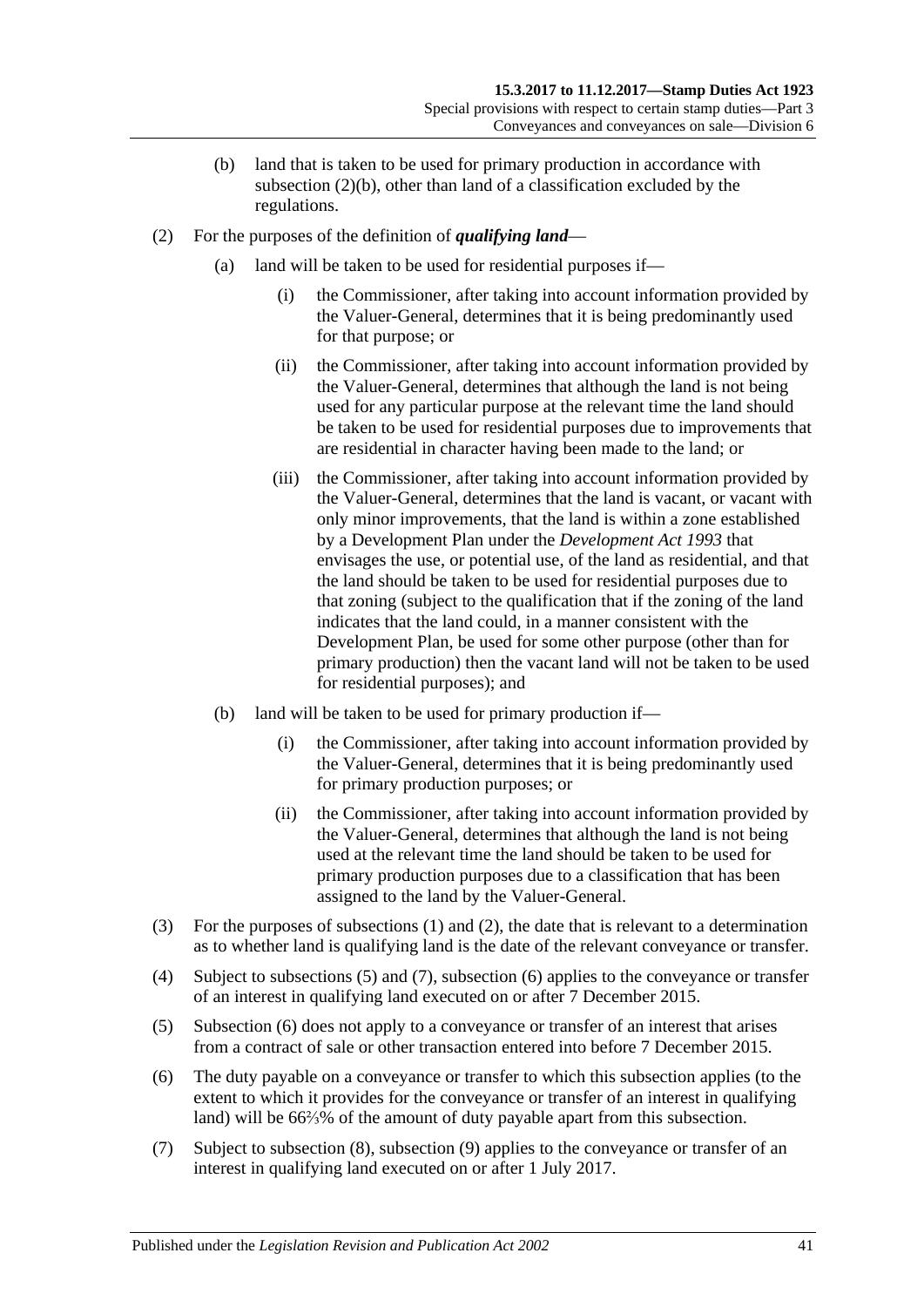- <span id="page-59-1"></span>(8) [Subsection](#page-59-2) (9) does not apply to a conveyance or transfer of an interest that arises from a contract of sale or other transaction entered into before 1 July 2017.
- <span id="page-59-2"></span>(9) The duty payable on a conveyance or transfer to which this subsection applies (to the extent to which it provides for the conveyance or transfer of an interest in qualifying land) will be 33⅓% of the amount of duty payable apart from [subsection](#page-58-5) (6) or this subsection.

## **Division 8—Transactions effected without creating dutiable instrument**

## <span id="page-59-0"></span>**71E—Transactions otherwise than by dutiable instrument**

- (1) Subject to [subsection](#page-59-3) (2), this section applies to a transaction in the following circumstances—
	- (a) the transaction results in a change in the ownership of a legal or equitable interest in—
		- (i) land; or
		- (iii) an interest in a partnership; and
	- $(b)$ 
		- (i) the transaction is not effected, or not wholly effected, by an instrument on which *ad valorem* duty is chargeable; but
		- (ii) if the transaction had been effected, or wholly effected, by an instrument, the instrument would be chargeable with duty as a conveyance or as if it were a conveyance.
- <span id="page-59-3"></span>(2) This section does not apply to any of the following transactions—
	- (a) the appointment of a receiver or trustee in bankruptcy;
	- (b) the appointment of a liquidator;
	- (c) a compromise or arrangement under Part 5.1 of the *Corporations Act 2001* of the Commonwealth;
	- (e) any other transaction of a prescribed class.
- (3) Where a transaction to which this section applies is entered into, a statement in a form approved by the Commissioner must be lodged with the Commissioner setting out—
	- (a) the nature and effect of the transaction;
	- (b) a description of the property affected by the transaction;
	- (c) a statement of the value of any property to which the transaction relates;
	- (d) a statement of any consideration that has passed or is to pass between the parties to the transaction.
- (4) Duty is payable on the statement as if it were a conveyance effecting the transaction to which it relates.
- (4a) A statement under this section will, for the purposes of this Act, be taken to be an instrument executed by the person required to lodge the statement on the date of the change in legal or equitable ownership of property effected by the transaction to which the statement relates.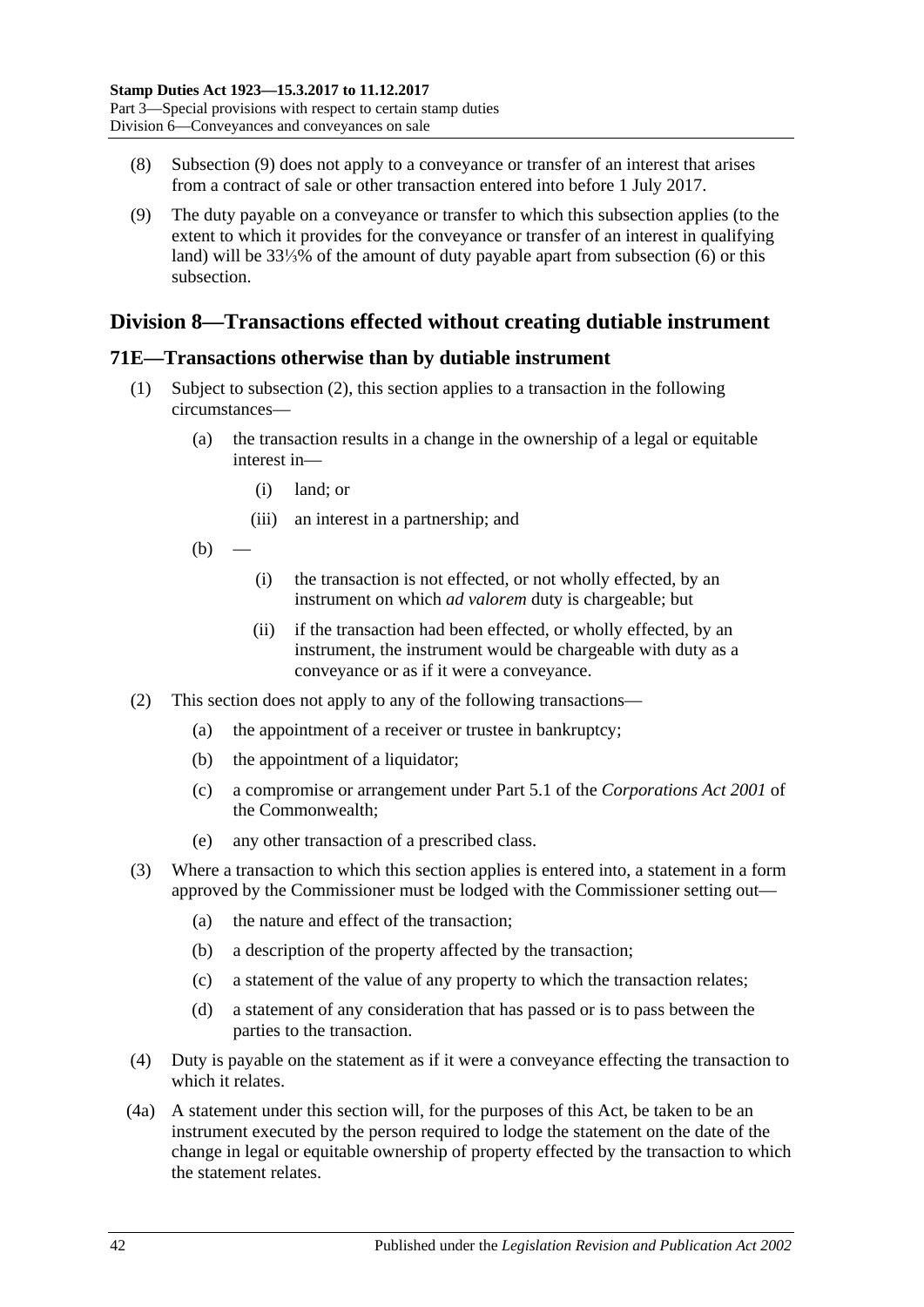- (5) Where a statement is lodged with the Commissioner under this section—
	- (a) any instrument that relates to the same transaction is not chargeable with duty to the extent to which duty has been paid on the statement; and
	- (b) the statement will not be charged with duty to the extent that duty has been paid on any instrument that relates to the same transaction.
- (6) If a statement relating to a transaction to which this section applies is not lodged with the Commissioner in accordance with this section within two months after a change in legal or equitable ownership of property is effected by the transaction—
	- (a) each party to the transaction is guilty of an offence; and
	- (b) the parties to the transaction are nevertheless jointly and severally liable to pay duty to the Commissioner as if such a statement had been lodged with the Commissioner immediately before the end of that period of two months.
- (7) A person who aids, abets, counsels or procures another person to enter into a transaction to which this section applies knowing that none of the parties to the transaction intends to lodge a statement under this section is guilty of an offence.
- (8) A person who is guilty of an offence against this section is liable to a fine not exceeding \$10 000.
- (9) If a statement relating to a transaction to which this section applies is lodged with the Commissioner but it is subsequently established to the satisfaction of the Commissioner that the transaction is not to be completed, the Commissioner may refund any duty paid on the statement.

### **71F—Statutory transfers**

- (1) A statutory transfer is a transfer or vesting of assets or liabilities that takes effect by or under the provisions of a special Act.
- (2) The parties to a statutory transfer must, within 2 months after a statutory transfer takes effect, lodge with the Commissioner a statement in a form approved by the Commissioner setting out—
	- (a) a description of the property subject to the statutory transfer; and
	- (b) the value of that property; and
	- (c) any other information required by the Commissioner.
- (3) Duty is payable on the statement as if it were a conveyance, executed by the parties to the statutory transfer, operating as a voluntary disposition *inter vivos* of the property subject to the statutory transfer.
- (4) If a statement is not lodged as required by this section within 2 months after the statutory transfer takes effect—
	- (a) each party to the transfer is guilty of an offence and liable to a penalty not exceeding \$10 000; and
	- (b) the parties to the transfer are jointly and severally liable to pay duty to the Commissioner as if such a statement had been lodged with the Commissioner immediately before the end of that period of 2 months.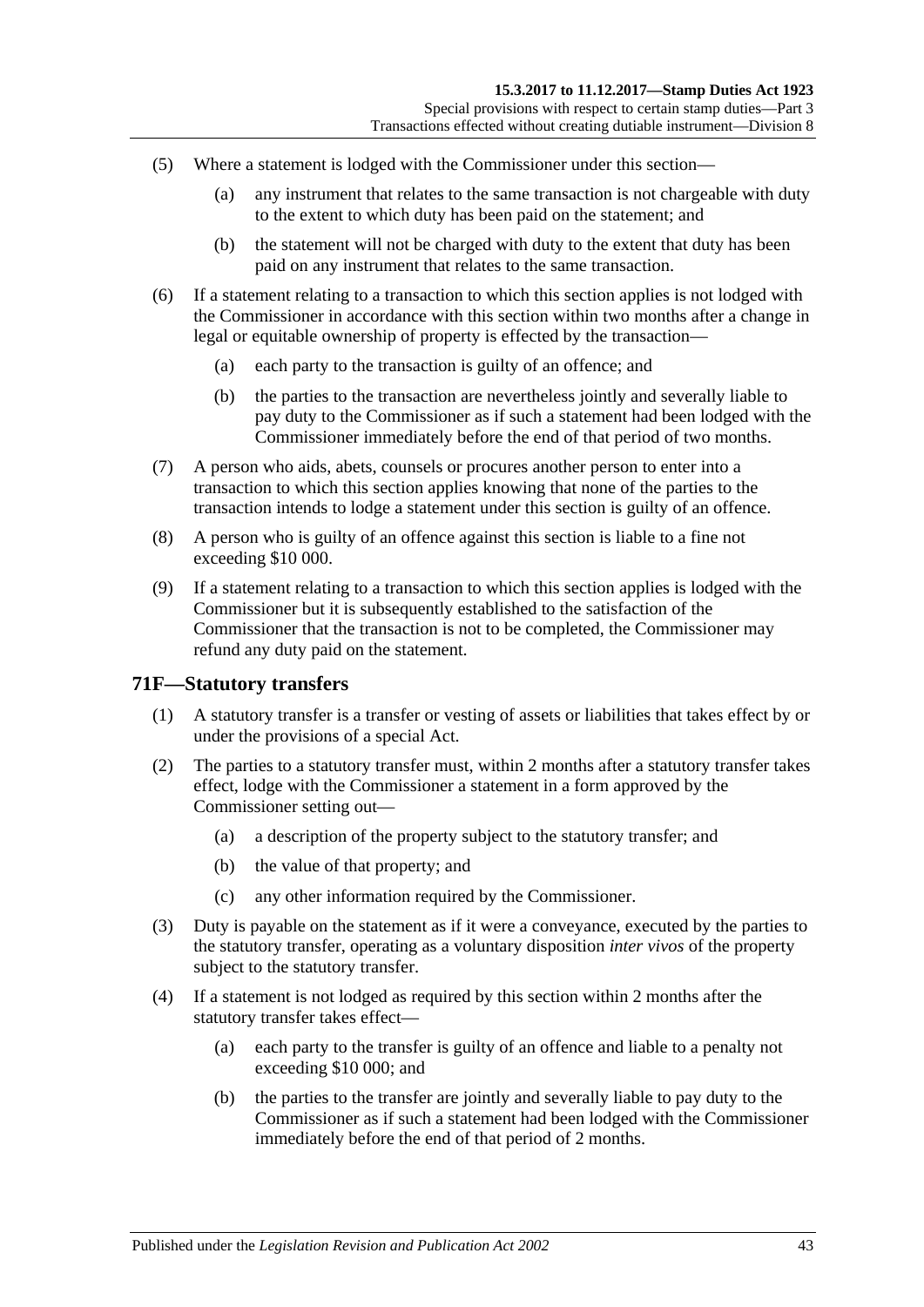- (5) A statutory transfer arising from the merger of credit unions, or transferring assets from one credit union to another, is exempt from this section.
- (6) In this section—

### *special Act* means—

- (a) the *[Financial Sector \(Transfer of Business\) Act](http://www.legislation.sa.gov.au/index.aspx?action=legref&type=act&legtitle=Financial%20Sector%20(Transfer%20of%20Business)%20Act%201999) 1999*; or
- (b) the *Financial Sector (Transfer of Business) Act 1999* of the Commonwealth; or
- (c) any other Act of the State, another State, or the Commonwealth prescribed by regulation for the purposes of this section.

## **Division 11—LSS Fund levy**

### **82B—Interpretation**

In this Division—

*Authority* means the Lifetime Support Authority of South Australia established under the *[Motor Vehicle Accidents \(Lifetime Support Scheme\) Act](http://www.legislation.sa.gov.au/index.aspx?action=legref&type=act&legtitle=Motor%20Vehicle%20Accidents%20(Lifetime%20Support%20Scheme)%20Act%202013) 2013*;

*LSS Fund levy* means the LSS Fund levy under Part 7 of the *[Motor Vehicle Accidents](http://www.legislation.sa.gov.au/index.aspx?action=legref&type=act&legtitle=Motor%20Vehicle%20Accidents%20(Lifetime%20Support%20Scheme)%20Act%202013)  [\(Lifetime Support Scheme\) Act](http://www.legislation.sa.gov.au/index.aspx?action=legref&type=act&legtitle=Motor%20Vehicle%20Accidents%20(Lifetime%20Support%20Scheme)%20Act%202013) 2013*.

## **82C—Lodgment of statement and payment of duty**

The Authority is liable under this section to pay duty in respect of each LSS Fund levy paid to the Authority and must, under a scheme established by the Treasurer for the purposes of this Division (at intervals determined under that scheme)—

- (a) lodge with the Commissioner a statement in an approved form setting out the total of all such levies received by the Authority during a preceding period specified under the scheme; and
- (b) pay to the Commissioner duty equivalent to 11% of that amount.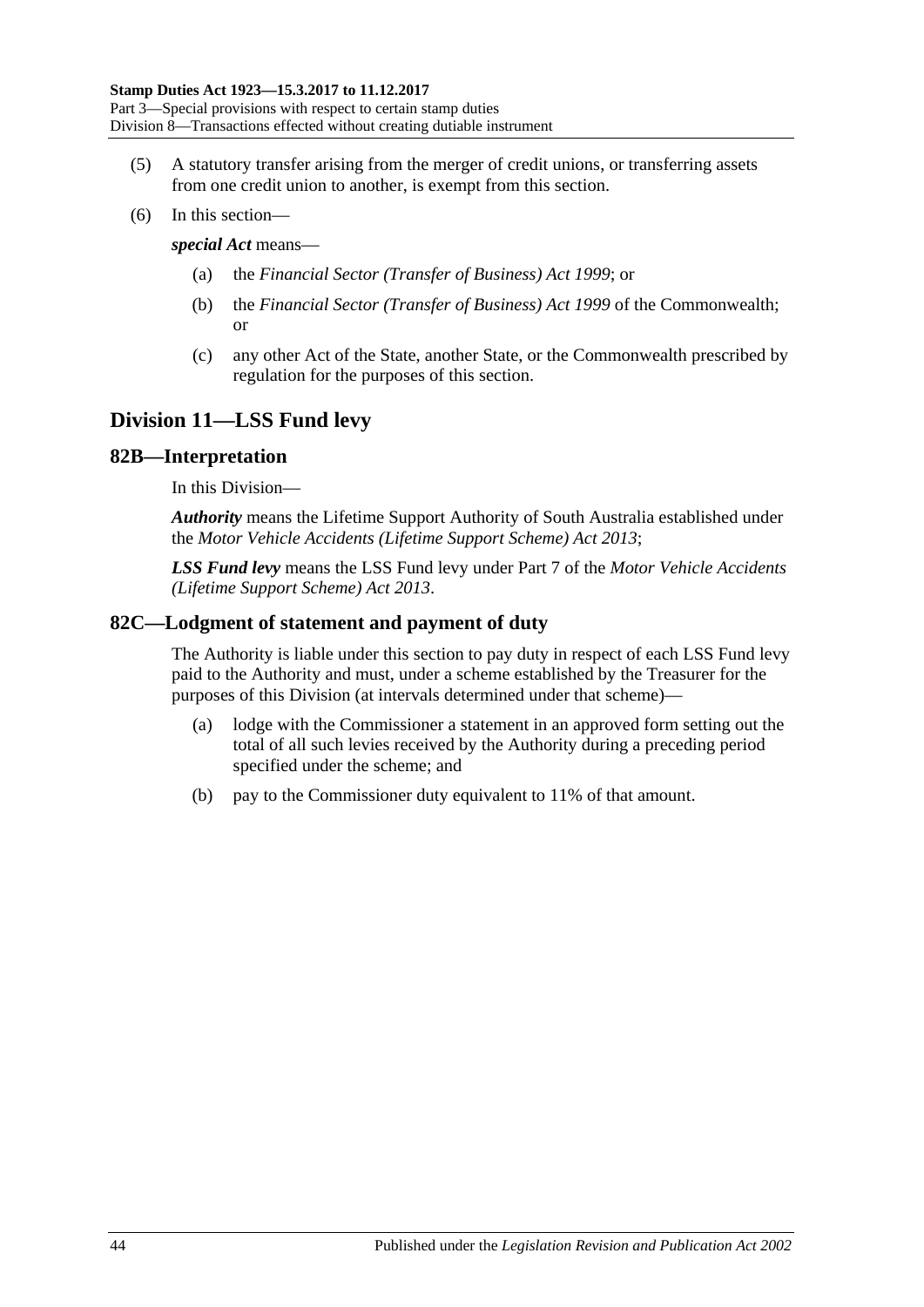# <span id="page-62-0"></span>**Part 4—Land holding entities**

## **Division 1—Preliminary**

## **91—Interpretation**

(1) In this Part—

*asset* includes any form of property;

*associate*—see [subsection](#page-65-0) (8);

*close personal relationship* means the relationship between 2 adult persons (whether or not related by family and irrespective of their gender) who live together as a couple on a genuine domestic basis, but does not include—

- (a) the relationship between a legally married couple; or
- (b) a relationship where 1 of the persons provides the other with domestic support or personal care (or both) for fee or reward, or on behalf of some other person or an organisation of whatever kind;

**Note—**

Two persons may live together as a couple on a genuine domestic basis whether or not a sexual relationship exists, or has ever existed, between them.

*constituent documents* of a relevant entity means—

- (a) for a company—its constitution; or
- (b) for a unit trust scheme—the instruments constituting or governing the administration of the scheme;

*corresponding law* means a law of another State, or a Territory, of the Commonwealth that imposes duties corresponding to those imposed by this Act;

*direct interest*—see [section](#page-66-0) 93(1);

*executive officer* of a company means a person who is concerned in, or takes part in, the management of the company (regardless of the person's designation and whether or not the person is a director of the company);

*group* means a group of associates;

*hold*—a person "holds" a share or unit in a relevant entity if the person—

- (a) is registered as the holder; or
- (b) is beneficially entitled to the share or unit; or
- (c) controls the exercise of rights attached to the share or unit;

*indirect interest*—see [section](#page-67-0) 95;

*land asset* and *local land asset*—see [section](#page-65-1) 92;

*land holding entity*—see [section](#page-68-0) 98;

*listed company* means a company that is limited by shares and some or all of those shares are quoted on a recognised financial market;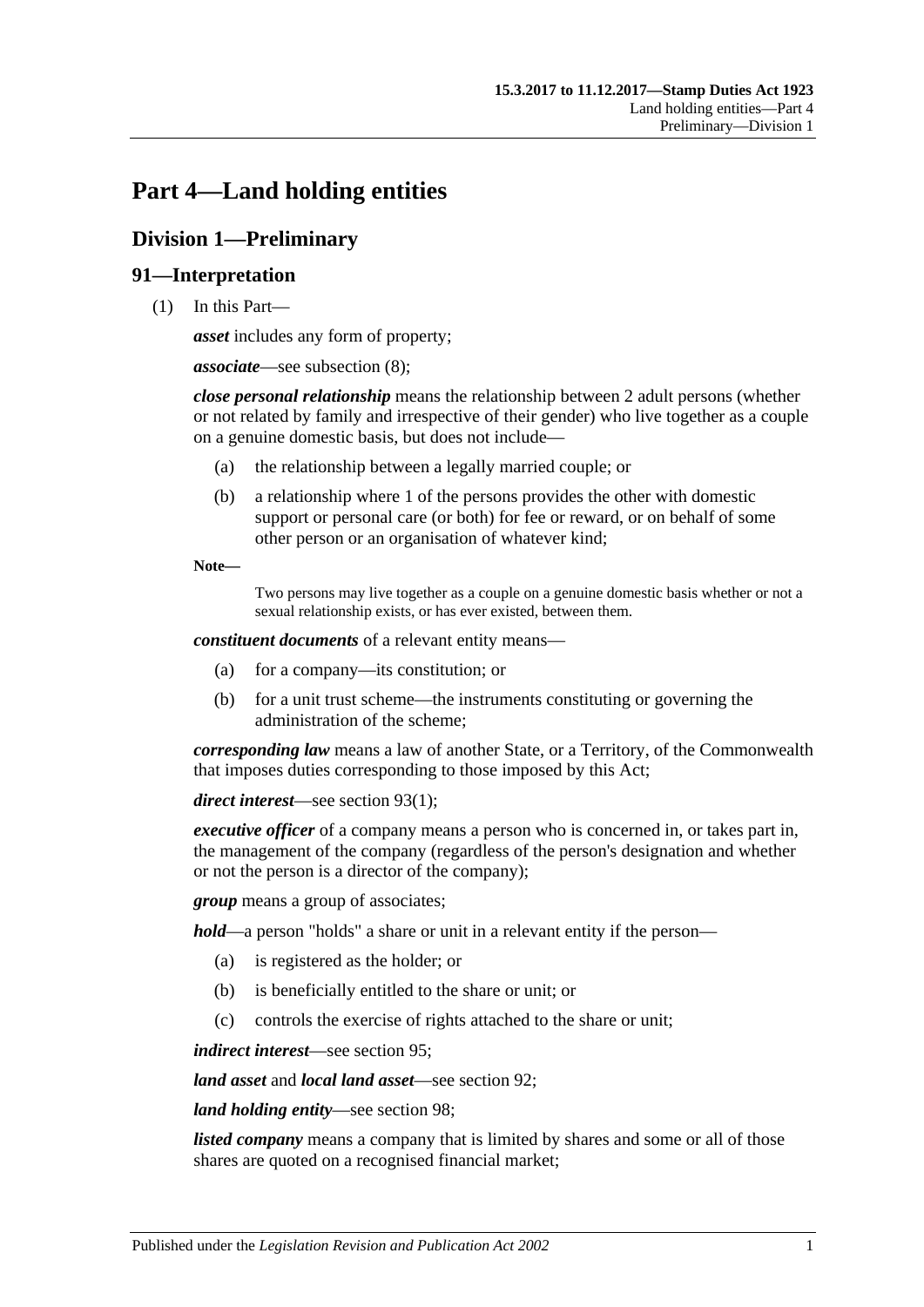*listed trust* means a unit trust scheme some or all of the units in which are quoted on a recognised financial market;

*motor vehicle* and *trailer* have the same meanings as these expressions respectively have in the *[Motor Vehicles Act](http://www.legislation.sa.gov.au/index.aspx?action=legref&type=act&legtitle=Motor%20Vehicles%20Act%201959) 1959*;

*notional interest*—see [section](#page-67-1) 96;

*prescribed interest* means—

- (a) in relation to a private company or a private unit trust scheme—a proportionate interest in the entity of 50% or more; and
- (b) in relation to a listed company or a public unit trust scheme—a proportionate interest of 90% or more;

*private company* means—

- (a) a company that is limited by shares but whose shares are not quoted on a recognised financial market; or
- (b) a company that is not limited by shares,

but does not include a company excluded from the ambit of this definition by the regulations;

*private unit trust scheme* means a unit trust scheme other than a listed trust or a widely held trust, but does not include a unit trust scheme that is an approved deposit fund or a pooled superannuation trust within the meaning of the *Superannuation Industry (Supervision) Act 1993* of the Commonwealth;

*proportionate interest* in a relevant entity means—

- (a) for a person or group that has a direct or indirect interest in the entity—the percentage representing the extent of that interest; or
- (b) for a person or group that has both a direct and an indirect interest in the entity—an aggregate percentage representing the extent of both those interests;

*public unit trust scheme* means a listed trust or a widely held trust;

*related*—see [section](#page-67-2) 94;

*relevant entity* means—

- (a) a private company; or
- (b) a listed company; or
- (c) a private unit trust scheme; or
- (d) a public unit trust scheme;

*significant interest* in a relevant entity means a proportionate interest in the entity of 50% or more;

*underlying*—the underlying assets of a relevant entity include both the assets held beneficially by the entity and its notional interests in the assets of related entities;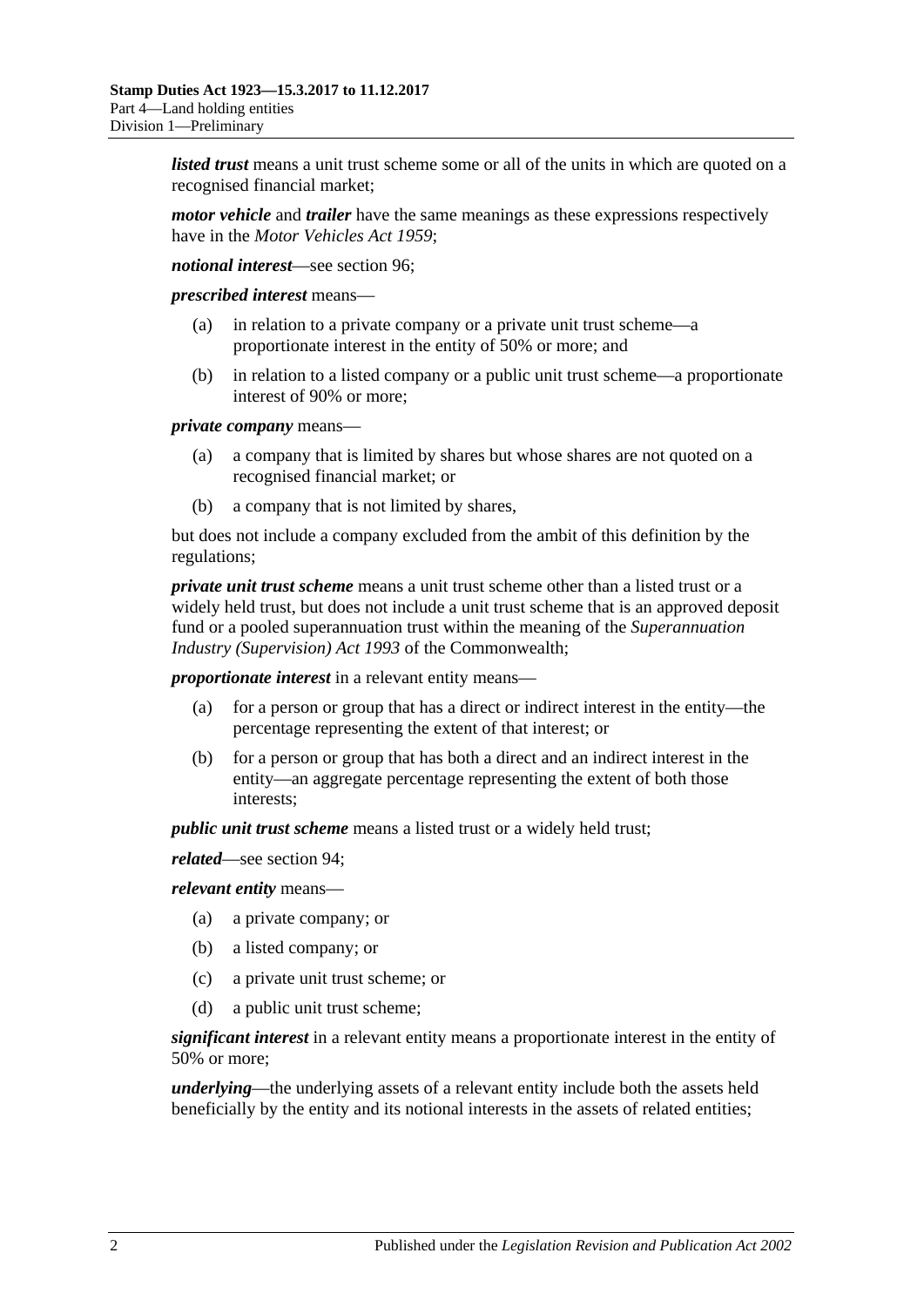*unit* in a unit trust scheme means—

- (a) a right to participate in profits, income or distribution of assets under the scheme; or
- (b) a right to any such right of participation;

*unit trust scheme* means an arrangement under which investors may acquire rights to participate, as beneficiaries under a trust, in profits, income or distribution of assets arising from the acquisition, holding, management, use or disposal of property;

*widely held trust*—see [section](#page-68-1) 97;

*winding up*—a unit trust scheme is wound up if the assets subject to the scheme are distributed in their entirety.

- (2) Property is taken to be held beneficially by a unit trust scheme if it is held by the trustees of the scheme in trust for the unitholders.
- (3) A relevant entity or other person that is an object of a discretionary trust is to be regarded, for the purposes of this Part, as beneficially entitled to the trust property unless—
	- (a) the relevant entity or other person satisfies the Commissioner that this subsection operates unreasonably in the circumstances of the particular case; and
	- (b) the Commissioner determines that the relevant entity or other person is not, in the circumstance of the particular case, to be regarded as beneficially entitled to the trust property.
- <span id="page-64-0"></span>(4) A relevant entity or other person that is a partner in a partnership is to be regarded, for the purposes of this Part, as beneficially entitled to a proportionate share in each and every asset of the partnership.
- <span id="page-64-2"></span>(5) For the purposes of [subsection](#page-64-0) (4) but subject to [subsection](#page-64-1) (6), a proportionate share of a partner will be represented by the greater of the following:
	- (a) the relative entitlement of the partner to participate in the surplus property of the partnership after the realisation of assets and the payment, satisfaction or discharge of debts and liabilities;
	- (b) the relative capital contribution of the partner (being equity and any loan capital).
- <span id="page-64-3"></span><span id="page-64-1"></span>(6) The Commissioner may—
	- (a) if satisfied that it would be reasonable and appropriate to do so in the circumstances of the particular case—
		- (i) determine that the paragraph under [subsection](#page-64-2) (5) that provides the lesser proportionate share (rather than the greater) will be the paragraph that applies; or
		- (ii) determine that the proportionate share of a partner will be represented in some other manner; and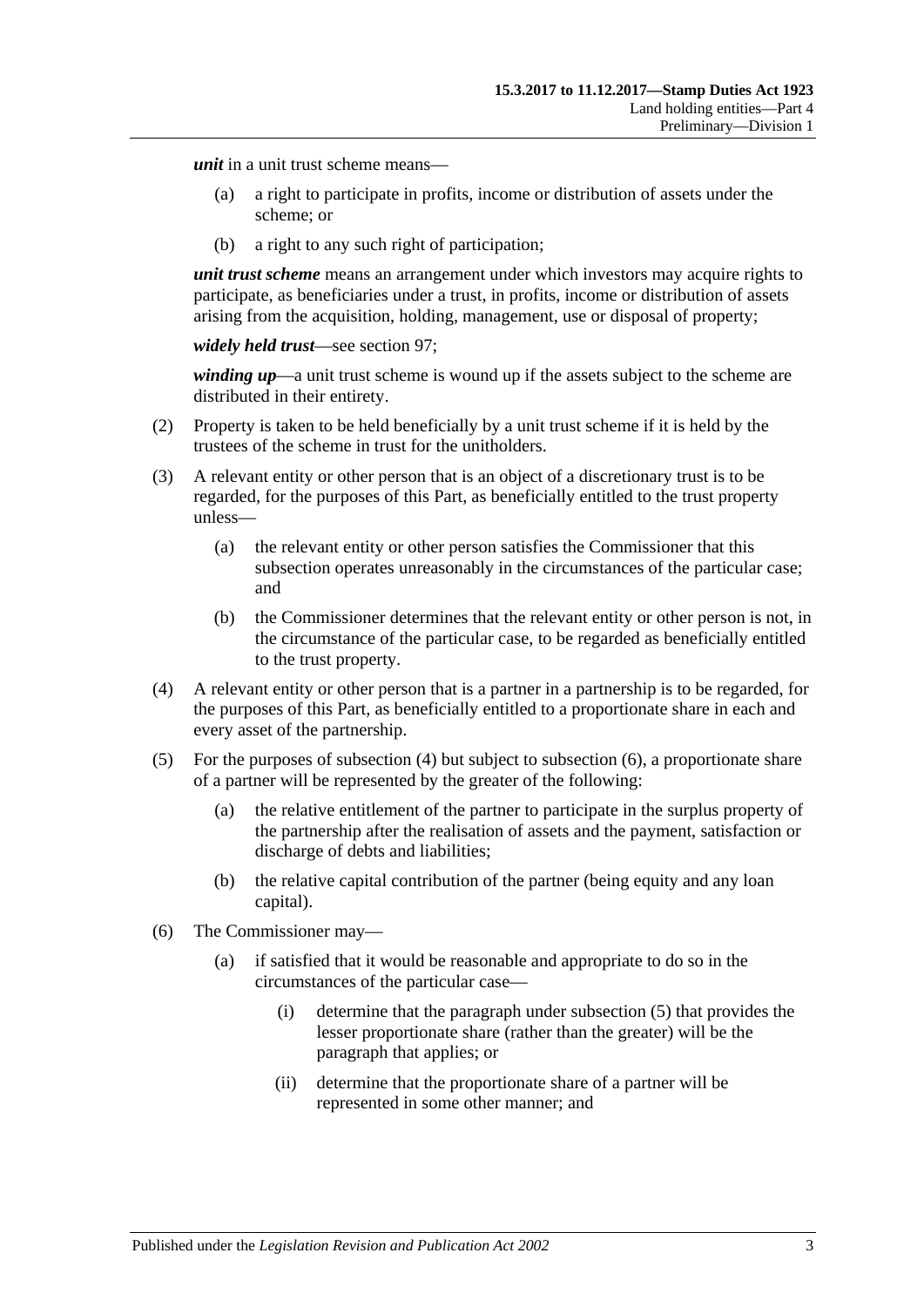- (b) if [paragraph](#page-64-3) (b) of [subsection](#page-64-2) (5) applies, determine not to take loan capital into account if the Commissioner is satisfied that the loan was entered into as part of a genuine business arrangement and not as an arrangement to avoid or reduce duty under this Part.
- (7) [Subsections](#page-64-0) (4) and [\(5\)](#page-64-2) do not limit the operation of any other section of this Act (but not so as to impose double duty with respect to the same transaction).
- <span id="page-65-0"></span>(8) A person is an *associate* of, or *associated* with, another if—
	- (a) they are married or in a close personal relationship; or
	- (b) 1 is the parent, child, brother or sister of the other; or
	- (c) they are in partnership; or
	- (d) they are companies which are related bodies corporate for the purposes of the *Corporations Act 2001* of the Commonwealth; or
	- (e) 1 is a company and the other is a director or executive officer of, or shareholder in, the company; or
	- (f) they are both trustees of a trust or 1 is a trustee of a trust and the other is a beneficiary of the trust; or
	- (g) a chain of relationships can be traced between them under 1 or more of the above paragraphs,

(but a person is not to be regarded as an associate of another if the Commissioner is satisfied that the association has not arisen as a result of a common commercial interest or purpose and they will act entirely independently of each other).

- (9) An obligation or liability imposed under this Part on a unit trust scheme attaches to the trustees for the time being of the scheme jointly and severally.
- (10) An obligation or liability imposed under this Part on a group attaches to the members of the group jointly and severally.

### <span id="page-65-1"></span>**92—Land assets**

- (1) A *land asset* is land other than—
	- (a) a mortgage, lien or charge; or
	- (b) an interest under a warrant or writ.
- (2) A *local land asset* is a land asset constituted by land in South Australia.
- <span id="page-65-4"></span><span id="page-65-3"></span><span id="page-65-2"></span>(3) A relevant entity's interest in land will be taken to include an interest in anything fixed to the land, including anything—
	- (a) separately owned from the land other than where the separation of ownership occurs by virtue of or as a result of the operation of another Act or law; or
	- (b) fixed to the land but notionally severed or considered to be legally separate to the land by virtue of or as a result of the operation of another Act or law (so that a separation by another Act for the purposes of that Act will not affect the operation of this paragraph for the purposes of the imposition and calculation of duty under this Part).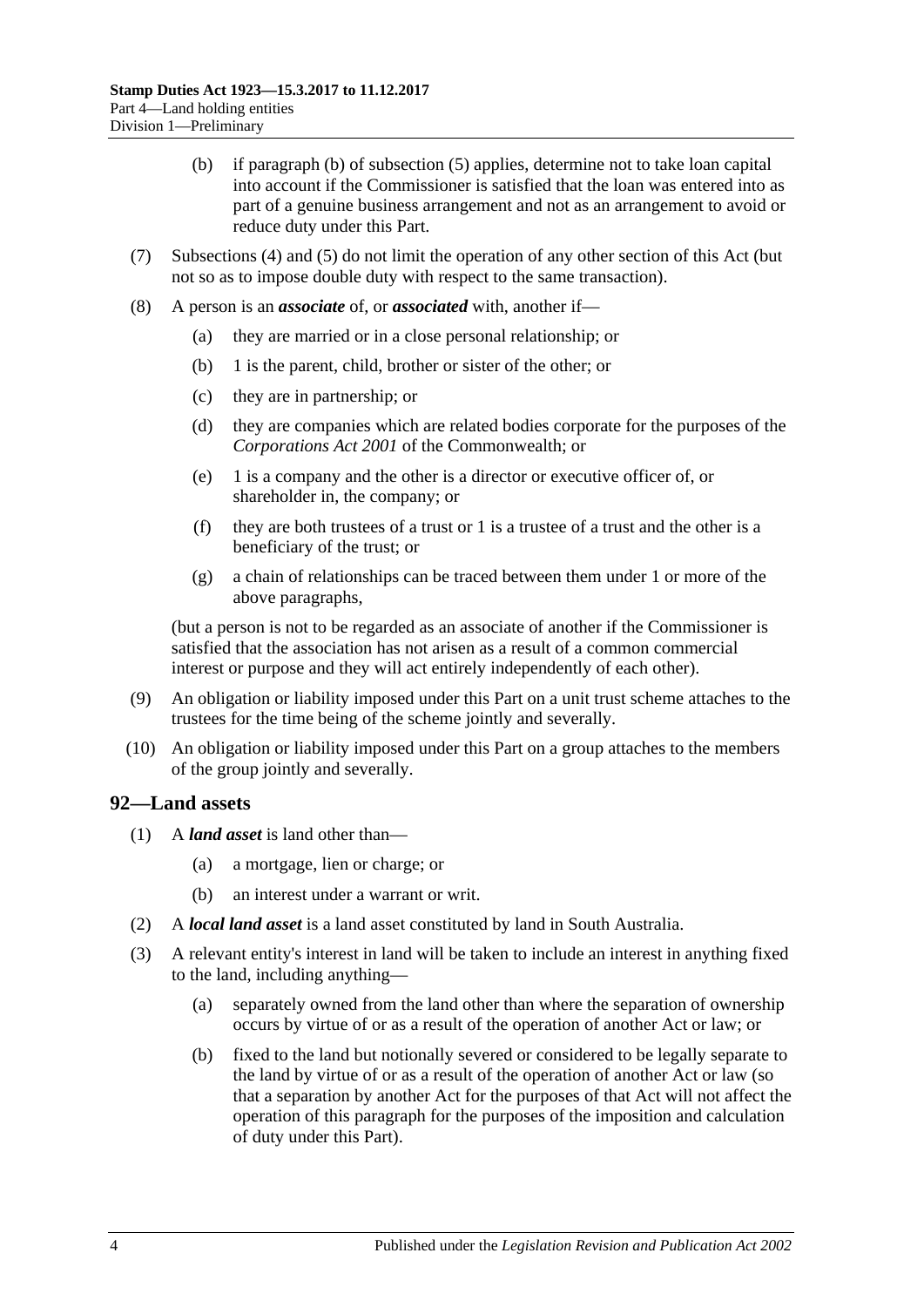- (4) In connection with the operation of [subsection](#page-65-2) (3)—
	- (a) the subsection applies to all items fixed to the land whether or not they constitute fixtures at law; and
	- (b) all fixtures at law will be taken to be within the application of the subsection.
- (5) In addition
	- (a) in connection with the operation of [subsection](#page-65-3)  $(3)(a)$ , if the Commissioner is satisfied that, at a relevant time, it was not part of an arrangement to avoid duty under this Part that an item was separately owned from the land, the Commissioner may determine that an entity's interest in land will not be taken to include an interest in the item; and
	- (b) in connection with the operation of [subsection](#page-65-4) (3)(b), an entity's interest in land will not be taken to include an interest in an item which is owned by another entity unless—
		- (i) the relevant entity and the other entity are related entities and—
			- (A) the relevant entity holds a significant interest in the other entity or vice versa; or
			- (B) a chain of significant interest can be traced between the relevant entity and the other entity; or
		- (ii) a person or group holds a significant interest in both the relevant entity and the other entity.

### <span id="page-66-0"></span>**93—Direct interests**

- (1) A person has a *direct interest* in a relevant entity if the person holds a share or unit in the entity.
- (2) A direct interest that a person or group has in a relevant entity is to be expressed as a proportionate interest.
- (3) The *proportionate interest* is the highest of the following:
	- (a) a percentage representing the proportion of votes that the person or members of the group would be entitled to exercise (or control) at a general meeting of shareholders or unitholders assuming that all shareholders or unitholders exercised their voting rights;
	- (b) a percentage representing the extent the person or members of the group are entitled to participate in dividends or distributions of income;
	- (c) a percentage representing the extent to which the person or members of the group would be entitled to participate in the distribution of assets on a winding up of the relevant entity.
- (4) The proportionate interest of a person or group in a relevant entity is to be determined as if any power that the person has, or the members of the group or any of them have, to increase the extent of an interest (by varying the constituent documents of the relevant entity or in any other way) had been exercised so as to maximise the relevant interest in the relevant entity.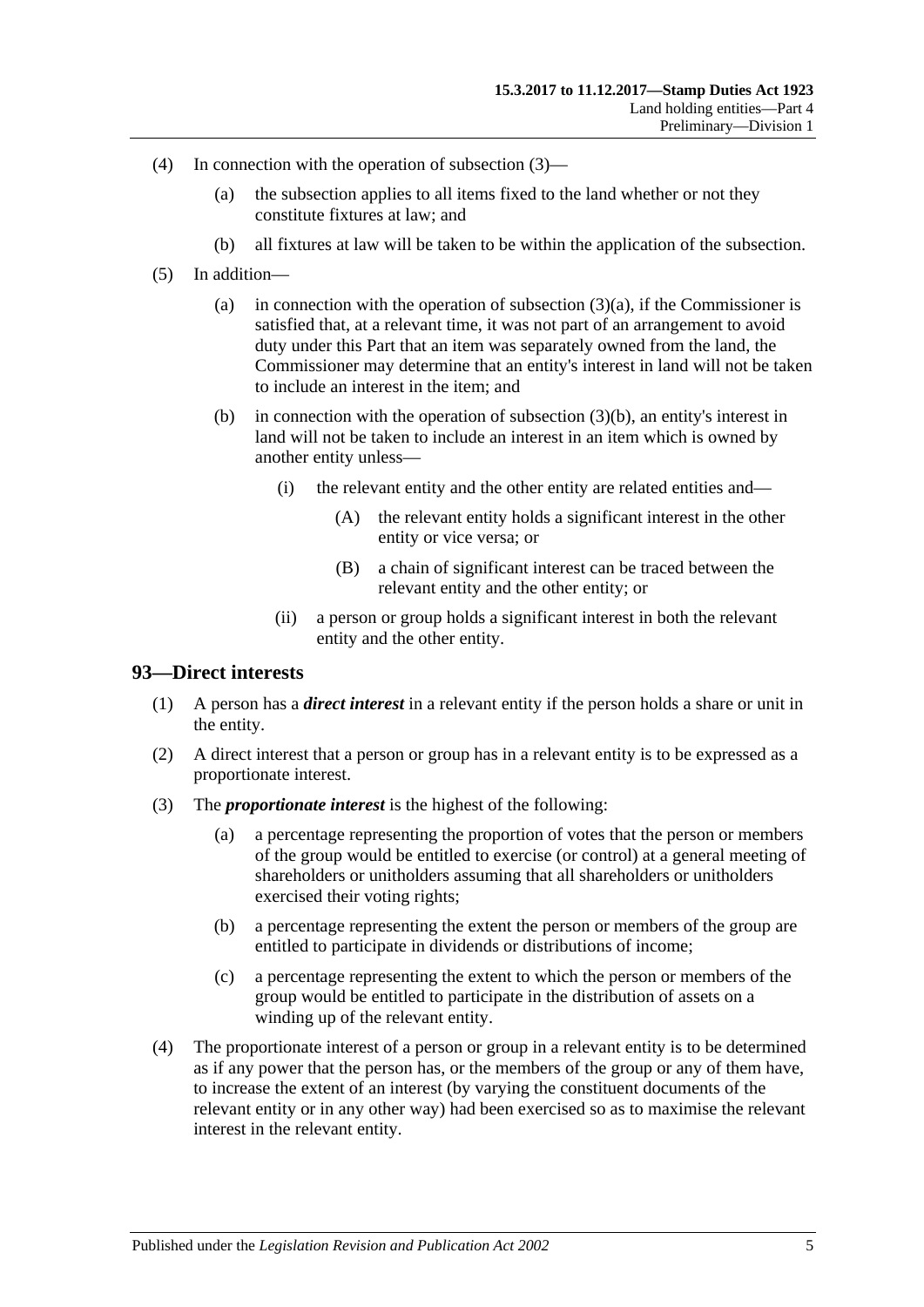## <span id="page-67-2"></span>**94—Related entities**

- (1) Two relevant entities are *related entities* if—
	- (a) 1 has a direct interest in the other; or
	- (b) a series of such relationships can be traced between them through another or other related entities (*intermediate entities*).
- (2) If a relevant entity is related to another relevant entity by a relationship traced through an intermediate entity or intermediate entities, the relevant entity's proportionate interest in the other is calculated by multiplying the relevant fractions together and expressing the result as a percentage.

#### **Example—**

Entity A (a listed company) holds a 75% proportionate interest in entity B (a private unit trust scheme) which in turn holds a 50% proportionate interest in entity C (a private company). In this case the proportionate interest of entity A in entity C (insofar as it is traced through entity B) is 37.5%.

### <span id="page-67-0"></span>**95—Indirect interests**

- (1) If a person or group has a direct interest in a private company or a private unit trust scheme (entity A) which is related to another private company or a private unit trust scheme (entity B), the person or group has an *indirect interest* in entity B.
- (2) An indirect interest that a person or group has in an entity is to be expressed as a proportionate interest.
- (3) The proportionate interest is calculated by multiplying together—
	- (a) a fraction representing the proportionate interest of the person or group in entity A; and
	- (b) a fraction representing entity A's proportionate interest in entity B,

and expressing the result as a percentage.

#### **Example—**

X holds a proportionate interest of 33⅓% in entity A which in turn holds a 75% proportionate interest in entity B which in turn holds a 50% proportionate interest in entity C. In this case the X's indirect interest in entity C is to be expressed as a proportionate interest of 12.5%.

### <span id="page-67-1"></span>**96—Notional interest in assets of related entity**

- (1) A relevant entity has a notional interest in an asset held beneficially by a private company or a private unit trust scheme if—
	- (a) the relevant entity holds a significant interest in the private company or private unit trust scheme; or
	- (b) a chain of significant interests can be traced between the relevant entity and the private company or private unit trust scheme.

#### **Example—**

Entity A holds a 75% proportionate interest in entity B which in turn holds a 60% proportionate interest in entity C which in turn holds a 40% proportionate interest in entity D. In this case entity A has a notional interest in the assets held beneficially by entity B and entity C but not in the assets held by entity D.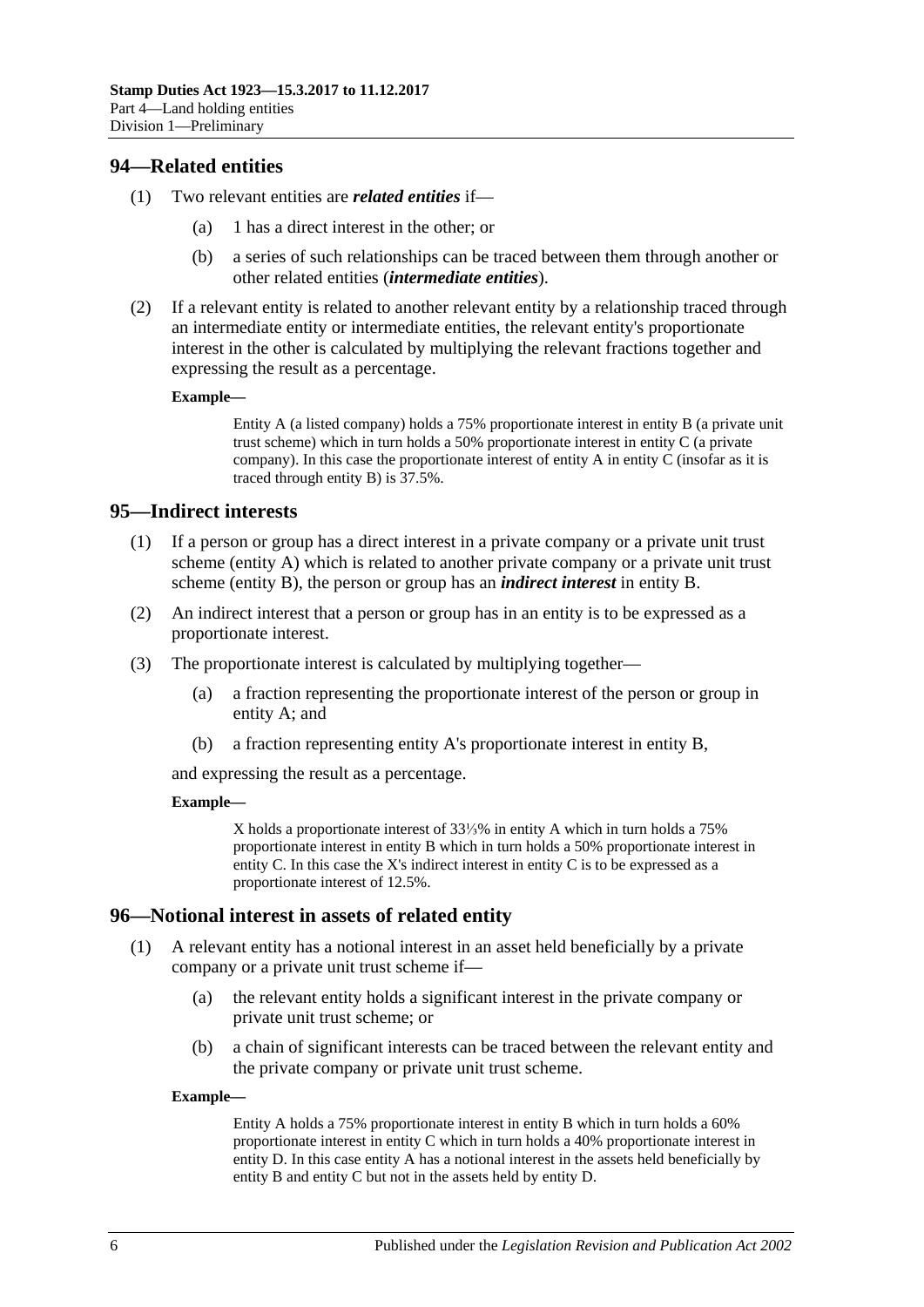(2) The value of the notional interest is calculated as follows:

 $V = V_1 \times P$ 

Where—

 $V_I$  is the unencumbered value of the asset

*P* is a fraction representing the proportionate interest of the relevant entity in the private company or private unit trust scheme.

## <span id="page-68-1"></span>**97—Widely held trusts**

- (1) For the purposes of this Part, a *widely held trust* is a unit trust scheme which has not less than 300 unitholders none of whom, individually or together with any associated person, is entitled to more than 20% of the units in the trust.
- (2) If a registered unitholder in a unit trust scheme holds units as a trustee for 2 or more trusts, the unitholder is to be treated as a separate registered unitholder in relation to each of those trusts and the units held under each trust are to be treated as a separate unit holding.
- (3) However, a trustee is not to be treated as a separate registered unitholder in relation to 2 or more trusts if, as separate unitholders in relation to those trusts, they would be associated with each other.

## <span id="page-68-0"></span>**98—Land holding entity**

A relevant entity is a *land holding entity* if the unencumbered value of the underlying local land assets of the relevant entity is \$1 000 000 or more.

## **99—Determination of value**

- (2) The value of underlying land assets under this Part is to be determined according to the market value of the asset at the time that the question of value falls to be determined.
- <span id="page-68-2"></span>(3) Where no evidence of the value of an underlying land asset or interest acquired or held is furnished to the Commissioner for the purposes of this Part, or the evidence so furnished is, in the Commissioner's opinion, unsatisfactory, the Commissioner may cause a valuation of the asset or interest to be made by some person appointed by the Commissioner and may apply any such valuation for the purposes of this Part.
- (4) The Commissioner may, having regard to the merits of the case, charge the whole or a part of the expenses of, or incidental to, the making of a valuation pursuant to [subsection](#page-68-2) (3) to any person liable to pay duty under this Part in relation to an acquisition of the underlying land asset or any interest.
- (5) A reference in this section to the acquisition of an asset or interest extends to a notional acquisition under this Part.
- (6) Any determination of market value under this Part must be based on the unencumbered value.
- (7) In addition, when determining the value of an asset or interest—
	- (a) it is to be assumed that a hypothetical purchaser would, when negotiating the price for any asset or interest, have knowledge of all existing information relating to the asset or interest; and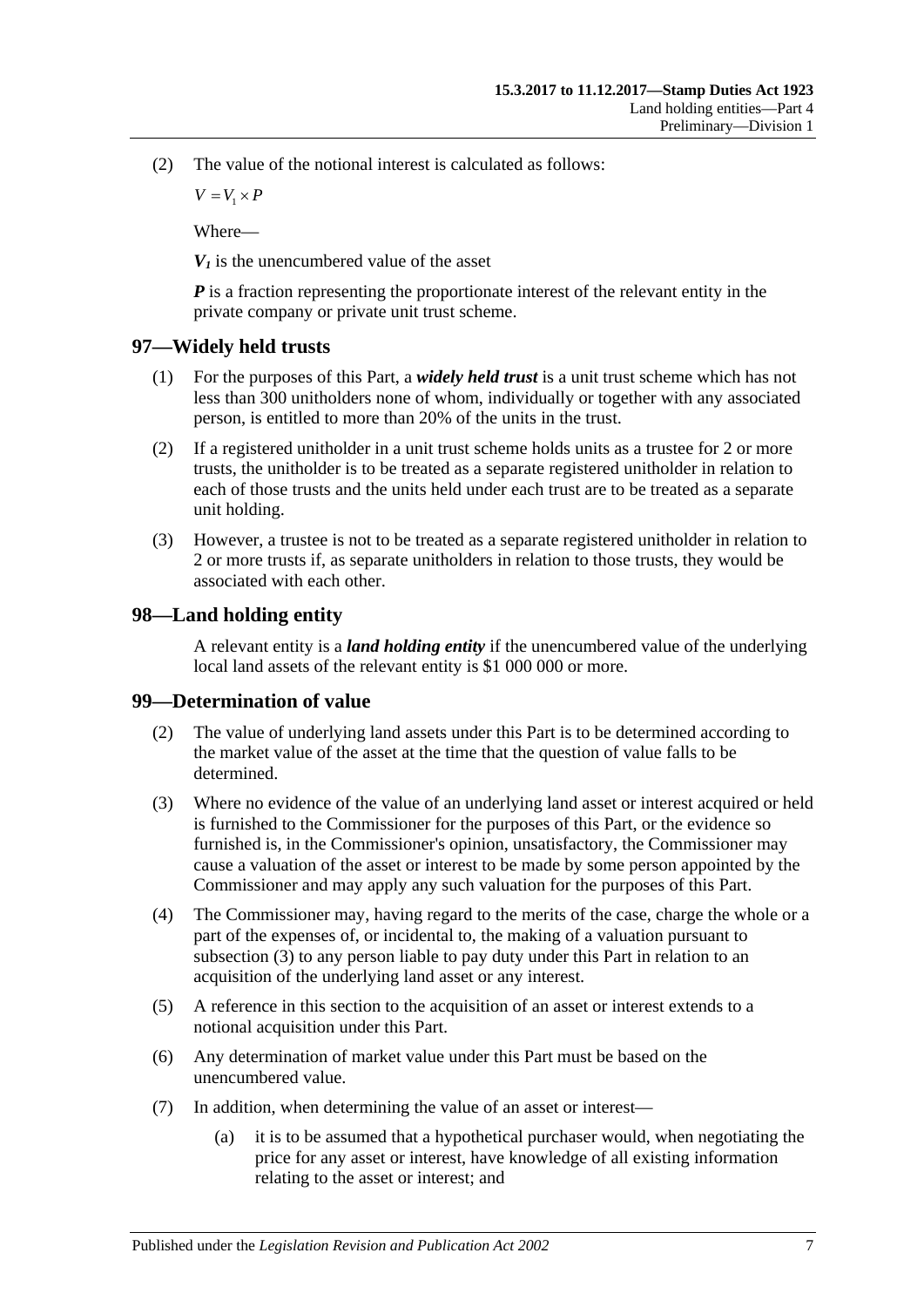(b) no account is to be taken of any amount that a hypothetical purchaser would have to expend to reproduce, or otherwise acquire a permanent right of access to and use of, existing information relating to the asset or interest.

## **Division 2—Dutiable transactions**

## **100—General principle of liability to duty**

- (1) A person or group that acquires a prescribed interest, or increases a prescribed interest, in a land holding entity notionally acquires an interest in the underlying local land assets of the entity and is liable to duty in respect of the notional acquisition.
- (2) The following transactions are therefore dutiable:
	- (a) a transaction as a result of which a person or group acquires or has a prescribed interest in a land holding entity; or
	- (b) a transaction as a result of which a person or group that has a prescribed interest in a land holding entity increases its prescribed interest in the entity.
- (3) A transaction is dutiable under this Part even though the person or group that has a prescribed interest, or increases a prescribed interest, in the land holding entity as a result of the transaction—
	- (a) is not a party to the transaction; or
	- (b) has a passive role in the transaction.
- (4) For example, any of the following is capable of being a dutiable transaction:
	- (a) an allotment of shares in a company or units in a unit trust scheme; or
	- (b) the variation or abrogation of rights attaching to shares in a company or units in a unit trust scheme; or
	- (c) the redemption, surrender or cancellation of shares in a company or units in a unit trust scheme; or
	- (d) the addition or retirement of a partner in a partnership with assets comprising shares in a company or units in a unit trust scheme.
- (5) However, if a relevant entity acquires a local land asset and, as a result of the acquisition, becomes a land holding entity, and conveyance duty is paid in respect of the transaction, the transaction is not dutiable under this Part.
- (6) If a person who acquires or holds an interest in a land holding entity is a trustee for 2 or more trusts, any interest in the entity acquired or held by the person for different trusts are to be treated as if they were acquired or held by separate persons.

## **101—Aggregation of interests**

- (1) If a person or group acquires an interest in a land holding entity that, when aggregated with an interest in the entity acquired by another person as a result of an associated transaction on the same day or within the preceding 3 years, amounts to a prescribed interest in the entity, then for the purposes of this Part—
	- (a) the person or group acquires that prescribed interest in the entity; and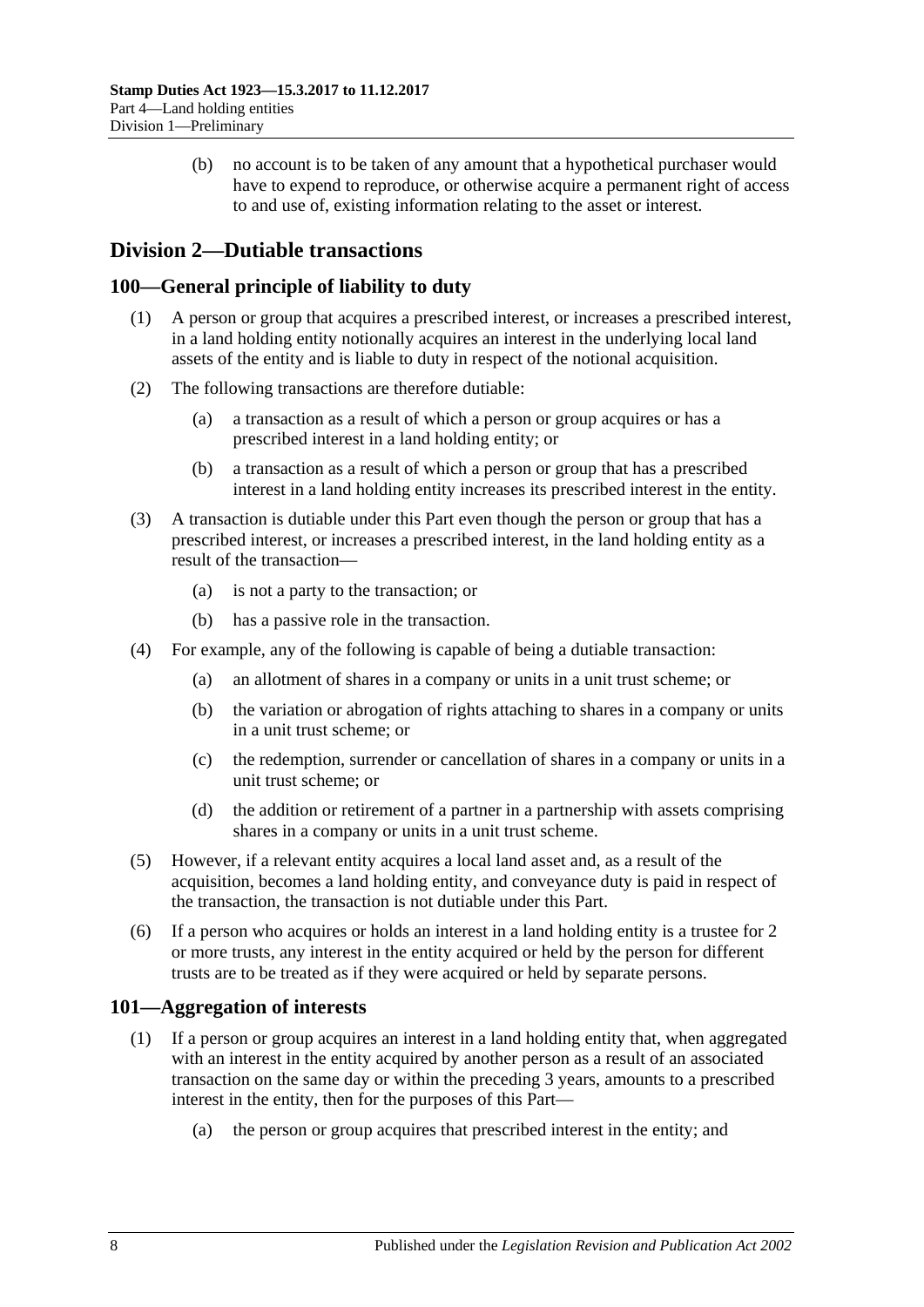- (b) the person or group and any other person acquiring an interest in the entity as a result of the associated transaction are jointly and severally liable for the payment of duty in respect of the acquisition.
- (2) In this section—

*associated transaction*, in relation to the acquisition of an interest in a land holding entity by a person or associated person, means an acquisition of an interest in the entity by another person in circumstances in which—

- (a) those persons are acting in concert; or
- (b) the acquisitions form, evidence, give effect to or arise from substantially 1 arrangement, 1 transaction or 1 series of transactions.

## **102—Value of notional interest acquired as a result of dutiable transaction**

(1) If a person or group has, as a result of a dutiable transaction, a prescribed interest in a land holding entity, the value of the notional interest acquired in the entity's underlying local land assets is determined as follows:

 $\overline{AV} = \overline{TV} \times \overline{P}$ 

Where—

*NV* is the value to be of the notional interest acquired

*TV* is the total unencumbered value of all the entity's underlying local land assets

*P* is the fraction representing the proportionate interest of the person or group in the entity.

## <span id="page-70-0"></span>**102A—Calculation of duty**

- (1) The duty in respect of a transaction under which a person or group acquires a prescribed interest in a land holding entity is to be equivalent to—
	- (a) in the case of an entity that is a private company or a private unit trust—the duty payable on a conveyance of land with an unencumbered value equivalent to the value of the acquirer's notional interest in the entity's underlying local land assets; and
	- (b) in the case of an entity that is a listed company or a public unit trust scheme—10% of the duty payable on a conveyance of land with an unencumbered value equivalent to the value of the acquirer's notional interest in the entity's underlying local land assets.
- (2) Duty on a dutiable transaction under which a person or group increases its prescribed interest in a land holding entity is to be calculated as follows:

 $D = d_1 - d_2$ 

Where—

*D* is the amount of the duty

 $d_1$  is the amount that would have been payable if the person or group had acquired the whole of its interest in a single transaction at the time of the increase

*d<sub>2</sub>* is the amount that would have been payable if the person or group had acquired its pre-existing interest in a single transaction at the time of the increase.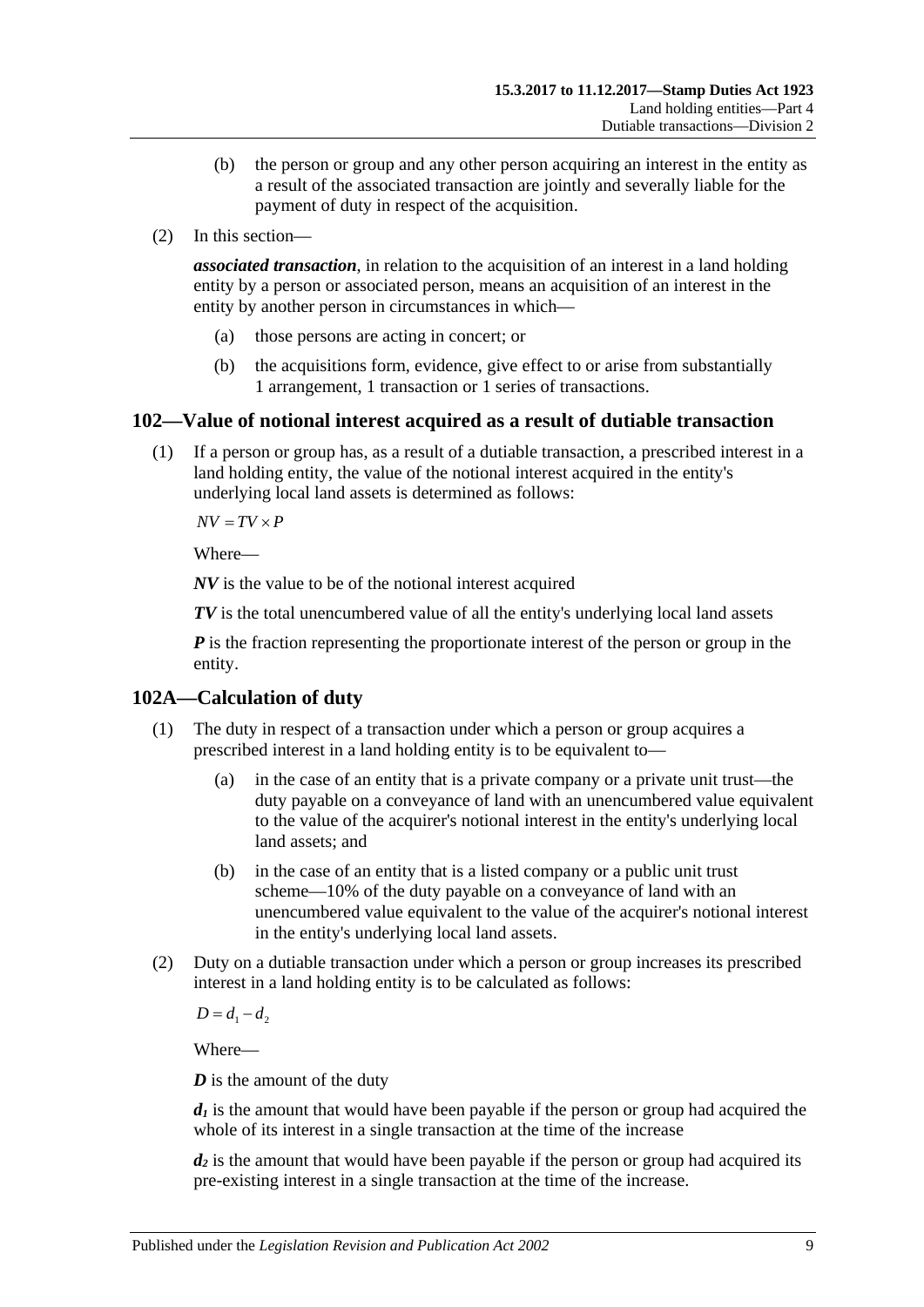## <span id="page-71-2"></span><span id="page-71-0"></span> $(4)$  If—

- (a) a person or group holds an interest in a relevant entity; and
- (b) the relevant entity then acquires land so as to become a land holding entity; and
- (c) the acquisition under [paragraph](#page-71-0) (b) was subject to *ad valorem* duty that has been duly paid; and
- <span id="page-71-1"></span>(d) the person or group acquires a prescribed interest in the entity as a land holding entity,

the duty calculated under [subsection](#page-70-0) (1) is to be reduced in accordance with the following formula:

 $D = d_1 - d_2$ 

Where—

*D* is the amount of the duty to be paid on account of this subsection

 $d_1$  is the amount that would have been payable if the person or group had acquired the whole of its interest in a single transaction at the time of the acquisition

 $d_2$  is the amount that would be payable on a conveyance of an interest in the relevant land corresponding to the interest held by the person or group at the time of the acquisition under [paragraph](#page-71-0) (b)

*relevant land* is the total amount of land in South Australia that is held by the land holding entity at the time that the person or group acquires the prescribed interest under [paragraph](#page-71-1) (d).

- <span id="page-71-3"></span>(5) If any part of a prescribed interest in a land holding entity was acquired by the relevant person or group more than 3 years before the date of a dutiable transaction (the *earlier acquisition*), the duty calculated under [subsection](#page-70-0) (1) is to be rebated by a percentage representing the extent of the earlier acquisition as a proportion of the prescribed interest as a whole.
- (6) Insofar as [subsections](#page-71-2) (4) and [\(5\)](#page-71-3) may both apply to the acquisition of a prescribed interest in a particular land holding entity by a person or group, the provision that provides the higher benefit to the person or group will apply.
- (7) If a person or group acquires or increases a prescribed interest in a land holding entity and duty has been paid under this Act in respect of the transaction for the acquisition of, or increase in, the interest, the duty calculated under this section is to be reduced by the amount of duty paid under this Act.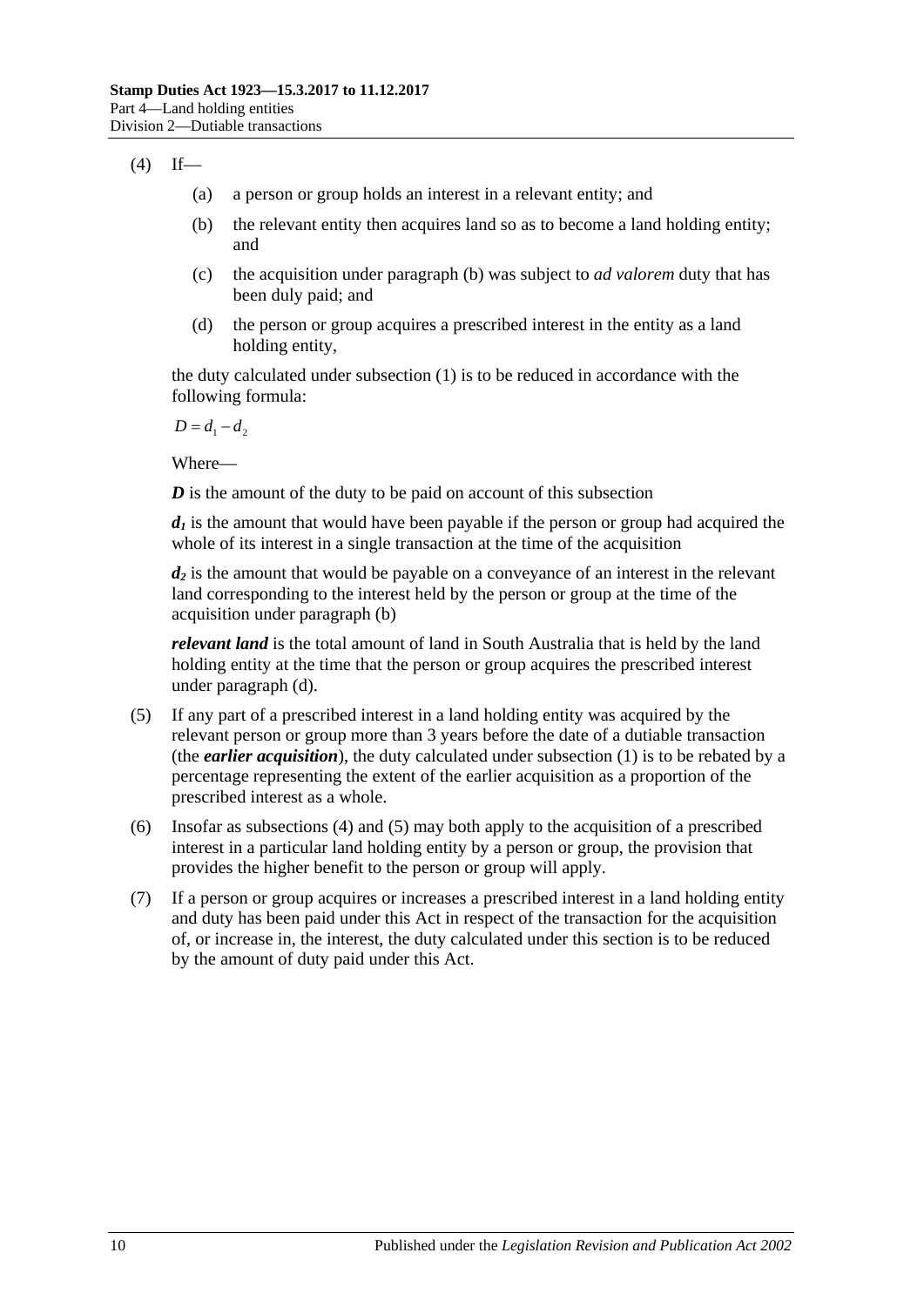# **Division 3—Payment and recovery of duty**

# **102B—Acquisition statement**

- (1) If a dutiable transaction occurs, the person or group that acquires or increases its prescribed interest in the land holding entity must, within 2 months after the date of the dutiable transaction, or, if the transaction was an exempted transaction under Part 4AA but the exemption has been revoked by the Commissioner, within 2 months after receiving notification of the revocation—
	- (a) lodge a return with the Commissioner in a manner and form determined by the Commissioner; and
	- (b) pay the relevant amount of duty.

Maximum penalty: \$10 000.

- (2) The return must contain the following information:
	- (a) the name and address of the person, or the name and address of each member of the group, that has the prescribed interest or has increased its prescribed interest as a result of the transaction; and
	- (b) the date of the transaction; and
	- (c) particulars of—
		- (i) the interest acquired as a result of the transaction; and
		- (ii) any other interest held and the dates and circumstances of their acquisition; and
		- (iii) the underlying land assets and the underlying local land assets of the land holding entity as at the date of the transaction; and
		- (iv) the underlying assets of the land holding entity as at the date of the transaction; and
		- (vi) amounts of duty paid under this Act or a corresponding law in relation to the acquisition of the prescribed interest in the land holding entity; and
	- (d) other information required by the Commissioner.

### **102C—Recovery from entity**

- (1) If a person or group fails to pay duty as required under this Part, the Commissioner may recover the duty, as a debt, from the relevant entity.
- (2) Instead of, or as well as, proceeding against the relevant entity for recovery of duty as a debt, the Commissioner may register a charge on any of its land for the amount of the unpaid duty.
- (3) The Commissioner must give written notice of the registration of a charge under this section to—
	- (a) the registered proprietor of the land; and
	- (b) the person in default, or each member of the group in default.
- (4) A charge under this section will rank as a first charge on the relevant land.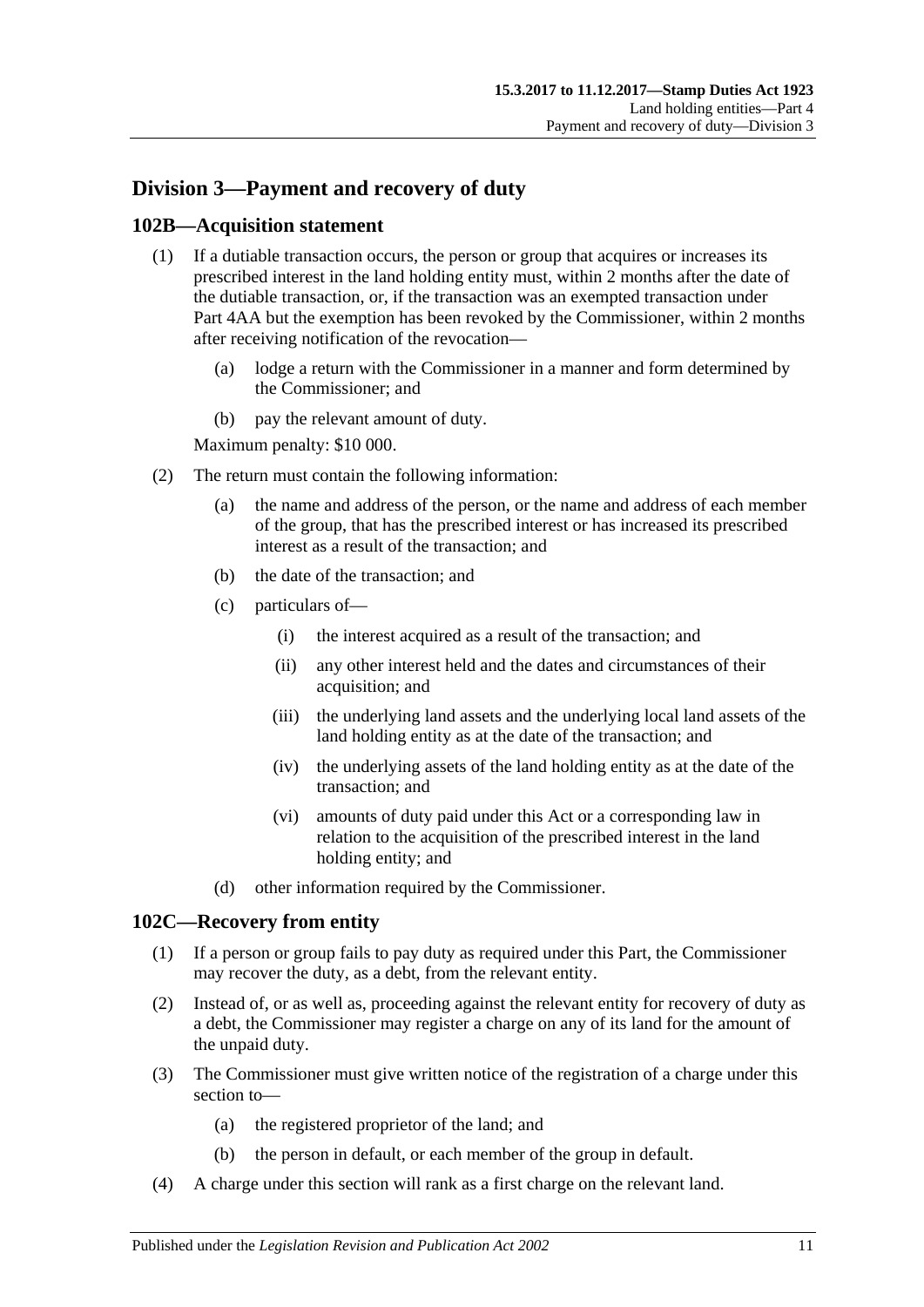- <span id="page-73-0"></span>(5) If the duty remains unpaid 6 months after the registration of the charge, the Commissioner may apply to the District Court for an order for the sale of the land.
- (6) On an application under [subsection](#page-73-0) (5), the Court may make an order for sale of the land by public auction and, in that event, the proceeds of sale are to be applied as follows:
	- (a) firstly—in payment of the costs of the sale and other costs of proceeding under this section; and
	- (b) secondly—in discharging the liability to duty; and
	- (c) thirdly—in discharging other liabilities secured by registered instrument; and
	- (d) fourthly—in discharging other liabilities as directed by the Court; and
	- (e) fifthly—in payment to the registered proprietor of the land immediately before the completion of the sale.
- (7) If the Commissioner recovers duty under this section, the relevant entity may recover the amount paid to, or recovered from, the entity from the person or persons principally liable for the payment of the duty.

# **Division 4—Miscellaneous**

## **102D—Valuation of interest under contract or option to purchase land**

If an interest in land consists of an interest arising under a contract or option to purchase the land, the interest is to be valued, for the purposes of this Part, by subtracting from the market value of the land the amount that the purchaser under the contract or the holder of the option would be required to pay in order to complete the purchase.

# **102E—Separation of statutory funds held by life companies**

- (1) If a person who acquires an interest in a land holding entity is a life company, any interests in the land holding entity acquired or held by the life company for different statutory funds are to be treated as if they were acquired or held independently by separate persons.
- (2) If a life company acquires or holds an interest in a land holding entity otherwise than for a statutory fund, that interest is to be treated as if it were acquired or held independently of, and by a separate person to, any interest acquired or held by the life company for a statutory fund.
- (3) For the purposes of this Part, a life company, its statutory funds, and any trustee, are not to be treated as associates except in a case where the Commissioner determines that particular dealings between them (in any combination) form substantially 1 arrangement.
- (4) In this section—

*life company* has the same meaning as in the *Life Insurance Act 1995* of the Commonwealth;

*statutory fund* has the same meaning as in the *Life Insurance Act 1995* of the Commonwealth.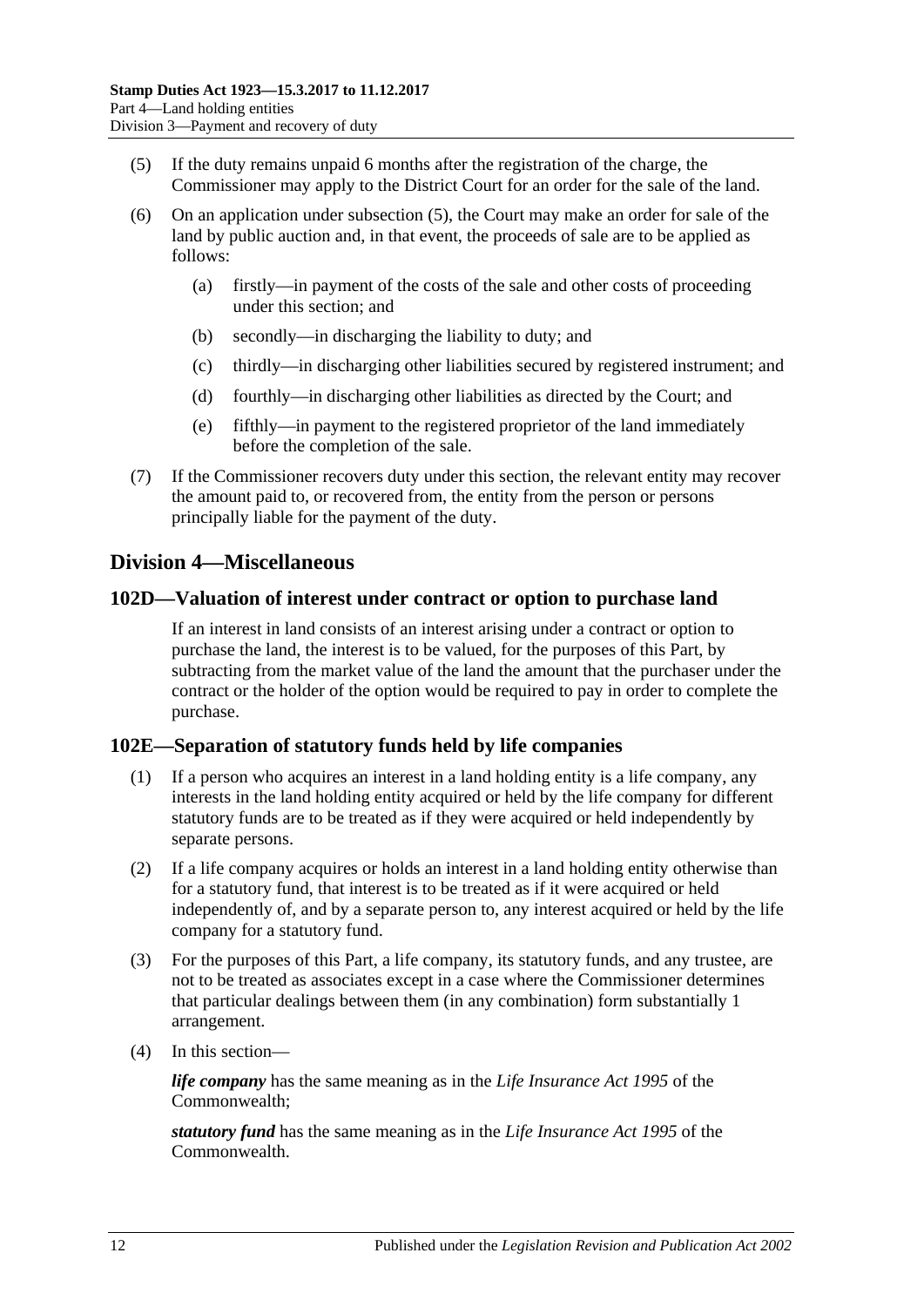## **102F—Exempt transactions and related matters**

(1) A transaction under which a person or a group acquires an interest in a land holding entity is exempt from duty under this Part if it takes place in circumstances in which a conveyance of an interest in the underlying local land assets would not attract *ad valorem* duty.

### **Example—**

Suppose that A is entitled under the will of B to 60% of the shares in X Pty Ltd, a land holding entity, owning land in the State valued at \$2m. A's acquisition of the shares on distribution of the estate is exempt from duty because a conveyance of the land itself would, if it occurred in these circumstances (ie on distribution of the estate), be exempt from *ad valorem* duty.

- (2) The following transactions are exempt from duty under this Part:
	- (a) an acquisition of an interest in a land holding entity that takes place solely as a result of the making of a compromise or arrangement with the creditors of the land holding entity under Part 5.1 of the *Corporations Act 2001* of the Commonwealth;
	- (b) a transaction exempted by regulation from duty under this Part.

# **102G—Multiple incidences of duty**

- (1) If it is possible under this Part to assess the incidence of duty in different ways in respect of the same transaction, duty will be assessed so as to maximise the return to the revenue but not so as to extend the incidence of duty beyond a single person or group identified in the assessment.
- (2) If a person or a group acquires a prescribed interest in a land holding entity, and another person or group later acquires a prescribed interest in the land holding entity without diminishing the former prescribed interest, the Commissioner may, if satisfied that it is just and equitable to do so, exempt the later acquisition, wholly or partly, from duty under this Part.

### **Example—**

Suppose the shares of X Pty Ltd, a land holding entity, are divided into Class A and Class B. The Class A shares confer rights to dividends but no rights to share in the distribution of assets on winding up of the company. The Class B shares confer no rights to dividends but do confer rights to share in the distribution of assets on the winding up of the company. Suppose that A acquires all the Class A shares and pays duty under this Part on the acquisition of a prescribed interest in the company. Suppose that B then acquires all the Class B shares. In this case, the Commissioner could, if satisfied that it would be just and equitable to do so, grant relief under the above subsection.

# **102GA—Operation of Part as in force after 1 July 2016**

This Part as in force after 1 July 2016 does not apply in relation to an acquisition of a prescribed interest, or an increase of a prescribed interest, in a land holding entity that occurred before that date.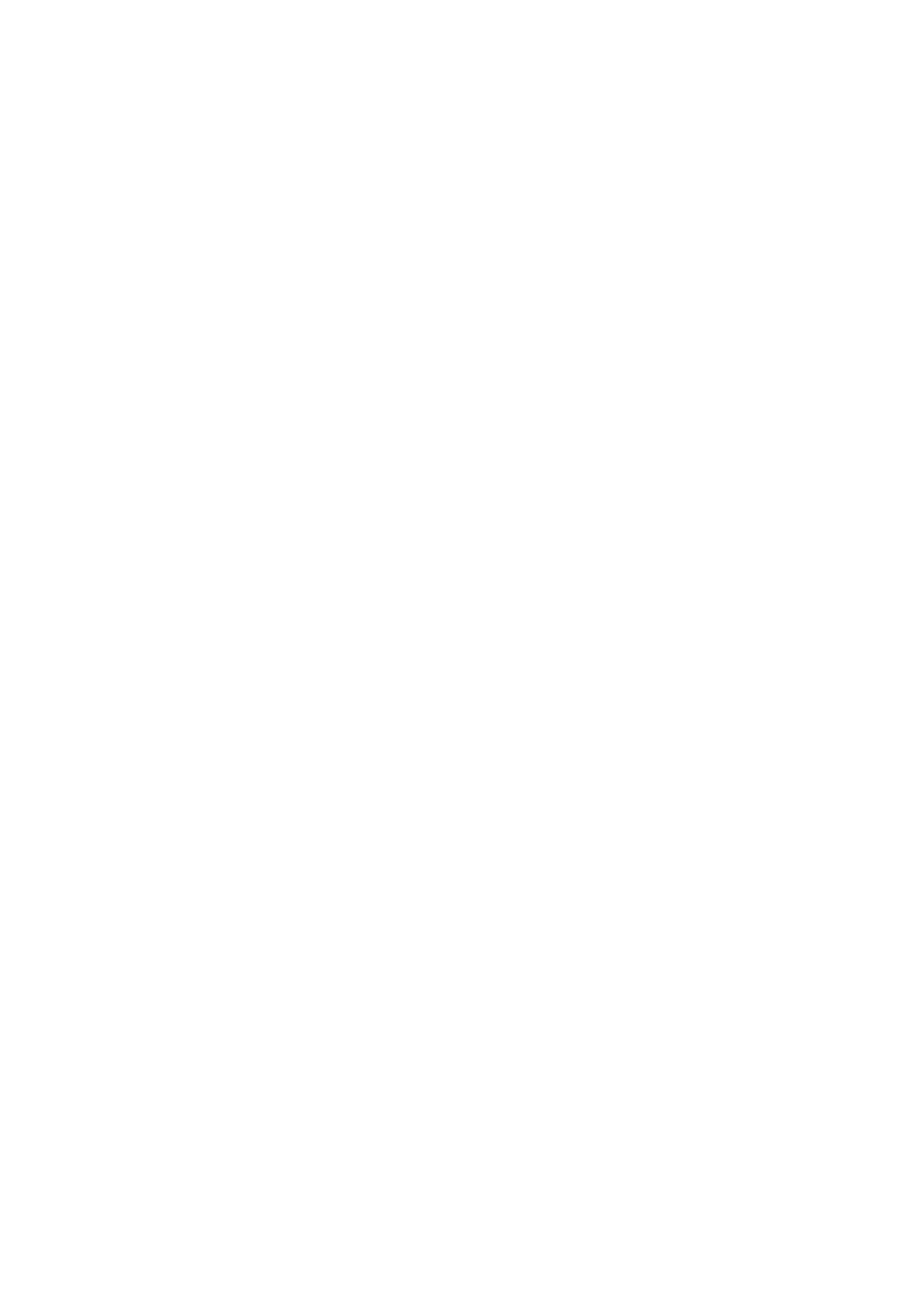# **Part 4AA—Corporate group exemptions**

# **102H—Interpretation**

(1) In this Part—

*corporate group*—see [section](#page-77-0) 102J;

*corporation* has the same meaning as in section 9 of the *Corporations Act 2001* of the Commonwealth and includes a unit trust scheme;

*direct interest*—see [section](#page-77-1) 102I;

*exempted transaction* means a transaction that is exempted from duty under [section](#page-78-0) 102L:

*exemption application* means an application to the Commissioner under [section](#page-78-1) 102M:

*hold*—a person holds property (including a security of a corporation) if the person—

- (a) is registered as the holder; or
- (b) is beneficially entitled to the property; or
- (c) controls the exercise of rights attached to the property;

*indirect interest*—see [section](#page-77-1) 102I;

*ineligible trust* means a discretionary trust that is not a unit trust;

*security*, of a corporation, includes—

- (a) an issued share of the corporation; and
- (b) if the corporation is a unit trust scheme—a unit issued under the scheme.
- (2) For the purposes of this Part—
	- (a) a reference to anything done by or held by a unit trust scheme is to be taken to refer to the thing being done by or held by a trustee or custodian of the unit trust scheme as trustee or custodian of that unit trust scheme; and
	- (b) a corporation that is a unit trust scheme is taken to be a party to a transaction if the trustee or custodian of the unit trust scheme enters into the transaction as trustee or custodian of the scheme; and
	- (c) subject to [subsection](#page-76-0) (3), a corporation that is a partner in a partnership is to be regarded as beneficially entitled to a proportionate share in each and every item of property of the partnership; and
	- (d) a transfer of the registration of a motor vehicle will be taken to be a conveyance of the vehicle from the transferor to the transferee.
- <span id="page-76-1"></span><span id="page-76-0"></span>(3) [Subsection](#page-76-1) (2)(c) does not apply in relation to a corporation in a particular case if the Commissioner considers, having regard to the circumstances of the corporation and any relevant corporate group of which the corporation is a member, that the provision would operate unfairly in that case.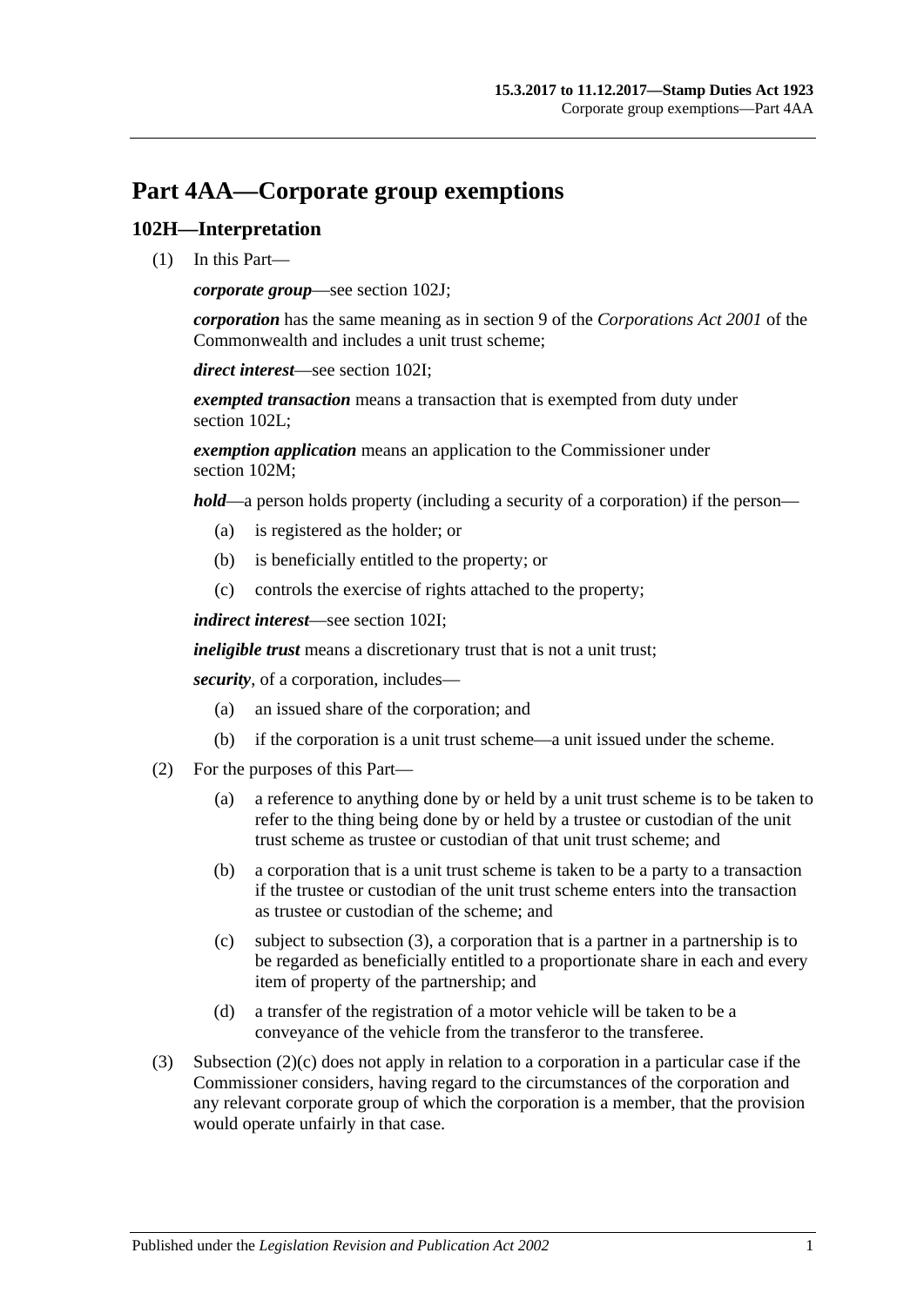# <span id="page-77-1"></span>**102I—Direct and indirect interests**

- (1) If a corporation (A) holds securities of another corporation (B), A has a *direct interest* in B.
- (2) The direct interest that A has in B is to be expressed as a proportionate interest calculated by determining the percentage of B's total securities held by A.

### **Example—**

Corporation A holds 75% of corporation B's securities. In this case the proportionate interest of corporation A in corporation B is 75%.

- (3) Two corporations are *related corporations* if—
	- (a) 1 has a direct interest in the other; or
	- (b) a series of such relationships can be traced between them through another or other related corporations.
- (4) If a corporation (A) has a direct interest in a corporation (B) which is related to another corporation (C), A has an *indirect interest* in C.
- (5) The indirect interest that a corporation has in another corporation is to be expressed as a proportionate interest calculated by multiplying together—
	- (a) a percentage representing the proportionate interest of A in B; and
	- (b) a percentage representing B's proportionate interest in C,

and expressing the result as a percentage.

### **Example—**

Corporation X holds a proportionate interest of 33⅓% in corporation A which in turn holds a 75% proportionate interest in corporation B which in turn holds a 50% proportionate interest in corporation C. In this case corporation X's indirect interest in corporation C is to be expressed as a proportionate interest of 12.5%.

### <span id="page-77-3"></span><span id="page-77-0"></span>**102J—Parent corporations and corporate groups**

- (1) If a corporation (A) has—
	- (a) a direct or indirect interest in another corporation (B) that is a proportionate interest of 90% or more; or
	- (b) a direct and indirect interest in another corporation (B) that, in combination, constitutes a proportionate interest of 90% or more,

then, subject to [subsection](#page-77-2) (2)—

- (c) A is the *parent corporation* of B; and
- (d) B is a *subsidiary* of A.
- <span id="page-77-2"></span>(2) If, under [subsection](#page-77-3) (1), corporation A is not entitled (whether directly or indirectly) to cast, or control the casting of, 90% or more of the maximum number of votes at a general meeting of corporation B, B is not a subsidiary of A.
- (3) A *corporate group* is comprised of—
	- (a) a parent corporation; and
	- (b) the subsidiaries of the parent corporation.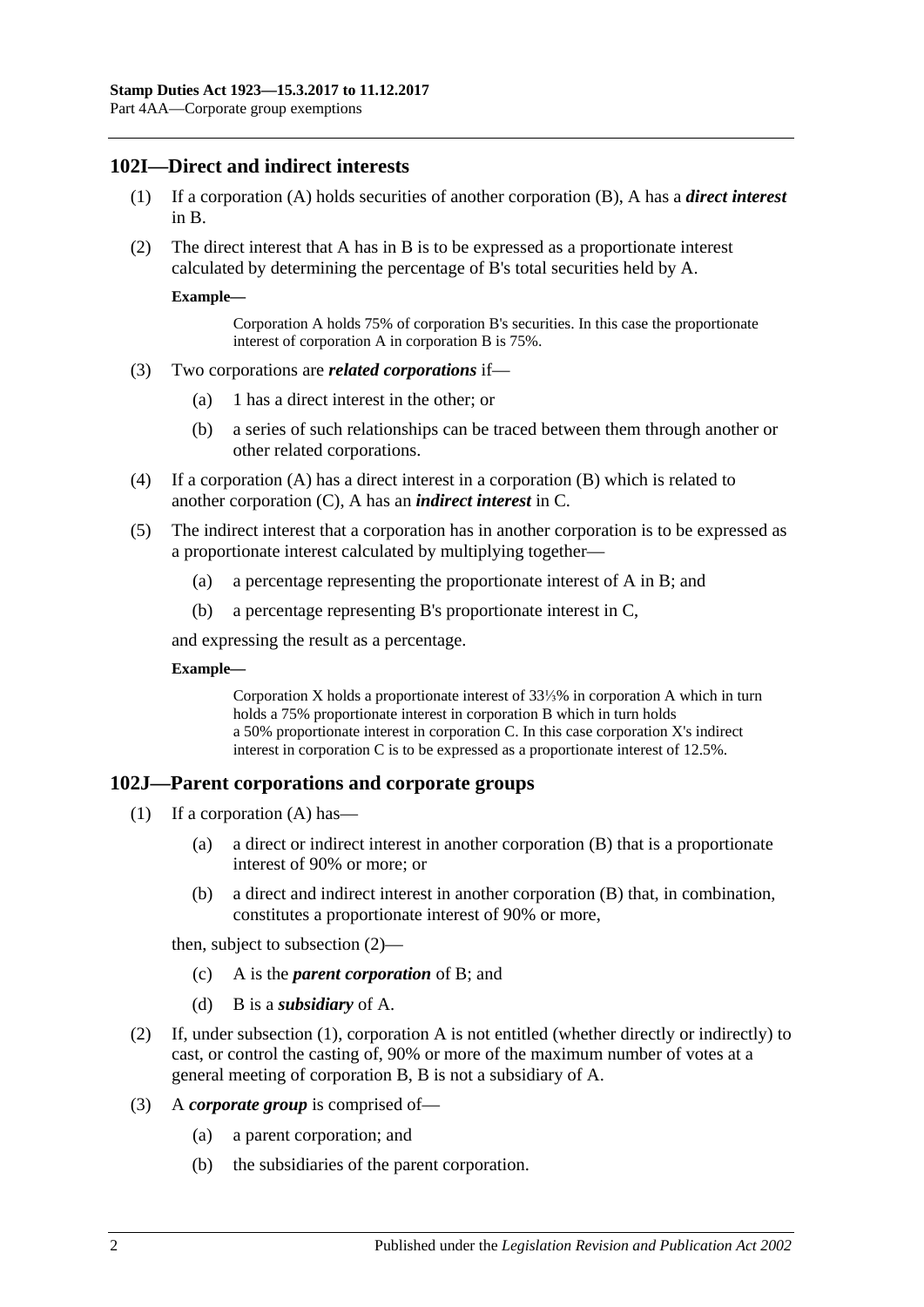# **102K—Transactions to which this Part applies**

This Part applies to—

- (a) a transaction involving a conveyance of property, or an agreement to convey property, from a member of a corporate group to another member, or to other members, of the corporate group; and
- (b) a transaction whereby, under Part 4, a member of a corporate group notionally acquires from another member of the same corporate group an interest in the underlying local land assets of a land holding entity,

if—

- (c) the corporate group's interest in the property the subject of the transaction is not diminished as a result of the transaction; and
- (d) the purpose, or 1 of the purposes, of the transaction is—
	- (i) to change the structure of the corporate group; or
	- (ii) to change the holding of property within the corporate group; and
- (e) the transaction does not result in property of the corporate group being held by a member of the corporate group as trustee of an ineligible trust; and
- (f) the transaction is not part of a tax avoidance scheme within the meaning of Part 6A of the *[Taxation Administration Act](http://www.legislation.sa.gov.au/index.aspx?action=legref&type=act&legtitle=Taxation%20Administration%20Act%201996) 1996*.

## <span id="page-78-2"></span><span id="page-78-0"></span>**102L—Exemption from duty**

- (1) If the Commissioner is satisfied that this Part applies to a transaction, the Commissioner must exempt the transaction from duty.
- (2) If the Commissioner exempts a transaction from duty under [subsection](#page-78-2) (1), the Commissioner must assess the transaction, and any instrument that gives effect to, acknowledges, evidences or records the transaction, as exempt from duty.

# <span id="page-78-1"></span>**102M—Application for exemption**

- (1) A member of a corporate group may apply to the Commissioner, in a manner and form determined by the Commissioner, for an exemption under [section](#page-78-0) 102L at any time before, or within 5 years after, the completion of the transaction to which the application relates.
- (2) An application for an exemption under [section](#page-78-0) 102L in relation to a proposed transaction must be accompanied by draft copies of all instruments that it is intended will give effect to, or acknowledge, evidence or record, the transaction.
- (3) The Commissioner may require a member of the corporate group applying for an exemption for a transaction under [section](#page-78-0) 102L to provide such additional information or evidence as the Commissioner may require for the purpose of determining whether the transaction, or any instrument connected to the transaction, is exempt from duty under this Part.
- (4) The Commissioner may require the information or evidence to be given on oath or verified by statutory declaration.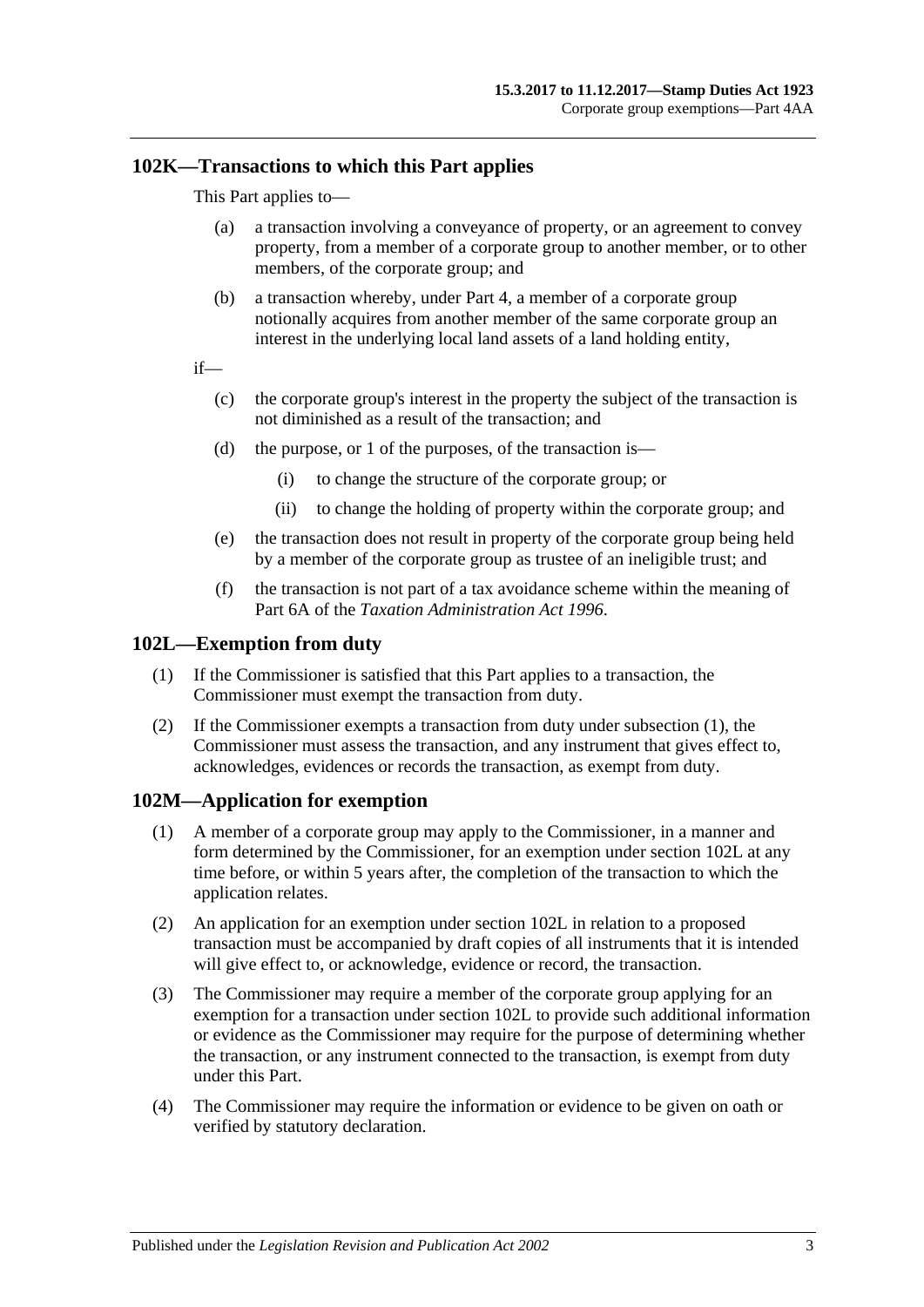(5) If the Commissioner determines to exempt from duty a transaction, or a proposed transaction, in relation to which an application has been made under this section, the Commissioner must advise the applicant in writing that the transaction, and any instruments giving effect to, or acknowledging, evidencing or recording, the transaction, are exempt from duty.

# <span id="page-79-0"></span>**102N—Conditions of exemption**

An exemption granted under [section](#page-78-0) 102L in relation to a proposed transaction is subject to a condition that the applicant will, within 2 months after the transaction occurs, advise the Commissioner in writing if—

- (a) the actual transaction, or any circumstances relating to it, differs materially from the proposed transaction, or any circumstances of the proposed transaction, as specified in the exemption application; or
- (b) any information relevant to the transaction, or to any circumstances relating to it, differs materially from the information specified in the exemption application.

# **102O—Revocation of exemption**

The Commissioner may revoke an exemption granted under [section](#page-78-0) 102L if—

- (a) the Commissioner ceases to be satisfied that this Part applies to the exempted transaction; or
- (b) a party to the exempted transaction fails to comply with a condition under [section](#page-79-0) 102N; or
- (c) the Commissioner becomes aware that—
	- (i) any draft copies of instruments accompanying the application for the exemption differ in a material particular from the corresponding instruments submitted for assessment by the Commissioner; or
	- (ii) the applicant for the exemption provided false or misleading information, or failed to provide relevant information, in support of the application.

# **102P—Duty payable if transaction ceases to be exempt**

If the Commissioner determines to revoke an exemption granted under [section](#page-78-0) 102L in relation to a transaction, the following provisions apply:

- (a) the Commissioner must give written notice of the determination to the parties to the transaction or to the parent corporation of the corporate group to which the parties belong;
- (b) if the exemption is revoked after the transaction takes place—
	- (i) duty is payable in relation to the transaction from the date of the transaction; and
	- (ii) the liability of the parties to pay duty is to be assessed in relation to the circumstances applying at the date of the transaction as if the transaction had not been an exempted transaction; and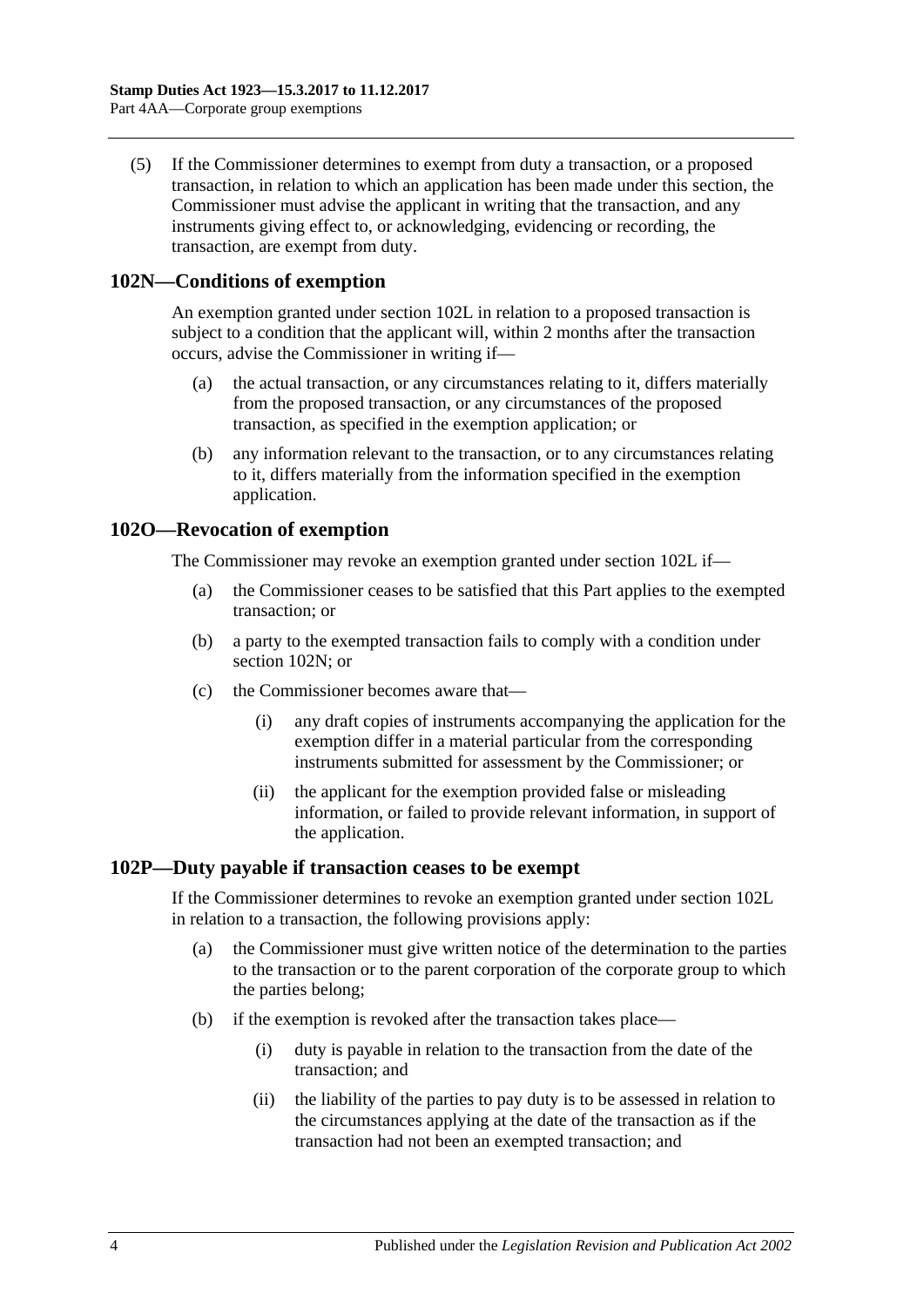- (iii) the duty chargeable on an instrument is to be calculated according to the rates in force as at the date of the instrument; and
- (iv) for the purposes of [section](#page-14-0) 20, the duty is to be regarded as having become chargeable on any relevant instrument in consequence of the Commissioner's determination to revoke the exemption; and
- (v) the parties to the transaction may, at the discretion of the Commissioner, be liable to pay interest and penalty tax as if the failure to pay duty at the date of the transaction were a tax default under the *[Taxation Administration Act](http://www.legislation.sa.gov.au/index.aspx?action=legref&type=act&legtitle=Taxation%20Administration%20Act%201996) 1996*; and
- (vi) the members of the corporate group to which the parties to the transaction belong are jointly and severally liable for payment of the duty.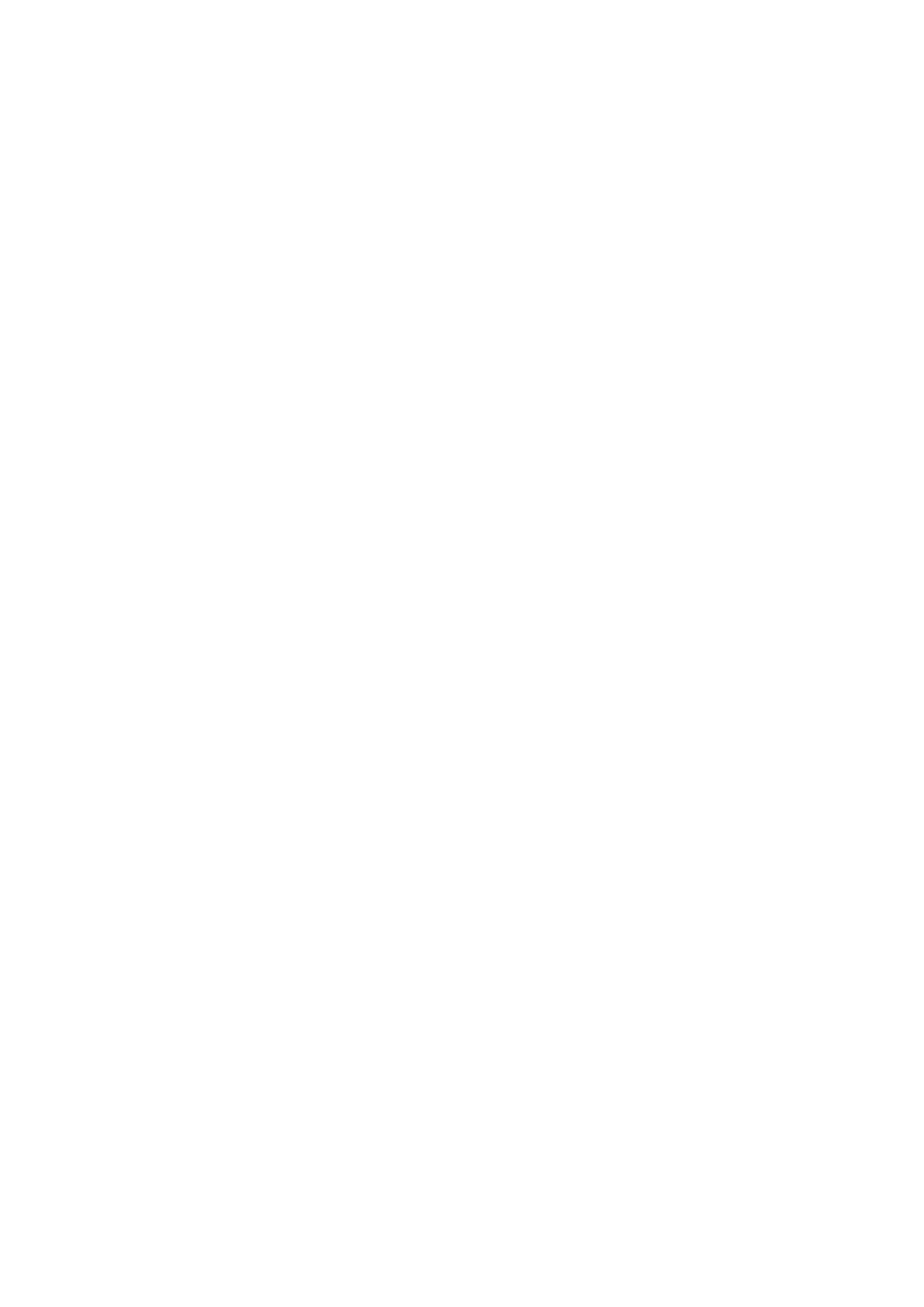# **Part 4A—Abolition of various duties**

# **Division 3—Abolition of duty on conveyance or transfer of property other than land**

# <span id="page-82-0"></span>**104B—Application of Division**

- (1) Subject to this section, this Division applies to all property other than land.
- <span id="page-82-1"></span>(2) In connection with [subsection](#page-82-0) (1), this Division does not affect the operation of any other provision of this Act that is relevant to the determination, calculation or imposition of duty in relation to land, or that is relevant to an instrument, unit trust scheme, asset, right, entitlement, interest, conveyance or transaction that relates (either directly or indirectly) to land.
- (3) [Subsection](#page-82-1) (2) expires on 1 July 2018.

# **104C—Abolition of duty on conveyance or transfer of property other than land**

- <span id="page-82-2"></span>(1) No liability to duty arises in relation to a conveyance or transfer of property to which this Division applies executed on or after 1 July 2016.
- (2) [Subsection](#page-82-2) (1) does not apply to a conveyance or transfer of property that arises from a contract of sale or other transaction entered into before 1 July 2016 (and the duty chargeable in relation to such a conveyance or transfer will be calculated, subject to section [104EA,](#page-82-3) according to the rates in force as at the date on which the contract of sale or other transaction was entered into as if the conveyance or transfer had been executed on that date).

# **104D—Relevant rates**

Despite section 16, the duty chargeable in relation to a conveyance, transfer of property or instrument to which this Division applies executed before 1 July 2016 but produced to the Commissioner for the purposes of being stamped on or after that date will, subject to [section](#page-82-3) 104EA, be calculated according to the rates in force as at the date on which the conveyance or transfer was executed.

# **104E—Non-derogation provision**

- (1) Nothing in this Division affects the operation of [Part 3 Division 4.](#page-26-0)
- (2) Nothing in this Division affects the operation of [Part 4.](#page-62-0)

# <span id="page-82-3"></span>**104EA—Application of Division as in force before 1 July 2016**

This Division as in force immediately before 1 July 2016 continues to apply in relation to a conveyance or transfer of property executed on or after 18 June 2015 and before 1 July 2016.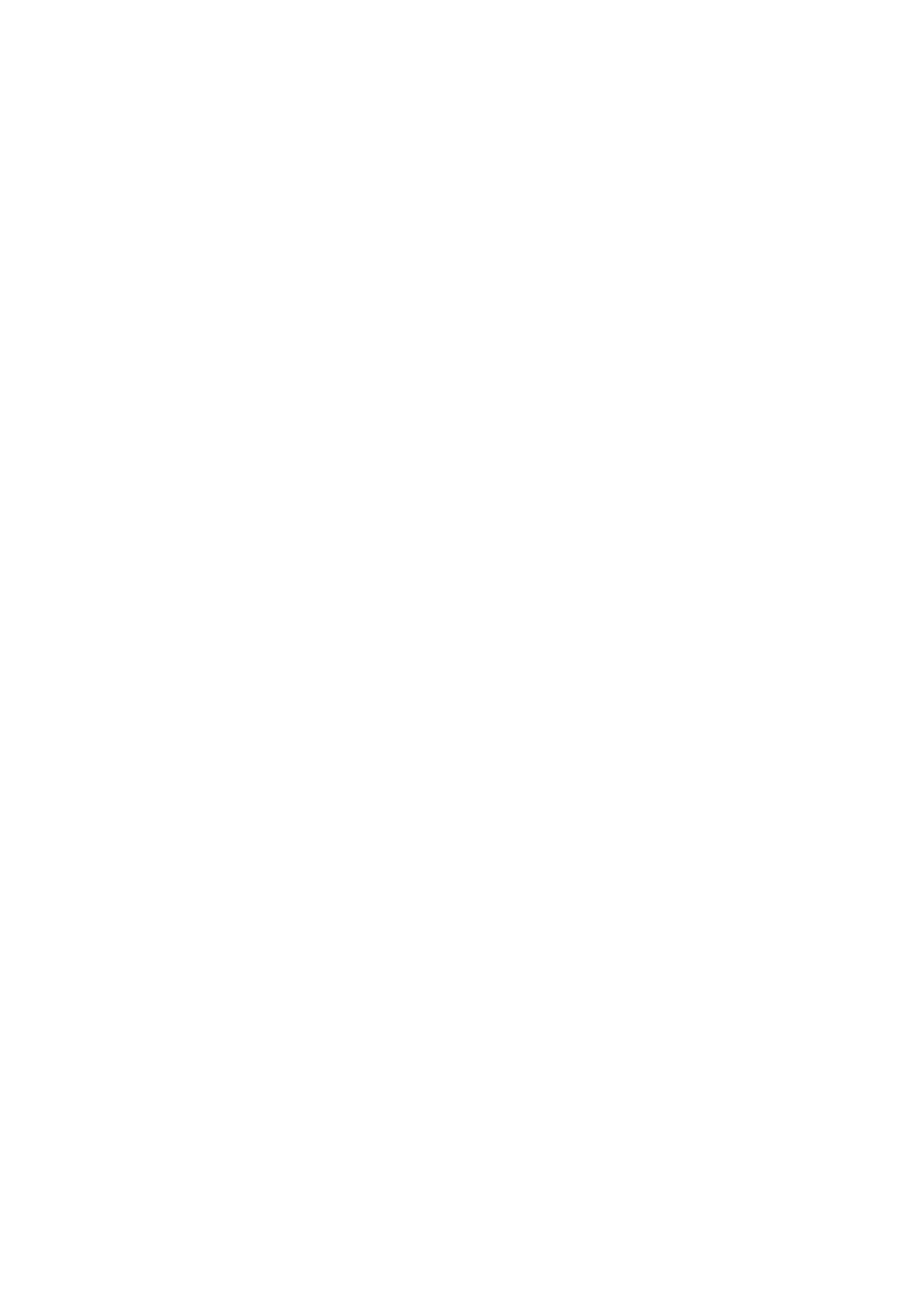# **Part 5—Miscellaneous provisions**

# **106—Spoiled or unused stamps**

- (1) Subject to any regulations made under this Act, the Commissioner may, on the application of any person in possession of stamps or stamped material unused or rendered useless by being inadvertently spoiled, give to that person, in lieu of the stamps or stamped material so spoiled or unused, other stamps (of the same or another denomination) of the same value or, at his discretion, money of the same value, deducting the proper allowance on purchase of stamps of the same description; but the Commissioner may, if he thinks it just to do so, refrain from making any such deduction.
- (2) For the purposes of Part 4 of the *[Taxation Administration Act](http://www.legislation.sa.gov.au/index.aspx?action=legref&type=act&legtitle=Taxation%20Administration%20Act%201996) 1996*
	- (a) an application under this section is to be taken to be an application for a refund; and
	- (b) the giving of stamps or money under this section is to be taken to be the making of a refund.
- (3) In this section—

*stamp* includes an adhesive stamp purchased or otherwise obtained from the Commissioner or a distributor of stamps under this Act before the commencement of Part 5 of the *[Statutes Amendment and Repeal \(Taxation Administration\) Act 2008](http://www.legislation.sa.gov.au/index.aspx?action=legref&type=act&legtitle=Statutes%20Amendment%20and%20Repeal%20(Taxation%20Administration)%20Act%202008)*;

*stamped* includes having an adhesive stamp affixed before the commencement of Part 5 of the *[Statutes Amendment and Repeal \(Taxation Administration\) Act 2008](http://www.legislation.sa.gov.au/index.aspx?action=legref&type=act&legtitle=Statutes%20Amendment%20and%20Repeal%20(Taxation%20Administration)%20Act%202008)*.

# **107—Transfer of property to correct error**

- (1) If the Commissioner is satisfied, on application by a party to an instrument submitted for stamping, that the sole purpose of the instrument is to reverse or correct a disposition of property resulting from an error in an earlier instrument, the Commissioner may grant relief from stamp duty under this section.
- (2) The Commissioner may require the applicant to provide such information (verified if the Commissioner thinks fit by statutory declaration) as the Commissioner thinks necessary to decide the application.
- (3) If the Commissioner grants relief from stamp duty under this section, the duty chargeable on the instrument is the amount (if any) by which the duty that would have been paid on the earlier instrument if it had been correctly made in the first instance exceeds the amount of duty actually paid on that instrument.

# **108—Penalties for certain offences**

- <span id="page-84-0"></span>(1) Any person who—
	- (a) forges any die or stamp;
	- (b) impresses any material with a forged die;
	- (c) cuts, tears or in any way removes from any material any stamp with intent to make fraudulent use of the stamp or of any part thereof;
	- (d) mutilates any stamp with intent to make fraudulent use of any part thereof;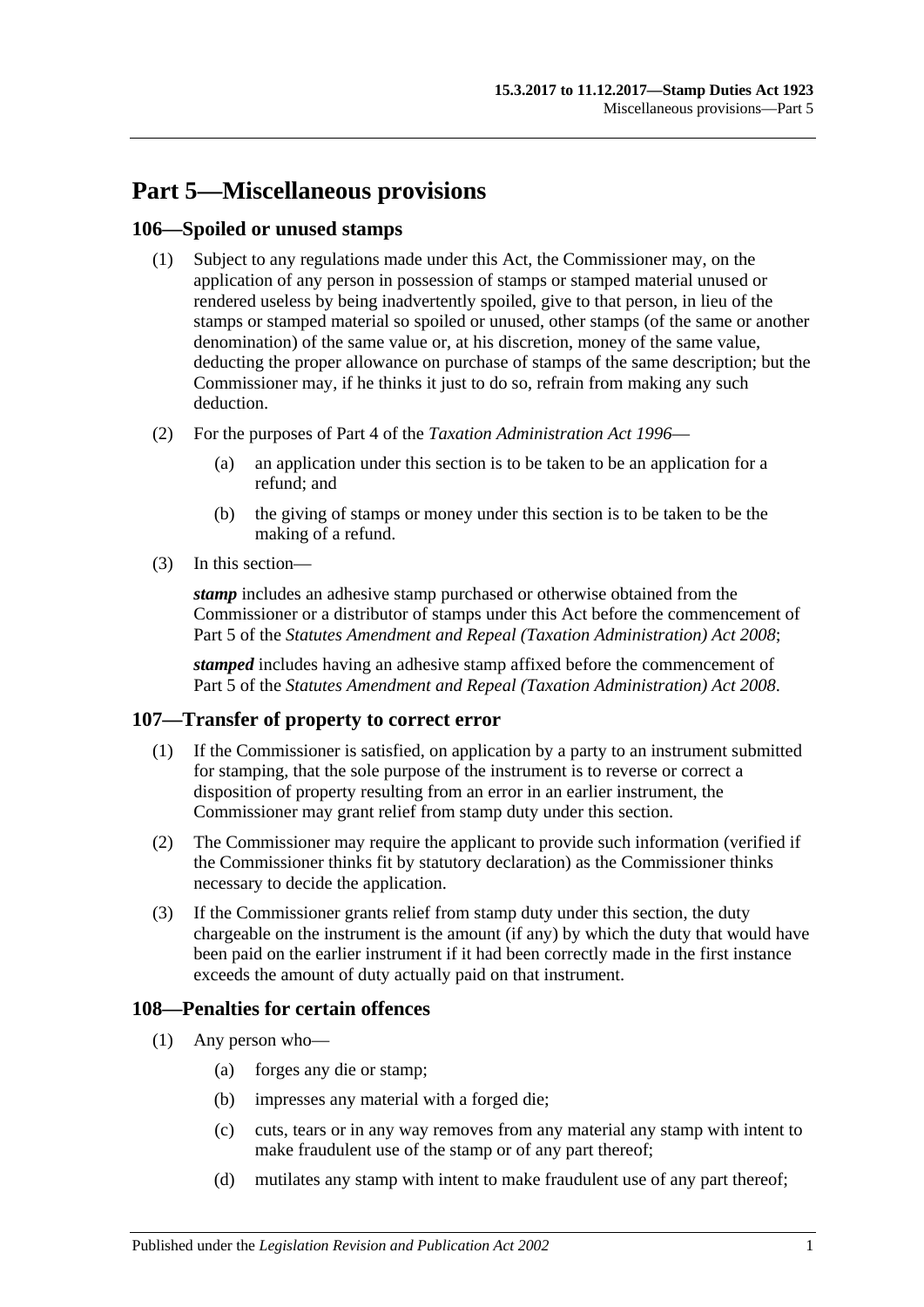- (e) fraudulently fixes or places upon any material, or upon any stamp, any stamp or part of a stamp which has been cut, torn or in any way removed from any other material or out of or from any other stamp;
- (f) erases or otherwise removes from any stamped material any name, sum, date or other matter or thing therein written with the intent that any fraudulent use should be made of the stamp upon the material;
- (g) knowingly sells or exposes for sale, or utters or uses, any forged stamp;
- <span id="page-85-0"></span>(h) knowingly and without lawful excuse (the proof of which lawful excuse shall lie on the person accused) has in his possession any forged die or stamp, or any stamp or part of a stamp which has been fraudulently cut, torn or otherwise removed from any material, or any stamp which has been fraudulently mutilated, or any stamped material out of which any name, sum, date or other matter or thing has been fraudulently erased or otherwise removed,

shall be guilty of an offence and liable to imprisonment for a term of not less than one year and not more than seven years.

(2) Any person who causes to be done, or knowingly assists in doing, any of the acts mentioned in [subsection](#page-84-0)  $(1)(a)$  to  $(h)$  shall be deemed to be guilty of the principal offence and shall be punishable accordingly.

### **109—Anti-avoidance provision**

(1) In this section—

*prescribed date*, in relation to a prescribed instrument, means the date that duty would have been payable in the ordinary course of events, as determined by the Commissioner, rather than on account of the scheme, contract, agreement, arrangement or undertaking that has been entered into (in the opinion of the Commissioner) in order, wholly or in part, to avoid or reduce a liability to duty;

*prescribed instrument or transaction* means an instrument or transaction that—

- (a) has been entered into in connection with, or as part of; or
- (b) has been made pursuant to or in relation to; or
- (c) is in any other way connected with,

a scheme, contract, agreement, arrangement or undertaking entered into, wholly or in part, to avoid or reduce a liability to duty on account of—

- (d) a change in the amount of duty payable on or after 1 July 2016 on account of the operation of section 71DC as to be inserted (or as inserted) into this Act by the *[Statutes Amendment and Repeal \(Budget 2015\) Act 2015](http://www.legislation.sa.gov.au/index.aspx?action=legref&type=act&legtitle=Statutes%20Amendment%20and%20Repeal%20(Budget%202015)%20Act%202015)*; or
- (e) the abolition of duty on qualifying land on or after 1 July 2018 on account of the operation of section 105A, as to be inserted (or as inserted) into this Act by the *[Statutes Amendment and Repeal \(Budget](http://www.legislation.sa.gov.au/index.aspx?action=legref&type=act&legtitle=Statutes%20Amendment%20and%20Repeal%20(Budget%202015)%20Act%202015) 2015) Act 2015*.
- <span id="page-85-1"></span>(2) If the Commissioner forms the opinion that an instrument or transaction executed or entered into on or after 18 June 2015 is a prescribed instrument or transaction, the duty chargeable on the instrument or in relation to the transaction will be calculated according to the rates in force on the prescribed date.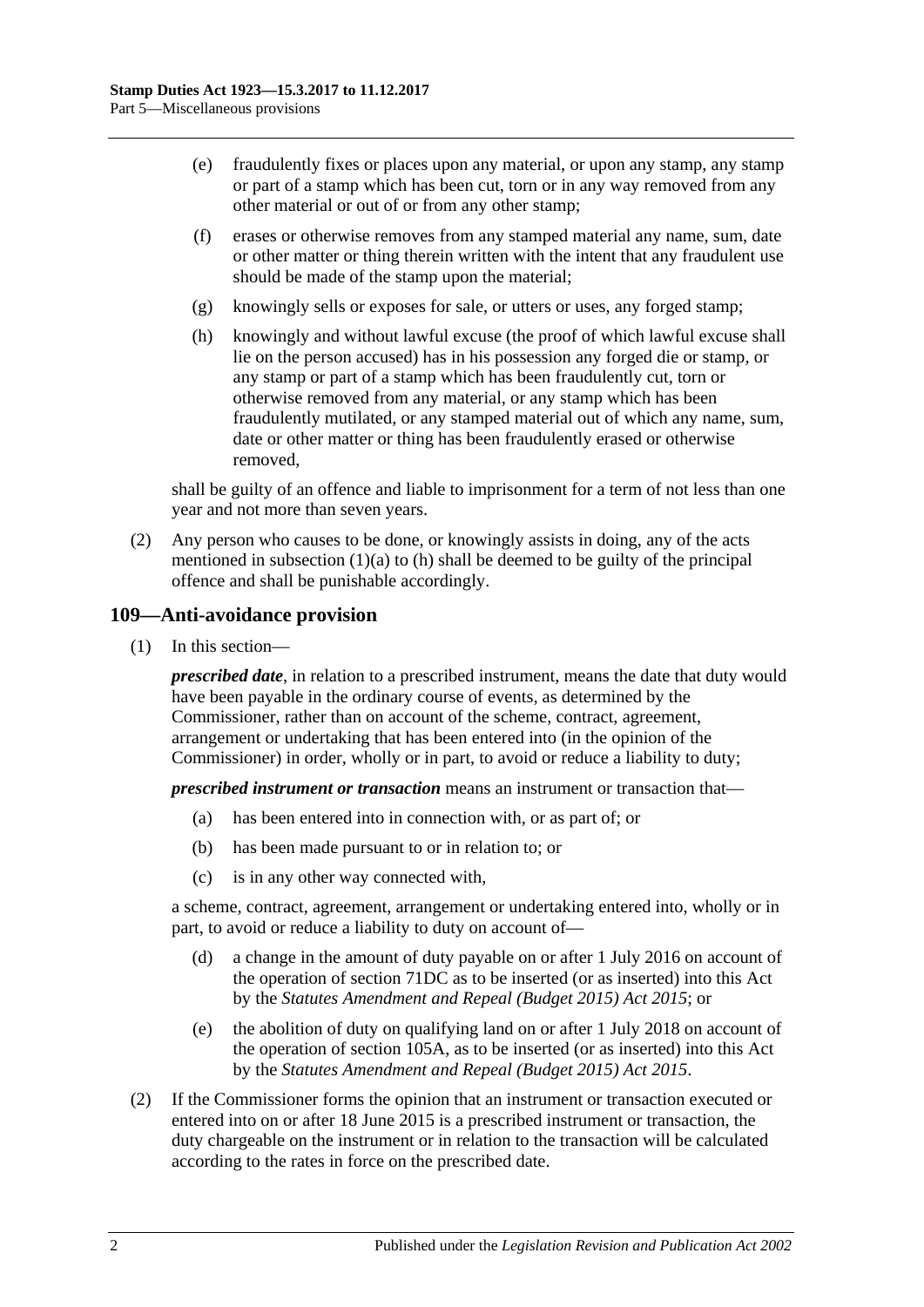- (3) For the purposes of [subsection](#page-85-1) (2), the Commissioner may have regard to—
	- (a) the nature of any relationship between the parties to the instrument or transaction; and
	- (b) any commercial or other arrangements existing between the parties to the instrument or transaction before the instrument was entered into, made or executed or the transaction was entered into; and
	- (c) any arrangements surrounding or relating to any land that is the subject of the instrument or transaction before the instrument was entered into, made or executed or the transaction was entered into; and
	- (d) any other matter the Commissioner considers relevant.
- (4) This section—
	- (a) operates to the exclusion of [section](#page-13-0) 16; and
	- (b) operates in addition to Part 6A of the *[Taxation Administration Act](http://www.legislation.sa.gov.au/index.aspx?action=legref&type=act&legtitle=Taxation%20Administration%20Act%201996) 1996*.
- (5) In addition, if the Commissioner forms an opinion in relation to an instrument or transaction under [subsection](#page-85-1) (2)—
	- (a) a deliberate tax default will be taken to have occurred on the prescribed date for the purposes of the *[Taxation Administration Act](http://www.legislation.sa.gov.au/index.aspx?action=legref&type=act&legtitle=Taxation%20Administration%20Act%201996) 1996*; but
	- (b) the Commissioner may not—
		- (i) remit any interest; or
		- (ii) remit any penalty tax,

payable under Part 5 of that Act.

### **111—Remedy for misappropriation**

- (1) The Supreme Court may, upon application by, or on behalf of, the Commissioner, grant a rule requiring any person who has received money payable by way of duty, or the executor or administrator of any such person, to show cause why he should not deliver to the Commissioner an account upon affidavit of any duty or sum of money received by that person, executor or administrator and why it should not be forthwith paid to the Commissioner.
- (2) The Court may make absolute such a rule and enforce by attachment or otherwise the payment of any such duty or sum of money as appears to be due, together with costs.

## <span id="page-86-0"></span>**112—Regulations**

- (1) The Governor may make such regulations as are contemplated by, or necessary or expedient for the purposes of, this Act.
- (2) Without limiting the generality of [subsection](#page-86-0) (1), the regulations may—
	- (a) be of general or limited application; and
	- (b) require the use of forms approved by the Commissioner for documents required or authorised to be used for the purposes of this Act or the regulations; and
	- (c) leave any other matter to be determined, varied or regulated according to the discretion of the Commissioner; and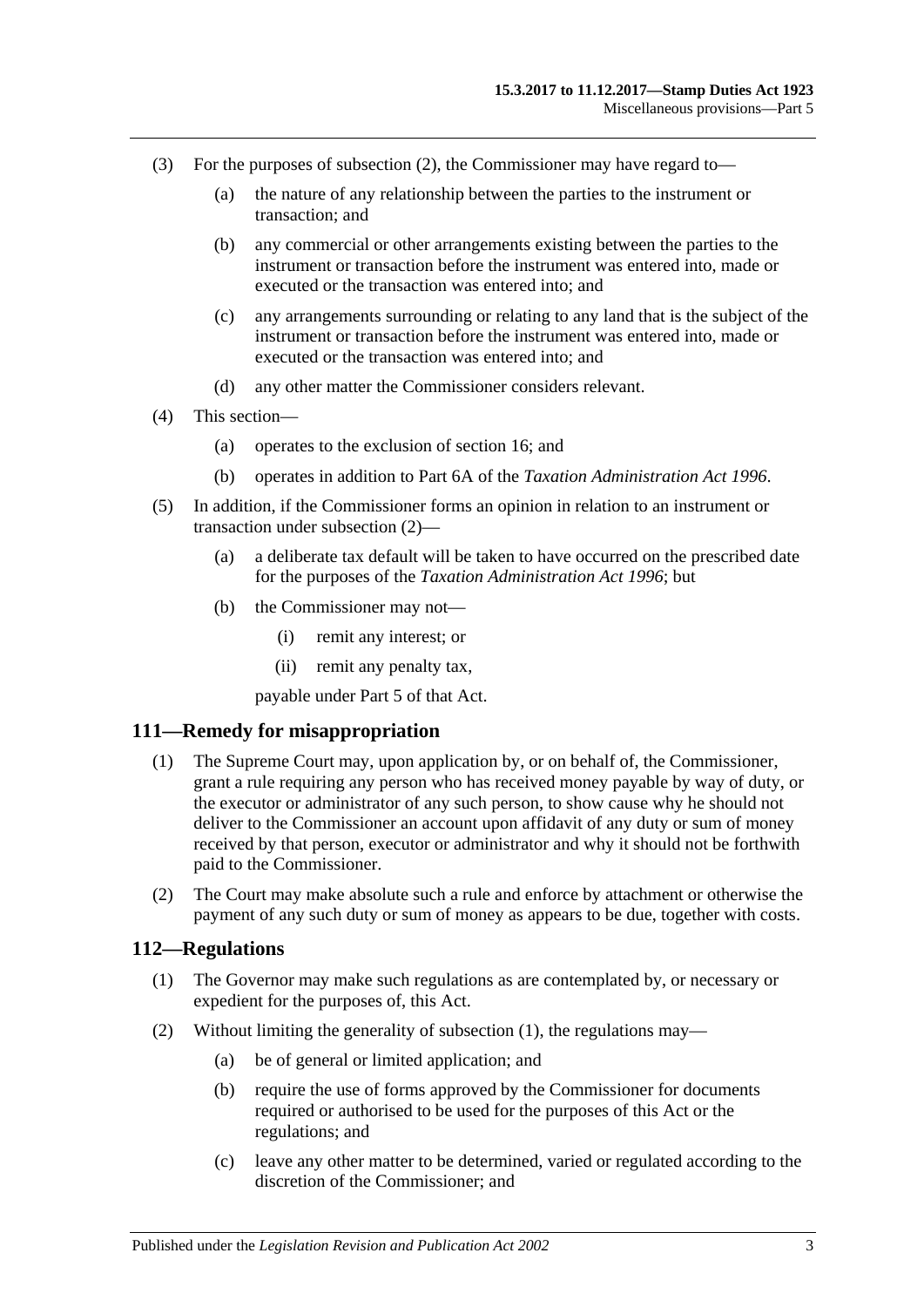- (ca) prescribe fines, not exceeding \$2 000, for offences against the regulations; and
- (d) make different prescriptions according to prescribed circumstances.

# **114—Exemption from stamp duty**

- (1) The Governor may, by proclamation, exempt any body or authority established by statute from the payment of duty under this Act.
- (2) The Governor may, by subsequent proclamation, vary or revoke a proclamation under this section.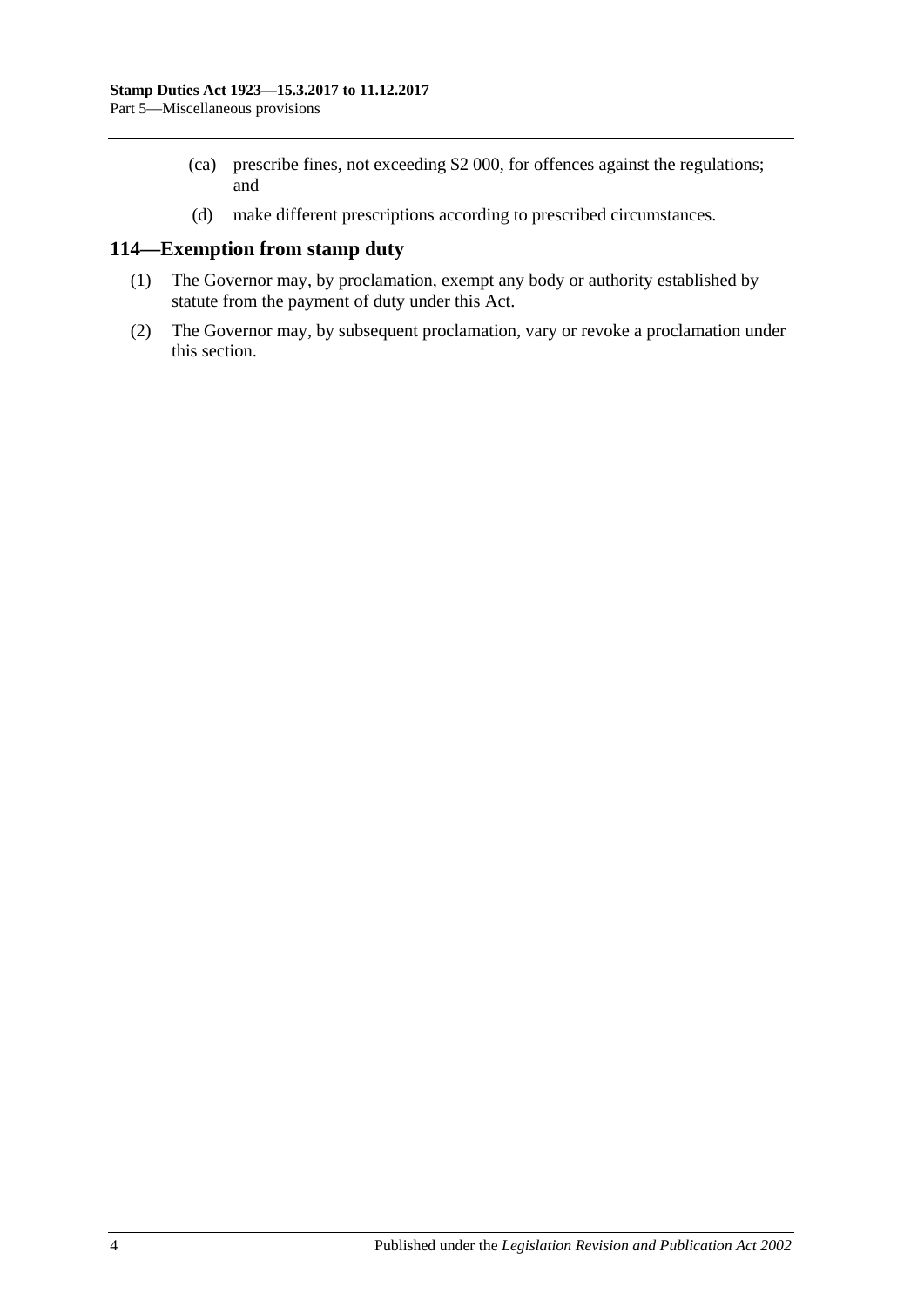# **Schedule 1—Transitional provisions**

## **1—Commencement of consequential regulations**

Regulations under this Act that are consequential on the amendments made to this Act by the *[Statutes Amendment \(Financial Institutions\) Act](http://www.legislation.sa.gov.au/index.aspx?action=legref&type=act&legtitle=Statutes%20Amendment%20(Financial%20Institutions)%20Act%201999) 1999* or are consequential on the *Cheques and Payment Orders Amendment Act 1998* of the Commonwealth may come into operation on 1 December 1998 or on any subsequent day occurring before the regulations were made.

## **2—No refund of duty on cheque forms**

Despite any other provision of this Act or the *[Taxation Administration Act](http://www.legislation.sa.gov.au/index.aspx?action=legref&type=act&legtitle=Taxation%20Administration%20Act%201996) 1996*, no refund of duty on cheque forms is allowed.

# **Schedule 2—Stamp duties and exemptions**

### **Note—**

No liability to duty arises in relation to the following:

- a mortgage, bond, debenture, covenant or warrant of attorney executed, or that first affects property in South Australia, on or after 1 July 2009;
- a mortgage executed, or that first affects property in South Australia, before 1 July 2009 if no advance secured under the mortgage is made before that day;
- an advance or further advance on or after 1 July 2009 under a mortgage first executed, or that first affects property in South Australia, before that day.

See Part 4A Division 2.

# **Part 1—Specified instruments**

### **2—Application to register or transfer registration of motor vehicle**

- (1) Application to register or transfer the registration of a motor vehicle—component payable in respect of registration—
	- (a) where the value of the motor vehicle (not being a commercial motor vehicle or a trailer)—
		- (i) does not exceed \$1 000—for every \$100 or fractional part of \$100 of that value
		- (ii) exceeds  $$1\,000$ , but does not exceed  $$2\,000$   $$10.00$  plus  $$2.00$

(iii) exceeds  $$2,000$ , but does not exceed  $$3,000$  \$30.00 plus \$3.00

that value for every \$100 or fractional part of \$100 of the excess over \$2 000 of that value

for every \$100 or fractional part of \$100 of the excess over \$1 000 of

\$1.00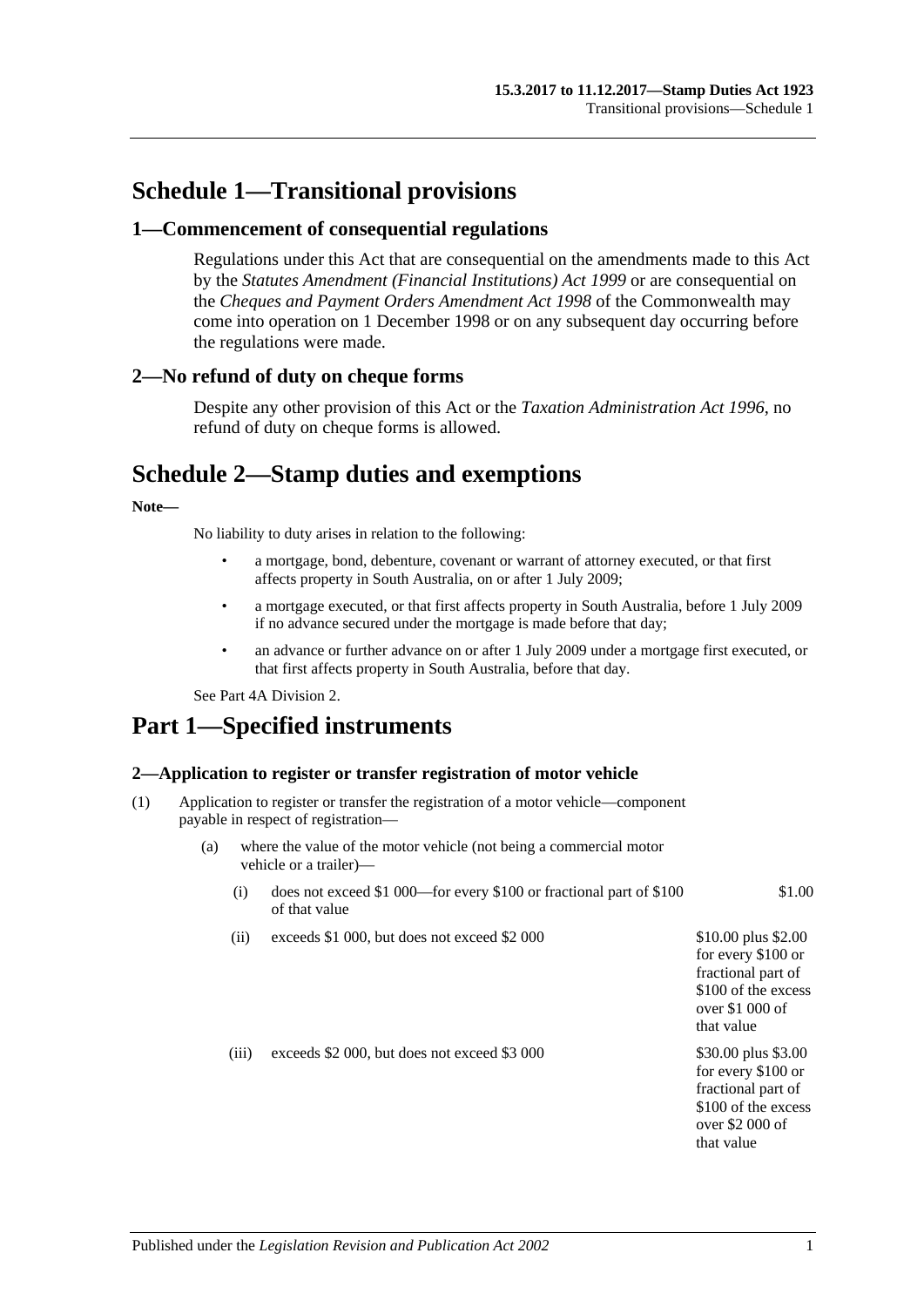|     | (iv)  | exceeds \$3 000                                                                          | \$60.00 plus \$4.00<br>for every \$100 or<br>fractional part of<br>\$100 of the excess<br>over \$3 000 of<br>that value |
|-----|-------|------------------------------------------------------------------------------------------|-------------------------------------------------------------------------------------------------------------------------|
| (b) |       | where the value of the motor vehicle (being a commercial motor vehicle<br>or a trailer)— |                                                                                                                         |
|     | (i)   | does not exceed \$1 000—for every \$100 or fractional part of \$100<br>of that value     | \$1.00                                                                                                                  |
|     | (ii)  | exceeds \$1 000, but does not exceed \$2 000                                             | \$10.00 plus \$2.00<br>for every \$100 or<br>fractional part of<br>\$100 of the excess<br>over \$1 000 of<br>that value |
|     | (iii) | exceeds \$2 000                                                                          | \$30.00 plus \$3.00<br>for every \$100 or<br>fractional part of<br>\$100 of the excess<br>over \$2 000 of<br>that value |
| (c) |       | if the application is not exempt from duty but the amount of the duty                    |                                                                                                                         |

would, apart from this paragraph, be less than \$5, the component in respect of registration is to be \$5.

#### (2) **Exemptions from component payable under subclause (1) in respect of registration**

- 1. Any application to register a motor vehicle made by a person who carries on the business of selling motor vehicles if the application is made by that person for the purpose of selling the motor vehicle to which the application relates to another person in the ordinary course of that business or for the purpose of demonstrating such motor vehicle to prospective purchasers thereof and such motor vehicle has not been previously registered (whether in this State or elsewhere in the Commonwealth).
- 2. Any application to register a motor vehicle that has been previously registered (whether in this State or elsewhere in Australia) or any application to transfer the registration of a motor vehicle that has been previously registered (whether in this State or elsewhere in Australia) to a dealer if the application is being made by that dealer for the purpose of the resale by him to another person of the motor vehicle to which the application relates and the resale is in the ordinary course of the business of the dealer.
- 3. Any application to register a motor vehicle or to transfer the registration of a motor vehicle made by a person or body who or which is entitled to registration, without fee, of the vehicle to which the application relates.
- 4. Any application to register or to transfer the registration of a trailer that is not a heavy vehicle.
- 5. Any application to register a motor vehicle or to transfer the registration of a motor vehicle made by the Crown or by any statutory body or authority which holds its assets for and on account of the Crown or by any person on behalf of the Crown or of any such body or authority.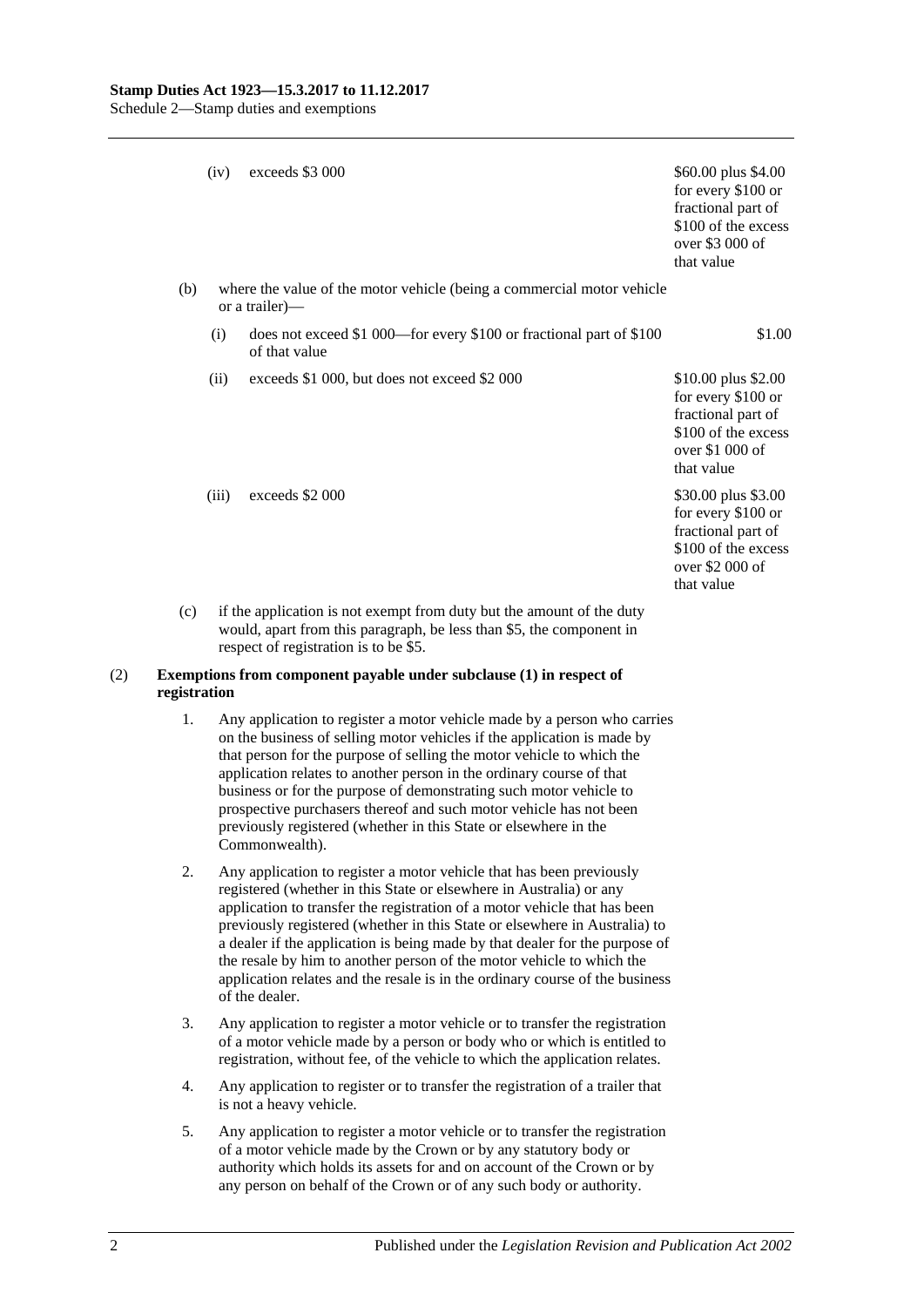- 6. Any application to register a motor vehicle or to transfer the registration of a motor vehicle to the extent that *ad valorem* stamp duty has already been paid, or is payable, on another instrument by which or by virtue of which the property in the motor vehicle was, or will be, legally or equitably transferred to, or vested in, the applicant.
- 7. Any application to register or to transfer the registration of a motor vehicle made by an executor or administrator of, or by any person administering the estate of, a deceased person if the application is made only for the purpose of the transfer of the motor vehicle to a person beneficially entitled thereto or for the purpose of the sale of the motor vehicle in the course of winding up the estate.
- 8. Any application to transfer the registration of a motor vehicle made by an owner who has repossessed that motor vehicle pursuant to a hire-purchase agreement or made by an owner in pursuance of the return of the motor vehicle to that owner by the hirer voluntarily where the vehicle is the subject of a hire-purchase agreement or upon the termination of a hiring agreement (not being a hire-purchase agreement).
- 9. Any application to register or to transfer the registration of a motor vehicle in which seating for not less than twelve adult passengers is provided and which is to be used solely or predominantly for the carriage of passengers for hire or reward.
- 10. Any application to register a motor vehicle in, or to transfer the registration of a motor vehicle to, the name of a council as defined in the *[Local Government Act](http://www.legislation.sa.gov.au/index.aspx?action=legref&type=act&legtitle=Local%20Government%20Act%201999) 1999* or a subsidiary of a council under that Act.
- 10A. Any application to register a motor vehicle where the vehicle is to be conditionally registered under section 25 of the *[Motor Vehicles Act](http://www.legislation.sa.gov.au/index.aspx?action=legref&type=act&legtitle=Motor%20Vehicles%20Act%201959) 1959* and the application is of a class declared by regulation under that Act to be exempt from stamp duty.
- 11. Any application to register a motor vehicle in, or transfer the registration of a motor vehicle to, the name of a person who—
	- (a) is entitled under section 38 of the *[Motor Vehicles Act](http://www.legislation.sa.gov.au/index.aspx?action=legref&type=act&legtitle=Motor%20Vehicles%20Act%201959) 1959* to have the motor vehicle registered at a reduced registration fee; and
	- (b) is not enjoying the benefit of this exemption in respect of any other motor vehicle currently owned by the person.
- 12. Any application to register a motor vehicle in, or to transfer the registration of a motor vehicle to, the name of a person who satisfies the Registrar of Motor Vehicles—
	- (a) that he is licensed under the law of another State or Territory of the Commonwealth to carry on the business of buying, selling or exchanging second-hand or used motor vehicles; and
	- (b) that the application is being made by that person for the purpose of the resale by him to another person of the motor vehicle to which the application relates; and
	- (c) that such resale is in the ordinary course of the business of that person.
- 13. Any application to register a motor vehicle in, or to transfer the registration of a motor vehicle to, the name of a person who satisfies the Registrar of Motor Vehicles—
	- (a) that he is the owner of the motor vehicle; and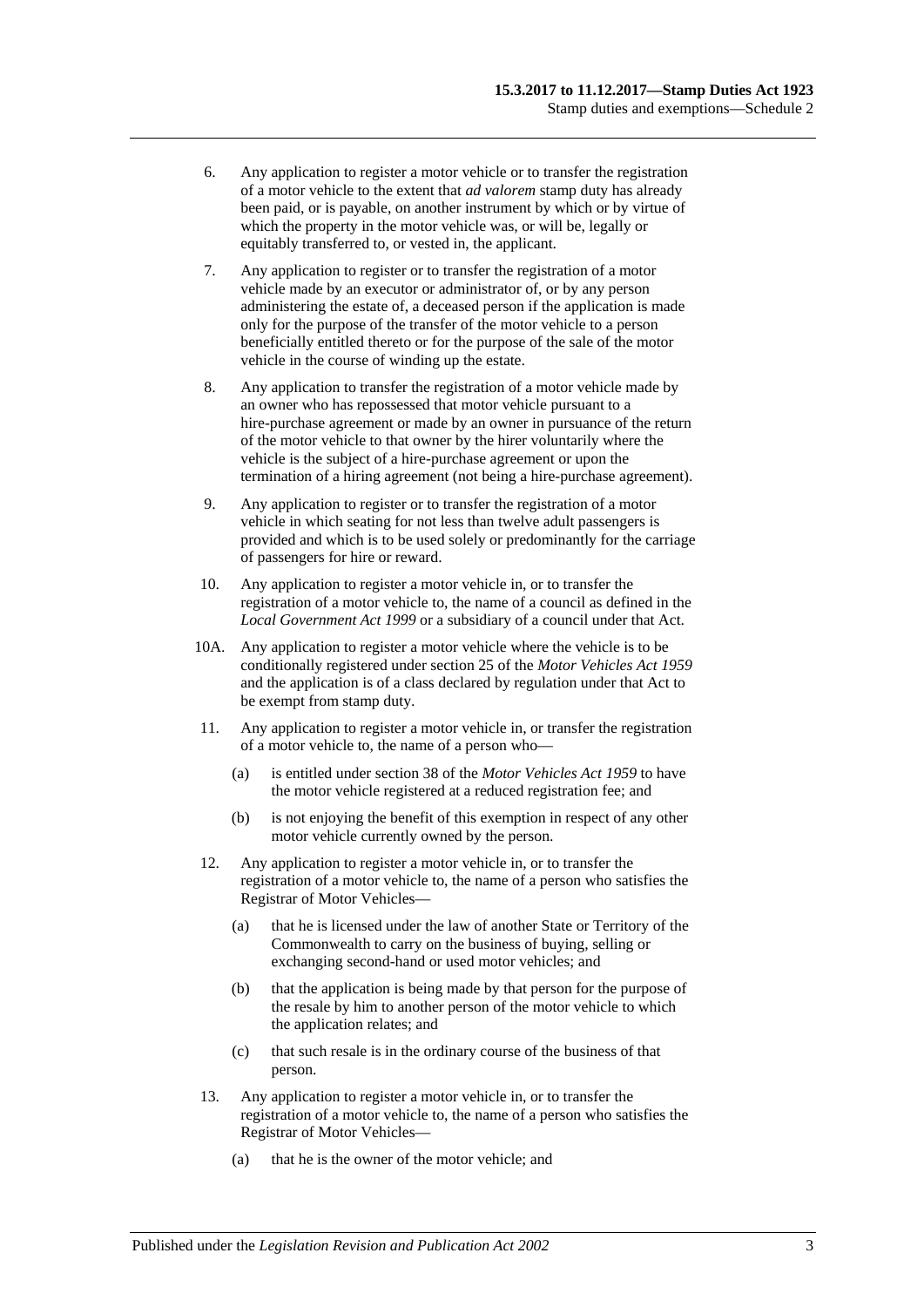- (b) that, in consequence of the loss by him of the use of one or both of his legs, he is permanently unable to use public transport; and
- (c) that the motor vehicle will be wholly or mainly used for transporting himself; and
- (d) that he is not enjoying the benefit of this exemption in respect of any other motor vehicle currently owned by him.
- 14. Any application to register a motor vehicle in, or to transfer the registration of a motor vehicle to, the name of a person who satisfies the Registrar of Motor Vehicles—
	- (a) that the motor vehicle is the subject of a hire-purchase agreement; and
	- (b) that he is a person to whom the hirer's rights under the agreement have passed by assignment,

but, if *ad valorem* stamp duty has already been paid in respect of the assignment of such rights on the instrument by which, or by virtue of which, such rights were assigned, this exemption shall apply only to the extent of the amount of such duty so paid.

- 15. Any application to register a motor vehicle where the vehicle was not, immediately before the date on which the application is made, conditionally registered under section 25 of the *[Motor Vehicles](http://www.legislation.sa.gov.au/index.aspx?action=legref&type=act&legtitle=Motor%20Vehicles%20Act%201959) Act 1959* and—
	- (a) immediately before the date on which the application is made, the motor vehicle was registered in the name of the applicant (and not in the name of any other person) under the law of this State; or
	- (b) the applicant satisfies the Registrar of Motor Vehicles that, immediately before the date on which the application is made—
		- (i) the motor vehicle was registered in the name of the applicant (and not in the name of any other person) under the law of another State or a Territory of the Commonwealth; and
		- (ii) the applicant—
			- (A) was a resident of that State or Territory; or
			- (B) carried on a business in that State or Territory.
- 16. Any application to register a motor vehicle in, or to transfer the registration of a motor vehicle into, the name of the East Torrens County Board of Health constituted under the *[Health Act](http://www.legislation.sa.gov.au/index.aspx?action=legref&type=act&legtitle=Health%20Act%201935) 1935*.
- 17. Any application to transfer the registration of a motor vehicle made by a mortgagee—
	- (a) who has, in accordance with the *[Consumer Transactions Act](http://www.legislation.sa.gov.au/index.aspx?action=legref&type=act&legtitle=Consumer%20Transactions%20Act%201972) 1972*, taken possession of the motor vehicle in pursuance of a consumer mortgage; or
	- (b) to whom the motor vehicle has been voluntarily returned by the mortgagor in pursuance of the *[Consumer Transactions Act](http://www.legislation.sa.gov.au/index.aspx?action=legref&type=act&legtitle=Consumer%20Transactions%20Act%201972) 1972*.
- 18. Any application to register or to transfer the registration of a tractor or item of agricultural machinery owned by a primary producer.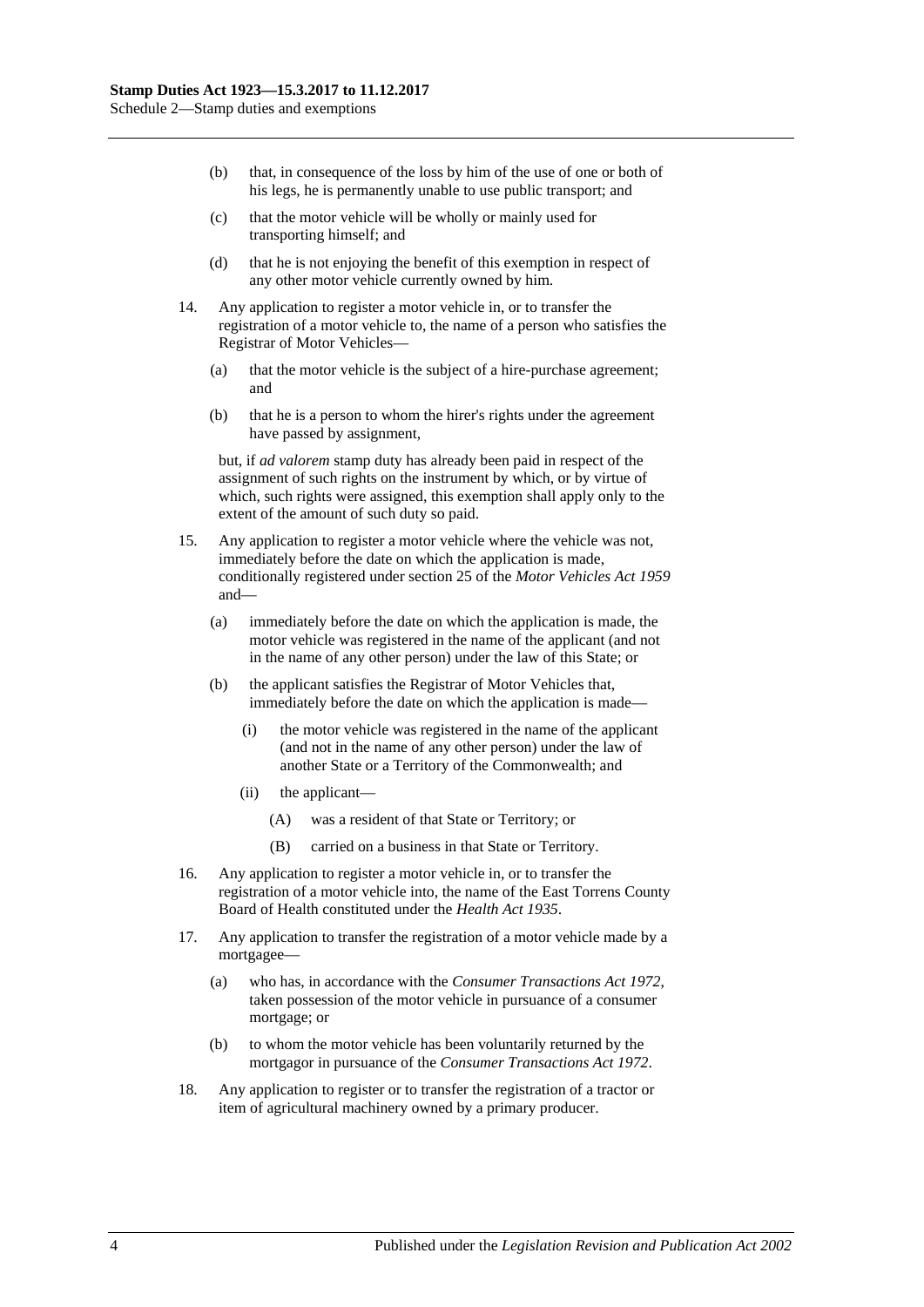| 19. | An application to register a motor vehicle in, or to transfer the          |
|-----|----------------------------------------------------------------------------|
|     | registration of a motor vehicle into, the name of a beneficiary of the     |
|     | estate of a deceased person in order to give effect to the provisions of a |
|     | will or the rules of intestacy.                                            |

- 20. Any application to register a motor vehicle in, or to transfer the registration of a motor vehicle to, the name of a person who satisfies the Registrar of Motor Vehicles—
	- (a) that he or she is the owner of the motor vehicle; and
	- (b) that he or she is the parent or legal guardian of a child who, in consequence of the loss by the child of the use of 1 or both of his or her legs, is permanently unable to use public transport; and
	- (c) that the motor vehicle will be wholly or mainly used for transporting the child; and
	- (d) that he or she is not enjoying the benefit of this exemption in respect of any other motor vehicle currently owned by him or her.
- 21. Any application to register a motor vehicle in, or to transfer the registration of a motor vehicle to, the name of an entity which satisfies the Registrar of Motor Vehicles—
	- (a) that the entity is a disability services provider endorsed as an income tax exempt charity under the *Income Tax Assessment Act 1997* of the Commonwealth; and
	- (b) that the motor vehicle will be wholly or mainly used for transporting people with disabilities.
- (3) Application to register or transfer the registration of a motor vehicle—component payable in respect of policy of insurance where the application is for registration of the vehicle for a period of—

| (aa) not more than 31 days                                                                                                 | \$5.00 |
|----------------------------------------------------------------------------------------------------------------------------|--------|
| $\ell$ .) and the $\ell$ 1 in $\ell$ 1 in $\ell$ is the $\ell$ in $\ell$ in $\ell$ in $\ell$ in $\ell$ . The set of $\ell$ | 01500  |

- (a) more than 31 days but less than 12 months (for each 3 months or part of each 3 months in the period of registration) \$15.00
- (b)  $12 \text{ months}$  \$60.00

#### (4) **Exemptions from component payable under subclause (3) in respect of a policy of insurance**

- 1. Policy of insurance where the application for registration is made by a person or body who or which is entitled to registration of the motor vehicle to which the application relates without fee.
- 2. Policy of insurance where the application is for registration of a trailer that is not a heavy vehicle.
- 3. Policy of insurance where the application for registration is made by the Crown or by any statutory body or authority which holds its assets for and on account of the Crown or by any person on behalf of the Crown or of any such body or authority.
- 4. Policy of insurance where the application is for registration of a motor vehicle in which seating for not less than twelve adult passengers if provided and which is used solely or predominantly for the carriage of passengers for hire or reward.
- 5. Policy of insurance where the application for registration is made by a council as defined in the *[Local Government Act](http://www.legislation.sa.gov.au/index.aspx?action=legref&type=act&legtitle=Local%20Government%20Act%201999) 1999* or a subsidiary of a council under that Act.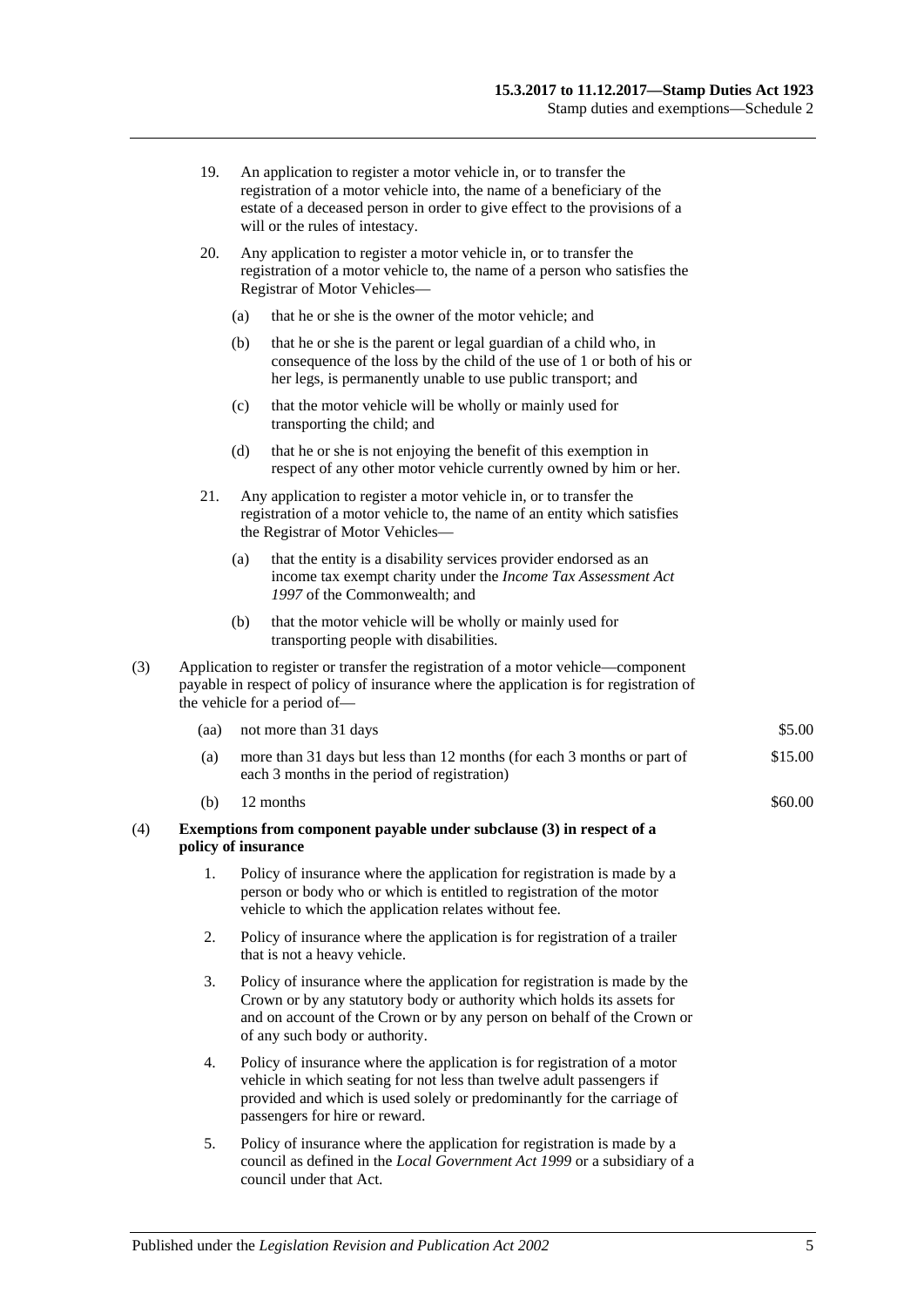- 5A. Policy of insurance where the motor vehicle is to be conditionally registered under section 25 of the *[Motor Vehicles Act](http://www.legislation.sa.gov.au/index.aspx?action=legref&type=act&legtitle=Motor%20Vehicles%20Act%201959) 1959* and the application for registration is of a class declared by regulation under that Act to be exempt from stamp duty.
- 6. Policy of insurance where the application for registration is made by a person who—
	- (a) is entitled under section 38 of the *[Motor Vehicles Act](http://www.legislation.sa.gov.au/index.aspx?action=legref&type=act&legtitle=Motor%20Vehicles%20Act%201959) 1959* to have the motor vehicle registered at a reduced registration fee; and
	- (b) is not enjoying the benefit of this exemption in respect of any other motor vehicle currently owned by the person.
- 7. Policy of insurance where the application for registration is made by a person who satisfies the Registrar of Motor Vehicles—
	- (a) that he is the owner of the motor vehicle; and
	- (b) that, in consequence of the loss by him of the use of one or both of his legs, he is permanently unable to use public transport; and
	- (c) that the motor vehicle will be wholly or mainly used for transporting himself; and
	- (d) that he is not enjoying the benefit of this exemption in respect of any other motor vehicle currently owned by him.
- 8. Policy of insurance where the application for registration is made by a person who satisfies the Registrar of Motor Vehicles—
	- (a) that he is the owner of the motor vehicle;
	- (b) that he is entitled as the holder of—
		- (i) a State concession card of a prescribed class; or
		- (ii) a pensioner entitlement card issued under any Act or law of the Commonwealth,

to travel on public transport in this State at reduced fares.

- 9. Policy of insurance where the application for registration is made by a person who satisfies the Registrar of Motor Vehicles—
	- (a) that he or she is the owner of the motor vehicle; and
	- (b) that he or she is the parent or legal guardian of a child who, in consequence of the loss by the child of the use of 1 or both of his or her legs, is permanently unable to use public transport; and
	- (c) that the motor vehicle will be wholly or mainly used for transporting the child; and
	- (d) that he or she is not enjoying the benefit of this exemption in respect of any other motor vehicle currently owned by him or her.
- 10. Policy of insurance where the application for registration is made by an entity which satisfies the Registrar of Motor Vehicles—
	- (a) that the entity is a disability services provider endorsed as an income tax exempt charity under the *Income Tax Assessment Act 1997* of the Commonwealth; and
	- (b) that the motor vehicle will be wholly or mainly used for transporting people with disabilities.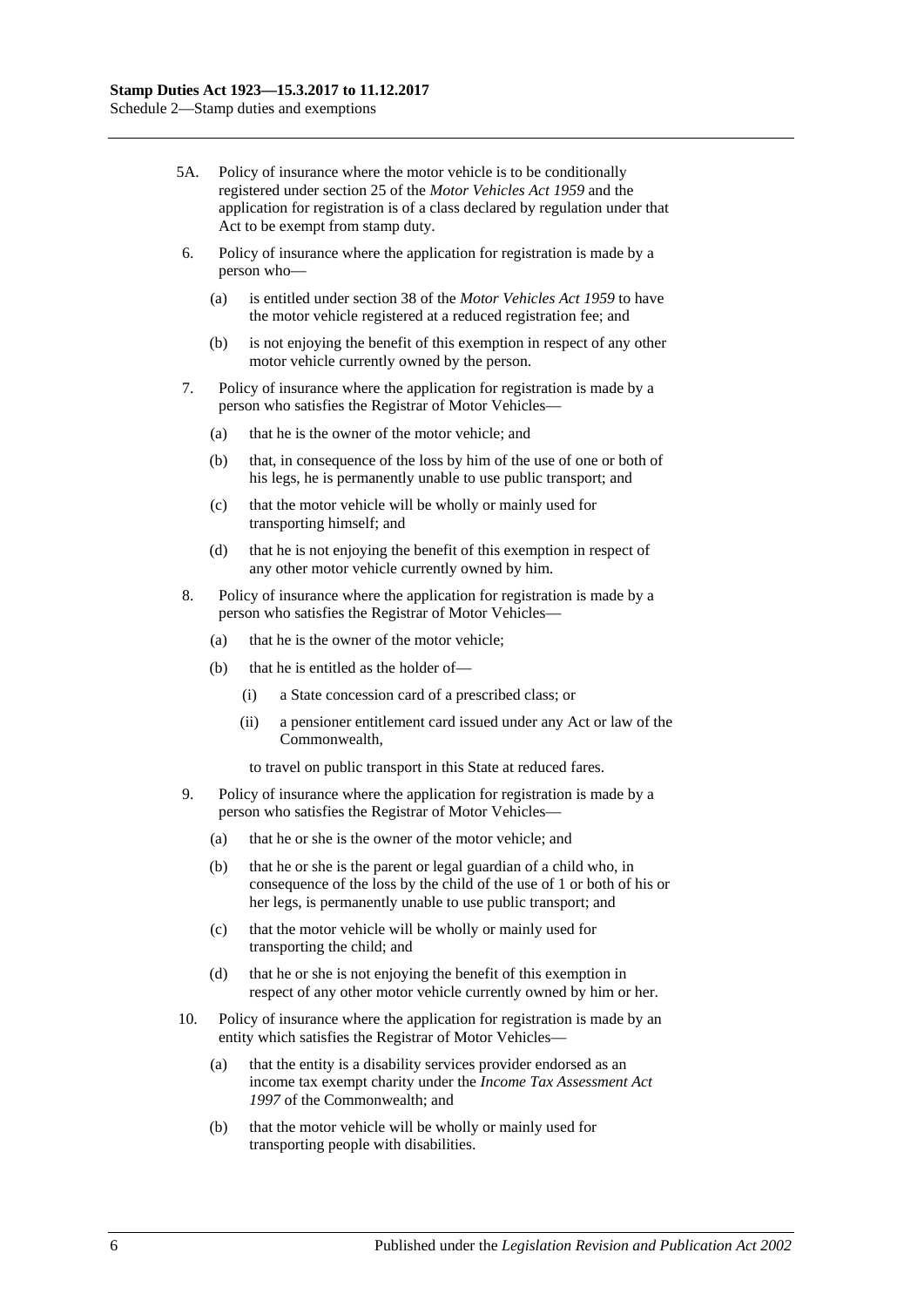#### **3—Conveyance or transfer on sale of property not otherwise charged**

- (1) Conveyance or transfer on sale of any property (not otherwise charged), including contract or agreement for sale, or conveyance operating as a voluntary disposition *inter vivos* of any property (including a statement unde[r Part 4\)](#page-62-0)—
	-
	- (b) where the value of the property conveyed— (i) does not exceed \$12 000—for every \$100 or fractional part of \$100 of the value \$1.00 (ii) exceeds  $$12,000$  but does not exceed  $$30,000$  \$120 plus \$2.00 for every \$100 or fractional part of \$100 of the excess over \$12 000 of that value (iii) exceeds  $$30,000$  but does not exceed  $$50,000$  \$480 plus \$3.00 for every \$100 or fractional part of \$100 of the excess over \$30 000 of that value (iv) exceeds \$50 000 but does not exceed \$100 000 \$1 080 plus \$3.50 for every \$100 or fractional part of \$100 of the excess over \$50 000 of that value (v) exceeds \$100 000 but does not exceed \$200 000 \$2 830 plus \$4.00 for every \$100 or fractional part of \$100 of the excess over \$100 000 of that value (vi) exceeds \$200 000 but does not exceed \$250 000 \$6 830 plus \$4.25 for every \$100 or fractional part of \$100 of the excess over \$200 000 of that value (vii) exceeds \$250 000 but does not exceed \$300 000 \$8 955 plus \$4.75 for every \$100 or fractional part of \$100 of the excess over \$250 000 of that value (viii) exceeds \$300 000 but does not exceed \$500 000 \$11 330 plus \$5.00 for every \$100 or fractional part of \$100 of the

excess over \$300 000 of that

value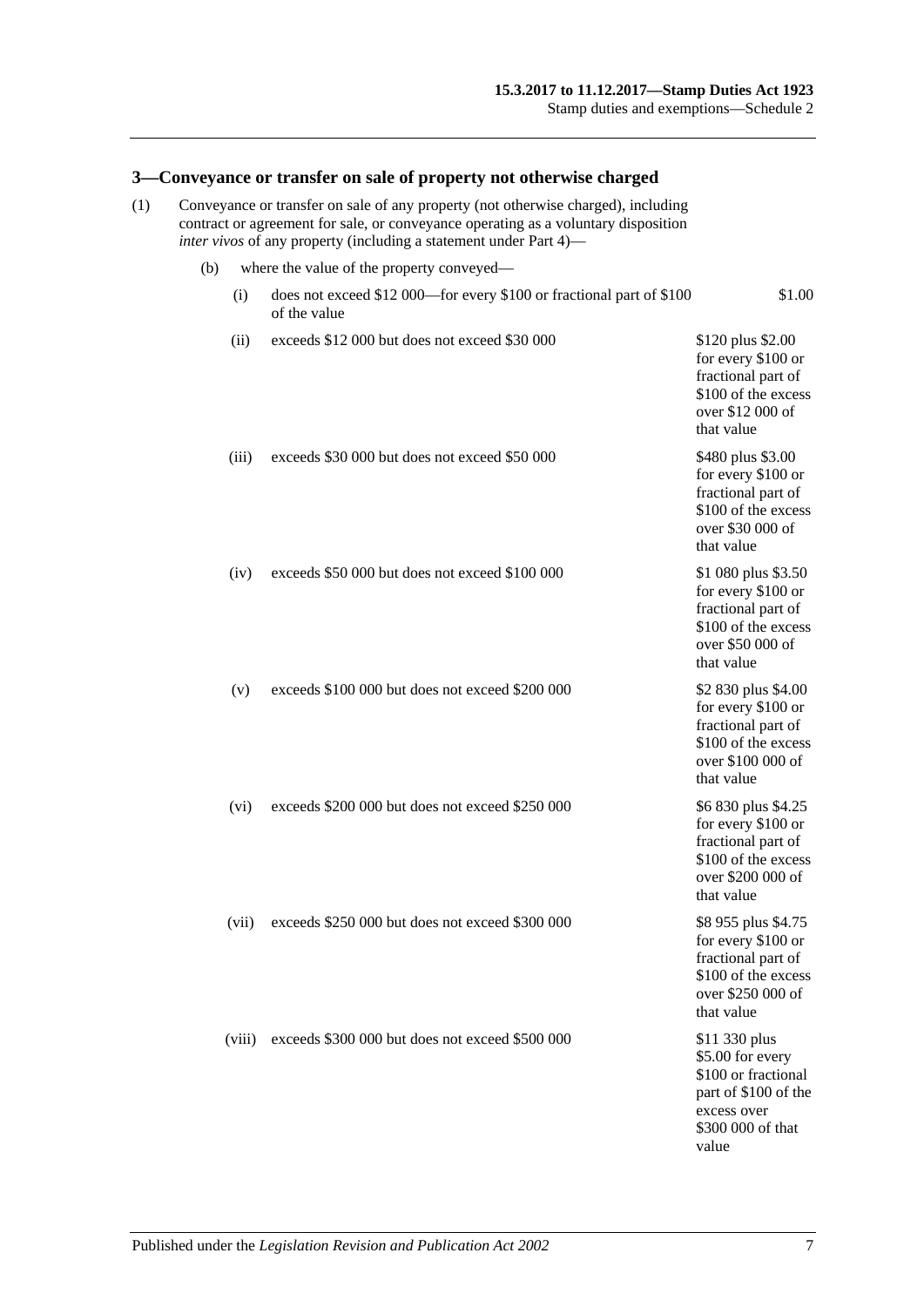(ix) exceeds \$500 000  $\text{$}21\text{ }330\text{ plus}$ 

\$5.50 for every \$100 or fractional part of \$100 of the excess over \$500 000 of that value

#### (2) **Exemption**

- 1. Conveyance or transfer of a mortgage or an interest in a mortgage (including such a conveyance or transfer under which a chose in action consisting of the debt secured by that mortgage or part of that debt is also conveyed or transferred).
- 2. Conveyance or transfer of any debenture, debenture stock, bond, note or other security of a similar kind of a government or of any municipal or other corporation, company or society (whether constituting a charge on the assets of the government, or of the municipal or other corporation, company or society or not).
- 3. Conveyance operating as a voluntary disposition *inter vivos* by an employer of any property for the purpose of providing individual personal benefits, pensions or retiring allowances for the employer's employees.
- 4. In the case of an amalgamation under the *[Fair Work Act](http://www.legislation.sa.gov.au/index.aspx?action=legref&type=act&legtitle=Fair%20Work%20Act%201994) 1994* any conveyance or transfer of property by an amalgamating association to the association formed by the amalgamation.
- 5. In the case of an amalgamation of 2 or more organisations under the *Fair Work (Registered Organisations) Act 2009* of the Commonwealth, any conveyance or transfer of property to an amalgamated organisation from a de-registered organisation.

# **Part 2—General exemptions from all stamp duties**

### **16—General exemptions**

The following instruments are exempt from all stamp duties:

- 1 Wills, testamentary instruments and letters of administration and any instrument acknowledging, evidencing or recording any such instrument.
- 1A Agreement or memorandum of agreement made on or after 1 September 1992, not under seal, and not otherwise specifically charged with duty.
- 2 Certificates of title issued from the Lands Titles Office.
- 3 Customs bonds.
- 4 Administration bonds.
- 5 Bonds to the Crown.
- 6 Conveyances of bills, bonds, debentures or other securities issued by a public statutory body constituted under a law of the Commonwealth or of this or any other State or of any Territory of the Commonwealth, not being a prescribed statutory body or a statutory body of a prescribed class.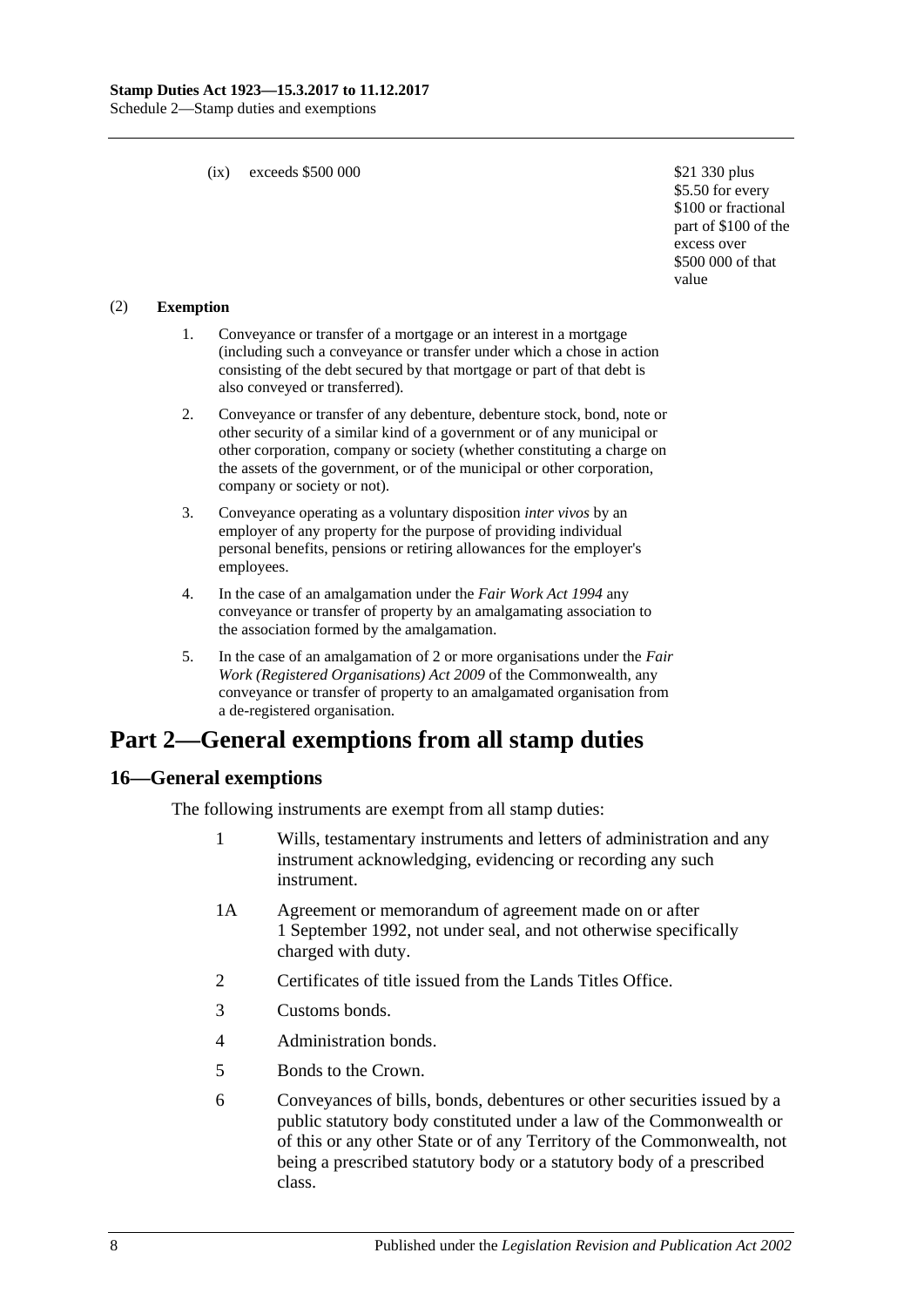- 7 Bond on appointment of a special bailiff.
- 8 Memorandum of association, articles of association and rules and regulations of any incorporated company, association or society.
- 9 Marriage settlements.
- 10 Mortgage bonds guaranteed by the Government of South Australia.
- 11 Articles or indentures of apprenticeship and assignments of articles or indentures of apprenticeship.
- 12 Leases to the Crown and to any person on behalf of the Crown.
- 13 A power of attorney (or any other instrument in the nature of a power of attorney).
- 13A Grant of land from the Crown.
- 13B Conveyance, whether on sale or otherwise, to the Crown or to any person on behalf of the Crown (not being a surrender to the Crown, or any such person, of a lease or other interest in land in order that the Crown may grant to a person other than the surrenderor a lease of, or other interest in, the same land or any part thereof).
- 15 Any transfer of any fire, personal accident, fidelity, guarantee, livestock, plate glass or marine insurance or assurance policy.
- 16 Any cemetery leases.
- 18 Bills, bonds, inscribed stock, debentures, deposit receipts and other securities issued by the Government of the State, and coupons or interest warrants issued in connection with any such bills, bonds, stock, debentures, deposit receipts or other securities, and any transfer of, or document relating to, the purchase or sale of any such bills, bonds, stock, debentures, deposit receipts or other securities.
- 19 Conveyance or transfer of a financial product by the personal representative of a deceased person to another person entitled under the will of the deceased person, or on intestacy, to have the financial product conveyed or transferred to him or her.
- 20 Conveyance or transfer of a financial product if the conveyance or transfer is made for the purpose of effectuating the appointment of a new trustee or the retirement of a trustee and all duty chargeable on any instrument for the appointment of the new trustee or the retirement of the trustee, as the case may be, has been duly paid.
- 21 Conveyance or transfer of a financial product if the conveyance of transfer is made in pursuance of any deed of settlement or deed of gift and all duty chargeable on the deed of settlement or deed of gift, as the case may be, has been duly paid.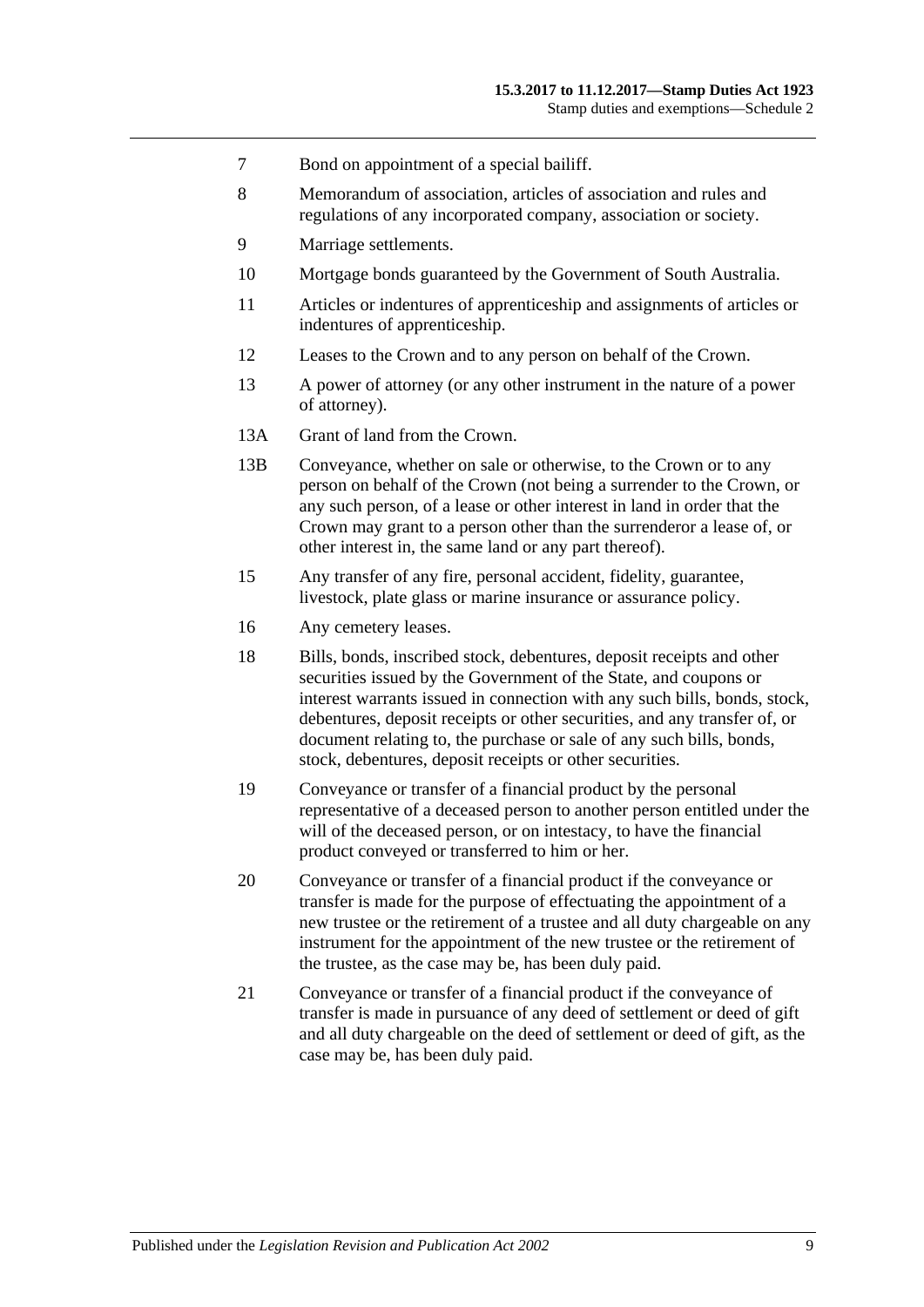- 23 (1) Any conveyance, transfer or mortgage to which a prescribed person is a party and which is executed or entered into in connection with the purchase or gift of any land on which the prescribed person resides or intends to reside shall be exempt from stamp duty on so much of the amount on which the duty is chargeable as does not exceed two thousand four hundred dollars, but a conveyance, transfer or mortgage shall not be exempt under this paragraph unless the Commissioner is satisfied by such evidence as he requires—
	- (a) that the purchase or gift is made for the purpose of enabling the prescribed person to become the owner, or lessee from the Crown, of a dwelling house in which he resides or intends to reside;
	- (b) that a conveyance, transfer or mortgage to which the prescribed person was a party and which was executed or entered into in connection with any other purchase or gift of land on which the prescribed person resided or intended to reside has not previously been exempt from stamp duty pursuant to this paragraph or any enactment relating to advances for homes.
	- (2) In this exemption—

### <span id="page-97-0"></span>*prescribed person* means—

- (a) a person who, during any war in which the Commonwealth is or was engaged, has served as a member of a naval, military or air force of the Commonwealth or of the United Kingdom or of any part of Her Majesty's dominions, whether or not he is still so serving at the time when he claims exemption under this paragraph;
- <span id="page-97-1"></span>(b) a person who, during any such war, was employed in seagoing service on a ship registered in any territory under the dominion of Her Majesty the Queen, whether or not he is still so employed at the time when he claims exemption under this paragraph;
- <span id="page-97-2"></span>(c) a person who has been on active service in the Korean war as a member of a naval, military or air force of the Commonwealth or of the United Kingdom or of any other part of Her Majesty's dominions, whether or not he is still on such service at the time when he claims exemption under this paragraph.

The expression *Korean war* in this paragraph means the war in Korea which commenced on the twenty-fifth day of June, 1950. For the purposes of this paragraph that war shall be deemed to end on the day on which a proclamation is issued by the Governor declaring that the Korean war has ceased;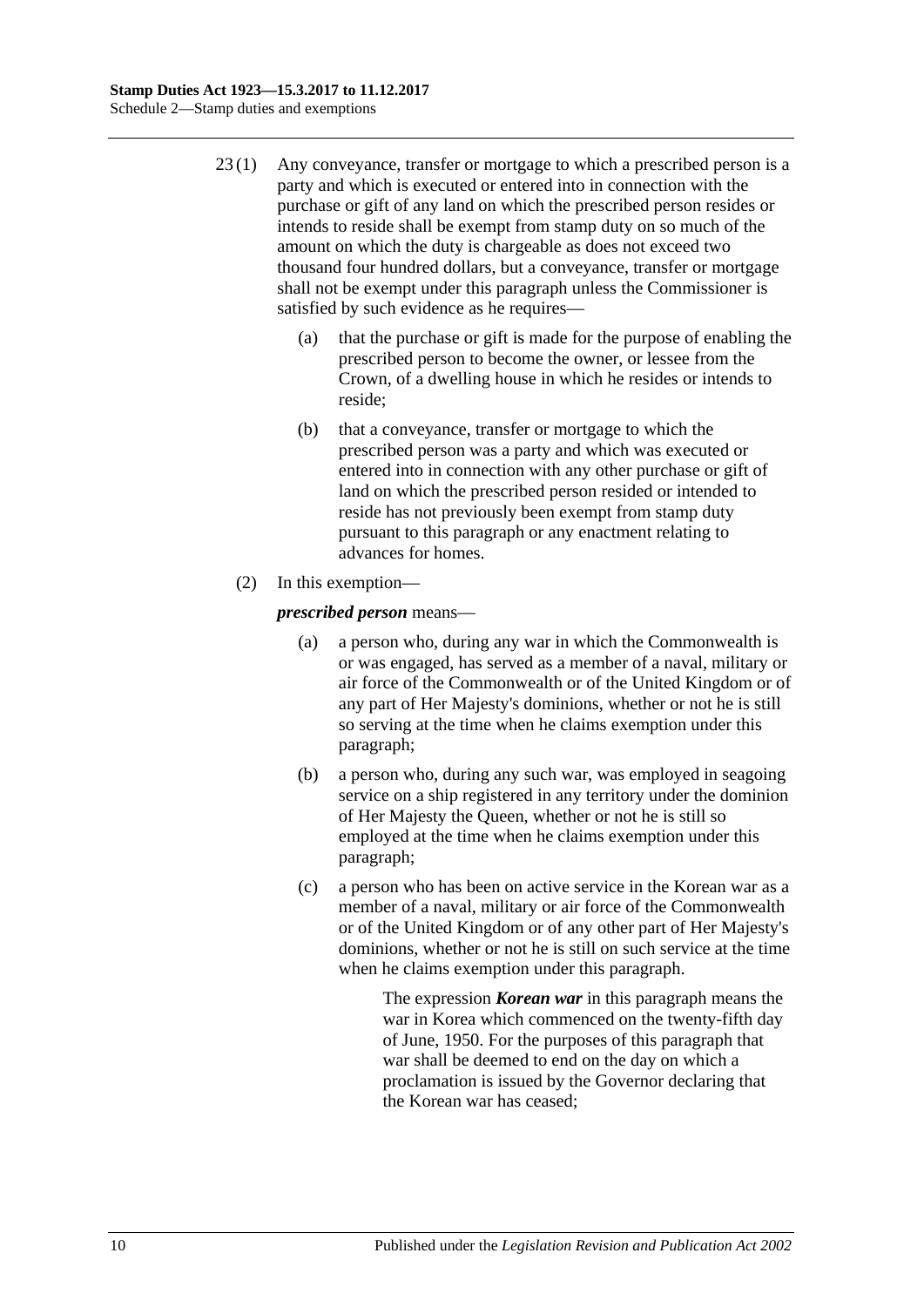- <span id="page-98-0"></span>(d) a person who has been on active service as a member of a naval, military or air force of the Commonwealth or of the United Kingdom or of any other part of Her Majesty's dominions operating for the suppression of unlawful violence in Malaya, whether or not he is still on such service at the time when he claims exemption under this paragraph;
- <span id="page-98-1"></span>(d1) a person who (whether before or after the commencement of the *[Stamp Duties Act Amendment Act](http://www.legislation.sa.gov.au/index.aspx?action=legref&type=act&legtitle=Stamp%20Duties%20Act%20Amendment%20Act%201965) 1965*) has been on active service as a member of a naval, military or air force of the Commonwealth or of the United Kingdom or of any other part of Her Majesty's dominions in any area outside Australia or in any naval, military or air force operation that is proclaimed to be an area or (as the case may be) a naval, military or air force operation for the purposes of this paragraph, whether or not he is still on such service at the time when he claims exemption under this paragraph;
- (e) the widow of any deceased person who during his lifetime served or was employed as mentioned in [paragraph](#page-97-0) (a), [\(b\),](#page-97-1)  $(c)$ ,  $(d)$  or  $(d1)$ ;

*land* includes the fee simple of any land and the estate and interest of a lessee of land held under a Crown lease, and of a purchaser of land held under an agreement for sale and purchase granted by the Crown.

- (3) For the purposes of [paragraphs](#page-97-0) (a) and [\(b\)](#page-97-1) of the definition of *prescribed person*, a war shall be deemed to continue from the commencement thereof until the day declared by the Governor by proclamation to be the day on which the war shall be deemed to cease. Notwithstanding the provisions of this paragraph, or of any proclamation made in pursuance thereof, the war which commenced on the third day of September, 1939, shall, for the purposes of any conveyance, transfer or mortgage executed or entered into after the commencement of the *[Stamp Duties Act Amendment Act](http://www.legislation.sa.gov.au/index.aspx?action=legref&type=act&legtitle=Stamp%20Duties%20Act%20Amendment%20Act%201965) 1965* be deemed to have ceased on the thirty-first day of December, 1945.
- 24B A conveyance or transfer of a financial product made solely for the purpose of a security lending transaction of a kind that would qualify for relief under section 26BC(3) of the *Income Tax Assessment Act 1936* of the Commonwealth, as amended from time to time.
- 25 A declaration of trust by the Public Trustee for the benefit of a child under the age of 18 years who has received a payment under the *[Victims of Crime Act](http://www.legislation.sa.gov.au/index.aspx?action=legref&type=act&legtitle=Victims%20of%20Crime%20Act%202001) 2001* or a corresponding previous law.
- 26 An instrument executed by a trustee of a regulated superannuation fund within the meaning of the *Superannuation Industry (Supervision) Act 1993* of the Commonwealth in the ordinary course of administering the fund for the purpose of effecting or acknowledging, evidencing or recording—
	- (a) the creation of an interest in the property of the superannuation fund on account of a person becoming a member of the fund; or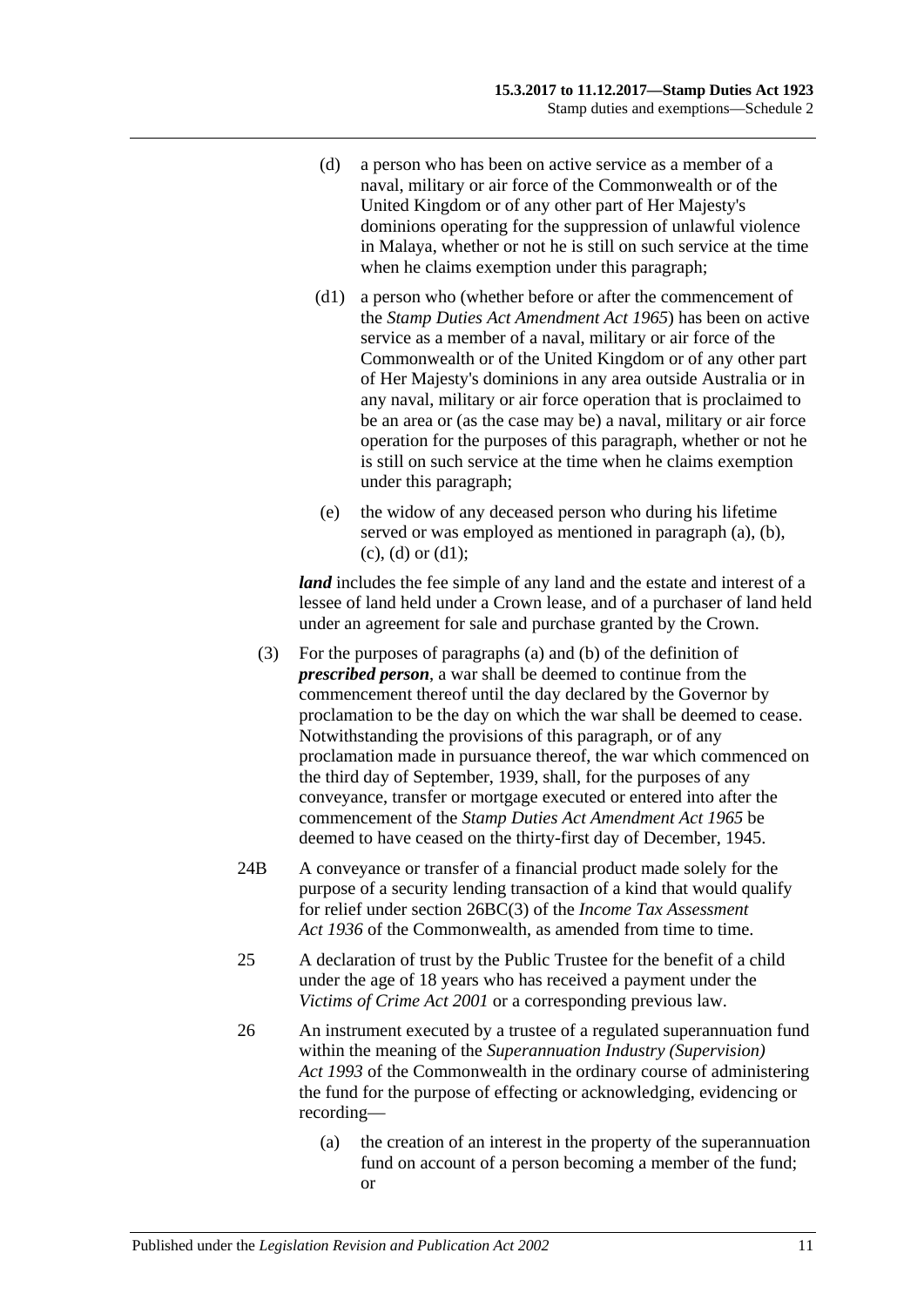(b) the redemption, cancellation or extinguishment of an interest in the property of the superannuation fund on account of a person ceasing to be a member of the fund,

but not so as to exempt any conveyance or transfer of property into or out of the fund.

- 27 An instrument of discharge or partial discharge of a mortgage or charge.
- 28 A conveyance (other than a conveyance operating as a voluntary disposition *inter vivos*) for effectuating the appointment of a new trustee or the retirement of a trustee.
- 29 A conveyance of a kind for which no specific charge, or basis for charging duty, is fixed by this Schedule.
- 30 A deed or transfer of a kind for which no specific charge, or basis for charging duty, is fixed by this Schedule.
- 31 A conveyance of a carbon right created under an Act of the Commonwealth.
- 32 A conveyance of a renewable energy certificate under the *Renewable Energy (Electricity) Act 2000* of the Commonwealth.
- 33 A conveyance or transfer of property to a body established wholly for charitable or religious purposes, or to a person who acquires the property in the person's capacity as trustee for a body established wholly for charitable or religious purposes, where the Commissioner is satisfied that the property will not be used (wholly or predominantly) for commercial or business purposes (including on the basis that this exemption will not apply even if any revenue, income or other benefit arising from the use of the property for commercial or business purposes will be applied towards the charitable or religious purposes of the body).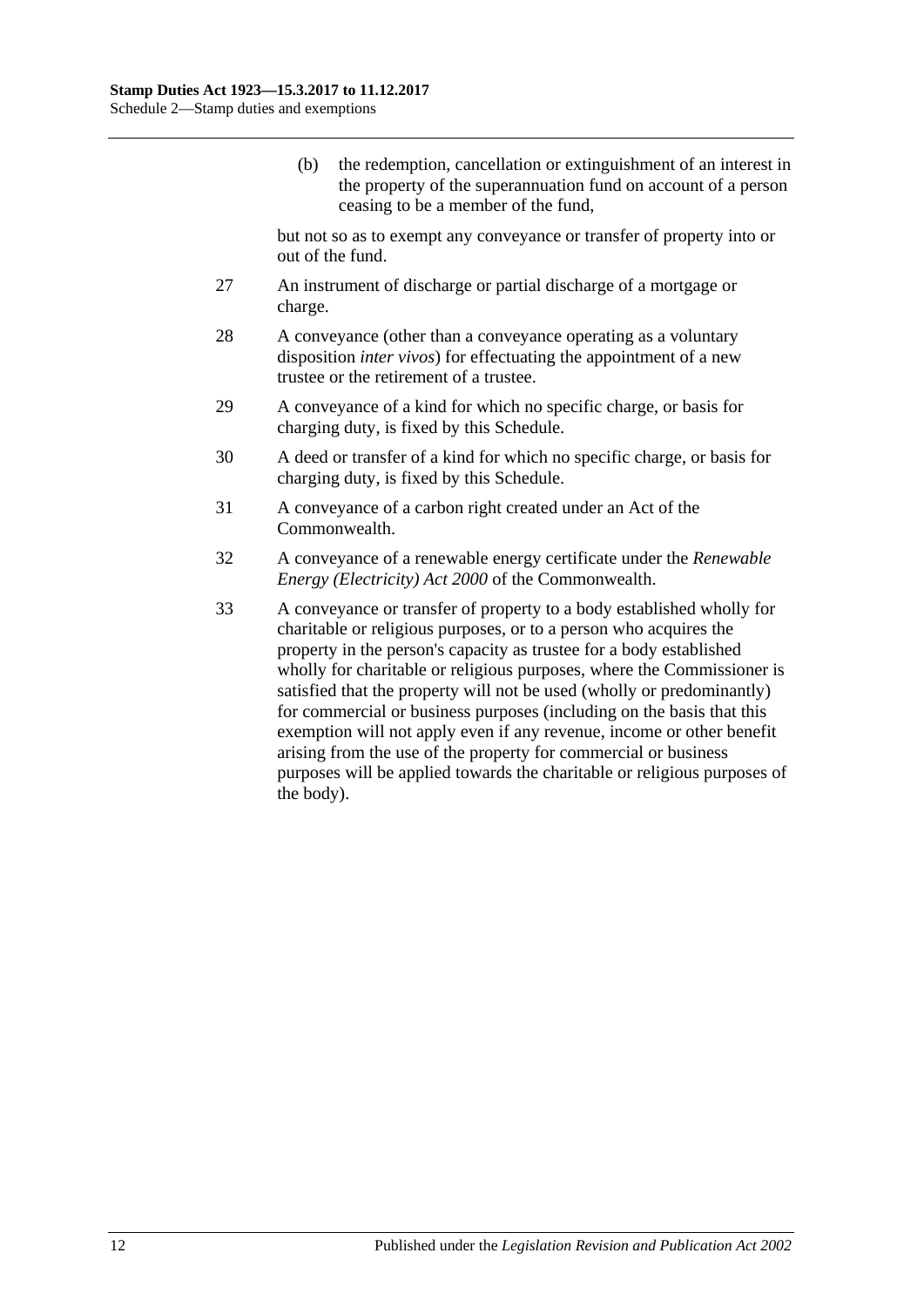# **Schedule 3—Concessional duty on purchases of off-the-plan apartments—Area B**

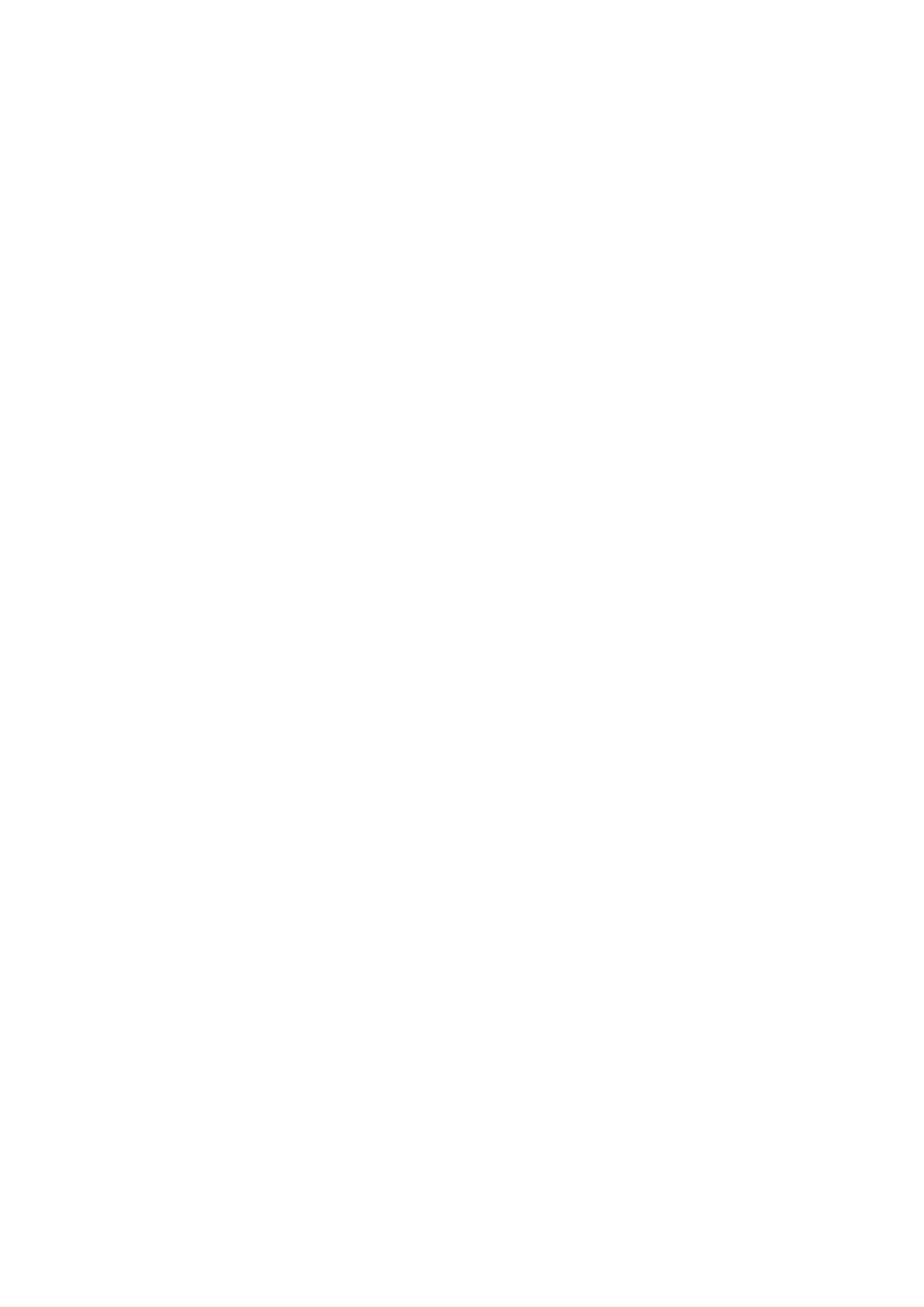# **Legislative history**

# **Notes**

• This version is comprised of the following:

| Part 1    | 15.3.2017  |
|-----------|------------|
| Part 2    | 26.11.2015 |
| Part 3    | 15.3.2017  |
| Part 4    | 8.12.2016  |
| Part 4AA  | 26.11.2015 |
| Part 4A   | 15.3.2017  |
| Part 5    | 26.11.2015 |
| Schedules | 15.3.2017  |

- Amendments of this version that are uncommenced are not incorporated into the text.
- Please note—References in the legislation to other legislation or instruments or to titles of bodies or offices are not automatically updated as part of the program for the revision and publication of legislation and therefore may be obsolete.
- Earlier versions of this Act (historical versions) are listed at the end of the legislative history.
- For further information relating to the Act and subordinate legislation made under the Act see the Index of South Australian Statutes or www.legislation.sa.gov.au.

# **Principal Act and amendments**

|  | New entries appear in bold. |  |
|--|-----------------------------|--|
|  |                             |  |

| Year | N <sub>o</sub> | Title                                         | Assent     | Commencement                              |
|------|----------------|-----------------------------------------------|------------|-------------------------------------------|
| 1923 | 1569           | <b>Stamp Duties Act 1923</b>                  | 21.11.1923 | 21.11.1923                                |
| 1927 | 1822           | <b>Stamp Duties Act 1927</b>                  | 21.12.1927 | 24.12.1927 (Gazette 22.12.1927 p1609)     |
| 1928 | 1860           | <b>Stamp Duties Amendment Act 1928</b>        | 17.10.1928 | 17.10.1928                                |
| 1928 | 1877           | Lottery and Gaming Act Amendment<br>Act 1928  | 1.11.1928  | 1.11.1928                                 |
|      |                | 1935 2246 Statute Law Revision Act 1935       | 19.12.1935 | 19.12.1935                                |
| 1936 | 2312           | <b>Stamp Duties Act Amendment</b><br>Act 1936 | 19.11.1936 | 19.11.1936                                |
| 1937 | 2359           | <b>Stamp Duties Act Amendment</b><br>Act 1937 | 19.11.1937 | 19.11.1937                                |
| 1938 | 2387           | <b>Stamp Duties Act Amendment</b><br>Act 1938 | 25.8.1938  | 25.8.1938 except s $4(1)$ —16.1.1939: s 4 |
| 1941 | 48             | <b>Stamp Duties Act Amendment</b><br>Act 1941 | 27.11.1941 | 27.11.1941                                |
| 1942 | 22             | <b>Stamp Duties Act Amendment</b><br>Act 1942 | 12.11.1942 | 12.11.1942                                |
| 1944 | 30             | <b>Stamp Duties Act Amendment</b><br>Act 1944 | 14.12.1944 | 14.12.1944                                |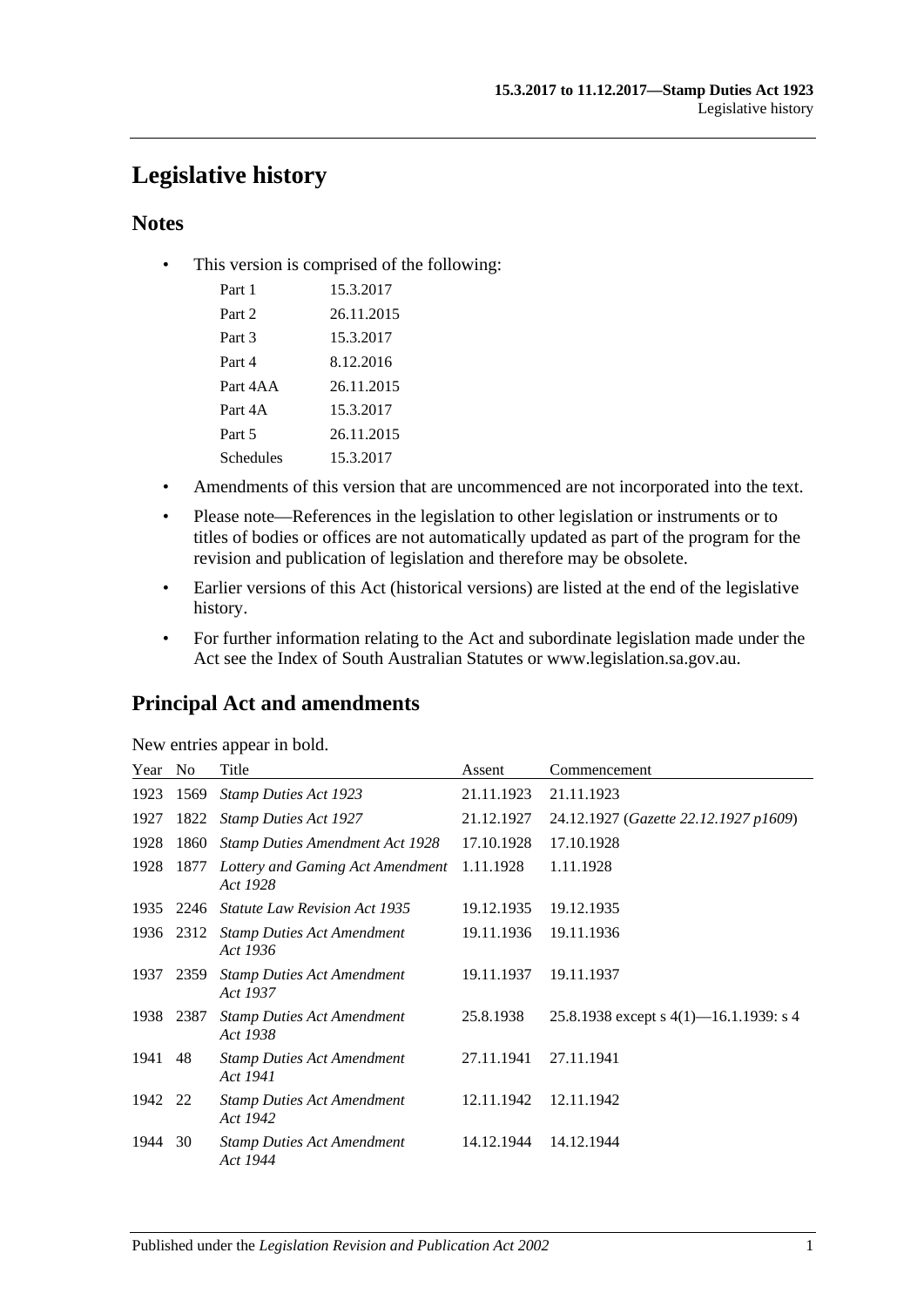#### **Stamp Duties Act 1923—15.3.2017 to 11.12.2017** Legislative history

| 1945 32 |     | <b>Stamp Duties Act Amendment</b><br>Act 1945 as amended by 41/1947               | 3.1.1946   | 3.1.1946 except s $3-3.9.1939$ : s $4(1)$                                                    |
|---------|-----|-----------------------------------------------------------------------------------|------------|----------------------------------------------------------------------------------------------|
| 1947 41 |     | <b>Stamp Duties Act Amendment Act</b><br>1947                                     | 11.12.1947 | 11.12.1947                                                                                   |
| 1950    | -16 | <b>Stamp Duties Act Amendment</b><br>Act 1950                                     | 2.11.1950  | 2.11.1950                                                                                    |
| 1952 5  |     | <b>Stamp Duties Act Amendment</b><br>Act 1952                                     | 2.10.1952  | 2.10.1952                                                                                    |
| 1952    | 42  | <b>Statute Law Revision Act 1952</b>                                              | 4.12.1952  | 4.12.1952                                                                                    |
| 1952    | 55  | Stamp Duties Act Amendment Act (No. 8.1.1953<br>2) 1952                           |            | 8.1.1953 except ss 4 - 6 - 22.1.1953<br>(Gazette 22.1.1953 p72)                              |
| 1953    | 30  | <b>Stamp Duties Act Amendment</b><br>Act 1953                                     | 10.12.1953 | 10.12.1953                                                                                   |
| 1954    | -29 | <b>Stamp Duties Act Amendment</b><br>Act 1954                                     | 2.12.1954  | 2.12.1954                                                                                    |
| 1956 8  |     | <b>Stamp Duties Act Amendment</b><br>Act 1956                                     | 11.10.1956 | 11.10.1956 except s $6-10.9.1956$ : s $6(3)$                                                 |
| 1959 45 |     | <b>Stamp Duties Act Amendment</b><br>Act 1959                                     | 17.12.1959 | 1.2.1960 (Gazette 7.1.1960 p1)                                                               |
| 1960    | 7   | <b>Stamp Duties Act Amendment</b><br>Act 1960                                     | 19.5.1960  | 1.2.1960: $s$ 3(2)                                                                           |
| 1962 32 |     | <b>Banks Statutory Obligations</b><br>Amendment Act 1962 as amended by<br>77/1973 | 1.11.1962  | 1.11.1962                                                                                    |
| 1964 24 |     | <b>Statutes Amendment (Stamp Duties</b><br>and Motor Vehicles) Act 1964           | 9.10.1964  | 9.10.1964: s $2(1)$ except ss $3-8$ ,<br>9(b)-(l)-19.10.1964 (Gazette<br>15.10.1964 p1203)   |
| 1965    | 58  | <b>Stamp Duties Act Amendment</b><br>Act 1965 as amended by 59/1966               | 23.12.1965 | 23.12.1965 except ss 5, 7, 8, 10-13,<br>$15((a), (c)$ —(k), 17 & 18—14.2.1966: s 3           |
| 1966    | 46  | Lottery and Gaming Act Amendment<br>Act (No. 2) 1966                              | 13.10.1966 | 8.12.1966: s 3A                                                                              |
| 1966 59 |     | <b>Stamp Duties Act Amendment</b><br>Act 1966                                     | 10.11.1966 | 21.11.1966 (Gazette 19.11.1966 p1882)<br>except s 9(1)–14.2.1966: s 9(2)                     |
| 1967 14 |     | Marketable Securities Transfer<br>Act 1967                                        | 6.4.1967   | 1.7.1967 (Gazette 25.5.1967 p1657)                                                           |
| 1967    | 48  | <b>Stamp Duties Act Amendment</b><br>Act 1967                                     | 19.10.1967 | 19.10.1967                                                                                   |
| 1968    | 26  | Stamp Duties Act Amendment Act (No. 5.12.1968<br>2) 1968                          |            | 1.1.1969 (Gazette 5.12.1968 p2429)                                                           |
| 1968    | 32  | <b>Stamp Duties Act Amendment</b><br>Act 1968 as amended by 42/1974               | 12.12.1968 | 1.2.1969 (Gazette 12.12.1968 p2558)                                                          |
| 1968    | 56  | Stamp Duties Act Amendment Act (No. 19.12.1968<br>3) 1968                         |            | 1.2.1969 (Gazette 19.12.1968 p2670)                                                          |
| 1970    | 42  | <b>Stamp Duties Act Amendment</b><br>Act 1970                                     | 3.12.1970  | 3.12.1970                                                                                    |
| 1971    | 71  | <b>Stamp Duties Act Amendment</b><br>Act 1971 as amended by 103/1971              | 4.11.1971  | 1.12.1971 (Gazette 11.11.1971 p1928)<br>except s 13(3)-1.1.1972 (Gazette<br>3.12.1971 p2298) |
| 1971    | 80  | Stamp Duties Act Amendment Act (No. 18.11.1971<br>2) 1971                         |            | 1.1.1972 (Gazette 23.12.1971 p2627)                                                          |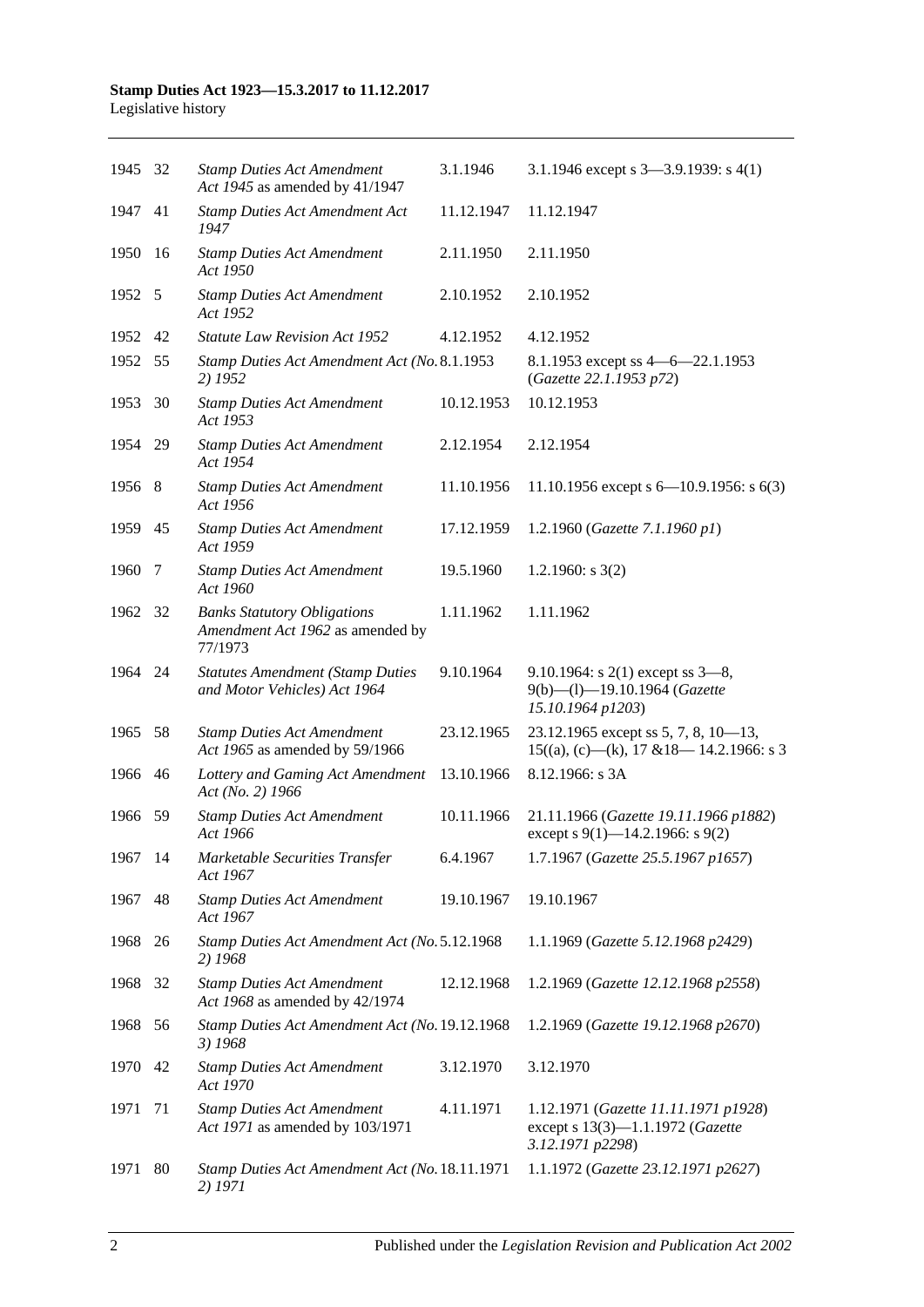| 1971    | 103   | <b>Stamp Duties Act Amendment Act</b><br>1971 Amending Act 1971    | 3.11.1971  | 30.11.1971: s1(1)                                                                                                                                             |
|---------|-------|--------------------------------------------------------------------|------------|---------------------------------------------------------------------------------------------------------------------------------------------------------------|
| 1973    | 77    | Statute Law Revision Act 1973                                      | 6.12.1973  | 6.12.1973                                                                                                                                                     |
| 1974    | 42    | <b>Statute Law Revision Act 1974</b>                               | 11.4.1974  | 11.4.1974                                                                                                                                                     |
| 1974    | -90   | <b>Stamp Duties Act Amendment</b><br>Act 1974                      | 2.12.1974  | 16.12.1974 except s 7-2.1.1975 (Gazette<br>2.12.1974 p3555)                                                                                                   |
| 1975    | 63    | <b>Stamp Duties Act Amendment</b><br>Act 1975                      | 4.9.1975   | 18.9.1975 (Gazette 18.9.1975 p1574)                                                                                                                           |
| 1975    | 76    | Statutes Amendment (Gift Duty and<br>Stamp Duties) Act 1975        | 16.10.1975 | $14.7.1975$ : s 2                                                                                                                                             |
| 1976 54 |       | <b>Statutes Amendment (Gift Duty and</b><br>Stamp Duties) Act 1976 | 28.10.1976 | 14.7.1976: s 2                                                                                                                                                |
| 1976    | 101   | <b>Stamp Duties Act Amendment</b><br>Act 1976                      | 16.12.1976 | 16.12.1976 except s 2-16.6.1977<br>(Gazette 16.6.1977 p1708)                                                                                                  |
| 1976    | 104   | Racing Act 1976                                                    | 16.12.1976 | Sch 2-1.1.1977 (Gazette 16.12.1976<br>p2252                                                                                                                   |
| 1977    | 28    | <b>Stamp Duties Act Amendment</b><br>Act 1977                      | 28.7.1977  | 28.7.1977                                                                                                                                                     |
| 1978    | 27    | <b>Stamp Duties Act Amendment</b><br>Act 1978                      | 30.3.1978  | 30.3.1978: s 2 except ss $3-5 &$<br>9-impliedly repealed by 10/2011,<br>s 5-the provisions amended were<br>subsequently deleted and except<br>s 6-uncommenced |
| 1978    | 89    | Stamp Duties Act Amendment Act (No. 30.11.1978<br>2) 1978          |            | 18.1.1979 (Gazette 18.1.1979 p97)                                                                                                                             |
| 1979    | 66    | <b>Stamp Duties Act Amendment</b><br>Act 1979                      | 15.11.1979 | $1.11.1979$ : s 2                                                                                                                                             |
| 1980    | 111   | <b>Stamp Duties Act Amendment</b><br>Act 1980                      | 18.12.1980 | $6.11.1980$ : s 2                                                                                                                                             |
| 1981    | 70    | <b>Stamp Duties Act Amendment</b><br>Act 1981                      | 30.10.1981 | 2.11.1981 (Gazette 30.10.1981 p1423)                                                                                                                          |
| 1982    | -15   | <b>Stamp Duties Act Amendment</b><br>Act 1982                      | 11.3.1982  | 22.3.1982 (Gazette 18.3.1982 p857)                                                                                                                            |
| 1982 30 |       | Stamp Duties Act Amendment Act (No. 8.4.1982<br>2) 1982            |            | 24.12.1981: s 2 except s 4-19.8.1982<br>(Gazette 19.8.1982 p512)                                                                                              |
| 1982 95 |       | Stamp Duties Act Amendment Act (No. 23.12.1982<br>3) 1982          |            | 23.12.1982 (Gazette 23.12.1982 p1935)                                                                                                                         |
| 1982    | (139) | Gazette 8.7.1982 p95                                               |            | 8.7.1982                                                                                                                                                      |
| 1983    | 65    | <b>Stamp Duties Act Amendment</b><br>Act 1983                      | 29.9.1983  | 1.1.1984 (Gazette 24.11.1983 p1515)                                                                                                                           |
| 1983    | 89    | Stamp Duties Act Amendment Act (No. 1.12.1983<br>2) 1983           |            | $1.1.1984$ : s 2                                                                                                                                              |
| 1984    | 50    | <b>Statute Law Revision Act 1984</b>                               | 24.5.1984  | Sch 6-1.11.1984 (Gazette 1.11.1984<br>p1398)                                                                                                                  |
| 1985    | 81    | <b>Stamp Duties Act Amendment</b><br>Act 1985                      | 22.8.1985  | $5.8.1985$ : s 2                                                                                                                                              |
| 1986 8  |       | <b>Stamp Duties Act Amendment</b><br>Act 1986                      | 13.3.1986  | 13.3.1986                                                                                                                                                     |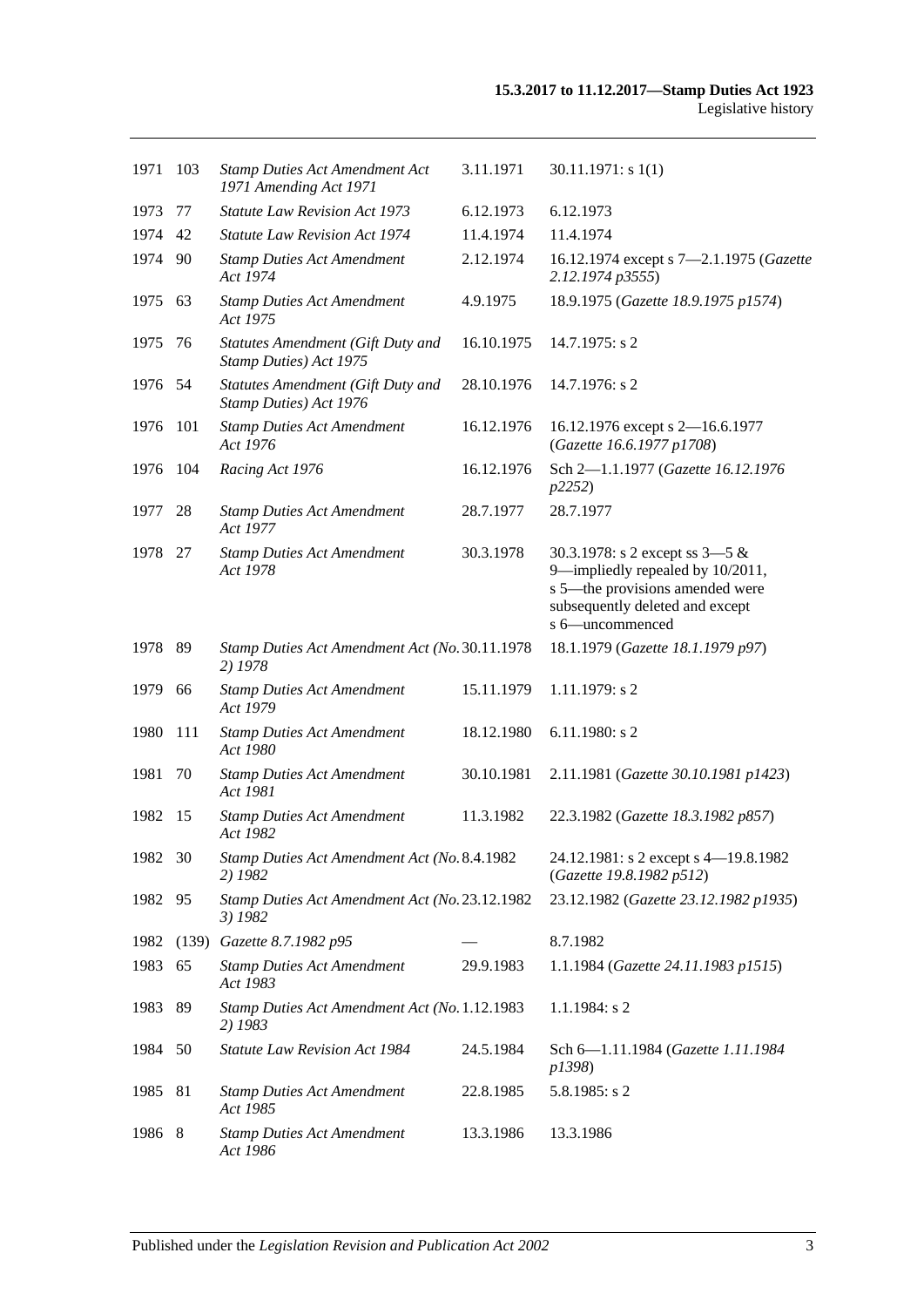#### **Stamp Duties Act 1923—15.3.2017 to 11.12.2017** Legislative history

| 1986 100 |      | Stamp Duties Act Amendment Act (No. 11.12.1986<br>2) 1986                                            |            | 18.12.1986 except ss 16(a), (b), (c), (d) &<br>18(h), (i)-1.2.1987 (Gazette 18.12.1986<br><i>p1877</i> )      |
|----------|------|------------------------------------------------------------------------------------------------------|------------|---------------------------------------------------------------------------------------------------------------|
| 1987 2   |      | <b>Statutes Amendment (Taxation)</b><br>Act 1987                                                     | 5.3.1987   | 5.3.1987                                                                                                      |
| 1988     | 21   | <b>Stamp Duties Act Amendment</b><br>Act 1988                                                        | 14.4.1988  | 7.12.1987 except s 3-14.6.1988: s 2                                                                           |
| 1989     | -8   | <b>Stamp Duties Act Amendment</b><br>Act 1989                                                        | 16.3.1989  | 1.2.1988: s 2                                                                                                 |
| 1989     | - 52 | Stamp Duties Act Amendment Act (No. 14.9.1989<br>2) 1989                                             |            | 21.9.1989 (Gazette 21.9.1989 p915)<br>except ss $3 & 7 - 9.8.1989$ and except ss 4<br>$& 5 - 1.10.1989$ : s 2 |
| 1989     | 64   | Stamp Duties Act Amendment Act (No. 29.10.1989<br>3) 1989                                            |            | 28.3.1990 (Gazette 15.3.1990 p729)                                                                            |
| 1990 4   |      | <b>Stamp Duties Act Amendment</b><br>Act 1990                                                        | 29.3.1990  | 29.3.1990                                                                                                     |
| 1990     | 33   | Stamp Duties Act Amendment Act (No. 26.4.1990<br>2) 1990                                             |            | 26.4.1990                                                                                                     |
| 1990     | 36   | Stamp Duties Act Amendment Act (No. 3.5.1990<br>3) 1990                                              |            | 24.5.1990 (Gazette 17.5.1990 p1359)                                                                           |
| 1990     | 47   | Stamp Duties Act Amendment Act (No. 8.11.1990<br>4) 1990                                             |            | 1.7.1990 except s $5(2)$ —1.1.1991: s 2                                                                       |
| 1991     | 19   | Stamp Duties (Concessional Duty and 18.4.1991<br>Exemptions) Amendment Act 1991                      |            | 18.4.1991                                                                                                     |
| 1991     | 54   | Motor Vehicles (Historic Vehicles and 28.11.1991<br>Disabled Persons' Parking)<br>Amendment Act 1991 |            | 3.2.1992 (Gazette 23.1.1992 p200)                                                                             |
| 1991     | 74   | <b>Stamp Duties (Assessments and</b><br>Forms) Amendment Act 1991                                    | 12.12.1991 | 12.12.1991 (Gazette 12.12.1991 p1746)                                                                         |
| 1992 42  |      | <b>Stamp Duties (Rates) Amendment</b><br>Act 1992                                                    | 31.8.1992  | 1.9.1992: s2                                                                                                  |
| 1992     | 71   | <b>Statutes Amendment (Expiation of</b><br>Offences) Act 1992                                        | 19.11.1992 | 1.3.1993 (Gazette 18.2.1993 p600)                                                                             |
| 1992 88  |      | <b>Stamp Duties (Penalties,</b><br><b>Reassessments and Securities</b> )<br>Amendment Act 1992       | 10.12.1992 | 14.12.1992 (Gazette 10.12.1992 p1754)                                                                         |
| 1994 14  |      | <b>Stamp Duties (Securities Clearing</b><br>House) Amendment Act 1994                                | 12.5.1994  | 1.9.1994 (Gazette 18.8.1994 p490)                                                                             |
| 1994     | 31   | <b>Stamp Duties (Concessions)</b><br>Amendment Act 1994                                              | 30.5.1994  | 30.5.1994 except ss 5, 6 & 10-1.6.1994:<br>s <sub>2</sub>                                                     |
| 1994     | -59  | Criminal Law Consolidation (Felonies27.10.1994<br>and Misdemeanours) Amendment<br>Act 1994           |            | 1.1.1995 (Gazette 8.12.1994 p1942)                                                                            |
| 1994     | 76   | Motor Vehicles (Conditional<br><b>Registration</b> ) Amendment Act 1994                              | 8.12.1994  | 2.3.1995 (Gazette 2.3.1995 p734)                                                                              |
| 1994     | 83   | <b>Stamp Duties (Miscellaneous)</b><br>Amendment Act 1994                                            | 8.12.1994  | 8.12.1994                                                                                                     |
| 1995     | 49   | Stamp Duties (Marketable Securities) 13.7.1995<br>Amendment Act 1995                                 |            | 1.7.1995: s2                                                                                                  |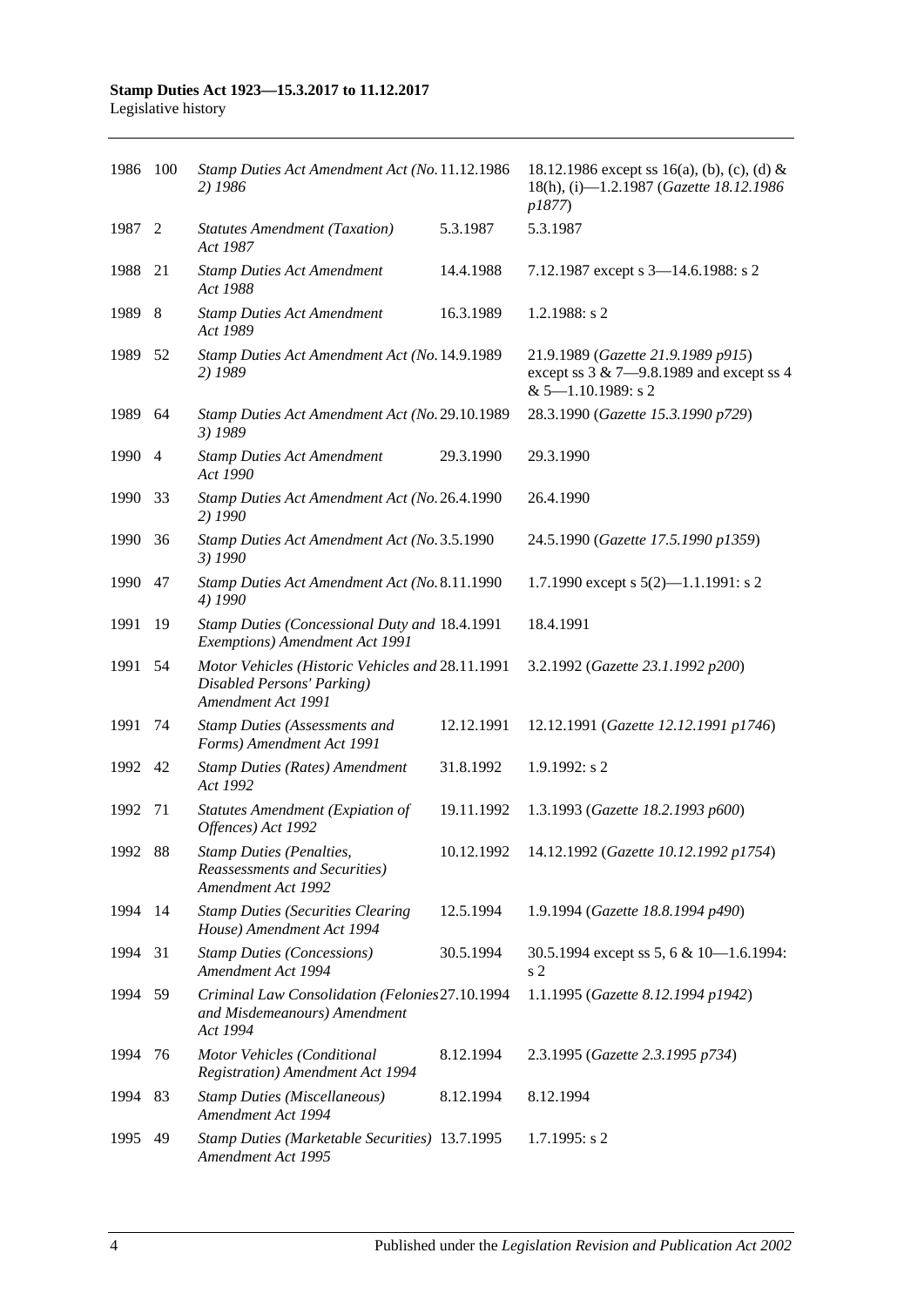| 1995 | -72 | <b>Stamp Duties (Miscellaneous)</b><br>Amendment Act 1995                            | 2.11.1995  | 23.11.1995 (Gazette 23.11.1995 p1412)                                                                                                                                                                                        |
|------|-----|--------------------------------------------------------------------------------------|------------|------------------------------------------------------------------------------------------------------------------------------------------------------------------------------------------------------------------------------|
| 1995 | 77  | Motor Vehicles (Heavy Vehicles<br><b>Registration Charges)</b> Amendment<br>Act 1995 | 23.11.1995 | 1.7.1996 (Gazette 30.5.1996 p2637)                                                                                                                                                                                           |
| 1995 | 83  | Stamp Duties (Valuations-Objections 30.11.1995<br>and Appeals) Amendment Act 1995    |            | 30.11.1995                                                                                                                                                                                                                   |
| 1996 | 18  | <b>Stamp Duties (Miscellaneous)</b><br>Amendment Act 1996                            | 24.4.1996  | 24.4.1996 (Gazette 24.4.1996 p2068)                                                                                                                                                                                          |
| 1996 | 30  | Motor Vehicles (Miscellaneous No. 2) 2.5.1996<br>Amendment Act 1996                  |            | s 43-1.7.1996 (Gazette 30.5.1996<br>p2637, erratum Gazette 6.6.1996 p2874)                                                                                                                                                   |
| 1996 | 38  | <b>Statutes Amendment (Community</b><br>Titles) Act 1996                             | 9.5.1996   | s 40-4.11.1996 (Gazette 31.10.1996<br>p1460                                                                                                                                                                                  |
| 1996 | 82  | <b>Statutes Amendment (Taxation</b><br>Administration) Act 1996                      | 5.12.1996  | Pt 6 (ss 77-133)-1.7.1997 (Gazette<br>19.12.1996 p1924)                                                                                                                                                                      |
| 1997 | 20  | <b>Stamp Duties (Miscellaneous)</b><br>Amendment Act 1997                            | 27.3.1997  | 7.1.1997 except s 4-1.2.1997: s 2                                                                                                                                                                                            |
| 1997 | 42  | <b>Stamp Duties (Rates of Duty)</b><br>Amendment Act 1997                            | 17.7.1997  | 17.7.1997                                                                                                                                                                                                                    |
| 1997 | 82  | Stamp Duties (Miscellaneous No. 2)<br>Amendment Act 1997                             | 24.12.1997 | 1.1.1998: s2                                                                                                                                                                                                                 |
| 1998 | 36  | <b>Stamp Duties (Miscellaneous)</b><br>Amendment Act 1998                            | 23.7.1998  | 1.6.1998 except ss $3(c)$ &<br>4(3)–27.7.1998 and except ss 3(b) $&$<br>$4(2)$ -1.9.1998: s 2                                                                                                                                |
| 1998 | 71  | <b>Stamp Duties (Share Buy-backs)</b><br>Amendment Act 1998                          | 3.12.1998  | 3.12.1998                                                                                                                                                                                                                    |
| 1999 | 11  | <b>Stamp Duties (Miscellaneous)</b><br>Amendment Act 1999                            | 18.3.1999  | 18.3.1999                                                                                                                                                                                                                    |
| 1999 | 40  | <b>Stamp Duties (Conveyance Rates)</b><br>Amendment Act 1999                         | 5.8.1999   | 5.8.1999                                                                                                                                                                                                                     |
| 1999 | 41  | Statutes Amendment (Financial<br><b>Institutions</b> ) Act 1999                      | 5.8.1999   | Pt 4 (ss 16-23)-1.12.1998: s 2                                                                                                                                                                                               |
| 2000 | -11 | Offshore Minerals Act 2000                                                           | 4.5.2000   | $4.5.2002$ (s $7(5)$ Acts Interpretation<br>Act 1915)                                                                                                                                                                        |
| 2000 | 21  | National Tax Reform (State<br>Provisions) Act 2000                                   | 8.6.2000   | 8.6.2000                                                                                                                                                                                                                     |
| 2000 | -80 | Stamp Duties (Land Rich Entities and 14.12.2000<br>Redemption) Amendment Act 2000    |            | 14.12.2000 (Gazette 14.12.2000 p3520)                                                                                                                                                                                        |
| 2000 | 94  | TAB (Disposal) Act 2000                                                              | 21.12.2000 | Sch 4 (cl 3)-14.12.2001 (Gazette<br>6.12.2001 p5267)                                                                                                                                                                         |
| 2001 | 23  | <b>Statutes Amendment (Corporations)</b><br>Act 2001                                 | 14.6.2001  | Pt 30 (ss $105 - 117$ ) -15.7.2001 being the<br>day on which the Corporations Act 2001<br>of the Commonwealth came into<br>operation: Commonwealth of Australia<br>Gazette No. S 285, 13.7.2001 (Gazette<br>21.6.2001 p2270) |
| 2001 | 27  | <b>Statutes Amendment (Taxation</b><br>Measures) Act 2001                            | 26.7.2001  | Pt 4 (ss $10-13$ )-26.7.2001 except<br>s $14 - 1.1.2002$ : s 2                                                                                                                                                               |
| 2001 | 58  | Victims of Crime Act 2001                                                            | 15.11.2001 | Sch 2 (cl 6)-1.1.2003 (Gazette<br>19.12.2002 p4736)                                                                                                                                                                          |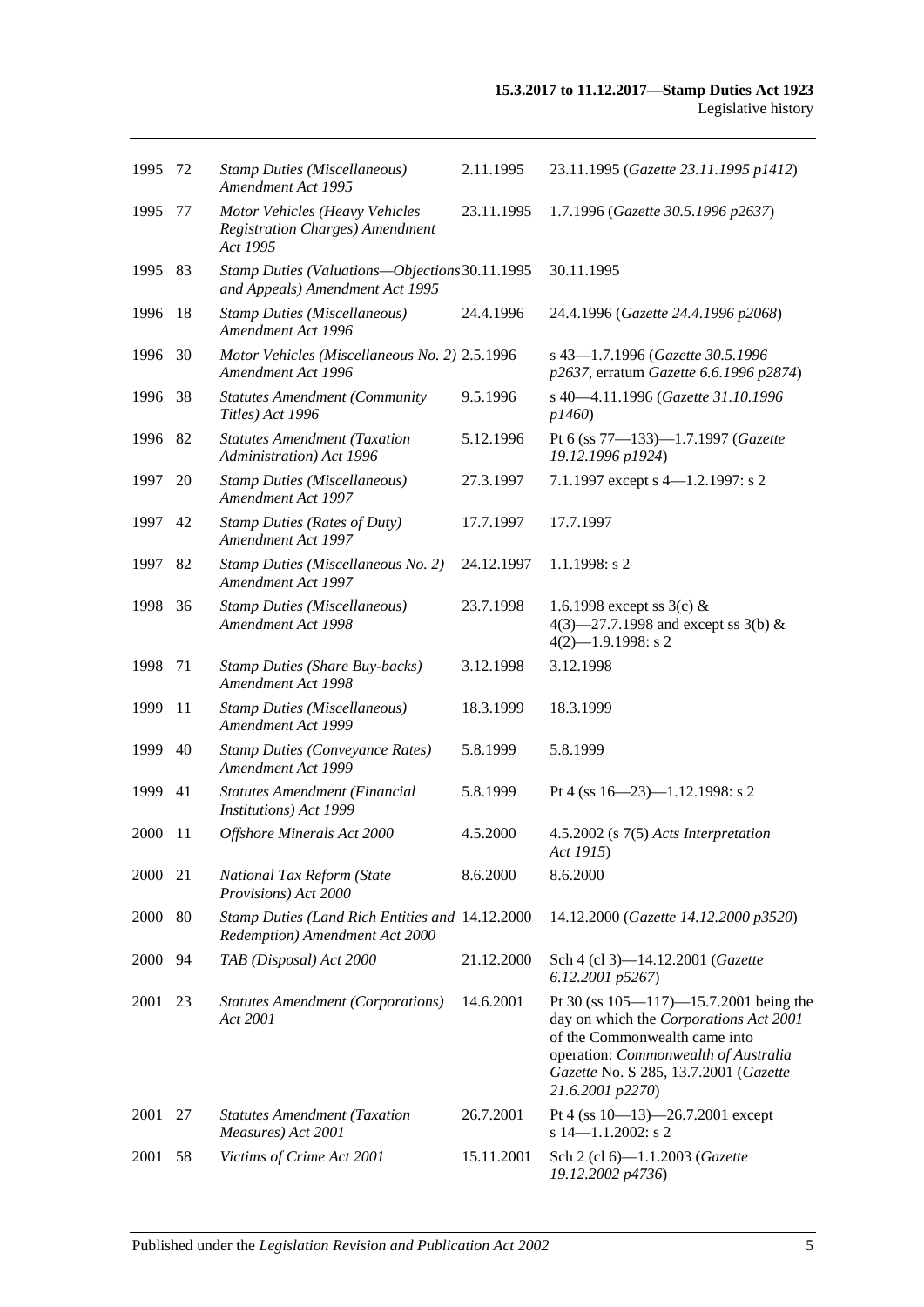#### **Stamp Duties Act 1923—15.3.2017 to 11.12.2017** Legislative history

| 2002 15 |                | <b>Stamp Duties (Rental Business and</b><br>Conveyance Rates) Amendment<br>Act 2002               | 5.9.2002   | 5.9.2002 except ss $5 & 6 - 1.1.2003$ : s 2                                                                                                                                                                               |
|---------|----------------|---------------------------------------------------------------------------------------------------|------------|---------------------------------------------------------------------------------------------------------------------------------------------------------------------------------------------------------------------------|
| 2002    | - 34           | <b>Statutes Amendment</b><br>(Corporations-Financial Services<br>Reform) Act 2002                 | 28.11.2002 | Pt 11 (ss 26—46)—1.8.2003 (Gazette<br>10.7.2003 p2913)                                                                                                                                                                    |
| 2002 35 |                | <b>Statutes Amendment (Stamp Duties</b><br>and Other Measures) Act 2002                           | 28.11.2002 | Pt 6 (ss $15-27$ )-28.11.2002: s 2(1)                                                                                                                                                                                     |
| 2002    | -39            | <b>Stamp Duties (Gaming Machine</b><br>Surcharge) Amendment Act 2002                              | 28.11.2002 | 28.11.2002 (Gazette 28.11.2002 p4293)                                                                                                                                                                                     |
| 2003    | 31             | <b>Stamp Duties (Rental and Mortgage</b><br>Duty) Amendment Act 2003                              | 24.7.2003  | $1.10.2003$ : s 2                                                                                                                                                                                                         |
| 2003    | 44             | <b>Statute Law Revision Act 2003</b>                                                              | 23.10.2003 | Sch 1-24.11.2003 (Gazette 13.11.2003<br>p4048)                                                                                                                                                                            |
| 2004    | 21             | Statutes Amendment (Budget 2004)<br>Act 2004                                                      | 1.7.2004   | Pt 4 (ss 9-12)-1.7.2004: s 2(1)                                                                                                                                                                                           |
| 2004    | 41             | <b>Stamp Duties (Miscellaneous)</b><br><b>Amendment Act 2004</b>                                  | 4.11.2004  | s 10(8)—4.11.2004: s 2(2); remainder of<br>Act-24.2.2005 (Gazette 24.2.2005 p534)                                                                                                                                         |
| 2005    | 28             | Statutes Amendment (Budget 2005)<br>Act 2005 as amended by 24/2009                                | 30.6.2005  | Pt $3$ (ss $8-12$ )—at midnight on<br>30.6.2005; Pt 4 (ss $13-15$ )-1.7.2006;<br>Pt 5 (ss 16 & 17)-1.7.2007; Pt 6<br>$(ss 18-20)$ -1.7.2008; Pt 7 (ss 21 & 22)<br>was deleted by 24/2009 without coming<br>into operation |
| 2006    | 27             | <b>Stamp Duties (Land Rich Entities)</b><br>Amendment Act 2006                                    | 23.11.2006 | 22.9.2006: s 2                                                                                                                                                                                                            |
| 2006    | 43             | <b>Statutes Amendment (Domestic</b><br>Partners) Act 2006                                         | 14.12.2006 | Pt 82 (ss 199-205)-1.6.2007 (Gazette<br>26.4.2007 p1352)                                                                                                                                                                  |
| 2006    | -44            | <b>Statutes Amendment (Justice</b><br>Portfolio) Act 2006                                         | 14.12.2006 | Pt 27 (s 59)-18.1.2007 (Gazette<br>18.1.2007 p234)                                                                                                                                                                        |
| 2008    | 23             | Stamp Duties (Trusts) Amendment Act 26.6.2008<br>2008                                             |            | 26.6.2008                                                                                                                                                                                                                 |
| 2008    | 34             | Statutes Amendment (Budget 2008)<br>Act 2008                                                      | 31.7.2008  | Pt 3 (s 5)—5.6.2008: s 2(2) &<br>Sch $1 - 31.7.2008$ : s 2(4)                                                                                                                                                             |
| 2008    | 38             | <b>Statutes Amendment and Repeal</b><br>(Taxation Administration) Act 2008                        | 23.10.2008 | Pt 5 (ss 30-44)-1.1.2009 (Gazette<br>11.12.2008 p5475)                                                                                                                                                                    |
| 2009    | 24             | <b>Stamp Duties (Tax Reform)</b><br>Amendment Act 2009                                            | 4.6.2009   | 4.6.2009 except s 13-1.7.2009: s 2                                                                                                                                                                                        |
| 2009    | 58             | <b>Statutes Amendment (National</b><br>Industrial Relations System) Act 2009                      | 26.11.2009 | Pt 14 (s 42)-1.1.2010 (Gazette<br>17.12.2009 p6351)                                                                                                                                                                       |
| 2009    | 84             | <b>Statutes Amendment (Public Sector</b><br>Consequential Amendments) Act 2009                    | 10.12.2009 | Pt 145 (s 333)-1.2.2010 (Gazette<br>28.1.2010 p320)                                                                                                                                                                       |
| 2010    | $\overline{3}$ | Credit (Transitional Arrangements)<br>Act 2010                                                    | 24.6.2010  | Sch 1 (cl 6)-1.7.2010 (Gazette 1.7.2010<br>p3337)                                                                                                                                                                         |
| 2011    | 10             | Stamp Duties (Insurance) Amendment 14.4.2011<br>Act 2011                                          |            | 1.5.2011 (Gazette 21.4.2011 p1120)                                                                                                                                                                                        |
| 2011    | 26             | <b>Statutes Amendment (Land Holding</b><br><b>Entities and Tax Avoidance Schemes)</b><br>Act 2011 | 21.7.2011  | Pt 2 (ss $4-8$ )-1.7.2011: s 2                                                                                                                                                                                            |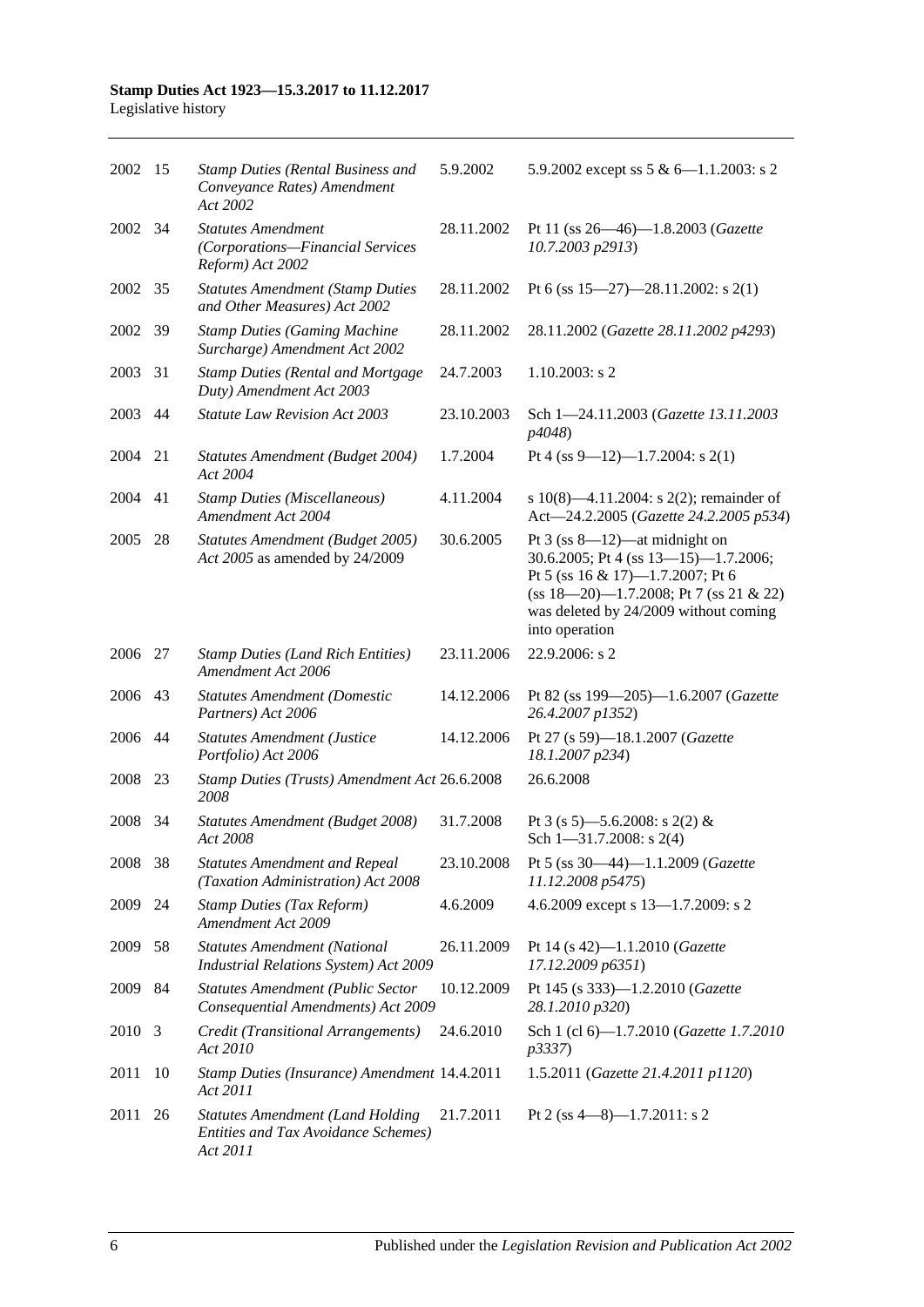| 2017    | 7  | <b>Statutes Amendment and Repeal</b><br>(Simplify) Act 2017                                 | 15.3.2017  | Pt 35 (ss $126 - 140 - 15.3.2017$ : s 2(1)                                                                                          |
|---------|----|---------------------------------------------------------------------------------------------|------------|-------------------------------------------------------------------------------------------------------------------------------------|
| 2016 57 |    | Statutes Amendment (Budget 2016)<br>Act 2016                                                | 8.12.2016  | Pt 11 (s 94)–20.6.2016: s 2(4); ss 92, 93<br>& 96-108-1.7.2016: s 2(5); ss 91 &<br>$95 - 8.12.2016$ : s 2(1)                        |
| 2016 29 |    | <b>Real Property (Electronic</b><br>Conveyancing) Amendment Act 2016                        | 16.6.2016  | Sch 1 (cl 3)-4.7.2016 (Gazette<br>30.6.2016 p2761)                                                                                  |
| 2015    | 41 | <b>Statutes Amendment and Repeal</b><br>(Budget 2015) Act 2015                              | 26.11.2015 | Pt $7-1.7.2011$ immediately after<br>26/2011; Pts 8 & 9-18.6.2015;<br>Pt 10-26.11.2015; Pt 11-1.7.2016;<br>Pt $12 - 1.7.2018$ : s 2 |
| 2015 2  |    | Stamp Duties (Off-the-plan<br>Apartments) Amendment Act 2015                                | 26.3.2015  | $28.10.2013$ : s 2                                                                                                                  |
| 2013    | 40 | Motor Vehicles (Periodic Payments)<br>Amendment Act 2013                                    | 19.9.2013  | Sch 1 (cl 1)-21.11.2013 (Gazette<br>21.11.2013 p4277)                                                                               |
| 2013 15 |    | Motor Vehicle Accidents (Lifetime<br>Support Scheme) Act 2013                               | 23.5.2013  | Sch 2 (cl 20)-1.7.2013 (Gazette<br>20.6.2013 p2629)                                                                                 |
| 2012 54 |    | <b>Statutes Amendment and Repeal</b><br>(Budget 2012) Act 2012                              | 6.12.2012  | Pt 12 (s $35$ )-31.5.2012: s 2(3);<br>$s$ 36-1.7.2012: $s$ 2(2)                                                                     |
| 2011    | 48 | Workers Rehabilitation and<br><b>Compensation (Employer Payments)</b><br>Amendment Act 2011 | 8.12.2011  | Sch 2 (cl 4)-1.7.2012 (Gazette<br>29.3.2012 p1294)                                                                                  |
| 2011 27 |    | Statutes Amendment (De Facto<br>Relationships) Act 2011                                     | 21.7.2011  | Pt 4 (s 6)-1.7.2010: s 2(2)                                                                                                         |
|         |    |                                                                                             |            |                                                                                                                                     |

# **Provisions amended since 3 February 1976**

- Legislative history prior to 3 February 1976 appears in marginal notes and footnotes included in the consolidation of this Act contained in Volume 10 of The Public General Acts of South Australia 1837-1975 at page 369.
- Certain textual alterations were made to this Act by the Commissioner of Statute Revision when preparing the reprint of the Act that incorporated all amendments in force as at 1 November 1984. A Schedule of these alterations was laid before Parliament on 13 November 1984.

New entries appear in bold.

Entries that relate to provisions that have been deleted appear in italics.

| Provision      | How varied                                                                                  | Commencement |
|----------------|---------------------------------------------------------------------------------------------|--------------|
| Long title     | amended by $44/2003$ s 3(1) (Sch 1)                                                         | 24.11.2003   |
| Pt1            |                                                                                             |              |
| Pt 1 Div 1     | heading inserted by 80/2000 s 3                                                             | 14.12.2000   |
| Pt 1 Div 2     | heading inserted by 80/2000 s 4                                                             | 14.12.2000   |
| s <sub>2</sub> | deleted in pursuance of the Acts Republication<br>Act 1967                                  | 1.11.1984    |
| s <sub>3</sub> | deleted in pursuance of the Acts Republication<br>Act 1967 as its function is now exhausted | 1.11.1984    |
| s <sub>2</sub> |                                                                                             |              |
| s(2(1))        | s 4 redesignated as s 2 by $82/1996$ s $77(2)$                                              | 1.7.1997     |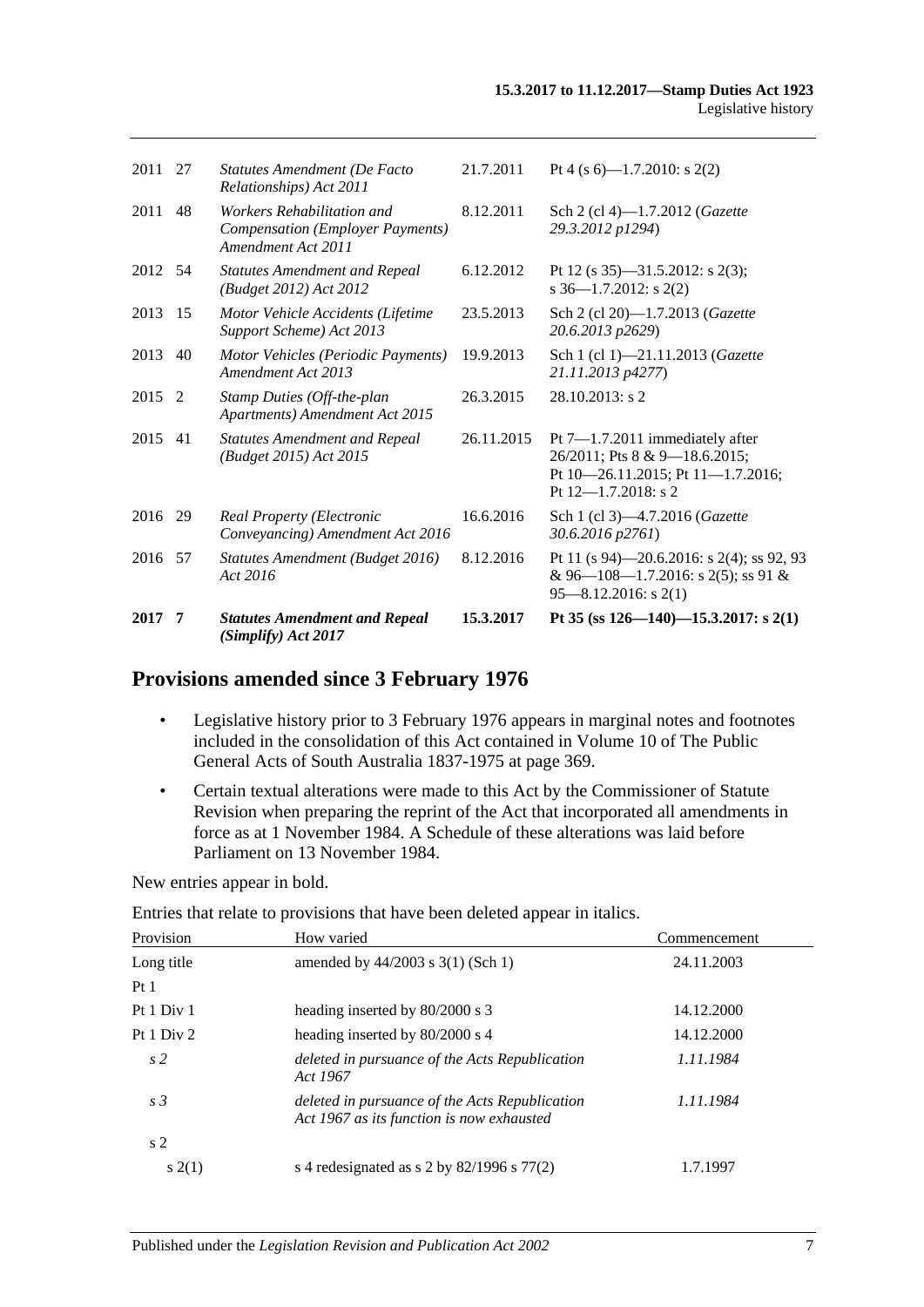|                               | s 2 redesignated as s $2(1)$ by $80/2000$ s $5(g)$  | 14.12.2000 |
|-------------------------------|-----------------------------------------------------|------------|
| adhesive stamp                | inserted by $8/1986$ s $2(a)$                       | 13.3.1986  |
|                               | deleted by $38/2008$ s $30(1)$                      | 1.1.2009   |
| approved form                 | inserted by 35/2002 s 15                            | 28.11.2002 |
| assessment                    | inserted by $82/1996$ s $77(1)(a)$                  | 1.7.1997   |
| Australian market<br>licensee | inserted by $34/2002$ s $26(a)$                     | 1.8.2003   |
|                               | deleted by $38/2008$ s $30(2)$                      | 1.1.2009   |
| authorised officer            | inserted by $100/1986$ s $3(a)$                     | 18.12.1986 |
|                               | deleted by $82/1996 s 77(1)(a)$                     | 1.7.1997   |
| beneficial interest           | inserted by $80/2000$ s $5(a)$                      | 14.12.2000 |
| production                    | business of primary inserted by 31/1994 s 3         | 30.5.1994  |
| Commissioner                  | substituted by $82/1996$ s $77(1)(b)$               | 1.7.1997   |
| <b>CUFS</b>                   | inserted by $18/1996$ s $3(a)$                      | 24.4.1996  |
|                               | deleted by 38/2008 s 30(3)                          | 1.1.2009   |
| die                           | substituted by $8/1986$ s $2(b)$                    | 13.3.1986  |
| discretionary trust           | inserted by $36/1990$ s $3(a)$                      | 24.5.1990  |
| domestic partner              | inserted by 43/2006 s 199(1)                        | 1.6.2007   |
| duty                          | substituted by $88/1992$ s 3(a)                     | 14.12.1992 |
|                               | substituted by $82/1996$ s $77(1)(c)$               | 1.7.1997   |
| financial product             | inserted by $34/2002$ s $26(b)$                     | 1.8.2003   |
|                               | (d) and (e) deleted by $38/2008$ s $30(4)$          | 1.1.2009   |
| fixed interest<br>security    | inserted by $111/1980 s 3(a)$                       | 6.11.1980  |
|                               | deleted by $81/1985 s 3$                            | 5.8.1985   |
| <b>GST</b>                    | inserted by $21/2000$ s $22(a)$                     | 8.6.2000   |
| <b>GST</b> law                | inserted by $21/2000$ s $22(a)$                     | 8.6.2000   |
| impressed stamp               | inserted by $8/1986$ s $2(c)$                       | 13.3.1986  |
|                               | intellectual propertyinserted by $80/2000 s 5(b)$   | 14.12.2000 |
|                               | deleted by $7/2017 s 126(1)$                        | 15.3.2017  |
| interest                      | inserted by $80/2000$ s $5(b)$                      | 14.12.2000 |
| jurisdiction                  | inserted by $80/2000$ s $5(b)$                      | 14.12.2000 |
|                               | marketable security amended by $111/1980 s 3(b)$    | 6.11.1980  |
|                               | amended by $50/1984 s 3(1)$ (Sch 6)                 | 1.11.1984  |
|                               | amended by 88/1992 s 3(b)                           | 14.12.1992 |
|                               | amended by $18/1996 s 3(b)$                         | 24.4.1996  |
|                               | amended by $23/2001 s 105(a)$                       | 15.7.2001  |
|                               | deleted by $34/2002 s 26(c)$                        | 1.8.2003   |
| money                         | substituted by $50/1984$ s $3(1)$ (Sch 6)           | 1.11.1984  |
| interest                      | potential beneficial inserted by $80/2000$ s $5(c)$ | 14.12.2000 |
| property                      | inserted by $80/2000$ s $5(c)$                      | 14.12.2000 |
|                               | (a) deleted by $7/2017$ s $126(2)$                  | 15.3.2017  |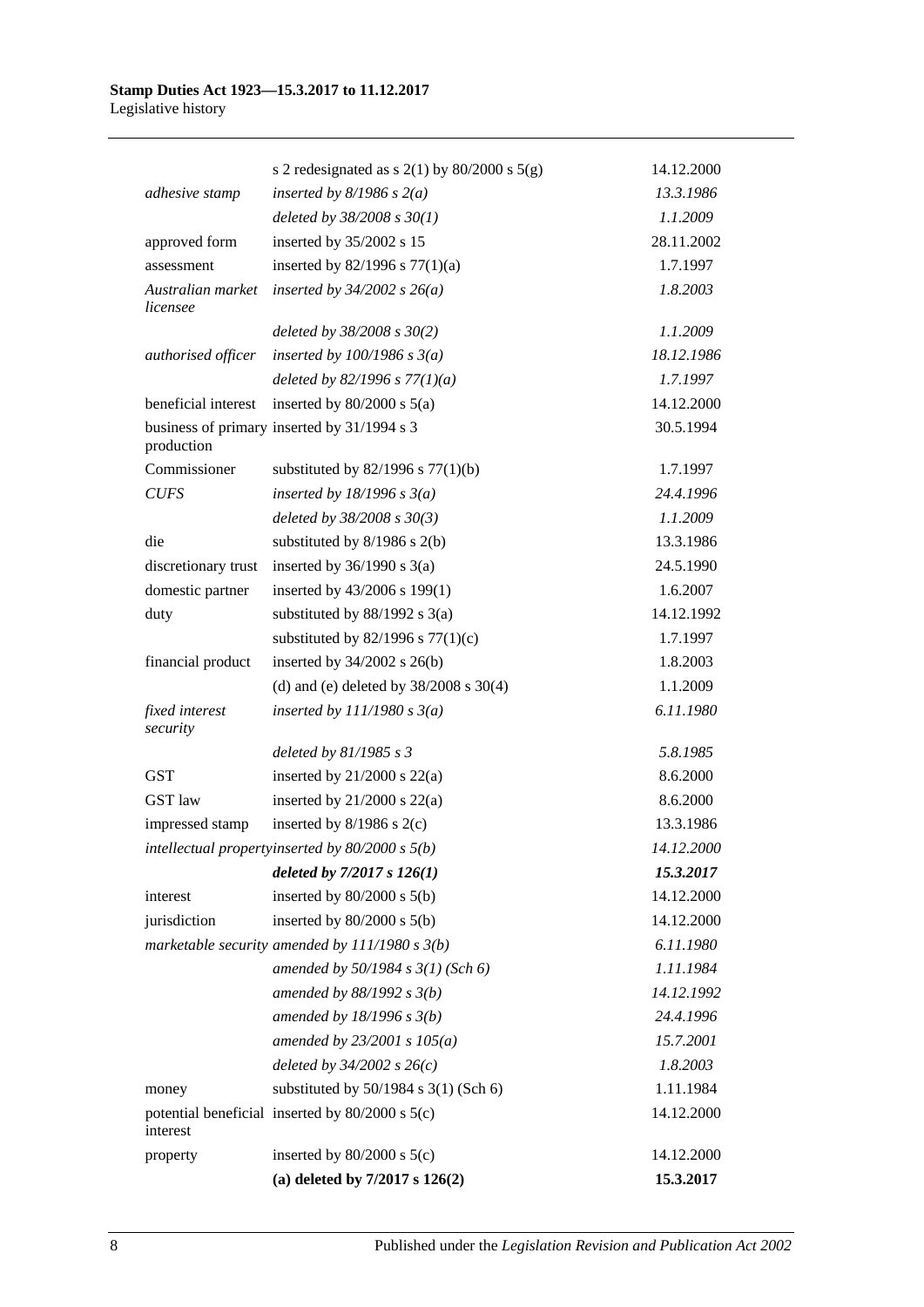|      | quoted                                 | inserted by 26/2011 s 4                               | 1.7.2011   |
|------|----------------------------------------|-------------------------------------------------------|------------|
|      | market                                 | recognised financial inserted by 34/2002 s 26(d)      | 1.8.2003   |
|      |                                        | amended by 7/2017 s 126(3)                            | 15.3.2017  |
|      | recognised stock<br>exchange           | inserted by $80/2000$ s $5(c)$                        | 14.12.2000 |
|      |                                        | deleted by $34/2002$ s $26(d)$                        | 1.8.2003   |
|      | records                                | inserted by $100/1986$ s $3(b)$                       | 18.12.1986 |
|      | rent                                   | inserted by $21/2000$ s $22(b)$                       | 8.6.2000   |
|      | marketable security                    | right in respect of a deleted by $34/2002$ s $26(e)$  | 1.8.2003   |
|      | financial product                      | right in respect of a inserted by $34/2002$ s $26(e)$ | 1.8.2003   |
|      | sale                                   | inserted by $80/2000$ s $5(d)$                        | 14.12.2000 |
|      | spouse                                 | inserted by $80/2000$ s $5(d)$                        | 14.12.2000 |
|      |                                        | substituted by 43/2006 s 199(2)                       | 1.6.2007   |
|      | savings bank                           | substituted by $50/1984$ s $3(1)$ (Sch 6)             | 1.11.1984  |
|      |                                        | deleted by 41/1999 s 16                               | 1.12.1998  |
|      | stamp                                  | substituted by $8/1986$ s $2(d)$                      | 13.3.1986  |
|      |                                        | amended by 38/2008 s 30(5)                            | 1.1.2009   |
|      | stamp duty<br>identification<br>number | inserted by 29/2016 Sch 1 cl 3(1)                     | 4.7.2016   |
|      | stamped                                | substituted by $8/1986$ s $2(d)$                      | 13.3.1986  |
|      |                                        | amended by 38/2008 s 30(6)                            | 1.1.2009   |
|      | <b>State</b>                           | inserted by $80/2000$ s $5(f)$                        | 14.12.2000 |
|      | stock                                  | amended by 50/1984 s 3(1) (Sch 6)                     | 1.11.1984  |
|      |                                        | amended by 23/2001 s 105(b)                           | 15.7.2001  |
|      | transfer                               | inserted by $80/2000$ s $5(e)$                        | 14.12.2000 |
|      | unit                                   | inserted by $36/1990$ s $3(b)$                        | 24.5.1990  |
|      | unit trust scheme                      | inserted by $36/1990$ s $3(b)$                        | 24.5.1990  |
|      | $s(2(2)$ and $(3)$                     | inserted by $80/2000$ s $5(g)$                        | 14.12.2000 |
|      | $s(2(4) - (11))$                       | inserted by 41/2015 s 25                              | 18.6.2015  |
|      | s $2(12)$ and $(13)$                   | inserted by 29/2016 Sch 1 cl 3(2)                     | 4.7.2016   |
|      | s <sub>3</sub>                         | inserted by 82/1996 s 78                              | 1.7.1997   |
|      | Pt 1 Div 3                             | inserted by 80/2000 s 6                               | 14.12.2000 |
|      | s 3C before deletion by<br>7/2017      |                                                       |            |
|      | $s \, 3C(4)$                           | amended by 23/2001 s 106                              | 15.7.2001  |
|      | s3C                                    | deleted by 7/2017 s 127                               | 15.3.2017  |
| Pt 2 |                                        | heading inserted by 82/1996 s 78                      | 1.7.1997   |
|      | s <sub>4</sub>                         | inserted by 82/1996 s 78                              | 1.7.1997   |
|      | s <sub>5</sub>                         | amended by $50/1984$ s $3(1)$ (Sch 6)                 | 1.11.1984  |
|      |                                        | deleted by 82/1996 s 78                               | 1.7.1997   |
|      | s 5A                                   | inserted by $111/1980 s 4$                            | 6.11.1980  |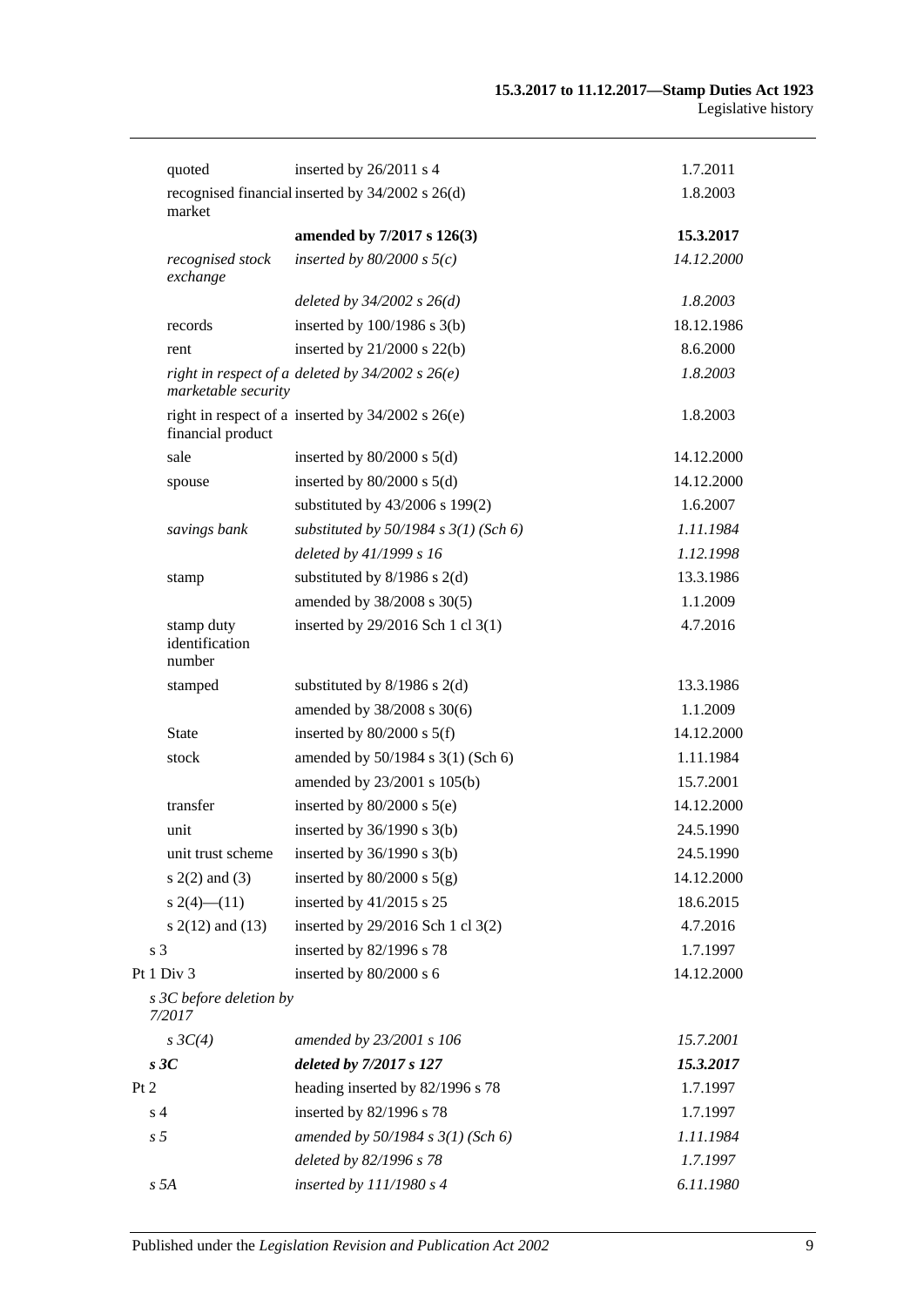|                                    | deleted by 82/1996 s 78                               | 1.7.1997   |
|------------------------------------|-------------------------------------------------------|------------|
| $s$ 5AB                            | inserted by $81/1985$ s 4                             | 5.8.1985   |
|                                    | substituted by $52/1989$ s 3                          | 9.8.1989   |
|                                    | deleted by 82/1996 s 78                               | 1.7.1997   |
| s <sub>5</sub>                     | s 5B inserted by $111/1980$ s 4                       | 6.11.1980  |
|                                    | s 5B amended by 50/1984 s $3(1)$ (Sch 6)              | 1.11.1984  |
|                                    | s 5B redesignated as $s$ 5 by 82/1996 s 79            | 1.7.1997   |
|                                    | deleted by 80/2000 s 7                                | 14.12.2000 |
| s <sub>6</sub>                     | amended by 50/1984 s 3(1) (Sch 6)                     | 1.11.1984  |
|                                    | substituted by 100/1986 s 4                           | 18.12.1986 |
|                                    | substituted by 82/1996 s 80                           | 1.7.1997   |
| s(6(2)                             | deleted by 38/2008 s 31                               | 1.1.2009   |
| s 6AA                              | inserted by 100/1986 s 4                              | 18.12.1986 |
|                                    | deleted by 82/1996 s 80                               | 1.7.1997   |
| s 6A                               | inserted by $8/1986 s 3$                              | 13.3.1986  |
|                                    | amended by $2/1987 s 6(a)$                            | 5.3.1987   |
|                                    | deleted by 82/1996 s 80                               | 1.7.1997   |
| $s$ 6 $B$                          | inserted by $2/1987 s 6(b)$                           | 5.3.1987   |
|                                    | deleted by 82/1996 s 80                               | 1.7.1997   |
| s 7                                |                                                       |            |
| $s \, 7(3)$                        | substituted by $82/1997 s 3$                          | 1.1.1998   |
|                                    | amended by 41/1999 s 17                               | 1.12.1998  |
|                                    | deleted by $24/2009 s 4$                              | 4.6.2009   |
| $s \, 7(4)$                        | amended by 50/1984 s 3(1) (Sch 6)                     | 1.11.1984  |
|                                    | deleted by 82/1997 s 3                                | 1.1.1998   |
|                                    | heading preceding s 9 deleted by 82/1996 s 81         | 1.7.1997   |
| s 9                                | deleted by 82/1996 s 81                               | 1.7.1997   |
| s 10                               | amended by 88/1992 s 4                                | 14.12.1992 |
|                                    | deleted by 82/1996 s 81                               | 1.7.1997   |
| s 11                               |                                                       |            |
| $s\,II(3)$                         | deleted by 38/2008 s 32                               | 1.1.2009   |
| s 12 before deletion by<br>38/2008 |                                                       |            |
| $s\,l2(3)$                         | substituted by $88/1992 s 5$                          | 14.12.1992 |
| s <sub>12</sub>                    | deleted by 38/2008 s 33                               | 1.1.2009   |
| s <sub>14</sub>                    |                                                       |            |
| s 14(1)                            | s 14 redesignated as s $14(1)$ by $41/2015$ s $26(2)$ | 18.6.2015  |
|                                    | (b) deleted by $41/2015$ s $26(1)$                    | 18.6.2015  |
| s $14(2)$ and $(3)$                | inserted by 41/2015 s 26(2)                           | 18.6.2015  |
| s <sub>15</sub>                    | deleted by 82/1996 s 82                               | 1.7.1997   |
| $s$ 15 $A$                         | substituted by 21/2000 s 23                           | 8.6.2000   |
| s 16                               | amended by 24/2009 s 5                                | 4.6.2009   |
| s 17                               | deleted by 111/1980 s 5                               | 6.11.1980  |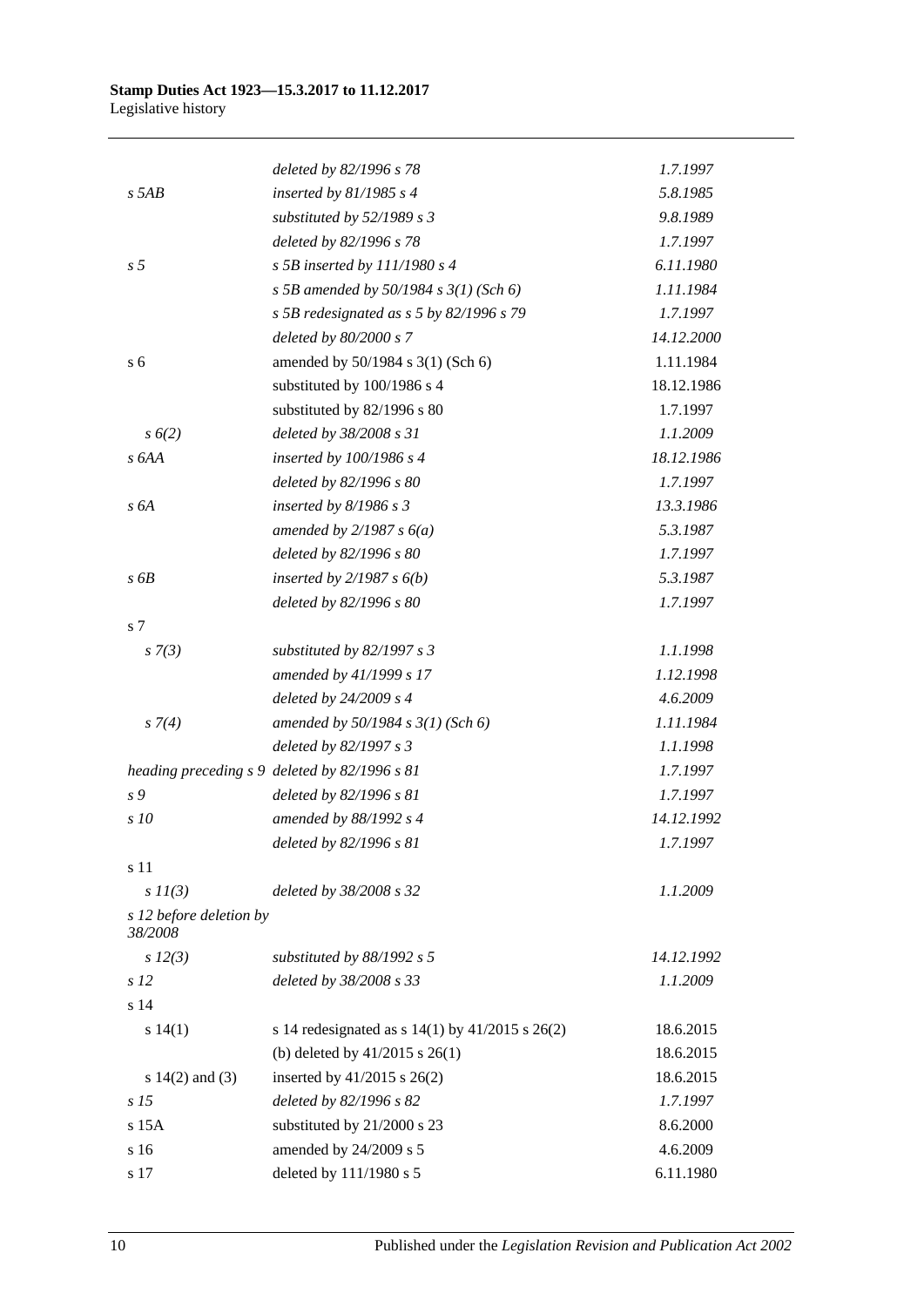|                     | inserted by 4/1990 s 2                                                                     | 29.3.1990  |
|---------------------|--------------------------------------------------------------------------------------------|------------|
| s 19                | amended by 50/1984 s 3(1) (Sch 6)                                                          | 1.11.1984  |
|                     | substituted by 88/1992 s 6                                                                 | 14.12.1992 |
|                     | deleted by 82/1996 s 83                                                                    | 1.7.1997   |
| s 19A               | inserted by 111/1980 s 6                                                                   | 6.11.1980  |
| s 19A(1)            | amended by 88/1992 s 7                                                                     | 14.12.1992 |
|                     | amended by 82/1996 s 84                                                                    | 1.7.1997   |
| s 20                |                                                                                            |            |
| $s \ 20(1)$         | substituted by $111/1980$ s $7(a)$                                                         | 6.11.1980  |
|                     | substituted by $82/1996$ s $85(a)$                                                         | 1.7.1997   |
| $s$ 20(1aa)         | inserted by $88/1992 s 8(a)$                                                               | 14.12.1992 |
|                     | deleted by $82/1996 s 85(a)$                                                               | 1.7.1997   |
| $s\,20(1a)$         | inserted by $111/1980 s 7(a)$                                                              | 6.11.1980  |
|                     | amended by $88/1992 s 8(b)$ , (c)                                                          | 14.12.1992 |
|                     | deleted by $82/1996 s 85(a)$                                                               | 1.7.1997   |
| $s \ 20(2)$         | amended by 111/1980 s 7(b)                                                                 | 6.11.1980  |
|                     | amended by 88/1992 s 8(d)                                                                  | 14.12.1992 |
|                     | substituted by $82/1996$ s $85(a)$                                                         | 1.7.1997   |
| $s\,20(3)$          | substituted by $88/1992$ s $8(e)$                                                          | 14.12.1992 |
|                     | substituted by $82/1996$ s $85(a)$                                                         | 1.7.1997   |
| $s \ 20(4)$         | inserted by 21/1988 s 3                                                                    | 14.6.1988  |
|                     | amended by 88/1992 s 8(f)                                                                  | 14.12.1992 |
|                     | amended by 82/1996 s 85(b)                                                                 | 1.7.1997   |
| $s \ 20(5)$         | inserted by 21/1988 s 3                                                                    | 14.6.1988  |
|                     | substituted by 38/2008 s 34                                                                | 1.1.2009   |
| s $20(6)$ and $(7)$ | inserted by 21/1988 s 3                                                                    | 14.6.1988  |
| $s\,20(8)$          | inserted by $21/1988 s3$                                                                   | 14.6.1988  |
|                     | deleted by $82/1996 s 85(c)$                                                               | 1.7.1997   |
| s 21                | $s$ 21(1) redesignated as $s$ 21 in pursuance of the<br><b>Acts Republication Act 1967</b> | 1.11.1984  |
| $s\,2I(2)$ —(4)     | deleted by $50/1984$ s $3(1)$ (Sch 6)                                                      | 1.11.1984  |
| s 22                | amended by 50/1984 s 3(1) (Sch 6)                                                          | 1.11.1984  |
| s 23                |                                                                                            |            |
| $s\,23(1)$          | substituted by $100/1986$ s $5(a)$                                                         | 18.12.1986 |
|                     | substituted by $82/1996$ s $86(a)$                                                         | 1.7.1997   |
| $s$ 23(1a) and (1b) | inserted by $100/1986$ s $5(a)$                                                            | 18.12.1986 |
|                     | deleted by $82/1996 s 86(a)$                                                               | 1.7.1997   |
| $s\,23(2)$          | amended by $100/1986$ s $5(b)$                                                             | 18.12.1986 |
|                     | substituted by $82/1996$ s $86(a)$                                                         | 1.7.1997   |
| $s\,23(3)$          | amended by 100/1986 s 5(c)                                                                 | 18.12.1986 |
|                     | substituted by $82/1996$ s $86(a)$                                                         | 1.7.1997   |
| $s\,23(4)$          | amended by 82/1996 s 86(b)                                                                 | 1.7.1997   |
| s 23(5)             | substituted by 88/1992 s 9                                                                 | 14.12.1992 |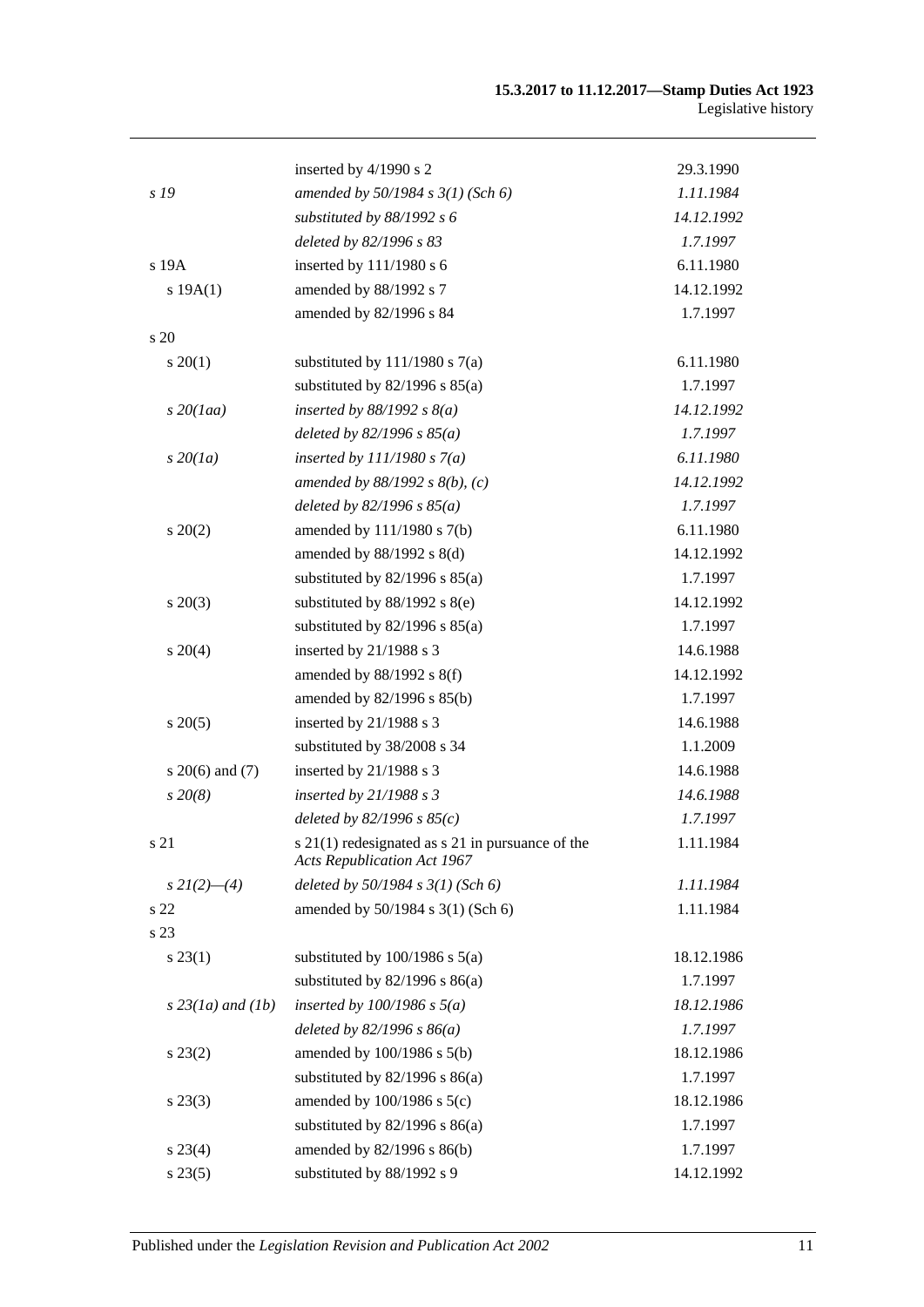| $s$ 23 $A$          | inserted by 88/1992 s 10                                                                    | 14.12.1992 |
|---------------------|---------------------------------------------------------------------------------------------|------------|
|                     | deleted by 82/1996 s 87                                                                     | 1.7.1997   |
| s24                 | amended by $21/1988 s 4$                                                                    | 7.12.1987  |
|                     | amended by 88/1992 s 11                                                                     | 14.12.1992 |
|                     | amended by 83/1995 s 2                                                                      | 30.11.1995 |
|                     | deleted by 82/1996 s 87                                                                     | 1.7.1997   |
| s25                 | amended by $50/1984$ s $3(1)$ (Sch 6)                                                       | 1.11.1984  |
|                     | deleted by 100/1986 s 6                                                                     | 18.12.1986 |
| s26                 | amended by $50/1984$ s $3(1)$ (Sch 6)                                                       | 1.11.1984  |
|                     | deleted by 82/1996 s 87                                                                     | 1.7.1997   |
| s27A                | substituted by 100/1986 s 7                                                                 | 18.12.1986 |
|                     | deleted by 82/1996 s 88                                                                     | 1.7.1997   |
| $s$ 27 $B$          | substituted by 100/1986 s 7                                                                 | 18.12.1986 |
|                     | amended by 14/1994 s 3                                                                      | 1.9.1994   |
|                     | deleted by 82/1996 s 88                                                                     | 1.7.1997   |
| $s$ 27 $C$          | amended by $50/1984 s 3(1)$ (Sch 6)                                                         | 1.11.1984  |
|                     | substituted by 100/1986 s 7                                                                 | 18.12.1986 |
|                     | deleted by 82/1996 s 88                                                                     | 1.7.1997   |
| s 27D               | substituted by 100/1986 s 7                                                                 | 18.12.1986 |
|                     | amended by 88/1992 s 12                                                                     | 14.12.1992 |
|                     | deleted by 82/1996 s 88                                                                     | 1.7.1997   |
| $s$ 27 $E$          | deleted by 82/1996 s 88                                                                     | 1.7.1997   |
| Pt <sub>3</sub>     |                                                                                             |            |
| s 28 and heading    | deleted by $81/1985 s 5$                                                                    | 5.8.1985   |
| Pt 3 Div 1          | heading preceding s 29 deleted and Div 1<br>heading inserted by $44/2003$ s 3(1) (Sch 1)    | 24.11.2003 |
| s29                 | deleted by 38/2008 s 35                                                                     | 1.1.2009   |
| s 31                |                                                                                             |            |
| $s \ 31(1)$         | amended by 34/2002 s 27                                                                     | 1.8.2003   |
|                     | amended by 41/2015 s 27(1)                                                                  | 18.6.2015  |
|                     | (b) deleted by $7/2017$ s $128(1)$                                                          | 15.3.2017  |
|                     | amended by 7/2017 s 128(2)                                                                  | 15.3.2017  |
| s $31(1a)$ (1c)     | inserted by $41/2015$ s $27(2)$                                                             | 18.6.2015  |
| $s \ 31(2)$         | amended by 50/1984 s 3(1) (Sch 6)                                                           | 1.11.1984  |
|                     | substituted by $41/2015$ s $27(2)$                                                          | 18.6.2015  |
| s $31(3)$ and $(4)$ | amended by 50/1984 s 3(1) (Sch 6)                                                           | 1.11.1984  |
| $s$ 31 $A$          | amended by 31/1994 s 4                                                                      | 30.5.1994  |
|                     | deleted by 41/2015 s 28                                                                     | 18.6.2015  |
| by 7/2017           | Pt 3 Div 2 before deletion may be repealed by proclamation: s 31N                           |            |
|                     | heading preceding s 31B amended by 50/1984<br>$s \frac{3}{1}$ (Sch 6)                       | 1.11.1984  |
|                     | heading preceding s 31B deleted and Div 2<br>heading inserted by $44/2003$ s $3(1)$ (Sch 1) | 24.11.2003 |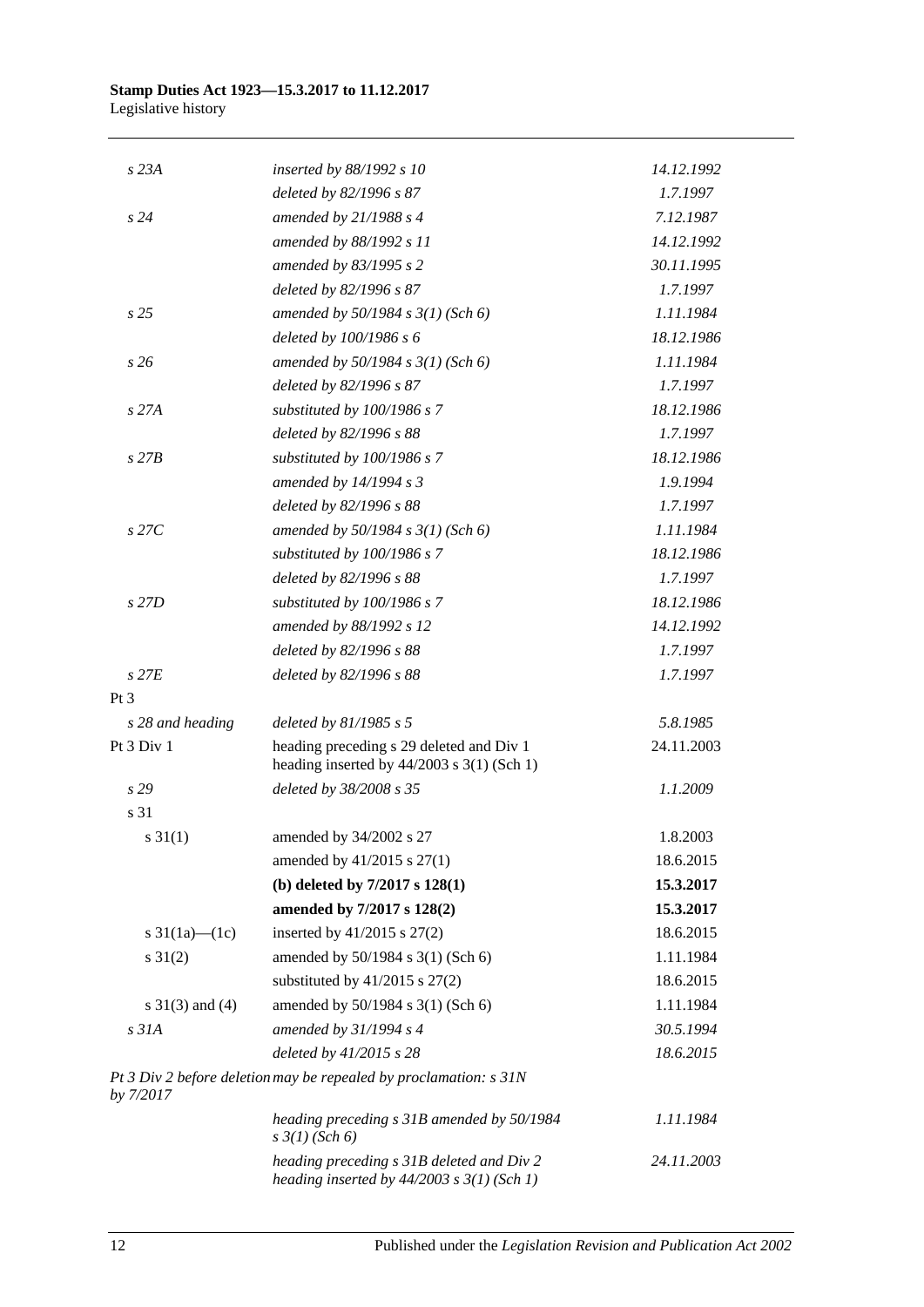| $s$ 31 $B$                  | s $31B(1)$ amended by $50/1984$ s $3(1)$ (Sch 6)                                      | 1.11.1984  |
|-----------------------------|---------------------------------------------------------------------------------------|------------|
|                             | $s$ 31B(1) redesignated as $s$ 31B in pursuance of<br>the Acts Republication Act 1967 | 1.11.1984  |
|                             | amended by $44/2003$ s $3(1)$ (Sch 1)                                                 | 24.11.2003 |
| bailee                      | inserted by $88/1992$ s $13(a)$                                                       | 14.12.1992 |
| bailment plant              | inserted by $88/1992$ s $13(a)$                                                       | 14.12.1992 |
| bailor                      | inserted by $88/1992 s 13(a)$                                                         | 14.12.1992 |
| bank                        | deleted by $50/1984$ s $3(1)$ (Sch 6)                                                 | 1.11.1984  |
| contractual<br>bailment     | inserted by $88/1992 s 13(a)$                                                         | 14.12.1992 |
|                             | substituted by 15/2002 s $3(a)$                                                       | 5.9.2002   |
|                             | corresponding law inserted by $31/1994 s 5$                                           | 1.6.1994   |
|                             | amended by $44/2003$ s $3(1)$ (Sch 1)                                                 | 24.11.2003 |
| dutiable rental<br>business | inserted by $31/2003$ s $4(1)$                                                        | 1.10.2003  |
|                             | amended by 28/2005 s 18                                                               | 1.7.2008   |
| arrangement                 | equipment financing inserted by $31/2003$ s $4(1)$                                    | 1.10.2003  |
|                             | credit arrangement deleted by $50/1984$ s $3(1)$ (Sch 6)                              | 1.11.1984  |
| credit business             | deleted by $50/1984$ s $3(1)$ (Sch 6)                                                 | 1.11.1984  |
|                             | discount transactiondeleted by $50/1984$ s $3(1)$ (Sch 6)                             | 1.11.1984  |
| dutiable rental<br>business | amended by $24/2009 s 6$                                                              | 4.6.2009   |
| goods                       | amended by 88/1992 s 13(b)                                                            | 14.12.1992 |
| guarantee                   | deleted by $50/1984$ s $3(1)$ (Sch 6)                                                 | 1.11.1984  |
| guarantor                   | deleted by $50/1984$ s $3(1)$ (Sch 6)                                                 | 1.11.1984  |
| hire-purchase<br>agreement  | inserted by $15/2002$ s $3(b)$                                                        | 5.9.2002   |
| interest                    | deleted by $50/1984$ s $3(1)$ (Sch 6)                                                 | 1.11.1984  |
| loan                        | amended by $101/1976$ s $2(1)(a)$                                                     | 16.6.1977  |
|                             | deleted by $50/1984 s 3(1)$ (Sch 6)                                                   | 1.11.1984  |
| prescribed rate             | substituted by $95/1982$ s $3(a)$                                                     | 23.12.1982 |
|                             | deleted by $50/1984$ s $3(1)$ (Sch 6)                                                 | 1.11.1984  |
| principal                   | deleted by $50/1984$ s $3(1)$ (Sch 6)                                                 | 1.11.1984  |
| rate of interest            | deleted by $50/1984$ s $3(1)$ (Sch 6)                                                 | 1.11.1984  |
| registered credit<br>union  | substituted by $101/1976$ s $2(1)(b)$                                                 | 16.6.1977  |
|                             | deleted by $50/1984$ s $3(1)$ (Sch 6)                                                 | 1.11.1984  |
| registered person           | deleted by $31/2003$ s $4(2)$                                                         | 1.10.2003  |
| registered                  | inserted by $31/2003$ s $4(2)$                                                        | 1.10.2003  |
|                             | related corporation amended by $50/1984$ s $3(1)$ (Sch 6)                             | 1.11.1984  |
|                             | amended by $88/1992 s 13(c)$                                                          | 14.12.1992 |
|                             | substituted by 23/2001 s 107                                                          | 15.7.2001  |
| rental business             | substituted by $88/1992$ s $13(d)$                                                    | 14.12.1992 |
| $s$ 31 $B(1a)$              | substituted by $95/1982$ s $3(b)$                                                     | 23.12.1982 |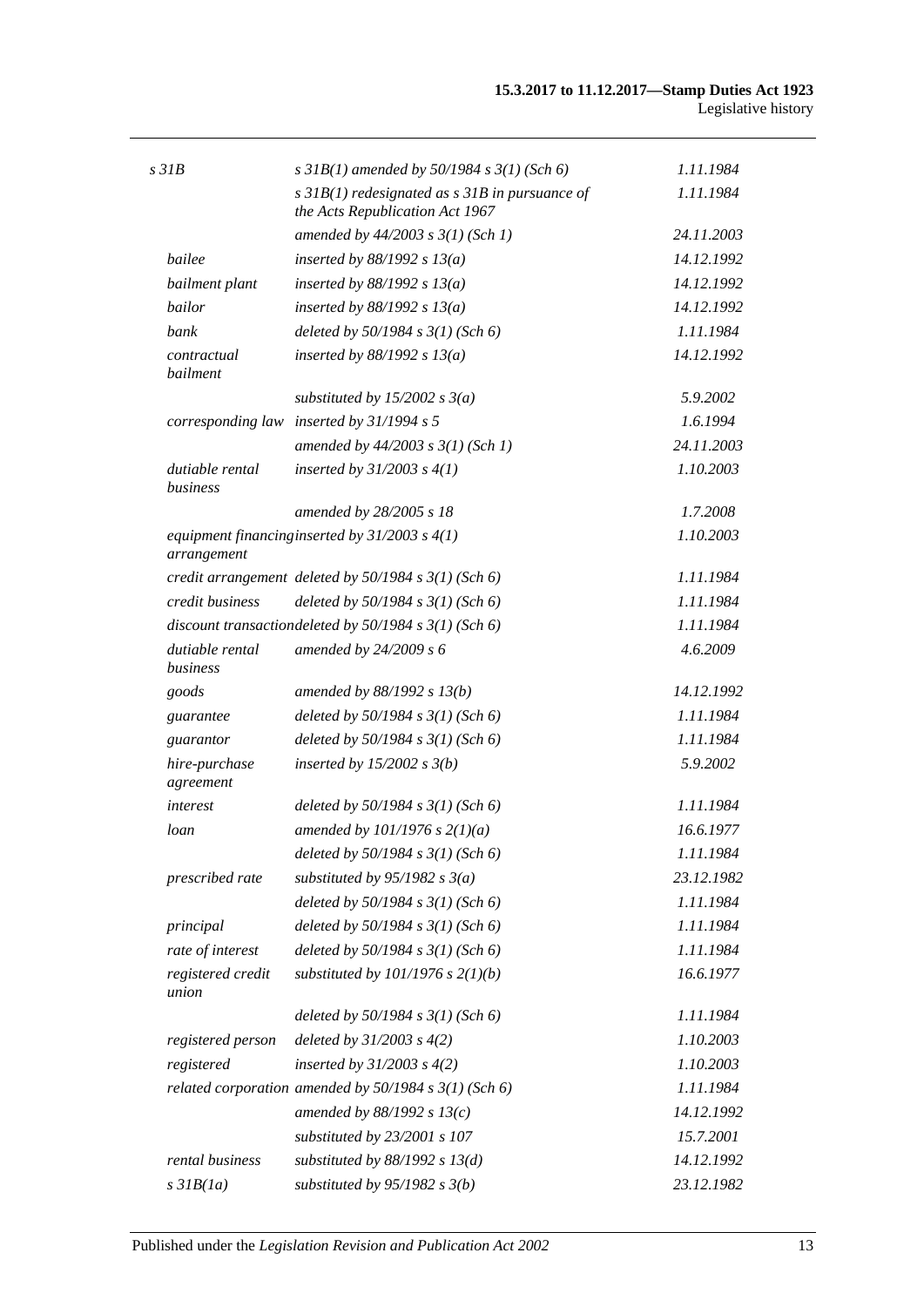|                     | deleted by $50/1984$ s $3(1)$ (Sch 6)             | 1.11.1984  |
|---------------------|---------------------------------------------------|------------|
| s $3IB(2)$ - $(10)$ | deleted by $50/1984$ s $3(1)$ (Sch 6)             | 1.11.1984  |
| $s$ 31 $C$          | substituted by $89/1983$ s 3                      | 1.1.1984   |
|                     | deleted by $50/1984$ s $3(1)$ (Sch 6)             | 1.11.1984  |
|                     | inserted by $15/2002$ s 4                         | 5.9.2002   |
|                     | substituted by $31/2003$ s 5                      | 1.10.2003  |
| $s$ 31 $D$          | amended by 89/1983 s 4                            | 1.1.1984   |
|                     | amended by $71/1992 s 3(1)$ (Sch)                 | 1.3.1993   |
|                     | amended by 88/1992 s 14                           | 14.12.1992 |
|                     | amended by 82/1996 s 89                           | 1.7.1997   |
|                     | substituted by $31/2003$ s 5                      | 1.10.2003  |
| s <sub>31E</sub>    |                                                   |            |
| $s$ 31 $E(1)$       | amended by $35/2002 s 16(a)$                      | 28.11.2002 |
| $s$ 31 $E(2)$       | substituted by $89/1983$ s 5                      | 1.1.1984   |
|                     | amended by $35/2002 s 16(b)$                      | 28.11.2002 |
| s <sub>31F</sub>    | amended by 101/1976 s 3                           | 16.12.1976 |
|                     | amended by 89/1983 s 6                            | 1.1.1984   |
|                     | amended by $50/1984 s 3(1)$ (Sch 6)               | 1.11.1984  |
|                     | amended by $81/1985 s 6$                          | 5.8.1985   |
|                     | amended by 100/1986 s 8                           | 18.12.1986 |
|                     | amended by 52/1989 s 4                            | 1.10.1989  |
|                     | amended by 74/1991 s 3                            | 12.12.1991 |
|                     | amended by 88/1992 s 15                           | 14.12.1992 |
|                     | amended by 82/1996 s 90                           | 1.7.1997   |
|                     | amended by 21/2000 s 24                           | 8.6.2000   |
|                     | amended by $15/2002$ s 5                          | 1.1.2003   |
|                     | amended by 35/2002 s 17                           | 28.11.2002 |
|                     | substituted by $31/2003$ s 6                      | 1.10.2003  |
| $s\,3IF(1)$         | amended by $28/2005$ s $16(1)$ , (2)              | 1.7.2007   |
|                     | amended by $28/2005$ s $19(1)$ , (2)              | 1.7.2008   |
| s31G                | amended by 50/1984 s 3(1) (Sch 6)                 | 1.11.1984  |
|                     | amended by 74/1991 s 4                            | 12.12.1991 |
|                     | deleted by 88/1992 s 16                           | 14.12.1992 |
| s <sub>31H</sub>    | amended by 82/1996 s 91                           | 1.7.1997   |
| s <sub>311</sub>    |                                                   |            |
| $s$ 31I(1)          | amended by $50/1984$ s $3(1)$ (Sch 6)             | 1.11.1984  |
|                     | (d) and (e) deleted by $50/1984$ s $3(1)$ (Sch 6) | 1.11.1984  |
|                     | (f) deleted by $81/1985$ s $7(a)$                 | 5.8.1985   |
|                     | amended by 74/1991 s 5                            | 12.12.1991 |
|                     | amended by $31/1994 s 6(a)$                       | 1.6.1994   |
|                     | amended by 83/1994 s 12 (Sch)                     | 8.12.1994  |
|                     | amended by 82/1996 s $92(a)$ —(c)                 | 1.7.1997   |
|                     | amended by $15/2002 s 6(a)$                       | 1.1.2003   |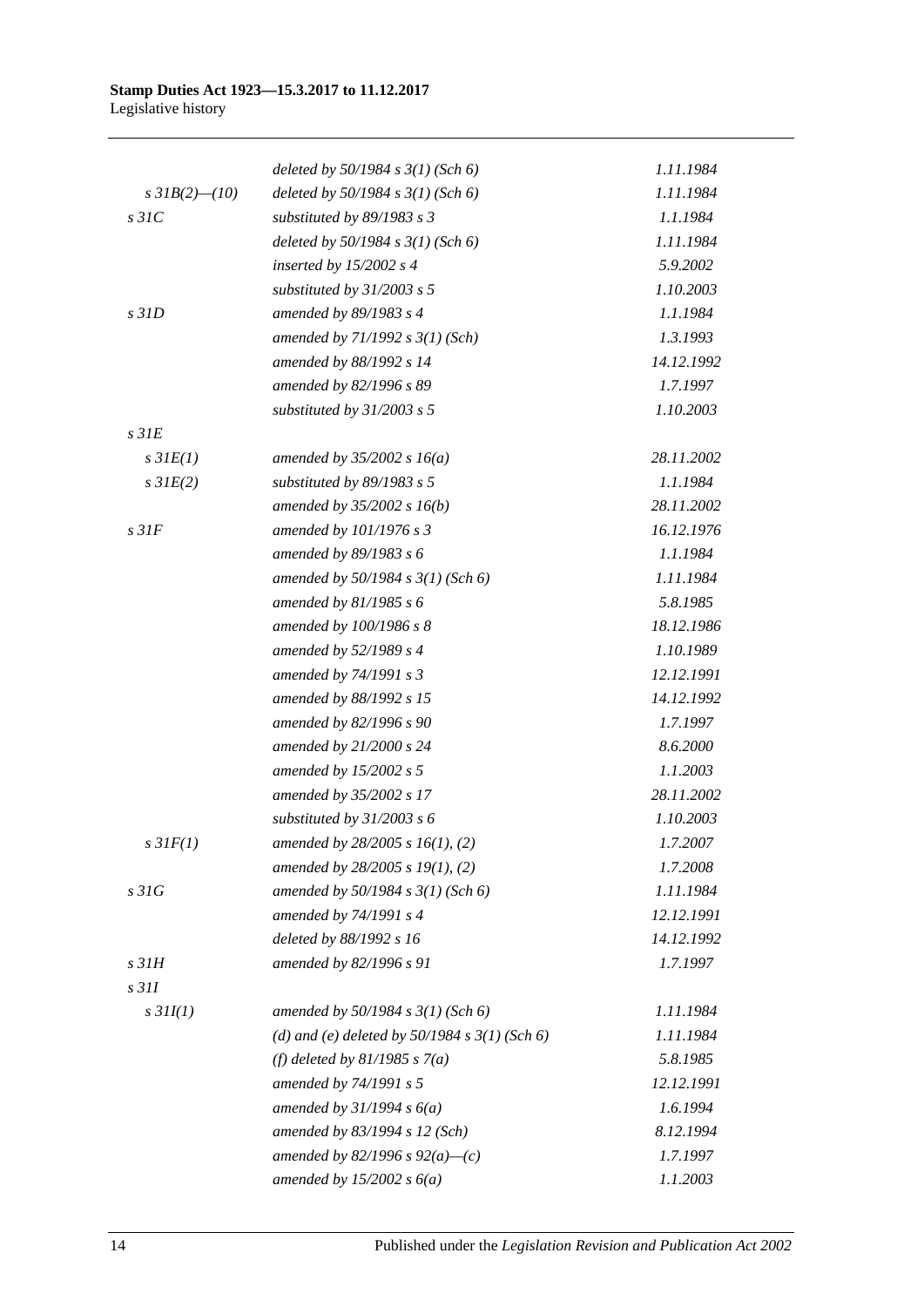|                                       | amended by $31/2003 s 7(1)$                                          | 1.10.2003  |
|---------------------------------------|----------------------------------------------------------------------|------------|
|                                       | (h) deleted by $31/2003$ s $7(2)$                                    | 1.10.2003  |
| $s$ 31 $I(1a)$                        | inserted by $31/1994 s 6(b)$                                         | 1.6.1994   |
|                                       | amended by 31/2003 s 7(3)                                            | 1.10.2003  |
|                                       | amended by $44/2003$ s $3(1)$ (Sch 1)                                | 24.11.2003 |
| $s$ 31I(1b)                           | inserted by $31/1994 s 6(b)$                                         | 1.6.1994   |
|                                       | (a) deleted by $31/2003$ s $6(4)$                                    | 1.10.2003  |
|                                       | amended by $44/2003$ s $3(1)$ (Sch 1)                                | 24.11.2003 |
| $s$ 31I(1c)                           | s $31I(1a)$ inserted by $81/1985$ s $7(b)$                           | 5.8.1985   |
|                                       | s $31I(1a)$ amended by $52/1989$ s 5                                 | 1.10.1989  |
|                                       | s $31I(1a)$ redesignated as s $31I(1c)$ by $31/1994$<br>$s\delta(b)$ | 1.6.1994   |
|                                       | amended by $82/1996 s 92(d)$                                         | 1.7.1997   |
|                                       | amended by $15/2002 s 6(b)$                                          | 1.1.2003   |
|                                       | amended by 31/2003 s 7(5)                                            | 1.10.2003  |
| $s$ 31I(2)                            | deleted by $82/1996 s 92(e)$                                         | 1.7.1997   |
| $s$ 31J                               | amended by $71/1992 s 3(1) (Sch)$                                    | 1.3.1993   |
|                                       | deleted by 82/1996 s 93                                              | 1.7.1997   |
| s <sub>31K</sub>                      |                                                                      |            |
| $s$ 31 $K(3)$                         | amended by 82/1996 s 94                                              | 1.7.1997   |
| $s$ 31 $L$                            | deleted by $70/1981 s3$                                              | 2.11.1981  |
|                                       | inserted by $15/1982$ s 3                                            | 22.3.1982  |
| $s$ 31 $L(1)$                         | amended by $50/1984 s 3(1)$ (Sch 6)                                  | 1.11.1984  |
|                                       | amended by $100/1986$ s $9(1)(a)$                                    | 18.12.1986 |
|                                       | amended by $71/1992 s 3(1) (Sch)$                                    | 1.3.1993   |
|                                       | amended by 82/1996 s 95                                              | 1.7.1997   |
| $s$ 31 $L(3)$                         | deleted by $50/1984$ s $3(1)$ (Sch 6)                                | 1.11.1984  |
|                                       | inserted by $100/1986$ s $9(1)(b)$                                   | 18.12.1986 |
| $s$ 31L(4) and (5)                    | deleted by $50/1984$ s $3(1)$ (Sch 6)                                | 1.11.1984  |
| heading preceding<br>s <sub>31M</sub> | deleted by $50/1984$ s $3(1)$ (Sch 6)                                | 1.11.1984  |
| s <sub>31M</sub>                      | deleted by $50/1984$ s $3(1)$ (Sch 6)                                | 1.11.1984  |
|                                       | inserted by 100/1986 s 10                                            | 18.12.1986 |
|                                       | substituted by $74/1991$ s 6                                         | 12.12.1991 |
|                                       | amended by 88/1992 s 17                                              | 14.12.1992 |
|                                       | deleted by 82/1996 s 96                                              | 1.7.1997   |
|                                       | inserted by $31/2003$ s $8$                                          | 1.10.2003  |
| s <sub>31MA</sub>                     | inserted by 89/1983 s 7                                              | 1.1.1984   |
|                                       | deleted by $50/1984$ s $3(1)$ (Sch 6)                                | 1.11.1984  |
| s <sub>31N</sub>                      | amended by 89/1983 s 8                                               | 1.1.1984   |
|                                       | amended by $50/1984 s 3(1)$ (Sch 6)                                  | 1.11.1984  |
|                                       | amended by 100/1986 s 10                                             | 18.12.1986 |
|                                       | amended by 74/1991 s 7                                               | 12.12.1991 |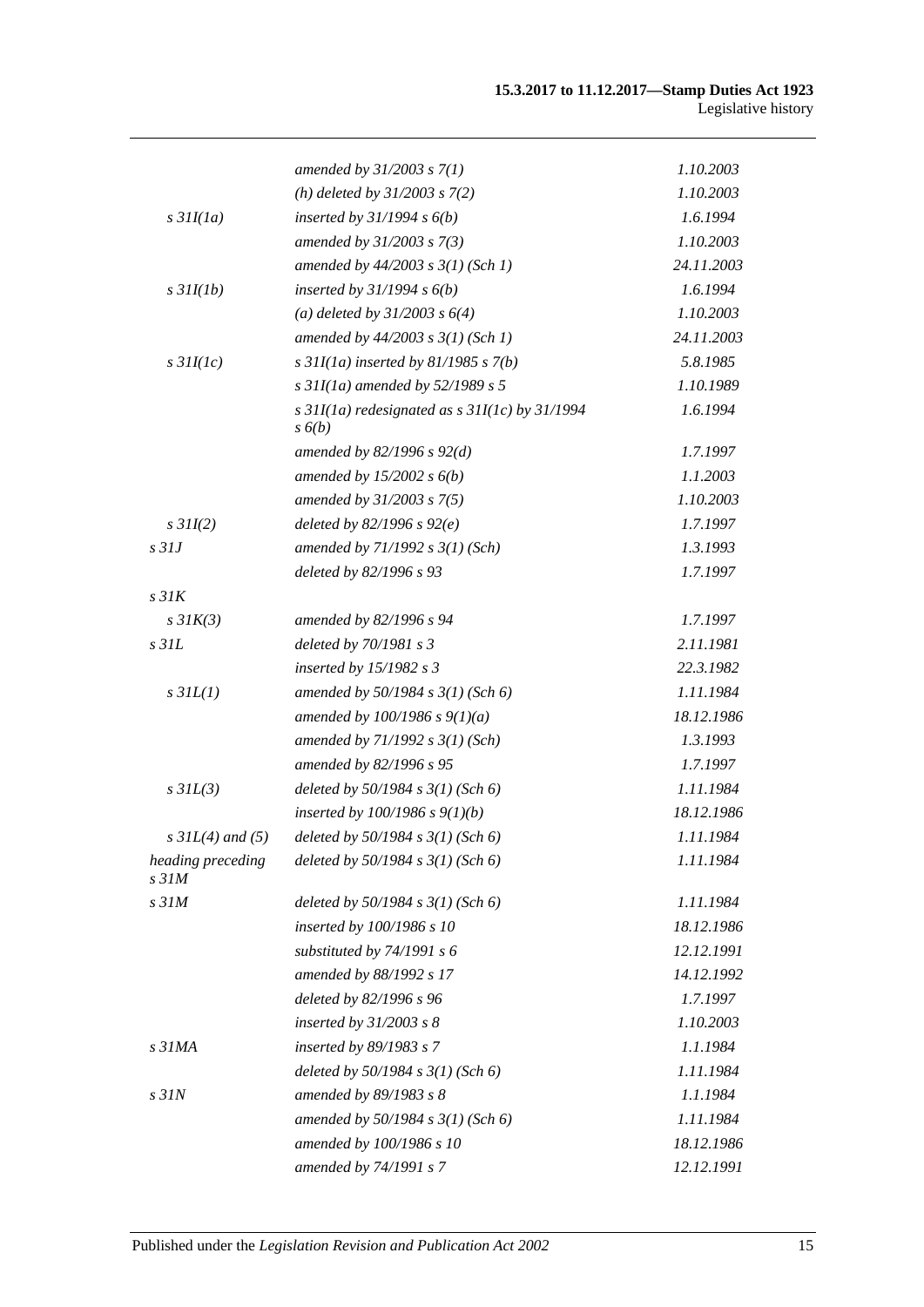|                                              | amended by 88/1992 s 18                                                                    | 14.12.1992                   |
|----------------------------------------------|--------------------------------------------------------------------------------------------|------------------------------|
|                                              | amended by 82/1996 s 97                                                                    | 1.7.1997                     |
|                                              | deleted by 31/2003 s 9                                                                     | 1.10.2003                    |
| $s$ 31 $N$                                   | inserted by $24/2009 s 7$                                                                  | 4.6.2009                     |
| s310                                         | deleted by $50/1984$ s $3(1)$ (Sch 6)                                                      | 1.11.1984                    |
| $s$ 31 $P$                                   | deleted by 70/1981 s 4                                                                     | 2.11.1981                    |
|                                              | inserted by $15/1982$ s 4                                                                  | 22.3.1982                    |
|                                              | deleted by $50/1984$ s $3(1)$ (Sch 6)                                                      | 1.11.1984                    |
| $ss31Q - 31T$                                | deleted by $50/1984$ s $3(1)$ (Sch 6)                                                      | 1.11.1984                    |
| Pt 3 Div 2                                   | deleted by 7/2017 s 129                                                                    | 15.3.2017                    |
| Pt 3 Div 3 before<br>substitution by 10/2011 | heading preceding s 32 deleted and Div 3<br>heading inserted by $44/2003$ s $3(1)$ (Sch 1) | 24.11.2003                   |
| s <sub>32</sub>                              | redesignated as $s$ 32(1) by 27/1978 $s$ 3(b)                                              | uncommenced-not incorporated |
| assurance or<br><i>insurance business</i>    | amended by $27/1978 s 3(a)$                                                                | uncommenced-not incorporated |
|                                              | amended by $50/1984 s 3(1)$ (Sch 6)                                                        | 1.11.1984                    |
| general insurance<br>business                | inserted by $47/1990 s3$                                                                   | 1.7.1990                     |
|                                              | life insurance policyinserted by 47/1990 s 3                                               | 1.7.1990                     |
| policy                                       | amended by $50/1984 s 3(1)$ (Sch 6)                                                        | 1.11.1984                    |
| premium                                      | inserted by $74/1991 s 8$                                                                  | 12.12.1991                   |
|                                              | substituted by $21/2000$ s 25                                                              | 8.6.2000                     |
| $s\,32(2)$                                   | inserted by $27/1978 s 3(b)$                                                               | uncommenced-not incorporated |
| s 33 before<br>substitution by<br>47/1990    |                                                                                            |                              |
| $s \, 33(1)$                                 | amended by 27/1978 s 4                                                                     | uncommenced-not incorporated |
| s <sub>33</sub>                              | substituted by 47/1990 s 4                                                                 | 1.7.1990                     |
| s34                                          | amended by 50/1984 s 3(1) (Sch 6)                                                          | 1.11.1984                    |
|                                              | substituted by 47/1990 s 4                                                                 | 1.7.1990                     |
| $s\,34$                                      |                                                                                            |                              |
| $s \, 34(3)$                                 | amended by $82/1996 s 98(a)$                                                               | 1.7.1997                     |
| $s \frac{34}{4}$                             | deleted by 82/1996 s 98(b)                                                                 | 1.7.1997                     |
| s 34A                                        | deleted by 47/1990 s 4                                                                     | 1.7.1990                     |
| s 35                                         | amended by 111/1980 s 8                                                                    | 6.11.1980                    |
|                                              | amended by 50/1984 s 3(1) (Sch 6)                                                          | 1.11.1984                    |
|                                              | substituted by $47/1990 s 4$                                                               | 1.7.1990                     |
| $s \, 35(1)$                                 | amended by 82/1996 s 99                                                                    | 1.7.1997                     |
| s 36                                         | substituted by $50/1984$ s $3(1)$ (Sch 6)                                                  | 1.11.1984                    |
|                                              | substituted by $47/1990 s 4$                                                               | 1.7.1990                     |
| $s \, 36(4)$                                 | deleted by 82/1996 s 100                                                                   | 1.7.1997                     |
| s36A                                         | inserted by 82/1996 s 101                                                                  | 1.7.1997                     |
| s 37                                         | deleted by 100/1986 s 11                                                                   | 18.12.1986                   |
|                                              | inserted by $47/1990 s 4$                                                                  | 1.7.1990                     |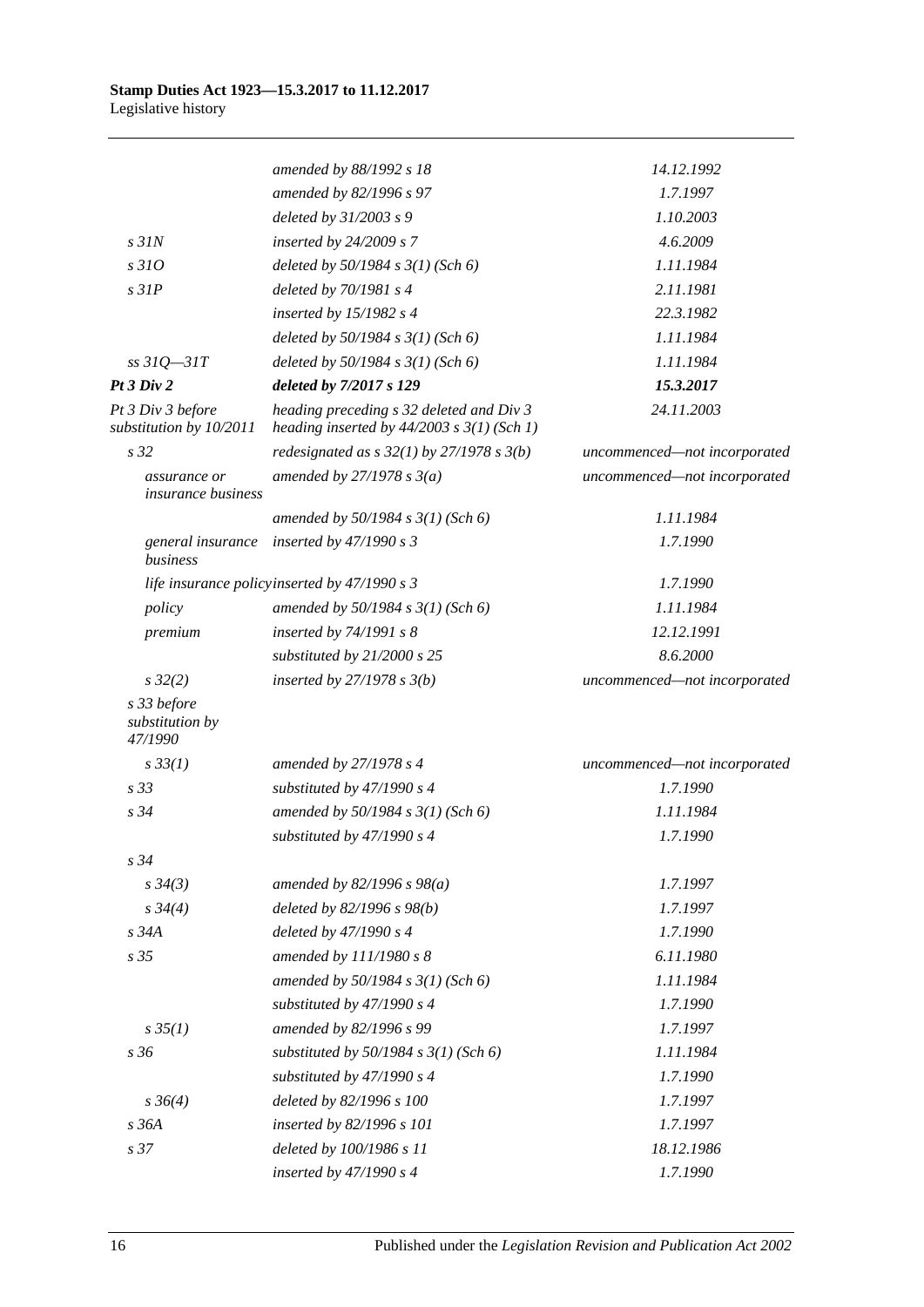|                             | amended by 82/1996 s 102                                                                  | 1.7.1997                     |
|-----------------------------|-------------------------------------------------------------------------------------------|------------------------------|
| s 38                        | amended by $50/1984 s 3(1)$ (Sch 6)                                                       | 1.11.1984                    |
|                             | deleted by 100/1986 s 11                                                                  | 18.12.1986                   |
|                             | inserted by $47/1990 s 4$                                                                 | 1.7.1990                     |
| s 39                        | substituted by 47/1990 s 4                                                                | 1.7.1990                     |
|                             | deleted by 82/1996 s 103                                                                  | 1.1.1997                     |
| $s\,40$                     | inserted by $47/1990 s 4$                                                                 | 1.7.1990                     |
|                             | deleted by 82/1996 s 103                                                                  | 1.7.1997                     |
| s41                         | substituted by $47/1990 s 4$                                                              | 1.7.1990                     |
|                             | amended by 74/1991 s 9                                                                    | 12.12.1991                   |
|                             | amended by 88/1992 s 19                                                                   | 14.12.1992                   |
|                             | deleted by 82/1996 s 103                                                                  | 1.7.1997                     |
| $s\,42$                     | substituted by $47/1990 s 4$                                                              | 1.7.1990                     |
|                             | deleted by 82/1996 s 103                                                                  | 1.7.1997                     |
| $s\,42AA$                   |                                                                                           |                              |
| $s\,42AA(1)$                | amended by 35/2002 s 18                                                                   | 28.11.2002                   |
| $s\,42AA(4)$                | substituted by 88/1992 s 20                                                               | 14.12.1992                   |
|                             | substituted by 82/1996 s 104                                                              | 1.7.1997                     |
|                             | $s$ 42AA(4a) and (4b)inserted by 88/1992 s 20                                             | 14.12.1992                   |
|                             | deleted by 82/1996 s 104                                                                  | 1.7.1997                     |
| $s\,42AA(5)$                | deleted by 27/1978 s 5                                                                    | uncommenced-not incorporated |
| $s\ 42AB$                   | inserted by $8/1986$ s 4                                                                  | 13.3.1986                    |
| $s\,42AB(3)$                | amended by 82/1996 s 105                                                                  | 1.7.1997                     |
| Pt 3 Div 3                  | substituted by 10/2011 s 4                                                                | 1.5.2011                     |
| s 39                        |                                                                                           |                              |
| $s \, 39(4)$                | amended by 48/2011 Sch 2 cl 4                                                             | 1.7.2012                     |
| Pt $3$ Div $4$              | heading preceding s 42A deleted and Div 4<br>heading inserted by $44/2003$ s 3(1) (Sch 1) | 24.11.2003                   |
| $s$ 42 $A$                  |                                                                                           |                              |
| $s\ 42A(1)$                 | s 42A redesignated as $s$ 42A(1) by 41/2004 s 4                                           | 24.2.2005                    |
| applicant                   | substituted by $100/1986$ s $12(a)$                                                       | 18.12.1986                   |
| commercial motor<br>vehicle | inserted by $64/1989$ s $3(a)$                                                            | 28.3.1990                    |
| dealer                      | substituted by $100/1986$ s $12(b)$                                                       | 18.12.1986                   |
| list price                  | inserted by 100/1986 s 12(b)                                                              | 18.12.1986                   |
|                             | substituted by $21/2000$ s $26(a)$                                                        | 8.6.2000                     |
| market value                | inserted by 100/1986 s 12(b)                                                              | 18.12.1986                   |
|                             | substituted by $21/2000$ s $26(b)$                                                        | 8.6.2000                     |
|                             | new motor vehicle inserted by 100/1986 s 12(c)                                            | 18.12.1986                   |
|                             | optional equipment inserted by 100/1986 s 12(c)                                           | 18.12.1986                   |
| primary producer            | inserted by $64/1989$ s $3(b)$                                                            | 28.3.1990                    |
| vehicle                     | second-hand motor inserted by 100/1986 s 12(d)                                            | 18.12.1986                   |
| $s\ 42A(2)$                 | inserted by 41/2004 s 4                                                                   | 24.2.2005                    |
|                             |                                                                                           |                              |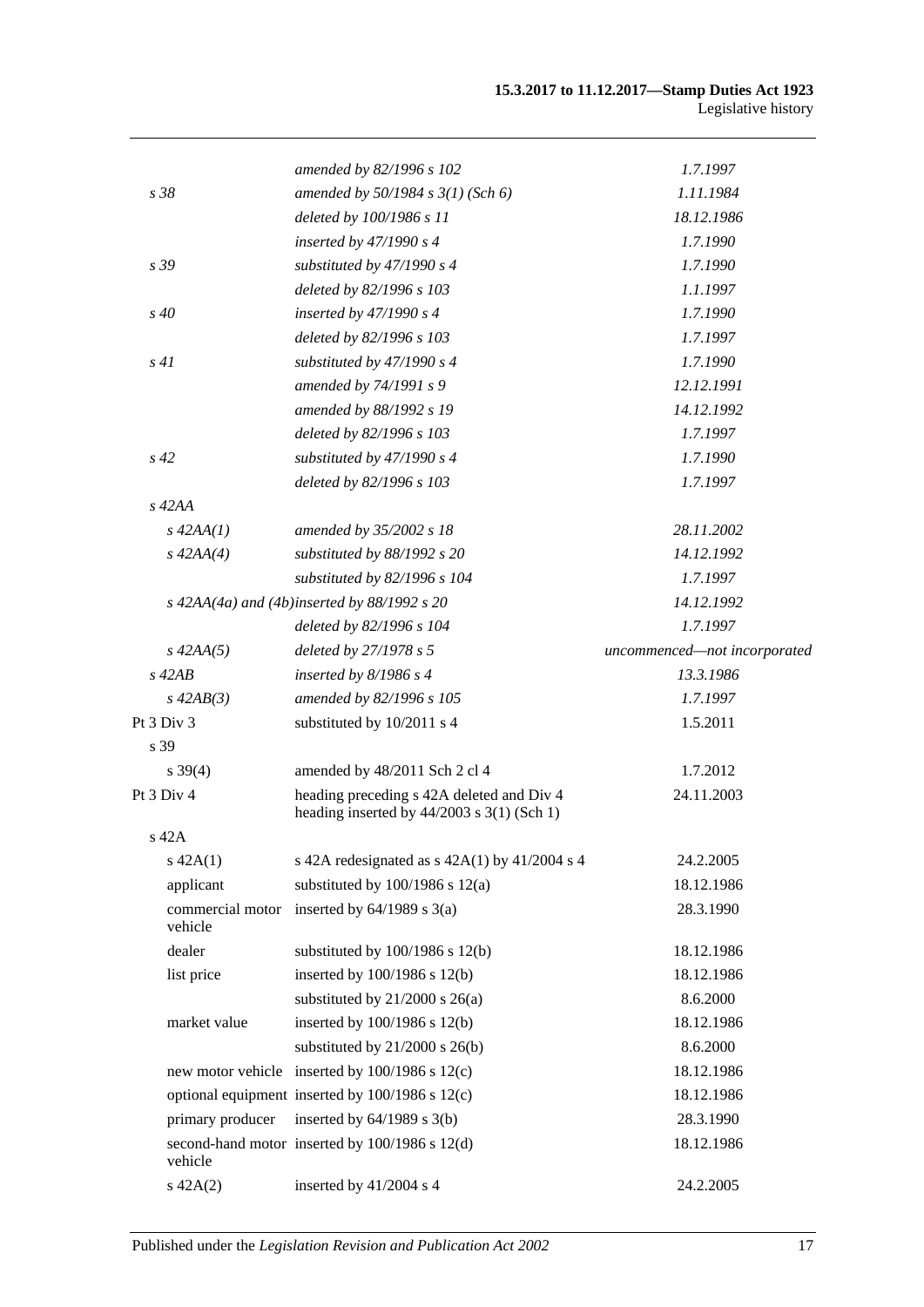| heading preceding<br>s 42AB   | inserted by $27/1978$ s 6                                      | uncommenced-not incorporated |
|-------------------------------|----------------------------------------------------------------|------------------------------|
| $s$ 42 $AB$                   | inserted by $27/1978$ s 6                                      | uncommenced-not incorporated |
| s 42B                         |                                                                |                              |
| $s\ 42B(1)$                   | substituted by $100/1986$ s $13(a)$                            | 18.12.1986                   |
|                               | amended by 21/2000 s 27                                        | 8.6.2000                     |
| $s\,42B(1aa)$                 | inserted by $100/1986$ s $13(a)$                               | 18.12.1986                   |
|                               | deleted by $41/2004$ s $5(2)$                                  | 24.2.2005                    |
| s 42B(1a)-see<br>$s\ 42B(1d)$ |                                                                |                              |
| $s\ 42B(1a)$                  | inserted by $41/2004$ s $5(2)$                                 | 24.2.2005                    |
| $s\,42B(1b)$                  | inserted by $28/1977 s 2(b)$                                   | 28.7.1977                    |
|                               | substituted by $33/1990 s 2(a)$                                | 26.4.1990                    |
|                               | deleted by $83/1994 s 2(b)$                                    | 8.12.1994                    |
| $s\ 42B(1b)$                  | inserted by $41/2004$ s $5(2)$                                 | 24.2.2005                    |
| $s\,42B(1c)$                  | inserted by $33/1990 s 2(a)$                                   | 26.4.1990                    |
|                               | deleted by $83/1994$ s $2(b)$                                  | 8.12.1994                    |
| $s\ 42B(1c)$                  | inserted by $41/2004$ s $5(2)$                                 | 24.2.2005                    |
| $s$ 42B $(1d)$                | s 42B(1a) amended by $28/1977$ s $2(a)$                        | 28.7.1977                    |
|                               | s $42B(1a)$ amended by $83/1994$ s $2(a)$                      | 8.12.1994                    |
|                               | s $42B(1a)$ redesignated as s $42B(1d)$ by $41/2004$<br>s 5(1) | 24.2.2005                    |
| $s\ 42B(2)$                   | amended by $28/1977$ s $2(c)$                                  | 28.7.1977                    |
|                               | amended by $83/1994$ s $2(c)$                                  | 8.12.1994                    |
|                               | amended by 41/2004 s 5(3)                                      | 24.2.2005                    |
| $s\ 42B(2a)$                  | amended by $41/2004$ s $5(4)$                                  | 24.2.2005                    |
| $s\ 42B(2b)$                  | inserted by $41/2004$ s $5(5)$                                 | 24.2.2005                    |
| $s\,42B(3a)$                  | deleted by 94/2000 Sch 4 cl 3                                  | 14.12.2001                   |
| $s\ 42B(4)$ (6)               | substituted by $100/1986$ s $13(b)$                            | 18.12.1986                   |
|                               | substituted by 82/1996 s 106                                   | 1.7.1997                     |
|                               | s $42B(6a)$ and $(6b)$ deleted by $82/1996$ s $106$            | 1.7.1997                     |
|                               | inserted by 74/1991 s 10                                       | 12.12.1991                   |
|                               | substituted by 88/1992 s 21                                    | 14.12.1992                   |
| $s\ 42B(7)$                   | amended by $83/1994$ s 2(d)                                    | 8.12.1994                    |
|                               | deleted by 100/1986 s 13(b)                                    | 18.12.1986                   |
|                               | inserted by $33/1990$ s 2(b)                                   | 26.4.1990                    |
| $s\,42B(8)$                   | deleted by $50/1984$ s $3(1)$ (Sch 6)                          | 1.11.1984                    |
| s 42BA                        | inserted by 72/1995 s 3                                        | 23.11.1995                   |
| s 42C                         | deleted by 33/1990 s 3                                         | 26.4.1990                    |
|                               | inserted by 74/1991 s 11                                       | 12.12.1991                   |
|                               | amended by 88/1992 s 22                                        | 14.12.1992                   |
|                               | amended by 72/1995 s 4                                         | 23.11.1995                   |
|                               | substituted by 82/1996 s 107                                   | 1.7.1997                     |
| s 42CA                        | inserted by 41/2004 s 6                                        | 24.2.2005                    |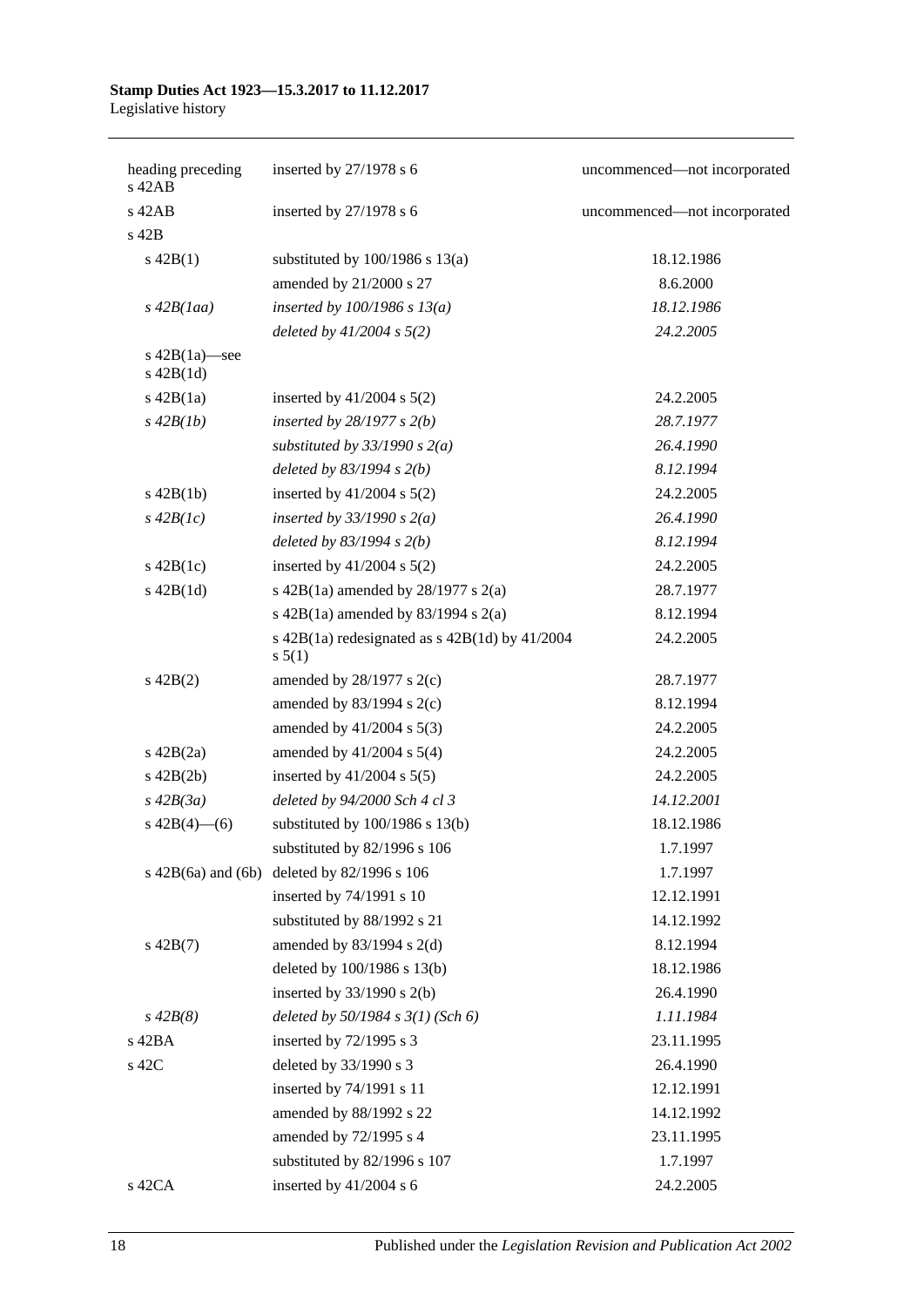| s 42D                                            | amended by 50/1984 s 3(1) (Sch 6)                                                          | 1.11.1984  |
|--------------------------------------------------|--------------------------------------------------------------------------------------------|------------|
|                                                  | amended by 100/1986 s 14                                                                   | 18.12.1986 |
|                                                  | amended by 33/1990 s 4                                                                     | 26.4.1990  |
|                                                  | substituted by 82/1996 s 107                                                               | 1.7.1997   |
| s 42E                                            | amended by 33/1990 s 5                                                                     | 26.4.1990  |
|                                                  | amended by 82/1996 s 108                                                                   | 1.7.1997   |
|                                                  | amended by 44/2003 s 3(1) (Sch 1)                                                          | 24.11.2003 |
| $ss$ 43 $-45A$ and<br>heading                    | deleted by 111/1980 s 9                                                                    | 6.11.1980  |
| by 24/2009                                       | Pt 3 Div 5 before deletion heading preceding s 43 inserted by 82/1997 s 4                  | 1.1.1998   |
|                                                  | heading preceding s 43 deleted and Div 5<br>heading inserted by $44/2003$ s $3(1)$ (Sch 1) | 24.11.2003 |
| $s\,43$                                          | inserted by $82/1997 s 4$                                                                  | 1.1.1998   |
| bank                                             | deleted by $41/1999 s 18(a)$                                                               | 1.12.1998  |
| cheque                                           | amended by $41/1999 s 18(b)$                                                               | 1.12.1998  |
| Cheques and<br><b>Payment Orders</b><br>Act 1986 | deleted by $41/1999 s 18(c)$                                                               | 1.12.1998  |
|                                                  | financial institution inserted by $41/1999 s 18(c)$                                        | 1.12.1998  |
|                                                  | unstamped cheque amended by $41/1999 s 18(d)$                                              | 1.12.1998  |
| $s\,44$                                          | inserted by $82/1997 s 4$                                                                  | 1.1.1998   |
| $s\,44(1)$                                       | amended by $41/1999 s 19(a)$ , (b)                                                         | 1.12.1998  |
| $s\,44(2)$ and (3)                               | amended by $41/1999 s 19(c)$                                                               | 1.12.1998  |
| $s\,44(4)$                                       | amended by $41/1999 s 19(d)$                                                               | 1.12.1998  |
| $s\,44(5)$                                       | amended by $41/1999 s 19(e)$                                                               | 1.12.1998  |
| $s\,45$                                          |                                                                                            |            |
| $s\,45(1)$                                       | s 45 inserted by 82/1997 s 4                                                               | 1.1.1998   |
|                                                  | s 45 amended by 41/1999 s 20                                                               | 1.12.1998  |
|                                                  | s 45 amended and redesignated as $s$ 45(1) by<br>21/2004 s 9(1), (2)                       | 1.7.2004   |
| $s\,45(2)$ —(4)                                  | inserted by $21/2004 s 9(2)$                                                               | 1.7.2004   |
| heading preceding<br>s 46                        | deleted by 82/1997 s 4                                                                     | 1.1.1998   |
| $s\,46$                                          | amended by 19/1991 s 2                                                                     | 18.4.1991  |
|                                                  | substituted by 82/1997 s 4                                                                 | 1.1.1998   |
|                                                  | amended by 41/1999 s 21                                                                    | 1.12.1998  |
| s 46A                                            | inserted by 89/1983 s 9                                                                    | 1.1.1984   |
|                                                  | amended by 19/1991 s 3                                                                     | 18.4.1991  |
|                                                  | deleted by 82/1997 s 4                                                                     | 1.1.1998   |
| $s\,47$                                          | amended by $50/1984$ s $3(1)$ (Sch 6)                                                      | 1.11.1984  |
|                                                  | deleted by 82/1997 s 4                                                                     | 1.1.1998   |
| $s\,47A$                                         | deleted by 82/1997 s 4                                                                     | 1.1.1998   |
| ss 47B-47D                                       | deleted by 70/1981 s 5                                                                     | 2.11.1981  |
| s 48                                             | amended by 70/1981 s 6                                                                     | 2.11.1981  |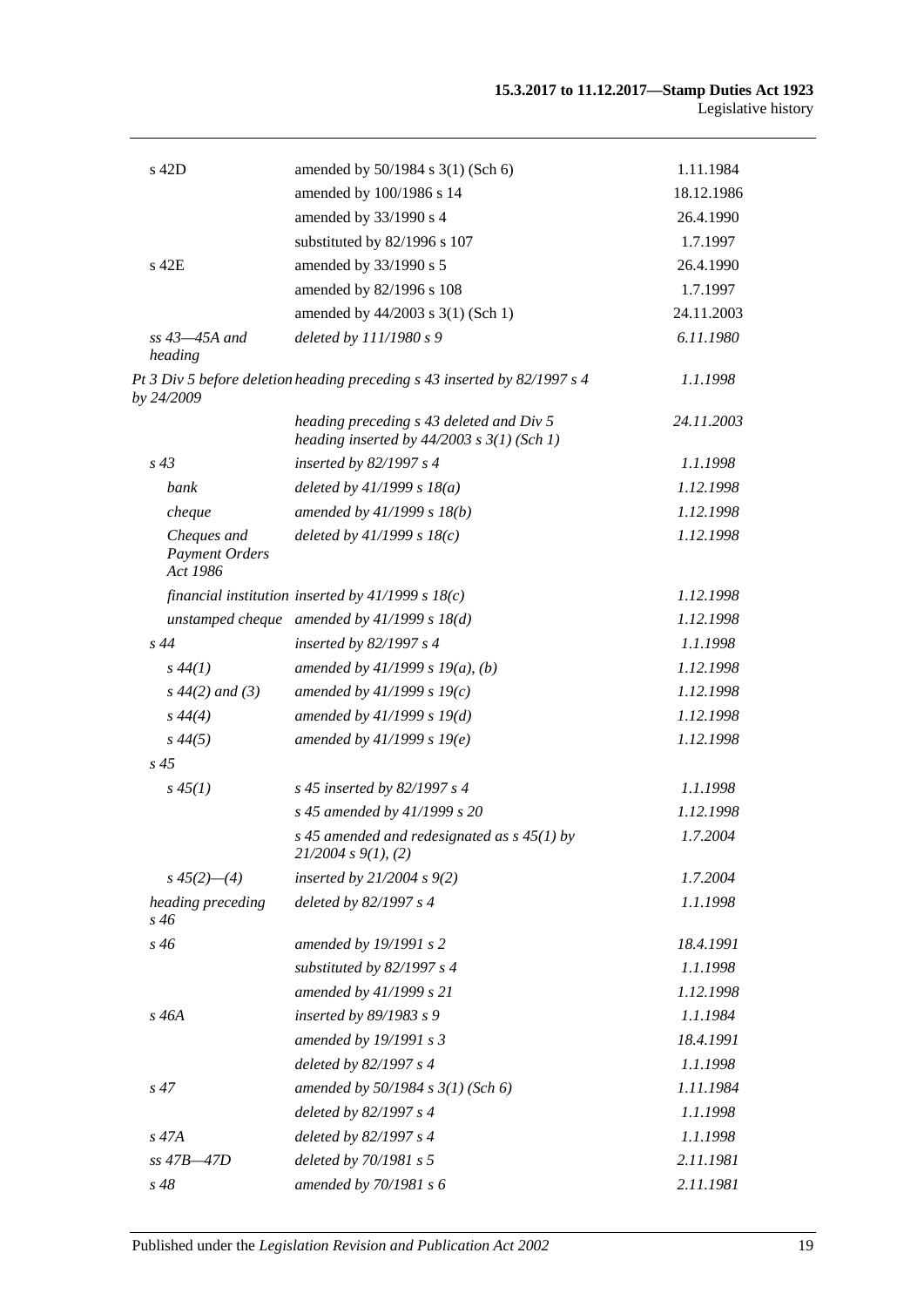|                                 | amended by $50/1984$ s $3(1)$ (Sch 6)                                                       | 1.11.1984  |
|---------------------------------|---------------------------------------------------------------------------------------------|------------|
|                                 | deleted by 82/1997 s 4                                                                      | 1.1.1998   |
| s 48A                           | amended by 101/1976 s 4                                                                     | 16.12.1976 |
|                                 | amended by 70/1981 s 7                                                                      | 2.11.1981  |
|                                 | amended by 95/1982 s 4                                                                      | 23.12.1982 |
|                                 | amended by 19/1991 s 4                                                                      | 18.4.1991  |
|                                 | amended by 82/1996 s 109                                                                    | 1.7.1997   |
|                                 | deleted by 82/1997 s 4                                                                      | 1.1.1998   |
| s 49                            | amended by 88/1992 s 23                                                                     | 14.12.1992 |
|                                 | deleted by 82/1997 s 4                                                                      | 1.1.1998   |
| s50                             | deleted by 82/1997 s 4                                                                      | 1.1.1998   |
| s <sub>51</sub>                 | amended by 88/1992 s 24                                                                     | 14.12.1992 |
|                                 | deleted by 82/1997 s 4                                                                      | 1.1.1998   |
| s <sub>52</sub>                 | deleted by 82/1997 s 4                                                                      | 1.1.1998   |
| s 53 and heading                | deleted by $81/1985 s 8$                                                                    | 5.8.1985   |
| ss 54-59A and<br>heading        | deleted by $50/1984$ s $3(1)$ (Sch 6)                                                       | 1.11.1984  |
| Heading preceding<br>$s$ 59 $B$ | inserted by $27/1978 s 7$                                                                   | 30.3.1978  |
|                                 | deleted in pursuance of the Acts Republication<br>Act 1967 as its function is now exhausted | 1.1.1995   |
| $s$ 59 $B$                      | inserted by 27/1978 s 7                                                                     | 30.3.1978  |
|                                 | amended by $50/1984 s 3(1)$ (Sch 6)                                                         | 1.11.1984  |
|                                 | amended by 52/1989 s 6                                                                      | 21.9.1989  |
|                                 | amended by 88/1992 s 25                                                                     | 14.12.1992 |
|                                 | deleted by 83/1994 s 3                                                                      | 8.12.1994  |
| Pt 3 Div 5                      | deleted by $24/2009 s 8$                                                                    | 4.6.2009   |
| Pt 3 Div 6 heading              | heading preceding s 60 deleted and Div 6<br>heading inserted by $44/2003$ s 3(1) (Sch 1)    | 24.11.2003 |
| s 60                            |                                                                                             |            |
| s 60(1)                         | s 60 redesignated as s 60(1) by $41/2015$ s 41                                              | 26.11.2015 |
| conveyance                      | amended by 38/1996 s 40                                                                     | 4.11.1996  |
|                                 | amended by 80/2000 s 8                                                                      | 14.12.2000 |
| $s \ 60(2)$                     | inserted by 41/2015 s 41                                                                    | 26.11.2015 |
| s 60A                           | substituted by 95/1982 s 5                                                                  | 23.12.1982 |
| s 60A(1)                        | amended by 36/1990 s 4                                                                      | 24.5.1990  |
|                                 | substituted by 41/2015 s 42                                                                 | 26.11.2015 |
| s 60A(4)                        | amended by 50/1984 s 3(1) (Sch 6)                                                           | 1.11.1984  |
|                                 | s $60A(4a)$ and $(4b)$ inserted by $20/1997$ s $3(a)$                                       | 7.1.1997   |
| $s$ 60A(6)                      | inserted by $20/1997$ s $3(b)$                                                              | 7.1.1997   |
|                                 | amended by $23/2001$ s $108(a)$ —(c)                                                        | 15.7.2001  |
|                                 | amended by 43/2006 s 200                                                                    | 1.6.2007   |
| $s$ 60A $(7)$                   | inserted by $20/1997$ s $3(b)$                                                              | 7.1.1997   |
| $s$ 60A $(8)$                   | inserted by $20/1997$ s $3(b)$                                                              | 7.1.1997   |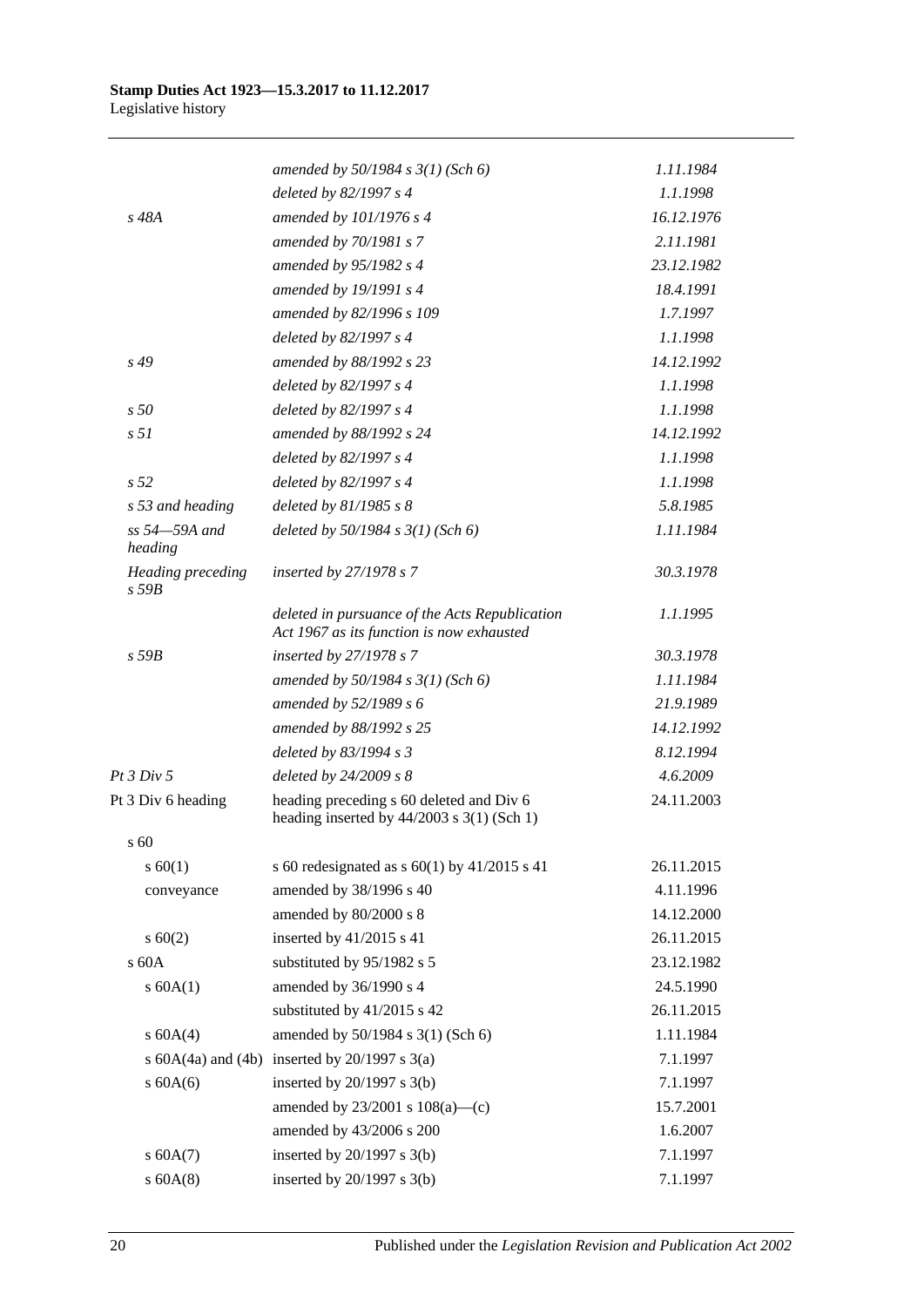| majority                                  | substituted by $23/2001$ s $108(d)$                                                        | 15.7.2001  |
|-------------------------------------------|--------------------------------------------------------------------------------------------|------------|
| shareholder                               |                                                                                            |            |
| spouse                                    | deleted by 80/2000 s 9                                                                     | 14.12.2000 |
| s 60A(9)                                  | inserted by 41/2015 s 29                                                                   | 18.6.2015  |
| $\rm s$ 60B                               |                                                                                            |            |
| $s$ 60B(1)                                | amended by 35/2002 s 19                                                                    | 28.11.2002 |
| $s$ 60 $B(2)$                             | deleted by 38/2008 s 36                                                                    | 1.1.2009   |
| s 60C                                     | inserted by 80/2000 s 10                                                                   | 14.12.2000 |
| s 61                                      | amended by 95/1982 s 6                                                                     | 23.12.1982 |
| s 62 before<br>substitution by<br>41/2015 | inserted by 80/2000 s 11                                                                   | 14.12.2000 |
| $s\ 62(2)$ and (3)                        | substituted by 27/2001 s 10                                                                | 26.7.2001  |
| $\sqrt{62}$                               | substituted by 41/2015 s 30                                                                | 18.6.2015  |
| $s\,63$                                   | deleted by 95/1982 s 7                                                                     | 23.12.1982 |
| s <sub>65</sub>                           | amended by 95/1982 s 8                                                                     | 23.12.1982 |
|                                           | amended by 41/2015 s 43                                                                    | 26.11.2015 |
| s 66                                      | s 66(1) amended by 95/1982 s 9(a)                                                          | 23.12.1982 |
|                                           | $s$ 66(1) redesignated as $s$ 66 in pursuance of the<br><b>Acts Republication Act 1967</b> | 1.1.1984   |
| $s\,66(2)$ and (3)                        | substituted by 28/1977 s 3                                                                 | 28.7.1977  |
|                                           | deleted by $95/1982 s 9(b)$                                                                | 23.12.1982 |
| $s\,66(4)$                                | deleted by $95/1982 s 9(b)$                                                                | 23.12.1982 |
| s 66A                                     | deleted by 33/1990 s 6                                                                     | 26.4.1990  |
| s66AB                                     | amended by 101/1976 s 5                                                                    | 16.12.1976 |
|                                           | amended by 111/1980 s 10                                                                   | 6.11.1980  |
|                                           | amended by 70/1981 s 8                                                                     | 2.11.1981  |
|                                           | deleted by 33/1990 s 6                                                                     | 26.4.1990  |
| $s$ 66 $B$                                | amended by 28/1977 s 4                                                                     | 28.7.1977  |
|                                           | deleted by 95/1982 s 10                                                                    | 23.12.1982 |
| s 67                                      | deleted by 95/1982 s 10                                                                    | 23.12.1982 |
|                                           | inserted by 33/1990 s 6                                                                    | 26.4.1990  |
| s 67(2)                                   | amended by 34/2002 s 28                                                                    | 1.8.2003   |
|                                           | amended by 41/2015 s 31(1)                                                                 | 18.6.2015  |
|                                           | amended by 57/2016 s 91                                                                    | 8.12.2016  |
|                                           | (b) and (c) deleted by $7/2017$ s $130$                                                    | 15.3.2017  |
| s 67(5)                                   | deleted by 82/1996 s 110                                                                   | 1.7.1997   |
|                                           | inserted by 41/2015 s 31(2)                                                                | 18.6.2015  |
| $s\,67(6)$                                | deleted by 82/1996 s 110                                                                   | 1.7.1997   |
| $s\,67(8)$                                | deleted by 27/2001 s 11                                                                    | 26.7.2001  |
| s 68                                      |                                                                                            |            |
| s 68(1)                                   | amended by $95/1982 s 11(a)$                                                               | 23.12.1982 |
|                                           | amended by 50/1984 s 3(1) (Sch 6)                                                          | 1.11.1984  |
|                                           | deleted by 33/1990 s 7                                                                     | 26.4.1990  |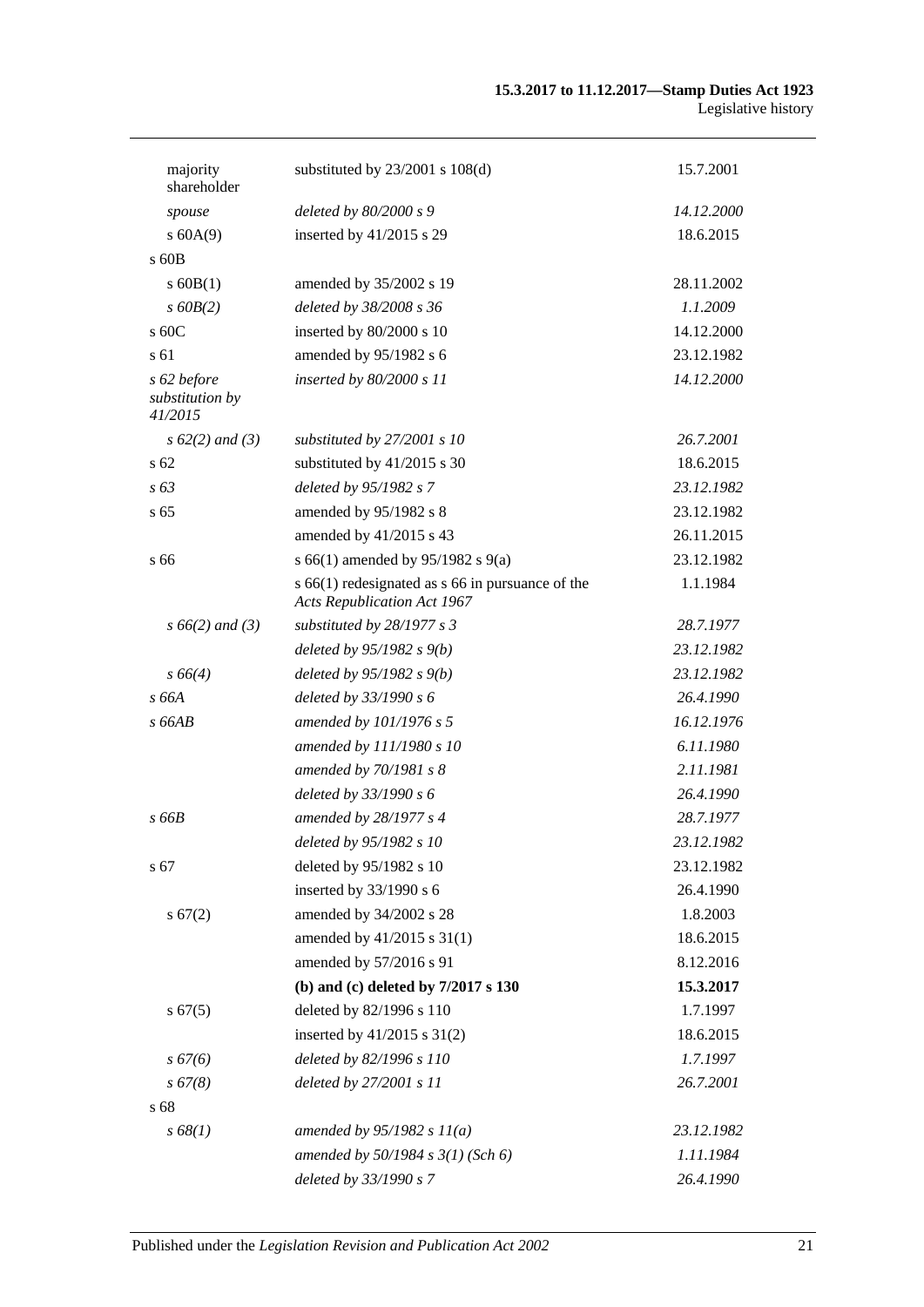| $s\,68(2)$    | amended by $95/1982 s 11(b)$              | 23.12.1982                |
|---------------|-------------------------------------------|---------------------------|
|               | deleted by 33/1990 s 7                    | 26.4.1990                 |
| s 68(3)       | amended by 95/1982 s 11(c)                | 23.12.1982                |
| s 68(4)       | amended by 95/1982 s 11(d)                | 23.12.1982                |
| s 68(5)       | amended by 95/1982 s 11(e)                | 23.12.1982                |
| s 69          | deleted by 33/1990 s 8                    | 26.4.1990                 |
| s 70          | substituted by $50/1984$ s $3(1)$ (Sch 6) | 1.11.1984                 |
| s 71          |                                           |                           |
| $s \, 7I(2)$  | substituted by 82/1996 s 111              | 1.7.1997                  |
|               | deleted by 35/2002 s 20                   | 28.11.2002                |
| $s \, 71(3)$  | substituted by 111/1980 s 11              | 6.11.1980                 |
|               | amended by $80/2000$ s $12(a)$            | 14.12.2000                |
|               | amended by 41/2015 s 51(1)                | 1.7.2018-not incorporated |
| $s \, 71(4)$  | substituted by 111/1980 s 11              | 6.11.1980                 |
|               | amended by 80/2000 s 12(b)                | 14.12.2000                |
|               | amended by $34/2002$ s $29(a)$            | 1.8.2003                  |
|               | deleted by $41/2015$ s $51(2)$            | 1.7.2018-not incorporated |
|               | amended by 7/2017 s 131(1)                | 15.3.2017                 |
| $s \, 71(4a)$ | inserted by $36/1990$ s $5(a)$            | 24.5.1990                 |
|               | amended by 88/1992 s 26(a)                | 14.12.1992                |
|               | substituted by 18/1996 s 4                | 24.4.1996                 |
|               | amended by 23/2001 s 109(a)               | 15.7.2001                 |
|               | amended by 23/2008 s 3(1)                 | 26.6.2008                 |
|               | deleted by $41/2015$ s $51(2)$            | 1.7.2018-not incorporated |
| $s \, 71(4b)$ | inserted by $23/2008$ s $3(2)$            | 26.6.2008                 |
|               | deleted by $41/2015$ s $51(2)$            | 1.7.2018-not incorporated |
| s 71(5)       | deleted by 66/1979 s 3                    | 1.11.1979                 |
|               | inserted by 111/1980 s 11                 | 6.11.1980                 |
|               | amended by $95/1982$ s $12(a)$            | 23.12.1982                |
|               | amended by 21/1988 s 5                    | 7.12.1987                 |
|               | (a) deleted by $80/2000$ s $12(c)$        | 14.12.2000                |
|               | amended by $80/2000$ s $12(d)$ —(f)       | 14.12.2000                |
|               | amended by 34/2002 s 29(b)                | 1.8.2003                  |
|               | amended by 23/2008 s 3(3)                 | 26.6.2008                 |
|               | amended by 41/2015 s 44(1)                | 26.11.2015                |
|               | (ia) deleted by $41/2015$ s $51(3)$       | 1.7.2018-not incorporated |
|               | (j) deleted by $57/2016$ s 92             | 1.7.2016                  |
|               | (c) deleted by $7/2017$ s $131(2)$        | 15.3.2017                 |
| $s \, 71(6)$  | amended by 54/1976 s 7                    | 14.7.1976                 |
|               | deleted by 66/1979 s 3                    | 1.11.1979                 |
|               | inserted by 111/1980 s 11                 | 6.11.1980                 |
|               | amended by $80/2000$ s $12(g)$            | 14.12.2000                |
| $s \, 71(7)$  | deleted by 66/1979 s 3                    | 1.11.1979                 |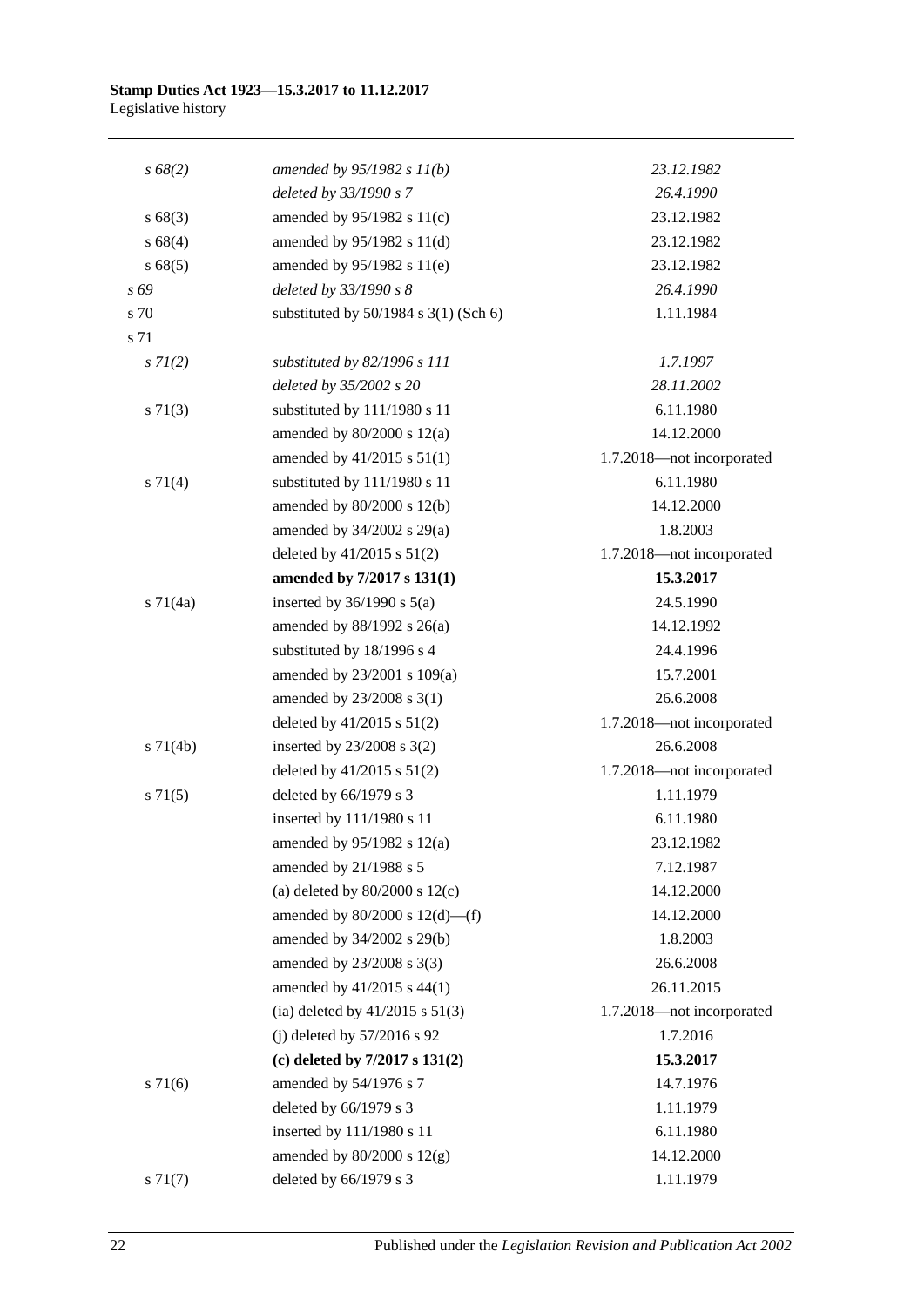|                                     | inserted by 111/1980 s 11                           | 6.11.1980                 |
|-------------------------------------|-----------------------------------------------------|---------------------------|
|                                     | substituted by $23/2008$ s 3(4)                     | 26.6.2008                 |
| $s \, 71(7a)$                       | inserted by $26/2011$ s $5(1)$                      | 1.7.2011                  |
| s 71(8)                             | deleted by 66/1979 s 3                              | 1.11.1979                 |
|                                     | inserted by 111/1980 s 11                           | 6.11.1980                 |
|                                     | amended by 95/1982 s 12(b)                          | 23.12.1982                |
| s $71(9)$ and $(10)$                | inserted by 111/1980 s 11                           | 6.11.1980                 |
| s 71(11)                            | inserted by 111/1980 s 11                           | 6.11.1980                 |
|                                     | amended by $36/1990 s 5(b)$                         | 24.5.1990                 |
|                                     | amended by $34/2002$ s $29(c)$                      | 1.8.2003                  |
|                                     | amended by 38/2008 s 37                             | 1.1.2009                  |
|                                     | deleted by $7/2017 s 131(3)$                        | 15.3.2017                 |
| $s$ 71(11a)                         | inserted by $36/1990$ s $5(c)$                      | 24.5.1990                 |
|                                     | deleted by 7/2017 s 131(3)                          | 15.3.2017                 |
| s $71(12)$ and $(13)$               | inserted by 111/1980 s 11                           | 6.11.1980                 |
| $s \, 71(14)$                       | inserted by 111/1980 s 11                           | 6.11.1980                 |
|                                     | amended by 42/1992 s 3                              | 1.9.1992                  |
|                                     | amended by 24/2009 s 9                              | 4.6.2009                  |
| $s$ 71(14a)                         | inserted by $41/2015$ s $51(4)$                     | 1.7.2018-not incorporated |
| $s \, 71(15)$                       | inserted by 111/1980 s 11                           | 6.11.1980                 |
| discretionary trust                 | deleted by $36/1990 s 5(d)$                         | 24.5.1990                 |
| family group                        | amended by 41/2015 s 44(2)                          | 26.11.2015                |
| interest                            | potential beneficial deleted by $80/2000$ s $12(h)$ | 14.12.2000                |
| primary custodian                   | inserted by $23/2008$ s $3(5)$                      | 26.6.2008                 |
| public company                      | amended by 50/1984 s 3(1) (Sch 6)                   | 1.11.1984                 |
|                                     | amended by 88/1992 s 26(b)                          | 14.12.1992                |
|                                     | amended by 23/2001 s 109(b)                         | 15.7.2001                 |
| investment scheme                   | registered managed inserted by 23/2008 s 3(6)       | 26.6.2008                 |
| responsible entity                  | inserted by $23/2008$ s 3(6)                        | 26.6.2008                 |
| self managed<br>superannuation fund | inserted by $26/2011$ s $5(2)$                      | 1.7.2011                  |
|                                     | superannuation fundingerted by $23/2008$ s $3(6)$   | 26.6.2008                 |
| transfer                            | deleted by $80/2000 s 12(h)$                        | 14.12.2000                |
| unit                                | deleted by $36/1990 s 5(d)$                         | 24.5.1990                 |
| unit trust                          | inserted by $23/2008$ s $3(7)$                      | 26.6.2008                 |
| unit trust scheme                   | amended by $50/1984$ s $3(1)$ (Sch 6)               | 1.11.1984                 |
|                                     | deleted by $36/1990 s 5(d)$                         | 24.5.1990                 |
| s 71 A A                            | inserted by 80/2000 s 13                            | 14.12.2000                |
| s 71A                               | amended by 111/1980 s 12                            | 6.11.1980                 |
|                                     | amended by 50/1984 s 3(1) (Sch 6)                   | 1.11.1984                 |
|                                     |                                                     |                           |

*s 71B before deletion by 41/2015*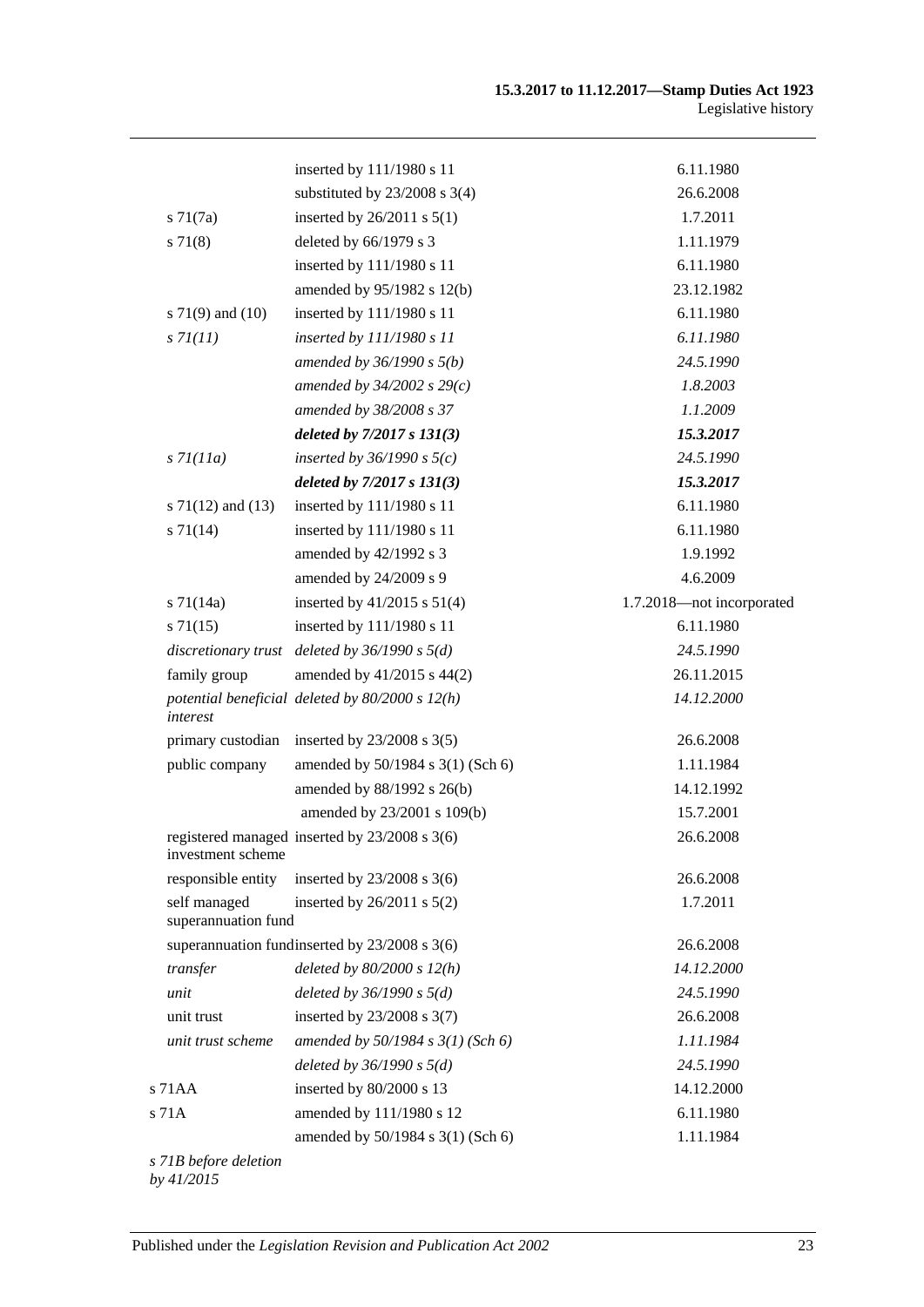| $s$ 71 $B(1)$                      | s 71B amended and redesignated as s 71B(1) by<br>95/1982 s 13      | 23.12.1982 |
|------------------------------------|--------------------------------------------------------------------|------------|
| $s$ 71 $B(2)$                      | inserted by $95/1982$ s $13(b)$                                    | 23.12.1982 |
|                                    | deleted by 82/1996 s 112                                           | 1.7.1997   |
|                                    | inserted by 28/2005 s 13                                           | 1.7.2006   |
| $s$ 71 $B(3)$                      | inserted by $95/1982$ s $13(b)$                                    | 23.12.1982 |
|                                    | deleted by 82/1996 s 112                                           | 1.7.1997   |
| $s$ 71B(4) and (5)                 | inserted by $95/1982$ s $13(b)$                                    | 23.12.1982 |
| $s$ 71 $B$                         | deleted by 41/2015 s 32                                            | 18.6.2015  |
| by 7/2017                          | s 71C before deletion inserted by 66/1979 s 4                      | 1.11.1979  |
| $s$ 71 $C(1)$                      | amended by $81/1985$ s $9(a)$ , (b)                                | 5.8.1985   |
|                                    | amended by $8/1989 s 3(a)$ , (b)                                   | 1.2.1988   |
|                                    | amended by $52/1989 s 7(a)$                                        | 9.8.1989   |
|                                    | amended by $42/1992 s 4(a)$                                        | 1.9.1992   |
|                                    | amended by $20/1997 s 4(a)$                                        | 1.2.1997   |
|                                    | amended by 44/2003 s 3(1) (Sch 1)                                  | 24.11.2003 |
| $s$ 71 $C(1a)$                     | inserted by $8/1989$ s $3(c)$                                      | 1.2.1988   |
| $s$ 71 $C(1b)$                     | inserted by $35/2002$ s $21(a)$                                    | 28.11.2002 |
| $s$ 71 $C(2)$                      | amended by 95/1982 s 14                                            | 23.12.1982 |
|                                    | amended by 81/1985 s $9(c)$ —(e)                                   | 5.8.1985   |
|                                    | substituted by $52/1989$ s $7(b)$                                  | 9.8.1989   |
|                                    | amended by $42/1992 s 4(b)$                                        | 1.9.1992   |
|                                    | amended by 20/1997 s $4(b)$ —(d)                                   | 1.2.1997   |
|                                    | amended by $35/2002 s 21(b)$                                       | 28.11.2002 |
|                                    | amended by 21/2004 s 10(1)                                         | 1.7.2004   |
| $s$ 71C(2a) - see<br>$s$ 71 $C(4)$ |                                                                    |            |
| $s$ 71C(2b) - see<br>$s \, 71C(5)$ |                                                                    |            |
| s $71C(3)$ —see<br>$s$ 71 $C(6)$   |                                                                    |            |
| $s7IC(4)$ —see<br>$s$ 71 $C(7)$    |                                                                    |            |
| $s$ 71 $C(3)$                      | inserted by $21/2004 s 10(2)$                                      | 1.7.2004   |
| $s$ 71 $C(3a)$                     | inserted by 24/2009 s 10                                           | 4.6.2009   |
| $s$ 71 $C(4)$                      | s 71C (2a) inserted by 81/1985 s 9(f)                              | 5.8.1985   |
|                                    | s 71C(2a) substituted by 35/2002 s $21(c)$                         | 28.11.2002 |
|                                    | s 71C(2a) redesignated as s 71C(4) by $21/2004$<br>$s$ 10(3)       | 1.7.2004   |
| $s$ 71 $C(5)$                      | s 71C(2b) inserted by 52/1989 s 7(c)                               | 9.8.1989   |
|                                    | s 71 $C(2b)$ deleted by 14/1994 s 4                                | 1.9.1994   |
|                                    | s 71C(2b) inserted by 35/2002 s $21(d)$                            | 28.11.2002 |
|                                    | s 71 $C(2b)$ redesignated as s 71 $C(5)$ by 21/2004<br>$s$ $10(3)$ | 1.7.2004   |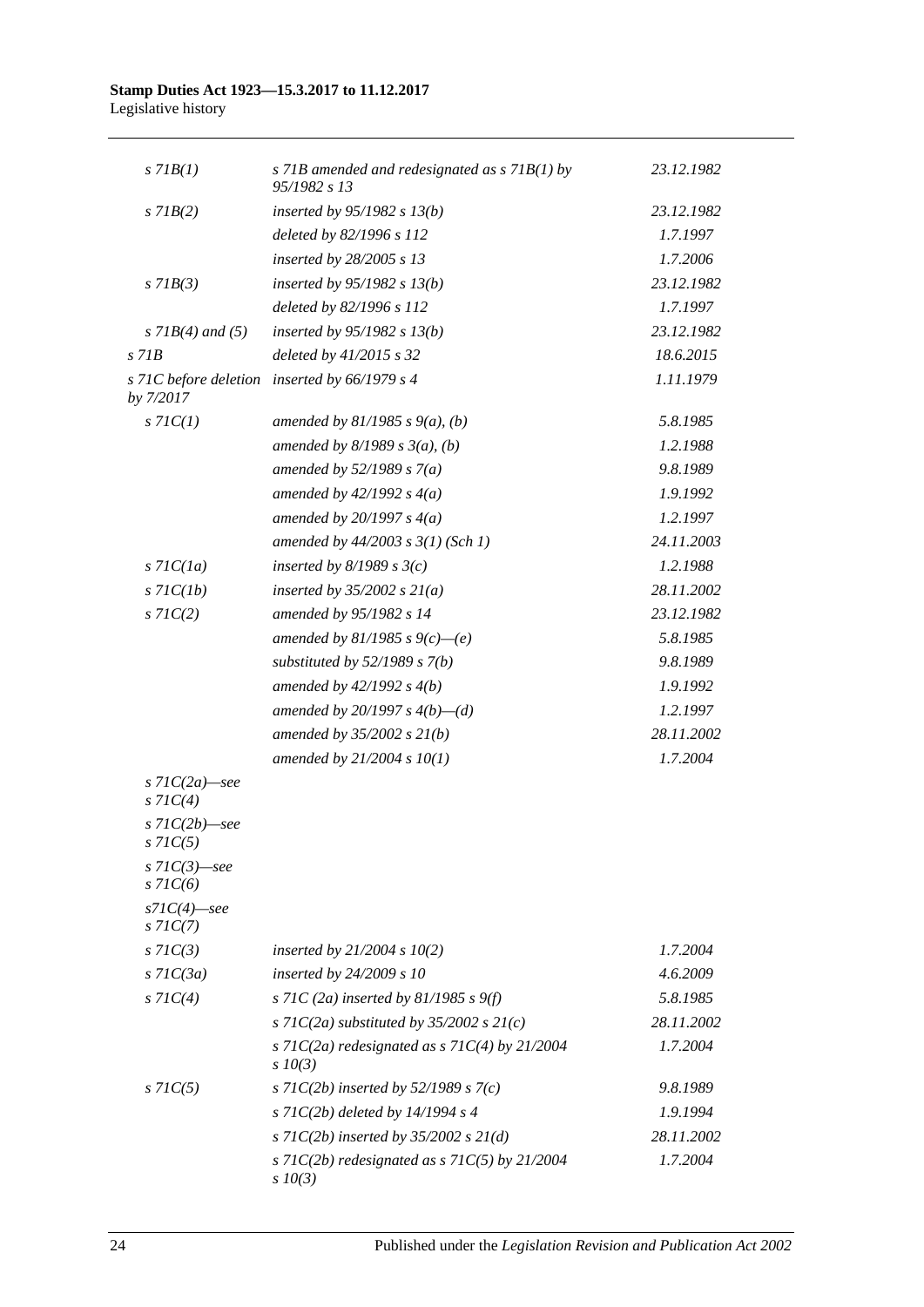| $s$ 71 $C(6)$                                  | s 71 $C(3)$ redesignated as s 71 $C(6)$ by 21/2004<br>$s$ $10(3)$ | 1.7.2004   |
|------------------------------------------------|-------------------------------------------------------------------|------------|
| genuine farm                                   | inserted by $35/2002$ s $21(e)$                                   | 28.11.2002 |
|                                                | Housing Trust homeinserted by $8/1989$ s $3(d)$                   | 1.2.1988   |
|                                                | prescribed amount inserted by $20/1997 s 4(e)$                    | 1.2.1997   |
| prescribed<br>maximum                          | inserted by $20/1997 s 4(e)$                                      | 1.2.1997   |
|                                                | relevant component inserted by $35/2002$ s $21(f)$                | 28.11.2002 |
| relevant contract                              | inserted by $42/1992 s 4(c)$                                      | 1.9.1992   |
| $s$ 71 $C(7)$                                  | s 71C(4) substituted by 52/1989 s 7(d)                            | 9.8.1989   |
|                                                | s 71C(4) redesignated as s 71C(7) by 21/2004<br>$s \, 10(3)$      | 1.7.2004   |
| $s$ 71 $C(8)$                                  | inserted by $34/2008$ s 5                                         | 5.6.2008   |
| s71C                                           | deleted by 7/2017 s 132                                           | 15.3.2017  |
| s 71CAA                                        | inserted by 41/2015 s 33                                          | 18.6.2015  |
| s 71CA before<br>substitution by<br>41/2004    | inserted by $30/1982$ s 3                                         | 24.12.1981 |
| $s$ 71CA(2) and (3)                            | substituted by $83/1994$ s 4                                      | 8.12.1994  |
| $s$ 71 $CA$                                    | substituted by 41/2004 s 7                                        | 24.2.2005  |
| $s$ 71CA $(1)$                                 |                                                                   |            |
|                                                | de facto relationship inserted by $27/2011$ s $6(1)$              | 1.7.2010   |
|                                                | Family Law order amended by 27/2011 s 6(2)                        | 1.7.2010   |
|                                                | financial agreement substituted by $27/2011$ s $6(3)$             | 1.7.2010   |
| s 71CA(2)                                      | amended by $27/2011$ s $6(4)$ —(6)                                | 1.7.2010   |
| $s$ 71CA $(3)$                                 | substituted by $27/2011$ s $6(7)$                                 | 1.7.2010   |
| s 71CB                                         | inserted by 21/1988 s 6                                           | 7.12.1987  |
|                                                | substituted by 83/1994 s 5                                        | 8.12.1994  |
| s 71CB(1) before<br>substitution by<br>43/2006 |                                                                   |            |
| spouses                                        | amended by 80/2000 s 14                                           | 14.12.2000 |
| $s$ 71CB(1)                                    | substituted by 43/2006 s 201(1)                                   | 1.6.2007   |
| $s$ 71 $CB(2)$                                 | substituted by 41/2004 s 8                                        | 24.2.2005  |
|                                                | amended by $43/2006$ s $201(2)$ —(4)                              | 1.6.2007   |
| $s$ 71CB(3)                                    | amended by 43/2006 s 201(5), (6)                                  | 1.6.2007   |
| $s$ 71CB(4)                                    | amended by 43/2006 s 201(7)                                       | 1.6.2007   |
| s 71CBA                                        | inserted by 41/2004 s 9                                           | 24.2.2005  |
| $s$ 71CBA $(1)$                                |                                                                   |            |
| certificated<br>cohabitation<br>agreement      | deleted by $43/2006$ s $202(1)$                                   | 1.6.2007   |
| certified domestic<br>partnership<br>agreement | inserted by $43/2006$ s $202(1)$                                  | 1.6.2007   |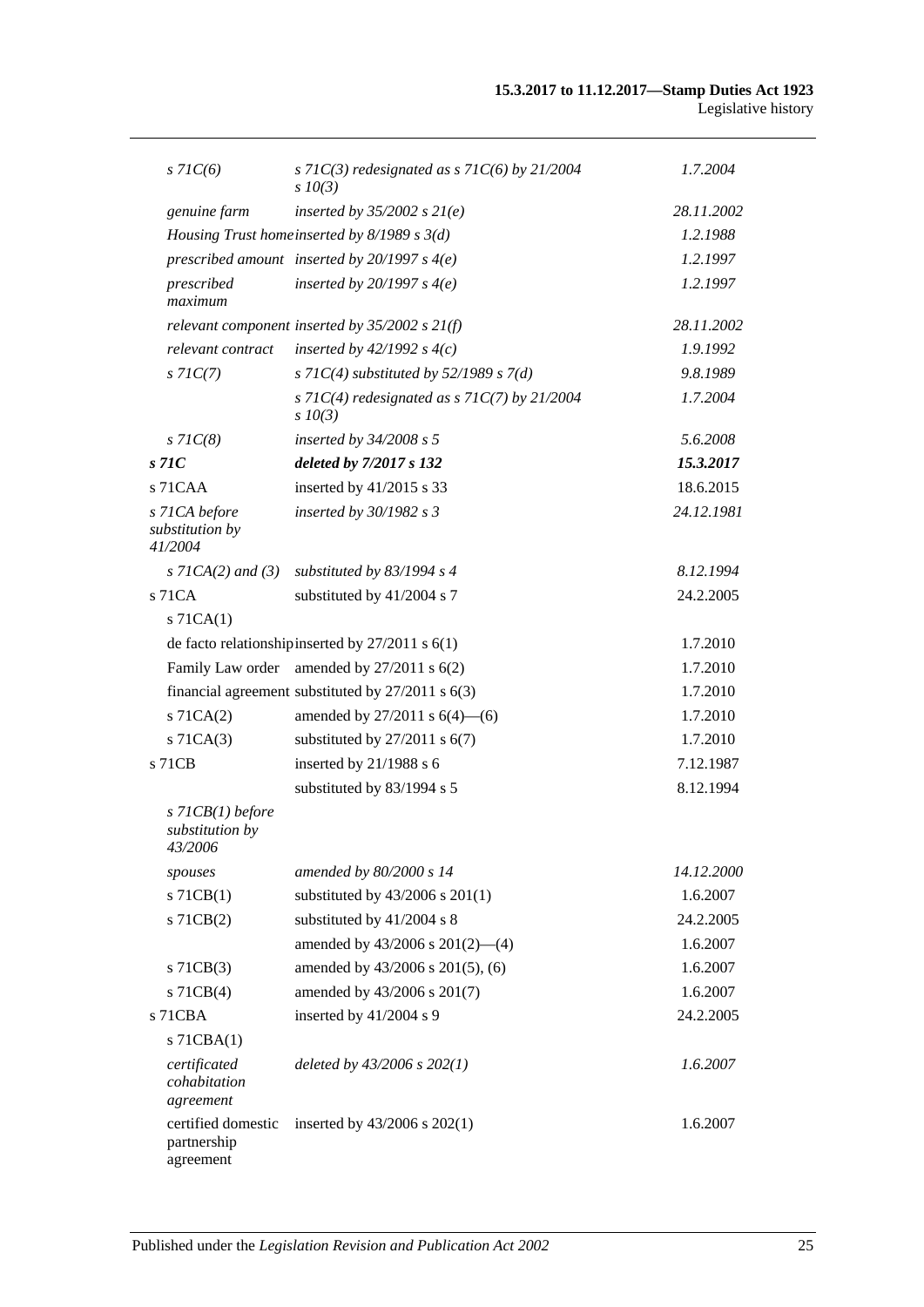| cohabitation<br>agreement           | deleted by $43/2006$ s $202(1)$                  | 1.6.2007   |
|-------------------------------------|--------------------------------------------------|------------|
| domestic partner                    | inserted by 43/2006 s 202(1)                     | 1.6.2007   |
| domestic<br>relationship            | inserted by $43/2006$ s $202(1)$                 | 1.6.2007   |
| order                               | property adjustment amended by 43/2006 s 202(2)  | 1.6.2007   |
| s 71CBA(2)                          | amended by $43/2006$ s $202(3)$ — $(9)$          | 1.6.2007   |
| $s$ 71CBA $(3)$                     | amended by 43/2006 s 202(10)                     | 1.6.2007   |
| $s$ 71CBA $(5)$                     | amended by 43/2006 s 202(11)                     | 1.6.2007   |
| s 71CC                              | inserted by 31/1994 s 7                          | 30.5.1994  |
| $s$ 71CC(1)                         | amended by $18/1996$ s $5(a)$ —(c)               | 24.4.1996  |
|                                     | amended by $11/1999$ s $2(a)$                    | 18.3.1999  |
|                                     | amended by $35/2002$ s $22(a)$                   | 28.11.2002 |
|                                     | amended by 43/2006 s 203(1)                      | 1.6.2007   |
|                                     | amended by 57/2016 s 93(1)                       | 1.7.2016   |
| s $71CC(1aa)$                       | inserted by $41/2015$ s $45(1)$                  | 26.11.2015 |
| $s$ 71CC(1a)                        | inserted by $11/1999$ s $2(b)$                   | 18.3.1999  |
|                                     | deleted by 57/2016 s 93(2)                       | 1.7.2016   |
| $s$ 71CC(1b)                        | inserted by $35/2002$ s $22(b)$                  | 28.11.2002 |
| $s$ 71CC(3)                         | amended by 41/2015 s 45(2)                       | 26.11.2015 |
| $s$ 71CC(5)                         |                                                  |            |
| natural person                      | inserted by $18/1996$ s $5(d)$                   | 24.4.1996  |
| person                              | inserted by $18/1996$ s $5(d)$                   | 24.4.1996  |
| relative                            | amended by $11/1999$ s $2(c)$                    | 18.3.1999  |
|                                     | amended by 43/2006 s 203(2)                      | 1.6.2007   |
| self managed<br>superannuation fund | inserted by $41/2015$ s $45(3)$                  | 26.11.2015 |
| spouse                              | deleted by 80/2000 s 15                          | 14.12.2000 |
| s 71CD                              | inserted by 42/1997 s 2                          | 17.7.1997  |
| s 71D                               | inserted by 111/1980 s 13                        | 6.11.1980  |
| $s$ 71D(1)                          | substituted by $19/1991$ s $5(a)$                | 18.4.1991  |
|                                     | amended by 24/2009 s 11(1)                       | 4.6.2009   |
|                                     | amended by 41/2015 s 34(1)                       | 18.6.2015  |
| $s$ 71D(2)                          | substituted by $19/1991$ s $5(a)$                | 18.4.1991  |
| $s$ 71D $(2a)$                      | inserted by $19/1991$ s $5(a)$                   | 18.4.1991  |
| $s$ 71D(3)                          |                                                  |            |
| exploration<br>tenement             | amended by 83/1994 s 12 (Sch)                    | 8.12.1994  |
|                                     | amended by 11/2000 Sch 2                         | 4.5.2002   |
|                                     | amended by 24/2009 s 11(2)                       | 4.6.2009   |
|                                     | amended by 41/2015 s 34(2)                       | 18.6.2015  |
|                                     | prescribed tenement inserted by 41/2015 s 34(3)  | 18.6.2015  |
|                                     | retention tenement inserted by $41/2015$ s 34(3) | 18.6.2015  |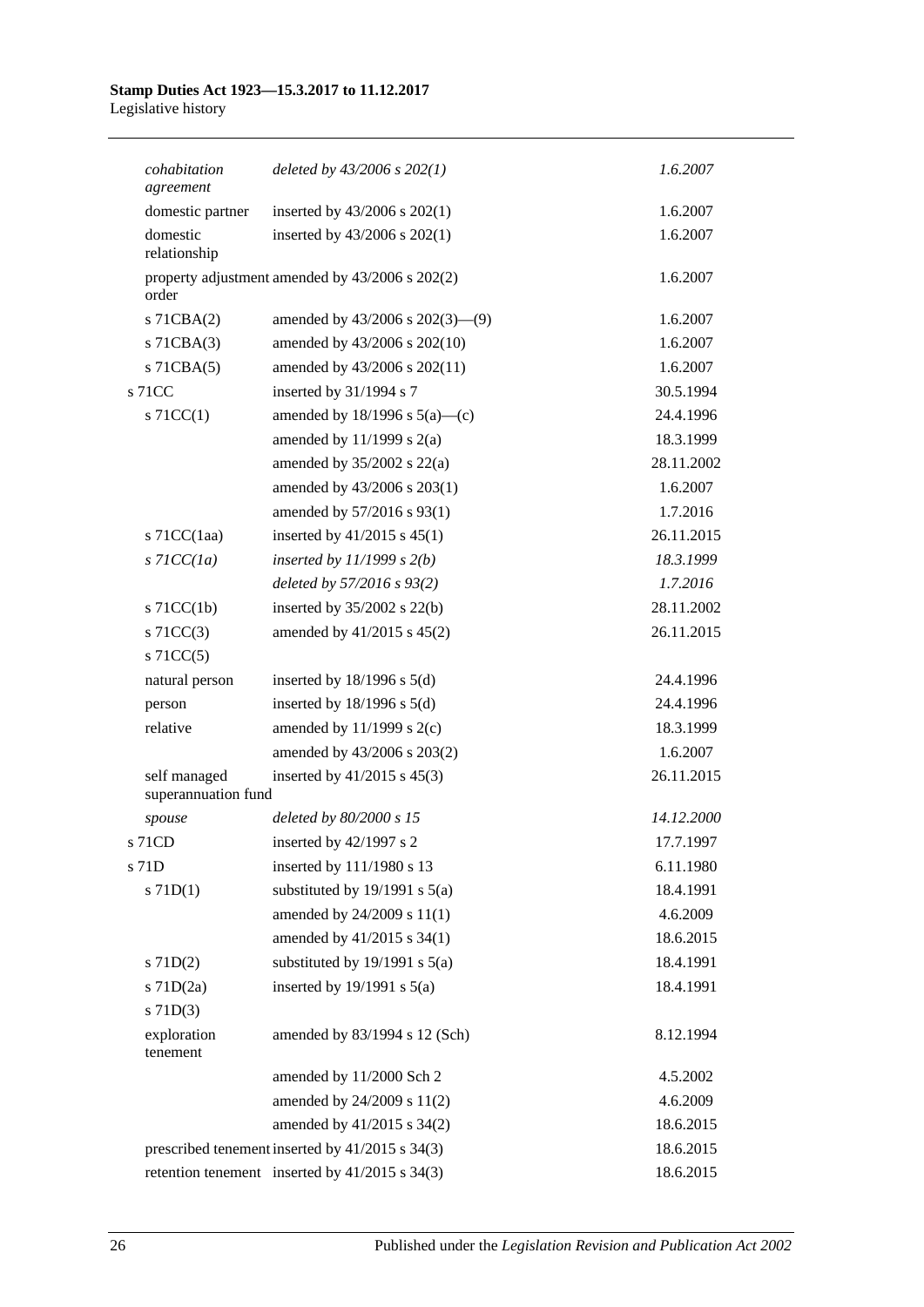| $s$ 71D(4)                             | substituted by $19/1991$ s $5(b)$                                                            | 18.4.1991  |
|----------------------------------------|----------------------------------------------------------------------------------------------|------------|
|                                        | amended by 41/2015 s 34(4)                                                                   | 18.6.2015  |
| s $71D(5)$ and $(6)$                   | inserted by $19/1991$ s $5(b)$                                                               | 18.4.1991  |
| s 71DA                                 | inserted by $83/1994$ s 6                                                                    | 8.12.1994  |
| s 71DA(1a) and<br>(1b)                 | inserted by $42/1997$ s $3(a)$                                                               | 17.7.1997  |
| $s$ 71DA $(5)$                         |                                                                                              |            |
| complying<br>superannuation fund       | amended by $42/1997$ s $3(b)$                                                                | 17.7.1997  |
| pooled<br>superannuation trust         | inserted by $42/1997$ s 3(c)                                                                 | 17.7.1997  |
| the SIS Act                            | inserted by $42/1997$ s 3(c)                                                                 | 17.7.1997  |
| $s$ 71DA $(6)$                         | substituted by $42/1997$ s 3(d)                                                              | 17.7.1997  |
| s 71DB                                 | inserted by 54/2012 s 35                                                                     | 31.5.2012  |
| $s$ 71DB $(2)$                         | amended by $2/2015$ s $4(1)$                                                                 | 28.10.2013 |
| $s$ 71DB $(3)$                         | amended by 57/2016 s 94(1)                                                                   | 20.6.2016  |
| $s$ 71DB(4)                            | amended by 41/2015 s 46                                                                      | 26.11.2015 |
| $s$ 71DB $(6)$                         | amended by $2/2015$ s $4(2)$                                                                 | 28.10.2013 |
|                                        | substituted by $57/2016$ s $94(2)$                                                           | 20.6.2016  |
| $s$ 71DB $(7)$                         |                                                                                              |            |
| Area A                                 | inserted by $2/2015$ s $4(3)$                                                                | 28.10.2013 |
| Area B                                 | inserted by $2/2015$ s $4(3)$                                                                | 28.10.2013 |
| prescribed date                        | inserted by $2/2015$ s $4(4)$                                                                | 28.10.2013 |
|                                        | amended by 57/2016 s 94(3)                                                                   | 20.6.2016  |
| qualifying<br>apartment                | substituted by $2/2015$ s $4(4)$                                                             | 28.10.2013 |
|                                        | substituted by $57/2016$ s $94(4)$                                                           | 20.6.2016  |
| qualifying<br>off-the-plan<br>contract | amended by $2/2015$ s $4(5)$                                                                 | 28.10.2013 |
|                                        | amended by 57/2016 s 94(5)                                                                   | 20.6.2016  |
| s 71DC                                 | inserted by $41/2015$ s 50                                                                   | 1.7.2016   |
| s 71DC                                 |                                                                                              |            |
| s $71DC(4)$                            | amended by 57/2016 s 95(1)                                                                   | 8.12.2016  |
| $s$ 71DC(5)                            | amended by 57/2016 s 95(2)                                                                   | 8.12.2016  |
| by 7/2017                              | Pt 3 Div 7 before deletion heading preceding s 71EA inserted by 39/2002<br>s <sub>3</sub>    | 28.11.2002 |
|                                        | heading preceding s 71EA deleted and Div 7<br>heading inserted by $44/2003$ s $3(1)$ (Sch 1) | 24.11.2003 |
| $s$ 71EA                               | inserted by 39/2002 s 3                                                                      | 28.11.2002 |
| $s$ 71EA $(1)$                         |                                                                                              |            |
| this Division                          | deleted by $44/2003$ s $3(1)$ (Sch 1)                                                        | 24.11.2003 |
| family group                           | amended by 41/2015 s 47                                                                      | 26.11.2015 |
| ss 71EB-71EJ                           | inserted by $39/2002$ s 3                                                                    | 28.11.2002 |
| Pt3 Div7                               | deleted by 7/2017 s 133                                                                      | 15.3.2017  |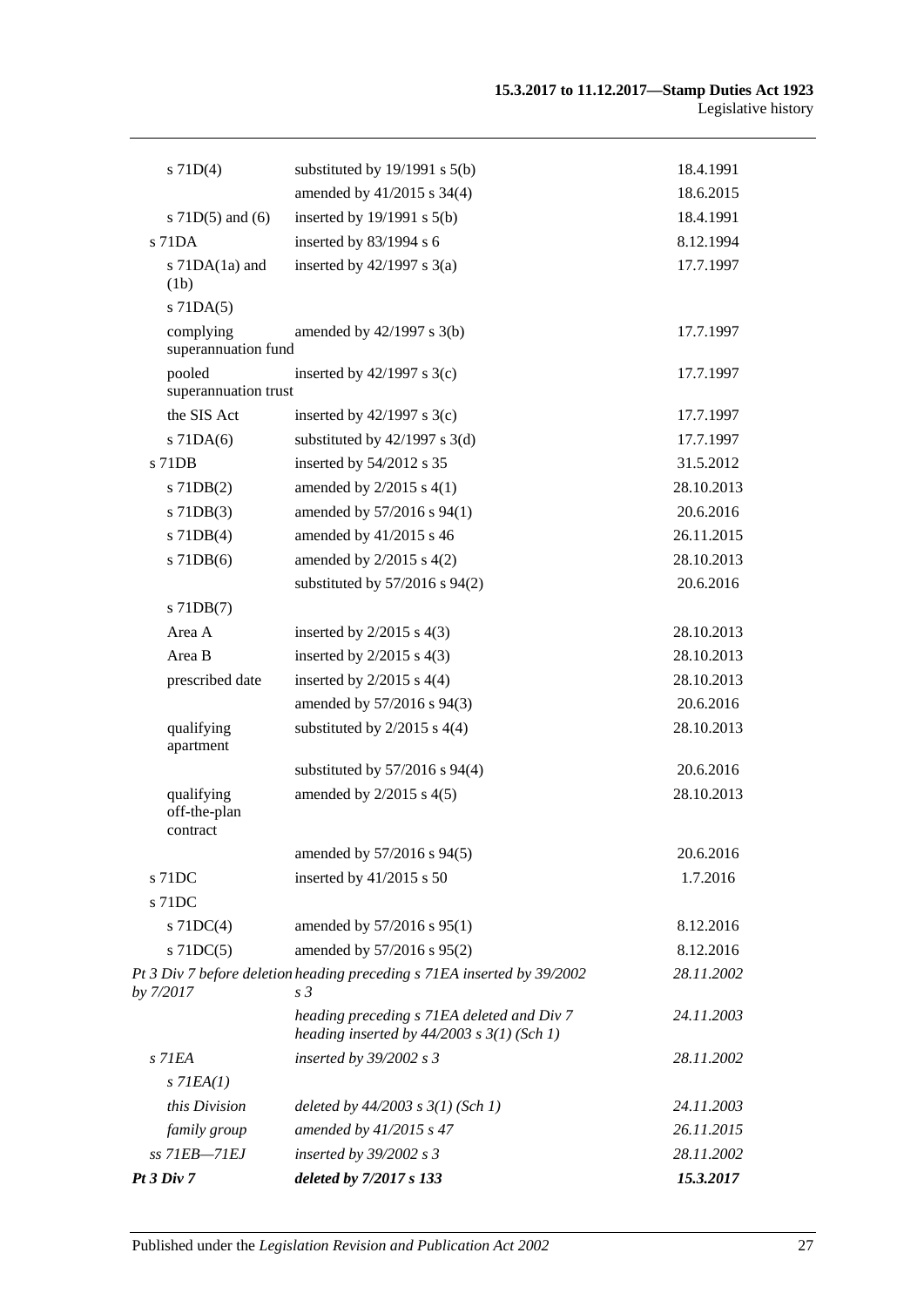| Pt 3 Div 8                               | heading preceding s 71E inserted by 21/1988 s 7                                                                       | 7.12.1987  |
|------------------------------------------|-----------------------------------------------------------------------------------------------------------------------|------------|
|                                          | heading preceding s 71E deleted and Div 8<br>heading inserted by $44/2003$ s 3(1) (Sch 1)                             | 24.11.2003 |
| s 71E                                    | inserted by 21/1988 s 7                                                                                               | 7.12.1987  |
| s 71E(1)                                 | amended by $18/1996$ s $6(a)$ , (b)                                                                                   | 24.4.1996  |
|                                          | (a) (ii) deleted by $41/2015$ s $35(1)$                                                                               | 18.6.2015  |
| $s$ 71 $E(1a)$                           | inserted by $18/1996 s 6(c)$                                                                                          | 24.4.1996  |
|                                          | deleted by $41/2015$ s $35(2)$                                                                                        | 18.6.2015  |
| s 71E(2)                                 | amended by 88/1992 s 27                                                                                               | 14.12.1992 |
|                                          | (d) deleted by $80/2000$ s 16                                                                                         | 14.12.2000 |
|                                          | amended by 23/2001 s 110                                                                                              | 15.7.2001  |
| $s$ 71E(4a)                              | inserted by 74/1991 s 12                                                                                              | 12.12.1991 |
| $s$ 71 $E(6)$                            | amended by 82/1996 s 113                                                                                              | 1.7.1997   |
| $s$ 71 $E(10)$                           | deleted by 33/1990 s 9                                                                                                | 26.4.1990  |
| s <sub>71F</sub>                         | inserted by 35/2002 s 23                                                                                              | 28.11.2002 |
| by 24/2009                               | Pt 3 Div 9 before deletion heading preceding s 72 deleted and Div 9<br>heading inserted by $44/2003$ s $3(1)$ (Sch 1) | 24.11.2003 |
| heading preceding<br>s <sub>75</sub>     | deleted by 81/1985 s 10                                                                                               | 5.8.1985   |
| s 75                                     | deleted by $81/1985 s 10$                                                                                             | 5.8.1985   |
|                                          | inserted by 72/1995 s 5                                                                                               | 23.11.1995 |
| s 75A                                    | inserted by $21/2004 s 11$                                                                                            | 1.7.2004   |
| heading preceding<br>s 75AA              | deleted in pursuance of the Acts Republication<br>Act 1967 as its function is now exhausted                           | 1.11.1984  |
| $S$ 75AA                                 | deleted by $50/1984$ s $3(1)$ (Sch 6)                                                                                 | 1.11.1984  |
| Pt 3 Div 9                               | deleted by 24/2009 s 12                                                                                               | 4.6.2009   |
| Pt 3 Div 10 before<br>deletion by 7/2017 | may be repealed by proclamation: s 82A                                                                                |            |
|                                          | heading preceding s 76 deleted and Div 10<br>heading inserted by $44/2003$ s $3(1)$ (Sch 1)                           | 24.11.2003 |
| s 76                                     |                                                                                                                       |            |
| home                                     | inserted by $31/2003$ s $10(1)$                                                                                       | 1.10.2003  |
|                                          | deleted by 28/2005 s 8                                                                                                | 1.7.2005   |
| home mortgage                            | inserted by $31/2003$ s $10(1)$                                                                                       | 1.10.2003  |
|                                          | deleted by $28/2005 s 8$                                                                                              | 1.7.2005   |
| liability                                | inserted by 88/1992 s 28                                                                                              | 14.12.1992 |
| mortgage                                 | substituted by 88/1992 s 28                                                                                           | 14.12.1992 |
|                                          | amended by $31/2003$ s $10(2)$                                                                                        | 1.10.2003  |
|                                          | amended by 3/2010 Sch 1 cl 6                                                                                          | 1.7.2010   |
| s 76A                                    | inserted by $8/1986$ s 5                                                                                              | 13.3.1986  |
|                                          | deleted by 88/1992 s 29                                                                                               | 14.12.1992 |
| s 79                                     | substituted by 88/1992 s 30                                                                                           | 14.12.1992 |
| s79(2)                                   | amended by 31/2003 s 11                                                                                               | 1.10.2003  |
|                                          | amended by 28/2005 s 9                                                                                                | 1.7.2005   |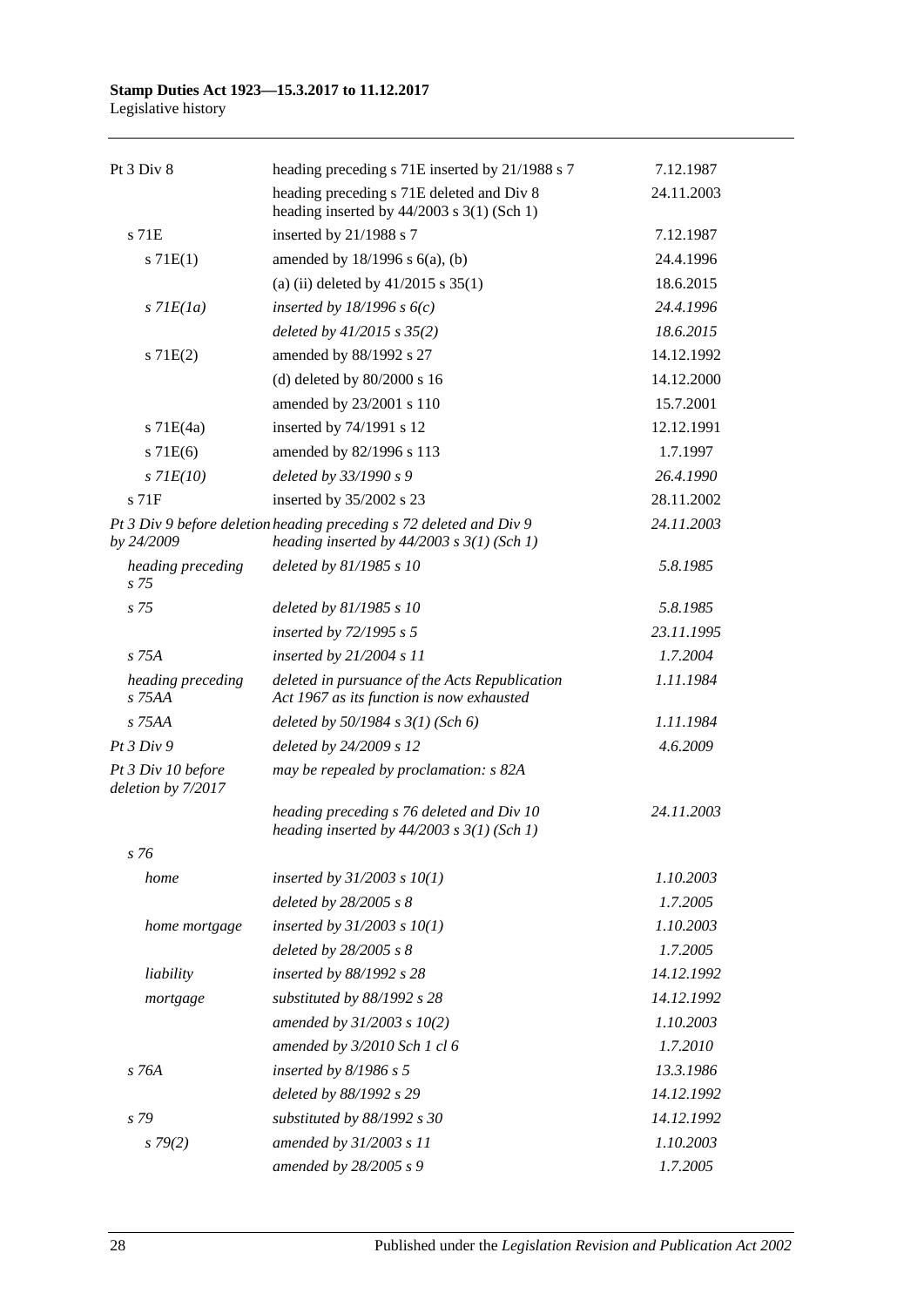| $s$ 79(6) and (7)                   | deleted by 24/2009 s 13                                   | 1.7.2009   |
|-------------------------------------|-----------------------------------------------------------|------------|
| s 80                                | amended by 95/1982 s 15                                   | 23.12.1982 |
| s 81                                |                                                           |            |
| s 8I(1)                             | s 81 redesignated as $s$ 81(1) by 18/1996 s 7             | 24.4.1996  |
| $s \, 8I(2)$                        | inserted by 18/1996 s 7                                   | 24.4.1996  |
| s 81A before deletion<br>by 38/2008 | inserted by $101/1976 s 6$                                | 16.12.1976 |
| $s$ 81A(1) and (2)                  | amended by 31/2003 s 12                                   | 1.10.2003  |
| $s$ 81A                             | deletion by $28/2005$ s 21 implied repealed by<br>38/2008 |            |
|                                     | deleted by 38/2008 s 38                                   | 1.1.2009   |
| $s$ $81B$                           | inserted by 111/1980 s 14                                 | 6.11.1980  |
|                                     | substituted by 88/1992 s 31                               | 14.12.1992 |
| $s$ 81 $C$                          | inserted by 95/1982 s 16                                  | 23.12.1982 |
| $s \, 81C(6)$                       | amended by 83/1994 s 12 (Sch)                             | 8.12.1994  |
|                                     | amended by 23/2001 s 111                                  | 15.7.2001  |
| by 28/2005                          | s 81D before deletion inserted by 31/1994 s 8             | 30.5.1994  |
| $s$ $81D(1)$                        | amended by $82/1997 s 5(a)$                               | 1.1.1998   |
| $s$ $81D(4)$                        |                                                           |            |
| subsidiary                          | amended by $23/2001 s 112(a)$                             | 15.7.2001  |
| public company                      | amended by $23/2001 s 112(b)$                             | 15.7.2001  |
| $s$ $81D(5)$                        | amended by $82/1997 s 5(b)$                               | 1.1.1998   |
| $s$ $81D(6)$                        | deleted by $82/1997 s 5(c)$                               | 1.1.1998   |
| $s$ $81D$                           | deleted by 28/2005 s 10                                   | 1.7.2005   |
| $s$ $81E$                           | inserted by $82/1997 s 6$                                 | 1.1.1998   |
|                                     | deleted by 28/2005 s 10                                   | 1.7.2005   |
| heading preceding<br>s 82           | deleted by $50/1984$ s $3(1)$ (Sch 6)                     | 1.11.1984  |
| $s\,82$                             | deleted by $50/1984$ s $3(1)$ (Sch 6)                     | 1.11.1984  |
|                                     | inserted by $21/1988 s 8$                                 | 7.12.1987  |
| $s\,82(1)$                          | substituted by 28/2005 s 14                               | 1.7.2006   |
| s 82(2)                             | amended by 42/1992 s 5                                    | 1.9.1992   |
|                                     | substituted by 28/2005 s 14                               | 1.7.2006   |
| s 82A                               | deleted by $50/1984 s 3(1)$ (Sch 6)                       | 1.11.1984  |
|                                     | inserted by 24/2009 s 14                                  | 4.6.2009   |
| s 83                                | deleted by 50/1984 s 3(1) (Sch 6)                         | 1.11.1984  |
|                                     | inserted by 21/2004 s 12                                  | 1.7.2004   |
|                                     | deleted by 28/2005 s 11                                   | 1.7.2005   |
| ss 84–84J                           | deleted by 50/1984 s 3(1) (Sch 6)                         | 1.11.1984  |
|                                     | ss 85-90 and heading deleted by 104/1976 s 4(2) (Sch 2)   | 1.1.1977   |
| Pt 3 Div 10                         | deleted by 7/2017 s 134                                   | 15.3.2017  |
| Pt 3 Div 11                         | inserted by 15/2013 Sch 2 cl 20                           | 1.7.2013   |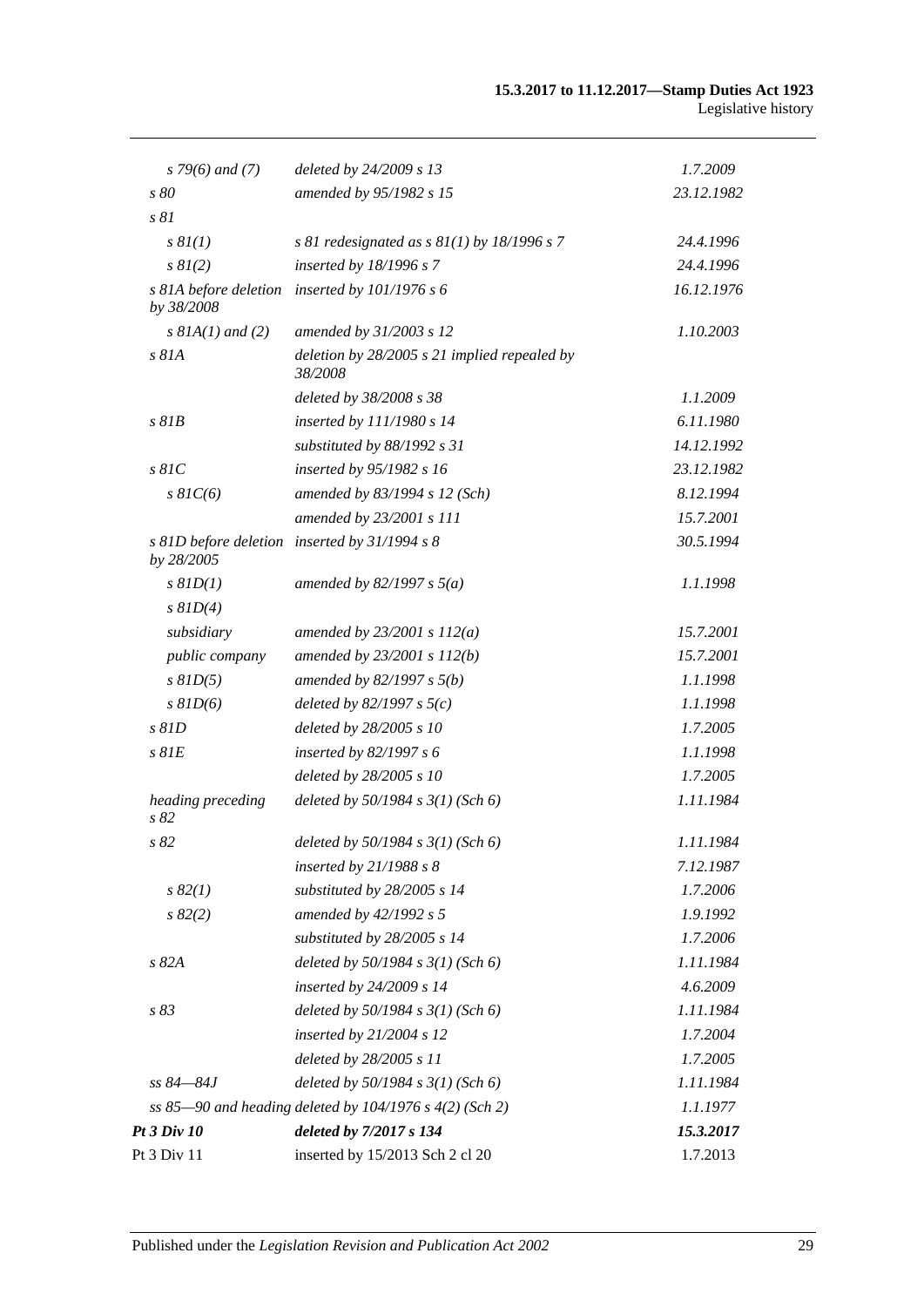| by 38/2008                                | Pt 3A before substitution heading substituted by 14/1994 s 5 | 1.9.1994   |
|-------------------------------------------|--------------------------------------------------------------|------------|
|                                           | amended by 34/2002 s 30                                      | 1.8.2003   |
| Pt 3A Div 1                               | heading inserted by $14/1994 s 5$                            | 1.9.1994   |
| s 90A                                     | amended by $14/1994 s 6(a)$                                  | 1.9.1994   |
| <b>Australian CS</b><br>facility licensee | inserted by $34/2002$ s $31(a)$                              | 1.8.2003   |
| broker                                    | amended by $52/1989 s 8(a)$                                  | 21.9.1989  |
|                                           | amended by $14/1994 s 6(b)$                                  | 1.9.1994   |
|                                           | substituted by 11/1999 s 3                                   | 18.3.1999  |
|                                           | substituted by $34/2002$ s $31(a)$                           | 1.8.2003   |
| CS facility                               | inserted by $34/2002$ s $31(b)$                              | 1.8.2003   |
| CSF identifier                            | inserted by $34/2002$ s $31(b)$                              | 1.8.2003   |
| CSF participant                           | inserted by $34/2002$ s $31(b)$                              | 1.8.2003   |
| CSF transaction                           | inserted by $34/2002$ s $31(b)$                              | 1.8.2003   |
| error transaction                         | inserted by $14/1994 s 6(c)$                                 | 1.9.1994   |
|                                           | substituted by $34/2002$ s $31(c)$                           | 1.8.2003   |
|                                           | exempt transaction inserted by $21/2000 s 28(a)$             | 8.6.2000   |
|                                           | substituted by 27/2001 s 12                                  | 26.7.2001  |
|                                           | substituted by $34/2002$ s $31(c)$                           | 1.8.2003   |
| financial market                          | inserted by $34/2002$ s $31(c)$                              | 1.8.2003   |
| foreign company                           | inserted by $14/1994 s 6(c)$                                 | 1.9.1994   |
|                                           | amended by $23/2001 s 113(a)$                                | 15.7.2001  |
|                                           | <i>identification code</i> inserted by $14/1994 s6(c)$       | 1.9.1994   |
|                                           | substituted by $34/2002$ s $31(d)$                           | 1.8.2003   |
| odd lot                                   | inserted by 70/1981 s 9                                      | 2.11.1981  |
|                                           | deleted by $34/2002 s 31(e)$                                 | 1.8.2003   |
| odd lot specialist                        | inserted by $70/1981 s$ 9                                    | 2.11.1981  |
|                                           | amended by $52/1989$ s $8(b)$                                | 21.9.1989  |
|                                           | deleted by $34/2002 s 31(e)$                                 | 1.8.2003   |
| operating rules                           | inserted by $34/2002$ s $31(e)$                              | 1.8.2003   |
| proper CSF<br>transaction                 | inserted by $34/2002$ s $31(e)$                              | 1.8.2003   |
| proper SCH<br>transfer                    | inserted by $14/1994 s 6(d)$                                 | 1.9.1994   |
|                                           | deleted by $34/2002$ s $31(e)$                               | 1.8.2003   |
| quoted financial<br>product               | inserted by $34/2002$ s $31(e)$                              | 1.8.2003   |
| security                                  | quoted marketable inserted by $21/2000 s 28(b)$              | 8.6.2000   |
|                                           | deleted by $34/2002 s 31(e)$                                 | 1.8.2003   |
| recognised stock<br>exchange              | inserted by $21/2000$ s $28(b)$                              | 8.6.2000   |
|                                           | deleted by 80/2000 s 17                                      | 14.12.2000 |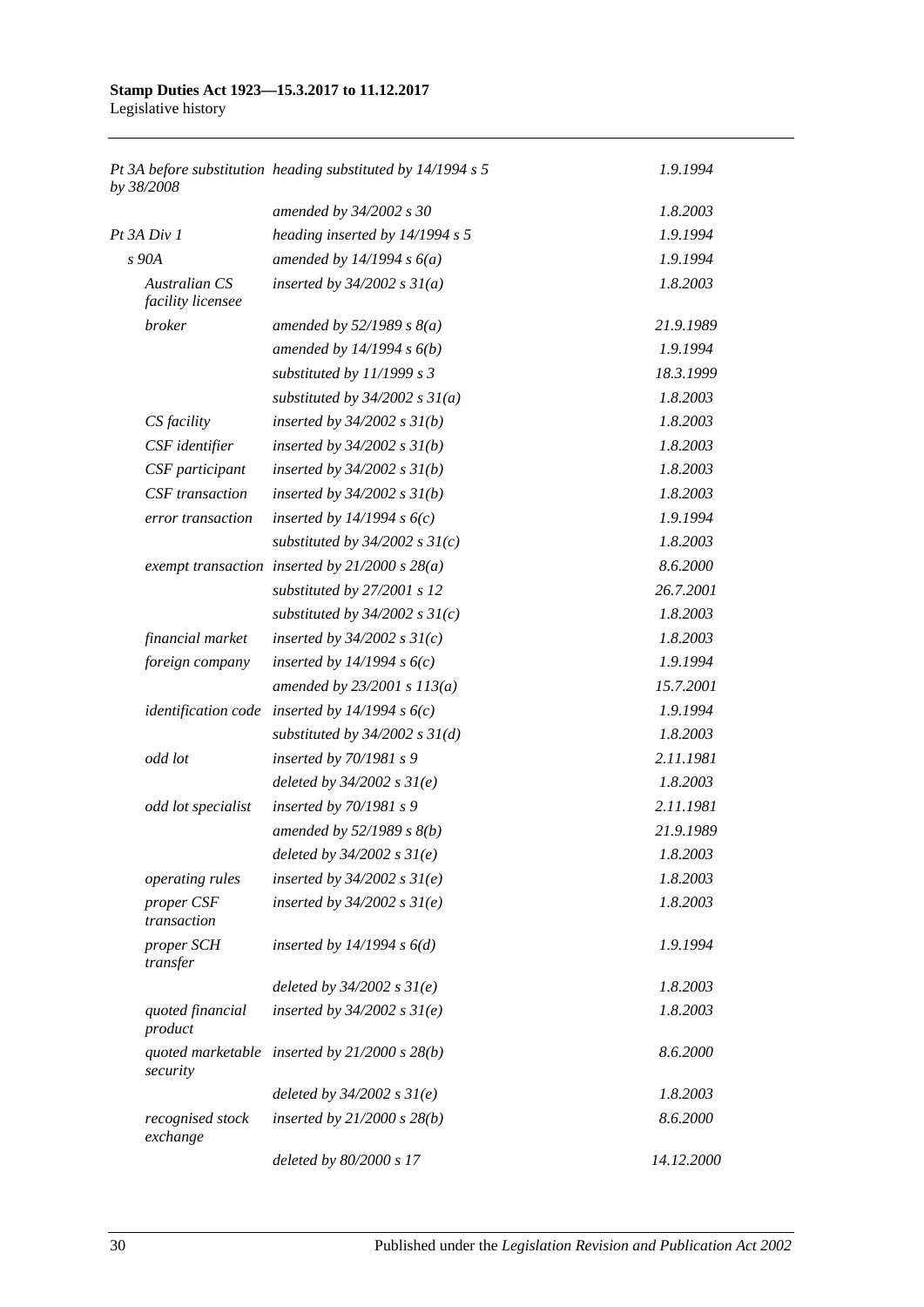| registered CS<br>facility licensee     | inserted by $34/2002$ s $31(e)$                                | 1.8.2003  |
|----------------------------------------|----------------------------------------------------------------|-----------|
| registered market<br>licensee          | inserted by $34/2002$ s $31(e)$                                | 1.8.2003  |
| relevant company                       | inserted by $14/1994 s 6(d)$                                   | 1.9.1994  |
|                                        | amended by 23/2001 s 113(b)                                    | 15.7.2001 |
| relevant CSF<br>participant            | inserted by $34/2002$ s $31(f)$                                | 1.8.2003  |
| relevant SCH<br>participant            | inserted by $14/1994 s 6(d)$                                   | 1.9.1994  |
|                                        | deleted by $34/2002$ s $31(f)$                                 | 1.8.2003  |
| SCH                                    | inserted by $14/1994 s 6(d)$                                   | 1.9.1994  |
|                                        | deleted by $34/2002$ s $31(f)$                                 | 1.8.2003  |
|                                        | SCH business rules inserted by $14/1994 s 6(d)$                | 1.9.1994  |
|                                        | deleted by $34/2002$ s $31(f)$                                 | 1.8.2003  |
| SCH participant                        | inserted by $14/1994 s 6(d)$                                   | 1.9.1994  |
|                                        | deleted by $34/2002$ s $31(f)$                                 | 1.8.2003  |
| SCH-regulated<br>transfer              | inserted by $14/1994 s 6(d)$                                   | 1.9.1994  |
|                                        | deleted by $34/2002 s 31(f)$                                   | 1.8.2003  |
| South Australian<br>registered company | inserted by $14/1994 s6(e)$                                    | 1.9.1994  |
|                                        | substituted by $23/2001$ s $113(c)$                            | 15.7.2001 |
| transfer document                      | inserted by $14/1994 s6(e)$                                    | 1.9.1994  |
|                                        | substituted by $34/2002$ s $31(g)$                             | 1.8.2003  |
| transfer identifier                    | inserted by $14/1994 s6(e)$                                    | 1.9.1994  |
|                                        | deleted by $34/2002 s 31(g)$                                   | 1.8.2003  |
| transfer value                         | inserted by $14/1994 s6(e)$                                    | 1.9.1994  |
|                                        | substituted by $34/2002$ s $31(g)$                             | 1.8.2003  |
| $s$ 90 $AB$                            | inserted by 71/1998 s 2                                        | 3.12.1998 |
| $s\ 90AC$                              | inserted by $21/2000 s 28(c)$                                  | 8.6.2000  |
| Pt 3A Div 2                            | heading inserted by 14/1994 s 7                                | 1.9.1994  |
| $s$ 90 $B$                             |                                                                |           |
| $s\,90B(1)$                            | s 90B amended by 50/1984 s $3(1)$ (Sch 6)                      | 1.11.1984 |
|                                        | s 90B amended by 14/1994 s 8                                   | 1.9.1994  |
|                                        | s 90B amended and redesignated as $s$ 90B(1) by<br>49/1995 s 3 | 1.7.1995  |
|                                        | amended by $34/2002$ s $32(a)$ —(d)                            | 1.8.2003  |
| $s\,90B(2)$                            | inserted by $49/1995 s 3(b)$                                   | 1.7.1995  |
|                                        | amended by $34/2002 s 32(a)$                                   | 1.8.2003  |
| $s$ 90 $B(3)$                          | inserted by $49/1995 s 3(b)$                                   | 1.7.1995  |
|                                        | amended by $34/2002$ s $32(a)$ , (b)                           | 1.8.2003  |
| $s\,90C$                               |                                                                |           |
| $s \cdot 90C(1)$                       | amended by $14/1994 s 9(a)$                                    | 1.9.1994  |
|                                        | amended by $49/1995 s 4(a), (b)$                               | 1.7.1995  |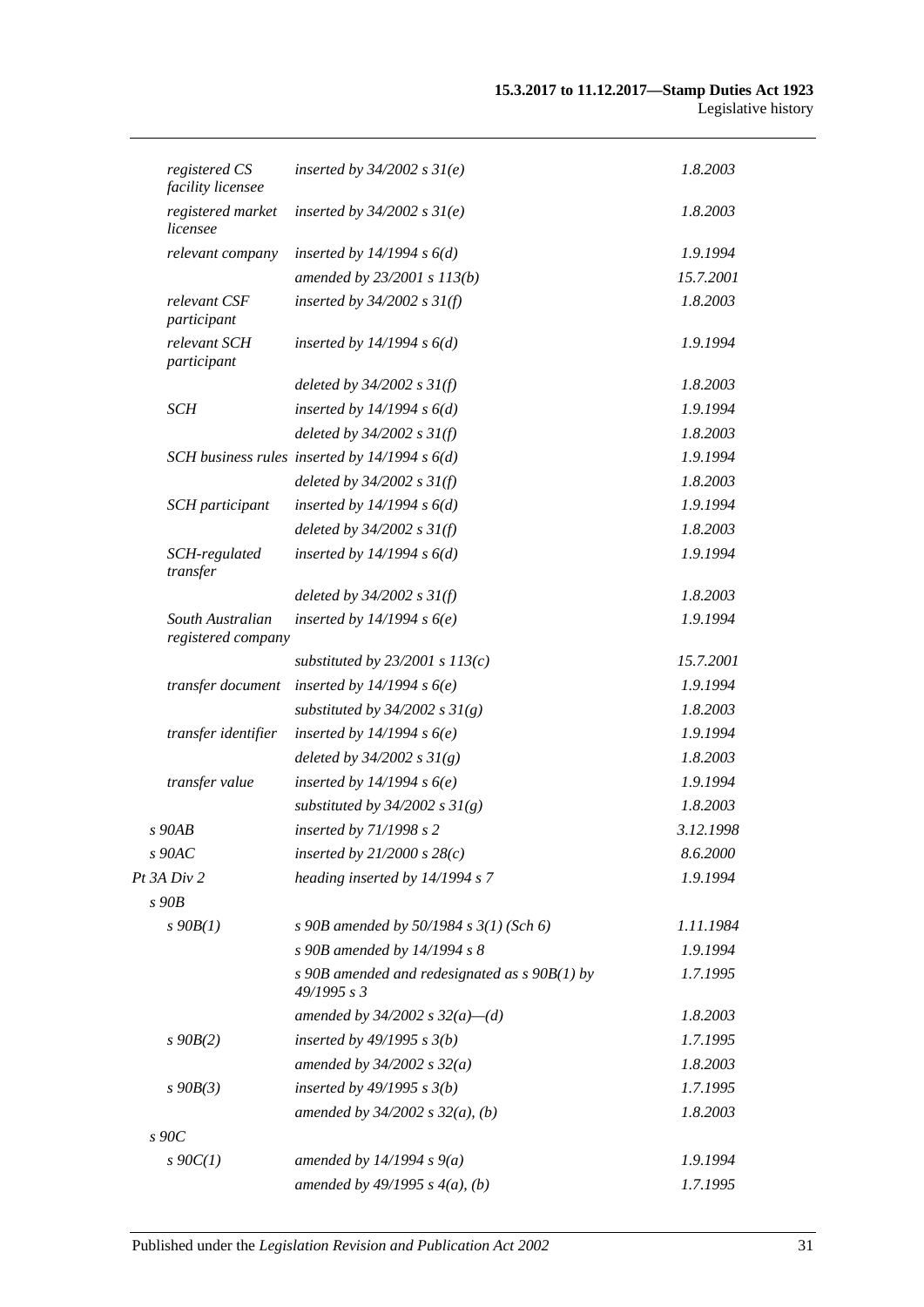|                    | (a) and (b) deleted by $49/1995 s 4(c)$ | 1.7.1995   |
|--------------------|-----------------------------------------|------------|
|                    | amended by $34/2002$ s $33(a)$          | 1.8.2003   |
| $s \, 90C(2)$      | deleted by $49/1995 s 4(d)$             | 1.7.1995   |
| $s \, 90C(3)$      | amended by 70/1981 s 10                 | 2.11.1981  |
|                    | amended by $49/1995 s 4(e)$             | 1.7.1995   |
|                    | amended by $34/2002$ s $33(a)$ , (b)    | 1.8.2003   |
| $s \, 90C(4)$      | amended by $34/2002 s 33(a)$            | 1.8.2003   |
| $s\,90C(5)$        | amended by $49/1995 s 4(f)$             | 1.7.1995   |
| $s\ 90C(6)$        | substituted by $14/1994 s 9(b)$         | 1.9.1994   |
|                    | amended by 49/1995 s $4(g)$             | 1.7.1995   |
|                    | substituted by 82/1996 s 114            | 1.7.1997   |
| $s \, 90C(7)$      | amended by $49/1995 s 4(h)$             | 1.7.1995   |
|                    | deleted by 82/1996 s 114                | 1.7.1997   |
| $s\,90C(8)$        | amended by $71/1992$ s $3(1)$ (Sch 6)   | 1.3.1993   |
|                    | amended by 14/1994 s 9(c), (d)          | 1.9.1994   |
|                    | amended by $49/1995 s 4(i)$             | 1.7.1995   |
|                    | deleted by 82/1996 s 114                | 1.7.1997   |
| $s \, 90C(9)$      | deleted by 100/1986 s 15                | 18.12.1986 |
| s 90D              |                                         |            |
| $s$ 90D(a1)        | inserted by $49/1995$ s $5(a)$          | 1.7.1995   |
| $s$ 90 $D(1)$      | amended by $49/1995 s 5(b)$             | 1.7.1995   |
|                    | amended by $35/2002$ s $24(a)$          | 28.11.2002 |
| $s$ 90D(2)         | amended by 49/1995 s $5(c)$             | 1.7.1995   |
|                    | amended by $35/2002$ s $24(b)$          | 28.11.2002 |
| $s$ 90D(3)         | substituted by 88/1992 s 32             | 14.12.1992 |
|                    | substituted by $14/1994 s 10(a)$        | 1.9.1994   |
|                    | amended by $49/1995 s 5(d)$             | 1.7.1995   |
|                    | substituted by 82/1996 s 115            | 1.7.1997   |
| $s$ 90D(4)         | substituted by 88/1992 s 32             | 14.12.1992 |
|                    | amended by $49/1995 s 5(e)$             | 1.7.1995   |
|                    | deleted by 82/1996 s 115                | 1.7.1997   |
| $s$ 90D(5)         | inserted by 88/1992 s 32                | 14.12.1992 |
|                    | deleted by 82/1996 s 115                | 1.7.1997   |
| $s\,90D(6)$        | inserted by 88/1992 s 32                | 14.12.1992 |
|                    | amended by $14/1994 s 10(b)$            | 1.9.1994   |
|                    | deleted by 82/1996 s 115                | 1.7.1997   |
| $s$ 90D(7) and (8) | inserted by 88/1992 s 32                | 14.12.1992 |
|                    | deleted by 82/1996 s 115                | 1.7.1997   |
| s90E               |                                         |            |
| $s\ 90E(1)$        | amended by 14/1994 s 11                 | 1.9.1994   |
|                    | amended by $49/1995 s 6(a)$             | 1.7.1995   |
|                    | amended by $34/2002$ s $34(a)$          | 1.8.2003   |
| $s$ 90 $E(2)$      | substituted by 88/1992 s 33             | 14.12.1992 |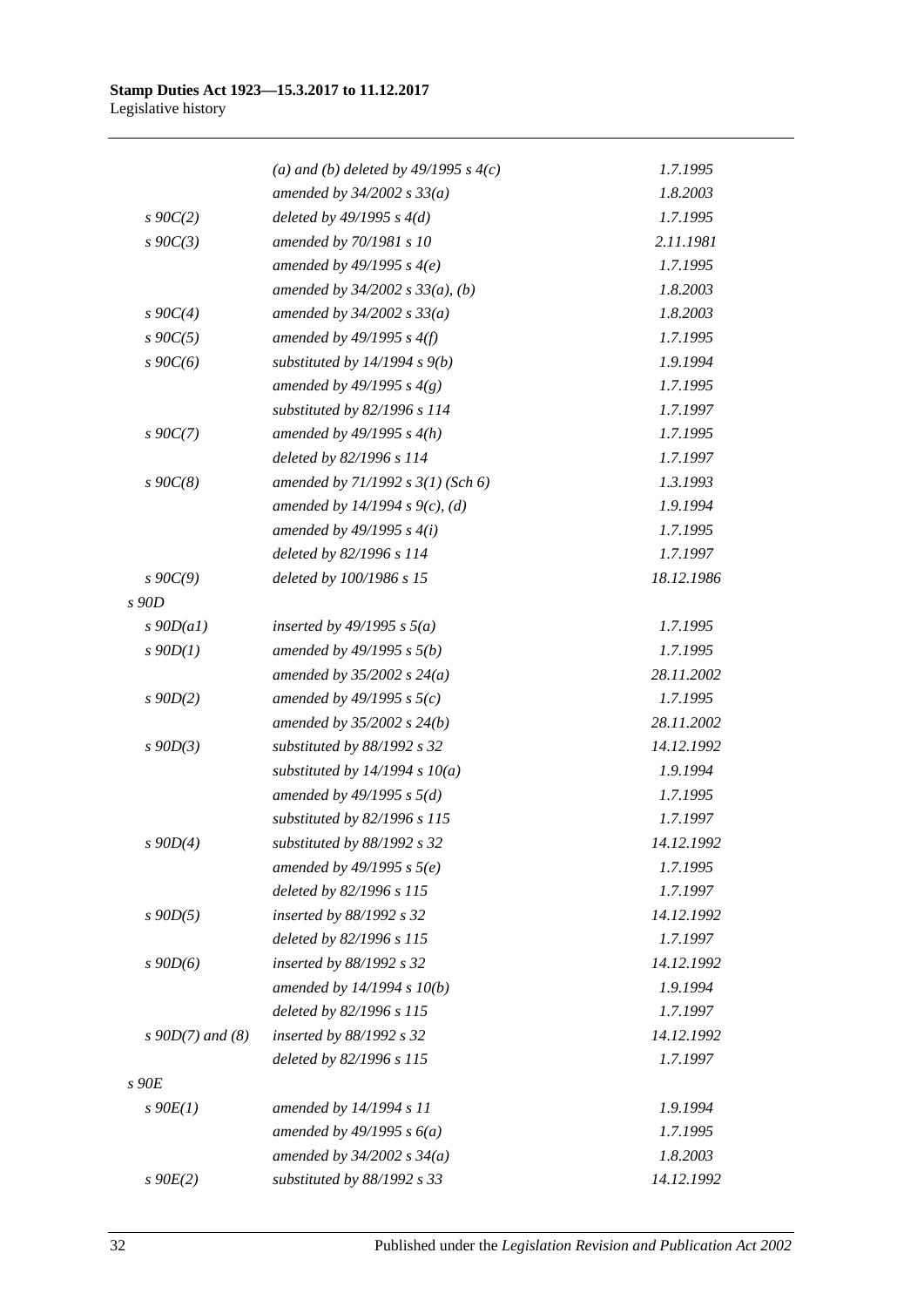|                                                  | amended by $49/1995 s 6(b)$                                             | 1.7.1995   |
|--------------------------------------------------|-------------------------------------------------------------------------|------------|
|                                                  | amended by 82/1996 s 116                                                | 1.7.1997   |
| $s\ 90E(3)$                                      | amended by 36/1990 s 6                                                  | 24.5.1990  |
|                                                  | substituted by $34/2002$ s $34(b)$                                      | 1.8.2003   |
| s90F                                             | amended by 49/1995 s 7                                                  | 1.7.1995   |
|                                                  | amended by 34/2002 s 35                                                 | 1.8.2003   |
| s 90G                                            | inserted by $8/1986 s 6$                                                | 13.3.1986  |
| $s\,90G(1)$                                      |                                                                         |            |
| <b>broker</b>                                    | amended by $52/1989 s 9(c)$                                             | 21.9.1989  |
| financial product                                | marketable security amended by 23/2001 s 114                            | 15.7.2001  |
|                                                  | marketable security renamed financial product<br>by $34/2002$ s $36(a)$ | 1.8.2003   |
| jobber                                           | deleted by $52/1989 s 9(a)$                                             | 21.9.1989  |
| marketable<br>security-see<br>financial product  |                                                                         |            |
| market maker                                     | inserted by $52/1989 s 9(a)$                                            | 21.9.1989  |
|                                                  | relevant transaction amended by $34/2002$ s $36(a)$                     | 1.8.2003   |
| the U.K. Stock<br>Exchange                       | deleted by $52/1989 s 9(b)$                                             | 21.9.1989  |
| the U.K. and<br><b>Ireland Stock</b><br>Exchange | inserted by $52/1989$ s $9(b)$                                          | 21.9.1989  |
| $s\,90G(3)$                                      | amended by $34/2002 s 36(a)$                                            | 1.8.2003   |
| $s\,90G(5)$                                      | substituted by 88/1992 s 34                                             | 14.12.1992 |
|                                                  | substituted by $82/1996$ s $117(a)$                                     | 1.7.1997   |
|                                                  | s 90G(5a) and (5b) inserted by $88/1992$ s 34                           | 14.12.1992 |
|                                                  | deleted by $82/1996 s 117(a)$                                           | 1.7.1997   |
| $s\,90G(6)$                                      | amended by $100/1986$ s $16(a)$ , (b)                                   | 1.2.1987   |
|                                                  | amended by 52/1989 s $9(c)$ —(f)                                        | 21.9.1989  |
|                                                  | amended by 49/1995 s 8                                                  | 1.7.1995   |
|                                                  | amended by $34/2002$ s $36(b)$ —(d)                                     | 1.8.2003   |
| $s\,90G(7)$                                      | amended by $100/1986$ s $16(c)$ , (d)                                   | 1.2.1987   |
|                                                  | amended by 52/1989 s 9(c), (g)                                          | 21.9.1989  |
|                                                  | amended by 34/2002 s 36(b)                                              | 1.8.2003   |
| $s\,90G(8)$                                      | substituted by $100/1986$ s $16(e)$                                     | 18.12.1986 |
|                                                  | deleted by 82/1996 s 117(b)                                             | 1.7.1997   |
| Pt 3A Div 3                                      | inserted by 14/1994 s 12                                                | 1.9.1994   |
|                                                  | amended by 83/1994 s 7                                                  | 8.12.1994  |
|                                                  | amended by 18/1996 s 8                                                  | 24.4.1996  |
|                                                  | amended by 82/1996 ss 118, 119                                          | 1.7.1997   |
|                                                  | substituted by 34/2002 s 37                                             | 1.8.2003   |
| Pt 3A Div 4                                      | inserted by 14/1994 s 12                                                | 1.9.1994   |
|                                                  | amended by 82/1996 ss 120, 121                                          | 1.7.1997   |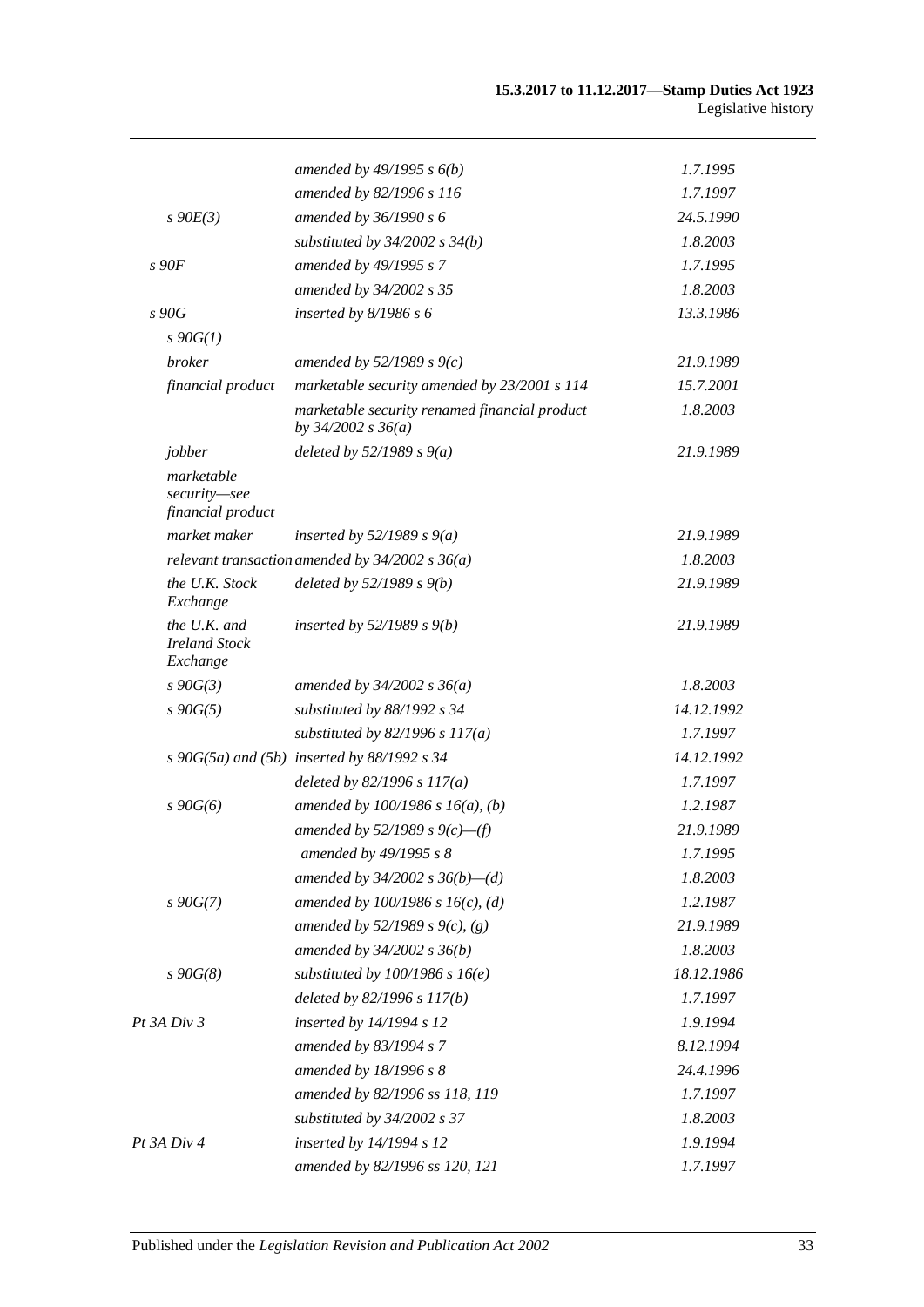|                                           | substituted by $34/2002$ s 37                                             | 1.8.2003   |
|-------------------------------------------|---------------------------------------------------------------------------|------------|
| $Pt$ 3A $Div$ 5                           | inserted by 83/1994 s 8                                                   | 8.12.1994  |
| s90T                                      | amended by 23/2001 s 115                                                  | 15.7.2001  |
|                                           | amended by 34/2002 s 38                                                   | 1.8.2003   |
| s90U                                      | amended by 34/2002 s 39                                                   | 1.8.2003   |
| s90V                                      |                                                                           |            |
| $s$ 90V(1)                                | amended by 34/2002 s 40                                                   | 1.8.2003   |
| $s\,90V(3)$                               | inserted by 80/2000 s 18                                                  | 14.12.2000 |
| 7/2017                                    | Pt 3A before deletion by substituted by 38/2008 s 39                      | 1.1.2009   |
| s85                                       |                                                                           |            |
| s 85(1)                                   | s 85 amended and redesignated as $s$ 85(1) by<br>$26/2011$ s $6(1)$ , (2) | 1.7.2011   |
| s 85(2)                                   | inserted by $26/2011$ s $6(2)$                                            | 1.7.2011   |
| $Pt\,3A$                                  | deleted by 7/2017 s 135                                                   | 15.3.2017  |
| Pt 4 before substitution<br>by 26/2011    | inserted by 36/1990 s 7                                                   | 24.5.1990  |
|                                           | amended by 88/1992 ss 35-41                                               | 14.12.1992 |
|                                           | amended by 83/1994 s 9                                                    | 8.12.1994  |
|                                           | amended by 18/1996 s 9                                                    | 24.4.1996  |
|                                           | amended by 82/1996 ss 122-127                                             | 1.7.1997   |
|                                           | substituted by 80/2000 s 19                                               | 14.12.2000 |
| s 91                                      |                                                                           |            |
| $s \mathcal{Q}_I(I)$                      |                                                                           |            |
| close personal<br>relationship            | inserted by $43/2006$ s $204(1)$                                          | 1.6.2007   |
| executive officer                         | amended by $23/2001 s 116(a)$                                             | 15.7.2001  |
| land asset                                | land asset and local substituted by $27/2006$ s $4(1)$                    | 22.9.2006  |
| local primary<br>production land<br>asset | inserted by 27/2006 s $4(1)$                                              | 22.9.2006  |
| majority interest                         | deleted by $27/2006 s 4(2)$                                               | 22.9.2006  |
| entity                                    | primary production inserted by $27/2006$ s $4(3)$                         | 22.9.2006  |
| private company                           | substituted by 34/2002 s 41                                               | 1.8.2003   |
| relative                                  | amended by 43/2006 s 204(2)                                               | 1.6.2007   |
|                                           | significant interest inserted by $27/2006$ s $4(4)$                       | 22.9.2006  |
| $s \, 9I(4)$                              | amended by 23/2001 s 116(b)                                               | 15.7.2001  |
|                                           | amended by 43/2006 s 204(3)                                               | 1.6.2007   |
| $s$ 91A                                   | inserted by $27/2006 s 5$                                                 | 22.9.2006  |
| $s\,93$                                   |                                                                           |            |
| $s\,93(1)$                                | amended by $27/2006 s 6(1), (2)$                                          | 22.9.2006  |
| $s\,94$                                   |                                                                           |            |
| $s\,94(1)$                                | amended by $27/2006 s 7(1)$                                               | 22.9.2006  |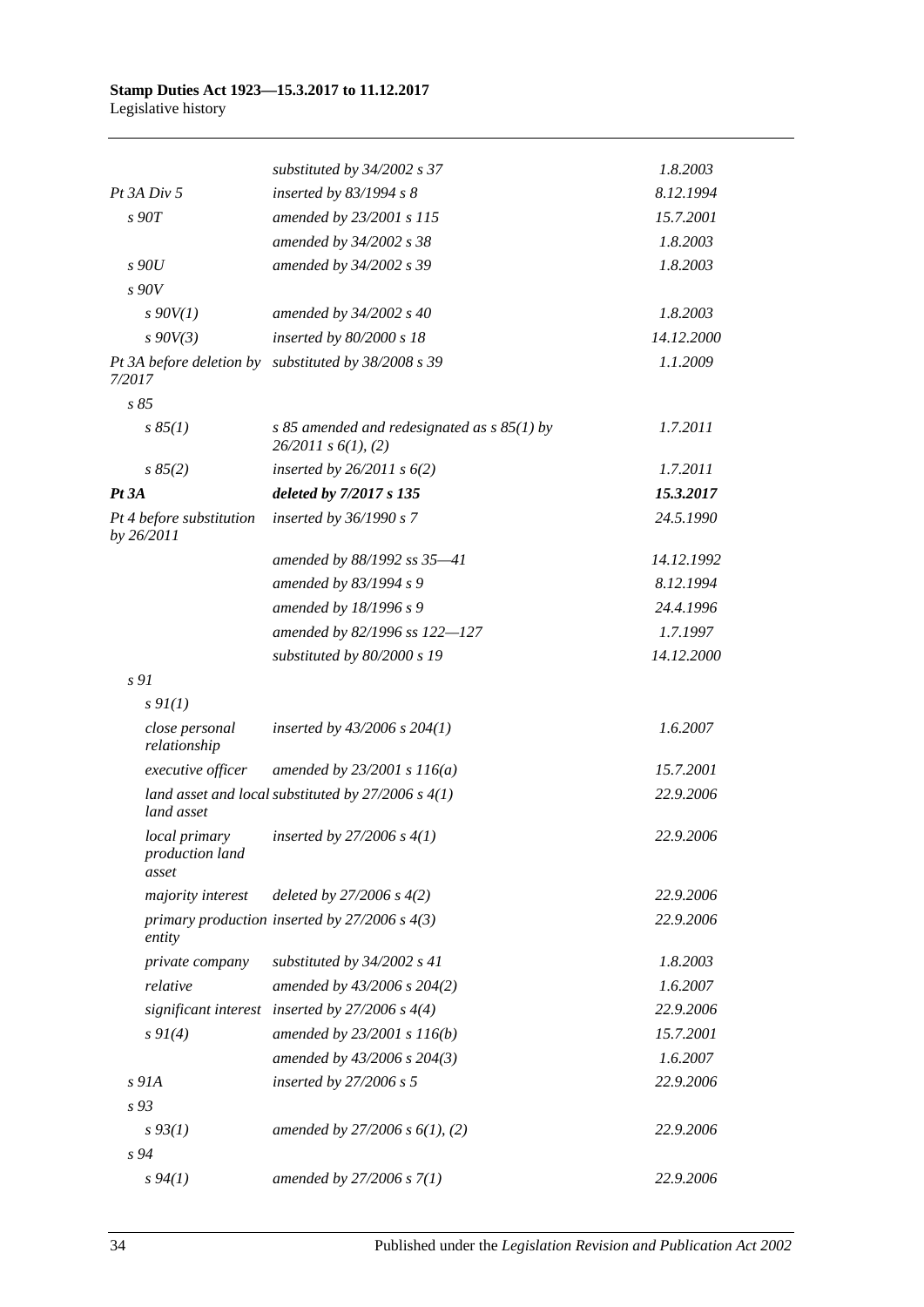#### **15.3.2017 to 11.12.2017—Stamp Duties Act 1923** Legislative history

| $s\,94(2)$                   | amended by 27/2006 s 7(2)            | 22.9.2006                 |
|------------------------------|--------------------------------------|---------------------------|
| $s\,94(5)$                   | inserted by $27/2006 s 7(3)$         | 22.9.2006                 |
| $\sqrt{s}$ 95                |                                      |                           |
| $s\,95(1)$ —(3)              | amended by 27/2006 s 8               | 22.9.2006                 |
| ss 95A and 95B               | inserted by $27/2006 s9$             | 22.9.2006                 |
| s 96                         |                                      |                           |
| $s\,96(1)$ and (2)           | amended by 27/2006 s 10              | 22.9.2006                 |
| s 97                         |                                      |                           |
| $s\,97(1)$                   | amended by $27/2006 s 11(1)$         | 22.9.2006                 |
| $s\,97(2)$                   | amended by 34/2002 s 42              | 1.8.2003                  |
| $s\,97(3)$ and (4)           | amended by $27/2006 s 11(1)$         | 22.9.2006                 |
| $s\,97(5)$                   | amended by 34/2002 s 42              | 1.8.2003                  |
|                              | amended by 27/2006 s $11(1)$ —(3)    | 22.9.2006                 |
| s 98                         |                                      |                           |
| $s\,98(1)$                   | amended by $27/2006$ s $12(1)$ , (2) | 22.9.2006                 |
| $s\,98(1a)$                  | inserted by $27/2006 s 12(3)$        | 22.9.2006                 |
| $s\,98(2)$                   | amended by $27/2006 s 12(1)$         | 22.9.2006                 |
| s 101                        |                                      |                           |
| $s$ 101(2)                   | substituted by 27/2001 s 13          | 26.7.2001                 |
|                              | amended by 34/2002 s 43              | 1.8.2003                  |
| s 102                        |                                      |                           |
| s $102(1)$ —(3)              | amended by 27/2006 s 13              | 22.9.2006                 |
| Pt 4                         | substituted by 26/2011 s 7           | 1.7.2011                  |
| s 91                         |                                      |                           |
| $s\,91(1)$                   |                                      |                           |
| goods                        | amended by $41/2015$ s $36(1)$ -(3)  | 18.6.2015                 |
|                              | deleted by $57/2016$ s $96(1)$       | 1.7.2016                  |
| interest in land             | deleted by $41/2015$ s $36(4)$       | 18.6.2015                 |
| private unit trust<br>scheme | amended by $41/2015$ s 20            | 1.7.2011                  |
| South Australian<br>goods    | deleted by 57/2016 s 96(2)           | 1.7.2016                  |
| $s \, 9I(11)$ and (12)       | deleted by $57/2016$ s $96(3)$       | 1.7.2016                  |
| s 92                         |                                      |                           |
| $s\,92(1)$                   | amended by 41/2015 s 37(1)           | 18.6.2015                 |
| $s\,92(2)$                   | amended by 41/2015 s 37(2)           | 18.6.2015                 |
| s 98                         | amended by 41/2015 s 52              | 1.7.2018-not incorporated |
| s 99                         |                                      |                           |
| $s\,99(1)$                   | deleted by $57/2016$ s $97(1)$       | 1.7.2016                  |
| $s\,99(2)$                   | amended by 57/2016 s 97(2), (3)      | 1.7.2016                  |
| s99(3)                       | amended by 57/2016 s 97(4)           | 1.7.2016                  |
| s 99(4)                      | amended by 57/2016 s 97(5)           | 1.7.2016                  |
| s 102                        |                                      |                           |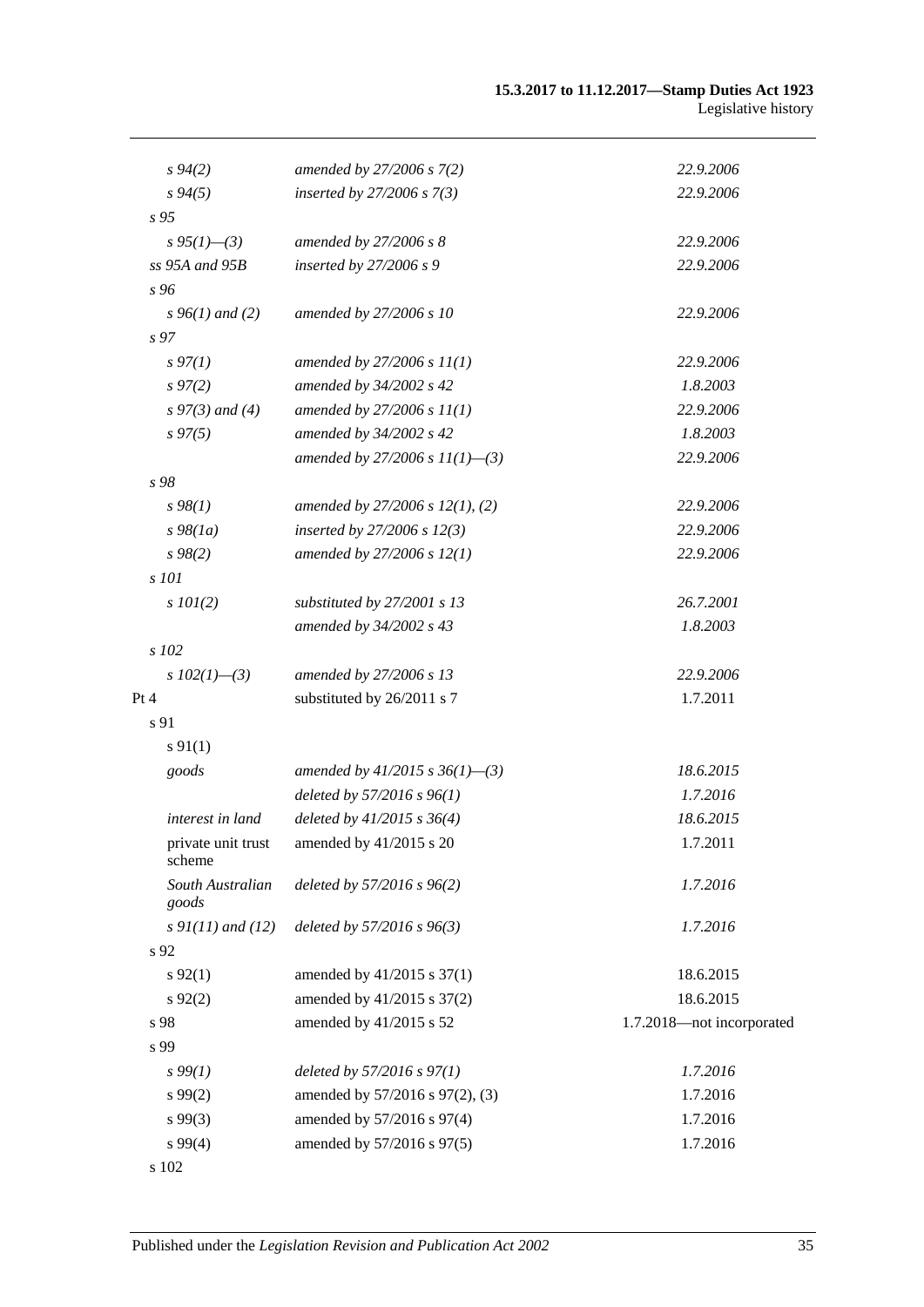| $s$ 102(2)            | deleted by $41/2015$ s 21                       | 18.6.2015                 |
|-----------------------|-------------------------------------------------|---------------------------|
| s 102A                |                                                 |                           |
| s 102A(1)             | amended by 57/2016 s 98(1)                      | 1.7.2016                  |
| $s$ 102A(3)           | deleted by 57/2016 s 98(2)                      | 1.7.2016                  |
| s 102A(7)             | substituted by $57/2016$ s $98(3)$              | 1.7.2016                  |
| s $102A(8)$ and (9)   | deleted by 57/2016 s 98(3)                      | 1.7.2016                  |
| s 102B                |                                                 |                           |
| s 102B(1)             | amended by 41/2015 s 22                         | 18.6.2015                 |
| s 102B(2)             | $(c)(v)$ deleted by 57/2016 s 99                | 1.7.2016                  |
| s 102F                |                                                 |                           |
| $s$ 102 $F(3)$        | deleted by 57/2016 s 100                        | 1.7.2016                  |
| s 102G                |                                                 |                           |
| s $102G(3)$ and (4)   | deleted by 41/2015 s 23                         | 18.6.2015                 |
| s 102GA               | inserted by 57/2016 s 101                       | 1.7.2016                  |
| Pt 4AA                | inserted by $41/2015$ s 24                      | 18.6.2015                 |
| Pt 4A                 | inserted by 24/2009 s 15                        | 4.6.2009                  |
| Pt 4A Divs 1 and 2    | deleted by 7/2017 s 136                         | 15.3.2017                 |
| Pt 4A Div 3           | inserted by $41/2015$ s 38                      | 18.6.2015                 |
| heading               | amended by 57/2016 s 102                        | 1.7.2016                  |
| s 104A                | deleted by 57/2016 s 103                        | 1.7.2016                  |
| s 104B                |                                                 |                           |
| s 104B(1)             | substituted by $57/2016$ s $104(1)$             | 1.7.2016                  |
| s 104B(2)             | expires: $s 104B(3)$                            | (1.7.2018)                |
|                       | amended by 57/2016 s 104(2), (3)                | 1.7.2016                  |
|                       | amended by 7/2017 s 137                         | 15.3.2017                 |
| s $104B(4)$ and $(5)$ | deleted by 57/2016 s 104(4)                     | 1.7.2016                  |
| s 104C                |                                                 |                           |
| s $104C(1)$           | amended by 57/2016 s 105(1)                     | 1.7.2016                  |
| s $104C(2)$           | amended by 57/2016 s 105(2), (3)                | 1.7.2016                  |
| s 104D                | amended by 57/2016 s 106(1), (2)                | 1.7.2016                  |
| s 104EA               | inserted by 57/2016 s 107                       | 1.7.2016                  |
| Pt 4A Div 4           | inserted by $41/2015$ s 38                      | 18.6.2015                 |
|                       | deleted by 7/2017 s 138                         | 15.3.2017                 |
| Pt 4A Div 5           | inserted by $41/2015$ s 38                      | 18.6.2015                 |
|                       | deleted by 7/2017 s 138                         | 15.3.2017                 |
| Pt 4A Div 6           | inserted by 41/2015 s 53                        | 1.7.2018-not incorporated |
| Pt 5                  |                                                 |                           |
| $\sqrt{s}$ 106        |                                                 |                           |
| s 106(1)              | s 106 amended by 50/1984 s 3(1) (Sch 6)         | 1.11.1984                 |
|                       | s 106 redesignated as s 106(1) by 82/1996 s 128 | 1.7.1997                  |
| s 106(2)              | inserted by 82/1996 s 128                       | 1.7.1997                  |
| s 106(3)              | inserted by 38/2008 s 40                        | 1.1.2009                  |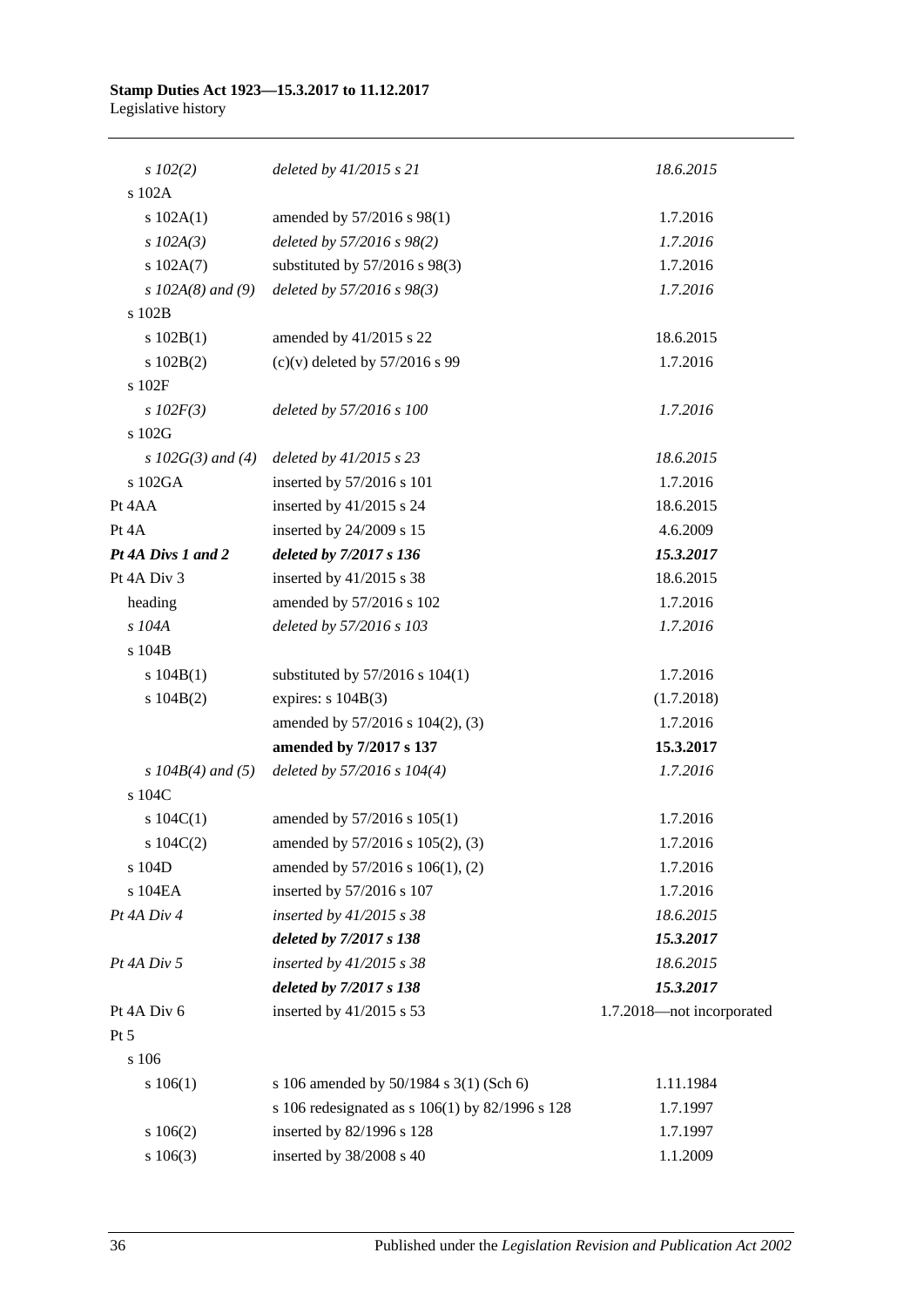| s 106A before deletion |  |
|------------------------|--|
|------------------------|--|

| by 38/2008                  |                                                                                  |            |
|-----------------------------|----------------------------------------------------------------------------------|------------|
| $s$ 106A(1)                 | amended by $70/1981 s 11(a)$                                                     | 2.11.1981  |
|                             | amended by $83/1994 s 10(a)$                                                     | 8.12.1994  |
|                             | amended by $34/2002$ s $44(a)$ , (b)                                             | 1.8.2003   |
| $s$ 106A(1a)                | inserted by $70/1981 s 11(b)$                                                    | 2.11.1981  |
|                             | amended by 35/2002 s 25                                                          | 28.11.2002 |
|                             | amended by $34/2002$ s $44(c)$                                                   | 1.8.2003   |
| $s$ 106A(1b)                | inserted by $70/1981 s 11(b)$                                                    | 2.11.1981  |
| $s$ 106A(2)                 | amended by 14/1994 s 13                                                          | 1.9.1994   |
|                             | amended by $83/1994 s 10(b)$                                                     | 8.12.1994  |
|                             | amended by $34/2002$ s $44(d)$ —(f)                                              | 1.8.2003   |
| $s$ 106A(3)                 | amended by 83/1994 s $10(c)$                                                     | 8.12.1994  |
|                             | amended by 82/1996 s $129(a)$                                                    | 1.7.1997   |
|                             | amended by $34/2002 s 44(g)$                                                     | 1.8.2003   |
| $s$ 106A(4)                 | substituted by $83/1994$ s $10(d)$                                               | 8.12.1994  |
|                             | amended by 82/1996 s 129(b)                                                      | 1.7.1997   |
| $s$ 106A(5)                 | amended by $83/1994 s 10(e)$                                                     | 8.12.1994  |
|                             | amended by $34/2002$ s $44(h)$ , (i)                                             | 1.8.2003   |
| $s$ 106A                    | deleted by 38/2008 s 41                                                          | 1.1.2009   |
| s 107                       | substituted by 14/1994 s 14                                                      | 1.9.1994   |
|                             | deleted by 82/1996 s 130                                                         | 1.7.1997   |
|                             | inserted by 35/2002 s 26                                                         | 28.11.2002 |
| $s\ 107(3)$                 | amended by 24/2009 s 16                                                          | 4.6.2009   |
| s 108                       |                                                                                  |            |
| s 108(1)                    | amended by 59/1994 Sch 2                                                         | 1.1.1995   |
|                             | amended by 44/2006 s 59                                                          | 18.1.2007  |
| s 109                       | amended by 88/1992 s 42                                                          | 14.12.1992 |
|                             | deleted by 38/2008 s 42                                                          | 1.1.2009   |
| s 109                       | inserted by $41/2015$ s 39                                                       | 18.6.2015  |
| s 110                       | deleted by 88/1992 s 43                                                          | 14.12.1992 |
| s 110A                      | amended by 100/1986 s 17                                                         | 18.12.1986 |
|                             | deleted by 82/1996 s 131                                                         | 1.7.1997   |
| s 111                       | amended by 82/1996 s 132                                                         | 1.7.1997   |
| s 112                       |                                                                                  |            |
| s 112(1)                    | amended by $74/1991$ s $13(a)$                                                   | 12.12.1991 |
|                             | substituted by $38/2008$ s $43(1)$                                               | 1.1.2009   |
| $s\,II2(2)$                 | inserted by $74/1991 s 13(b)$                                                    | 12.12.1991 |
|                             | deleted by $38/2008 s 43(1)$                                                     | 1.1.2009   |
| s 112(2)                    | s $112(5)$ amended and redesignated as s $112(2)$<br>by $38/2008$ s $43(2)$ —(4) | 1.1.2009   |
| s $112(3)$ and (4)          | deleted by $38/2008$ s $43(1)$                                                   | 1.1.2009   |
| s $112(5)$ —see<br>s 112(2) |                                                                                  |            |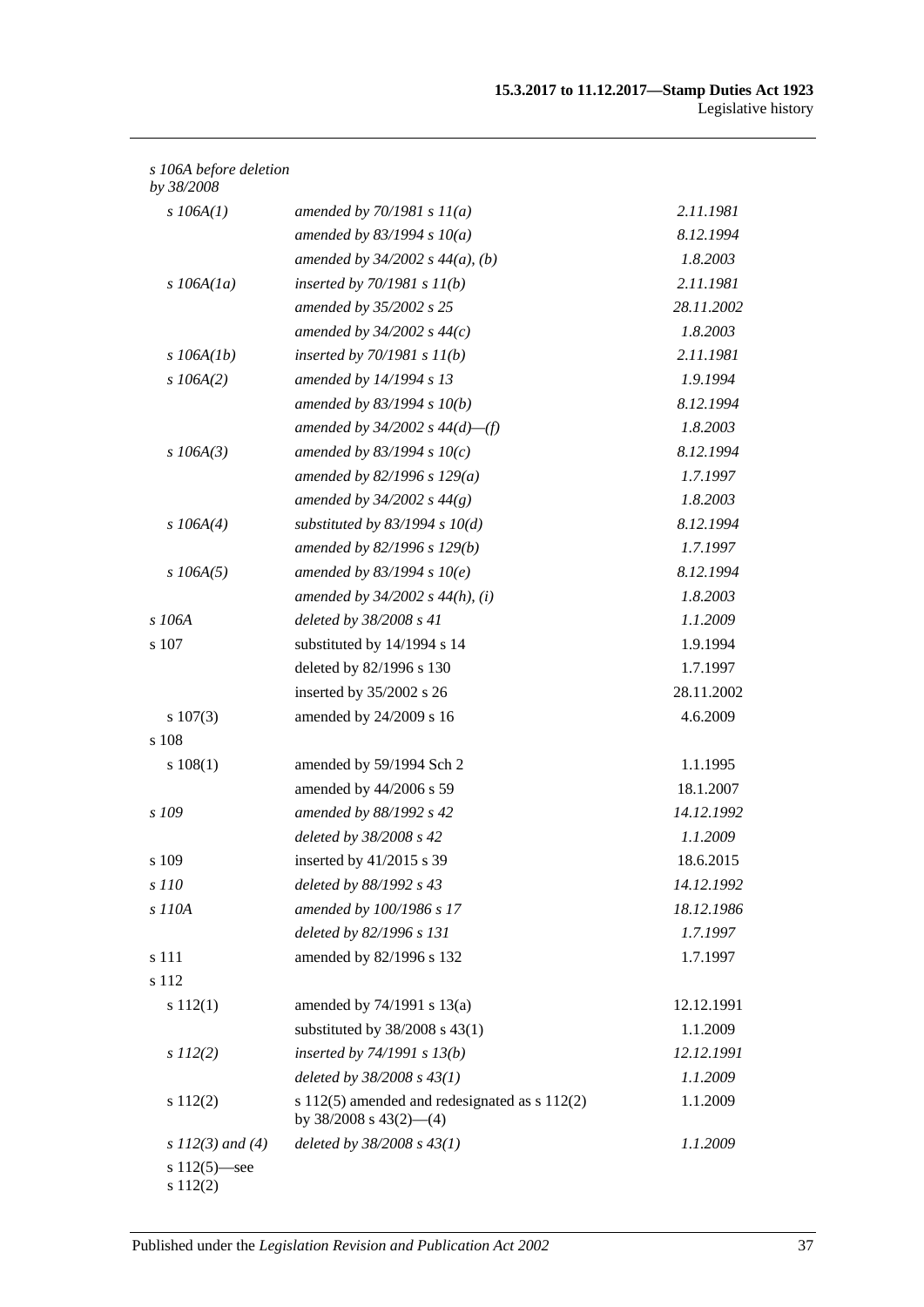|                 | s 113                                           | deleted by $50/1984$ s $3(1)$ (Sch 6)                                                                         | 1.11.1984                    |
|-----------------|-------------------------------------------------|---------------------------------------------------------------------------------------------------------------|------------------------------|
|                 | s 114                                           | inserted by 27/1978 s 8                                                                                       | 30.3.1978                    |
| Sch 1           |                                                 | deleted in pursuance of the Acts Republication<br>Act 1967 as its function is now exhausted                   | 1.11.1984                    |
|                 |                                                 | inserted by $41/1999$ s 22                                                                                    | 1.12.1998                    |
| cl <sub>2</sub> |                                                 | inserted by 24/2009 s 17                                                                                      | 4.6.2009                     |
| Sch 2           |                                                 | heading substituted by $44/2003$ s $3(1)$ (Sch 1)                                                             | 24.11.2003                   |
| Pt1             |                                                 | heading inserted by $44/2003$ s 3(1) (Sch 1)                                                                  | 24.11.2003                   |
|                 | <b>AGREEMENT</b> or<br>any<br><b>MEMORANDUM</b> | amended by $42/1992 s 6(a)$                                                                                   | 1.9.1992                     |
|                 |                                                 | deleted by $88/1992$ s $44(a)$                                                                                | 14.12.1992                   |
|                 | <b>AFFIDAVIT OR</b><br><b>DECLARATION</b>       | amended by 50/1984 s 3(1) (Sch 6)                                                                             | 1.11.1984                    |
|                 |                                                 | deleted by $81/1985 s 11(a)$                                                                                  | 5.8.1985                     |
|                 | by 10/11                                        | cl 1 before deletion ANNUAL LICENCE amended by 27/1978<br>$s \, 9(a) - (d)$                                   | uncommenced-not incorporated |
|                 |                                                 | ANNUAL LICENCE amended by 65/1983 s 3                                                                         | 1.1.1984                     |
|                 |                                                 | ANNUAL LICENCE amended by $8/1986 s 7(a)$                                                                     | 13.3.1986                    |
|                 |                                                 | ANNUAL LICENCE amended by 100/1986<br>$s$ 18( <i>a</i> ), ( <i>b</i> )                                        | 18.12.1986                   |
|                 |                                                 | ANNUAL LICENCE amended by 47/1990<br>$s \frac{5}{1}(a), (b), (d), (c)$                                        | 1.7.1990                     |
|                 |                                                 | ANNUAL LICENCE paragraph (1) deleted by<br>47/1990 s 5(1)(c)                                                  | 1.7.1990                     |
|                 |                                                 | ANNUAL LICENCE amended by 82/1996 s 133                                                                       | 1.7.1997                     |
|                 |                                                 | ANNUAL LICENCE amended by $36/1998 s 3(a)$                                                                    | 1.6.1998                     |
|                 |                                                 | ANNUAL LICENCE amended and redesignated<br>as cl 1 by $44/2003$ s $3(1)$ (Sch 1)                              | 24.11.2003                   |
|                 | $cl$ $1(3)$                                     |                                                                                                               |                              |
|                 |                                                 | Exemption No 2 amended by $41/1999$ s $23(a)$                                                                 | 1.12.1998                    |
|                 |                                                 | Exemption No 3 inserted by $111/1980 s 15(a)$                                                                 | 6.11.1980                    |
|                 |                                                 | substituted by $100/1986$ s $18(c)$                                                                           | 18.12.1986                   |
|                 |                                                 | Exemption No 4 inserted by $111/1980 s 15(a)$                                                                 | 6.11.1980                    |
|                 | and 6                                           | Exemption Nos 5 inserted by $81/1985 s 11(b)$                                                                 | 5.8.1985                     |
|                 |                                                 | Exemption No 7 inserted by 8/1986 s 7(b)                                                                      | 13.3.1986                    |
|                 |                                                 | Exemption No $8$ inserted by 100/1986 s 18(d)                                                                 | 18.12.1986                   |
|                 | cl1                                             | deleted by $10/2011$ s $5(1)$                                                                                 | 1.5.2011                     |
|                 | cl <sub>2</sub>                                 | <b>APPLICATION</b> to Register a Motor Vehicle<br>amended by $64/1989$ s $4(a)$ , (b)                         | 28.3.1990                    |
|                 |                                                 | APPLICATION to Register a Motor Vehicle<br>amended by $31/1994$ s $9(a)$                                      | 30.5.1994                    |
|                 |                                                 | APPLICATION to Register a Motor Vehicle<br>amended and redesignated as cl 2 by 44/2003<br>$s \; 3(1)$ (Sch 1) | 24.11.2003                   |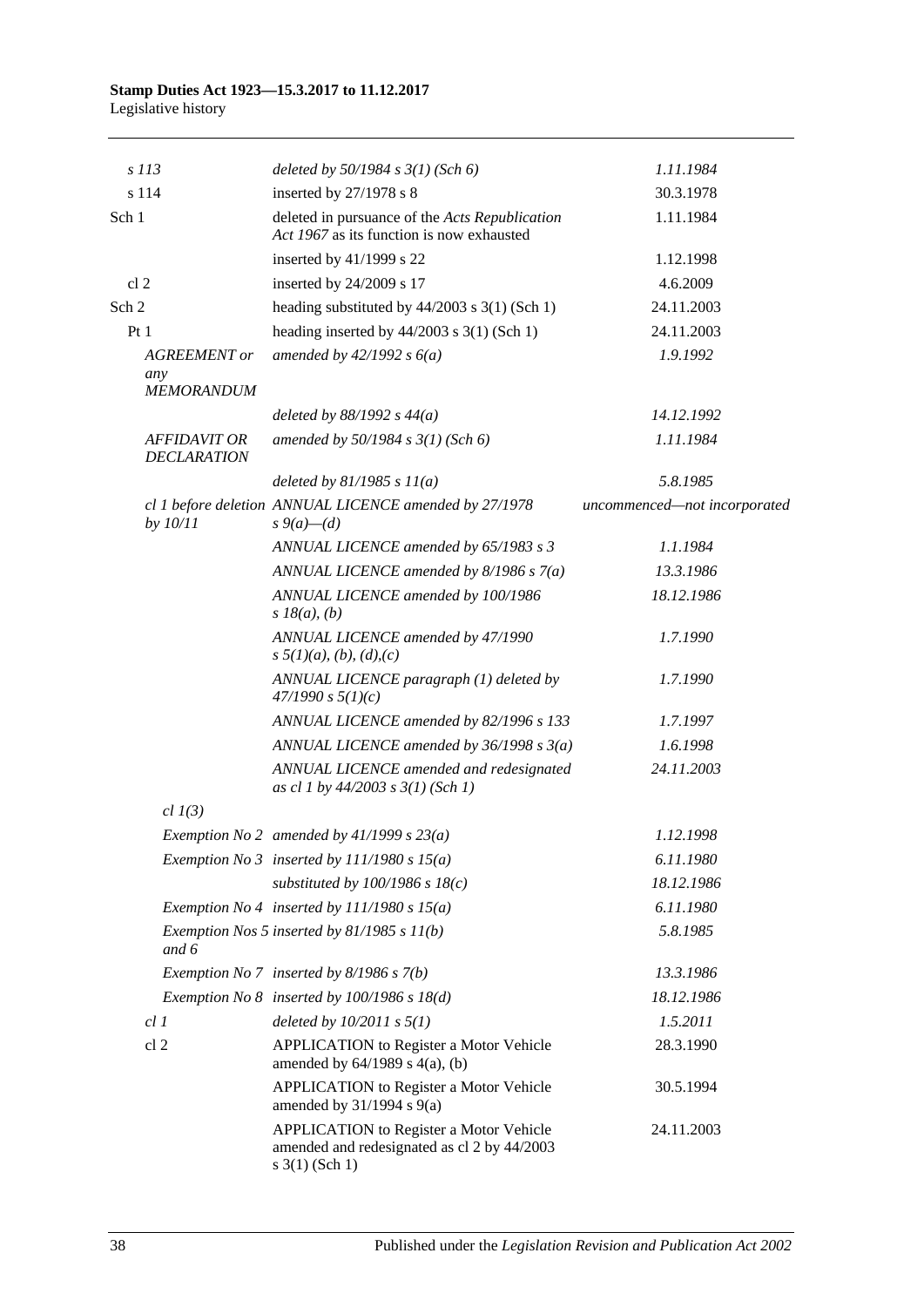| cl $2(1)$               | amended by 28/2005 s 15(1)                        | 1.7.2006   |
|-------------------------|---------------------------------------------------|------------|
| cl $2(2)$               |                                                   |            |
|                         | Exemption No 2 amended by $100/1986$ s $18(e)$    | 18.12.1986 |
|                         | Exemption No 4 substituted by $64/1989$ s $4(c)$  | 28.3.1990  |
|                         | substituted by $30/1996$ s $43(a)$                | 1.7.1996   |
|                         | Exemption No 5Ainserted by 8/1986 s 7(c)          | 13.3.1986  |
|                         | deleted by $38/2008 s 44(1)$                      | 1.1.2009   |
|                         | Exemption No 6 substituted by $41/2004$ s $10(1)$ | 24.2.2005  |
| Exemption<br>No 10      | substituted by 83/1994 s 12 (Sch)                 | 8.12.1994  |
|                         | amended by 41/2004 s 10(2)                        | 24.2.2005  |
| Exemption<br>No 10A     | inserted by $76/1994$ s $7(a)$                    | 2.3.1995   |
|                         | substituted by $77/1995$ s $17(a)$                | 1.7.1996   |
|                         | substituted by $30/1996$ s $43(b)$                | 1.7.1996   |
| Exemption<br>$No$ $10B$ | inserted by $77/1995 s 17(a)$                     | 1.7.1996   |
|                         | deleted by $30/1996 s 43(b)$                      | 1.7.1996   |
| Exemption<br>No 11      | substituted by $41/2004$ s $10(3)$                | 24.2.2005  |
| Exemption<br>No 11A     | inserted by $54/1991$ s $5(a)$                    | 3.2.1992   |
|                         | deleted by $30/1996 s 43(c)$                      | 1.7.1996   |
| Exemption<br>No 12      | amended by $19/1991$ s $6(a)$                     | 18.4.1991  |
| Exemption<br>No 13      | amended by $19/1991$ s $6(b)$                     | 18.4.1991  |
| Exemption<br>No 14      | amended by $19/1991$ s $6(c)$                     | 18.4.1991  |
| Exemption<br>No 15      | substituted by $19/1991$ s $6(d)$                 | 18.4.1991  |
|                         | amended by $72/1995$ s $6(a)$ —(c)                | 23.11.1995 |
|                         | (ab) deleted by $36/1998$ s $3(b)$                | 1.9.1998   |
|                         | amended by 41/2004 s 10(4)                        | 24.2.2005  |
| Exemption<br>No 16      | substituted by 28/1977 s 5                        | 28.7.1977  |
| Exemption<br>No 17      | inserted by 139/1982                              | 8.7.1982   |
|                         | substituted by $81/1985$ s $11(c)$                | 5.8.1985   |
| Exemption<br>No 18      | inserted by $31/1994$ s $9(b)$                    | 30.5.1994  |
|                         | amended by 41/2004 s 10(5)                        | 24.2.2005  |
| Exemption<br>No 19      | inserted by 28/2005 s 15(2)                       | 1.7.2006   |
| cl $2(3)$               | amended by 47/1990 s 5(2)                         | 1.1.1991   |
|                         | amended by 77/1995 s 17(b)                        | 1.7.1996   |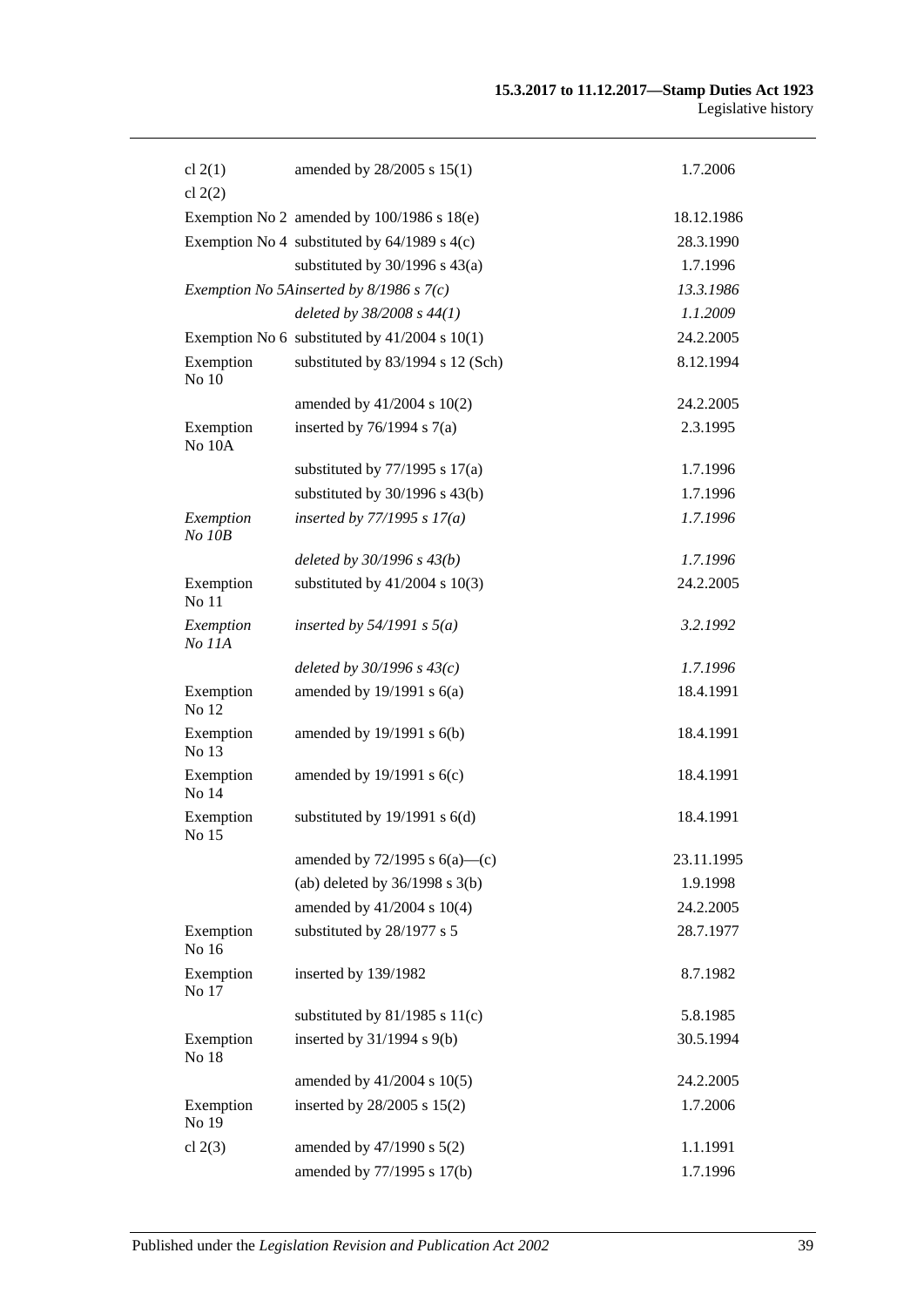|                                                                  | amended by $36/1998$ s $3(c)$                    | 27.7.1998  |
|------------------------------------------------------------------|--------------------------------------------------|------------|
|                                                                  | amended by 40/2013 Sch 1 cl 1(1), (2)            | 21.11.2013 |
| Exemption<br>No 20                                               | inserted by $41/2015$ s $48(1)$                  | 26.11.2015 |
| Exemption<br>No 21                                               | inserted by $41/2015$ s $48(1)$                  | 26.11.2015 |
| cl $2(4)$                                                        |                                                  |            |
|                                                                  | Exemption No 2 substituted by $64/1989$ s $4(d)$ | 28.3.1990  |
|                                                                  | substituted by $30/1996$ s $43(d)$               | 1.7.1996   |
|                                                                  | Exemption No 3Ainserted by 8/1986 s 7(d)         | 13.3.1986  |
|                                                                  | deleted by 38/2008 s 44(2)                       | 1.1.2009   |
|                                                                  | Exemption No 5 substituted by 83/1994 s 12 (Sch) | 8.12.1994  |
|                                                                  | amended by 41/2004 s 10(6)                       | 24.2.2005  |
| Exemption<br>No 5A                                               | inserted by $76/1994$ s $7(b)$                   | 2.3.1995   |
|                                                                  | substituted by $77/1995$ s $17(c)$               | 1.7.1996   |
|                                                                  | substituted by $30/1996$ s $43(e)$               | 1.7.1996   |
|                                                                  | Exemption No 5Binserted by $77/1995$ s $17(c)$   | 1.7.1996   |
|                                                                  | deleted by $30/1996 s 43(e)$                     | 1.7.1996   |
|                                                                  | Exemption No 6 substituted by $41/2004$ s 10(7)  | 24.2.2005  |
|                                                                  | Exemption No 6Ainserted by 54/1991 s 5(b)        | 3.2.1992   |
|                                                                  | deleted by $30/1996 s 43(f)$                     | 1.7.1996   |
|                                                                  | Exemption No 8 amended by 89/1978 s 3            | 18.1.1979  |
|                                                                  | (c) deleted by 89/1978 s 3                       | 18.1.1979  |
|                                                                  | amended by 84/2009 s 333                         | 1.2.2010   |
|                                                                  | Exemption No 9 inserted by $41/2015$ s $48(2)$   | 26.11.2015 |
| Exemption<br>No 10                                               | inserted by $41/2015$ s $48(2)$                  | 26.11.2015 |
| <b>BANK NOTE</b>                                                 | deleted by $111/1980 s 15(b)$                    | 6.11.1980  |
| <b>BILL OF</b><br><b>EXCHANGE</b><br><i>payable on</i><br>demand | amended by $70/1981 s 12(a)$                     | 2.11.1981  |
|                                                                  | substituted by $89/1983$ s $10(a)$               | 1.1.1984   |
|                                                                  | substituted by 19/1991 s $6(e)$                  | 18.4.1991  |
|                                                                  | deleted by $82/1997 s 7(a)$                      | 1.1.1998   |
| <b>BILL OF</b><br>EXCHANGE, being<br>a cheque                    | inserted by $89/1983$ s $10(a)$                  | 1.1.1984   |
|                                                                  | amended by $50/1984 s 3(1)$ (Sch 6)              | 1.11.1984  |
|                                                                  | deleted by $82/1997 s 7(a)$                      | 1.1.1998   |
| <b>BILL OF</b><br>EXCHANGE, being<br>a payment order             | inserted by 19/1991 s $6(f)$                     | 18.4.1991  |
|                                                                  | deleted by $82/1997 s 7(a)$                      | 1.1.1998   |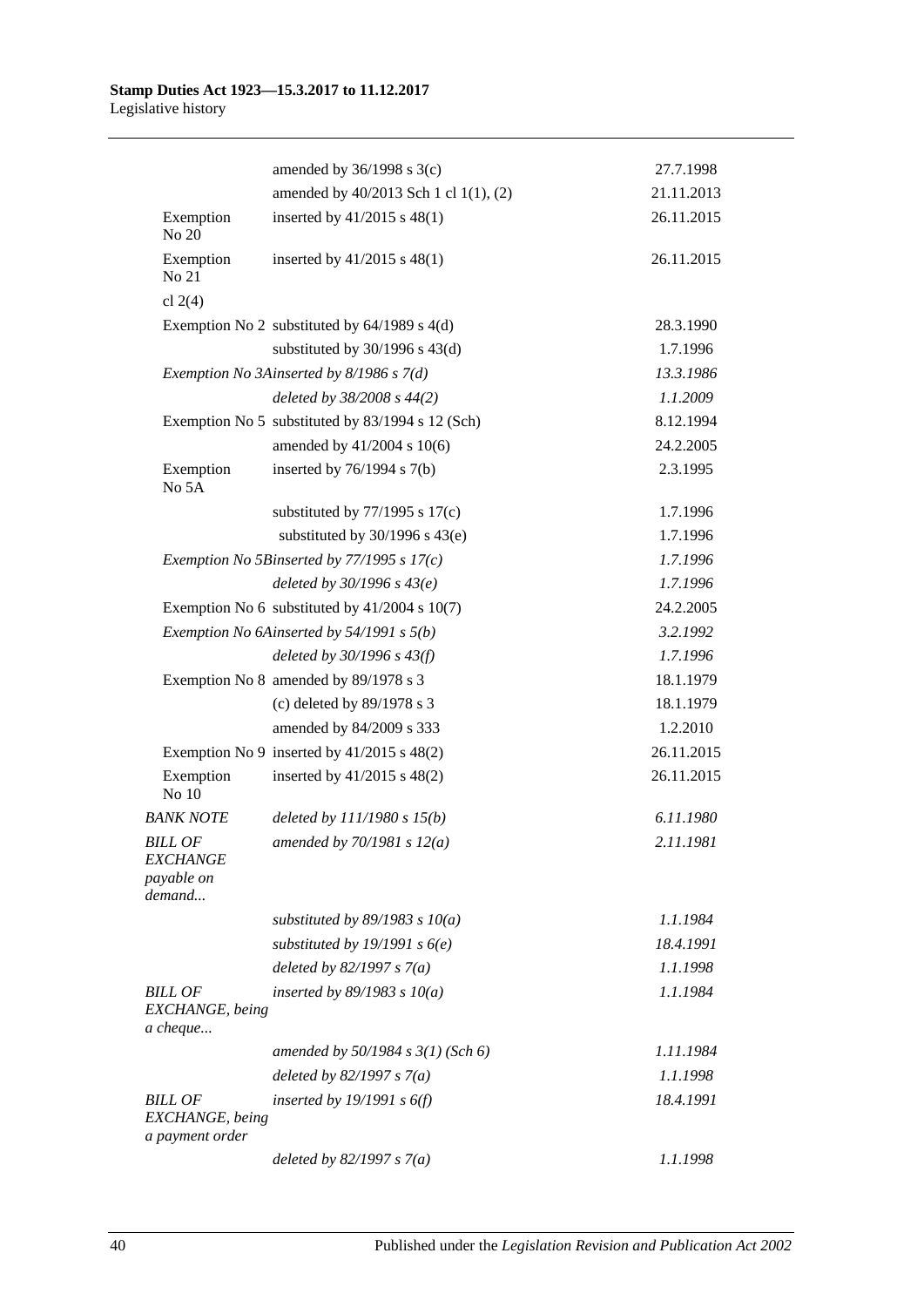| <b>BILL OF</b><br><b>EXCHANGE</b> and<br><b>PROMISSORY</b><br>NOTE drawn or<br>made                             | amended by $70/1981 s 12(b)$                                    | 2.11.1981  |
|-----------------------------------------------------------------------------------------------------------------|-----------------------------------------------------------------|------------|
|                                                                                                                 | deleted by $82/1997 s 7(a)$                                     | 1.1.1998   |
| <b>BILL OF</b><br><b>EXCHANGE</b> and<br><b>PROMISSORY</b><br>NOTE (not being a<br>bill or note                 | deleted by $82/1997 s 7(a)$                                     | 1.1.1998   |
| <b>BILL OF</b><br><b>EXCHANGE</b> and<br><b>PROMISSORY</b><br>NOTE of any other<br>kind (except a bank<br>note) | amended by 19/1991 s $6(g)$                                     | 18.4.1991  |
|                                                                                                                 | amended by 83/1994 s 12 (Sch)                                   | 8.12.1994  |
|                                                                                                                 | deleted by $82/1997 s 7(a)$                                     | 1.1.1998   |
| OR SHIPPING<br><b>NOTE</b>                                                                                      | BILL OF LADING deleted by $81/1985 s 11(d)$                     | 5.8.1985   |
| (not otherwise<br>charged)                                                                                      | CONTRACT NOTE deleted by 50/1984 s 3(1) (Sch 6)                 | 1.11.1984  |
|                                                                                                                 | CONTRACT NOTE deleted by 50/1984 s 3(1) (Sch 6)                 | 1.11.1984  |
| <b>CONTRACT</b>                                                                                                 | deleted by $50/1984$ s $3(1)$ (Sch 6)                           | 1.11.1984  |
| cl <sub>3</sub>                                                                                                 | CONVEYANCE or TRANSFER amended by<br>$101/1976$ s 7             | 16.12.1976 |
|                                                                                                                 | CONVEYANCE or TRANSFER amended by<br>$111/1980$ s $15(c)$ , (d) | 6.11.1980  |
|                                                                                                                 | CONVEYANCE or TRANSFER amended by<br>$95/1982$ s $17(a)$ —(d)   | 23.12.1982 |
|                                                                                                                 | CONVEYANCE or TRANSFER (ab) deleted by<br>89/1983 s 10(b)       | 1.1.1984   |
|                                                                                                                 | CONVEYANCE or TRANSFER amended by<br>89/1983 s 10(c)            | 1.1.1984   |
|                                                                                                                 | CONVEYANCE or TRANSFER amended by<br>50/1984 s 3(1) (Sch 6)     | 1.11.1984  |
|                                                                                                                 | CONVEYANCE or TRANSFER amended by<br>$81/1985$ s $11(e)$ , (g)  | 5.8.1985   |
|                                                                                                                 | CONVEYANCE or TRANSFER (aab) deleted<br>by 81/1985 s 11(f)      | 5.8.1985   |
|                                                                                                                 | CONVEYANCE or TRANSFER amended by<br>$8/1986$ s 7(e)            | 13.3.1986  |
|                                                                                                                 | CONVEYANCE or TRANSFER amended by<br>$42/1992$ s $6(b)$         | 1.9.1992   |
|                                                                                                                 | CONVEYANCE or TRANSFER amended by<br>88/1992 s 44(b), (c)       | 14.12.1992 |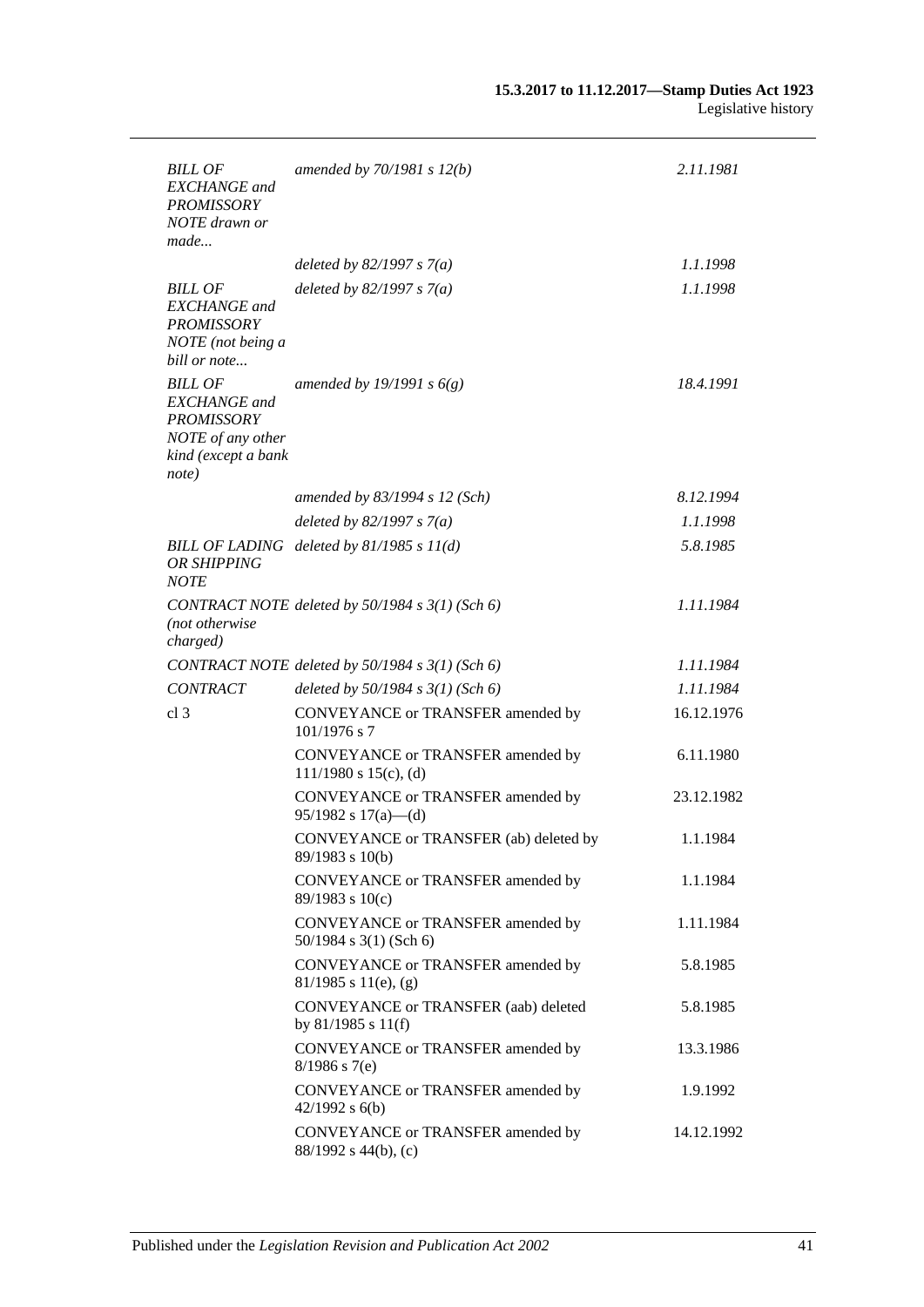|           | CONVEYANCE or TRANSFER amended by<br>49/1995 s 9(a)                                        | 1.7.1995   |
|-----------|--------------------------------------------------------------------------------------------|------------|
|           | CONVEYANCE or TRANSFER amended by<br>40/1999 s $2(a)$                                      | 5.8.1999   |
|           | CONVEYANCE or TRANSFER amended by<br>$15/2002$ s 7(a)                                      | 5.9.2002   |
|           | CONVEYANCE or TRANSFER amended by<br>$34/2002$ s $45(a)$ , (b)                             | 1.8.2003   |
|           | CONVEYANCE or TRANSFER amended and<br>redesignated as cl $3$ by $44/2003$ s $3(1)$ (Sch 1) | 24.11.2003 |
| cl $3(1)$ | amended by 38/2008 s 44(3)                                                                 | 1.1.2009   |
|           | amended by 7/2017 s 139(1), (3)                                                            | 15.3.2017  |
|           | (a) deleted by 7/2017 s 139(2)                                                             | 15.3.2017  |
| cl $3(2)$ |                                                                                            |            |
|           | Exemption No 1 substituted by 81/1985 s 11(h)                                              | 5.8.1985   |
|           | substituted by $80/2000$ s $20(a)$                                                         | 14.12.2000 |
|           | Exemption No 2 inserted by $81/1985$ s $11(h)$                                             | 5.8.1985   |
|           | amended by $34/2002$ s $45(c)$                                                             | 1.8.2003   |
|           | amended by 41/2004 s 10(8)                                                                 | 4.11.2004  |
|           | Exemption No 3 inserted by $100/1986$ s $18(f)$                                            | 18.12.1986 |
|           | amended by $34/2002$ s $45(d)$                                                             | 1.8.2003   |
|           | deleted by $38/2008$ s $44(4)$                                                             | 1.1.2009   |
|           | Exemption No 3 inserted by 7/2017 s 139(4)                                                 | 15.3.2017  |
|           | Exemption No 4 inserted by $100/1986$ s $18(f)$                                            | 18.12.1986 |
|           | amended by 83/1994 s 12 (Sch)                                                              | 8.12.1994  |
|           | amended by 38/2008 s 44(5)                                                                 | 1.1.2009   |
|           | Exemption No 5 inserted by $100/1986$ s $18(f)$                                            | 18.12.1986 |
|           | substituted by 83/1994 s 12 (Sch)                                                          | 8.12.1994  |
|           | amended by 38/2008 s 44(6)                                                                 | 1.1.2009   |
|           | amended by 58/2009 s 42(1)                                                                 | 1.1.2010   |
| by 7/2017 | cl 4 before deletion CONVEYANCE operating substituted by<br>101/1976 s 8                   | 16.12.1976 |
|           | CONVEYANCE operating amended by 81/1985<br>$s$ $11(i)$                                     | 5.8.1985   |
|           | CONVEYANCE operating amended by 36/1990<br>$s\,\delta$                                     | 24.5.1990  |
|           | CONVEYANCE operating amended by 88/1992<br>$s\,44(d), (e)$                                 | 14.12.1992 |
|           | CONVEYANCE operating amended by 14/1994<br>$s\,15(a)$                                      | 1.9.1994   |
|           | CONVEYANCE operating amended by 49/1995<br>$s \mathcal{G}(b)$                              | 1.7.1995   |
|           | CONVEYANCE operating amended by 42/1997<br>$s\,4$                                          | 17.7.1997  |
|           | CONVEYANCE operating amended by 40/1999<br>s(2(b)                                          | 5.8.1999   |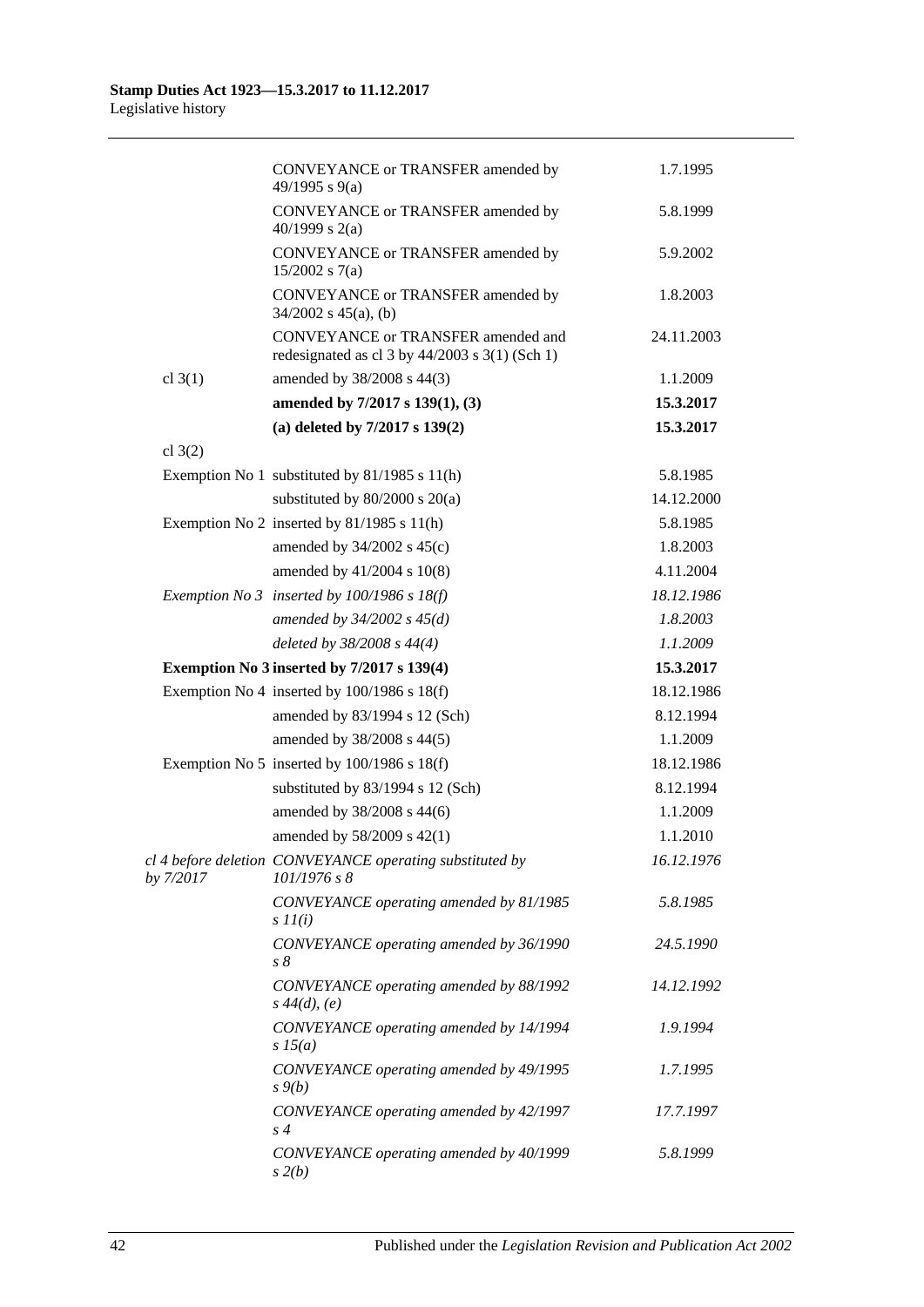|                      | CONVEYANCE operating amended by 15/2002<br>$s \, 7(b)$                                 | 5.9.2002   |
|----------------------|----------------------------------------------------------------------------------------|------------|
|                      | CONVEYANCE operating amended by 34/2002<br>$s\,45(e)$                                  | 1.8.2003   |
|                      | CONVEYANCE operating amended and<br>redesignated as cl 4 by $44/2003$ s $3(1)$ (Sch 1) | 24.11.2003 |
| cl 4(1)              | amended by 38/2008 s 44(7)                                                             | 1.1.2009   |
|                      | (aa) deleted by $38/2008$ s $44(7)$                                                    | 1.1.2009   |
| cl 4(2)              |                                                                                        |            |
|                      | Exemption No 2 inserted by 81/1985 s $11(j)$                                           | 5.8.1985   |
|                      | substituted by $80/2000$ s $20(b)$                                                     | 14.12.2000 |
|                      | Exemption No 3 inserted by $100/1986$ s $18(g)$                                        | 18.12.1986 |
|                      | amended by $34/2002$ s $45(f)$                                                         | 1.8.2003   |
|                      | deleted by 38/2008 s 44(8)                                                             | 1.1.2009   |
|                      | Exemption No 4 inserted by $100/1986$ s $18(g)$                                        | 18.12.1986 |
|                      | amended by 83/1994 s 12 (Sch)                                                          | 8.12.1994  |
|                      | amended by 38/2008 s 44(9)                                                             | 1.1.2009   |
|                      | Exemption No 5 inserted by $100/1986$ s $18(g)$                                        | 18.12.1986 |
|                      | substituted by $83/1994$ s 12 (Sch)                                                    | 8.12.1994  |
|                      | amended by 38/2008 s 44(10)                                                            | 1.1.2009   |
|                      | amended by 58/2009 s 42(2)                                                             | 1.1.2010   |
| cl4                  | deleted by 7/2017 s 139(5)                                                             | 15.3.2017  |
| cl 5                 | CONVEYANCE for the partition amended by<br>95/1982 s 17(e)                             | 23.12.1982 |
|                      | CONVEYANCE for the partition amended by<br>42/1992 s6(c)                               | 1.9.1992   |
|                      | CONVEYANCE for the partition redesignated as<br>cl 5 by $44/2003$ s $3(1)$ (Sch 1)     | 24.11.2003 |
|                      | deleted by $28/2005 s 15(3)$                                                           | 1.7.2006   |
| cl 6                 | CONVEYANCE for effectuating amended by<br>111/1980 s 15(e)                             | 6.11.1980  |
|                      | CONVEYANCE for effectuating amended by<br>42/1992 s 6(d)                               | 1.9.1992   |
|                      | CONVEYANCE for effectuating redesignated as<br>cl 6 by $44/2003$ s $3(1)$ (Sch 1)      | 24.11.2003 |
|                      | deleted by $28/2005 s 15(3)$                                                           | 1.7.2006   |
| <b>CONVEYANCE</b> to | inserted by $111/1980$ s $15(f)$                                                       | 6.11.1980  |
| which s 71D applies  |                                                                                        |            |
|                      | deleted by $19/1991 s 6(h)$                                                            | 18.4.1991  |
| cl 7                 | CONVEYANCE of any other kind amended by<br>42/1992 s6(e)                               | 1.9.1992   |
|                      | CONVEYANCE of any other kind redesignated<br>as cl 7 by $44/2003$ s $3(1)$ (Sch 1)     | 24.11.2003 |
|                      | deleted by $28/2005 s 15(3)$                                                           | 1.7.2006   |
| cl 8                 | DEED substituted by $42/1992 s 6(f)$                                                   | 1.9.1992   |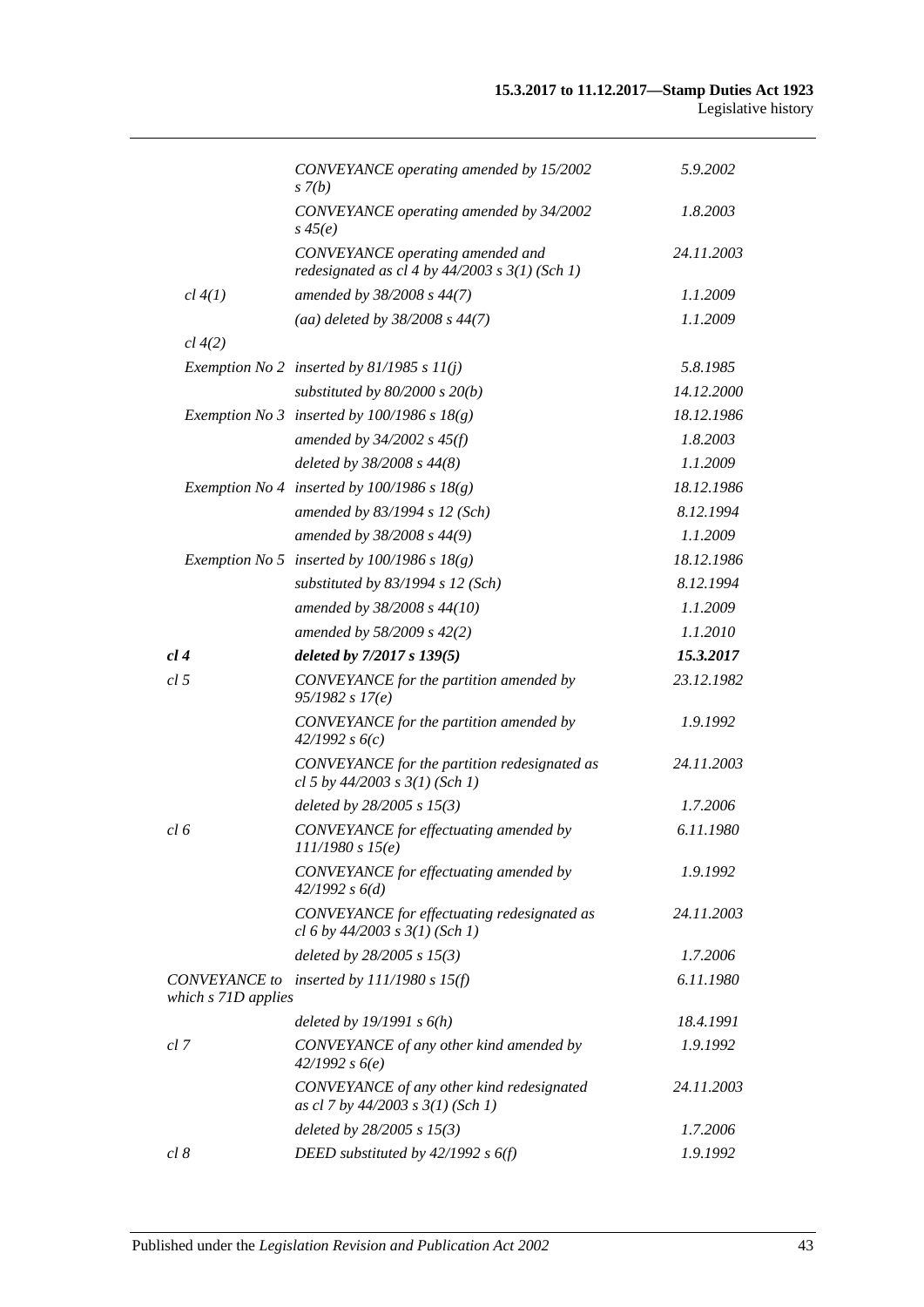#### **Stamp Duties Act 1923—15.3.2017 to 11.12.2017** Legislative history

|                                                          | DEED redesignated as cl 8 by $44/2003$ s $3(1)$<br>(Sch 1)                  | 24.11.2003 |
|----------------------------------------------------------|-----------------------------------------------------------------------------|------------|
|                                                          | deleted by $28/2005$ s $15(2)$                                              | 1.7.2006   |
| <b>DOCUMENT</b> or<br>other<br><b>INSTRUMENT</b>         | deleted by $95/1982 s 17(f)$                                                | 23.12.1982 |
| <b>INSTALMENT</b><br><b>PURCHASE</b><br><b>AGREEMENT</b> | deleted by $50/1984$ s $3(1)$ (Sch 6)                                       | 1.11.1984  |
| by 28/2005                                               | cl 9 before deletion INSTRUMENT amended by $42/1992 s 6(g)$                 | 1.9.1992   |
|                                                          | INSTRUMENT redesignated as cl 9 by 44/2003<br>$s \frac{3}{1} (Sch 1)$       | 24.11.2003 |
| cl9                                                      | deleted by $28/2005$ s $15(3)$                                              | 1.7.2006   |
| $lease$ )                                                | LEASE (not being a amended by $111/1980 s 15(g)$ )                          | 6.11.1980  |
|                                                          | amended by $81/1985 s 11(k)$                                                | 5.8.1985   |
|                                                          | deleted by $72/1995 s 6(d)$                                                 | 23.11.1995 |
| cl 10 before<br>deletion by 24/2009 by 72/1995 s 6(d)    | <b>LEASE or AGREEMENT FOR LEASE inserted</b>                                | 23.11.1995 |
|                                                          | amended and redesignated as cl 10 by 44/2003<br>$s \frac{3}{1} (Sch 1)$     | 24.11.2003 |
| $cl$ 10(2)                                               |                                                                             |            |
|                                                          | Exemption No 1 substituted by 27/2001 s 14                                  | 1.1.2002   |
| <b>LEASE</b> made<br>subsequently                        | deleted by $72/1995 s 6(e)$                                                 | 23.11.1995 |
| <b>LETTER OF</b><br><b>ALLOTMENT</b>                     | deleted by $81/1985 s 11(l)$                                                | 5.8.1985   |
| $cl$ 10                                                  | deleted by 24/2009 18(1)                                                    | 4.6.2009   |
| cl 11 before<br>deletion by 7/2017                       | may be repealed by proclamation: s 82A                                      |            |
|                                                          | MORTGAGE amended by 101/1976 s 9                                            | 16.12.1976 |
|                                                          | MORTGAGE amended by $88/1992$ s $44(f)(i)$                                  | 14.12.1992 |
|                                                          | MORTGAGE amended by 31/2003 s 13                                            | 1.10.2003  |
|                                                          | MORTGAGE amended and redesignated as cl 11<br>by $44/2003$ s $3(1)$ (Sch 1) | 24.11.2003 |
| $cl$ $II(1)$                                             | amended by 28/2005 s 12(1)                                                  | 1.7.2005   |
|                                                          | (a)(iii) deleted by $28/2005 s 12(1)$                                       | 1.7.2005   |
|                                                          | amended by 28/2005 s 17                                                     | 1.7.2007   |
|                                                          | amended by 28/2005 s 20                                                     | 1.7.2008   |
| $cl$ $11(2)$                                             |                                                                             |            |
| Exemption<br>Nos 2a and 2b                               | inserted by $28/2005$ s $12(2)$                                             | 1.7.2005   |
|                                                          | Exemption No 3 inserted by $88/1992$ s $44(f)(ii)$                          | 14.12.1992 |
|                                                          | amended by $23/2001 s 117(a)$                                               | 15.7.2001  |
|                                                          | Exemption No 4 inserted by $72/1995 s 6(f)$                                 | 23.11.1995 |
|                                                          | cl $11(3)$ and (4) inserted by $28/2005$ s $12(3)$                          | 1.7.2005   |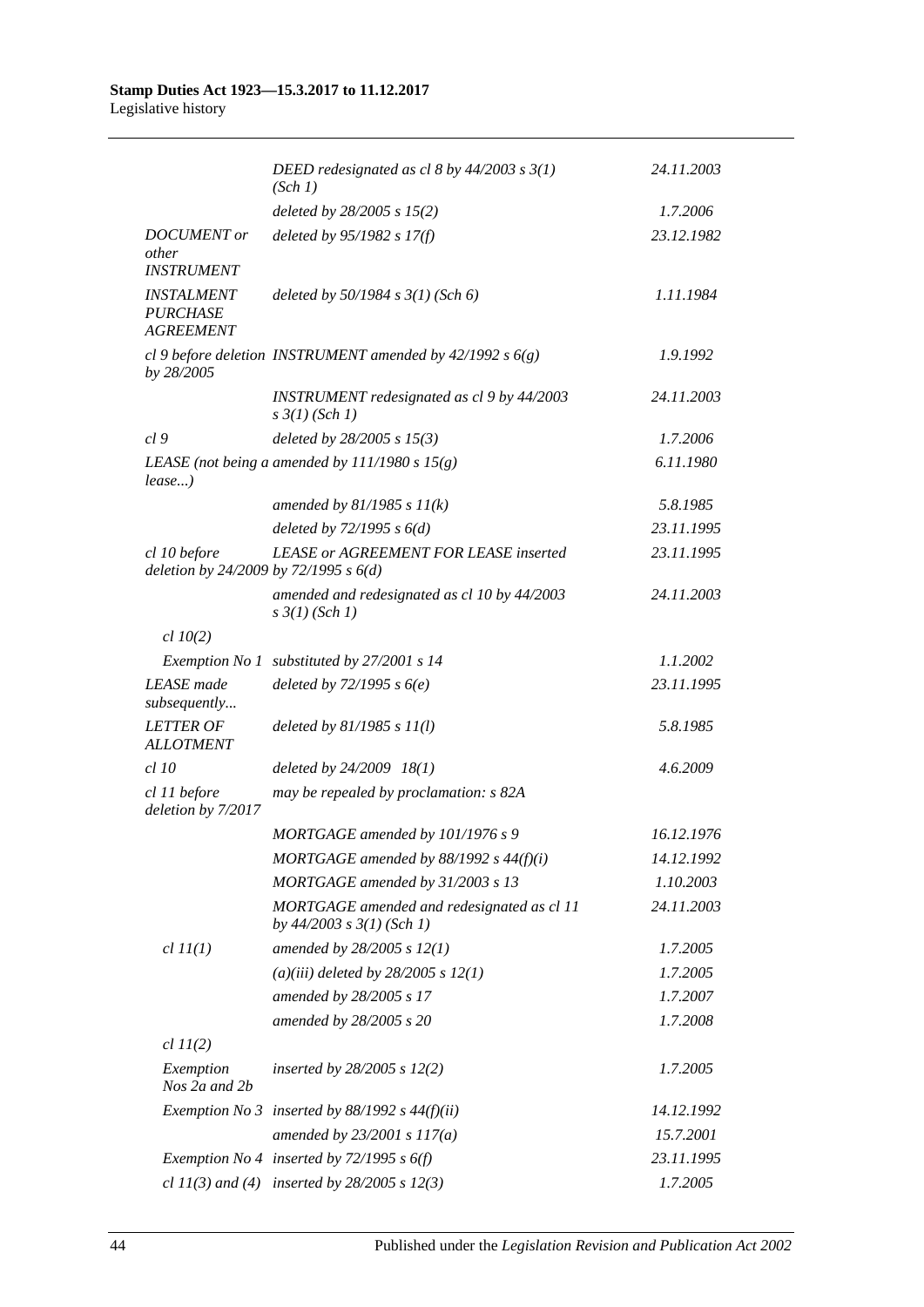| <i>cl 11</i>                        | deleted by $7/2017 s 139(6)$                                                                                                                    | 15.3.2017  |
|-------------------------------------|-------------------------------------------------------------------------------------------------------------------------------------------------|------------|
| <b>POWER OF</b><br><b>ATTORNEY</b>  | deleted by $42/1992 s 6(h)$                                                                                                                     | 1.9.1992   |
| <b>RECEIPTS</b>                     | deleted by $50/1984$ s $3(1)$ (Sch 6)                                                                                                           | 1.11.1984  |
| cl 12 before                        | RETURN lodged with the Commissioner by a<br>deletion by $10/2011$ company redesignated as cl 12 by $44/2003$ s $3(1)$<br>(Sch 1)                | 24.11.2003 |
| <i>cl</i> 12                        | deleted by $10/2011$ s $5(2)$                                                                                                                   | 1.5.2011   |
| cl 13 before                        | RETURN lodged with the Commissioner by a<br>deletion by 24/2009 financial institution under s 44 inserted by<br>82/1997 s 7(b)                  | 1.1.1998   |
|                                     | RETURN lodged with the Commissioner by a<br>financial institution under s 44 amended by<br>41/1999 s 23(b)                                      | 1.12.1998  |
|                                     | RETURN lodged with the Commissioner by a<br>financial institution under s 44 amended and<br>redesignated as cl 13 by $44/2003$ s $3(1)$ (Sch 1) | 24.11.2003 |
| cl 13(2)                            |                                                                                                                                                 |            |
|                                     | Exemption No 1 amended by $41/1999$ s $23(c)$ , (d)                                                                                             | 1.12.1998  |
|                                     | Exemption No 2 amended by $41/1999 s 23(e)$                                                                                                     | 1.12.1998  |
|                                     | Exemption No 3 amended by $41/1999$ s $23(f)$ , (g)                                                                                             | 1.12.1998  |
| $cl$ 13                             | deleted by 24/2009 s 18(2)                                                                                                                      | 4.6.2009   |
| cl 14 before                        | RETURN lodged with the Commissioner by a<br>deletion by $38/2008$ dealer amended by $111/1980$ s $15(h)$                                        | 6.11.1980  |
|                                     | RETURN lodged with the Commissioner by a<br>dealer amended by $42/1992 s 6(i)$                                                                  | 1.9.1992   |
|                                     | RETURN lodged with the Commissioner by a<br>dealer amended by $49/1995$ s $9(c)$ , (d)                                                          | 1.7.1995   |
|                                     | RETURN lodged with the Commissioner by a<br>dealer amended by $34/2002$ s $44(g)$                                                               | 1.8.2003   |
|                                     | RETURN lodged with the Commissioner by a<br>dealer amended and redesignated as cl 14 by<br>44/2003 s 3(1) (Sch 1)                               | 24.11.2003 |
| cl 14(2)                            |                                                                                                                                                 |            |
|                                     | Exemption No 1 amended by $100/1986$ s $18(h)$                                                                                                  | 1.2.1987   |
|                                     | substituted by $34/2002$ s $45(h)$                                                                                                              | 1.8.2003   |
|                                     | Exemption No 2 amended by $100/1986$ s $18(i)$                                                                                                  | 1.2.1987   |
|                                     | substituted by $34/2002$ s $45(h)$                                                                                                              | 1.8.2003   |
| $cl$ 14                             | deleted by 38/2008 s 44(11)                                                                                                                     | 1.1.2009   |
| cl 15 before<br>deletion by 38/2008 | RETURN under s 90G inserted by 8/1986 s 7(f)                                                                                                    | 13.3.1986  |
|                                     | RETURN under s 90G substituted by 42/1992<br>$s\delta(j)$                                                                                       | 1.9.1992   |
|                                     | RETURN under s 90G amended by 49/1995<br>$s \theta(e)$                                                                                          | 1.7.1995   |
|                                     | RETURN under s 90G amended by 34/2002<br>$s\,45(i)$                                                                                             | 1.8.2003   |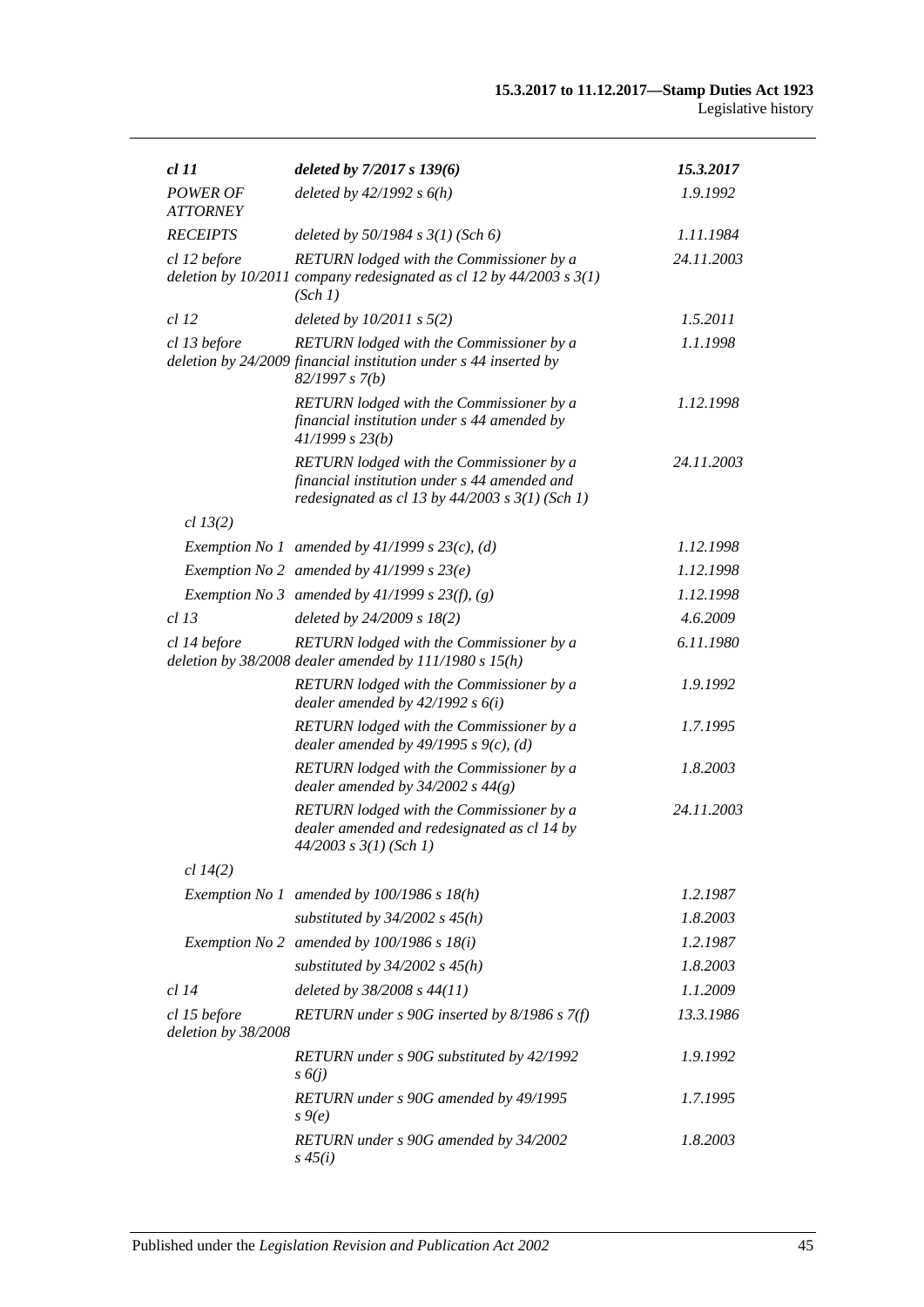|                                                    | RETURN under s 90G redesignated as cl 15 by<br>$44/2003$ s $3(1)$ (Sch 1)                                         | 24.11.2003 |
|----------------------------------------------------|-------------------------------------------------------------------------------------------------------------------|------------|
| $cl$ 15                                            | deleted by 38/2008 s 44(11)                                                                                       | 1.1.2009   |
| <b>TOTALIZATOR</b>                                 | deleted by 104/1976 s 4(2) (Sch 2)                                                                                | 1.1.1977   |
| <b>TOTALIZATOR</b><br><b>AGENCY BOARD</b>          | deleted by $104/1976$ s $4(2)$ (Sch 2)                                                                            | 1.1.1977   |
| Pt 2                                               | heading inserted by $44/2003$ s 3(1) (Sch 1)                                                                      | 24.11.2003 |
| cl <sub>16</sub>                                   | <b>GENERAL EXEMPTIONS FROM ALL</b><br>STAMP DUTIES amended and redesignated as<br>cl 16 by 44/2003 s 3(1) (Sch 1) | 24.11.2003 |
|                                                    | Exemption No 1 substituted by 111/1980 s 15(i)                                                                    | 6.11.1980  |
| Exemption<br>No 1A                                 | inserted by $88/1992$ s $44(g)$                                                                                   | 14.12.1992 |
|                                                    | Exemption No 6 substituted by 101/1976 s 10                                                                       | 16.12.1976 |
|                                                    | substituted by 30/1982 s 4                                                                                        | 19.8.1982  |
|                                                    | substituted by $95/1982$ s $17(g)$                                                                                | 23.12.1982 |
| Exemption<br>No 13                                 | substituted by $42/1992$ s $6(k)$                                                                                 | 1.9.1992   |
| Exemption<br>No 13C                                | inserted by $8/1986$ s $7(g)$                                                                                     | 13.3.1986  |
|                                                    | deleted by 38/2008 s 44(12)                                                                                       | 1.1.2009   |
|                                                    | Exemption No 14 deleted by 38/2008 s 44(12)                                                                       | 1.1.2009   |
| Exemption<br>Nos 14A and 14B                       | deleted by $50/1984$ s $3(1)$ (Sch 6)                                                                             | 1.11.1984  |
| Exemption<br>No 19                                 | substituted by $14/1994$ s $15(b)$                                                                                | 1.9.1994   |
|                                                    | amended by $34/2002$ s $45(j)$                                                                                    | 1.8.2003   |
| Exemption<br>No 20                                 | amended by 14/1994 s 15(c)                                                                                        | 1.9.1994   |
|                                                    | amended by $34/2002$ s $45(k)$                                                                                    | 1.8.2003   |
| Exemption<br>No 20A                                | inserted by $11/1999 s 4$                                                                                         | 18.3.1999  |
|                                                    | amended by 23/2001 s 117(b)                                                                                       | 15.7.2001  |
|                                                    | deleted by 38/2008 s 44(13)                                                                                       | 1.1.2009   |
| Exemption<br>No 21                                 | amended by 14/1994 s 15(c)                                                                                        | 1.9.1994   |
|                                                    | amended by 34/2002 s 45(l)                                                                                        | 1.8.2003   |
|                                                    | Exemption No 22 inserted by 83/1994 s 11                                                                          | 8.12.1994  |
|                                                    | amended by $18/1996 s 10(a)$                                                                                      | 24.4.1996  |
|                                                    | amended by $23/2001 s 117(c)$                                                                                     | 15.7.2001  |
|                                                    | amended by $34/2002 s 45(m)$                                                                                      | 1.8.2003   |
|                                                    | deleted by 38/2008 s 44(14)                                                                                       | 1.1.2009   |
| Exemption<br>No 23                                 | amended by 50/1984 s 3(1) (Sch 6)                                                                                 | 1.11.1984  |
| prescribed personamended by 50/1984 s 3(1) (Sch 6) |                                                                                                                   | 1.11.1984  |
| Exemption No 24 inserted by 52/1989 s 10           | 21.9.1989                                                                                                         |            |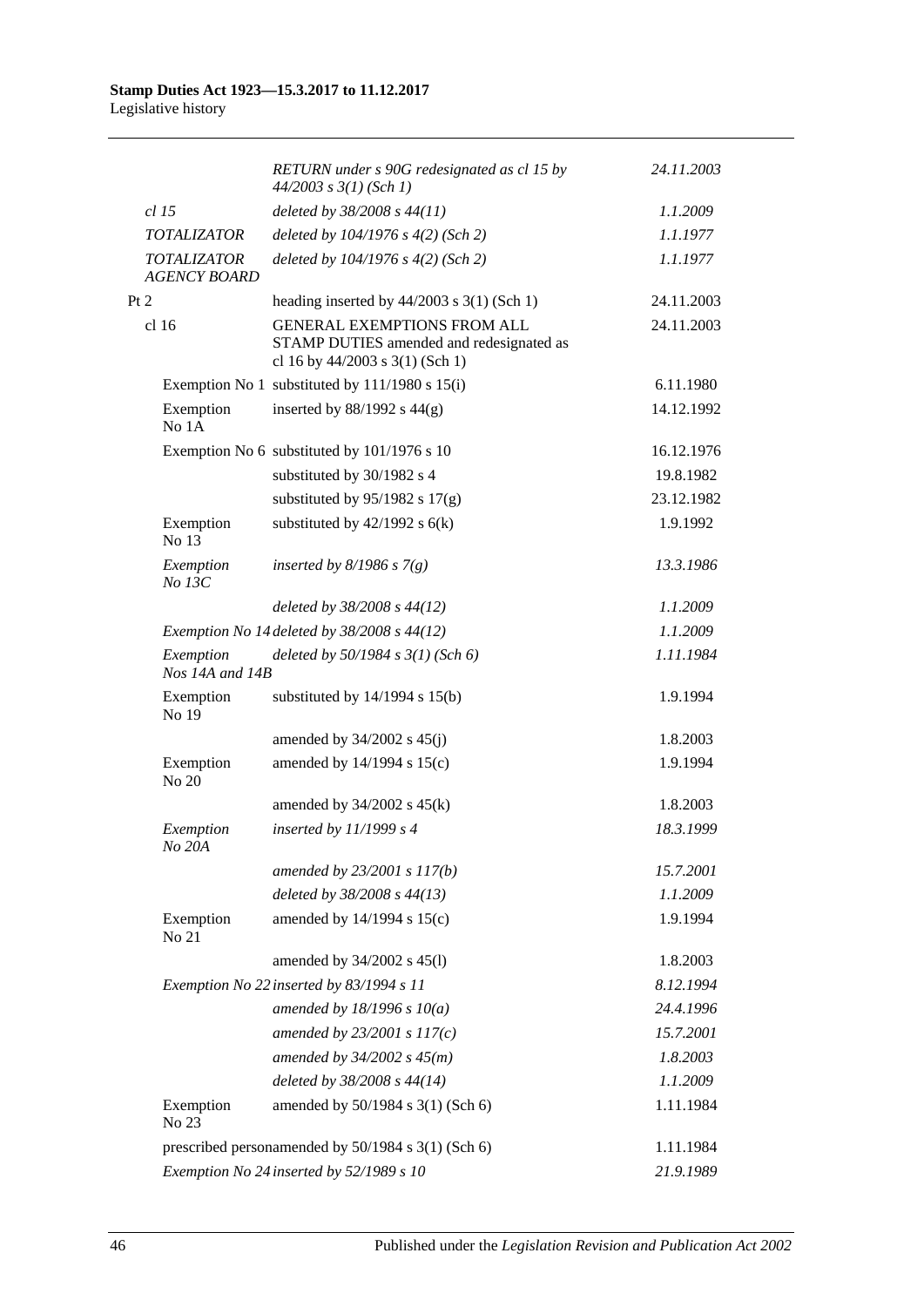|                      |                            | substituted by $14/1994$ s $15(d)$ | 1.9.1994   |
|----------------------|----------------------------|------------------------------------|------------|
|                      |                            | amended by 49/1995 s 9(f)          | 1.7.1995   |
|                      |                            | substituted by $34/2002$ s $45(n)$ | 1.8.2003   |
|                      |                            | deleted by 38/2008 s 44(15)        | 1.1.2009   |
| Exemption<br>No 24AA |                            | inserted by $18/1996 s 10(b)$      | 24.4.1996  |
|                      |                            | amended by $34/2002$ s $45(o)$     | 1.8.2003   |
|                      |                            | deleted by 38/2008 s 44(15)        | 1.1.2009   |
|                      | Exemption<br>No 24A        | inserted by $14/1994$ s $15(d)$    | 1.9.1994   |
|                      |                            | amended by $34/2002$ s $45(p)$     | 1.8.2003   |
|                      |                            | deleted by 38/2008 s 44(15)        | 1.1.2009   |
|                      | Exemption<br><b>No 24B</b> | inserted by 14/1994 s 15(d)        | 1.9.1994   |
|                      |                            | amended by $34/2002$ s $45(q)$     | 1.8.2003   |
| No 24C               | Exemption                  | inserted by $72/1995 s 6(g)$       | 23.11.1995 |
|                      |                            | amended by $34/2002 s 45(r)$       | 1.8.2003   |
|                      |                            | deleted by 38/2008 s 44(16)        | 1.1.2009   |
|                      | Exemption<br>No 24D        | inserted by $21/2000$ s $28(d)$    | 8.6.2000   |
|                      |                            | amended by $34/2002$ s $45(s)$     | 1.8.2003   |
|                      |                            | deleted by 38/2008 s 44(16)        | 1.1.2009   |
|                      | Exemption<br>No 25         | inserted by 74/1991 s 14           | 12.12.1991 |
|                      |                            | amended by 58/2001 Sch 2 cl 6      | 1.1.2003   |
|                      | Exemption<br>No 26         | inserted by $80/2000$ s $20(c)$    | 14.12.2000 |
|                      |                            | substituted by 23/2008 s 4         | 26.6.2008  |
|                      | Exemption<br>No 27         | inserted by 28/2005 s 12(4)        | 1.7.2005   |
|                      | Exemption<br>Nos 28-30     | inserted by 28/2005 s 15(4)        | 1.7.2006   |
|                      | Exemption<br>Nos 31 and 32 | inserted by 54/2012 s 36           | 1.7.2012   |
|                      | Exemption<br>No 33         | inserted by 57/2016 s 108          | 1.7.2016   |
| Form A               |                            | deleted by $72/1995 s 6(h)$        | 23.11.1995 |
| Sch 3                |                            | deleted by 47/1990 s 6             | 1.7.1990   |
| Sch 3                |                            | inserted by 2/2015 s 5             | 28.10.2013 |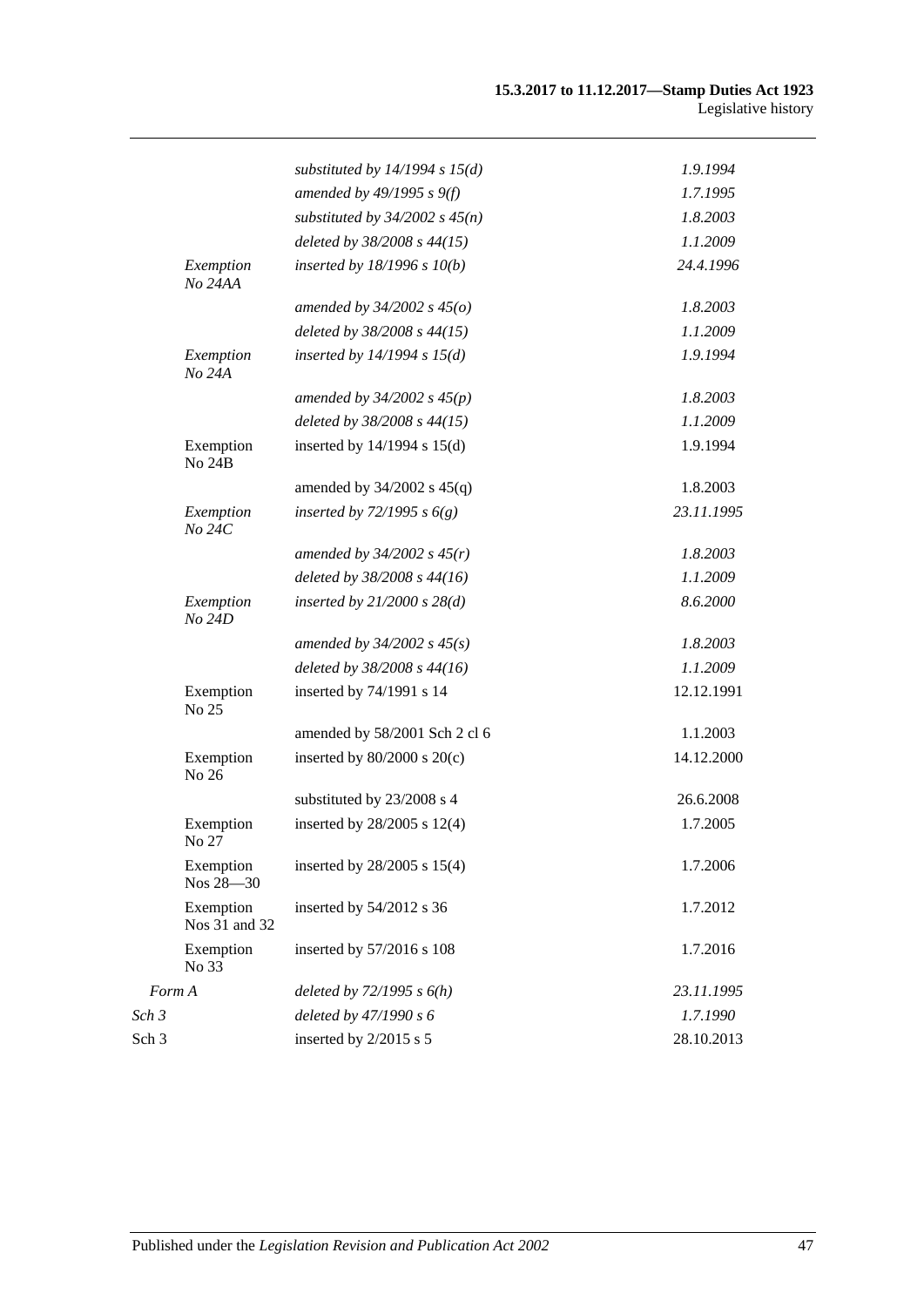# **Transitional etc provisions associated with Act or amendments**

### *Stamp Duties Act Amendment Act 1988*

### **9—Transitional provision**

Section 71E of the principal Act applies in relation to transactions entered into on or after 7th December, 1987, but no offence arises under subsection (6)(a) of that section in relation to a transaction entered into before the date of assent to this Act if the required statement is lodged with the Commissioner within two months after assent.

### *Stamp Duties Act Amendment Act 1989*

### **4—Application of Act**

The amendments effected by this Act apply to conveyances lodged with the Commissioner of Stamps for stamping on or after 1 February, 1988.

### *Stamp Duties Act Amendment Act (No. 4) 1990*

### **7—Transitional provisions**

Where a company, person or firm of persons carried on general insurance business before the enactment of this Act, the company, person or firm—

- (a) is required to lodge monthly returns only in relation to general insurance business carried on by it on or after 1 July, 1990; and
- (b) will be taken to have complied with the requirements of section 36(1) of the principal Act, as amended by this Act, in relation to the period from 1 July, 1990, until the enactment of this Act if the monthly returns required in relation to that period are lodged with the Commissioner not later than the fifteenth day of the month commencing after the enactment of this Act.

### *Stamp Duties (Rates) Amendment Act 1992*

### **7—Application of amendments**

The amendments made by sections 5 and 6 of this Act apply to instruments executed on or after the commencement of this Act (with the effect that instruments executed before that commencement will be chargeable with duty as if those provisions had not been enacted).

#### *Stamp Duties (Penalties, Reassessments and Securities) Amendment Act 1992*

### **45—Transitional provision**

- (1) Subject to this section, the amendments made by this Act do not affect the amount of duty chargeable on an instrument executed, or a transaction completed, before the commencement of this Act.
- $(2)$  If—
	- (a) a mortgage executed before the commencement of this Act is extended or renewed after the commencement of this Act; or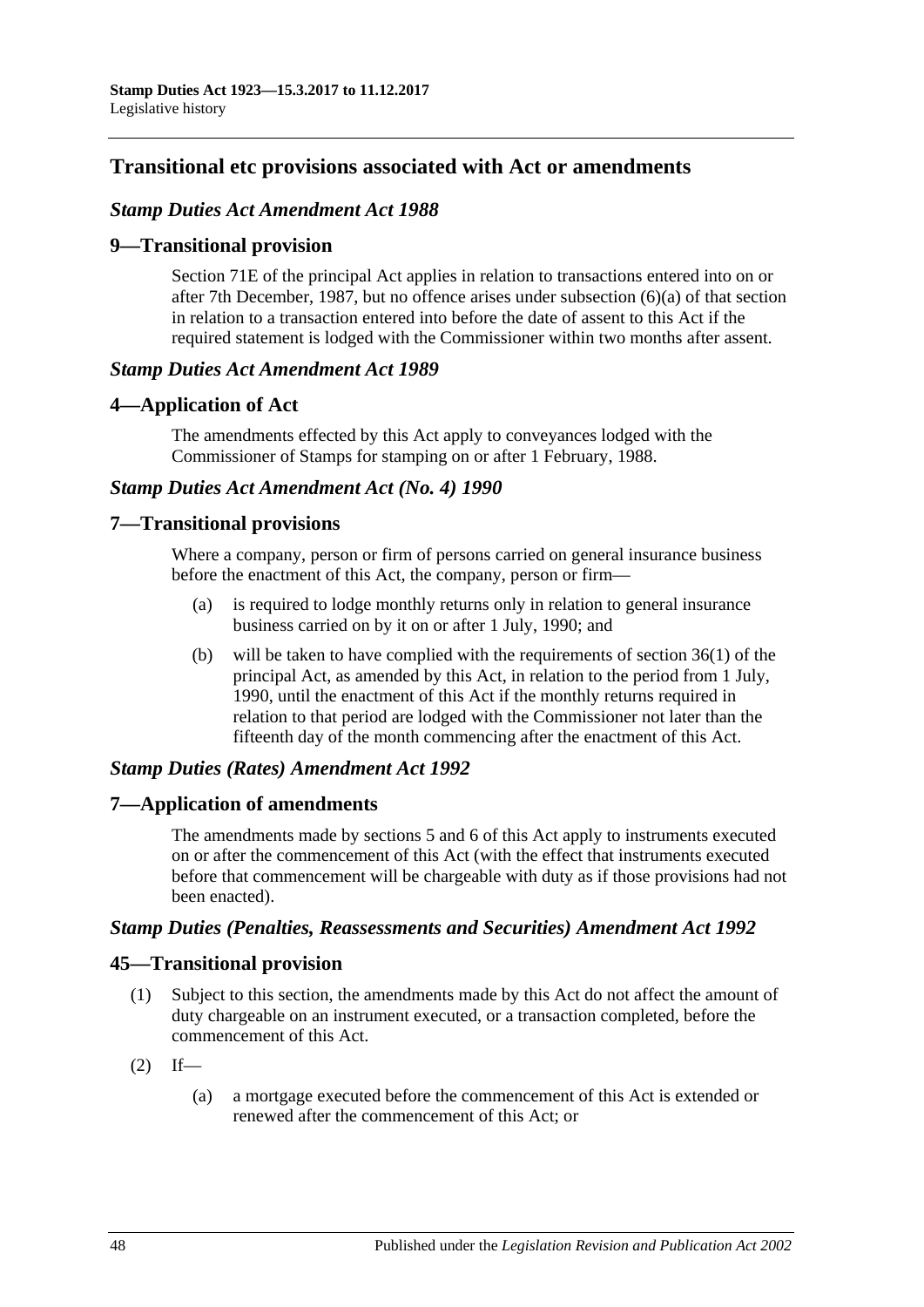- (b) a liability that is secured by a mortgage executed before the commencement of this Act is incurred after the commencement of this Act (except a liability that accrues in respect of a liability that was incurred before the commencement of this Act, or a liability that takes effect in substitution for an earlier liability and does not-when incurred-exceed the amount of the earlier liability); or
- (c) after the commencement of this Act the time for payment or repayment of a liability secured by a mortgage executed before the commencement of this Act is extended or deferred,

duty is chargeable under the principal Act as amended by this Act as if the mortgage were a new and separate instrument executed on the date of the extension or renewal, the date when the fresh liability was incurred, or the date when the time for payment or repayment of the liability was extended or deferred (as the case requires), but allowance must be made for duty paid on the mortgage before that date.

### *Stamp Duties (Concessions) Amendment Act 1994*

### **10—Transitional provision**

The amendments made by sections 5 and 6 of this Act apply in relation to rental business transacted on or after 1 June 1994.

#### *Stamp Duties (Miscellaneous) Amendment Act 1996*

### **11—Transitional provision**

The amendments made by this Act do not affect the amount of duty chargeable on an instrument executed before the commencement of this Act.

#### *Stamp Duties (Miscellaneous No. 2) Amendment Act 1997*

#### **8—Transitional provision**

A bank is not required to pay duty on a cheque form or cheque under the principal Act as amended by this Act if duty has already been paid in relation to the cheque form or cheque under the repealed provisions of the principal Act.

#### *Stamp Duties (Miscellaneous) Amendment Act 1998*

#### **4—Transitional provision**

- (1) The amendment made by section 3(a) of this Act does not apply in relation to—
	- (a) insurance premiums received or charged in account (whether directly or by agents) before 1 June 1998; or
	- (b) insurance premiums received or charged in account (whether directly or by agents) before 1 August 1998 relating to policies to be in force for 12 months or less commencing before 1 September 1998,

with the effect that those insurance premiums will be chargeable with duty as if section 3(a) had not been enacted.

(2) The amendment made by section 3(b) of this Act does not apply in relation to applications made before the commencement of section 3(b).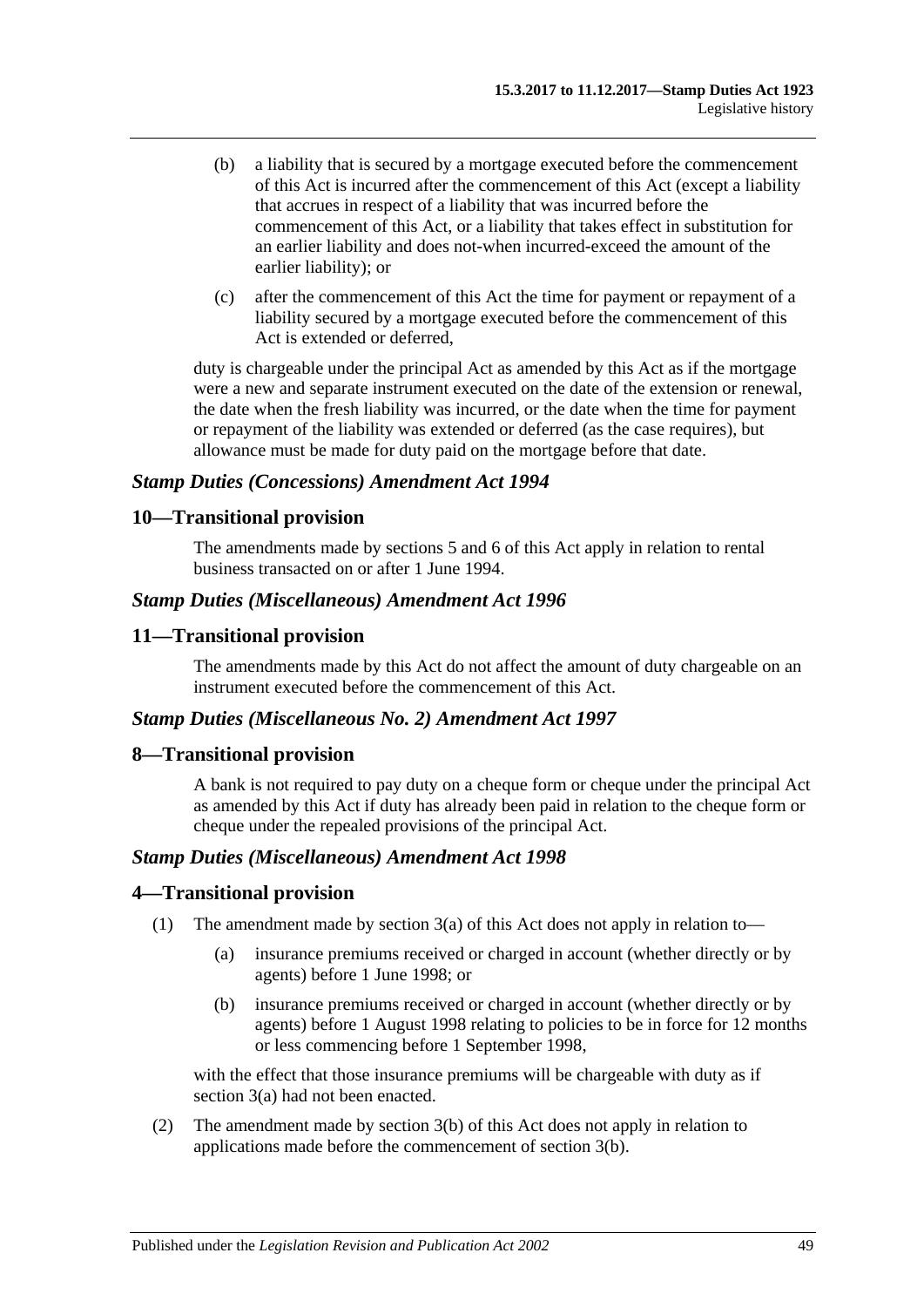(3) The amendment made by section 3(c) of this Act does not apply in relation to applications where the term of the registration is to take effect before 1 September 1998, with the effect that those applications will be charged with duty as if section 3(c) had not been enacted.

### *Stamp Duties (Conveyance Rates) Amendment Act 1999*

### **3—Application of amendments**

- (1) The amendments made by section 2 of this Act apply to instruments first lodged with the Commissioner of State Taxation for stamping on or after the commencement of this Act.
- (2) However, if on application under this subsection the Commissioner of State Taxation is satisfied that an instrument lodged for stamping gives effect to a written agreement entered into before 27 May 1999, the amendments made by section 2 of this Act will not apply to the instrument (and the instrument will be chargeable with duty as if those amendments had not been enacted).

## *Commonwealth Places (Mirror Taxes Administration) (Modification of State Taxing Laws) Regulations 2000 (No. 8 of 2000)*

### **4—Prescribed modification of State taxing laws (s. 7(1))**

Each State taxing law is modified under section  $7(1)$  of the Act by the addition of a provision to the following effect:

- (1) "This State taxing law is to be read together with its corresponding applied law as a single body of law.".
- (2) The principle in subregulation (1) is subject to any express exceptions and qualifications prescribed under the Act and the *Commonwealth Places (Mirror Taxes) Act 1998* of the Commonwealth.

### *Stamp Duties (Land Rich Entities and Redemption) Amendment Act 2000*

### **21—Amendments relating to redemption to operate retrospectively and prospectively**

- (1) The MSP amendments operate both prospectively and retrospectively.
- (2) However—
	- (a) the MSP amendments do not operate retrospectively in respect of an instrument or transaction made or occurring before the relevant date but on or after 30 September 1999; and
	- (b) the MSP amendments only operate to impose a liability in respect of an instrument or transaction made or occurring before 30 September 1999 if—
		- (i) no assessment of duty in respect of the instrument or transaction had been made before the relevant date; or
		- (ii) an assessment of duty in respect of the instrument or transaction had been made before the relevant date but—
			- no objection to the assessment was made within 60 days after the date of the assessment; or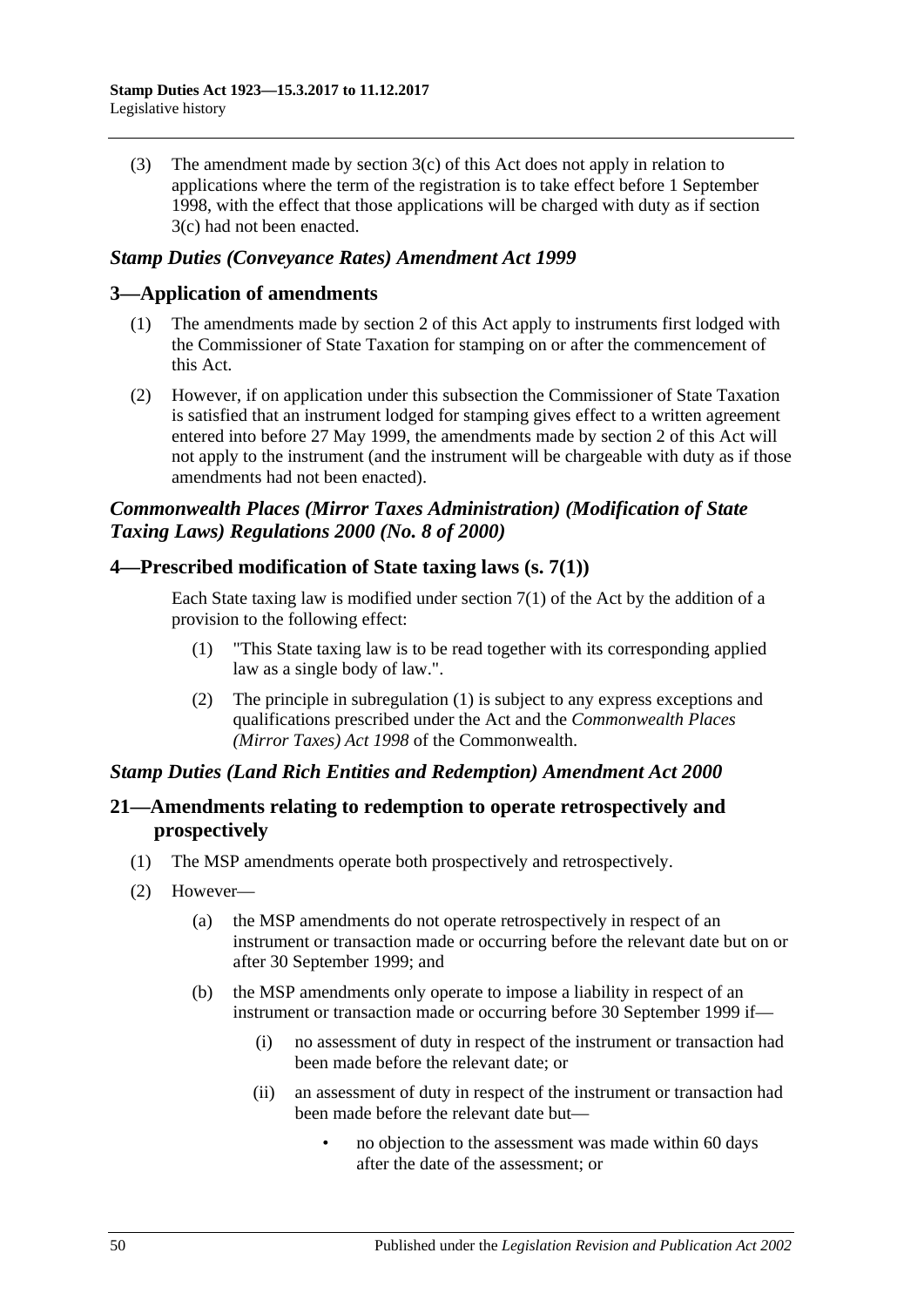- an objection to the assessment was made and the objection was disallowed; and
- (c) the MSP amendments do not validate the assessment of duty made in relation to the transaction that was the subject of the High Court's judgment in the case of MSP Nominees Pty Ltd and another v Commissioner of Stamps<sup>1</sup> or authorise a reassessment of duty in that case.
- (3) In this section—

*MSP amendments* means the amendments made by sections 5, 6, 7 and 12 of this Act insofar as they are applicable to the redemption, cancellation or extinguishment of an interest in a unit trust scheme;

*relevant date* means the date of the introduction of the Bill for this Act into the Parliament.

**Note—**

1 (1999) 166 ALR 149.

#### *Stamp Duties (Rental Business and Conveyance Rates) Amendment Act 2002*

#### **8—Application of amendments**

- (1) The amendments made by section 7 of this Act apply to instruments first lodged with the Commissioner of State Taxation for stamping on or after the commencement of that section.
- (2) However, if on application under this subsection the Commissioner of State Taxation is satisfied that an instrument lodged for stamping gives effect to a written agreement entered into on or before 11 July 2002, the amendments made by section 7 of this Act will not apply to the instrument (and the instrument will be chargeable with duty as if those amendments had not been enacted).

#### *Statutes Amendment (Stamp Duties and Other Measures) Act 2002*

#### **27—Transitional provision**

The amendment made to the principal Act by section 21(c) of this Act does not apply in relation to stamp duty paid before the commencement of that section.

#### *Stamp Duties (Gaming Machine Surcharge) Amendment Act 2002*

#### **4—Application of amendments**

The amendments made by this Act do not apply to a transaction entered into before the commencement of this Act.

#### *Statutes Amendment (Corporations—Financial Services Reform) Act 2002*

#### **46—Transitional provisions**

(1) The Australian Stock Exchange Limited will, on the commencement of this section, be taken to be a registered market licensee under Part 3A of the principal Act without the need for an application under Division 4 of that Part (as enacted by this Act).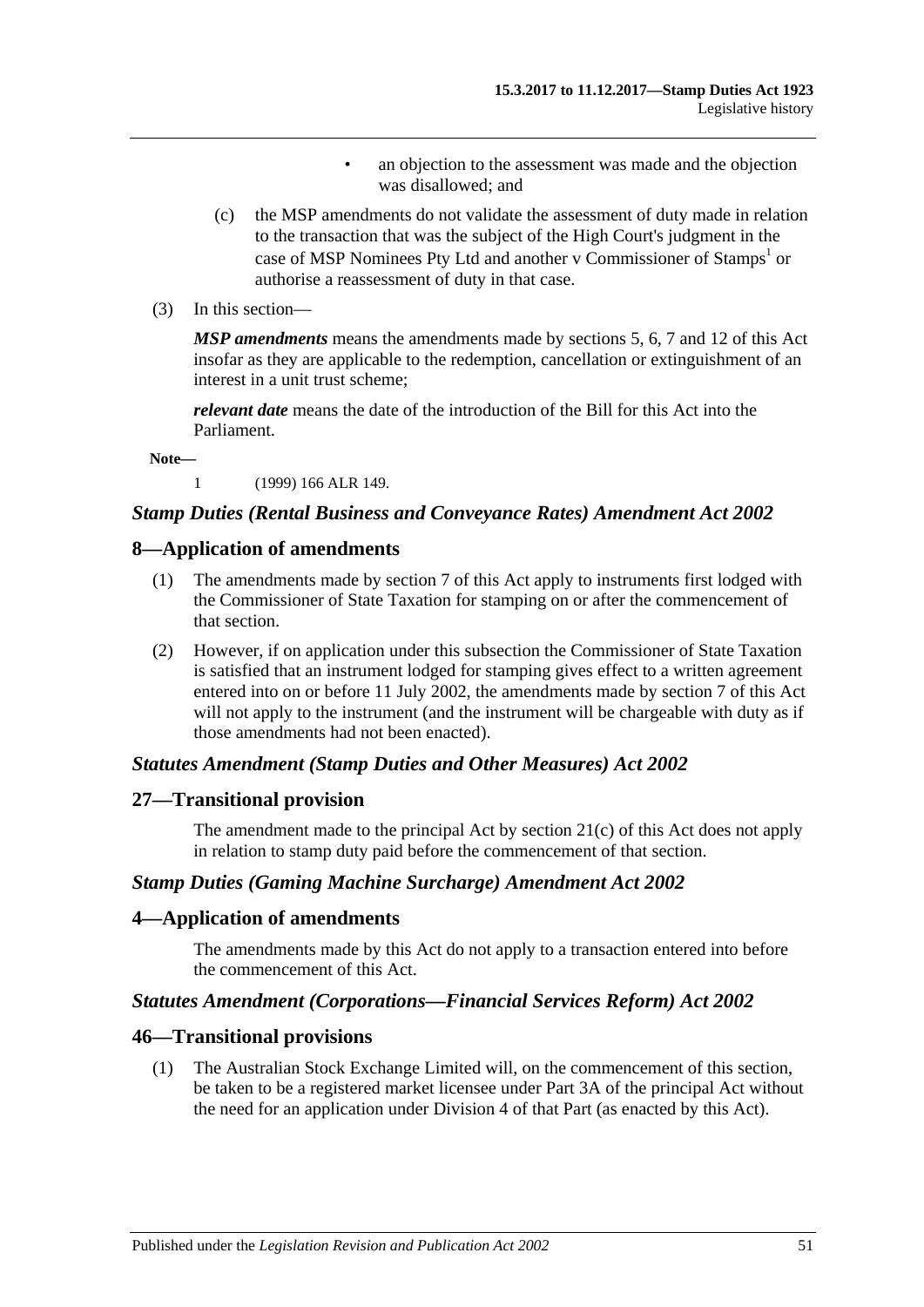(2) The body registered by the Commissioner of State Taxation under Division 4 of Part 3A of the principal Act immediately before the commencement of this section will, on that commencement, be taken to be a registered CS facility licensee under Part 3A of the principal Act without the need for an application under Division 4 of that Part (as enacted by this Act).

## *Stamp Duties (Rental and Mortgage Duty) Amendment Act 2003, Sch—Transitional provision*

1 Part 3 Division 2 of the *[Stamp Duties Act](http://www.legislation.sa.gov.au/index.aspx?action=legref&type=act&legtitle=Stamp%20Duties%20Act%201923) 1923* (the Act) is to be read subject to the following qualification:

> An amount received under or in respect of a contract, agreement or arrangement entered into before 1 October 2003 is required to be included in a statement to be lodged under section 31F of the Act if (and only if) it was required to be brought into account for the calculation of rental duty under the relevant provisions of the Act, as in force immediately before 1 October 2003.

### *Stamp Duties (Land Rich Entities) Amendment Act 2006, Sch 1*

## **1—Transitional provision**

- (1) The amendments made by this Act to the *[Stamp Duties Act](http://www.legislation.sa.gov.au/index.aspx?action=legref&type=act&legtitle=Stamp%20Duties%20Act%201923) 1923* apply only in relation to transactions entered into after the commencement of this clause.
- (2) Section 98(1) of the *[Stamp Duties Act](http://www.legislation.sa.gov.au/index.aspx?action=legref&type=act&legtitle=Stamp%20Duties%20Act%201923) 1923*, as amended by this Act, applies to a transaction entered into after the commencement of this clause but before the day on which this Act is assented to by the Governor (the *day of assent*) as if the period of 2 months referred to in that provision ends 2 months after the day of assent.

### *Statutes Amendment (Domestic Partners) Act 2006*

### **205—Transitional provision**

An amendment made by this Act to the *[Stamp Duties Act](http://www.legislation.sa.gov.au/index.aspx?action=legref&type=act&legtitle=Stamp%20Duties%20Act%201923) 1923* applies only in relation to instruments executed after the commencement of the amendment.

#### *Stamp Duties (Trusts) Amendment Act 2008, Sch 1*

### **1—Transitional provision**

The amendment made by section 3(2) of this Act to section 71 of the *[Stamp Duties](http://www.legislation.sa.gov.au/index.aspx?action=legref&type=act&legtitle=Stamp%20Duties%20Act%201923)  Act [1923](http://www.legislation.sa.gov.au/index.aspx?action=legref&type=act&legtitle=Stamp%20Duties%20Act%201923)* operates both prospectively and retrospectively.

### *Statutes Amendment (Budget 2008) Act 2008, Sch 1*

#### **1—Transitional provisions**

- $(1)$  If—
	- (a) a person is entitled to a first home bonus grant under section 18B of the *[First](http://www.legislation.sa.gov.au/index.aspx?action=legref&type=act&legtitle=First%20Home%20Owner%20Grant%20Act%202000)  [Home Owner Grant Act](http://www.legislation.sa.gov.au/index.aspx?action=legref&type=act&legtitle=First%20Home%20Owner%20Grant%20Act%202000) 2000*, as enacted by this Act (the *relevant entitlement*); and
	- (b) the person has—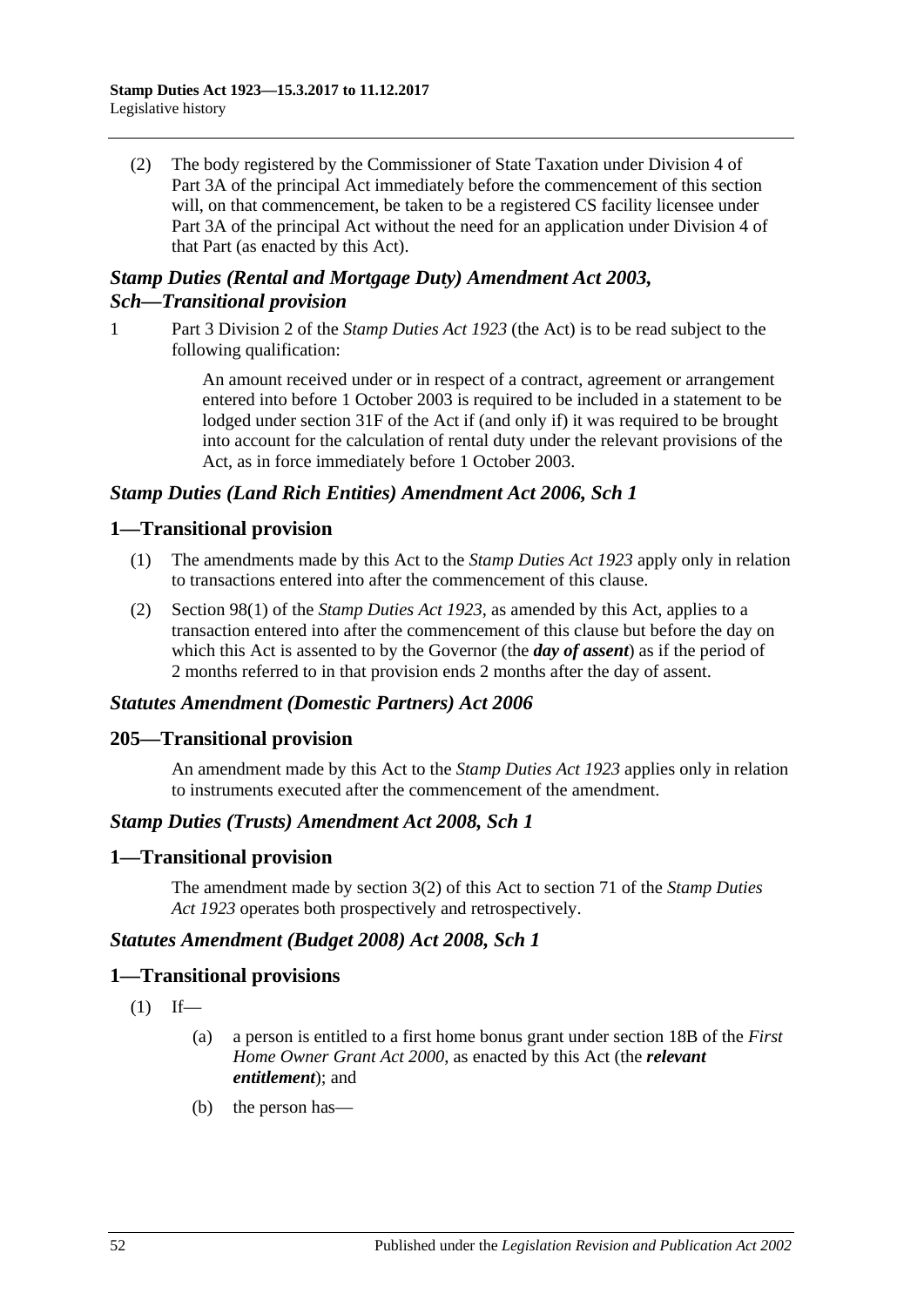- (i) in respect of a conveyance that relates to the land on which the home under that Act is situated or is to be built (as the case may be), received a benefit under section 71C of the *[Stamp Duties Act](http://www.legislation.sa.gov.au/index.aspx?action=legref&type=act&legtitle=Stamp%20Duties%20Act%201923) 1923*; or
- (ii) received a benefit constituted by an *ex gratia* payment by the State in order to provide for the first home bonus grant envisaged by this Act for the period between 5 June 2008 and the date of enactment of this Act,

the amount of the relevant entitlement will be reduced by the amount of the benefit provided under section 71C of the *[Stamp Duties Act](http://www.legislation.sa.gov.au/index.aspx?action=legref&type=act&legtitle=Stamp%20Duties%20Act%201923) 1923* or by the amount of the *ex gratia* payment, or both (including so as to fully set off the amount of the relevant entitlement).

- $(2)$  If—
	- (a) a person has received a benefit constituted by an *ex gratia* payment by the State in order to provide for the first home bonus grant envisaged by this Act for the period between 5 June 2008 and the date of the enactment of this Act; and
	- (b) the person has also, in respect of a conveyance that relates to the land on which the home that is relevant to the *ex gratia* payment is situated, or is to be built, (as the case may be), received a benefit under section 71C of the *[Stamp](http://www.legislation.sa.gov.au/index.aspx?action=legref&type=act&legtitle=Stamp%20Duties%20Act%201923)  [Duties Act](http://www.legislation.sa.gov.au/index.aspx?action=legref&type=act&legtitle=Stamp%20Duties%20Act%201923) 1923* (the *relevant benefit*),

the Commissioner of State Taxation may recover the amount of the relevant benefit from any person who claimed that benefit as a debt due to the Crown.

- $(3)$  If—
	- (a) a person has received a benefit under section 71C of the *[Stamp Duties](http://www.legislation.sa.gov.au/index.aspx?action=legref&type=act&legtitle=Stamp%20Duties%20Act%201923)  Act [1923](http://www.legislation.sa.gov.au/index.aspx?action=legref&type=act&legtitle=Stamp%20Duties%20Act%201923)* (the *relevant benefit*); and
	- (b) the conveyance on which the benefit is based falls within the ambit of subsection (8) of section 71C of the *[Stamp Duties Act](http://www.legislation.sa.gov.au/index.aspx?action=legref&type=act&legtitle=Stamp%20Duties%20Act%201923) 1923* (as enacted by this Act),

the Commissioner of State Taxation may recover the amount of the relevant benefit from any person who claimed that benefit as a debt due to the Crown.

(4) To avoid doubt, any set off or right of recovery under this clause extends to a benefit obtained before the commencement of this clause.

#### *Stamp Duties (Insurance) Amendment Act 2011, Sch 1*

#### **1—Transitional provision**

- (1) An insurer that is licensed under Part 3 Division 3 of the *[Stamp Duties Act](http://www.legislation.sa.gov.au/index.aspx?action=legref&type=act&legtitle=Stamp%20Duties%20Act%201923) 1923* immediately before the repeal of that Division by section 4 of this Act will be taken to be registered for the purposes of Part 3 Division 3 of the Act as inserted by that section.
- (2) In this clause—

*insurer* has the same meaning as in the *[Stamp Duties Act](http://www.legislation.sa.gov.au/index.aspx?action=legref&type=act&legtitle=Stamp%20Duties%20Act%201923) 1923* (as amended by this Act).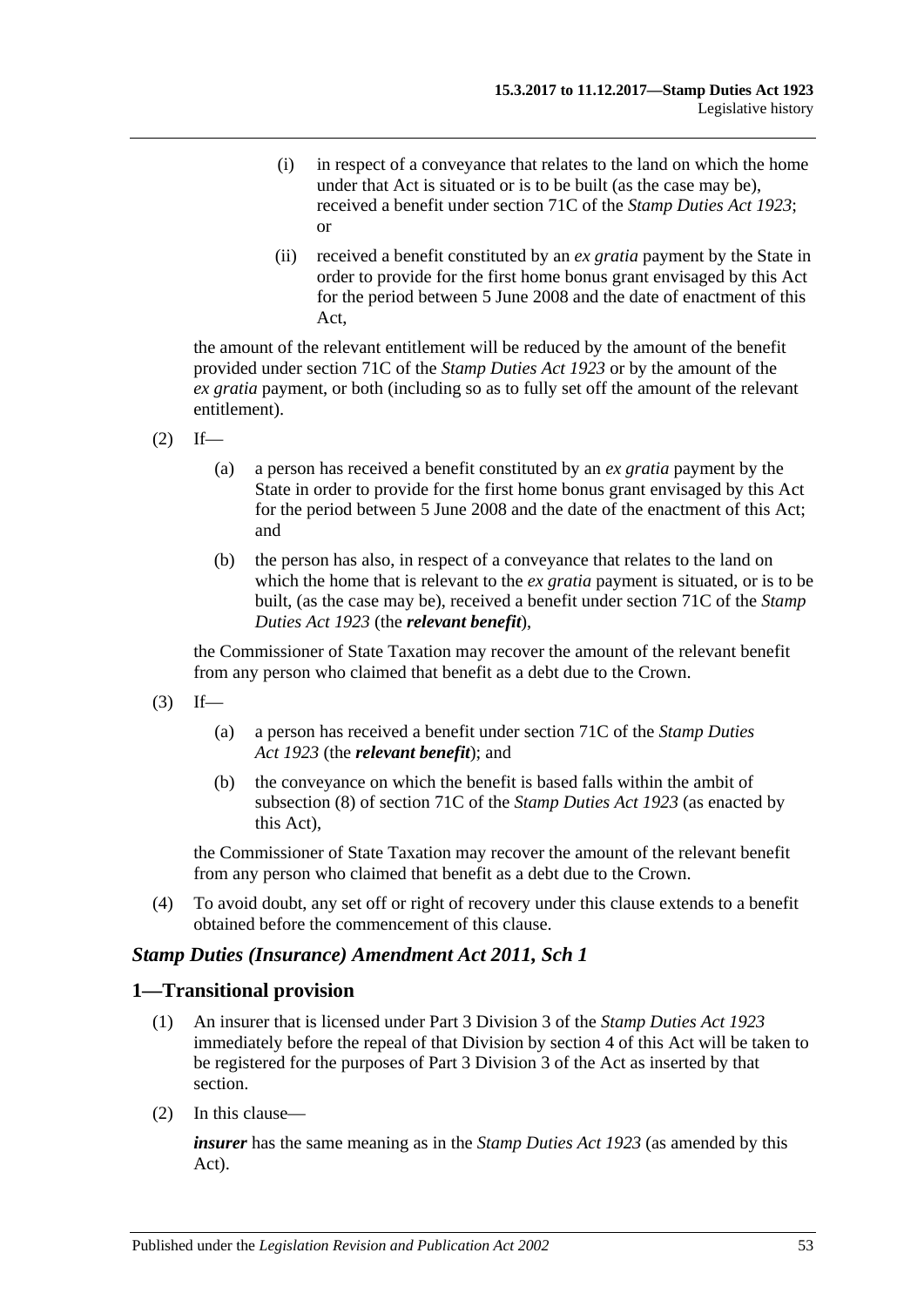# *Statutes Amendment (Land Holding Entities and Tax Avoidance Schemes) Act 2011*

## **8—Transitional provision**

(1) In this section—

*new Part 4* means Part 4 inserted into the principal Act by this Part;

*old Part 4* means Part 4 of the principal Act as in force immediately before the commencement of this Act;

*principal Act* means the *[Stamp Duties Act](http://www.legislation.sa.gov.au/index.aspx?action=legref&type=act&legtitle=Stamp%20Duties%20Act%201923) 1923*.

- (2) Unless the contrary intention appears, a term used in this section and also in new Part 4 has the same meaning in this section as it has in that Part.
- (3) The duty chargeable under new Part 4 is chargeable on any acquisition of a prescribed interest, or any increase of a prescribed interest, in a land holding entity occurring on or after 1 July 2011.
- (4) If a person acquires an interest in a land holding entity on or after 1 July 2011, acquisitions made before that date are to be counted for the purpose of determining whether the person has a prescribed interest in the entity under new Part 4.
- (5) The enactment of new Part 4 does not affect a liability to duty arising under the principal Act with respect to the acquisition of a significant interest, or an increase in a significant interest, in a private entity (as those terms are defined for the purposes of old Part 4) occurring before 1 July 2011 (and accordingly old Part 4 will continue to apply with respect to the assessment and imposition of duty in such a case as if this Act had not been enacted).
- (6) An interest acquired in a land holding entity on or after 1 July 2011 as a result of an agreement entered into, or option executed, before 1 July 2011 is to be treated, for the purposes of this section, as if it were acquired before 1 July 2011 (and accordingly old Part 4 will apply to the relevant acquisition but the acquisition may still be counted for the purposes of determining whether a prescribed interest is acquired or held under new Part 4 on or after 1 July 2011).

### *Statutes Amendment and Repeal (Budget 2015) Act 2015*

### **40—Transitional provision**

The amendments made to sections 31 and 67(2)(b) of the *[Stamp Duties Act](http://www.legislation.sa.gov.au/index.aspx?action=legref&type=act&legtitle=Stamp%20Duties%20Act%201923) 1923*, and the repeal of section 31A of that Act, by this Part will be taken to extend in their operation to and in relation to contracts, agreements and instruments entered into or executed before 18 June 2015 as if the *[Stamp Duties Act](http://www.legislation.sa.gov.au/index.aspx?action=legref&type=act&legtitle=Stamp%20Duties%20Act%201923) 1923*, as amended by section 27, 28 and 31(1) of this Act, was the Act in force immediately before the contract, agreement or instrument was entered into or executed (as the case may be).

## <span id="page-155-0"></span>**49—Transitional provisions**

(1) A reference in section 60A(1) of the *[Stamp Duties Act](http://www.legislation.sa.gov.au/index.aspx?action=legref&type=act&legtitle=Stamp%20Duties%20Act%201923) 1923*, as in force before the commencement of section 42 of this Act and at any previous time, to the date of the sale of property conveyed or transferred is to be taken to have been (and to always have been) a reference to the date of the conveyance of the property.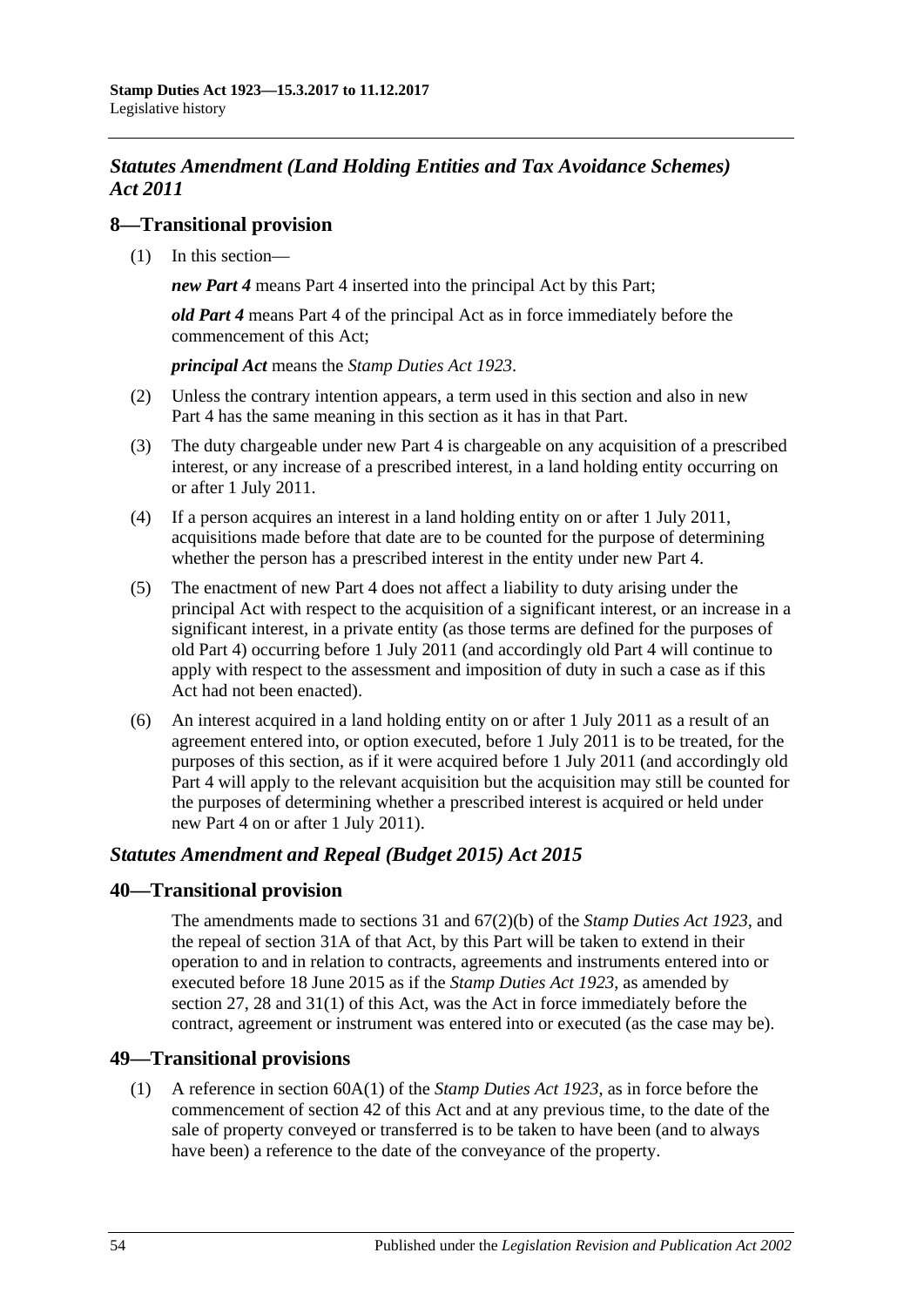- <span id="page-156-0"></span>(2) A reference in section 65 of the *[Stamp Duties Act](http://www.legislation.sa.gov.au/index.aspx?action=legref&type=act&legtitle=Stamp%20Duties%20Act%201923) 1923*, as in force before the commencement of section 43 of this Act and at any previous time, to the date of the sale of property is to be taken to have been (and to always have been) a reference to the date of the conveyance of the property.
- (3) Despite [subclauses](#page-155-0) (1) and [\(2\),](#page-156-0) an amendment made by section 42 or 43 does not operate to impose duty in respect of an instrument or transaction if, before 17 December 2013—
	- (a) an assessment of duty was made in respect of the instrument or transaction; and
	- (b) an objection to the assessment was lodged with the Minister not later than 60 days after the date of service of the assessment on the person assessed as liable to pay duty.

### *Statutes Amendment and Repeal (Simplify) Act 2017*

#### **140—Transitional provision**

An amendment to the *[Stamp Duties Act](http://www.legislation.sa.gov.au/index.aspx?action=legref&type=act&legtitle=Stamp%20Duties%20Act%201923) 1923* made by this Part does not affect any liability to pay duty that existed under that Act as in force immediately before the commencement of the amendment.

### **Historical versions**

Reprint—1.11.1984 Reprint No 1—12.12.1991 Reprint No 2—3.2.1992 Reprint No 3—1.9.1992 Reprint No 4—14.12.1992 Reprint No 5—1.3.1993 Reprint No 6—1.6.1994 Reprint No 7—1.9.1994 Reprint No 8—1.1.1995 Reprint No 9—2.3.1995 Reprint No 10—13.7.1995 Reprint No 11—30.11.1995 Reprint No 12—24.4.1996 Reprint No 13—1.7.1996 Reprint No 14—4.11.1996 Reprint No 15—27.3.1997 Reprint No 16—1.7.1997 Reprint No 17—17.7.1997 Reprint No 18—1.1.1998 Reprint No 19—27.7.1998 Reprint No 20—1.9.1998 Reprint No 21—3.12.1998 Reprint No 22—18.3.1999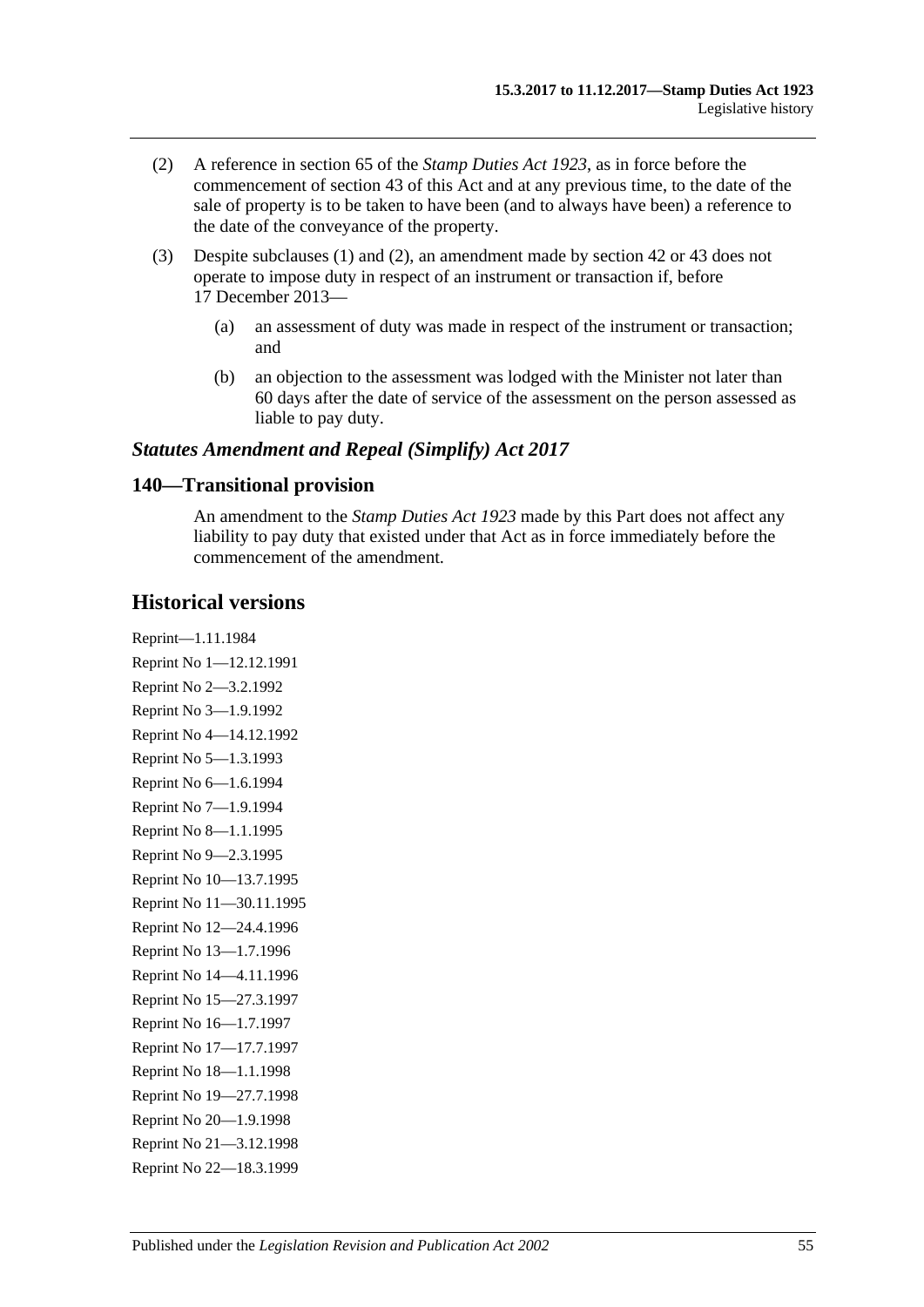Reprint No 23—5.8.1999 Reprint No 24—8.6.2000 Reprint No 25—14.12.2000 Reprint No 26—15.7.2001 Reprint No 27—26.7.2001 Reprint No 28—1.1.2002 Reprint No 29—4.5.2002 Reprint No 30—5.9.2002 Reprint No 31—28.11.2002 Reprint No 32—1.1.2003 Reprint No 33—1.8.2003 Reprint No 34—1.10.2003 Reprint No 35—24.11.2003 1.7.2004 4.11.2004 24.2.2005 1.7.2005 1.7.2006 22.9.2006 18.1.2007 1.6.2007 1.7.2007 5.6.2008 (electronic only) 26.6.2008 (electronic only) 1.7.2008 1.1.2009 4.6.2009 1.7.2009 1.1.2010 1.2.2010 1.7.2010 1.5.2011 1.7.2011 31.5.2012 (electronic only) 1.7.2012 1.7.2013 28.10.2013 (electronic only 21.11.2013 18.6.2015 (electronic only) 26.11.2015 20.6.2016 (electronic only) 1.7.2016 (electronic only) 4.7.2016